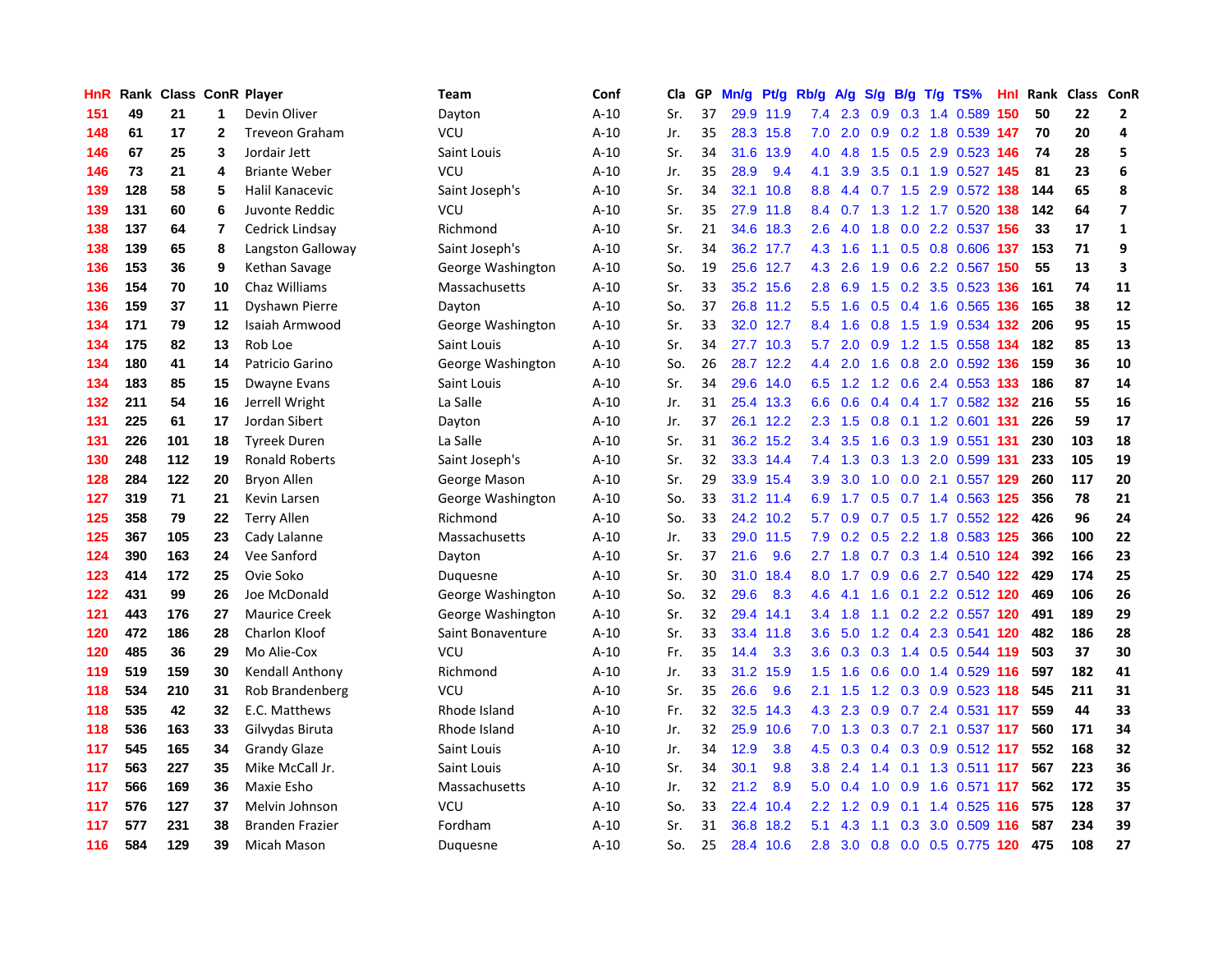| HnR | Rank | <b>Class</b> |    | <b>ConR Player</b>      | Team              | Conf   | Cla | GP | Mn/g | <b>Pt/g</b> | Rb/g             | <b>A/g</b> | S/g | B/g | $T/g$ TS%                  | Hnl | Rank | <b>Class</b> | ConR |
|-----|------|--------------|----|-------------------------|-------------------|--------|-----|----|------|-------------|------------------|------------|-----|-----|----------------------------|-----|------|--------------|------|
| 116 | 588  | 237          | 40 | Matt Kavanaugh          | Dayton            | $A-10$ | Sr. | 33 | 16.9 | 5.7         | 3.5              | 0.8        | 0.4 |     | 0.4 1.0 0.555 116          |     | 577  | 227          | 38   |
| 116 | 589  | 131          | 41 | <b>Trey Davis</b>       | Massachusetts     | $A-10$ | So. | 33 | 23.3 | 9.2         | 2.6              | 2.5        |     |     | 0.9 0.0 1.2 0.535 116      |     | 589  | 130          | 40   |
| 115 | 615  | 54           | 42 | JeQuan Lewis            | <b>VCU</b>        | $A-10$ | Fr. | 35 | 16.1 | 5.9         | 1.3              | 2.0        | 1.1 |     | $0.0$ 1.8 0.558 115        |     | 631  | 55           | 43   |
| 115 | 623  | 137          | 43 | Dion Wright             | Saint Bonaventure | $A-10$ | So. | 33 | 21.9 | 8.7         | 4.8              | 0.6        | 0.7 |     | $0.4$ 0.7 0.530 115        |     | 628  | 136          | 42   |
| 114 | 642  | 187          | 44 | Youssou Ndoye           | Saint Bonaventure | $A-10$ | Jr. | 33 | 26.2 | 10.2        | 5.7              | 0.4        | 0.8 |     | 2.2 1.9 0.555 114          |     | 653  | 195          | 44   |
| 114 | 651  | 261          | 45 | <b>Matthew Wright</b>   | Saint Bonaventure | $A-10$ | Sr. | 32 | 34.9 | 16.3        | 3.1              | 3.2        | 1.1 |     | 0.1 2.8 0.550 114          |     | 655  | 263          | 45   |
| 114 | 663  | 264          | 46 | Xavier Munford          | Rhode Island      | $A-10$ | Sr. | 32 | 35.6 | 16.9        | 4.0              | 2.4        | 1.1 |     | 0.4 2.8 0.504 113          |     | 711  | 281          | 48   |
| 114 | 672  | 270          | 47 | <b>Raphiael Putney</b>  | Massachusetts     | $A-10$ | Sr. | 33 | 24.2 | 8.8         | 5.4              | 1.5        |     |     | 0.7 1.2 1.7 0.535 114      |     | 675  | 271          | 46   |
| 113 | 687  | 60           | 48 | Jalen Jenkins           | George Mason      | $A-10$ | Fr. | 31 | 22.8 | 7.2         | 6.0              | 1.4        | 0.8 |     | 1.0 2.0 0.540 112 725      |     |      | 61           | 49   |
| 113 | 690  | 201          | 49 | Steve Zack              | La Salle          | $A-10$ | Jr. | 31 | 30.3 | 8.8         | 9.5              |            |     |     | 0.9 0.4 1.9 1.8 0.517 113  |     | 695  | 208          | 47   |
| 112 | 731  | 221          | 50 | Chris Wilson            | Saint Joseph's    | $A-10$ | Jr. | 34 | 33.9 | 9.1         | 3.6              |            |     |     | 2.7 0.7 0.2 1.9 0.512 111  |     | 755  | 226          | 50   |
| 112 | 734  | 64           | 51 | ShawnDre' Jones         | Richmond          | $A-10$ | Fr. | 30 | 13.6 | 6.4         | 1.0              | 0.8        |     |     | 0.5 0.1 1.0 0.553 110      |     | 798  | 73           | 53   |
| 111 | 750  | 67           | 52 | DeAndre Bembry          | Saint Joseph's    | $A-10$ | Fr. | 34 | 32.6 | 12.1        | 4.5              | 2.7        | 0.9 |     | $0.6$ 2.5 0.529 111        |     | 773  | 69           | 51   |
| 111 | 785  | 300          | 53 | <b>Marquise Simmons</b> | Saint Bonaventure | $A-10$ | Sr. | 33 | 22.4 | 8.0         | 5.2              | 0.6        | 0.6 |     | 0.1 1.1 0.587 110          |     | 787  | 302          | 52   |
| 110 | 811  | 185          | 54 | Derrick Gordon          | Massachusetts     | $A-10$ | So. | 33 | 28.5 | 9.3         | 3.5              | 2.0        | 1.5 |     | 0.3 1.7 0.483 110          |     | 806  | 186          | 54   |
| 110 | 814  | 187          | 55 | <b>Khari Price</b>      | Dayton            | $A-10$ | So. | 37 | 22.4 | 6.2         | 1.4              | 1.8        | 0.6 |     | $0.1$ 1.1 0.590 110        |     | 812  | 189          | 55   |
| 109 | 860  | 325          | 56 | Sampson Carter          | Massachusetts     | $A-10$ | Sr. | 33 | 27.9 | 10.3        | 4.8              | 1.2        | 0.5 |     | 0.4 1.8 0.515 109          |     | 862  | 331          | 56   |
| 108 | 883  | 202          | 57 | <b>Austin McBroom</b>   | Saint Louis       | $A-10$ | So. | 34 | 21.5 | 7.3         | 1.9              | 1.6        | 0.7 |     | 0.0 1.3 0.515 108          |     | 886  | 202          | 57   |
| 108 | 887  | 86           | 58 | <b>Hassan Martin</b>    | Rhode Island      | $A-10$ | Fr. | 32 | 25.8 | 6.3         | 5.7              | 0.4        | 0.4 |     | 2.5 0.9 0.538 107          |     | 922  | 91           | 58   |
| 108 | 908  | 212          | 59 | Alonzo Nelson-Ododa     | Richmond          | $A-10$ | So. | 33 | 26.8 | 6.2         | 5.4              | 0.8        | 0.8 |     | 2.4 1.4 0.477 105 1007     |     |      | 227          | 62   |
| 107 | 942  | 278          | 60 | Andell Cumberbatch      | Saint Bonaventure | $A-10$ | Jr. | 31 | 22.9 | 8.2         | 4.0              | 1.5        | 1.0 |     | 0.2 1.5 0.505 107          |     | 933  | 275          | 59   |
| 106 | 963  | 283          | 61 | Dominique McKoy         | Duquesne          | $A-10$ | Jr. | 30 | 29.5 | 9.7         | 7.2              | 1.1        | 0.7 |     | 1.2 1.3 0.599 106          |     | 990  | 301          | 60   |
| 105 | 1009 | 232          | 62 | <b>Trey Davis</b>       | Richmond          | $A-10$ | So. | 33 | 29.3 | 5.0         | 6.9              | 1.7        | 0.8 |     | 0.3 1.0 0.458 103 1108     |     |      | 256          | 65   |
| 105 | 1013 | 233          | 63 | Jalen Robinson          | Dayton            | $A-10$ | So. | 36 | 12.7 | 4.3         | 2.8              | 0.3        | 0.3 |     | 0.4 0.9 0.483 105 1005     |     |      | 226          | 61   |
| 104 | 1044 | 375          | 64 | Sherrod Wright          | George Mason      | $A-10$ | Sr. | 31 | 30.9 | 15.6        | 3.2              | 0.8        | 0.8 |     | 0.2 2.5 0.531 103 1084     |     |      | 391          | 64   |
| 104 | 1071 | 247          | 65 | <b>Ryan Rhoomes</b>     | Fordham           | $A-10$ | So. | 31 | 23.3 | 6.3         | 6.9              | 0.5        |     |     | 0.4 0.9 0.5 0.647 103 1077 |     |      | 248          | 63   |
| 102 | 1164 | 343          | 66 | Jordan Gathers          | Saint Bonaventure | $A-10$ | Jr. | 31 | 26.1 | 8.2         | $2.2\phantom{0}$ | 2.1        |     |     | 1.3 0.1 1.7 0.516 103 1120 |     |      | 331          | 66   |
| 100 | 1264 | 375          | 67 | T.J. Buchanan           | Rhode Island      | $A-10$ | Jr. | 32 | 25.5 | 5.8         | 3.2              | 2.5        |     |     | $0.7$ $0.2$ 1.4 $0.529$    | -99 | 1297 | 381          | 70   |
| 100 | 1267 | 444          | 68 | Derrick Williams        | Richmond          | $A-10$ | Sr. | 22 | 20.6 | 5.8         | 3.7              | 0.7        | 0.2 |     | 0.4 1.0 0.577 100 1256     |     |      | 444          | 67   |
| 99  | 1280 | 451          | 69 | Jake Barnett            | Saint Louis       | $A-10$ | Sr. | 34 | 24.2 | 4.7         | 2.8              | 1.1        | 0.8 |     | $0.2$ 1.0 0.471            | 99  | 1281 | 453          | 68   |
| 99  | 1299 | 458          | 70 | <b>Tyrone Garland</b>   | La Salle          | $A-10$ | Sr. | 31 | 29.5 | 12.5        | 2.3              | 2.6        | 0.7 |     | $0.2$ 1.7 0.430            | 99  | 1296 | 458          | 69   |
| 99  | 1311 | 462          | 71 | Sam Mills               | La Salle          | $A-10$ | Sr. | 31 | 31.3 | 7.6         | 2.5              | 2.0        | 0.9 |     | $0.2$ 1.6 $0.535$          | -99 | 1314 | 463          | 71   |
| 99  | 1313 | 304          | 72 | Patrick Holloway        | George Mason      | $A-10$ | So. | 31 | 20.9 | 8.7         | 1.5              | 0.7        | 0.4 | 0.0 | $0.6$ 0.517                | 98  | 1348 | 315          | 73   |
| 98  | 1349 | 397          | 73 | Erik Copes              | George Mason      | $A-10$ | Jr. | 25 | 20.6 | 4.4         | 5.6              | 0.3        | 0.5 |     | 1.1 1.2 0.553 97           |     | 1369 | 400          | 75   |
| 98  | 1362 | 173          | 74 | Scoochie Smith          | Dayton            | $A-10$ | Fr. | 37 | 17.3 | 3.6         | 1.3              | 2.0        |     |     | $0.7$ 0.1 1.1 0.429        | 98  | 1351 | 165          | 74   |
| 97  | 1381 | 405          | 75 | <b>Ryan Canty</b>       | Fordham           | $A-10$ | Jr. | 25 | 15.0 | 3.0         | 6.2              | 0.1        |     |     | $0.2$ 1.0 0.3 0.531        | 98  | 1324 | 391          | 72   |
| 97  | 1400 | 489          | 76 | Jerry Jones             | Duquesne          | $A-10$ | Sr. | 28 | 17.3 | 4.8         | $2.4^{\circ}$    | 1.5        | 0.7 |     | $0.4$ 0.6 0.515            | 96  | 1414 | 498          | 76   |
| 96  | 1478 | 347          | 77 | Derrick Colter          | Duquesne          | $A-10$ | So. | 30 | 25.8 | 9.1         | 2.5              | 3.4        | 0.7 | 0.1 | 1.8 0.495                  | 95  | 1500 | 353          | 78   |
| 93  | 1614 | 372          | 78 | Devon Scott             | Dayton            | $A-10$ | So. | 35 | 12.6 | 3.4         |                  |            |     |     | 2.7 0.4 0.2 0.3 1.1 0.575  | 94  | 1559 | 367          | 79   |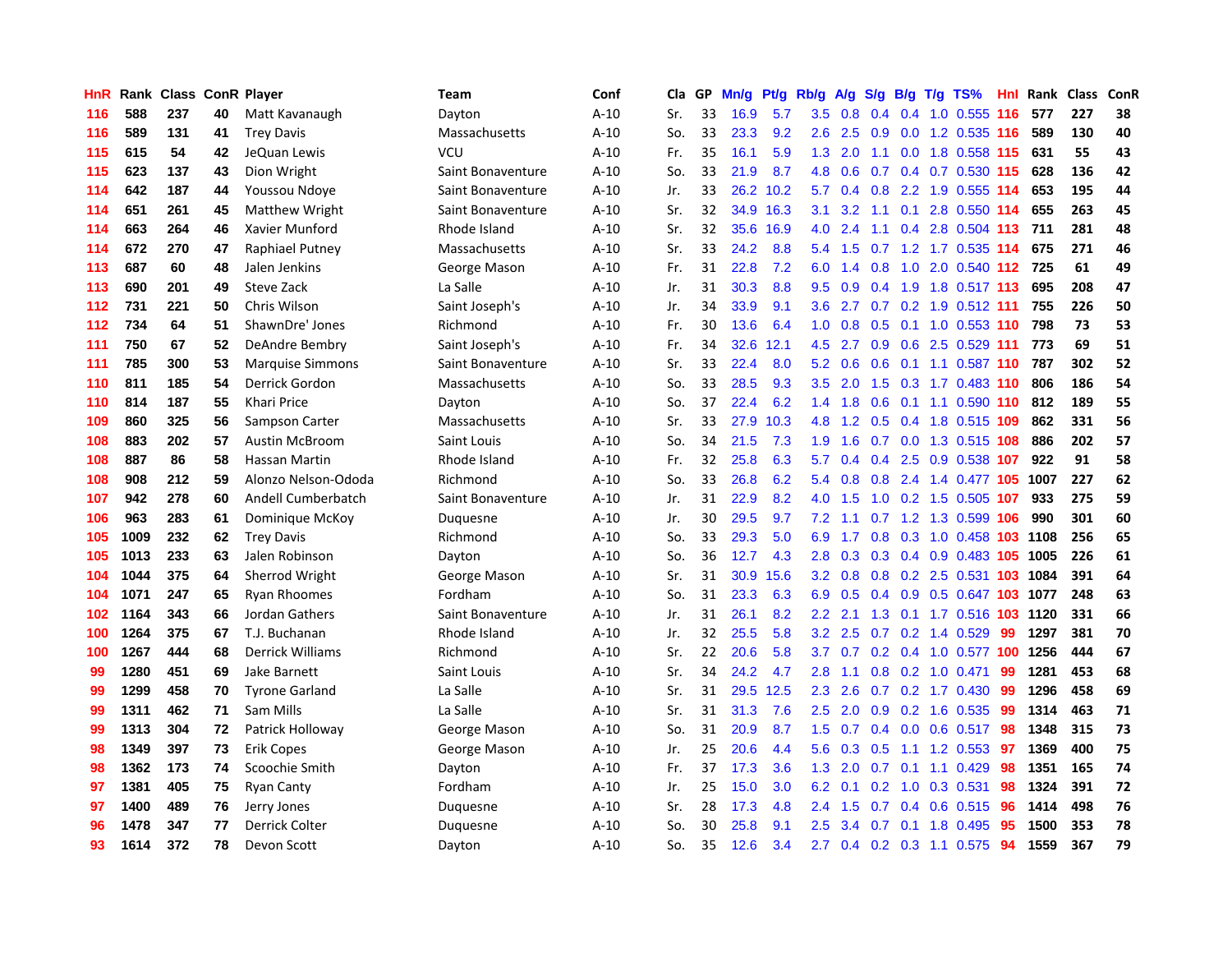| HnR | Rank           | <b>Class</b> |                | <b>ConR Player</b>      | Team               | Conf   | <b>Cla</b> | GP | Mn/g | <b>Pt/g</b> | Rb/g          | <b>A/g</b> | S/g           | B/g | $T/g$ TS%                 | Hnl | Rank        | <b>Class</b>            | ConR           |
|-----|----------------|--------------|----------------|-------------------------|--------------------|--------|------------|----|------|-------------|---------------|------------|---------------|-----|---------------------------|-----|-------------|-------------------------|----------------|
| 93  | 1631           | 474          | 79             | Tra'Vaughn White        | Duguesne           | $A-10$ | Jr.        | 30 | 16.6 | 7.4         | 1.8           | 1.3        | $0.4^{\circ}$ |     | $0.0$ 1.0 $0.503$         | -92 | 1664        | 489                     | 84             |
| 93  | 1636           | 562          | 80             | Johnny Williams         | George Mason       | $A-10$ | Sr.        | 31 | 19.9 | 5.5         | 3.6           | 0.5        |               |     | 0.4 0.5 1.2 0.507 92      |     | 1693        | 574                     | 85             |
| 93  | 1640           | 382          | 81             | <b>Mandell Thomas</b>   | Fordham            | $A-10$ | So.        | 30 | 33.0 | 11.9        | 4.2           | 2.0        |               |     | 1.5 0.7 1.5 0.457         | -92 | 1650        | 384                     | 82             |
| 93  | 1645           | 222          | 82             | Jon Severe              | Fordham            | $A-10$ | Fr.        | 31 | 32.9 | 17.3        | 2.8           | 2.0        | 0.9           |     | $0.2$ 2.6 0.466           | 92  | 1663        | 227                     | 83             |
| 93  | 1660           | 484          | 83             | John Manning            | Saint Louis        | $A-10$ | Jr.        | 32 | 11.9 | 2.5         | 1.6           | 0.2        | 0.3           |     | 1.0 0.6 0.523             | 93  | 1608        | 472                     | 80             |
| 92  | 1684           | 230          | 84             | Jordan Burgess          | VCU                | $A-10$ | Fr.        | 31 | 21.7 | 4.9         | 2.6           | 1.0        | 0.9           |     | 0.3 1.1 0.418             | -96 | 1438        | 180                     | 77             |
| 92  | 1690           | 395          | 85             | Deion Taylor            | Richmond           | $A-10$ | So.        | 33 | 22.1 | 4.2         | 3.0           | 0.7        | 0.5           |     | $0.5$ 0.8 0.472           | 90  | 1803        | 426                     | 88             |
| 92  | 1692           | 396          | 86             | Marko Gujanicic         | George Mason       | $A-10$ | So.        | 31 | 18.9 | 6.2         | 3.2           | 0.8        | 0.4           |     | 0.2 1.5 0.505             | -91 | 1737        | 404                     | 87             |
| 92  | 1700           | 232          | 87             | <b>Marquise Moore</b>   | George Mason       | $A-10$ | Fr.        | 26 | 22.2 | 3.9         | $2.4^{\circ}$ | 2.7        | 0.5           |     | 0.6 1.5 0.470             | 93  | 1634        | 219                     | 81             |
| 92  | 1719           | 503          | 88             | D.J. Peterson           | La Salle           | A-10   | Jr.        | 31 | 23.5 | 4.4         | 2.9           | 1.5        |               |     | 0.8 0.2 1.0 0.479 92      |     | 1713        | 503                     | 86             |
| 91  | 1751           | 587          | 89             | Nemanja Mikic           | George Washington  | $A-10$ | Sr.        | 33 | 16.5 | 4.8         | 1.5           | 0.5        |               |     | $0.3$ 0.2 0.5 0.502       | -90 | 1821        | 601                     | 91             |
| 91  | 1785           | 420          | 90             | Jarelle Reischel        | Rhode Island       | $A-10$ | So.        | 32 | 19.3 | 5.6         | $2.6\,$       | 0.9        |               |     | $0.7$ 0.1 1.2 0.503       | -90 | 1816        | 430                     | 90             |
| 89  | 1886           | 449          | 91             | <b>Travion Leonard</b>  | Fordham            | $A-10$ | So.        | 31 | 15.6 | 4.5         | 4.2           | 0.3        | 0.7           |     | $0.7$ 1.0 0.476           | -89 | 1897        | 455                     | 92             |
| 89  | 1902           | 452          | 92             | Jeremiah Jones          | Duquesne           | $A-10$ | So.        | 30 | 24.7 | 6.3         | 3.4           | 1.6        | $0.4^{\circ}$ |     | $0.1$ 1.0 $0.479$         | 88  | 1922        | 459                     | 93             |
| 88  | 1918           | 459          | 93             | Ifeyani Onyekaba        | Rhode Island       | $A-10$ | So.        | 31 | 12.3 | 3.2         | 3.2           | 0.1        |               |     | $0.2$ 0.5 0.8 0.524       | 88  | 1938        | 462                     | 94             |
| 87  | 1992           | 481          | 94             | Rohan Brown             | La Salle           | $A-10$ | So.        | 29 | 9.5  | 2.0         | 2.3           | 0.1        |               |     | $0.2$ 0.2 0.4 0.460       | -87 | 1976        | 477                     | 95             |
| 86  | 2043           | 597          | 95             | <b>Bryan Smith</b>      | Fordham            | $A-10$ | Jr.        | 29 | 26.4 | 7.3         | 4.3           | 1.2        | 1.1           |     | 0.2 1.3 0.453             | -87 | 1991        | 582                     | 96             |
| 86  | 2058           | 498          | 96             | <b>Biggie Minnis</b>    | Rhode Island       | $A-10$ | So.        | 21 | 20.9 | 4.7         | 2.3           | 2.4        | 0.7           |     | $0.1$ 2.0 0.503           | 90  | 1812        | 429                     | 89             |
| 84  | 2142           | 321          | 97             | Desmond Ridenour        | Duquesne           | $A-10$ | Fr.        | 30 | 15.9 | 4.8         | 1.5           | 2.0        |               |     | 0.9 0.1 1.4 0.416 84      |     | 2161        | 329                     | 99             |
| 84  | 2147           | 323          | 98             | Kendall Pollard         | Dayton             | $A-10$ | Fr.        | 37 | 8.5  | 2.2         | 1.3           | 0.2        |               |     | $0.3$ $0.3$ $0.6$ $0.488$ | -84 | 2138        | 322                     | 98             |
| 83  | 2180           | 631          | 99             | Papa Ndao               | Saint Joseph's     | $A-10$ | Jr.        | 31 | 11.6 | 2.5         | 1.3           | 0.6        | 0.3           |     | 0.1 0.5 0.612 84          |     | 2137        | 625                     | 97             |
| 83  | 2212           | 637          | 100            | Jarred Guest            | <b>VCU</b>         | $A-10$ | Jr.        | 35 | 9.1  | 1.6         | 2.3           | 0.2        | $0.4^{\circ}$ |     | 0.3 0.5 0.376             | 83  | 2220        | 638                     | 100            |
| 81  | 2288           | 656          | 101            | John Kopriva            | George Washington  | $A-10$ | Jr.        | 33 | 12.0 | 1.8         | 2.5           | 0.4        | 0.4           |     | 0.3 0.6 0.457             | 80  | 2360        | 691                     | 102            |
| 80  | 2346           | 682          | 102            | Chris Whitehead         | Fordham            | $A-10$ | Jr.        | 29 | 11.8 | 2.5         | 1.3           | 1.0        | 0.6           |     | $0.1$ 0.7 0.522           | -80 | 2328        | 674                     | 101            |
| 77  | 2525           | 739          | 103            | <b>Wayne Sparrow</b>    | Richmond           | $A-10$ | Jr.        | 33 | 18.7 | 3.2         | 2.2           | 1.0        | 0.6           |     | $0.2$ 1.2 0.377           | 75  | 2592        | 756                     | 105            |
| 77  | 2526           | 422          | 104            | L.G. Gill               | Duquesne           | $A-10$ | Fr.        | 29 | 12.2 | 3.6         | 2.0           | 0.3        |               |     | 0.2 0.2 0.4 0.512 76      |     | 2534        | 420                     | 104            |
| 76  | 2535           | 742          | 105            | Corey Edwards           | George Mason       | $A-10$ | Jr.        | 25 | 13.5 | 2.7         | 1.6           | 1.4        |               |     | 0.4 0.0 1.0 0.442 78      |     | 2454        | 718                     | 103            |
| 69  | 2761           | 804          | 106            | <b>Chris Dees</b>       | Saint Bonaventure  | $A-10$ | Jr.        | 32 | 8.5  | 1.6         | $2.0^{\circ}$ | 0.1        |               |     | $0.2$ $0.2$ $0.4$ $0.437$ | -69 | 2763        | 804                     | 106            |
| 57  | 2965           | 841          | 107            | Daryus Quarles          | Saint Joseph's     | $A-10$ | Sr.        | 24 | 11.5 | 2.4         | 1.1           | 0.3        |               |     | $0.3$ 0.0 0.5 0.423       | 63  | 2901        | 832                     | 107            |
| 53  | 3011           | 713          | 108            | <b>Khalid Lewis</b>     | La Salle           | $A-10$ | So.        | 28 | 14.1 | 3.0         | 1.1           | 1.0        | 0.6           |     | $0.0$ 1.2 0.353           | 55  | 2999        | 712                     | 108            |
| 187 | $\mathbf 1$    | 1            | 1              | Shabazz Napier          | Connecticut        | AAC    | Sr.        | 40 | 35.1 | 18.0        | 5.9           | 4.9        | 1.8           |     | 0.3 2.9 0.585 186         |     | $\mathbf 1$ | $\mathbf{1}$            | 1              |
| 169 | $\overline{7}$ | 4            | $\mathbf{2}$   | <b>Russ Smith</b>       | Louisville         | AAC    | Sr.        | 37 | 29.3 | 18.2        | 3.3           | 4.6        | 2.0           |     | 0.1 2.8 0.571             | 168 | 10          | 5                       | $\overline{2}$ |
| 166 | 11             | 5            | 3              | Sean Kilpatrick         | Cincinnati         | AAC    | Sr.        | 34 | 33.8 | 20.6        | 4.3           | 2.5        | $1.4^{\circ}$ |     | 0.0 2.1 0.572 165         |     | 12          | 6                       | 3              |
| 158 | 24             | 12           | 4              | Justin Jackson          | Cincinnati         | AAC    | Sr.        | 34 | 27.8 | 11.1        | 7.3           | 1.7        | 1.6           |     | 2.9 2.0 0.519 157         |     | 30          | 14                      | 4              |
| 157 | 27             | 7            | 5              | <b>Montrezl Harrell</b> | Louisville         | AAC    | So.        | 37 | 29.3 | 14.0        | 8.4           | 1.2        |               |     | 1.0 1.3 1.4 0.586 156     |     | 34          | $\overline{\mathbf{z}}$ | 5              |
| 154 | 34             | 8            | 6              | <b>TaShawn Thomas</b>   | Houston            | AAC    | Jr.        | 33 | 31.6 | 15.4        | 8.1           | 1.9        |               |     | 1.2 2.8 2.2 0.593 152     |     | 46          | 13                      | 6              |
| 152 | 43             | 11           | $\overline{7}$ | Markus Kennedy          | Southern Methodist | AAC    | So.        | 37 | 25.0 | 12.4        | 7.1           | 1.6        | 1.5           |     | 1.2 1.8 0.545 152         |     | 48          | 11                      | $\overline{ }$ |
| 142 | 109            | 26           | 8              | Nic Moore               | Southern Methodist | AAC    | So.        | 37 | 32.2 | 13.6        | 2.3           | 4.9        | $1.5^{\circ}$ | 0.1 | 2.4 0.611 141             |     | 115         | 27                      | 8              |
| 139 | 134            | 63           | 9              | Luke Hancock            | Louisville         | AAC    | Sr.        | 36 | 23.9 | 12.3        | $2.6^{\circ}$ |            |               |     | 2.2 1.0 0.2 1.5 0.582 138 |     | 140         | 62                      | 9              |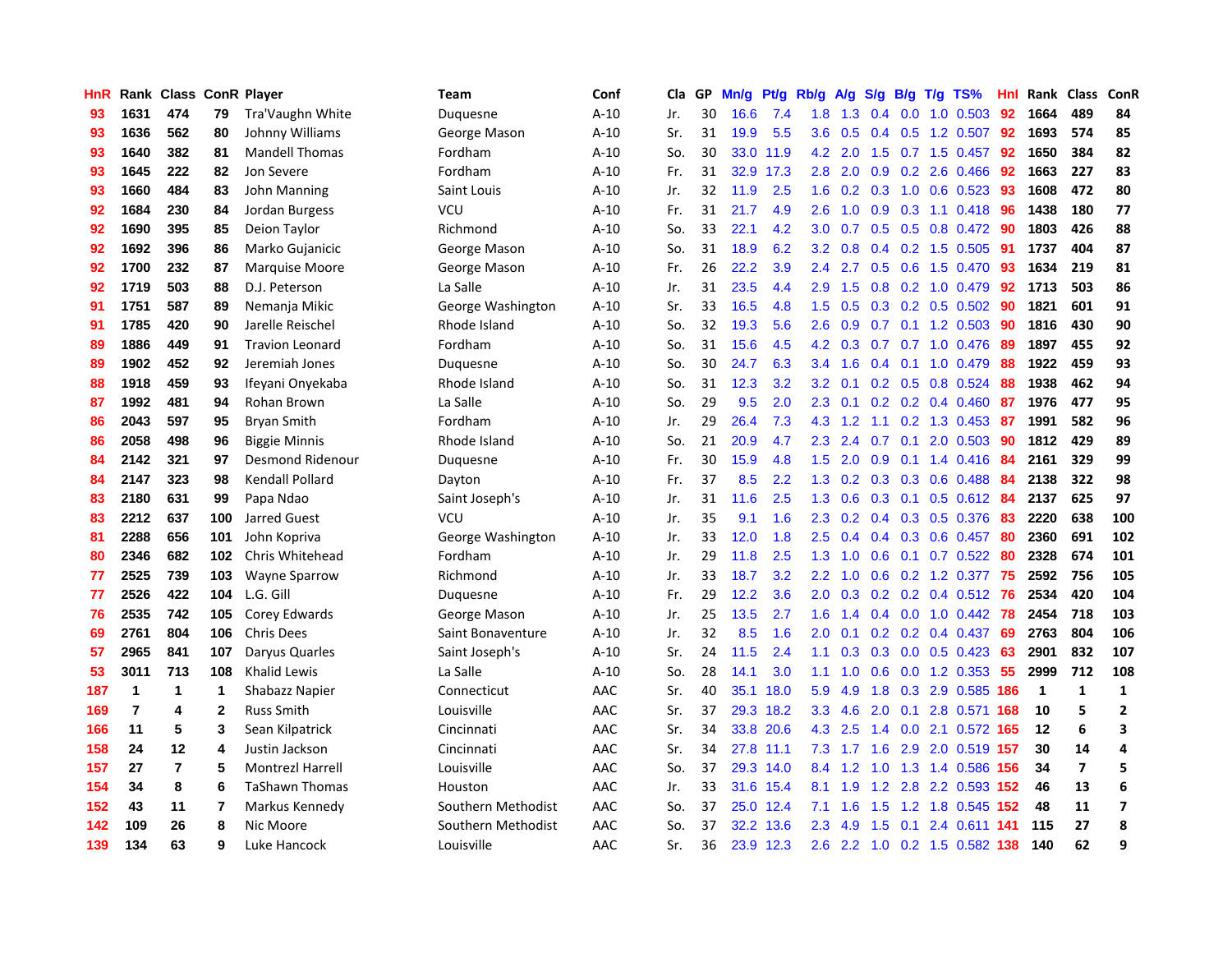| HnR | Rank |     |    | <b>Class ConR Player</b> | <b>Team</b>        | Conf | Cla | GP | Mn/g | Pt/g      | Rb/g             | A/g |               | S/g B/g | $T/g$ TS%               | Hnl | Rank  | <b>Class</b> | ConR |
|-----|------|-----|----|--------------------------|--------------------|------|-----|----|------|-----------|------------------|-----|---------------|---------|-------------------------|-----|-------|--------------|------|
| 138 | 143  | 35  | 10 | <b>DeAndre Daniels</b>   | Connecticut        | AAC  | Jr. | 38 |      | 29.0 13.1 | 6.0              | 0.4 | 0.7           | 1.4     | 1.5 0.557 138           |     | 147   | 38           | 10   |
| 134 | 169  | 42  | 11 | Chris Jones              | Louisville         | AAC  | Jr. | 33 |      | 25.6 10.2 | 2.3              | 2.9 |               |         | 2.2 0.1 1.4 0.504 134   |     | - 175 | 44           | 11   |
| 132 | 204  | 15  | 12 | <b>Terry Rozier</b>      | Louisville         | AAC  | Fr. | 37 | 18.9 | 7.0       | 3.1              | 1.8 |               |         | 1.0 0.1 0.6 0.502 132   |     | -215  | 14           | 12   |
| 132 | 214  | 47  | 13 | Shag Goodwin             | Memphis            | AAC  | So. | 34 |      | 28.9 11.5 | 6.5              | 1.8 |               |         | 1.3 1.8 2.2 0.589 131   |     | 222   | 51           | 13   |
| 132 | 216  | 56  | 14 | Ryan Boatright           | Connecticut        | AAC  | Jr. | 39 | 32.4 | 12.1      | 3.5              | 3.4 | 1.6           |         | 0.2 1.9 0.516 131       |     | 229   | 60           | 14   |
| 131 | 240  | 108 | 15 | Michael Dixon Jr.        | Memphis            | AAC  | Sr. | 34 | 22.7 | 11.8      | $2.2\phantom{0}$ | 2.4 | 1.3           |         | 0.1 1.6 0.598 130       |     | 242   | 109          | 15   |
| 131 | 244  | 111 | 16 | Niels Giffey             | Connecticut        | AAC  | Sr. | 40 | 24.7 | 8.4       | 3.8              | 0.8 | 0.7           |         | 0.5 0.9 0.683 130       |     | 249   | 112          | 17   |
| 130 | 245  | 66  | 17 | Wayne Blackshear         | Louisville         | AAC  | Jr. | 36 | 19.6 | 8.2       | 3.1              | 0.7 | 0.9           |         | 0.5 0.6 0.572 130       |     | 247   | 65           | 16   |
| 130 | 254  | 16  | 18 | <b>Ben Moore</b>         | Southern Methodist | AAC  | Fr. | 37 | 14.8 | 6.2       | 3.6              | 0.8 | 0.5           |         | 0.4 1.0 0.617 130       |     | 258   | 16           | 18   |
| 128 | 285  | 123 | 19 | Joe Jackson              | Memphis            | AAC  | Sr. | 34 |      | 33.2 14.1 | 3.6 <sup>°</sup> | 4.5 | 1.5           |         | 0.1 2.1 0.540 128       |     | 291   | 127          | 19   |
| 128 | 292  | 79  | 20 | <b>Myles Mack</b>        | Rutgers            | AAC  | Jr. | 33 |      | 30.5 14.9 | $2.7^{\circ}$    | 4.3 |               |         | 1.6 0.2 2.6 0.549 127   |     | 322   | 84           | 22   |
| 127 | 309  | 133 | 21 | Isaiah Sykes             | Central Florida    | AAC  | Sr. | 30 |      | 31.9 17.2 | 7.2              | 3.5 |               |         | 1.7 0.2 3.7 0.499 128   |     | 292   | 128          | 20   |
| 127 | 315  | 86  | 22 | Cannen Cunningham        | Southern Methodist | AAC  | Jr. | 37 | 12.9 | 5.1       | 2.8              | 0.6 | 0.5           |         | 0.9 1.0 0.622 127       |     | 320   | 82           | 21   |
| 127 | 321  | 25  | 23 | Amida Brimah             | Connecticut        | AAC  | Fr. | 40 | 16.2 | 4.1       | 3.0              | 0.3 | 0.1           |         | 2.3 0.7 0.625 126       |     | 335   | 27           | 24   |
| 125 | 360  | 101 | 24 | <b>Will Cummings</b>     | Temple             | AAC  | Jr. | 29 | 34.4 | 16.8      | 3.4              | 4.6 | 1.5           |         | $0.1$ 2.2 $0.552$ 127   |     | 328   | 86           | 23   |
| 124 | 378  | 28  | 25 | Nick King                | <b>Memphis</b>     | AAC  | Fr. | 34 | 11.1 | 4.9       | 3.3              | 0.4 | 0.5           |         | 0.3 0.5 0.534 124       |     | 383   | 28           | 25   |
| 124 | 398  | 167 | 26 | Stephan Van Treese       | Louisville         | AAC  | Sr. | 37 | 21.6 | 2.9       | 5.7              | 0.7 | 1.0           |         | 0.8 0.6 0.635 123       |     | 408   | 169          | 27   |
| 123 | 411  | 30  | 27 | Mangok Mathiang          | Louisville         | AAC  | Fr. | 37 | 14.7 | 3.6       | 3.6              | 0.4 | $0.4^{\circ}$ |         | 1.4 0.6 0.552 123       |     | 418   | 31           | 28   |
| 122 | 433  | 130 | 28 | Yanick Moreira           | Southern Methodist | AAC  | Jr. | 23 | 13.5 | 6.0       | 3.9              | 0.4 |               |         | 0.2 0.6 1.0 0.543 123   |     | 406   | 118          | 26   |
| 120 | 496  | 198 | 29 | <b>Titus Rubles</b>      | Cincinnati         | AAC  | Sr. | 34 | 29.0 | 7.3       | 6.8              | 2.0 |               |         | 1.3 0.8 1.5 0.481 119   |     | 510   | 198          | 29   |
| 119 | 509  | 200 | 30 | <b>Nick Russell</b>      | Southern Methodist | AAC  | Sr. | 37 | 32.5 | 9.9       | $3.4^{\circ}$    | 3.2 |               |         | 1.0 0.2 2.4 0.521 119   |     | 517   | 202          | 30   |
| 118 | 529  | 41  | 31 | <b>Austin Nichols</b>    | <b>Memphis</b>     | AAC  | Fr. | 34 | 22.8 | 9.3       | 4.3              | 0.5 |               |         | 0.4 1.2 1.0 0.580 118   |     | 537   | 41           | 31   |
| 117 | 550  | 166 | 32 | Kadeem Jack              | Rutgers            | AAC  | Jr. | 32 | 29.3 | 14.3      | 6.8              | 0.7 |               |         | 0.7 1.3 1.9 0.538 117   |     | 555   | 170          | 32   |
| 117 | 567  | 46  | 33 | <b>Troy Caupain</b>      | Cincinnati         | AAC  | Fr. | 34 | 19.1 | 5.4       | 2.3              | 2.2 | 0.9           |         | 0.1 1.2 0.517 116       |     | 578   | 47           | 34   |
| 117 | 569  | 228 | 34 | Lasan Kromah             | Connecticut        | AAC  | Sr. | 40 | 22.4 | 6.1       | $2.7^{\circ}$    | 1.2 | 1.1           |         | 0.4 1.3 0.509 116       |     | 580   | 229          | 36   |
| 117 | 571  | 229 | 35 | <b>Chris Crawford</b>    | <b>Memphis</b>     | AAC  | Sr. | 34 | 29.8 | 8.7       | 4.0              | 3.0 | 1.5           |         | 0.3 1.6 0.513 116       |     | 576   | 226          | 33   |
| 117 | 573  | 230 | 36 | Geron Johnson            | <b>Memphis</b>     | AAC  | Sr. | 34 | 27.9 | 8.9       | 4.9              | 3.5 | 1.3           |         | 0.4 2.4 0.477 116       |     | 579   | 228          | 35   |
| 115 | 629  | 253 | 37 | <b>Dalton Pepper</b>     | Temple             | AAC  | Sr. | 31 | 37.8 | 17.5      | 5.1              | 2.4 |               |         | 1.0 0.2 1.7 0.551 114   |     | 669   | 270          | 39   |
| 114 | 664  | 265 | 38 | David Pellom             | <b>Memphis</b>     | AAC  | Sr. | 30 | 13.5 | 4.2       | 2.9              | 0.6 | 0.4           |         | $0.2$ 0.6 0.653 114     |     | 662   | 266          | 38   |
| 114 | 665  | 266 | 39 | Victor Rudd              | South Florida      | AAC  | Sr. | 32 | 33.9 | 16.1      | 6.8              | 1.8 | 0.6           |         | $0.6$ 2.2 $0.501$ 113   |     | 709   | 279          | 41   |
| 113 | 693  | 203 | 40 | Jermaine Sanders         | Cincinnati         | AAC  | Jr. | 34 | 21.3 | 5.7       | 3.1              | 1.0 | 0.5           |         | $0.3$ $0.5$ $0.545$ 113 |     | 706   | 212          | 40   |
| 112 | 738  | 287 | 41 | <b>Tristan Spurlock</b>  | Central Florida    | AAC  | Sr. | 31 | 28.5 | 11.0      | 5.5              | 1.2 | 1.2           |         | 1.1 1.3 0.534 111       |     | 758   | 294          | 42   |
| 112 | 745  | 166 | 42 | Danuel House             | Houston            | AAC  | So. | 24 | 28.5 | 13.6      | 5.3              | 1.9 | 0.8           | 0.8     | 2.2 0.530 114           |     | 638   | 139          | 37   |
| 110 | 816  | 188 | 43 | <b>Shaquille Thomas</b>  | Cincinnati         | AAC  | So. | 34 | 22.9 | 6.8       | 2.8              | 0.9 | 0.9           |         | 0.4 1.1 0.498 109       |     | 832   | 193          | 44   |
| 109 | 827  | 311 | 44 | <b>Martino Brock</b>     | South Florida      | AAC  | Sr. | 32 | 23.8 | 9.5       | 3.0 <sub>2</sub> | 1.4 | 1.3           |         | 0.2 1.3 0.515 109       |     | 863   | 332          | 47   |
| 109 | 834  | 81  | 45 | Keith Frazier            | Southern Methodist | AAC  | Fr. | 36 | 14.8 | 5.4       | 1.8              | 0.9 |               |         | 0.5 0.3 1.0 0.542 109   |     | 835   | 79           | 45   |
| 109 | 841  | 193 | 46 | L.J. Rose                | Houston            | AAC  | So. | 28 | 28.4 | 8.9       | 2.5              | 5.5 | 0.7           |         | 0.1 2.3 0.528 109       |     | 836   | 194          | 46   |
| 109 | 842  | 251 | 47 | Anthony Lee              | Temple             | AAC  | Jr. | 28 | 31.0 | 13.6      | 8.6              | 0.8 | 0.6           |         | 0.9 1.6 0.521 110       |     | 820   | 241          | 43   |
| 109 | 862  | 84  | 48 | Kevin Johnson            | Cincinnati         | AAC  | Fr. | 33 | 10.2 | 3.7       | 1.0              | 0.6 | 0.4           |         | $0.1$ 0.5 0.521 108     |     | 871   | 84           | 48   |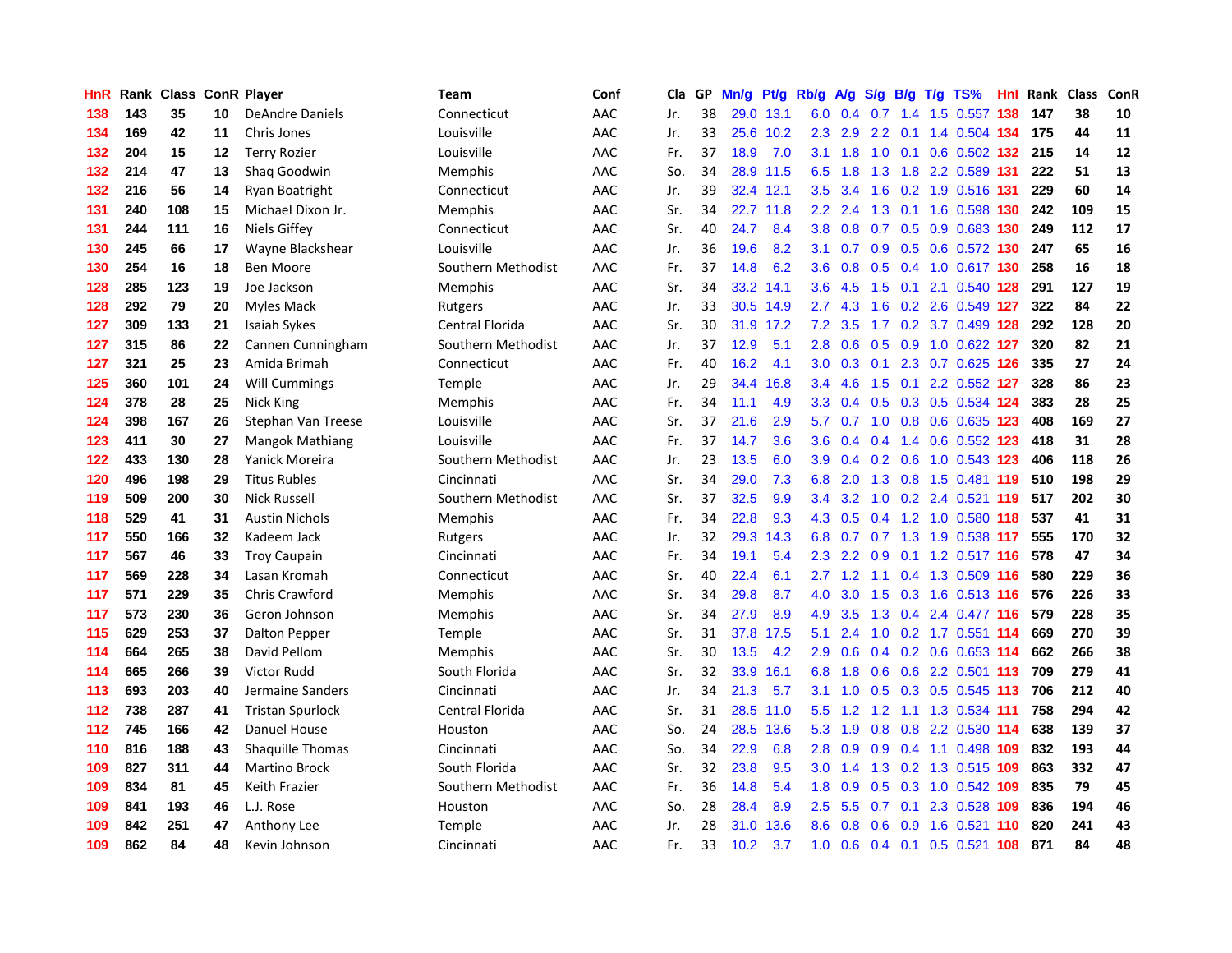| HnR | Rank | <b>Class</b> |    | <b>ConR Player</b>      | Team               | Conf | Cla | GP | Mn/g | Pt/g | Rb/g             | <b>A/g</b>    | S/g              | B/g | $T/g$ TS%                       | Hnl | Rank | <b>Class</b> | ConR |
|-----|------|--------------|----|-------------------------|--------------------|------|-----|----|------|------|------------------|---------------|------------------|-----|---------------------------------|-----|------|--------------|------|
| 109 | 868  | 327          | 49 | <b>Shawn Williams</b>   | Southern Methodist | AAC  | Sr. | 37 | 18.4 | 5.1  | 3.2 <sub>2</sub> | 0.6           | 0.5              |     | 0.3 0.5 0.526 108               |     | 873  | 334          | 49   |
| 107 | 940  | 97           | 50 | Chris Perry             | South Florida      | AAC  | Fr. | 32 | 20.5 | 8.9  | 5.3              |               |                  |     | 0.4 0.3 0.8 1.2 0.517 106       |     | 968  | 101          | 51   |
| 107 | 944  | 98           | 51 | <b>Sterling Brown</b>   | Southern Methodist | AAC  | Fr. | 37 | 19.4 | 4.4  | 3.8              | 1.1           |                  |     | $0.7$ $0.3$ 1.2 $0.540$ 107     |     | 948  | 97           | 50   |
| 103 | 1126 | 131          | 52 | Danrad Knowles          | Houston            | AAC  | Fr. | 31 | 19.2 | 7.1  | 4.3              | 0.5           | 0.4              |     | 1.2 1.4 0.527 102 1165          |     |      | 137          | 54   |
| 102 | 1143 | 262          | 53 | <b>Jherrod Stiggers</b> | Houston            | AAC  | So. | 33 | 23.7 | 11.2 | 2.5              | 1.1           | 0.3              |     | 0.2 1.0 0.530 101 1186          |     |      | 272          | 55   |
| 102 | 1148 | 338          | 54 | Jerome Seagears         | Rutgers            | AAC  | Jr. | 31 | 21.1 | 7.1  | 2.0              | 3.2           | 0.6              |     | 0.1 1.4 0.529 102 1160          |     |      | 344          | 53   |
| 102 | 1167 | 344          | 55 | <b>Ryan Manuel</b>      | Southern Methodist | AAC  | Jr. | 36 | 17.2 | 4.5  | 2.3              | 0.9           | 0.6              |     | 0.4 0.9 0.542 102 1145          |     |      | 340          | 52   |
| 101 | 1215 | 433          | 56 | J.J. Moore              | Rutgers            | AAC  | Sr. | 33 | 26.6 | 11.2 | 2.9              | 0.9           | 1.0              |     | 0.4 1.0 0.540 100 1248          |     |      | 441          | 56   |
| 100 | 1236 | 440          | 57 | <b>Brandon Morris</b>   | Houston            | AAC  | Sr. | 33 | 20.1 | 6.3  | 2.1              | 1.2           | 0.6              |     | $0.2$ 0.7 0.601                 | 99  | 1280 | 452          | 58   |
| 100 | 1243 | 149          | 58 | John Egbunu             | South Florida      | AAC  | Fr. | 32 | 24.8 | 7.4  | 6.2              | $0.4^{\circ}$ |                  |     | 0.3 1.3 1.7 0.578 99            |     | 1278 | 154          | 57   |
| 99  | 1289 | 383          | 59 | <b>Eugene McCrory</b>   | Central Florida    | AAC  | Jr. | 26 | 14.3 | 5.0  | 2.9              |               |                  |     | $0.3$ $0.2$ $0.6$ $0.5$ $0.539$ | -99 | 1290 | 379          | 59   |
| 98  | 1363 | 316          | 60 | Phillip Nolan           | Connecticut        | AAC  | So. | 40 | 14.2 | 3.3  | $2.4^{\circ}$    | 0.2           |                  |     | $0.2$ 0.5 0.6 0.568             | -97 | 1375 | 320          | 60   |
| 97  | 1375 | 403          | 61 | Kasey Wilson            | Central Florida    | AAC  | Jr. | 31 | 26.7 | 9.6  | 5.7              | 0.6           | 0.8              |     | $0.5$ 1.5 0.531                 | 97  | 1390 | 407          | 61   |
| 97  | 1398 | 326          | 62 | <b>Quenton DeCosey</b>  | Temple             | AAC  | So. | 31 | 36.4 | 15.4 | 3.9              | 2.4           | 1.0              |     | $0.2$ 1.8 $0.504$               | -96 | 1437 | 334          | 63   |
| 97  | 1420 | 495          | 63 | Calvin Newell           | Central Florida    | AAC  | Sr. | 30 | 28.0 | 10.1 | 2.3              | 2.9           | 1.7              |     | $0.1$ 2.4 $0.467$               | 96  | 1415 | 499          | 62   |
| 96  | 1455 | 509          | 64 | <b>Wally Judge</b>      | Rutgers            | AAC  | Sr. | 31 | 22.8 | 7.5  | 6.2              | 0.7           | 0.6              |     | 1.1 1.8 0.493                   | 95  | 1491 | 521          | 64   |
| 95  | 1495 | 432          | 65 | Corey Allen Jr.         | South Florida      | AAC  | Jr. | 32 | 30.8 | 9.0  | 3.3              | 2.8           | 1.3              |     | 0.2 2.1 0.503                   | 94  | 1525 | 445          | 65   |
| 91  | 1730 | 406          | 66 | <b>Staphon Blair</b>    | Central Florida    | AAC  | So. | 31 | 18.0 | 4.9  | $3.4^{\circ}$    | 0.1           |                  |     | $0.1$ 1.5 0.9 0.558             | -91 | 1746 | 408          | 66   |
| 91  | 1768 | 518          | 67 | Ge'Lawn Guyn            | Cincinnati         | AAC  | Jr. | 34 | 19.0 | 4.5  | 2.0              | 1.0           |                  |     | $0.6$ $0.2$ $1.0$ $0.427$       | 90  | 1776 | 516          | 67   |
| 90  | 1801 | 427          | 68 | <b>Matt Williams</b>    | Central Florida    | AAC  | So. | 31 | 19.6 | 6.0  | $2.4^{\circ}$    | 0.9           | 0.4              |     | $0.1$ 0.8 0.569                 | 90  | 1809 | 428          | 68   |
| 87  | 1972 | 633          | 69 | <b>Tione Womack</b>     | Houston            | AAC  | Sr. | 32 | 19.4 | 3.7  | 2.0              | 2.1           | 0.5              |     | $0.1$ 1.0 0.513                 | -87 | 1982 | 633          | 70   |
| 86  | 2028 | 493          | 70 | Devontae Watson         | Temple             | AAC  | So. | 31 | 13.6 | 2.5  | 3.7              | 0.3           | 0.3              |     | 1.1 0.5 0.453                   | 85  | 2061 | 502          | 71   |
| 86  | 2064 | 308          | 71 | Josh Heath              | South Florida      | AAC  | Fr. | 17 | 20.0 | 2.6  | 1.4              | 3.6           | 0.7              |     | $0.1$ 1.6 0.411                 | 88  | 1911 | 278          | 69   |
| 83  | 2182 | 632          | 72 | D'Von Campbell          | Rutgers            | AAC  | Jr. | 25 | 17.4 | 5.4  | 1.2              | 1.5           | 0.4              |     | $0.0$ 0.9 0.500                 | 85  | 2093 | 610          | 72   |
| 83  | 2201 | 340          | 73 | <b>Brandon Goodwin</b>  | Central Florida    | AAC  | Fr. | 28 | 14.7 | 3.0  | 1.9              | 1.8           | 0.5              |     | $0.0$ 1.1 $0.474$               | -84 | 2157 | 328          | 74   |
| 83  | 2214 | 538          | 74 | Daiguan Walker          | Central Florida    | AAC  | So. | 30 | 14.5 | 4.0  | 1.3              | 1.6           |                  |     | 0.2 0.1 0.9 0.474 83            |     | 2201 | 538          | 75   |
| 82  | 2271 | 648          | 75 | Malick Kone             | Rutgers            | AAC  | Jr. | 31 | 15.7 | 3.5  | 2.7              | 0.7           |                  |     | 0.6 0.2 0.8 0.480 81            |     | 2266 | 649          | 76   |
| 81  | 2298 | 557          | 76 | LeRon Barnes            | Houston            | AAC  | So. | 30 | 12.9 | 3.2  | 2.5              | $0.4^{\circ}$ |                  |     | $0.3$ 0.4 0.4 0.455             | -81 | 2285 | 553          | 77   |
| 81  | 2328 | 370          | 77 | Junior Etou             | Rutgers            | AAC  | Fr. | 27 | 23.0 | 5.3  | 4.6              | 0.7           |                  |     | $0.2$ 0.4 1.1 0.483             | -84 | 2151 | 325          | 73   |
| 80  | 2389 | 579          | 78 | Zach LeDay              | South Florida      | AAC  | So. | 32 | 15.0 | 3.5  | 2.6              | 0.4           | 0.3              |     | $0.2$ 0.7 0.505                 | 79  | 2405 | 582          | 79   |
| 78  | 2463 | 746          | 79 | J.J. Richardson         | Houston            | AAC  | Sr. | 24 | 12.9 | 4.4  | 2.6              | 0.3           | 0.4              |     | 0.1 1.3 0.544                   | 80  | 2359 | 726          | 78   |
| 78  | 2478 | 412          | 80 | <b>Mark Williams</b>    | Temple             | AAC  | Fr. | 30 | 18.8 | 4.2  | 3.9              | 1.0           | 0.3              |     | $0.3$ 1.0 0.397                 | 78  | 2475 | 406          | 80   |
| 76  | 2546 | 426          | 81 | Josh Brown              | Temple             | AAC  | Fr. | 31 | 21.2 | 2.7  | 2.0              | 1.6           | 0.9              |     | 0.4 1.0 0.361                   | 75  | 2568 | 430          | 81   |
| 71  | 2701 | 787          | 82 | Mikhail McLean          | Houston            | AAC  | Jr. | 28 | 11.3 | 2.6  | 1.8              | 0.1           | 0.3              |     | $0.2$ 0.5 0.514                 | -72 | 2669 | 780          | 84   |
| 69  | 2759 | 490          | 83 | Jermaine Lawrence       | Cincinnati         | AAC  | Fr. | 26 | 15.1 | 2.8  | 2.9              | 0.5           |                  |     | $0.3$ 0.6 1.0 0.356             | 75  | 2572 | 433          | 82   |
| 68  | 2771 | 665          | 84 | <b>Omar Calhoun</b>     | Connecticut        | AAC  | So. | 32 | 13.4 | 3.8  | $1.4^{\circ}$    | 0.4           |                  |     | 0.2 0.1 1.0 0.418 74            |     | 2618 | 629          | 83   |
| 68  | 2773 | 667          | 85 | Javontae Hawkins        | South Florida      | AAC  | So. | 29 | 12.0 | 3.7  | 1.3              | 0.1           | 0.2 <sub>0</sub> |     | $0.1$ 0.3 0.457                 | -69 | 2764 | 664          | 86   |
| 67  | 2805 | 811          | 86 | Shemiye McLendon        | South Florida      | AAC  | Jr. | 26 | 19.8 | 2.9  | 1.5              | 2.0           | 0.7              |     | $0.1$ 1.4 $0.371$               | 71  | 2711 | 793          | 85   |
| 58  | 2953 | 858          | 87 | Craig Brown             | Rutgers            | AAC  | Jr. | 30 | 14.7 | 3.6  | 2.5              |               |                  |     | 0.3 0.2 0.2 0.8 0.372 60        |     | 2948 | 857          | 87   |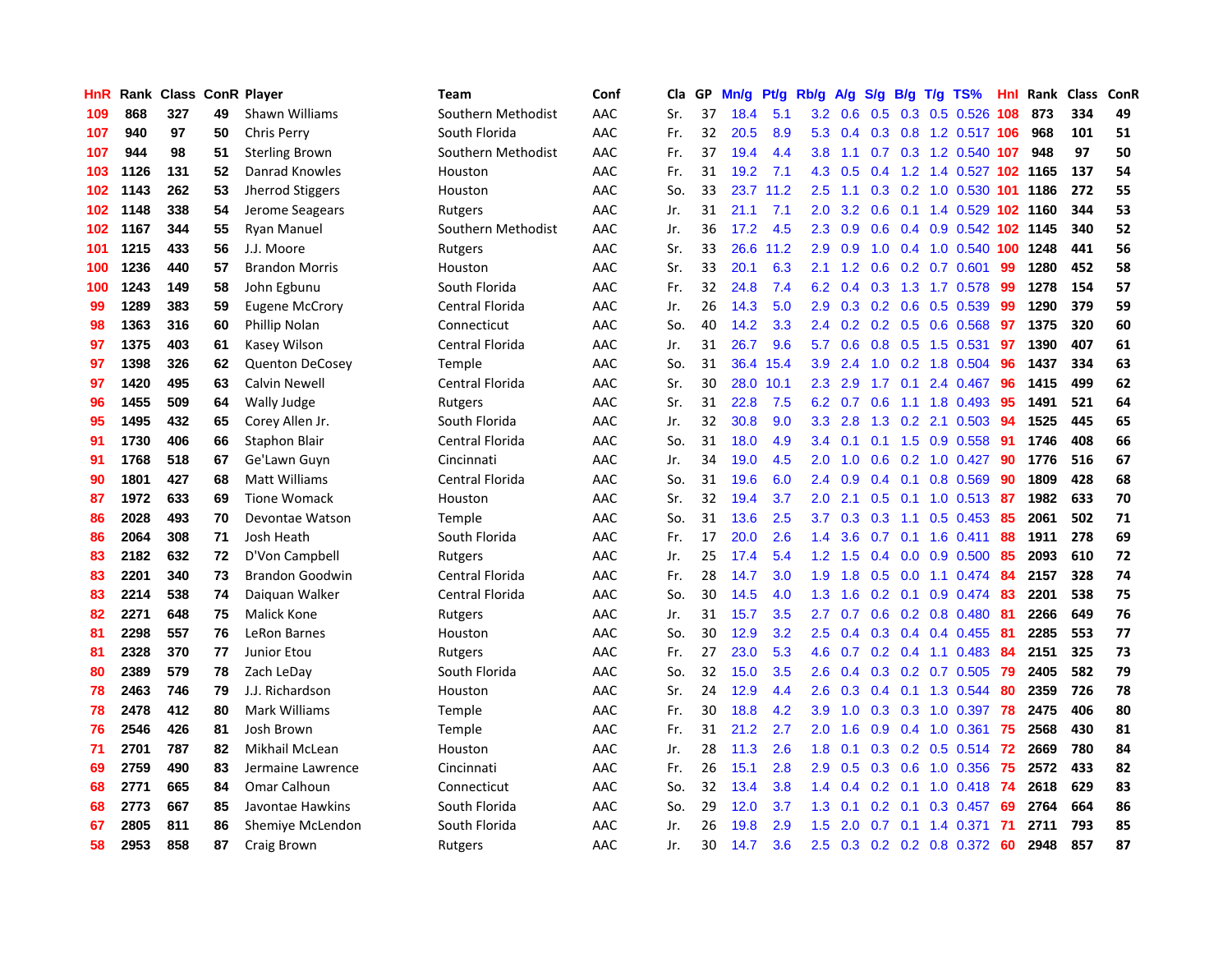| HnR |              | Rank Class ConR Player |              |                         | <b>Team</b>          | Conf       | <b>Cla</b> | GP | Mn/g | Pt/g      | Rb/g             | A/g |                  |     | S/g B/g T/g TS%           | Hnl | Rank         | <b>Class</b> | ConR                    |
|-----|--------------|------------------------|--------------|-------------------------|----------------------|------------|------------|----|------|-----------|------------------|-----|------------------|-----|---------------------------|-----|--------------|--------------|-------------------------|
| 58  | 2955         | 557                    | 88           | Jaaron Simmons          | Houston              | AAC        | Fr.        | 32 | 11.0 | 2.0       | 0.6              | 1.2 | 0.3              | 0.0 | $0.9$ 0.428               | 58  | 2968         | 559          | 88                      |
| 57  | 2972         | 705                    | 89           | <b>Greg Lewis</b>       | Rutgers              | AAC        | So.        | 32 | 9.8  | 1.5       | 2.0 <sub>1</sub> | 0.3 | 0.1              |     | $0.6$ 0.7 0.422 57        |     | 2985         | 709          | 89                      |
| 53  | 3007         | 870                    | 90           | Jimmy McDonnell         | Temple               | AAC        | Jr.        | 24 | 12.0 | 1.8       | 1.6              | 0.5 |                  |     | $0.3$ 0.0 0.7 0.543       | -56 | 2989         | 869          | 90                      |
| 178 | $\mathbf{2}$ | 1                      | 1            | T.J. Warren             | North Carolina State | ACC        | So.        | 35 | 35.4 | 24.9      | 7.1              | 1.1 | 1.8              |     | 0.6 2.4 0.569 179         |     | $\mathbf{2}$ | 1            | 1                       |
| 177 | 4            | 1                      | $\mathbf{2}$ | K.J. McDaniels          | Clemson              | ACC        | Jr.        | 36 | 33.7 | 17.1      | 7.1              | 1.6 | 1.1              |     | 2.7 2.3 0.563 176         |     | 4            | $\mathbf{1}$ | $\overline{2}$          |
| 164 | 14           | 1                      | 3            | Jabari Parker           | Duke                 | <b>ACC</b> | Fr.        | 35 | 30.7 | 19.1      | 8.7              | 1.2 |                  |     | 1.1 1.2 2.3 0.553 163     |     | 17           | $\mathbf{1}$ | 4                       |
| 160 | 20           | 9                      | 4            | Lamar Patterson         | Pittsburgh           | ACC        | Sr.        | 36 | 32.6 | 17.1      | 4.9              | 4.3 |                  |     | 1.4 0.3 2.6 0.565         | 160 | 24           | 11           | 5                       |
| 154 | 35           | 8                      | 5            | Malcolm Brogdon         | Virginia             | <b>ACC</b> | So.        | 37 | 31.4 | 12.7      | 5.4              | 2.7 | 1.2              |     | $0.1$ 1.4 $0.540$         | 153 | 37           | 8            | 6                       |
| 151 | 48           | 14                     | 6            | <b>Marcus Paige</b>     | North Carolina       | ACC        | So.        | 34 |      | 35.5 17.5 | 3.2              | 4.2 | 1.5              |     | 0.2 2.1 0.588 150         |     | 57           | 15           | 8                       |
| 150 | 50           | 4                      | 7            | <b>Tyler Ennis</b>      | Syracuse             | <b>ACC</b> | Fr.        | 34 |      | 35.7 12.9 | 3.4              | 5.4 |                  |     | 2.1 0.2 1.7 0.506 150     |     | 53           | 4            | $\overline{\mathbf{z}}$ |
| 150 | 52           | 15                     | 8            | <b>Brice Johnson</b>    | North Carolina       | <b>ACC</b> | So.        | 34 |      | 19.4 10.3 | 6.1              |     |                  |     | 0.9 0.7 1.3 1.2 0.572 149 |     | 60           | 16           | 9                       |
| 146 | 70           | 27                     | 9            | Daniel Miller           | Georgia Tech         | <b>ACC</b> | Sr.        | 33 | 30.8 | 10.9      | 7.8              | 1.5 |                  |     | 1.2 2.4 1.5 0.584 143     |     | 98           | 40           | 12                      |
| 145 | 81           | 24                     | 10           | Dezmine Wells           | Maryland             | ACC        | Jr.        | 32 | 30.6 | 14.9      | 4.3              | 2.2 |                  |     | 1.1 0.8 2.5 0.577 143     |     | 93           | 29           | 10                      |
| 144 | 93           | 38                     | 11           | Okaro White             | <b>Florida State</b> | <b>ACC</b> | Sr.        | 36 | 30.1 | 13.6      | 6.8              | 0.9 | 0.8              |     | 1.1 1.9 0.602 143         |     | 96           | 38           | 11                      |
| 143 | 96           | 41                     | 12           | <b>Rion Brown</b>       | Miami (Fla.)         | ACC        | Sr.        | 33 | 35.3 | 15.5      | 5.8              | 2.3 | 0.8              |     | 0.1 1.5 0.545 143         |     | 102          | 42           | 13                      |
| 142 | 108          | 47                     | 13           | Joe Harris              | Virginia             | <b>ACC</b> | Sr.        | 37 | 28.8 | 12.0      | 2.9 <sup>°</sup> | 2.3 | 0.9 <sup>°</sup> |     | 0.2 1.3 0.561 142         |     | 113          | 49           | 14                      |
| 141 | 117          | 9                      | 14           | <b>Kennedy Meeks</b>    | North Carolina       | ACC        | Fr.        | 34 | 16.3 | 7.6       | 6.1              | 0.8 | 0.3              |     | 0.8 1.0 0.555 139         |     | 128          | 9            | 16                      |
| 140 | 119          | 50                     | 15           | Talib Zanna             | Pittsburgh           | <b>ACC</b> | Sr.        | 35 | 30.3 | 13.0      | 8.6              | 0.5 | 0.6              |     | 0.8 1.5 0.608 140         |     | 122          | 53           | 15                      |
| 138 | 138          | 31                     | 16           | <b>Anthony Gill</b>     | Virginia             | <b>ACC</b> | So.        | 37 | 19.8 | 8.6       | 4.0              |     |                  |     | 0.4 0.3 0.5 1.1 0.599 138 |     | 143          | 33           | 17                      |
| 136 | 155          | 39                     | 17           | James Michael McAdoo    | North Carolina       | <b>ACC</b> | Jr.        | 34 |      | 30.1 14.2 | 6.8              |     |                  |     | 1.7 1.3 0.9 1.4 0.478 135 |     | 170          | 42           | 18                      |
| 135 | 165          | 41                     | 18           | Quinn Cook              | Duke                 | <b>ACC</b> | Jr.        | 35 |      | 29.8 11.6 | $2.2\phantom{0}$ | 4.4 | 1.3              |     | 0.0 1.6 0.568 135         |     | - 171        | 43           | 19                      |
| 134 | 172          | 39                     | 19           | Jerami Grant            | Syracuse             | <b>ACC</b> | So.        | 32 | 31.4 | 12.1      | 6.8              | 1.4 | 0.8              |     | 0.6 1.2 0.541             | 134 | 176          | 41           | 20                      |
| 133 | 191          | 42                     | 20           | Aaron Thomas            | Florida State        | <b>ACC</b> | So.        | 36 | 31.5 | 14.5      | 4.2              | 1.8 | 1.6              |     | 0.3 2.4 0.561 133         |     | 198          | 46           | 22                      |
| 132 | 196          | 90                     | 21           | <b>Andre Dawkins</b>    | Duke                 | <b>ACC</b> | Sr.        | 33 | 13.7 | 7.9       | 1.3              | 0.4 | 0.5              |     | 0.2 0.5 0.631 132         |     | 202          | 94           | 23                      |
| 132 | 200          | 91                     | 22           | Akil Mitchell           | Virginia             | ACC        | Sr.        | 37 | 25.7 | 6.8       | 7.0              | 1.2 | 0.8              |     | 0.6 1.3 0.534 132         |     | 207          | 96           | 24                      |
| 132 | 209          | 97                     | 23           | Jerian Grant            | Notre Dame           | <b>ACC</b> | Sr.        | 12 | 35.6 | 19.0      | 2.5              | 6.2 |                  |     | 2.0 0.3 1.8 0.648 174     |     | 5            | 3            | 3                       |
| 132 | 212          | 46                     | 24           | Amile Jefferson         | Duke                 | <b>ACC</b> | So.        | 35 | 22.7 | 6.5       | 6.9              |     |                  |     | 1.0 0.7 0.6 0.7 0.611 131 |     | 219          | 48           | 25                      |
| 131 | 233          | 52                     | 25           | Rodney Hood             | Duke                 | <b>ACC</b> | So.        | 35 | 32.9 | 16.1      | 3.9              | 2.1 |                  |     | 0.7 0.3 1.5 0.586 131     |     | 239          | 56           | 27                      |
| 131 | 239          | 65                     | 26           | Pat Connaughton         | Notre Dame           | ACC        | Jr.        | 32 | 37.2 | 13.8      | 7.1              | 3.0 | 1.0              |     | 0.6 1.1 0.586 126         |     | 339          | 90           | 35                      |
| 129 | 277          | 61                     | 27           | J.P. Tokoto             | North Carolina       | <b>ACC</b> | So.        | 34 | 28.6 | 9.3       | 5.8              | 3.1 | 1.6              |     | 0.5 1.9 0.503 128         |     | 299          | 71           | 32                      |
| 129 | 278          | 62                     | 28           | Mike Tobey              | Virginia             | <b>ACC</b> | So.        | 37 | 18.1 | 6.4       | 3.8              | 0.3 | 0.2              |     | 1.1 0.9 0.506 129         |     | 278          | 63           | 30                      |
| 128 | 290          | 66                     | 29           | Justin Anderson         | Virginia             | <b>ACC</b> | So.        | 37 | 21.5 | 7.8       | 3.2              | 1.5 | 0.4              |     | 0.8 1.4 0.511 128         |     | 293          | 67           | 31                      |
| 128 | 299          | 23                     | 30           | <b>London Perrantes</b> | Virginia             | <b>ACC</b> | Fr.        | 37 | 29.9 | 5.5       | $2.2^{\circ}$    | 3.8 | 0.9              |     | 0.1 1.1 0.552 128         |     | 300          | 22           | 33                      |
| 128 | 306          | 131                    | 31           | Ian Miller              | <b>Florida State</b> | <b>ACC</b> | Sr.        | 33 | 28.4 | 13.7      | 2.5              | 2.8 | 0.7              |     | $0.0$ 2.9 $0.596$ 129     |     | 277          | 122          | 29                      |
| 127 | 316          | 70                     | 32           | Durand Johnson          | Pittsburgh           | ACC        | So.        | 16 | 19.8 | 8.8       | 3.0 <sub>2</sub> | 1.4 | 0.9              |     | 0.3 0.9 0.551 133         |     | 187          | 43           | 21                      |
| 127 | 318          | 87                     | 33           | Rakeem Christmas        | Syracuse             | ACC        | Jr.        | 34 | 23.6 | 5.8       | 5.1              | 0.7 |                  |     | 0.5 1.9 0.8 0.635 127     |     | 329          | 87           | 34                      |
| 126 | 344          | 147                    | 34           | C.J. Fair               | Syracuse             | <b>ACC</b> | Sr.        | 34 | 37.8 | 16.5      | 6.4              | 1.3 | 1.3              |     | 0.8 2.5 0.486 126         |     | 348          | 153          | 36                      |
| 126 | 349          | 76                     | 35           | Seth Allen              | Maryland             | <b>ACC</b> | So.        | 20 | 29.7 | 13.4      | 2.0              | 3.0 | 0.9              |     | 0.3 1.7 0.544 131         |     | 220          | 49           | 26                      |
| 125 | 364          | 103                    | 36           | Evan Smotrycz           | Maryland             | <b>ACC</b> | Jr.        | 31 | 27.9 | 11.0      | 6.0              |     |                  |     | 1.7 0.8 0.2 1.6 0.519 124 |     | 378          | 108          | 38                      |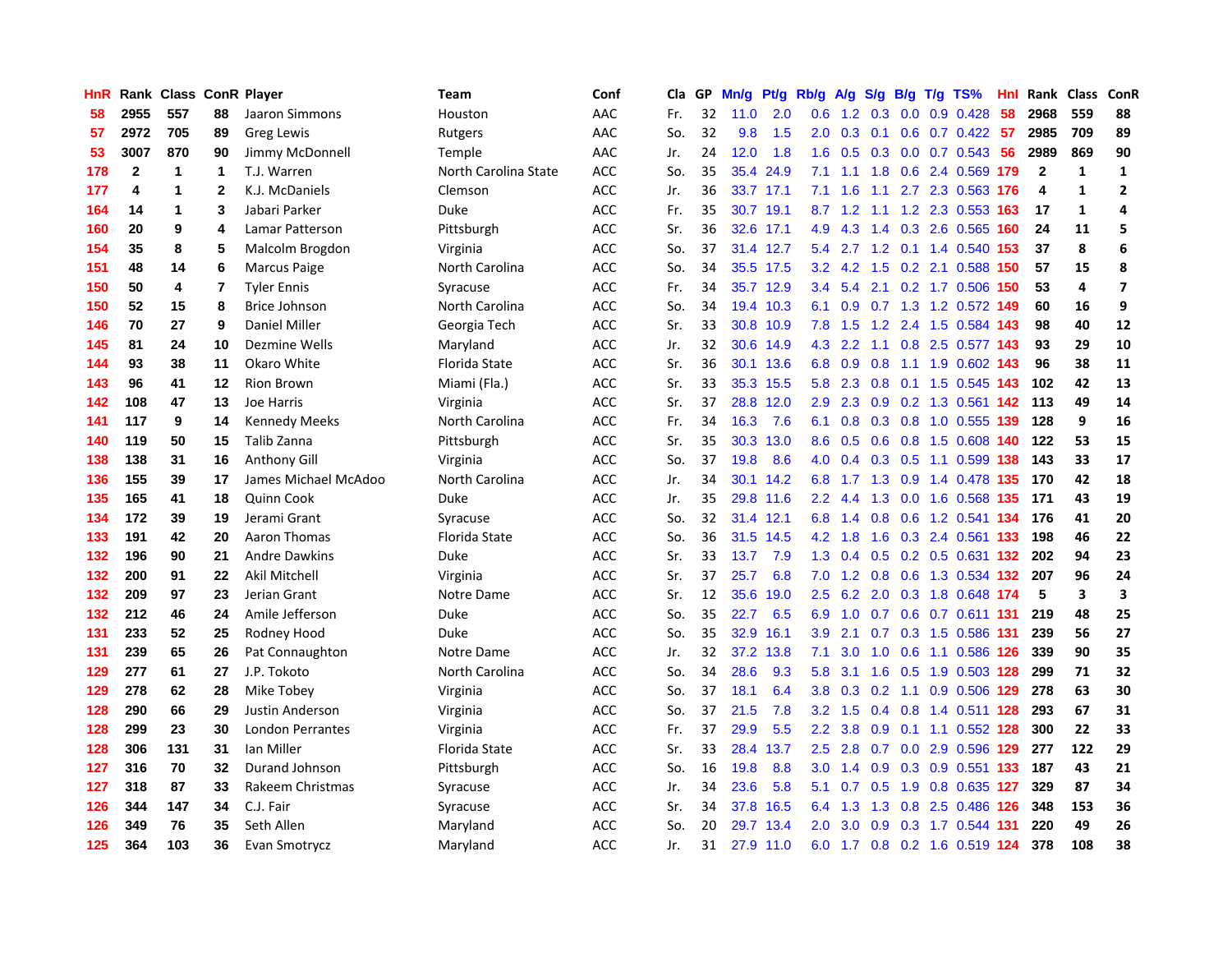| HnR | Rank | <b>Class</b> |    | <b>ConR Player</b>       | Team                  | Conf       | Cla | GP | Mn/g | Pt/g      | Rb/g             | <b>A/g</b> | S/g           | B/g | $T/g$ TS%                 | Hnl | Rank | <b>Class</b> | ConR |
|-----|------|--------------|----|--------------------------|-----------------------|------------|-----|----|------|-----------|------------------|------------|---------------|-----|---------------------------|-----|------|--------------|------|
| 125 | 368  | 106          | 37 | Ryan Anderson            | <b>Boston College</b> | <b>ACC</b> | Jr. | 32 |      | 31.4 14.3 | 7.3              | 1.4        | 0.8           |     | 0.6 1.9 0.558 124         |     | 372  | 104          | 37   |
| 125 | 373  | 81           | 38 | <b>Trevor Cooney</b>     | Syracuse              | ACC        | So. | 34 |      | 32.1 12.1 | 2.1              | 1.1        |               |     | 1.9 0.1 0.8 0.565 124     |     | 386  | 84           | 39   |
| 124 | 381  | 82           | 39 | Olivier Hanlan           | <b>Boston College</b> | <b>ACC</b> | So. | 32 | 36.3 | 18.5      | 3.4              | 2.9        | 0.8           |     | 0.1 2.4 0.591 124         |     | 391  | 86           | 40   |
| 123 | 408  | 93           | 40 | Rasheed Sulaimon         | Duke                  | ACC        | So. | 34 | 25.6 | 9.9       | 2.4              | 2.4        | 0.8           |     | 0.0 1.1 0.546 123         |     | 404  | 90           | 41   |
| 123 | 420  | 95           | 41 | <b>Robert Carter</b>     | Georgia Tech          | <b>ACC</b> | So. | 23 | 26.8 | 11.4      | 8.4              | 1.1        | 0.8           |     | 1.1 1.8 0.523 130         |     | 253  | 57           | 28   |
| 122 | 425  | 97           | 42 | James Robinson           | Pittsburgh            | <b>ACC</b> | So. | 36 | 31.0 | 7.6       | 3.1              | 4.1        | 1.5           |     | 0.3 1.0 0.528 122         |     | 430  | 98           | 42   |
| 122 | 436  | 132          | 43 | Cameron Wright           | Pittsburgh            | <b>ACC</b> | Jr. | 36 | 30.9 | 10.5      | 3.3 <sub>2</sub> | 2.6        | 1.8           |     | 0.2 1.4 0.496 121         |     | 441  | 135          | 43   |
| 122 | 441  | 100          | 44 | Jake Layman              | Maryland              | <b>ACC</b> | So. | 32 | 31.8 | 11.7      | 5.0              | 0.9        | 1.1           |     | 0.8 1.2 0.526 121         |     | 462  | 103          | 45   |
| 121 | 442  | 101          | 45 | Boris Bojanovsky         | <b>Florida State</b>  | <b>ACC</b> | So. | 36 | 20.6 | 5.9       | 4.0              | 0.5        |               |     | 0.4 1.9 1.1 0.610 121     |     | 442  | 99           | 44   |
| 119 | 514  | 116          | 46 | <b>Charles Mitchell</b>  | Maryland              | <b>ACC</b> | So. | 32 | 18.8 | 6.5       | 6.3              | 0.3        |               |     | 0.4 0.5 1.3 0.486 118     |     | 543  | 126          | 47   |
| 118 | 540  | 164          | 47 | <b>Nick Faust</b>        | Maryland              | <b>ACC</b> | Jr. | 32 | 27.4 | 9.4       | 3.7              | 2.0        |               |     | 1.2 0.6 1.8 0.508 117     |     | 569  | 173          | 48   |
| 116 | 585  | 236          | 48 | Coron Williams           | <b>Wake Forest</b>    | <b>ACC</b> | Sr. | 33 | 25.3 | 10.2      | $2.2\phantom{0}$ | 1.2        | 0.7           |     | $0.1$ $0.3$ $0.623$ 116   |     | 584  | 232          | 49   |
| 116 | 604  | 132          | 49 | Devon Bookert            | Florida State         | <b>ACC</b> | So. | 36 | 27.4 | 8.5       | 3.2              | 2.8        | 1.1           |     | $0.1$ 2.0 $0.547$ 116     |     | 608  | 133          | 50   |
| 115 | 612  | 180          | 50 | <b>Damarcus Harrison</b> | Clemson               | ACC        | Jr. | 36 | 21.8 | 7.8       | 2.7              | 1.3        | 0.6           |     | 0.2 0.9 0.516 115         |     | 624  | 190          | 52   |
| 115 | 635  | 139          | 51 | Devin Thomas             | Wake Forest           | ACC        | So. | 33 | 28.2 | 11.1      | 7.5              | 1.5        | 0.6           |     | 0.9 2.5 0.537 114         |     | 639  | 140          | 53   |
| 114 | 657  | 193          | 52 | James Kelly              | Miami (Fla.)          | <b>ACC</b> | Jr. | 27 | 17.9 | 6.0       | 3.7              | 0.6        | $0.4^{\circ}$ |     | 0.4 0.7 0.553 115         |     | 611  | 187          | 51   |
| 114 | 662  | 146          | 53 | Michael Gbinije          | Syracuse              | <b>ACC</b> | So. | 34 | 14.6 | 3.4       | 1.8              | 1.2        | 0.7           |     | 0.2 0.5 0.500 113         |     | 681  | 147          | 54   |
| 114 | 668  | 148          | 54 | Landry Nnoko             | Clemson               | <b>ACC</b> | So. | 35 | 28.1 | 6.5       | 6.2              | 0.5        |               |     | 0.3 1.9 1.1 0.554 113     |     | 692  | 151          | 55   |
| 113 | 679  | 272          | 55 | <b>Eric Atkins</b>       | Notre Dame            | <b>ACC</b> | Sr. | 32 | 37.8 | 13.9      | 2.8              | 4.9        |               |     | 1.2 0.2 1.9 0.525 109     |     | 827  | 315          | 67   |
| 113 | 681  | 274          | 56 | <b>Garrick Sherman</b>   | Notre Dame            | <b>ACC</b> | Sr. | 31 | 28.6 | 13.5      | 7.3              | 0.9        |               |     | 0.8 0.7 2.6 0.530 110     |     | 819  | 311          | 66   |
| 113 | 683  | 151          | 57 | Jordan Roper             | Clemson               | ACC        | So. | 35 | 19.2 | 7.4       | 1.7 <sub>2</sub> | 1.3        | 0.5           |     | $0.0$ 1.1 0.522 113       |     | 702  | 156          | 57   |
| 113 | 694  | 204          | 58 | Rod Hall                 | Clemson               | ACC        | Jr. | 36 | 33.2 | 9.7       | 2.5              | 4.0        | 0.4           | 0.1 | 2.0 0.537 113             |     | 712  | 214          | 59   |
| 113 | 697  | 207          | 59 | <b>Darion Atkins</b>     | Virginia              | <b>ACC</b> | Jr. | 37 | 10.4 | 3.0       | 2.2              | 0.3        | 0.2           |     | $0.5$ 0.7 0.500 113       |     | 696  | 209          | 56   |
| 113 | 701  | 279          | 60 | <b>Tyler Thornton</b>    | Duke                  | <b>ACC</b> | Sr. | 35 | 21.3 | 3.1       | 1.8              | 2.4        | 1.3           |     | $0.0$ $0.7$ $0.637$ 113   |     | 708  | 278          | 58   |
| 113 | 708  | 282          | 61 | Trae Golden              | Georgia Tech          | <b>ACC</b> | Sr. | 31 | 30.5 | 13.3      | $2.6^{\circ}$    | 3.1        | 0.5           |     | $0.1$ 2.0 0.532 111       |     | 763  | 295          | 65   |
| 113 | 714  | 215          | 62 | C.J. Barksdale           | Virginia Tech         | <b>ACC</b> | Jr. | 21 | 20.0 | 8.1       | 4.2              | 0.6        | 0.3           |     | 0.7 0.9 0.588 120         |     | 498  | 157          | 46   |
| 112 | 716  | 156          | 63 | Montay Brandon           | Florida State         | <b>ACC</b> | So. | 36 | 29.4 | 7.7       | 4.9              | 1.5        | 0.9           |     | 0.0 1.4 0.478 112 722     |     |      | 161          | 60   |
| 112 | 726  | 284          | 64 | <b>Travis McKie</b>      | <b>Wake Forest</b>    | <b>ACC</b> | Sr. | 33 | 29.0 | 10.7      | 4.1              |            |               |     | 1.3 0.9 0.6 1.2 0.558 112 |     | 727  | 287          | 61   |
| 112 | 741  | 65           | 65 | Michael Young            | Pittsburgh            | <b>ACC</b> | Fr. | 36 | 21.6 | 6.0       | 4.1              | 0.9        | 0.4           |     | $0.4$ 0.9 0.517 111       |     | 757  | 65           | 64   |
| 111 | 751  | 167          | 66 | Codi Miller-McIntyre     | Wake Forest           | <b>ACC</b> | So. | 32 | 32.3 | 12.6      | 3.1              | 4.2        | 0.8           |     | $0.0$ 2.0 0.484 112       |     | 751  | 171          | 63   |
| 110 | 817  | 309          | 67 | Garrius Adams            | Miami (Fla.)          | <b>ACC</b> | Sr. | 33 | 33.4 | 10.2      | 4.8              | 2.9        | 1.3           |     | 0.2 1.9 0.465 109         |     | 828  | 316          | 68   |
| 109 | 833  | 315          | 68 | Jordan Vandenberg        | North Carolina State  | ACC        | Sr. | 32 | 22.3 | 4.6       | 4.7              | 1.0        | 0.3           |     | 1.4 0.6 0.664 109         |     | 850  | 325          | 69   |
| 109 | 836  | 191          | 69 | Zach Auguste             | Notre Dame            | <b>ACC</b> | So. | 30 | 16.3 | 6.7       | 4.3              | 0.3        | $0.4^{\circ}$ |     | 0.4 0.8 0.505 105 1003    |     |      | 225          | 78   |
| 109 | 857  | 323          | 70 | Kammeon Holsey           | Georgia Tech          | <b>ACC</b> | Sr. | 33 | 20.9 | 7.5       | 5.0              | 0.8        | 0.3           |     | 0.3 1.4 0.555 107         |     | 944  | 351          | 72   |
| 107 | 925  | 94           | 71 | Anthony Barber           | North Carolina State  | <b>ACC</b> | Fr. | 36 | 24.2 | 8.5       | 2.0              | 3.5        | 0.6           |     | 0.0 1.7 0.471 107         |     | 936  | 95           | 71   |
| 107 | 926  | 95           | 72 | Jamel Artis              | Pittsburgh            | <b>ACC</b> | Fr. | 36 | 15.4 | 4.9       | 2.9              | 0.6        |               |     | 0.2 0.3 0.8 0.540 107     |     | 934  | 94           | 70   |
| 106 | 960  | 225          | 73 | Tonye Jekiri             | Miami (Fla.)          | <b>ACC</b> | So. | 33 | 21.4 | 4.2       | 5.5              | 0.7        | 0.6           |     | 0.9 0.9 0.474 106         |     | 967  | 223          | 73   |
| 106 | 975  | 356          | 74 | Erik Swoope              | Miami (Fla.)          | <b>ACC</b> | Sr. | 31 | 18.4 | 5.0       | $2.7^{\circ}$    | 0.5        | $0.4^{\circ}$ |     | $0.4$ 0.4 0.554 106       |     | 975  | 357          | 74   |
| 106 | 982  | 228          | 75 | Marcus Georges-Hunt      | Georgia Tech          | <b>ACC</b> | So. | 33 | 31.2 | 11.7      | 4.3              | 2.1        |               |     | 0.8 0.2 1.6 0.498 104     |     | 1054 | 241          | 80   |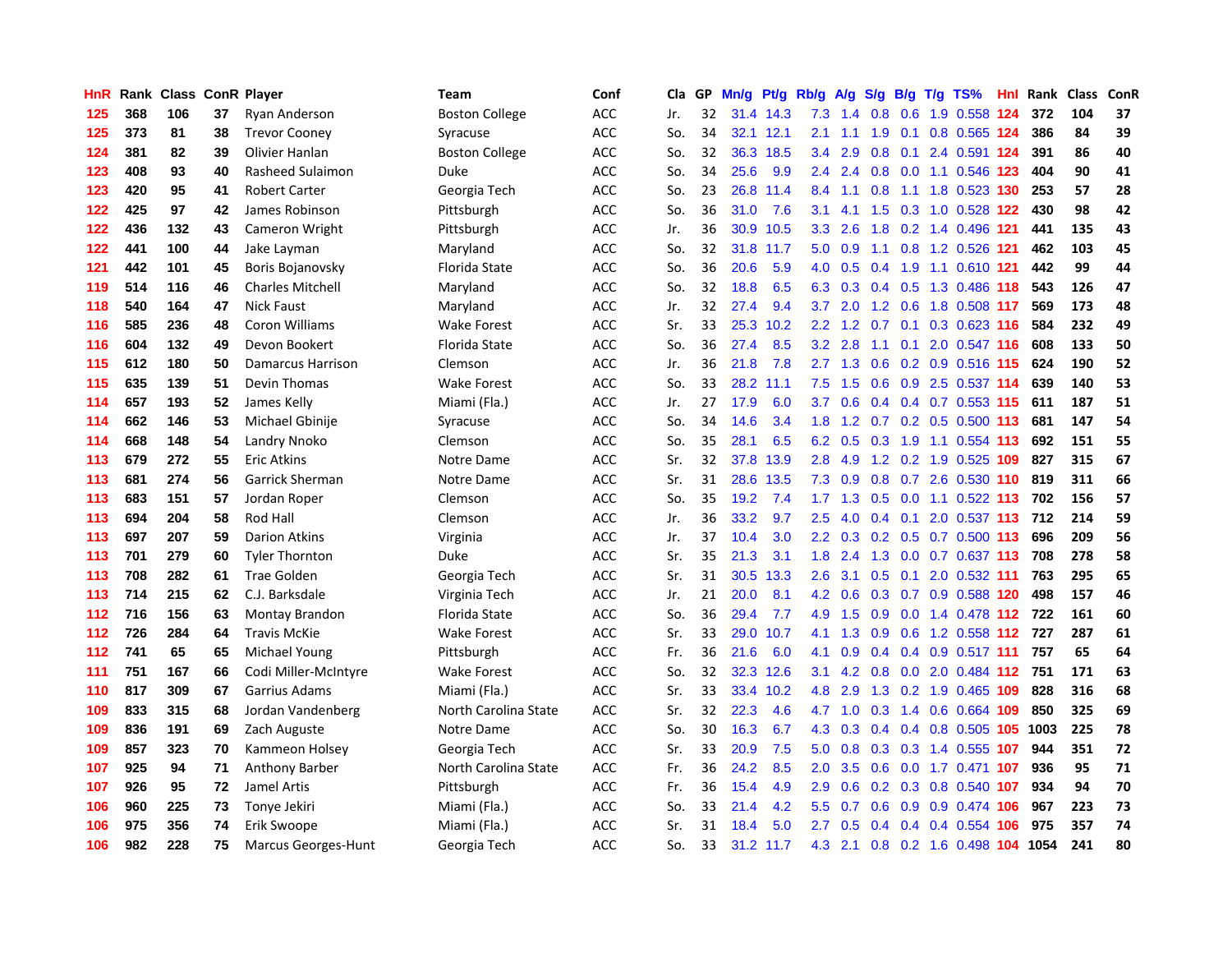| HnR | Rank | <b>Class</b> |     | <b>ConR Player</b>        | Team                  | Conf           | Cla | GP | Mn/g | <b>Pt/g</b> | Rb/g          | A/g | S/g              | B/g | T/g TS%                    | Hnl | Rank | <b>Class</b> | ConR |
|-----|------|--------------|-----|---------------------------|-----------------------|----------------|-----|----|------|-------------|---------------|-----|------------------|-----|----------------------------|-----|------|--------------|------|
| 106 | 983  | 294          | 76  | <b>Derrick Randall</b>    | Pittsburgh            | <b>ACC</b>     | Jr. | 36 | 8.6  | 2.1         | $2.4^{\circ}$ | 0.0 |                  |     | 0.2 0.4 0.4 0.539 106      |     | 988  | 299          | 75   |
| 106 | 986  | 295          | 77  | <b>Ralston Turner</b>     | North Carolina State  | <b>ACC</b>     | Jr. | 36 | 26.1 | 10.5        | 2.5           | 0.9 |                  |     | 0.6 0.1 0.9 0.548 105 1001 |     |      | 303          | 76   |
| 105 | 1002 | 367          | 78  | Donnavan Kirk             | Miami (Fla.)          | <b>ACC</b>     | Sr. | 31 | 26.1 | 7.5         | 5.0           | 0.2 |                  |     | 0.4 1.5 1.3 0.498 105 1002 |     |      | 367          | 77   |
| 104 | 1059 | 381          | 79  | Jarell Eddie              | Virginia Tech         | ACC            | Sr. | 31 | 32.6 | 13.3        | 5.4           | 1.2 | 0.4              |     | 0.4 1.7 0.492 103 1113     |     |      | 399          | 82   |
| 104 | 1062 | 123          | 80  | Manu Lecomte              | Miami (Fla.)          | <b>ACC</b>     | Fr. | 33 | 28.0 | 7.7         | 2.1           | 2.3 | 0.6              |     | 0.0 1.8 0.536 104 1063     |     |      | 120          | 81   |
| 104 | 1064 | 383          | 81  | Leslie McDonald           | North Carolina        | <b>ACC</b>     | Sr. | 25 | 27.1 | 10.4        | 2.0           | 1.5 | 0.4              |     | $0.1$ 1.1 0.498 112        |     | 741  | 291          | 62   |
| 103 | 1106 | 129          | 82  | Ben Emelogu               | Virginia Tech         | <b>ACC</b>     | Fr. | 22 | 27.2 | 10.5        | 3.1           | 1.9 | 0.6              |     | $0.2$ 1.5 0.514 104        |     | 1039 | 116          | 79   |
| 103 | 1132 | 132          | 83  | Josh Newkirk              | Pittsburgh            | <b>ACC</b>     | Fr. | 36 | 17.0 | 4.6         | 1.2           | 1.7 | 0.4              |     | 0.0 0.8 0.536 102 1144     |     |      | 132          | 83   |
| 102 | 1156 | 265          | 84  | <b>Tyler Cavanaugh</b>    | <b>Wake Forest</b>    | <b>ACC</b>     | So. | 33 | 21.2 | 8.8         | 3.8           | 0.7 | 0.2              |     | 0.3 1.5 0.547 102 1153     |     |      | 263          | 84   |
| 102 | 1161 | 341          | 85  | Desmond Lee               | North Carolina State  | <b>ACC</b>     | Jr. | 36 | 24.2 | 8.4         | 2.9           | 1.6 |                  |     | 0.7 0.0 1.7 0.502 101 1171 |     |      | 349          | 87   |
| 102 | 1173 | 143          | 86  | <b>Nate Britt</b>         | North Carolina        | <b>ACC</b>     | Fr. | 34 | 20.9 | 5.1         | $1.4^{\circ}$ | 2.4 |                  |     | 1.1 0.1 1.7 0.451 101 1198 |     |      | 144          | 91   |
| 102 | 1181 | 271          | 87  | <b>Tyler Lewis</b>        | North Carolina State  | <b>ACC</b>     | So. | 36 | 19.9 | 4.4         | 1.3           | 3.8 |                  |     | 0.2 0.0 1.1 0.435 101 1189 |     |      | 274          | 89   |
| 101 | 1207 | 429          | 88  | Baye Moussa Keita         | Syracuse              | <b>ACC</b>     | Sr. | 32 | 15.5 | 1.8         | 3.8           | 0.3 | 0.4              |     | 0.9 0.8 0.509 101 1173     |     |      | 419          | 88   |
| 101 | 1218 | 280          | 89  | Evan Nolte                | Virginia              | <b>ACC</b>     | So. | 32 | 9.3  | 2.8         | 0.8           | 0.3 |                  |     | 0.2 0.1 0.3 0.557 102 1156 |     |      | 265          | 85   |
| 100 | 1228 | 282          | 90  | Joey van Zegeren          | Virginia Tech         | <b>ACC</b>     | So. | 31 | 22.0 | 6.4         | 5.0           | 0.3 | $0.4^{\circ}$    |     | $1.7$ $1.4$ $0.472$        | -99 | 1282 | 296          | 95   |
| 100 | 1230 | 438          | 91  | <b>Cadarian Raines</b>    | Virginia Tech         | <b>ACC</b>     | Sr. | 22 | 15.9 | 5.2         | 3.2           | 0.5 | 0.3 <sub>0</sub> |     | 0.7 1.0 0.509 100 1225     |     |      | 435          | 92   |
| 100 | 1251 | 289          | 92  | Adam Smith                | Virginia Tech         | <b>ACC</b>     | So. | 14 | 25.8 | 11.0        | 2.3           | 2.1 | 0.1              |     | 0.0 1.4 0.490 101 1170     |     |      | 267          | 86   |
| 100 | 1255 | 152          | 93  | Lennard Freeman           | North Carolina State  | <b>ACC</b>     | Fr. | 35 | 23.2 | 4.0         | 5.7           | 0.6 | 0.5              |     | 0.3 0.5 0.498 100 1241     |     |      | 149          | 93   |
| 100 | 1259 | 292          | 94  | Arnaud William Adala Moto | <b>Wake Forest</b>    | <b>ACC</b>     | So. | 33 | 19.6 | 6.9         | 5.2           | 0.6 |                  |     | 0.5 0.1 1.6 0.512 100 1247 |     |      | 288          | 94   |
| 100 | 1272 | 155          | 95  | Jaron Blossomgame         | Clemson               | <b>ACC</b>     | Fr. | 33 | 23.4 | 4.9         | 5.0           | 0.4 |                  |     | 0.3 0.5 0.8 0.449 101 1195 |     |      | 143          | 90   |
| 99  | 1300 | 459          | 96  | Tom Knight                | Notre Dame            | <b>ACC</b>     | Sr. | 27 | 14.2 | 3.9         | 3.1           | 0.4 | 0.3              |     | $0.6$ 0.7 0.553            | 96  | 1413 | 497          | 99   |
| 98  | 1329 | 165          | 97  | Devin Wilson              | Virginia Tech         | <b>ACC</b>     | Fr. | 31 | 34.9 | 9.2         | 3.2           | 4.8 | 0.8              |     | 0.2 2.9 0.487              | 97  | 1381 | 171          | 97   |
| 98  | 1333 | 166          | 98  | <b>Roddy Peters</b>       | Maryland              | <b>ACC</b>     | Fr. | 32 | 15.1 | 4.1         | 1.3           | 2.1 | 0.6              |     | $0.1$ 1.8 $0.450$          | 97  | 1363 | 168          | 96   |
| 97  | 1404 | 327          | 99  | Joe Rahon                 | <b>Boston College</b> | <b>ACC</b>     | So. | 32 | 33.3 | 9.0         | 3.4           | 3.2 | 0.8              |     | $0.1$ 1.8 $0.520$          | 96  | 1409 | 328          | 98   |
| 95  | 1485 | 190          | 100 | Demetrius Jackson         | Notre Dame            | <b>ACC</b>     | Fr. | 30 | 22.2 | 6.0         | 2.1           | 1.8 | 0.4              |     | $0.0$ 1.2 $0.564$          | 93  | 1604 | 210          | 103  |
| 95  | 1504 | 435          | 101 | Lonnie Jackson            | <b>Boston College</b> | <b>ACC</b>     | Jr. | 29 | 23.6 | 7.0         | 2.2           | 1.8 | 0.7              |     | $0.1$ 1.1 0.557            | 95  | 1490 | 434          | 100  |
| 95  | 1512 | 438          | 102 | Patrick Heckmann          | <b>Boston College</b> | <b>ACC</b>     | Jr. | 31 | 16.1 | 6.0         | 2.1           | 0.8 |                  |     | 0.3 0.1 0.9 0.576 95       |     | 1509 | 439          | 101  |
| 94  | 1546 | 201          | 103 | <b>Trevor Thompson</b>    | Virginia Tech         | <b>ACC</b>     | Fr. | 30 | 16.2 | 5.0         | 4.7           | 0.2 |                  |     | $0.3$ $0.9$ 1.5 $0.467$    | -93 | 1593 | 208          | 102  |
| 94  | 1554 | 203          | 104 | <b>Quinton Stephens</b>   | Georgia Tech          | <b>ACC</b>     | Fr. | 32 | 12.8 | 3.6         | 2.1           | 0.8 | 0.3              |     | 0.3 0.6 0.467              | -93 | 1647 | 221          | 104  |
| 93  | 1643 | 221          | 105 | Davon Reed                | Miami (Fla.)          | <b>ACC</b>     | Fr. | 33 | 20.7 | 6.6         | 1.7           | 1.2 | 0.5              |     | $0.1$ 1.3 0.465            | 92  | 1655 | 225          | 106  |
| 92  | 1668 | 390          | 106 | <b>Shaquille Cleare</b>   | Maryland              | $\mathsf{ACC}$ | So. | 32 | 13.8 | 3.0         | $2.5\,$       | 0.3 | 0.3 <sub>0</sub> |     | $0.4$ 0.7 0.569            | 92  | 1709 | 396          | 108  |
| 92  | 1676 | 227          | 107 | Beejay Anya               | North Carolina State  | <b>ACC</b>     | Fr. | 33 | 11.6 | 2.1         | 2.1           | 0.1 | 0.1              | 1.4 | $0.5$ 0.561                | 93  | 1648 | 222          | 105  |
| 92  | 1698 | 398          | 108 | Michael Ojo               | <b>Florida State</b>  | <b>ACC</b>     | So. | 36 | 11.9 | 2.5         | 3.0           | 0.3 | 0.1              |     | $0.7$ 0.9 0.514            | 92  | 1695 | 391          | 107  |
| 91  | 1775 | 419          | 109 | <b>Madison Jones</b>      | <b>Wake Forest</b>    | <b>ACC</b>     | So. | 33 | 20.9 | 3.3         | 1.9           | 2.8 | 1.2              |     | 0.2 2.2 0.464              | -91 | 1766 | 418          | 109  |
| 90  | 1844 | 439          | 110 | <b>Adonis Filer</b>       | Clemson               | <b>ACC</b>     | So. | 35 | 14.7 | 3.9         | 1.3           | 1.2 | 0.7              |     | $0.0$ 1.3 0.447            | 90  | 1837 | 435          | 111  |
| 89  | 1878 | 270          | 111 | Steve Vasturia            | Notre Dame            | <b>ACC</b>     | Fr. | 27 | 23.1 | 5.0         | 2.6           | 1.2 | 0.6              |     | $0.1$ 0.7 0.496            | 90  | 1824 | 262          | 110  |
| 87  | 1966 | 285          | 112 | Kyle Washington           | North Carolina State  | <b>ACC</b>     | Fr. | 36 | 19.9 | 4.8         | 3.9           | 0.4 | 0.2              |     | $0.6$ 1.0 0.451            | 87  | 1975 | 292          | 113  |
| 87  | 1970 | 578          | 113 | Alex Dragicevich          | <b>Boston College</b> | <b>ACC</b>     | Jr. | 27 | 15.2 | 3.9         | 1.4           | 0.7 | 0.5              | 0.4 | 0.6 0.556                  | 88  | 1923 | 565          | 112  |
| 85  | 2092 | 506          | 114 | <b>Marshall Wood</b>      | Virginia Tech         | <b>ACC</b>     | So. | 26 | 15.7 | 4.0         | 3.5           | 0.4 | 0.1              |     | 0.3 1.0 0.486              | 85  | 2068 | 504          | 114  |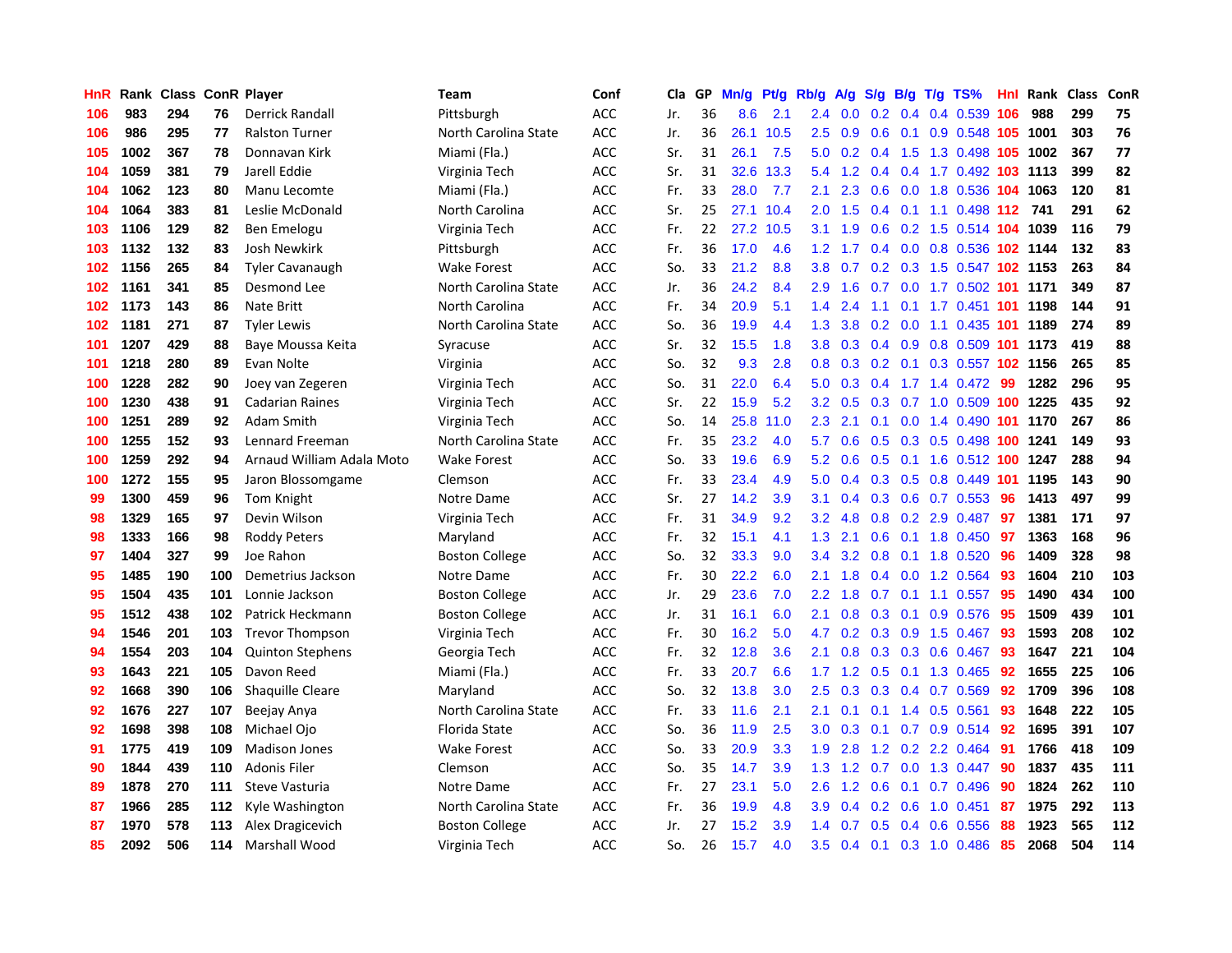| HnR |      | Rank Class |                | <b>ConR Player</b>      | <b>Team</b>           | Conf       | Cla | GP | Mn/g | Pt/g | Rb/g             | $\mathsf{A/g}$ | S/g           | B/g | $T/g$ TS%                  | Hnl | Rank | <b>Class</b> | ConR           |
|-----|------|------------|----------------|-------------------------|-----------------------|------------|-----|----|------|------|------------------|----------------|---------------|-----|----------------------------|-----|------|--------------|----------------|
| 84  | 2121 | 622        | 115            | Jon Graham              | Maryland              | <b>ACC</b> | Jr. | 28 | 10.4 | 1.6  | 2.4              | 0.2            | 0.0           | 0.5 | 0.4 0.495                  | 85  | 2077 | 606          | 115            |
| 84  | 2162 | 630        | 116            | Eddie Odio              | <b>Boston College</b> | <b>ACC</b> | Jr. | 31 | 21.0 | 4.0  | 2.9              | 0.7            | 0.3           |     | 0.8 0.8 0.595              | -84 | 2135 | 623          | 117            |
| 83  | 2198 | 535        | 117            | Chris Bolden            | Georgia Tech          | <b>ACC</b> | So. | 30 | 24.1 | 5.4  | $2.4^{\circ}$    | 1.3            |               |     | $0.6$ 0.1 1.1 0.393        | -85 | 2091 | 509          | 116            |
| 83  | 2235 | 545        | 118            | Aaron Rountree III      | <b>Wake Forest</b>    | <b>ACC</b> | So. | 32 | 10.2 | 1.6  | 1.5              | 0.5            | 0.4           |     | $0.5$ 0.4 0.439            | 83  | 2211 | 540          | 118            |
| 82  | 2277 | 710        | 119            | <b>Robert Gilchrist</b> | Florida State         | <b>ACC</b> | Sr. | 36 | 13.2 | 3.0  | 1.8              | 0.2            | 0.3           |     | 0.6 0.8 0.457              | 81  | 2273 | 712          | 119            |
| 80  | 2370 | 574        | 120            | <b>Austin Burgett</b>   | Notre Dame            | <b>ACC</b> | So. | 28 | 14.8 | 3.0  | 1.8              | 0.6            | 0.4           |     | $0.6$ 0.7 0.525            | 79  | 2400 | 577          | 123            |
| 80  | 2387 | 701        | 121            | Will Johnston           | Virginia Tech         | <b>ACC</b> | Jr. | 30 | 19.9 | 3.2  | 2.1              | 0.7            | 0.3           |     | $0.0$ $0.5$ $0.530$        | 79  | 2391 | 702          | 122            |
| 79  | 2398 | 382        | 122            | Sidy Djitte             | Clemson               | <b>ACC</b> | Fr. | 34 | 8.9  | 1.1  | 2.7              | 0.0            | 0.2           |     | $0.3$ 0.4 0.388            | 79  | 2386 | 379          | 121            |
| 79  | 2399 | 383        | 123            | <b>Garland Owens</b>    | <b>Boston College</b> | <b>ACC</b> | Fr. | 30 | 15.4 | 3.7  | 1.8              | 0.4            | 0.2           |     | $0.1$ 0.4 0.588            | 80  | 2376 | 377          | 120            |
| 76  | 2572 | 749        | 124            | Christian Beyer         | Virginia Tech         | <b>ACC</b> | Jr. | 28 | 9.6  | 1.1  | $2.3^{\circ}$    | 0.4            |               |     | $0.2$ 0.0 0.5 0.525        | -75 | 2575 | 752          | 124            |
| 74  | 2616 | 447        | 125            | Will Magarity           | <b>Boston College</b> | <b>ACC</b> | Fr. | 30 | 10.5 | 2.5  | $1.4^{\circ}$    | 0.4            |               |     | 0.2 0.3 0.6 0.540 74       |     | 2610 | 441          | 125            |
| 73  | 2646 | 454        | 126            | Corey Heyward           | Georgia Tech          | <b>ACC</b> | Fr. | 32 | 16.5 | 1.0  | 1.5              | 1.4            | 0.7           |     | $0.1$ 0.8 0.386            | -72 | 2670 | 461          | 126            |
| 70  | 2732 | 482        | 127            | Jarquez Smith           | Florida State         | <b>ACC</b> | Fr. | 34 | 10.1 | 2.4  | 1.5              | 0.1            | 0.1           |     | $0.7$ 0.8 0.474            | -71 | 2719 | 475          | 127            |
| 61  | 2908 | 847        | 128            | Ibrahim Djambo          | Clemson               | <b>ACC</b> | Jr. | 32 | 9.2  | 1.9  | 1.4              | 0.1            | 0.2           |     | $0.2$ 0.4 0.417            | 63  | 2902 | 845          | 129            |
| 61  | 2912 | 833        | 129            | Josh Hairston           | Duke                  | <b>ACC</b> | Sr. | 30 | 9.5  | 1.4  | 1.3              | 0.4            | 0.1           |     | 0.1 0.3 0.512 64           |     | 2869 | 823          | 128            |
| 55  | 2990 | 711        | 130            | Josh Smith              | Clemson               | <b>ACC</b> | So. | 30 | 10.0 | 1.6  | 2.1              | 0.2            | 0.1           |     | $0.2$ 0.5 0.373            | -58 | 2974 | 705          | 130            |
| 146 | 71   | 20         | $\mathbf 1$    | Jameel Warney           | <b>Stony Brook</b>    | <b>AEC</b> | So. | 34 | 29.7 | 14.5 | 8.0              | 1.9            |               |     | 0.7 1.2 1.3 0.614 145      |     | 78   | 20           | $\mathbf{1}$   |
| 133 | 187  | 87         | $\overline{2}$ | <b>Brian Voelkel</b>    | Vermont               | <b>AEC</b> | Sr. | 33 | 30.5 | 6.5  | 8.1              | 5.8            | $1.5^{\circ}$ |     | 0.2 2.5 0.545 133          |     | 196  | 92           | $\mathbf{2}$   |
| 128 | 287  | 125        | 3              | <b>Clancy Rugg</b>      | Vermont               | <b>AEC</b> | Sr. | 33 | 28.0 | 13.0 | 5.9              | 0.8            |               |     | 0.8 1.2 2.0 0.640 128      |     | 294  | 129          | 3              |
| 122 | 429  | 98         | 4              | Jordan Reed             | Binghamton            | <b>AEC</b> | So. | 29 | 33.1 | 15.4 | 8.9              | 1.2            | 1.6           |     | 0.8 2.7 0.509 121          |     | 444  | 100          | 5              |
| 121 | 447  | 136        | 5              | Mark Nwakamma           | Hartford              | <b>AEC</b> | Jr. | 31 | 29.4 | 15.3 | 5.8              | 1.9            | 0.7           |     | 0.7 3.1 0.576 123          |     | 421  | 126          | 4              |
| 112 | 727  | 161        | 6              | Ethan O'Day             | Vermont               | <b>AEC</b> | So. | 25 | 20.4 | 7.4  | 3.8              | 0.5            |               |     | 0.7 1.6 1.2 0.559 113      |     | 691  | 150          | $\overline{ }$ |
| 112 | 735  | 163        | $\overline{7}$ | Peter Hooley            | Albany                | <b>AEC</b> | So. | 33 | 35.1 | 15.5 | 2.7              | 2.6            | 0.8           |     | $0.0$ 2.0 0.569 112        |     | 728  | 163          | 8              |
| 110 | 794  | 238        | 8              | Sam Rowley              | Albany                | <b>AEC</b> | Jr. | 34 | 29.2 | 11.1 | 6.9              | 1.8            | 1.1           |     | $0.6$ 2.9 $0.543$ 110      |     | 800  | 237          | 10             |
| 109 | 845  | 318        | 9              | Sandro Carissimo        | Vermont               | <b>AEC</b> | Sr. | 33 | 32.0 | 12.5 | 3.3              | 2.1            | 1.1           |     | 0.5 1.3 0.538 109          |     | 856  | 328          | 11             |
| 108 | 884  | 85         | 10             | <b>Rodney Elliott</b>   | <b>UMBC</b>           | <b>AEC</b> | Fr. | 30 | 31.4 | 15.0 | 3.9              | 3.6            | 1.3           |     | 0.0 3.6 0.562 107          |     | 937  | 96           | 13             |
| 108 | 914  | 215        | 11             | <b>Carson Puriefoy</b>  | <b>Stony Brook</b>    | <b>AEC</b> | So. | 31 | 28.9 | 12.9 | $2.4\,$          | 2.8            | 1.5           |     | 0.1 2.4 0.559 108          |     | 879  | 200          | 12             |
| 106 | 998  | 365        | 12             | Akeem Williams          | <b>UMass Lowell</b>   | <b>AEC</b> | Sr. | 28 | 32.0 | 15.8 | 4.1              | 3.4            |               |     | 1.3 0.1 3.2 0.502 103 1083 |     |      | 390          | 15             |
| 105 | 1011 | 110        | 13             | Kurt Steidl             | Vermont               | <b>AEC</b> | Fr. | 32 | 14.3 | 5.9  | 2.0 <sub>1</sub> | 0.5            | 0.3           |     | 0.2 0.8 0.602 105 1019     |     |      | 110          | 14             |
| 103 | 1103 | 398        | 14             | Eric McAlister          | <b>Stony Brook</b>    | <b>AEC</b> | Sr. | 33 | 25.4 | 7.5  | 5.5              | 0.8            | 0.6           |     | 1.2 0.9 0.611 103 1116     |     |      | 400          | 16             |
| 103 | 1133 | 407        | 15             | Gary Johnson            | Albany                | <b>AEC</b> | Sr. | 32 | 30.4 | 11.0 | 4.9              | 1.4            | 0.6           |     | 0.4 1.9 0.576 103 1130     |     |      | 406          | 17             |
| 101 | 1199 | 423        | 16             | <b>Candon Rusin</b>     | Vermont               | <b>AEC</b> | Sr. | 33 | 25.5 | 9.6  | 1.5              | 0.7            | 0.5           |     | 0.1 1.2 0.582 101 1199     |     |      | 426          | 19             |
| 101 | 1200 | 424        | 17             | Luke Apfeld             | Vermont               | <b>AEC</b> | Sr. | 32 | 18.3 | 7.8  | 2.5              | 0.4            | 0.4           |     | 0.3 0.8 0.532 101 1192     |     |      | 424          | 18             |
| 101 | 1204 | 427        | 18             | Chris Pelcher           | New Hampshire         | <b>AEC</b> | Sr. | 19 | 27.6 | 10.8 | 8.4              | 0.6            | 0.6           |     | 2.2 2.2 0.500 113          |     | 687  | 276          | 6              |
| 100 | 1244 | 442        | 19             | DJ Evans                | Albany                | <b>AEC</b> | Sr. | 34 | 33.8 | 11.8 | 3.4              | 2.7            | 1.4           |     | 0.0 1.9 0.515 100 1252     |     |      | 442          | 20             |
| 97  | 1372 | 478        | 20             | <b>Antonio Bivins</b>   | <b>UMass Lowell</b>   | <b>AEC</b> | Sr. | 16 | 27.5 | 13.8 | 5.9              | $0.4^{\circ}$  |               |     | 1.3 0.3 1.7 0.574 112      |     | 739  | 290          | 9              |
| 97  | 1390 | 176        | 21             | Dallas Ennema           | Albany                | <b>AEC</b> | Fr. | 23 | 12.1 | 3.9  | $2.0^{\circ}$    | 0.7            |               |     | $0.2$ $0.0$ $0.7$ $0.636$  | 98  | 1357 | 166          | 22             |
| 97  | 1394 | 487        | 22             | <b>Chase Plummer</b>    | UMBC                  | <b>AEC</b> | Sr. | 28 | 19.1 | 10.5 | 5.0              | 1.0            | 1.1           |     | $0.1$ 1.8 $0.473$          | -97 | 1366 | 480          | 23             |
| 97  | 1403 | 491        | 23             | Dave Coley              | <b>Stony Brook</b>    | <b>AEC</b> | Sr. | 34 | 32.5 | 10.4 | 4.9              | 2.5            | 1.0           |     | $0.0$ 2.1 $0.460$          | 96  | 1422 | 501          | 24             |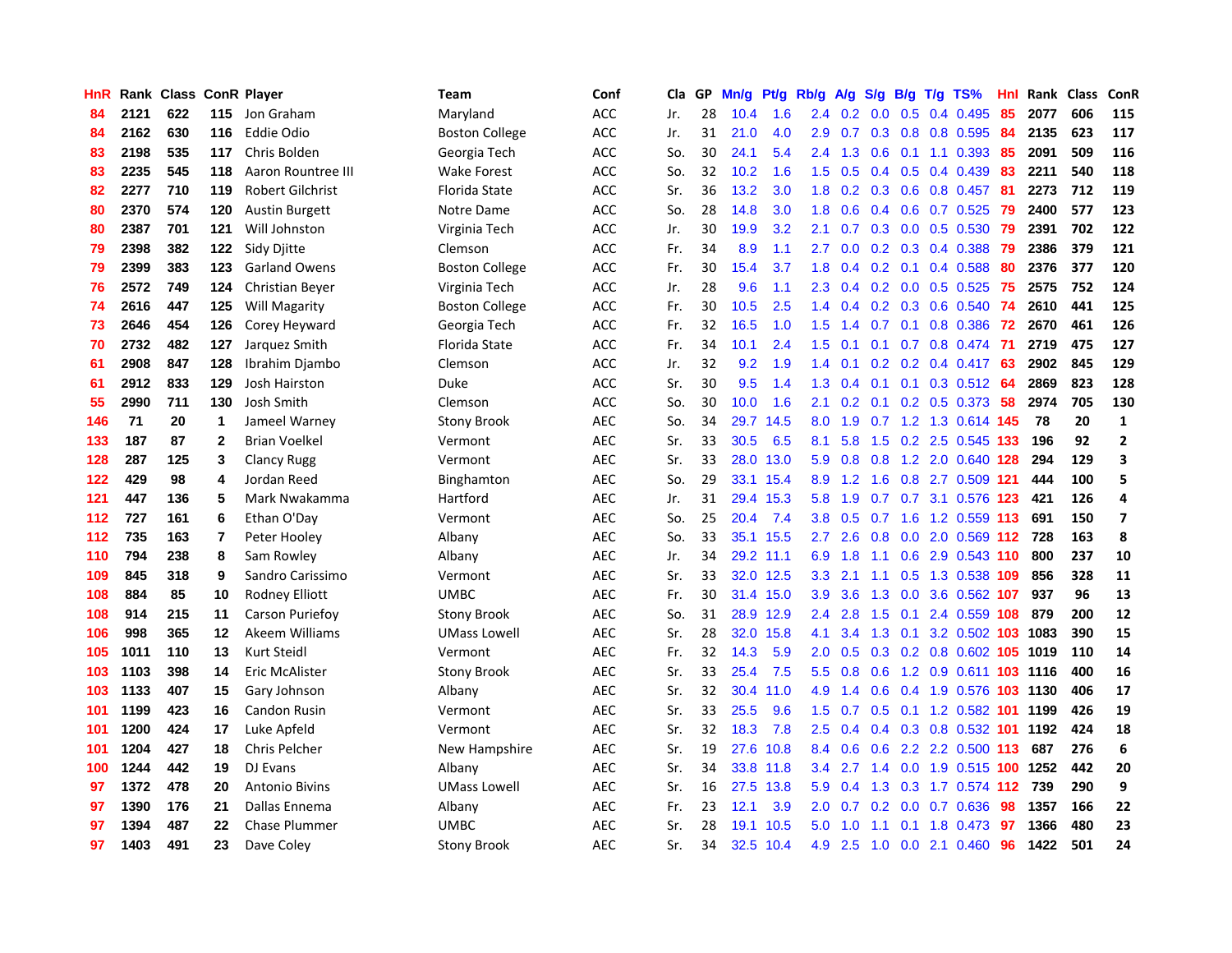| HnR |      | Rank Class |    | <b>ConR Player</b>      | Team                | Conf       | Cla | GP | Mn/g | Pt/g | Rb/g             | A/g       | S/g | B/g | T/g TS%                   | Hnl | Rank | <b>Class</b> | ConR |
|-----|------|------------|----|-------------------------|---------------------|------------|-----|----|------|------|------------------|-----------|-----|-----|---------------------------|-----|------|--------------|------|
| 96  | 1422 | 496        | 24 | Josh Elbaum             | Vermont             | <b>AEC</b> | Sr. | 33 | 11.0 | 1.4  | 1.1              | 1.2       | 0.9 |     | $0.0$ 0.6 0.657           | 96  | 1424 | 502          | 25   |
| 96  | 1458 | 424        | 25 | Wes Cole                | Hartford            | <b>AEC</b> | Jr. | 33 | 24.1 | 9.0  | 1.5              | 0.8       |     |     | $0.6$ $0.0$ $0.9$ $0.624$ | 95  | 1477 | 431          | 28   |
| 95  | 1480 | 517        | 26 | Anthony Jackson         | <b>Stony Brook</b>  | <b>AEC</b> | Sr. | 31 | 30.3 | 12.5 | 2.5              | 2.2       |     |     | 0.7 0.0 2.2 0.543         | -96 | 1454 | 510          | 26   |
| 95  | 1517 | 440        | 27 | Nate Sikma              | Hartford            | <b>AEC</b> | Jr. | 23 | 20.1 | 5.7  | 4.2              | 1.7       |     |     | 0.4 0.3 1.2 0.510         | 95  | 1462 | 425          | 27   |
| 95  | 1524 | 442        | 28 | Xavier Pollard          | Maine               | <b>AEC</b> | Jr. | 23 | 32.0 | 14.9 | $4.4^{\circ}$    | 3.8       | 1.8 |     | 0.3 2.8 0.521             | 98  | 1326 | 392          | 21   |
| 94  | 1537 | 200        | 29 | Ahmad Walker            | <b>Stony Brook</b>  | <b>AEC</b> | Fr. | 34 | 24.2 | 7.0  | 5.3              | 2.1       | 0.9 |     | $0.1$ 1.9 0.468           | -94 | 1558 | 202          | 29   |
| 93  | 1664 | 389        | 30 | Evan Cooper             | Hartford            | <b>AEC</b> | So. | 30 | 23.1 | 7.1  | 1.8              | 1.6       | 0.9 |     | $0.0$ 1.3 0.585           | 92  | 1688 | 389          | 30   |
| 92  | 1667 | 487        | 31 | Yolonzo Moore II        | Hartford            | <b>AEC</b> | Jr. | 33 | 32.8 | 9.8  | 2.8              | 2.8       | 1.3 |     | $0.2$ 2.7 $0.562$         | -92 | 1696 | 500          | 31   |
| 92  | 1675 | 393        | 32 | <b>Taylor Dyson</b>     | Hartford            | <b>AEC</b> | So. | 33 | 18.7 | 8.1  | 2.4              | 0.5       | 0.5 |     | $0.1$ 1.1 0.522           | 92  | 1702 | 394          | 32   |
| 91  | 1761 | 589        | 33 | John Puk                | Albany              | <b>AEC</b> | Sr. | 34 | 28.9 | 6.4  | $4.4^{\circ}$    | 0.6       |     |     | $0.4$ 1.3 1.1 0.479       | -90 | 1773 | 592          | 34   |
| 90  | 1849 | 541        | 34 | Corban Wroe             | Hartford            | <b>AEC</b> | Jr. | 33 | 25.3 | 6.2  | 3.2              | 1.7       |     |     | 0.6 0.1 1.5 0.613 89      |     | 1874 | 548          | 35   |
| 88  | 1910 | 619        | 35 | Jordon Bronner          | New Hampshire       | <b>AEC</b> | Sr. | 30 | 33.4 | 10.6 | $2.4^{\circ}$    | 2.2       |     |     | 0.7 0.0 1.3 0.512 86      |     | 2052 | 648          | 37   |
| 88  | 1911 | 620        | 36 | Patrick Konan           | New Hampshire       | <b>AEC</b> | Sr. | 20 | 26.4 | 11.0 | 5.6              | 1.1       | 0.5 |     | $0.3$ 1.9 0.480           | -91 | 1725 | 583          | 33   |
| 87  | 1957 | 630        | 37 | Oren Faulk              | Hartford            | <b>AEC</b> | Sr. | 33 | 14.7 | 3.7  | $2.2^{\circ}$    | 1.2       | 0.4 |     | 0.5 1.3 0.539             | -87 | 1981 | 632          | 36   |
| 86  | 2054 | 650        | 38 | Paris Massey            | <b>UMass Lowell</b> | <b>AEC</b> | Sr. | 27 | 11.5 | 2.4  | 2.6              | 0.3       | 0.2 |     | 1.0 0.2 0.574             | -84 | 2114 | 667          | 40   |
| 85  | 2090 | 660        | 39 | Luke Devlin             | Albany              | <b>AEC</b> | Sr. | 30 | 13.0 | 2.4  | 2.4              | 0.7       |     |     | 0.3 0.2 0.5 0.490         | 85  | 2069 | 650          | 39   |
| 84  | 2165 | 683        | 40 | <b>Brett Roseboro</b>   | <b>UMBC</b>         | <b>AEC</b> | Sr. | 29 | 16.7 | 6.0  | 4.4              | 0.3       | 0.5 |     | 0.8 1.7 0.519             | -83 | 2209 | 692          | 42   |
| 83  | 2174 | 331        | 41 | Nick Madray             | Binghamton          | <b>AEC</b> | Fr. | 21 | 27.9 | 10.8 | 3.7              | 0.5       | 0.6 |     | 0.5 1.6 0.565             | -86 | 2054 | 308          | 38   |
| 83  | 2207 | 342        | 42 | Daniel Dion             | New Hampshire       | <b>AEC</b> | Fr. | 26 | 24.3 | 8.2  | 2.0 <sub>1</sub> | 2.4       |     |     | $0.5$ 0.2 2.2 0.504       | -81 | 2291 | 363          | 44   |
| 83  | 2223 | 540        | 43 | Ethan Mackey            | Maine               | <b>AEC</b> | So. | 29 | 16.7 | 5.1  | 4.8              | 0.3       |     |     | 0.4 0.7 0.7 0.582 81      |     | 2298 | 555          | 45   |
| 82  | 2259 | 549        | 44 | Karon Waller            | Binghamton          | <b>AEC</b> | So. | 20 | 20.8 | 6.2  | 3.3 <sub>2</sub> | 0.9       |     |     | $0.5$ 0.1 1.0 0.589       | -84 | 2147 | 519          | 41   |
| 82  | 2272 | 649        | 45 | <b>Hector Harold</b>    | Vermont             | <b>AEC</b> | Jr. | 33 | 15.3 | 5.0  | 2.0              | 0.5       | 0.5 |     | 0.3 1.2 0.494             | 81  | 2270 | 651          | 43   |
| 81  | 2343 | 570        | 46 | Till Gloger             | Maine               | <b>AEC</b> | So. | 29 | 20.1 | 7.8  | 4.0              | 0.4       | 0.5 |     | $0.2$ 1.2 $0.578$         | 79  | 2406 | 583          | 46   |
| 80  | 2350 | 685        | 47 | <b>Mark Cornelius</b>   | <b>UMass Lowell</b> | <b>AEC</b> | Jr. | 28 | 21.8 | 5.2  | 3.3 <sub>2</sub> | 1.7       | 0.7 |     | $0.2$ 1.3 $0.502$         | 79  | 2415 | 705          | 47   |
| 80  | 2380 | 698        | 48 | Chad Holley             | <b>UMass Lowell</b> | <b>AEC</b> | Jr. | 26 | 33.2 | 10.3 | 2.5              | 3.4       | 1.1 |     | $0.0$ 2.4 $0.492$         | 78  | 2443 | 715          | 49   |
| 80  | 2388 | 730        | 49 | <b>Roland Brown</b>     | Binghamton          | <b>AEC</b> | Sr. | 29 | 15.6 | 5.3  | 2.8              | 0.4       | 0.3 |     | 0.4 1.3 0.556             | 78  | 2452 | 750          | 50   |
| 79  | 2400 | 733        | 50 | <b>Quentin Jones</b>    | <b>UMBC</b>         | <b>AEC</b> | Sr. | 26 | 24.6 | 7.3  |                  | $1.7$ 1.5 | 0.9 |     | 0.0 1.5 0.576             | -78 | 2430 | 743          | 48   |
| 79  | 2403 | 582        | 51 | Shaun Lawton            | Maine               | <b>AEC</b> | So. | 28 | 27.3 | 8.1  | 2.8              | 4.2       | 2.0 |     | $0.1$ 3.2 0.482           | 78  | 2470 | 590          | 51   |
| 79  | 2421 | 393        | 52 | Troy Reid-Knight        | Maine               | <b>AEC</b> | Fr. | 26 | 18.0 | 6.5  | 1.7 <sub>2</sub> | 2.3       |     |     | $0.7$ $0.0$ 1.8 $0.545$   | -77 | 2481 | 409          | 52   |
| 78  | 2464 | 409        | 53 | Malik Garner            | <b>UMBC</b>         | <b>AEC</b> | Fr. | 30 | 21.7 | 6.0  | $2.7^{\circ}$    | 1.2       | 0.5 |     | $0.2$ 1.0 0.493           | -77 | 2504 | 414          | 53   |
| 78  | 2476 | 749        | 54 | Kerry Weldon            | <b>UMass Lowell</b> | <b>AEC</b> | Sr. | 28 | 23.1 | 4.1  | 5.4              | 0.9       | 1.0 |     | $0.8$ 1.5 0.434           | -76 | 2546 | 768          | 55   |
| 78  | 2479 | 413        | 55 | Jaleen Smith            | New Hampshire       | <b>AEC</b> | Fr. | 28 | 20.6 | 5.3  | 2.8              | 1.3       | 0.5 |     | 0.2 1.2 0.457             | 75  | 2578 | 436          | 59   |
| 77  | 2510 | 600        | 56 | DJ Mlachnik             | <b>UMass Lowell</b> | <b>AEC</b> | So. | 28 | 30.6 | 7.8  | $3.4^{\circ}$    | 1.4       | 0.5 |     | 0.0 1.9 0.476             | 75  | 2569 | 617          | 58   |
| 77  | 2513 | 735        | 57 | Zarko Valjarevic        | Maine               | <b>AEC</b> | Jr. | 27 | 31.5 | 11.3 | 1.9              | 1.4       | 0.5 |     | 0.0 1.0 0.608             | 76  | 2564 | 750          | 57   |
| 77  | 2515 | 736        | 58 | <b>Devarick Houston</b> | <b>UMBC</b>         | <b>AEC</b> | Jr. | 29 | 25.4 | 4.4  | 4.8              | 1.1       | 1.5 |     | $0.9$ 1.4 0.410           | 76  | 2542 | 746          | 54   |
| 75  | 2574 | 619        | 59 | Dimitry Akanda-Coronel  | Maine               | <b>AEC</b> | So. | 26 | 22.6 | 10.4 | 2.9              | 1.5       | 0.9 |     | $0.2$ 1.8 $0.459$         | -74 | 2611 | 627          | 60   |
| 75  | 2581 | 438        | 60 | Marlon Beck II          | Binghamton          | <b>AEC</b> | Fr. | 29 | 32.8 | 9.2  | 2.1              | 2.9       | 1.1 |     | $0.0$ 2.1 $0.436$         | -74 | 2624 | 445          | 61   |
| 75  | 2584 | 622        | 61 | <b>Scott King</b>       | <b>Stony Brook</b>  | <b>AEC</b> | So. | 30 | 10.1 | 3.2  | 1.3              | 0.3       | 0.2 | 0.1 | $0.6$ 0.596               | -76 | 2563 | 614          | 56   |
| 75  | 2595 | 625        | 62 | Frank Okeke             | New Hampshire       | <b>AEC</b> | So. | 26 | 22.2 | 5.5  | 2.7              | 0.8       |     |     | $0.3$ $0.5$ 1.0 $0.498$   | 73  | 2651 | 635          | 63   |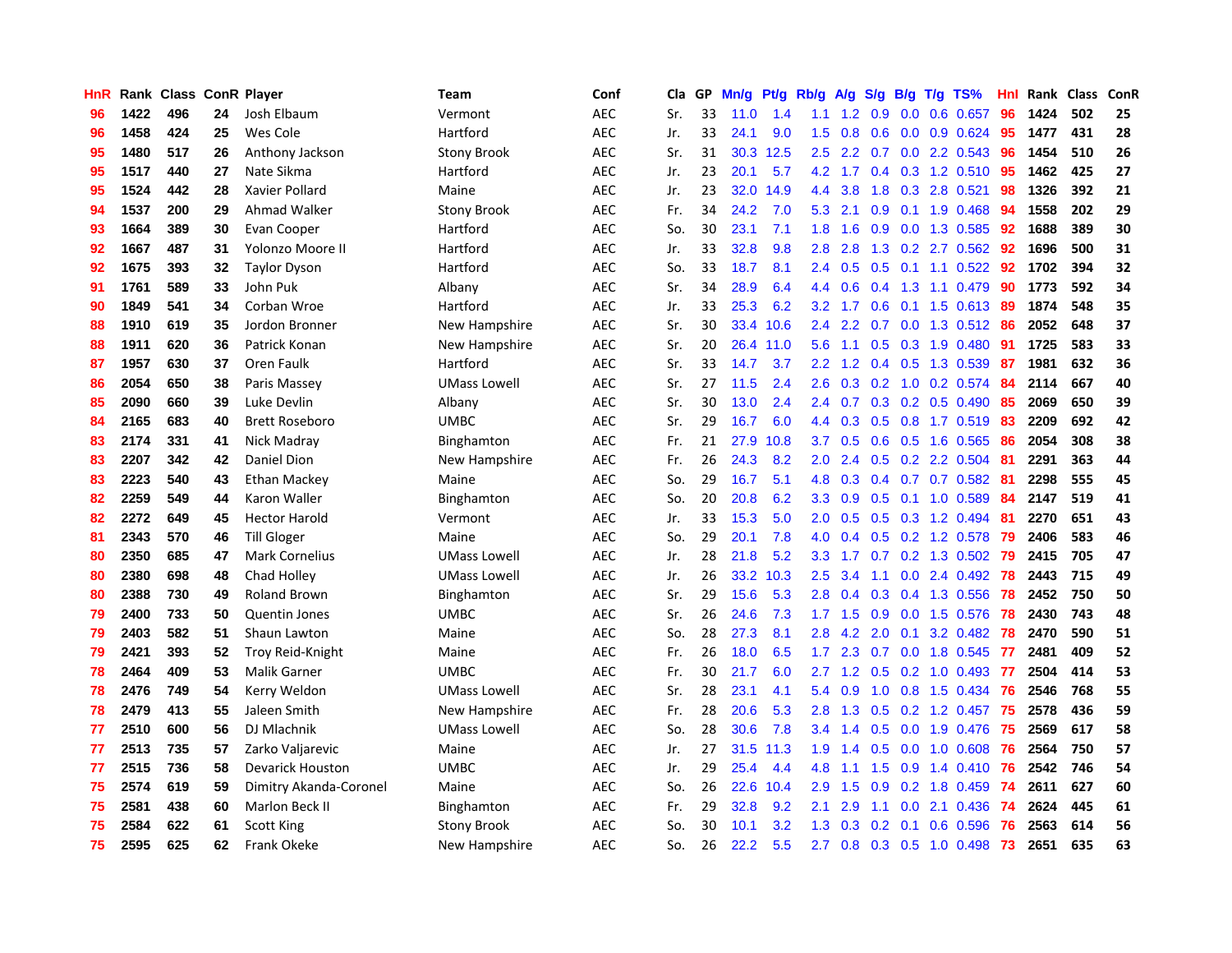| HnR |      | Rank Class ConR Player |                |                         | Team                      | Conf       | Cla | GP | Mn/g | Pt/g      | Rb/g          | $\mathsf{A/g}$ | S/g           | B/g | $T/g$ TS%               | Hnl | Rank | <b>Class</b> | ConR           |
|-----|------|------------------------|----------------|-------------------------|---------------------------|------------|-----|----|------|-----------|---------------|----------------|---------------|-----|-------------------------|-----|------|--------------|----------------|
| 75  | 2599 | 442                    | 63             | <b>Yosef Yacob</b>      | Binghamton                | <b>AEC</b> | Fr. | 27 | 32.4 | 11.5      | 1.8           | 2.6            | 1.0           |     | 0.0 3.3 0.478           | -74 | 2631 | 447          | 62             |
| 74  | 2614 | 446                    | 64             | <b>Tyler Livingston</b> | <b>UMass Lowell</b>       | <b>AEC</b> | Fr. | 28 | 26.6 | 6.9       | 3.1           | 0.8            |               |     | $0.3$ 0.2 0.9 0.494     | -73 | 2667 | 459          | 64             |
| 72  | 2681 | 469                    | 65             | Jacoby Armstrong        | New Hampshire             | <b>AEC</b> | Fr. | 28 | 24.4 | 7.7       | 5.0           | 0.7            |               |     | $0.2$ 0.1 1.9 0.448     | -71 | 2730 | 482          | 66             |
| 72  | 2683 | 782                    | 66             | <b>Tommy McDonnell</b>  | New Hampshire             | <b>AEC</b> | Jr. | 29 | 14.5 | 1.6       | 3.4           | 0.8            | 0.6           |     | $0.0$ 1.0 0.395         | 70  | 2744 | 799          | 67             |
| 71  | 2722 | 801                    | 67             | Dave Weigmann           | Albany                    | <b>AEC</b> | Sr. | 29 | 10.4 | 1.6       | 2.3           | 0.4            | 0.2           |     | 0.3 0.6 0.439           | -71 | 2703 | 798          | 65             |
| 69  | 2750 | 486                    | 68             | David Kadiri            | <b>UMBC</b>               | <b>AEC</b> | Fr. | 27 | 14.1 | 3.9       | 2.4           | 0.1            | 0.3           |     | $0.5$ 0.7 0.491         | 69  | 2762 | 488          | 68             |
| 67  | 2797 | 813                    | 69             | Rayner Moquete          | Binghamton                | <b>AEC</b> | Sr. | 29 | 20.4 | 4.5       | 2.1           | 0.6            | 0.6           |     | $0.0$ 0.4 0.438         | 66  | 2832 | 817          | 72             |
| 66  | 2816 | 679                    | 70             | Aaron Morgan            | UMBC                      | <b>AEC</b> | So. | 20 | 15.8 | 3.5       | 1.4           | 1.4            | 0.9           |     | $0.1$ 1.0 0.457         | 68  | 2781 | 668          | 69             |
| 66  | 2817 | 817                    | 71             | Kilian Cato             | Maine                     | <b>AEC</b> | Jr. | 17 | 15.1 | 5.5       | 2.2           | 0.4            | 0.5           |     | 0.2 0.8 0.516           | -67 | 2802 | 816          | 70             |
| 66  | 2823 | 511                    | 72             | Marko Pirovic           | Maine                     | <b>AEC</b> | Fr. | 26 | 10.7 | 3.1       | 1.8           | 0.5            | 0.3           |     | $0.0$ 0.6 0.485         | -65 | 2851 | 519          | 73             |
| 66  | 2829 | 815                    | 73             | Alex Ogundadegbe        | Binghamton                | <b>AEC</b> | Sr. | 27 | 11.4 | 2.3       | 1.8           | $0.4^{\circ}$  |               |     | $0.5$ 0.2 0.9 0.504     | -65 | 2859 | 821          | 74             |
| 64  | 2851 | 521                    | 74             | Mike Rowley             | Albany                    | <b>AEC</b> | Fr. | 27 | 10.3 | 1.9       | 2.1           | 0.3            | 0.3           |     | $0.0$ 0.6 0.440         | -66 | 2825 | 509          | 71             |
| 64  | 2852 | 522                    | 75             | Garet Beal              | Maine                     | <b>AEC</b> | Fr. | 26 | 14.1 | 4.5       | 2.0           | 0.9            | 0.5           |     | $0.3$ 1.2 0.475         | -64 | 2880 | 525          | 75             |
| 64  | 2855 | 819                    | 76             | <b>Scott Morris</b>     | New Hampshire             | <b>AEC</b> | Sr. | 27 | 16.0 | 4.2       | 1.1           | 0.5            | 0.3           |     | $0.0$ $0.5$ $0.461$     | 63  | 2895 | 831          | 78             |
| 64  | 2869 | 524                    | 77             | Charles Taylor Jr.      | <b>UMBC</b>               | <b>AEC</b> | Fr. | 29 | 18.1 | 5.0       | 2.8           | 0.6            | 0.5           |     | 0.3 1.1 0.409           | 63  | 2887 | 526          | 76             |
| 61  | 2919 | 849                    | 78             | Jamie Schneck           | Hartford                  | <b>AEC</b> | Jr. | 31 | 10.0 | 1.6       | 1.5           | 0.4            | 0.1           |     | $0.3$ 0.4 0.500         | -61 | 2931 | 853          | 79             |
| 57  | 2973 | 865                    | 79             | Joey Getz               | <b>UMBC</b>               | <b>AEC</b> | Jr. | 17 | 19.5 | 3.5       | 1.9           | 1.8            | 1.0           |     | 0.1 1.3 0.321           | 63  | 2893 | 842          | 77             |
| 55  | 2993 | 572                    | 80             | John Edwards            | New Hampshire             | <b>AEC</b> | Fr. | 20 | 15.3 | 3.5       | 2.3           | 0.8            | $0.4^{\circ}$ |     | 0.2 1.5 0.407           | -57 | 2980 | 565          | 80             |
| 54  | 2996 | 574                    | 81             | <b>Will Darley</b>      | <b>UMBC</b>               | <b>AEC</b> | Fr. | 24 | 14.2 | 2.8       | $1.4^{\circ}$ | 0.7            |               |     | $0.3$ 0.0 0.8 0.449     | -56 | 2991 | 569          | 81             |
| 51  | 3026 | 592                    | 82             | <b>Magnus Richards</b>  | Binghamton                | <b>AEC</b> | Fr. | 29 | 19.7 | 3.0       | $3.4^{\circ}$ | 0.7            |               |     | $0.4$ 0.2 1.8 0.371     | -50 | 3031 | 591          | 82             |
| 49  | 3033 | 594                    | 83             | <b>Williams Gabriel</b> | New Hampshire             | <b>AEC</b> | Fr. | 28 | 12.6 | 1.6       | 1.8           | 0.0            |               |     | $0.2$ 0.8 0.8 0.512     | -49 | 3046 | 598          | 84             |
| 49  | 3034 | 876                    | 84             | Anthony Mayo            | <b>Stony Brook</b>        | <b>AEC</b> | Jr. | 33 | 9.2  | 1.0       | 1.6           | 0.2            | 0.1           |     | 0.3 0.2 0.330           | 49  | 3041 | 878          | 83             |
| 136 | 158  | 72                     | $\mathbf{1}$   | Langston Hall           | Mercer                    | A-Sun      | Sr. | 36 | 32.1 | 14.7      | 3.1           | 5.6            | $1.4^{\circ}$ |     | 0.1 2.4 0.574 136       |     | 163  | 76           | $\mathbf{1}$   |
| 128 | 300  | 128                    | $\mathbf{2}$   | Chase Fieler            | Florida Gulf Coast        | A-Sun      | Sr. | 35 | 28.7 | 13.9      | 7.4           | 1.6            | 0.8           |     | 0.9 1.6 0.597 127       |     | 313  | 137          | $\overline{2}$ |
| 124 | 387  | 162                    | 3              | Daniel Coursey          | Mercer                    | A-Sun      | Sr. | 36 | 23.8 | 10.1      | 6.5           | 0.4            | 0.3           |     | 2.0 0.8 0.589 124       |     | 388  | 165          | 3              |
| 120 | 466  | 184                    | 4              | Ricardo Glenn           | <b>USC Upstate</b>        | A-Sun      | Sr. | 33 | 28.8 | 13.4      | 8.0           | 1.8            | 0.6           |     | 0.3 2.1 0.654 120       |     | 467  | 182          | 4              |
| 114 | 659  | 194                    | 5              | <b>Brett Comer</b>      | Florida Gulf Coast        | A-Sun      | Jr. | 35 |      | 31.0 13.7 | $2.9^{\circ}$ | 5.3            |               |     | 1.2 0.2 3.1 0.523 113   |     | 689  | 204          | $\overline{ }$ |
| 113 | 688  | 277                    | 6              | Monty Brown             | Mercer                    | A-Sun      | Sr. | 34 | 9.5  | 4.5       | 2.3           | 0.1            |               |     | $0.1$ 0.4 0.7 0.704 113 |     | 679  | 274          | 6              |
| 112 | 737  | 224                    | $\overline{7}$ | Jordan Jackson          | Northern Kentucky         | A-Sun      | Jr. | 28 | 28.3 | 13.5      | 5.0           | 2.9            | 1.5           |     | 0.5 2.3 0.535 113       |     | 677  | 202          | 5              |
| 111 | 776  | 298                    | 8              | William Green           | Stetson                   | A-Sun      | Sr. | 31 | 25.8 | 13.5      | 3.9           | 0.8            | 0.6           |     | 1.3 1.1 0.557 110       |     | 783  | 301          | 9              |
| 111 | 791  | 74                     | 9              | Josh Williams           | Lipscomb                  | A-Sun      | Fr. | 29 | 26.5 | 13.0      | 5.1           | 1.3            | 1.2           |     | 0.4 1.5 0.601 111       |     | 775  | 70           | 8              |
| 110 | 808  | 307                    | 10             | <b>Bud Thomas</b>       | Mercer                    | A-Sun      | Sr. | 36 | 26.0 | 8.9       | 4.0           | 2.0            | 0.6           |     | 0.4 0.9 0.583 110       |     | 801  | 306          | 10             |
| 109 | 835  | 316                    | 11             | Anthony White Jr.       | Mercer                    | A-Sun      | Sr. | 36 | 21.4 | 8.5       | 2.4           | 1.1            | 0.5           |     | $0.0$ $0.6$ $0.614$ 109 |     | 840  | 319          | 11             |
| 109 | 859  | 324                    | 12             | Jakob Gollon            | Mercer                    | A-Sun      | Sr. | 36 | 25.7 | 8.1       | 4.4           | 2.5            | 1.0           |     | 0.2 1.8 0.546 109       |     | 859  | 330          | 13             |
| 108 | 872  | 263                    | 13             | <b>Bernard Thompson</b> | <b>Florida Gulf Coast</b> | A-Sun      | Jr. | 33 | 30.7 | 15.1      | 4.1           | 1.7            | 1.5           |     | 0.2 1.9 0.545 109       |     | 853  | 251          | 12             |
| 108 | 895  | 335                    | 14             | <b>Travis Wallace</b>   | North Florida             | A-Sun      | Sr. | 32 | 26.4 | 12.3      | 7.3           | 1.0            | 0.6           |     | 1.0 1.7 0.518 108       |     | 897  | 339          | 14             |
| 108 | 909  | 268                    | 15             | Darious Moten           | Mercer                    | A-Sun      | Jr. | 35 | 12.2 | 4.7       | 1.8           | 0.7            | 0.1           |     | 0.3 0.5 0.586 108       |     | 899  | 268          | 15             |
| 107 | 941  | 220                    | 16             | Ike Nwamu               | Mercer                    | A-Sun      | So. | 35 | 18.7 | 8.3       | 2.9           | 1.0            | 0.6           |     | 0.3 1.7 0.583 107       |     | 925  | 216          | 16             |
| 107 | 953  | 351                    | 17             | <b>Torrey Craig</b>     | <b>USC Upstate</b>        | A-Sun      | Sr. | 34 | 32.8 | 16.7      | 7.0           | 2.3            | 0.9           |     | 0.8 2.5 0.494 106       |     | 978  | 359          | 18             |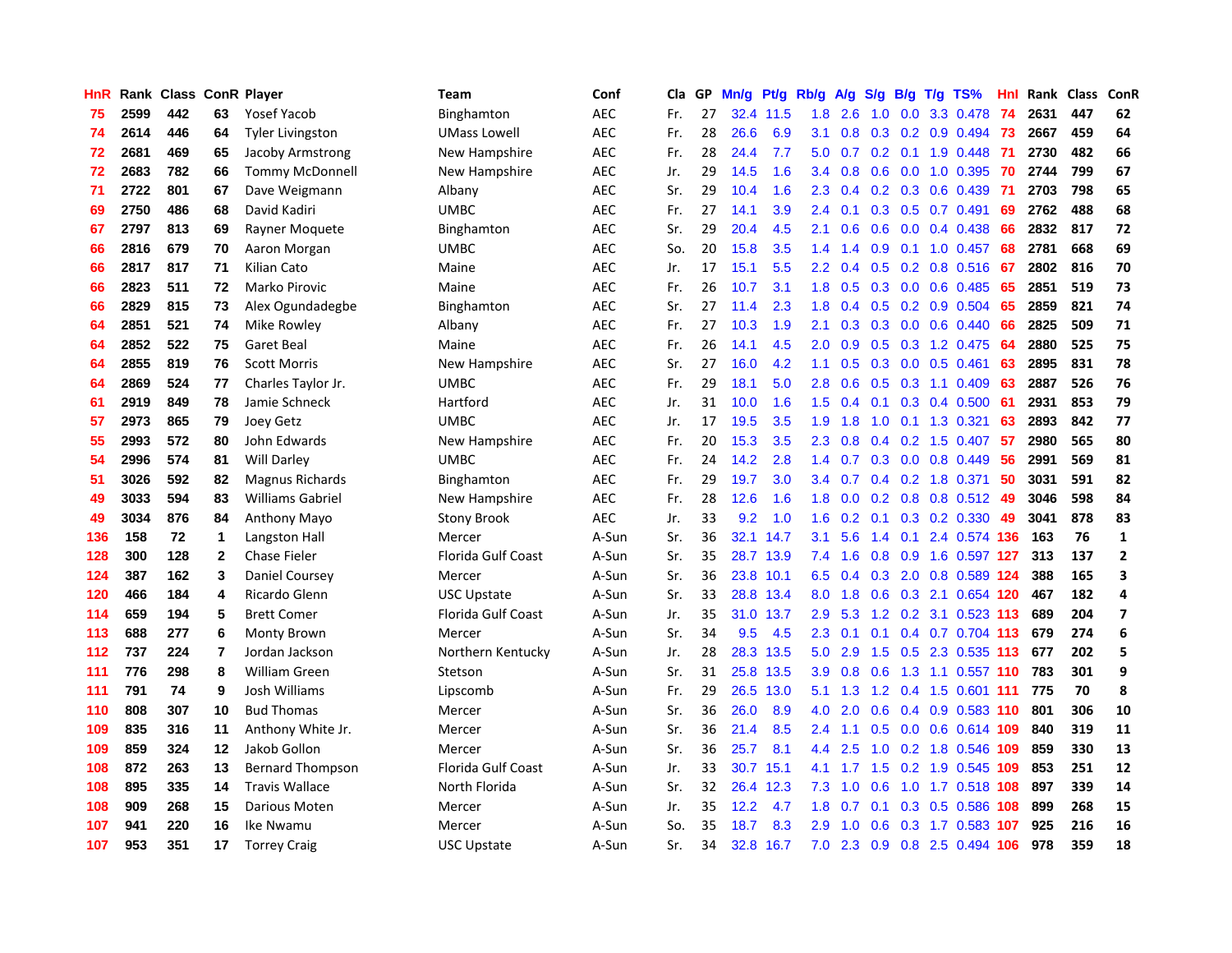| HnR |      | Rank Class ConR Player |    |                         | <b>Team</b>                 | Conf  | Cla | GP | Mn/g | <b>Pt/g</b> | Rb/g             | A/g | S/g             | B/g | $T/g$ TS%                      | Hnl | Rank | <b>Class</b> | ConR |
|-----|------|------------------------|----|-------------------------|-----------------------------|-------|-----|----|------|-------------|------------------|-----|-----------------|-----|--------------------------------|-----|------|--------------|------|
| 106 | 968  | 287                    | 18 | Jalen Riley             | East Tennessee State        | A-Sun | Jr. | 35 | 21.0 | 13.4        | 2.5              | 1.8 | 0.9             |     | 0.2 1.5 0.528 106              |     | 970  | 291          | 17   |
| 105 | 1026 | 303                    | 19 | Rashawn Rembert         | East Tennessee State        | A-Sun | Jr. | 35 | 36.1 | 16.8        | 3.1              |     |                 |     | 1.7 1.2 0.3 1.5 0.621 105 1028 |     |      | 309          | 19   |
| 105 | 1027 | 372                    | 20 | Jodd Maxey              | USC Upstate                 | A-Sun | Sr. | 34 | 25.6 | 8.8         | 6.2              |     |                 |     | 1.2 1.1 1.1 1.1 0.559 104 1047 |     |      | 379          | 21   |
| 104 | 1085 | 320                    | 21 | <b>Malcolm Smith</b>    | Lipscomb                    | A-Sun | Jr. | 30 | 26.1 | 13.8        | 5.1              | 1.5 |                 |     | 0.7 0.2 2.1 0.569 103 1109     |     |      | 327          | 22   |
| 103 | 1111 | 328                    | 22 | Delbert Love            | Kennesaw State              | A-Sun | Jr. | 31 | 31.1 | 12.6        | 3.7              | 2.5 | 1.4             |     | 0.0 1.8 0.536 102 1139         |     |      | 337          | 25   |
| 103 | 1122 | 333                    | 23 | <b>Martin Smith</b>     | Lipscomb                    | A-Sun | Jr. | 29 | 32.6 | 15.6        | 3.7              | 2.3 | 1.0             |     | 0.3 1.8 0.567 103 1125         |     |      | 333          | 23   |
| 102 | 1147 | 263                    | 24 | Jarvis Haywood          | Jacksonville                | A-Sun | So. | 26 | 30.2 | 16.6        | 4.5              | 2.6 | 1.3             |     | 0.2 3.1 0.598 104              |     | 1042 | 238          | 20   |
| 101 | 1188 | 353                    | 25 | <b>Ty Greene</b>        | <b>USC Upstate</b>          | A-Sun | Jr. | 26 | 34.2 | 14.3        | 3.0              | 3.5 | 1.0             |     | 0.2 1.2 0.538 103 1131         |     |      | 334          | 24   |
| 99  | 1320 | 307                    | 26 | Jalen Billups           | Northern Kentucky           | A-Sun | So. | 30 | 19.4 | 9.6         | 5.2              | 0.3 | 0.3             |     | 1.1 1.7 0.591                  | 98  | 1345 | 314          | 27   |
| 98  | 1326 | 464                    | 27 | Kevin Canevari          | Mercer                      | A-Sun | Sr. | 36 | 8.9  | 1.5         | 0.5              | 1.7 |                 |     | $0.4$ 0.0 0.6 0.589            | -98 | 1321 | 465          | 26   |
| 98  | 1354 | 172                    | 28 | Michael Buchanan        | <b>USC Upstate</b>          | A-Sun | Fr. | 28 | 10.1 | 4.3         | 2.8              |     |                 |     | 0.3 0.2 0.5 0.6 0.513 97       |     | 1364 | 169          | 28   |
| 97  | 1408 | 492                    | 29 | Vince Martin            | Jacksonville                | A-Sun | Sr. | 30 | 32.5 | 9.9         | 3.9              |     |                 |     | 4.7 1.8 0.2 1.8 0.526          | -95 | 1468 | 514          | 32   |
| 97  | 1417 | 330                    | 30 | Orlando Coleman         | Kennesaw State              | A-Sun | So. | 30 | 27.1 | 9.7         | 6.2              | 1.4 |                 |     | 0.8 0.5 2.1 0.561              | 97  | 1402 | 327          | 29   |
| 96  | 1430 | 419                    | 31 | Jalen Nesbitt           | North Florida               | A-Sun | Jr. | 31 | 24.3 | 8.1         | 4.2              | 2.5 | 0.8             |     | 0.3 2.0 0.571                  | 96  | 1411 | 412          | 30   |
| 96  | 1433 | 334                    | 32 | J.C. Hampton            | Lipscomb                    | A-Sun | So. | 30 | 31.3 | 14.5        | 3.0 <sub>2</sub> | 2.9 | 1.0             |     | $0.1$ 2.4 0.563                | -96 | 1450 | 340          | 31   |
| 95  | 1507 | 436                    | 33 | <b>Fred Miller</b>      | USC Upstate                 | A-Sun | Jr. | 34 | 24.2 | 7.4         | 2.4              | 3.3 | 1.4             |     | $0.1$ 1.9 0.506                | 94  | 1531 | 448          | 33   |
| 95  | 1532 | 444                    | 34 | Nate Hicks              | Florida Gulf Coast          | A-Sun | Jr. | 35 | 15.5 | 4.0         | 4.3              | 0.2 | 0.0             |     | 1.2 0.7 0.583                  | -94 | 1554 | 452          | 34   |
| 94  | 1566 | 452                    | 35 | Kentwan Smith           | Stetson                     | A-Sun | Jr. | 31 | 26.3 | 9.4         | 5.1              | 1.4 | 1.0             |     | 0.8 2.1 0.543                  | 94  | 1579 | 458          | 35   |
| 93  | 1597 | 211                    | 36 | A.J. Merriweather       | <b>East Tennessee State</b> | A-Sun | Fr. | 35 | 26.5 | 9.5         | 6.3              |     |                 |     | 1.2 1.4 0.2 1.9 0.541          | -93 | 1599 | 209          | 37   |
| 93  | 1598 | 553                    | 37 | Khion Sankey            | Lipscomb                    | A-Sun | Sr. | 27 | 25.2 | 7.1         | 5.5              | 2.1 |                 |     | 1.1 0.6 1.1 0.509              | -93 | 1594 | 547          | 36   |
| 93  | 1637 | 563                    | 38 | <b>Hunter Harris</b>    | East Tennessee State        | A-Sun | Sr. | 34 | 25.1 | 9.1         | 5.4              | 0.4 |                 |     | 1.0 1.2 1.2 0.558              | -93 | 1640 | 557          | 38   |
| 91  | 1734 | 238                    | 39 | Chris Davenport         | North Florida               | A-Sun | Fr. | 32 | 21.5 | 7.7         | 5.5              | 1.7 | 0.5             |     | 0.5 2.8 0.602                  | -91 | 1739 | 241          | 40   |
| 91  | 1740 | 508                    | 40 | T.J. Hallice            | Mercer                      | A-Sun | Jr. | 36 | 11.5 | 2.8         | $2.4^{\circ}$    | 0.3 | 0.3             |     | 0.4 0.5 0.579                  | -91 | 1730 | 507          | 39   |
| 91  | 1781 | 592                    | 41 | Kinard Gadsden-Gilliard | East Tennessee State        | A-Sun | Sr. | 34 | 31.7 | 10.9        | 5.2              | 2.9 | 1.1             |     | $0.5$ 2.4 $0.510$              | -91 | 1764 | 590          | 41   |
| 90  | 1815 | 531                    | 42 | Jamail Jones            | Florida Gulf Coast          | A-Sun | Jr. | 35 | 29.4 | 8.6         | 5.6              | 1.1 | 0.7             |     | $0.1$ 1.9 0.466                | -90 | 1826 | 530          | 43   |
| 89  | 1862 | 444                    | 43 | Jibri Bryan             | Mercer                      | A-Sun | So. | 36 | 9.3  | 3.6         | 1.7              | 0.4 | 0.3             |     | 0.0 0.6 0.522 89               |     | 1859 | 443          | 44   |
| 89  | 1875 | 611                    | 44 | R.J. Slawson            | Jacksonville                | A-Sun | Sr. | 30 | 23.4 | 8.3         | 6.1              | 0.4 |                 |     | 1.0 1.5 1.6 0.532 88           |     | 1933 | 621          | 48   |
| 89  | 1879 | 446                    | 45 | <b>Demarcus Daniels</b> | North Florida               | A-Sun | So. | 32 | 18.9 | 6.2         | 3.9              | 0.8 |                 |     | 0.5 0.6 0.8 0.513 89           |     | 1883 | 450          | 45   |
| 89  | 1895 | 273                    | 46 | Dallas Moore            | North Florida               | A-Sun | Fr. | 32 | 28.8 | 12.5        | 2.1              | 2.6 | 0.6             |     | $0.1$ 2.3 0.541                | -89 | 1898 | 275          | 46   |
| 89  | 1896 | 559                    | 47 | Eric McKnight           | <b>Florida Gulf Coast</b>   | A-Sun | Jr. | 23 | 21.7 | 6.9         | 5.1              | 0.1 |                 |     | $0.4$ 1.1 1.7 0.629            | -90 | 1800 | 522          | 42   |
| 88  | 1912 | 456                    | 48 | Lester Wilson           | East Tennessee State        | A-Sun | So. | 35 | 21.8 | 10.1        | 3.5              | 0.5 | 0.4             |     | $0.1$ 0.6 0.504                | -88 | 1908 | 457          | 47   |
| 87  | 1976 | 476                    | 49 | Beau Beech              | North Florida               | A-Sun | So. | 32 | 28.4 | 10.3        | 4.2              | 0.9 | 0.8             |     | 0.3 1.8 0.564                  | -87 | 1980 | 478          | 49   |
| 86  | 2019 | 488                    | 50 | <b>Todd Johnson</b>     | Northern Kentucky           | A-Sun | So. | 23 | 29.9 | 8.7         | 3.8              | 2.0 | 1.3             |     | $0.1$ 1.6 0.598                | 87  | 1994 | 483          | 50   |
| 86  | 2041 | 304                    | 51 | Daniel Camps            | Northern Kentucky           | A-Sun | Fr. | 27 | 15.7 | 6.1         | 2.6              | 0.9 | 0.7             |     | $0.0$ 1.3 0.539                | 86  | 2056 | 309          | 51   |
| 86  | 2061 | 500                    | 52 | Dajuan Graf             | <b>Florida Gulf Coast</b>   | A-Sun | So. | 35 | 23.0 | 4.9         | 2.1              | 2.1 | 0.9             |     | 0.0 1.1 0.514 85               |     | 2078 | 508          | 53   |
| 85  | 2083 | 504                    | 53 | Petey McClain           | East Tennessee State        | A-Sun | So. | 33 | 20.9 | 3.4         | 2.2              |     | $3.4 \quad 1.1$ |     | 0.0 1.3 0.514 85               |     | 2063 | 503          | 52   |
| 84  | 2130 | 672                    | 54 | Keith McDougald         | Jacksonville                | A-Sun | Sr. | 26 | 28.0 | 12.8        | 3.1              | 2.5 |                 |     | 1.2 0.0 2.4 0.508              | -83 | 2188 | 687          | 55   |
| 83  | 2184 | 334                    | 55 | Cole Murray             | Northern Kentucky           | A-Sun | Fr. | 30 | 17.2 | 5.7         | 1.7 <sub>2</sub> | 0.6 |                 |     | $0.2$ $0.3$ $0.3$ $0.580$      | 83  | 2214 | 344          | 57   |
| 83  | 2208 | 695                    | 56 | <b>Charles McRoy</b>    | North Florida               | A-Sun | Sr. | 32 | 24.8 | 7.3         | $3.4^{\circ}$    | 1.6 |                 |     | 0.5 0.1 1.5 0.514 83           |     | 2206 | 690          | 56   |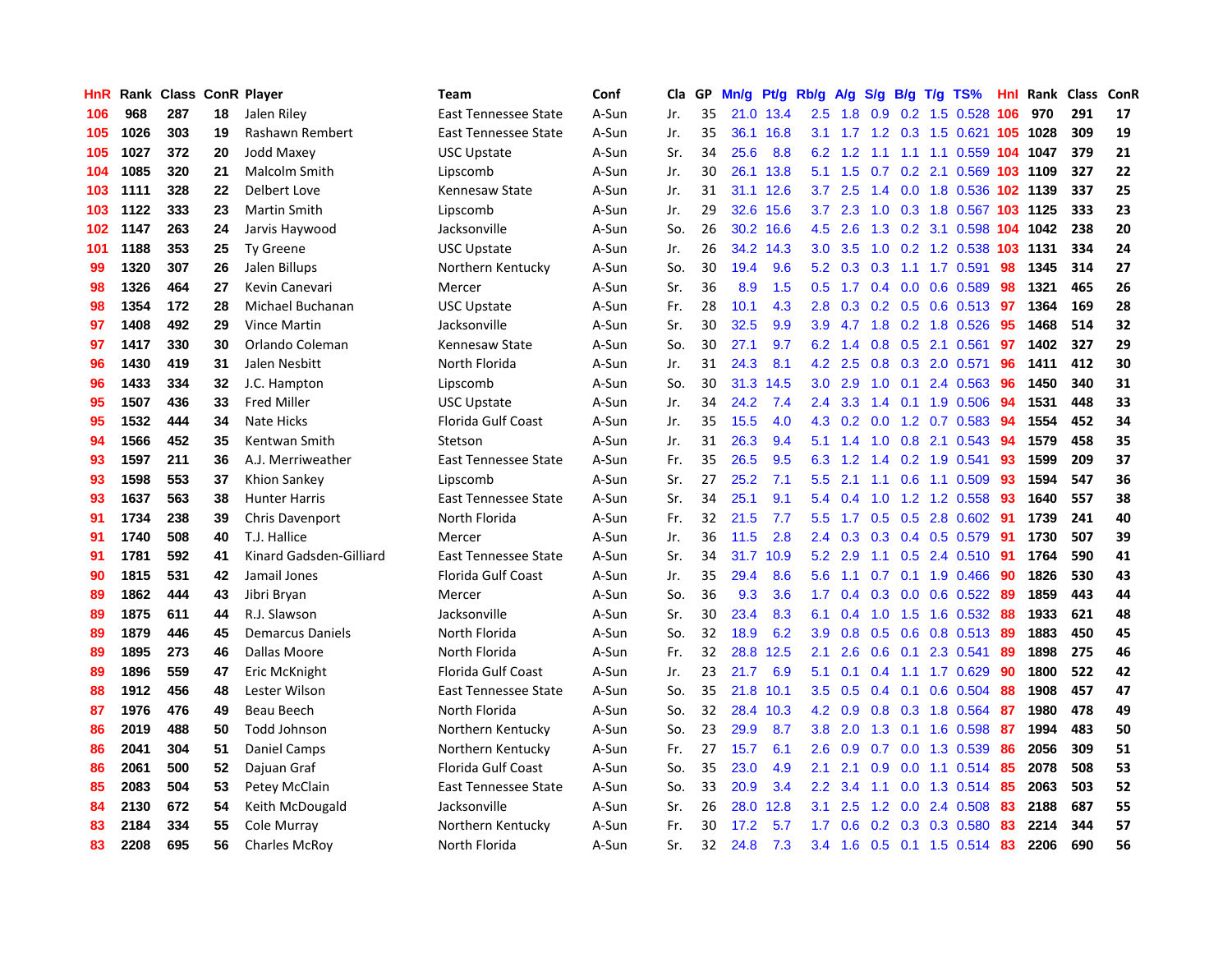| HnR |      | Rank Class ConR Player |              |                          | Team                      | Conf          | Cla | GP | Mn/g | <b>Pt/g</b> | Rb/g             | A/g | S/g              | B/g              | $T/g$ TS%                 | Hnl | Rank | <b>Class</b>   | ConR         |
|-----|------|------------------------|--------------|--------------------------|---------------------------|---------------|-----|----|------|-------------|------------------|-----|------------------|------------------|---------------------------|-----|------|----------------|--------------|
| 83  | 2213 | 638                    | 57           | <b>Filip Cvjeticanin</b> | <b>Florida Gulf Coast</b> | A-Sun         | Jr. | 32 | 22.4 | 6.8         | 2.7              | 0.4 | 0.3 <sub>0</sub> | 0.1              | 1.1 0.591                 | 84  | 2139 | 626            | 54           |
| 81  | 2292 | 556                    | 58           | <b>Tyler White</b>       | Northern Kentucky         | A-Sun         | So. | 28 | 30.8 | 10.8        | 2.7              | 2.0 |                  |                  | 0.8 0.1 1.7 0.476 81      |     | 2271 | 550            | 58           |
| 81  | 2300 | 662                    | 59           | Mario Blessing           | USC Upstate               | A-Sun         | Jr. | 34 | 23.6 | 3.8         | 1.9              | 2.3 |                  |                  | $0.7$ 0.1 1.2 0.491       | -80 | 2329 | 675            | 61           |
| 81  | 2304 | 559                    | 60           | <b>Nigel Pruitt</b>      | Kennesaw State            | A-Sun         | So. | 31 | 16.1 | 7.1         | 2.0 <sub>1</sub> | 0.8 |                  |                  | $0.7$ $0.3$ 1.4 $0.490$   | 80  | 2333 | 565            | 62           |
| 81  | 2306 | 716                    | 61           | Raymone Andrews          | Stetson                   | A-Sun         | Sr. | 30 | 29.7 | 9.0         | $2.4\,$          | 3.9 | 1.0              |                  | 0.3 2.2 0.481             | -81 | 2311 | 721            | 59           |
| 80  | 2382 | 726                    | 62           | Javon Dawson             | Jacksonville              | A-Sun         | Sr. | 27 | 29.3 | 9.1         | 6.9              | 0.9 | 0.7              |                  | $0.1$ 1.8 0.483           | -80 | 2366 | 728            | 63           |
| 80  | 2384 | 700                    | 63           | Nate Rucker              | Kennesaw State            | A-Sun         | Jr. | 20 | 22.1 | 9.1         | 3.6              | 0.4 | 0.9              |                  | 0.4 1.8 0.531             | -81 | 2312 | 665            | 60           |
| 79  | 2418 | 392                    | 64           | J.R. Holder              | Jacksonville              | A-Sun         | Fr. | 30 | 15.6 | 6.6         | 1.8              | 0.6 | 0.4              |                  | $0.2$ 1.0 0.527           | 78  | 2461 | 401            | 66           |
| 79  | 2433 | 397                    | 65           | <b>Brian Pegg</b>        | Stetson                   | A-Sun         | Fr. | 30 | 28.9 | 8.3         | 6.3              | 1.3 | 0.8              |                  | $0.4$ 2.0 0.459           | 78  | 2440 | 397            | 65           |
| 78  | 2458 | 590                    | 66           | <b>Talbott Denny</b>     | Lipscomb                  | A-Sun         | So. | 29 | 25.9 | 4.9         | 4.6              | 1.0 |                  |                  | 0.8 0.1 1.0 0.440 79      |     | 2422 | 585            | 64           |
| 77  | 2499 | 597                    | 67           | ShunQuez Stephens        | USC Upstate               | A-Sun         | So. | 32 | 13.5 | 2.9         | 3.4              | 0.5 |                  |                  | 0.5 0.2 0.6 0.465 77      |     | 2496 | 596            | 67           |
| 76  | 2531 | 608                    | 68           | Jake Giesler             | Northern Kentucky         | A-Sun         | So. | 30 | 16.1 | 4.2         | 3.2              | 0.5 | 0.1              |                  | 0.5 0.6 0.472 76          |     | 2554 | 610            | 69           |
| 76  | 2548 | 613                    | 69           | Willy Kouassi            | Kennesaw State            | A-Sun         | So. | 31 | 17.6 | 4.6         | 4.2              | 0.3 | 0.1              |                  | 1.1 1.3 0.520             | -76 | 2567 | 616            | 70           |
| 76  | 2560 | 431                    | 70           | Karim Mawuenyega         | <b>USC Upstate</b>        | A-Sun         | Fr. | 31 | 13.6 | 4.2         | 1.0              | 1.1 | 0.5              |                  | $0.0$ 0.9 0.492           | -76 | 2540 | 423            | 68           |
| 75  | 2602 | 626                    | 71           | <b>Myles Hamilton</b>    | Kennesaw State            | A-Sun         | So. | 24 | 20.4 | 6.2         | 2.4              | 2.3 | 0.9              |                  | $0.0$ 2.3 0.477           | 75  | 2602 | 622            | 71           |
| 74  | 2604 | 628                    | 72           | Jack Flournoy            | Northern Kentucky         | A-Sun         | So. | 29 | 12.3 | 4.4         | 1.2              | 0.3 | 0.1              |                  | $0.1$ 0.4 0.545           | -74 | 2620 | 630            | 72           |
| 74  | 2628 | 449                    | 73           | Romelo Banks             | North Florida             | A-Sun         | Fr. | 32 | 12.4 | 3.7         | 2.1              | 0.0 | 0.3              | 1.0              | 0.8 0.509                 | -74 | 2634 | 449            | 74           |
| 73  | 2643 | 786                    | 74           | <b>Hunter Miller</b>     | Stetson                   | A-Sun         | Sr. | 31 | 24.1 | 4.8         | $2.2^{\circ}$    | 2.2 | 0.5              |                  | $0.1$ 1.0 0.478 73        |     | 2660 | 791            | 75           |
| 73  | 2655 | 774                    | 75           | <b>Carter Sanderson</b>  | Lipscomb                  | A-Sun         | Jr. | 26 | 13.8 | 5.3         | 1.3              | 0.8 |                  |                  | 0.5 0.0 1.0 0.476 74      |     | 2632 | 770            | 73           |
| 72  | 2670 | 464                    | 76           | Dean Danos               | Northern Kentucky         | A-Sun         | Fr. | 30 | 13.2 | 3.6         | 1.1              | 0.8 | 0.3              |                  | 0.0 0.9 0.634 72          |     | 2696 | 468            | 77           |
| 72  | 2682 | 470                    | 77           | Sam Hunt                 | Jacksonville              | A-Sun         | Fr. | 30 | 11.5 | 4.1         | 0.7              | 0.8 | 0.4              |                  | $0.0$ 0.9 0.575           | -71 | 2718 | 474            | 79           |
| 72  | 2690 | 793                    | 78           | Aaron Graham             | Stetson                   | A-Sun         | Sr. | 30 | 25.5 | 7.8         | 1.6              | 1.0 | 0.7              |                  | $0.1$ 1.4 0.495           | 72  | 2685 | 794            | 76           |
| 72  | 2695 | 644                    | 79           | <b>Yonel Brown</b>       | Kennesaw State            | A-Sun         | So. | 31 | 21.0 | 5.6         | 0.8              | 2.3 | 0.4              |                  | $0.0$ 1.7 $0.496$         | 71  | 2715 | 650            | 78           |
| 69  | 2754 | 488                    | 80           | Marcel White             | Jacksonville              | A-Sun         | Fr. | 30 | 16.6 | 4.9         | 2.4              | 0.3 | 0.5              |                  | $0.2$ 0.6 0.502           | -68 | 2785 | 496            | 80           |
| 68  | 2770 | 664                    | 81           | <b>Anthony Monaco</b>    | Northern Kentucky         | A-Sun         | So. | 30 | 21.0 | 3.1         | 2.9              | 1.3 | 0.5              |                  | 0.1 1.1 0.490             | 68  | 2788 | 670            | 81           |
| 64  | 2856 | 523                    | 82           | <b>Bernard Morena</b>    | Kennesaw State            | A-Sun         | Fr. | 29 | 18.6 | 6.4         | 3.5              | 0.5 | 0.6              |                  | 0.6 2.4 0.475 64          |     | 2861 | 522            | 83           |
| 63  | 2879 | 826                    | 83           | Lukas Poderis            | East Tennessee State      | A-Sun         | Sr. | 33 | 11.5 | 1.9         | $2.4^{\circ}$    | 0.1 |                  |                  | 0.2 0.5 0.4 0.473 64      |     | 2879 | 826            | 84           |
| 63  | 2887 | 838                    | 84           | Devin Wilson             | North Florida             | A-Sun         | Jr. | 26 | 12.2 | 2.3         | 1.2              | 1.3 | 0.6              |                  | 0.0 0.8 0.377 65          |     | 2857 | 828            | 82           |
| 63  | 2889 | 529                    | 85           | B.J. Glasford            | Stetson                   | A-Sun         | Fr. | 31 | 11.8 | 3.4         | 1.6              | 0.7 | 0.4              |                  | $0.1$ 0.7 0.416 62        |     | 2909 | 534            | 85           |
| 62  | 2898 | 843                    | 86           | Chad Johnson             | Lipscomb                  | A-Sun         | Jr. | 28 | 8.8  | 1.2         | 1.3              | 0.7 | 0.3              |                  | $0.0$ $0.5$ $0.635$       | 62  | 2917 | 850            | 86           |
| 61  | 2911 | 696                    | 87           | J.J. Butler              | Lipscomb                  | A-Sun         | So. | 30 | 13.2 | 2.2         | 1.0              | 1.3 | 0.5              |                  | $0.1$ 1.0 0.485           | -61 | 2933 | 700            | 87           |
| 60  | 2932 | 852                    | 88           | Kyle Sikora              | Stetson                   | A-Sun         | Jr. | 30 | 13.0 | 2.4         | $2.5^{\circ}$    | 0.1 | 0.2              |                  | $0.6$ 1.0 0.563           | -60 | 2952 | 860            | 89           |
| 59  | 2935 | 854                    | 89           | <b>Tanner Wozniak</b>    | Kennesaw State            | A-Sun         | Jr. | 28 | 11.3 | 4.0         | 0.8              | 0.4 | 0.2              | 0.0 <sub>1</sub> | 0.8 0.481                 | 60  | 2951 | 859            | 88           |
| 52  | 3015 | 846                    | 90           | Andrew Osemhen           | Kennesaw State            | A-Sun         | Sr. | 30 | 17.5 | 3.2         | 2.7              | 0.2 |                  |                  | $0.2$ $0.3$ 1.0 0.438     | -53 | 3020 | 846            | 90           |
| 50  | 3031 | 593                    | 91           | Glen Baral               | Stetson                   | A-Sun         | Fr. | 29 | 11.1 | 2.4         | 0.9 <sub>0</sub> | 0.4 | 0.4              |                  | 0.0 0.3 0.378 50          |     | 3035 | 594            | 91           |
| 47  | 3047 | 600                    | 92           | Deontae Cole             | Northern Kentucky         | A-Sun         | Fr. | 24 | 10.7 | 2.5         | 0.8              | 0.3 | 0.1              |                  | $0.1$ 0.1 0.384           | -50 | 3039 | 596            | 92           |
| 166 | 10   | $\mathbf{2}$           | 1            | <b>Marcus Smart</b>      | Oklahoma State            | <b>Big 12</b> | So. | 31 | 32.7 | 18.0        | 5.9              | 4.8 | 2.9              |                  | 0.6 2.7 0.545 170         |     | 8    | $\overline{2}$ | $\mathbf 1$  |
| 153 | 36   | 3                      | $\mathbf{2}$ | Joel Embiid              | Kansas                    | <b>Big 12</b> | Fr. | 28 | 23.1 | 11.2        | 8.1              | 1.4 | 0.9              |                  | 2.6 2.4 0.645             | 161 | 23   | 3              | $\mathbf{2}$ |
| 153 | 37   | 18                     | 3            | DeAndre Kane             | Iowa State                | <b>Big 12</b> | Sr. | 36 |      | 34.4 17.1   | 6.8              |     |                  |                  | 5.9 1.2 0.3 2.9 0.555 153 |     | 43   | 20             | 3            |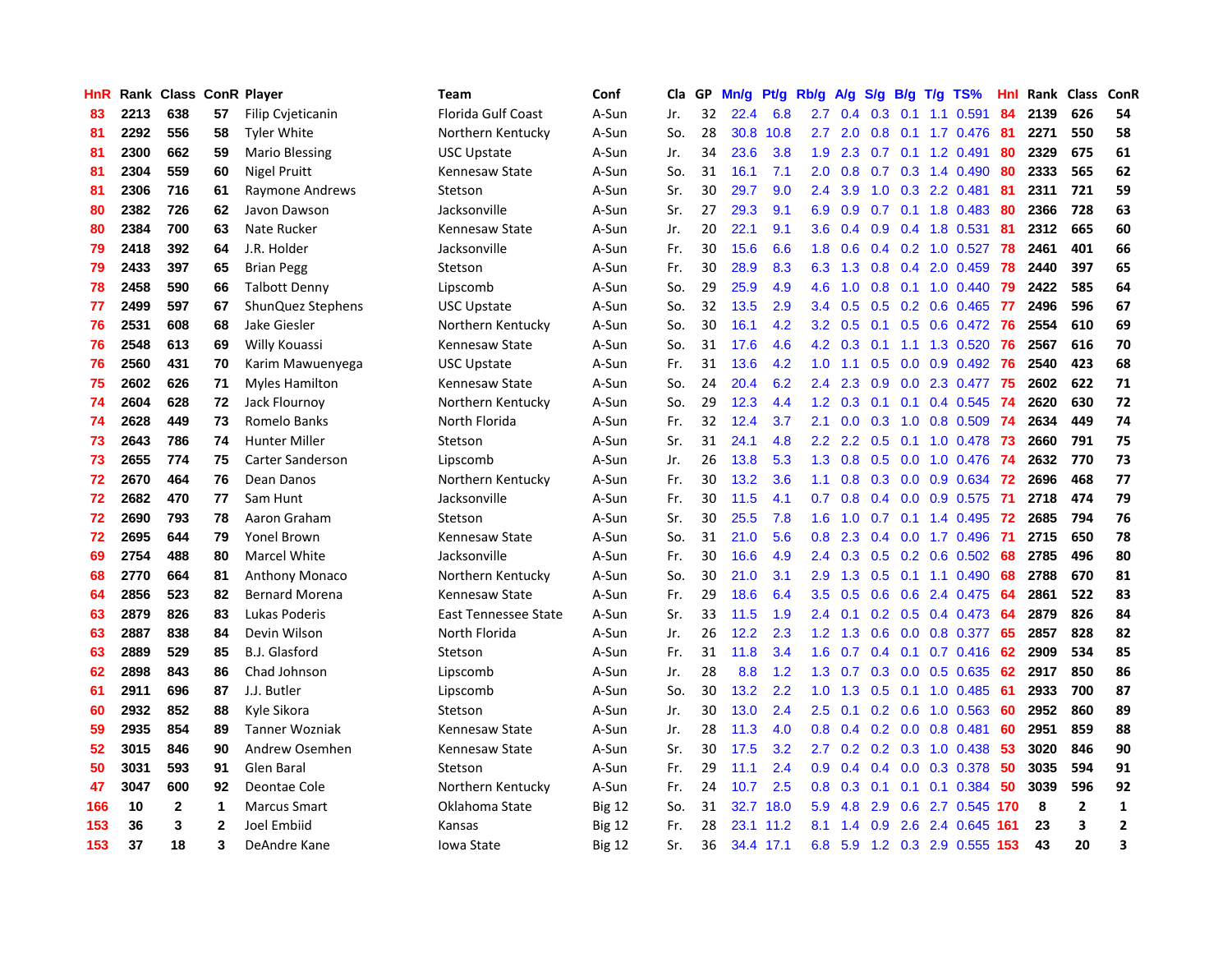| HnR |     | Rank Class ConR Player |                |                        | <b>Team</b>            | Conf          | Cla | GP | Mn/g | Pt/g      | Rb/g             | A/g | S/g           |     | $B/g$ T/g TS%                 |     | Hnl Rank | Class ConR |                |
|-----|-----|------------------------|----------------|------------------------|------------------------|---------------|-----|----|------|-----------|------------------|-----|---------------|-----|-------------------------------|-----|----------|------------|----------------|
| 152 | 42  | 11                     | 4              | Juwan Staten           | West Virginia          | <b>Big 12</b> | Jr. | 33 | 37.3 | 18.1      | 5.6              | 5.8 | 1.2           | 0.1 | 2.1 0.545                     | 152 | 45       | 12         | 4              |
| 146 | 72  | 20                     | 5              | Jonathan Holmes        | Texas                  | <b>Big 12</b> | Jr. | 32 |      | 24.3 12.8 | 7.2              | 0.9 | 0.6           |     | 1.3 1.6 0.592 149             |     | 63       | 17         | 5              |
| 145 | 76  | 21                     | 6              | Perry Ellis            | Kansas                 | <b>Big 12</b> | So. | 35 |      | 27.8 13.5 |                  |     |               |     | 6.7 1.0 0.8 0.6 1.1 0.601 144 |     | 89       | 22         | $\overline{ }$ |
| 145 | 80  | 31                     | $\overline{7}$ | Melvin Ejim            | Iowa State             | <b>Big 12</b> | Sr. | 34 |      | 32.1 17.8 | 8.4              | 1.8 |               |     | 1.2 0.7 2.3 0.587 146         |     | 76       | 30         | 6              |
| 143 | 95  | 40                     | 8              | Cory Jefferson         | Baylor                 | <b>Big 12</b> | Sr. | 38 |      | 29.0 13.7 | 8.2              | 1.0 |               |     | 0.4 1.3 1.3 0.546 143         |     | 97       | 39         | 8              |
| 143 | 97  | 42                     | 9              | Markel Brown           | Oklahoma State         | <b>Big 12</b> | Sr. | 34 |      | 35.3 17.2 | 5.3              | 2.9 | 1.0           |     | 1.0 1.6 0.585 142             |     | 114      | 50         | 9              |
| 142 | 105 | 29                     | 10             | Kyan Anderson          | <b>Texas Christian</b> | <b>Big 12</b> | Jr. | 31 |      | 34.6 17.0 | 2.4              | 4.5 | $1.4^{\circ}$ |     | $0.0$ 2.9 $0.605$ 141         |     | 118      | 31         | 10             |
| 141 | 116 | 29                     | 11             | Cameron Ridley         | Texas                  | <b>Big 12</b> | So. | 35 |      | 25.6 11.2 | 8.2              | 0.4 | 0.5           |     | 2.2 1.6 0.568 140             |     | 124      | 30         | 11             |
| 139 | 129 | 10                     | 12             | Andrew Wiggins         | Kansas                 | <b>Big 12</b> | Fr. | 35 |      | 32.8 17.1 | 5.9              | 1.5 |               |     | 1.2 1.0 2.3 0.557 138         |     | 149      | 10         | 13             |
| 139 | 132 | 61                     | 13             | Jaye Crockett          | <b>Texas Tech</b>      | <b>Big 12</b> | Sr. | 32 |      | 29.4 13.9 | 6.4              | 1.2 | 1.0           |     | 0.4 1.8 0.585 138             |     | 134      | 59         | 12             |
| 134 | 167 | 11                     | 14             | <b>Marcus Foster</b>   | Kansas State           | <b>Big 12</b> | Fr. | 33 |      | 29.4 15.5 |                  |     |               |     | 3.2 2.5 0.6 0.2 2.2 0.543 134 |     | 180      | 11         | 14             |
| 134 | 176 | 83                     | 15             | Cameron Clark          | Oklahoma               | <b>Big 12</b> | Sr. | 33 |      | 27.7 15.6 | 5.5              |     |               |     | 1.1 1.0 0.4 1.3 0.545 134     |     | 183      | 86         | 15             |
| 133 | 194 | 44                     | 16             | <b>Georges Niang</b>   | Iowa State             | <b>Big 12</b> | So. | 34 | 30.1 | 16.7      | 4.5              | 3.6 | 0.6           |     | 0.6 2.4 0.545 133             |     | 194      | 45         | 16             |
| 132 | 198 | 51                     | 17             | Kenny Chery            | Baylor                 | <b>Big 12</b> | Jr. | 37 | 28.9 | 11.5      | 2.6              | 4.7 | 0.9           |     | $0.1$ 2.1 0.539 132           |     | 201      | 50         | 17             |
| 131 | 220 | 49                     | 18             | Isaiah Austin          | Baylor                 | <b>Big 12</b> | So. | 38 |      | 28.0 11.2 | 5.5              | 1.4 | 0.4           |     | 3.1 1.8 0.508 131             |     | 221      | 50         | 18             |
| 131 | 230 | 50                     | 19             | <b>Buddy Hield</b>     | Oklahoma               | <b>Big 12</b> | So. | 33 | 32.1 | 16.5      | 4.4              | 1.9 | 1.4           |     | 0.2 1.8 0.565 131             |     | 232      | 53         | 19             |
| 130 | 253 | 56                     | 20             | Ryan Spangler          | Oklahoma               | <b>Big 12</b> | So. | 33 | 29.2 | 9.6       | 9.3              | 1.4 | 0.5           |     | 0.9 1.2 0.614 130             |     | 256      | 58         | 20             |
| 129 | 260 | 116                    | 21             | <b>Tarik Black</b>     | Kansas                 | <b>Big 12</b> | Sr. | 33 | 13.5 | 5.5       | 3.9              | 0.3 | 0.3           |     | 0.5 0.7 0.673 129             |     | 275      | 121        | 21             |
| 129 | 270 | 73                     | 22             | <b>Dustin Hogue</b>    | Iowa State             | <b>Big 12</b> | Jr. | 36 | 29.9 | 11.6      | 8.4              | 1.0 |               |     | 0.8 0.6 1.0 0.625 129         |     | 279      | 74         | 22             |
| 128 | 298 | 67                     | 23             | <b>Rico Gathers</b>    | Baylor                 | <b>Big 12</b> | So. | 38 | 17.8 | 6.4       | 6.4              | 0.2 |               |     | 0.7 0.5 0.8 0.506 128         |     | 297      | 69         | 23             |
| 127 | 330 | 142                    | 24             | <b>Shane Southwell</b> | Kansas State           | <b>Big 12</b> | Sr. | 31 | 26.9 | 9.9       | 4.3              | 2.7 |               |     | 0.8 1.1 1.6 0.480 127         |     | 323      | 140        | 24             |
| 126 | 338 | 93                     | 25             | <b>Thomas Gipson</b>   | Kansas State           | <b>Big 12</b> | Jr. | 31 | 26.5 | 11.7      | 6.5              | 0.6 | $0.4^{\circ}$ |     | 0.5 2.2 0.589 126             |     | 333      | 88         | 25             |
| 124 | 382 | 83                     | 26             | Phil Forte             | Oklahoma State         | <b>Big 12</b> | So. | 34 | 28.7 | 13.3      | 1.8              | 1.4 | 0.9           |     | 0.0 0.6 0.634 123             |     | 414      | 92         | 29             |
| 124 | 399 | 115                    | 27             | Naadir Tharpe          | Kansas                 | <b>Big 12</b> | Jr. | 34 | 29.4 | 8.5       | 2.1              | 5.0 | 0.7           |     | 0.0 2.1 0.573 123             |     | 415      | 122        | 30             |
| 123 | 402 | 91                     | 28             | Jamari Traylor         | Kansas                 | <b>Big 12</b> | So. | 34 | 16.1 | 4.8       | 4.1              | 0.8 | 0.4           |     | 0.8 1.2 0.672 123             |     | 425      | 95         | 31             |
| 123 | 403 | 116                    | 29             | Jordan Tolbert         | <b>Texas Tech</b>      | <b>Big 12</b> | Jr. | 32 | 26.3 | 10.7      | 5.8              | 0.8 | 0.8           |     | 0.7 1.7 0.593 123             |     | 407      | 119        | 27             |
| 123 | 404 | 117                    | 30             | Royce O'Neale          | Baylor                 | <b>Big 12</b> | Jr. | 38 | 27.3 | 7.1       | 5.4              | 2.9 |               |     | 0.9 0.2 1.7 0.601 123         |     | 403      | 116        | 26             |
| 123 | 413 | 171                    | 31             | <b>Brady Heslip</b>    | Baylor                 | <b>Big 12</b> | Sr. | 38 |      | 27.4 11.7 | 1.3              | 0.9 |               |     | 0.5 0.0 0.4 0.668 123         |     | 412      | 170        | 28             |
| 122 | 426 | 126                    | 32             | Le'Bryan Nash          | Oklahoma State         | <b>Big 12</b> | Jr. | 34 | 29.9 | 13.9      | 5.5              | 1.6 | 0.5           |     | 0.8 1.9 0.568 121             |     | 451      | 140        | 32             |
| 121 | 452 | 33                     | 33             | Wayne Selden Jr        | Kansas                 | <b>Big 12</b> | Fr. | 35 | 29.2 | 9.7       | 2.6              | 2.5 | 0.7           |     | 0.3 1.9 0.529 120             |     | 477      | 35         | 33             |
| 120 | 463 | 35                     | 34             | <b>Monte Morris</b>    | Iowa State             | <b>Big 12</b> | Fr. | 36 | 28.1 | 6.8       | 2.6              | 3.7 | 1.3           |     | 0.2 0.8 0.565 120             |     | 481      | 36         | 34             |
| 120 | 483 | 109                    | 35             | <b>Eron Harris</b>     | West Virginia          | <b>Big 12</b> | So. | 33 | 31.4 | 17.2      | 3.5              | 1.6 | 0.7           |     | 0.2 2.1 0.587 120             |     | 487      | 111        | 35             |
| 120 | 486 | 149                    | 36             | Nino Williams          | Kansas State           | <b>Big 12</b> | Jr. | 33 | 16.3 | 6.2       | $3.5^{\circ}$    | 0.6 | 0.5           | 0.1 | 0.9 0.545 119                 |     | 505      | 159        | 36             |
| 119 | 505 | 38                     | 37             | Jordan Woodard         | Oklahoma               | <b>Big 12</b> | Fr. | 33 | 28.0 | 10.3      | $2.2\phantom{0}$ | 4.6 | 1.0           |     | 0.1 2.1 0.518 119 513         |     |          | 38         | 37             |
| 119 | 517 | 202                    | 38             | Dejan Kravic           | <b>Texas Tech</b>      | <b>Big 12</b> | Sr. | 32 | 21.2 | 7.3       | 4.6              | 0.8 |               |     | 0.4 1.3 1.2 0.528 118 527     |     |          | 205        | 39             |
| 119 | 518 | 119                    | 39             | <b>Isaiah Cousins</b>  | Oklahoma               | <b>Big 12</b> | So. | 33 | 29.5 | 11.0      | 4.2              | 2.1 |               |     | 1.2 0.3 1.6 0.552 118         |     | 525      | 119        | 38             |
| 117 | 578 | 232                    | 40             | Will Spradling         | Kansas State           | <b>Big 12</b> | Sr. | 33 | 30.0 | 7.7       | 3.0 <sub>2</sub> | 2.9 | $1.4^{\circ}$ |     | $0.0$ 1.0 $0.536$ 116         |     | 592      | 236        | 41             |
| 116 | 581 | 233                    | 41             | <b>Tyler Neal</b>      | Oklahoma               | <b>Big 12</b> | Sr. | 32 | 15.4 | 6.3       | 3.3              | 0.6 | 0.3           |     | 0.3 0.9 0.583 116             |     | 581      | 230        | 40             |
| 116 | 593 | 49                     | 42             | Nigel Johnson          | Kansas State           | <b>Big 12</b> | Fr. | 30 | 13.8 | 4.1       | 1.5              | 1.6 | 0.8           |     | 0.0 0.9 0.477 115             |     | 610      | 49         | 42             |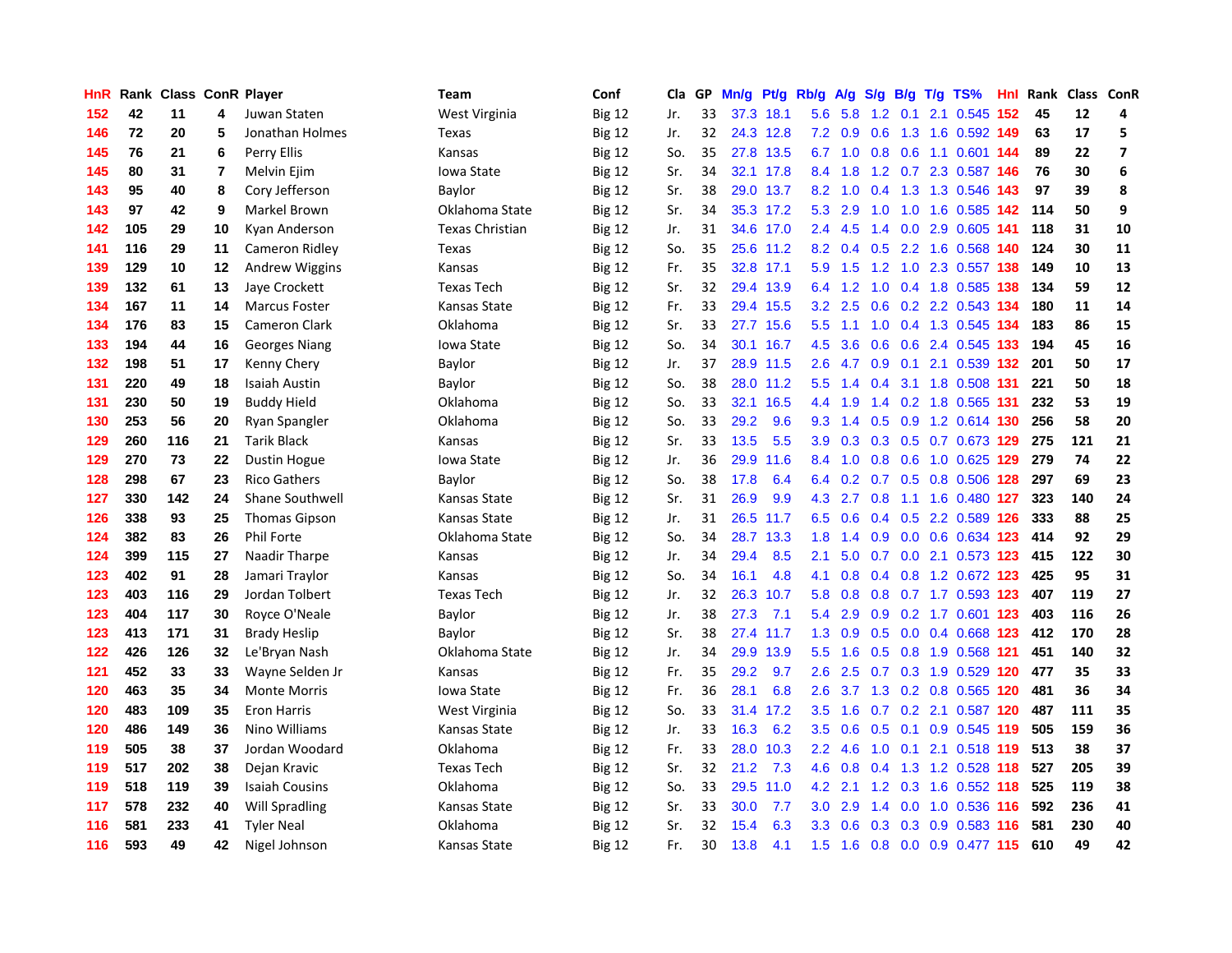| HnR | Rank | <b>Class</b> |    | <b>ConR Player</b>      | Team                   | Conf          | Cla | GP | Mn/g | <b>Pt/g</b> | Rb/g             | A/g | S/g           | B/g | $T/g$ TS%                    | Hnl | Rank | <b>Class</b> | ConR |
|-----|------|--------------|----|-------------------------|------------------------|---------------|-----|----|------|-------------|------------------|-----|---------------|-----|------------------------------|-----|------|--------------|------|
| 116 | 599  | 50           | 43 | Wesley Iwundu           | Kansas State           | <b>Big 12</b> | Fr. | 33 | 23.6 | 6.7         | 4.2              | 1.8 | 0.6           |     | 0.4 1.3 0.525 115            |     | 614  | 51           | 45   |
| 116 | 602  | 51           | 44 | Isaiah Taylor           | Texas                  | <b>Big 12</b> | Fr. | 35 | 30.1 | 12.7        | 3.3 <sub>2</sub> | 4.0 | $-1.1$        |     | 0.1 2.4 0.473 115 612        |     |      | 50           | 43   |
| 115 | 610  | 133          | 45 | <b>Taurean Prince</b>   | Baylor                 | <b>Big 12</b> | So. | 38 | 14.2 | 6.2         | 2.8              | 0.6 | 0.5           |     | $0.2$ 1.3 0.549 115          |     | 613  | 134          | 44   |
| 114 | 654  | 142          | 46 | <b>Connor Lammert</b>   | Texas                  | <b>Big 12</b> | So. | 35 | 20.7 | 5.8         | 5.2              | 0.9 | 0.3           |     | 0.5 0.7 0.558 114            |     | 671  | 145          | 46   |
| 114 | 675  | 149          | 47 | Javan Felix             | Texas                  | <b>Big 12</b> | So. | 34 | 26.2 | 11.6        | 1.8              | 2.8 | 0.9           |     | $0.0$ 1.4 0.465 113          |     | 686  | 149          | 47   |
| 112 | 733  | 162          | 48 | <b>Demarcus Holland</b> | Texas                  | <b>Big 12</b> | So. | 35 | 29.6 | 7.1         | 4.7              | 2.4 |               |     | 1.2 0.1 1.9 0.466 112        |     | 747  | 170          | 48   |
| 112 | 739  | 164          | 49 | Kamari Murphy           | Oklahoma State         | <b>Big 12</b> | So. | 33 | 25.9 | 6.1         | 6.3              | 0.7 | 0.5           |     | 1.2 1.2 0.542 111            |     | 761  | 175          | 50   |
| 111 | 755  | 69           | 50 | Frank Mason             | Kansas                 | <b>Big 12</b> | Fr. | 35 | 16.1 | 5.5         | 1.3              | 2.1 | 0.5           |     | 0.0 1.1 0.512 110            |     | 782  | 72           | 52   |
| 111 | 756  | 168          | 51 | Prince Ibeh             | Texas                  | <b>Big 12</b> | So. | 35 | 13.6 | 3.5         | 3.4              | 0.1 |               |     | 0.3 1.7 0.7 0.504 111        |     | 771  | 176          | 51   |
| 111 | 758  | 169          | 52 | <b>Terry Henderson</b>  | West Virginia          | <b>Big 12</b> | So. | 28 | 27.0 | 11.7        | 2.9              | 1.1 |               |     | 0.8 0.6 1.1 0.568 112 752    |     |      | 172          | 49   |
| 110 | 809  | 77           | 53 | Martez Walker           | Texas                  | <b>Big 12</b> | Fr. | 33 | 12.7 | 4.7         | 2.3              | 0.4 | 0.5           |     | 0.0 0.7 0.531 110 813        |     |      | 75           | 53   |
| 110 | 820  | 79           | 54 | <b>Aaron Ross</b>       | Texas Tech             | <b>Big 12</b> | Fr. | 29 | 9.8  | 3.7         | 1.9              | 0.4 | 0.1           |     | $0.1$ 0.4 0.590 110          |     | 818  | 78           | 54   |
| 110 | 821  | 245          | 55 | <b>Brian Williams</b>   | Oklahoma State         | <b>Big 12</b> | Jr. | 34 | 23.3 | 6.2         | 3.4              | 0.7 | 1.1           |     | 0.3 0.8 0.537 109            |     | 865  | 255          | 55   |
| 108 | 916  | 270          | 56 | <b>Robert Turner</b>    | <b>Texas Tech</b>      | <b>Big 12</b> | Jr. | 32 | 28.3 | 9.3         | 2.6              | 2.6 | 1.3           |     | 0.3 1.8 0.474 107            |     | 915  | 271          | 57   |
| 107 | 931  | 218          | 57 | Naz Long                | Iowa State             | <b>Big 12</b> | So. | 36 | 20.3 | 7.1         | 1.6              | 1.1 | 0.2           |     | 0.1 0.5 0.596 107            |     | 946  | 219          | 58   |
| 107 | 950  | 222          | 58 | Je'lon Hornbeak         | Oklahoma               | <b>Big 12</b> | So. | 29 | 18.2 | 5.1         | 1.8              | 2.6 | 0.8           |     | 0.1 1.3 0.512 108            |     | 891  | 204          | 56   |
| 106 | 987  | 360          | 59 | Gary Franklin           | Baylor                 | <b>Big 12</b> | Sr. | 38 | 21.8 | 5.3         | 1.6              | 2.4 | 0.5           |     | $0.0$ 1.4 $0.502$ 106        |     | 981  | 360          | 59   |
| 106 | 993  | 106          | 60 | Nathan Adrian           | West Virginia          | <b>Big 12</b> | Fr. | 33 | 18.9 | 5.4         | 2.9              | 0.7 | 0.9           |     | $0.6$ $0.5$ $0.549$ 106      |     | 991  | 105          | 61   |
| 105 | 1028 | 239          | 61 | <b>Toddrick Gotcher</b> | <b>Texas Tech</b>      | <b>Big 12</b> | So. | 32 | 26.7 | 7.3         | 2.9              | 1.9 | 0.7           |     | 0.1 1.0 0.524 105 1026       |     |      | 235          | 62   |
| 103 | 1109 | 256          | 62 | Dusty Hannahs           | <b>Texas Tech</b>      | <b>Big 12</b> | So. | 32 | 22.0 | 7.7         | 1.4              | 1.3 | $0.4^{\circ}$ |     | 0.0 0.8 0.548 103 1110       |     |      | 257          | 64   |
| 103 | 1110 | 327          | 63 | D.J. Bennett            | Oklahoma               | <b>Big 12</b> | Jr. | 32 | 9.1  | 2.8         | 2.0              | 0.1 | 0.2           |     | 0.8 0.5 0.599 103 1097       |     |      | 323          | 63   |
| 103 | 1117 | 130          | 64 | Devin Williams          | West Virginia          | <b>Big 12</b> | Fr. | 33 | 23.3 | 8.4         | 7.2              | 0.8 | 0.5           |     | 0.2 1.6 0.450 103 1119       |     |      | 130          | 65   |
| 102 | 1145 | 137          | 65 | Kendal Yancy            | Texas                  | <b>Big 12</b> | Fr. | 34 | 12.1 | 3.4         | 2.2              | 0.9 | 0.4           |     | 0.1 0.5 0.469 102 1149       |     |      | 134          | 66   |
| 102 | 1174 | 269          | 66 | D.J. Johnson            | Kansas State           | <b>Big 12</b> | So. | 33 | 13.9 | 3.5         | 3.5              | 0.1 | 0.3           |     | 0.5 0.8 0.511 101 1187       |     |      | 273          | 70   |
| 102 | 1176 | 144          | 67 | <b>Matt Thomas</b>      | Iowa State             | <b>Big 12</b> | Fr. | 36 | 21.2 | 5.5         | 2.1              | 1.1 | 0.6           |     | 0.2 0.5 0.504 101 1184       |     |      | 140          | 69   |
| 102 | 1177 | 348          | 68 | <b>Gary Browne</b>      | West Virginia          | <b>Big 12</b> | Jr. | 32 | 20.4 | 5.9         | 2.4              | 1.5 | 0.9           |     | 0.0 0.9 0.530 102 1158       |     |      | 343          | 67   |
| 101 | 1186 | 351          | 69 | Remi Dibo               | West Virginia          | <b>Big 12</b> | Jr. | 32 | 19.4 | 7.3         | 3.1              | 0.7 |               |     | $0.4$ 0.2 0.6 0.545 102 1168 |     |      | 347          | 68   |
| 100 | 1233 | 439          | 70 | Omari Lawrence          | Kansas State           | <b>Big 12</b> | Sr. | 33 | 12.8 | 3.1         | 1.8              | 0.9 | 0.6           |     | 0.2 0.7 0.472 100 1246       |     |      | 440          | 71   |
| 99  | 1283 | 381          | 71 | <b>Amric Fields</b>     | <b>Texas Christian</b> | <b>Big 12</b> | Jr. | 18 | 31.3 | 13.1        | 6.1              | 1.2 | $0.4^{\circ}$ |     | 0.9 1.8 0.509 106            |     | 982  | 296          | 60   |
| 99  | 1293 | 158          | 72 | <b>Frank Booker</b>     | Oklahoma               | <b>Big 12</b> | Fr. | 32 | 14.1 | 5.1         | 1.5              | 0.5 | 0.4           |     | $0.2$ 0.6 0.543              | -99 | 1271 | 153          | 72   |
| 95  | 1486 | 191          | 73 | Karviar Shepherd        | <b>Texas Christian</b> | <b>Big 12</b> | Fr. | 30 | 30.8 | 9.1         | 6.8              | 0.8 | 0.7           |     | 1.6 1.4 0.479                | 94  | 1523 | 191          | 73   |
| 94  | 1575 | 547          | 74 | Jarvis Ray              | <b>Texas Christian</b> | <b>Big 12</b> | Sr. | 31 | 27.1 | 9.3         | 4.3              | 1.3 | 1.3           |     | 0.4 1.8 0.482                | -93 | 1628 | 556          | 75   |
| 94  | 1577 | 207          | 75 | <b>Brandon Watkins</b>  | West Virginia          | <b>Big 12</b> | Fr. | 32 | 11.3 | 2.7         | 2.8              | 0.3 | 0.3           | 0.8 | $0.3$ 0.440                  | 94  | 1562 | 203          | 74   |
| 87  | 1993 | 290          | 76 | <b>Brandon Parrish</b>  | <b>Texas Christian</b> | <b>Big 12</b> | Fr. | 31 | 29.5 | 8.0         | 3.1              | 0.8 | 0.5           |     | $0.2$ 1.1 0.457              | -86 | 2034 | 304          | 77   |
| 85  | 2075 | 608          | 77 | Kevin Noreen            | West Virginia          | <b>Big 12</b> | Jr. | 33 | 15.5 | 2.0         | 2.7              | 0.7 | 0.5           |     | $0.5$ 0.6 0.625              | -85 | 2072 | 603          | 78   |
| 84  | 2123 | 513          | 78 | <b>Christian Gore</b>   | <b>Texas Christian</b> | <b>Big 12</b> | So. | 31 | 17.8 | 4.1         | $2.5\,$          | 1.3 | 0.5           |     | $0.1$ 0.9 0.498              | -83 | 2166 | 525          | 79   |
| 81  | 2326 | 369          | 79 | Jevon Thomas            | Kansas State           | <b>Big 12</b> | Fr. | 21 | 16.3 | 2.5         | 2.0 <sub>1</sub> | 2.6 | 0.6           |     | $0.0$ 1.0 0.283              | 88  | 1921 | 282          | 76   |
| 76  | 2559 | 430          | 80 | Randy Onwuasor          | <b>Texas Tech</b>      | <b>Big 12</b> | Fr. | 32 | 12.6 | 2.9         | 1.3              | 1.3 | 0.6           | 0.1 | 1.4 0.427                    | 76  | 2560 | 428          | 80   |
| 72  | 2686 | 471          | 81 | Damarcus Croaker        | Texas                  | <b>Big 12</b> | Fr. | 33 | 9.5  | 3.3         | 0.9              | 0.3 |               |     | $0.2$ 0.0 0.7 0.470          | 72  | 2671 | 462          | 81   |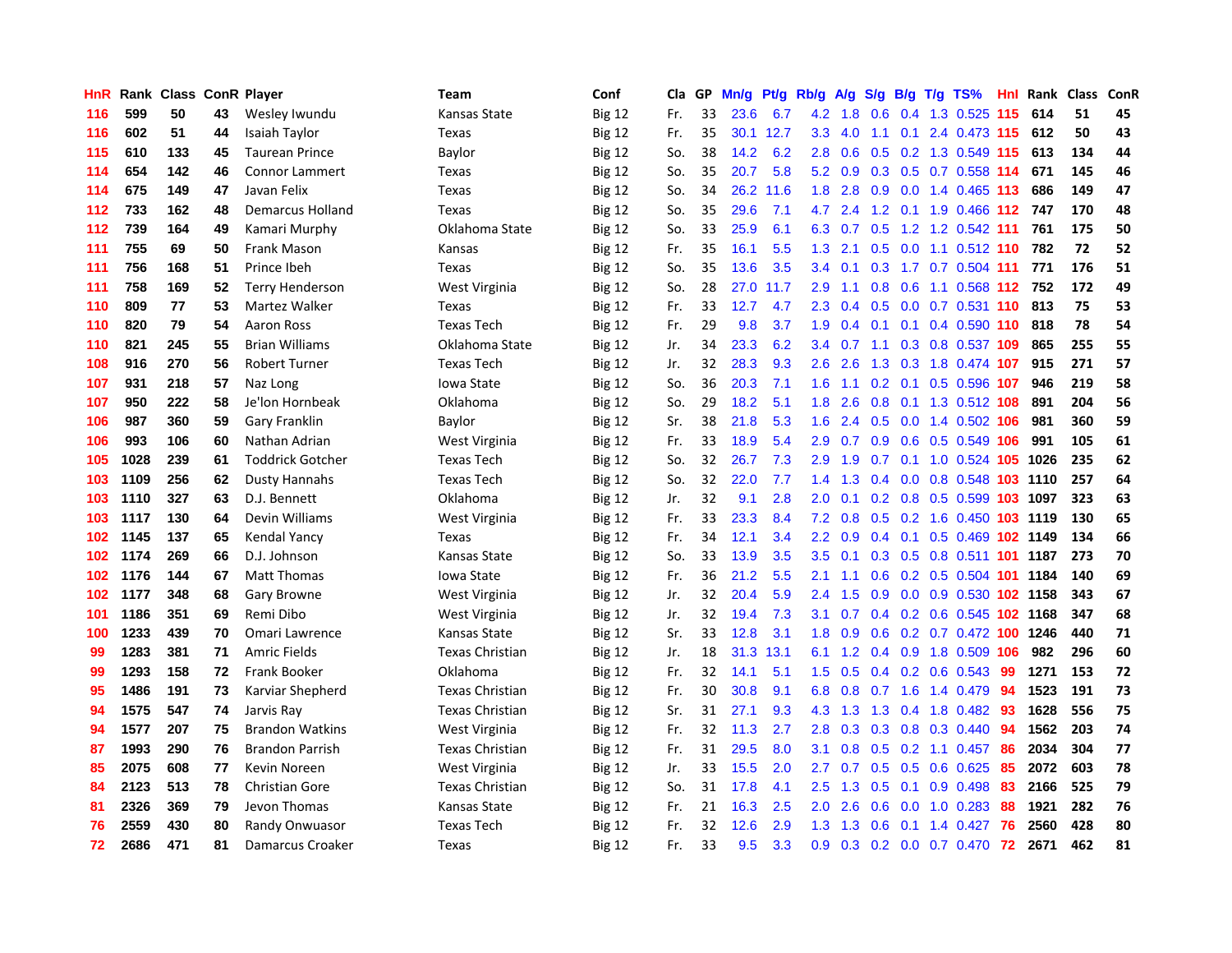| HnR |      |     |              | Rank Class ConR Player  | <b>Team</b>       | Conf            | Cla | GP | Mn/g | Pt/g      | Rb/g             | A/g | S/g           | B/g | $T/g$ TS%                 | Hnl | Rank | <b>Class</b>   | ConR                    |
|-----|------|-----|--------------|-------------------------|-------------------|-----------------|-----|----|------|-----------|------------------|-----|---------------|-----|---------------------------|-----|------|----------------|-------------------------|
| 68  | 2788 | 811 | 82           | Jamal Williams Jr.      | <b>Texas Tech</b> | <b>Big 12</b>   | Sr. | 28 | 11.1 | 2.4       | 1.0              | 0.9 | 0.4           | 0.0 | 0.8 0.402                 | 69  | 2754 | 807            | 82                      |
| 66  | 2814 | 506 | 83           | <b>Michael Williams</b> | Texas Christian   | <b>Big 12</b>   | Fr. | 30 | 15.4 | 3.5       | 1.2              | 0.8 | $0.4^{\circ}$ |     | $0.0$ $0.9$ $0.424$       | 66  | 2821 | 507            | 83                      |
| 58  | 2952 | 556 | 84           | <b>Hudson Price</b>     | Texas Christian   | <b>Big 12</b>   | Fr. | 25 | 15.4 | 2.4       | $2.0^{\circ}$    | 0.5 | $0.4^{\circ}$ |     | $0.3$ 0.7 0.394           | 62  | 2926 | 540            | 84                      |
| 177 | 3    | 2   | 1            | Doug McDermott          | Creighton         | <b>Big East</b> | Sr. | 35 | 33.7 | 26.7      | 7.0              | 1.6 |               |     | 0.2 0.1 1.8 0.640 177     |     | 3    | $\overline{2}$ | 1                       |
| 158 | 21   | 10  | $\mathbf{2}$ | <b>Bryce Cotton</b>     | Providence        | <b>Big East</b> | Sr. | 35 | 39.9 | 21.8      | 3.5              | 5.9 | 1.0           | 0.1 | 2.4 0.560                 | 158 | 28   | 13             | $\overline{2}$          |
| 150 | 55   | 17  | 3            | D'Vauntes Smith-Rivera  | Georgetown        | <b>Big East</b> | So. | 33 | 35.5 | 17.6      | 5.0              | 2.7 |               |     | 1.2 0.2 1.7 0.591         | 148 | 65   | 18             | 4                       |
| 149 | 60   | 16  | 4            | JayVaughn Pinkston      | Villanova         | <b>Big East</b> | Jr. | 34 | 27.1 | 14.1      | 6.1              | 1.4 | 0.9           |     | 0.6 1.7 0.586             | 149 | 62   | 16             | 3                       |
| 146 | 68   | 19  | 5            | Darrun Hilliard         | Villanova         | <b>Big East</b> | Jr. | 34 | 29.1 | 14.3      | 3.6              | 2.6 | 1.3           |     | 0.5 2.2 0.616 146         |     | 73   | 22             | 5                       |
| 144 | 83   | 32  | 6            | James Bell              | Villanova         | <b>Big East</b> | Sr. | 34 | 29.5 | 14.4      | 6.1              | 1.6 | 1.3           |     | 0.6 1.7 0.575 144         |     | 87   | 34             | $\overline{\mathbf{z}}$ |
| 144 | 85   | 25  | 7            | Matt Stainbrook         | Xavier            | <b>Big East</b> | Jr. | 33 | 24.5 | 10.6      | 7.4              | 2.2 |               |     | 0.7 0.9 1.8 0.576 145     |     | 82   | 24             | 6                       |
| 144 | 88   | 35  | 8            | Davante Gardner         | Marquette         | <b>Big East</b> | Sr. | 32 | 26.6 | 14.9      | 5.7              |     |               |     | 1.3 0.3 0.5 1.1 0.594 143 |     | 92   | 37             | 8                       |
| 134 | 178  | 40  | 9            | Semaj Christon          | Xavier            | <b>Big East</b> | So. | 34 | 35.3 | 17.0      | $2.7^{\circ}$    |     |               |     | 4.2 1.3 0.2 2.6 0.538 133 |     | 189  | 44             | 10                      |
| 129 | 272  | 21  | 10           | Josh Hart               | Villanova         | <b>Big East</b> | Fr. | 34 | 21.4 | 7.8       | 4.4              | 0.9 | 0.6           |     | 0.3 0.6 0.597 129         |     | 272  | 19             | 11                      |
| 128 | 286  | 124 | 11           | Khyle Marshall          | <b>Butler</b>     | <b>Big East</b> | Sr. | 31 | 28.9 | 14.9      | 4.8              | 0.5 | 0.7           |     | 0.5 1.1 0.521 128         |     | 290  | 126            | 12                      |
| 127 | 311  | 85  | 12           | D'Angelo Harrison       | Saint John's      | <b>Big East</b> | Jr. | 33 | 32.9 | 17.5      | 4.9              | 1.9 | 1.0           |     | 0.5 1.5 0.529 127         |     | 314  | 81             | 13                      |
| 127 | 324  | 72  | 13           | Daniel Ochefu           | Villanova         | <b>Big East</b> | So. | 34 | 21.7 | 5.7       | 6.1              | 1.4 | 0.7           |     | 1.5 1.9 0.585 127         |     | 327  | 75             | 14                      |
| 126 | 340  | 74  | 14           | Ryan Arcidiacono        | Villanova         | <b>Big East</b> | So. | 34 | 31.1 | 9.9       | 2.4              | 3.5 | 1.1           |     | 0.0 1.4 0.532 126         |     | 338  | 76             | 15                      |
| 125 | 361  | 154 | 15           | <b>Brandon Young</b>    | DePaul            | <b>Big East</b> | Sr. | 32 | 34.8 | 16.3      | 4.2              | 3.5 | 1.8           |     | 0.3 3.1 0.509 123         |     | 416  | 172            | 20                      |
| 125 | 374  | 158 | 16           | <b>Markel Starks</b>    | Georgetown        | <b>Big East</b> | Sr. | 33 |      | 37.0 17.3 | 2.3              | 4.1 | 0.9           |     | 0.1 2.3 0.536 123         |     | 398  | 167            | 19                      |
| 124 | 383  | 161 | 17           | <b>Gene Teague</b>      | Seton Hall        | <b>Big East</b> | Sr. | 29 |      | 26.2 11.2 | 7.9              | 0.9 | 0.6           |     | 0.6 1.9 0.630 126         |     | 346  | 152            | 16                      |
| 124 | 396  | 114 | 18           | Devin Brooks            | Creighton         | <b>Big East</b> | Jr. | 34 | 16.6 | 6.5       | 3.6              | 2.8 | 0.7           |     | 0.1 1.8 0.518 124         |     | 396  | 114            | 18                      |
| 124 | 400  | 89  | 19           | <b>Sterling Gibbs</b>   | Seton Hall        | <b>Big East</b> | So. | 32 | 30.3 | 13.2      | 2.9              | 4.2 | 1.0           |     | 0.0 2.1 0.545 123         |     | 422  | 93             | 21                      |
| 123 | 407  | 168 | 20           | Fuguan Edwin            | Seton Hall        | <b>Big East</b> | Sr. | 29 | 30.1 | 14.5      | 3.5              | 1.7 | 2.7           |     | 0.2 1.8 0.527 125         |     | 367  | 160            | 17                      |
| 123 | 415  | 94  | 21           | James Farr              | Xavier            | <b>Big East</b> | So. | 34 | 12.3 | 4.6       | 3.9 <sup>°</sup> | 0.2 | $0.4^{\circ}$ |     | 0.7 0.5 0.591 123         |     | 423  | 94             | 22                      |
| 123 | 417  | 120 | 22           | LaDontae Henton         | Providence        | <b>Big East</b> | Jr. | 35 | 37.1 | 14.0      | 7.9              | 1.7 | 1.3           |     | 0.6 1.6 0.547 122         |     | 427  | 127            | 23                      |
| 122 | 428  | 31  | 23           | Deonte Burton           | Marquette         | <b>Big East</b> | Fr. | 32 | 12.6 | 6.9       | $2.2^{\circ}$    | 0.5 | 1.1           |     | 0.4 0.9 0.514 122         |     | 436  | 33             | 24                      |
| 121 | 451  | 178 | 24           | <b>Cleveland Melvin</b> | DePaul            | <b>Big East</b> | Sr. | 20 | 32.6 | 16.7      | 6.4              | 1.0 |               |     | 0.6 1.6 1.8 0.550 135     |     | 169  | 78             | 9                       |
| 120 | 493  | 196 | 25           | Orlando Sanchez         | Saint John's      | <b>Big East</b> | Sr. | 32 | 22.3 | 7.4       | 5.6              | 1.4 | 0.8           |     | 1.1 1.3 0.572 120         |     | 500  | 194            | 26                      |
| 119 | 498  | 152 | 26           | Todd Mayo               | Marquette         | <b>Big East</b> | Jr. | 30 | 23.8 | 11.3      | 2.7              | 2.0 | 0.9           |     | 0.2 2.0 0.581 120         |     | 489  | 153            | 25                      |
| 119 | 508  | 157 | 27           | Will Artino             | Creighton         | <b>Big East</b> | Jr. | 35 | 13.1 | 5.5       | 3.3              | 0.2 | 0.3           |     | 0.3 0.7 0.645 119         |     | 519  | 161            | 27                      |
| 117 | 549  | 218 | 28           | Jamil Wilson            | Marquette         | <b>Big East</b> | Sr. | 32 | 28.9 | 11.7      | 5.9              | 2.6 | 0.6           |     | 0.5 1.9 0.505 117         |     | 561  | 219            | 28                      |
| 116 | 590  | 238 | 29           | Ethan Wragge            | Creighton         | <b>Big East</b> | Sr. | 35 | 27.0 | 10.4      | 3.9              | 0.8 | 0.4           | 0.1 | 0.6 0.699 116             |     | 598  | 237            | 29                      |
| 116 | 595  | 177 | 30           | <b>Austin Chatman</b>   | Creighton         | <b>Big East</b> | Jr. | 35 | 30.3 | 8.1       | 3.4              | 4.4 | 0.5           |     | 0.0 1.7 0.550 116         |     | 603  | 185            | 30                      |
| 115 | 621  | 55  | 31           | <b>Andrew Chrabascz</b> | <b>Butler</b>     | <b>Big East</b> | Fr. | 31 | 19.3 | 6.3       | 3.0              | 1.1 | 0.6           |     | $0.2$ 0.7 0.599 115       |     | 627  | 54             | 33                      |
| 115 | 622  | 136 | 32           | Jakarr Sampson          | Saint John's      | <b>Big East</b> | So. | 33 | 29.0 | 12.8      | 6.1              | 1.2 | 0.6           |     | 1.0 1.6 0.505 115         |     | 632  | 138            | 34                      |
| 115 | 634  | 255 | 33           | Jahenns Manigat         | Creighton         | <b>Big East</b> | Sr. | 35 | 28.4 | 7.0       | 2.8              | 2.9 | 1.0           |     | $0.0$ 0.7 0.609 114       |     | 648  | 258            | 35                      |
| 114 | 641  | 186 | 34           | Patrik Auda             | Seton Hall        | Big East        | Jr. | 27 | 24.4 | 9.6       | 4.5              | 1.5 | 0.6           |     | 0.4 1.4 0.610 115         |     | 622  | 189            | 31                      |
| 114 | 643  | 188 | 35           | <b>Justin Martin</b>    | Xavier            | <b>Big East</b> | Jr. | 33 | 28.2 | 11.7      | 5.2              | 1.0 | 0.8           |     | 0.3 1.9 0.578 114         |     | 658  | 197            | 36                      |
| 114 | 667  | 147 | 36           | Chris Obekpa            | Saint John's      | <b>Big East</b> | So. | 32 | 20.1 | 3.8       | 4.8              | 0.8 | 0.4           |     | 2.9 1.1 0.537 113         |     | 680  | 146            | 37                      |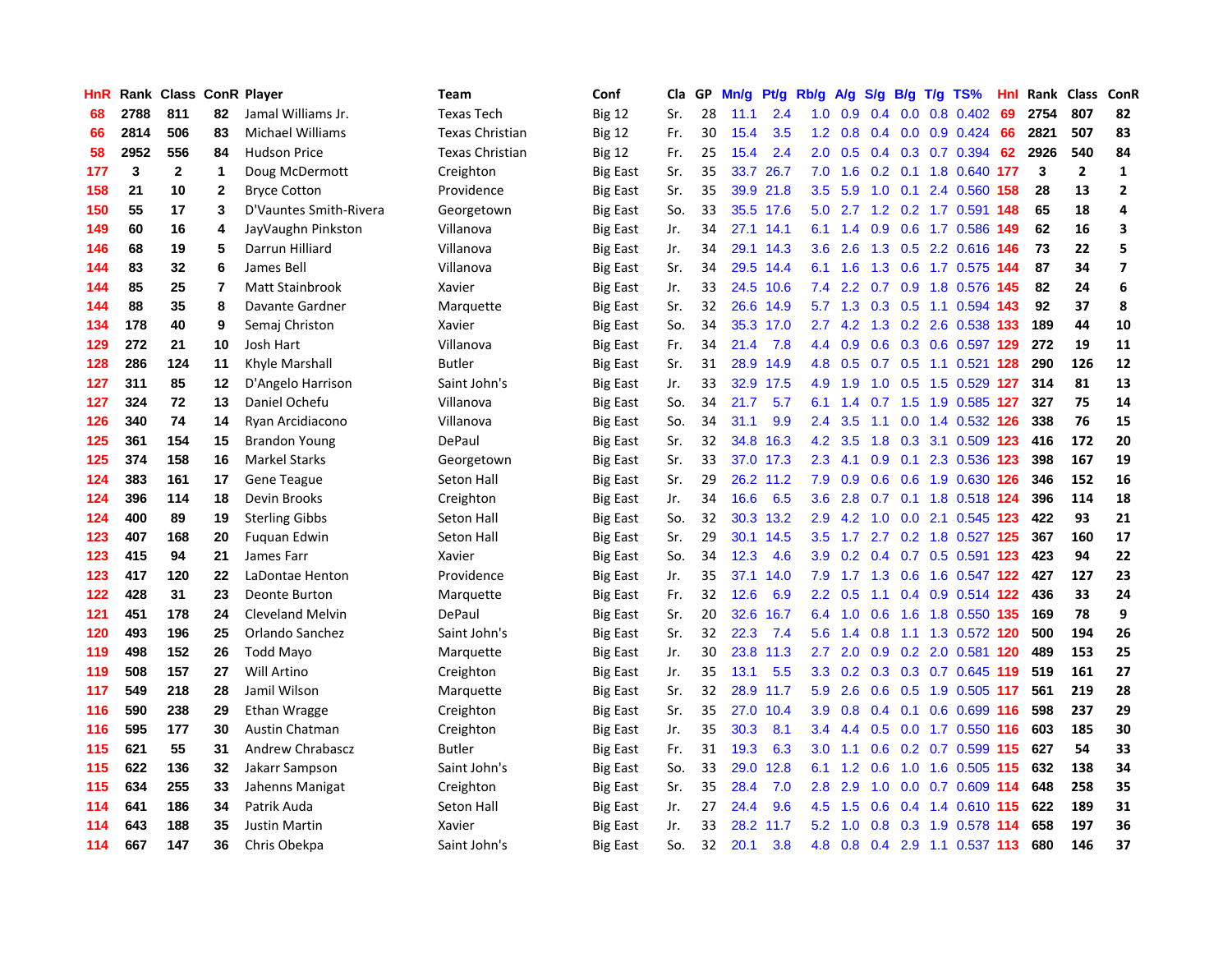| HnR | Rank |     |    | <b>Class ConR Player</b> | Team          | Conf            | Cla | GP | Mn/g | <b>Pt/g</b> | Rb/g             | A/g | S/g           |     | $B/g$ T/g TS%                  | <b>Hnl</b> | Rank | <b>Class</b> | ConR |
|-----|------|-----|----|--------------------------|---------------|-----------------|-----|----|------|-------------|------------------|-----|---------------|-----|--------------------------------|------------|------|--------------|------|
| 114 | 670  | 269 | 37 | <b>Grant Gibbs</b>       | Creighton     | <b>Big East</b> | Sr. | 29 | 26.1 | 7.2         | 3.3              | 3.9 | 0.6           |     | 0.4 1.9 0.625 115              |            | 626  | 248          | 32   |
| 113 | 712  | 214 | 38 | Dee Davis                | Xavier        | <b>Big East</b> | Jr. | 32 | 31.2 | 7.7         | 1.8              |     |               |     | 4.7 1.2 0.0 1.9 0.543 113      |            | 700  | 210          | 38   |
| 112 | 742  | 66  | 39 | <b>Kris Jenkins</b>      | Villanova     | <b>Big East</b> | Fr. | 34 | 11.7 | 4.1         | 1.8              | 0.6 |               |     | 0.2 0.3 0.4 0.532 112 745      |            |      | 64           | 39   |
| 111 | 754  | 227 | 40 | Sir'Dominic Pointer      | Saint John's  | Big East        | Jr. | 33 | 21.2 | 5.9         | 3.2              | 1.8 |               |     | 1.2 1.1 1.2 0.505 111          |            | 769  | 229          | 40   |
| 111 | 778  | 299 | 41 | God'sgift Achiuwa        | Saint John's  | Big East        | Sr. | 32 | 9.0  | 2.5         | 2.1              | 0.0 | 0.3           |     | 0.8 0.3 0.537 111              |            | 780  | 300          | 41   |
| 111 | 787  | 180 | 42 | Kellen Dunham            | <b>Butler</b> | <b>Big East</b> | So. | 31 | 36.1 | 16.4        | 4.0              | 1.7 | 0.7           |     | 0.3 2.1 0.525 110              |            | 786  | 181          | 43   |
| 110 | 800  | 304 | 43 | Kadeem Batts             | Providence    | <b>Big East</b> | Sr. | 35 | 30.6 | 12.3        | 7.4              | 1.2 | 0.3           |     | 0.8 1.7 0.503 110              |            | 810  | 308          | 46   |
| 110 | 804  | 76  | 44 | Jalen Reynolds           | Xavier        | <b>Big East</b> | Fr. | 31 | 12.9 | 3.8         | 3.8              | 0.1 | 0.2           |     | 0.5 0.5 0.546 110              |            | 804  | 74           | 45   |
| 110 | 806  | 306 | 45 | Isaiah Philmore          | Xavier        | <b>Big East</b> | Sr. | 33 | 24.9 | 9.3         | 5.0              | 0.5 | 0.2           |     | $0.1$ 1.4 0.584 110            |            | 799  | 305          | 44   |
| 109 | 839  | 250 | 46 | Jabril Trawick           | Georgetown    | <b>Big East</b> | Jr. | 28 | 26.3 | 9.1         | 3.1              | 1.7 |               |     | 0.7 0.3 1.6 0.598 109          |            | 841  | 248          | 47   |
| 109 | 840  | 192 | 47 | <b>Dylan Ennis</b>       | Villanova     | Big East        | So. | 30 | 16.0 | 5.1         | 1.7 <sub>2</sub> | 1.6 |               |     | 0.3 0.3 0.7 0.494 110          |            | 784  | 180          | 42   |
| 109 | 844  | 195 | 48 | <b>Tyler Harris</b>      | Providence    | <b>Big East</b> | So. | 35 | 32.2 | 11.6        | 5.1              | 1.4 | 1.0           |     | 0.7 2.1 0.539 109              |            | 861  | 196          | 48   |
| 109 | 847  | 252 | 49 | <b>Mikael Hopkins</b>    | Georgetown    | <b>Big East</b> | Jr. | 33 | 20.8 | 6.0         | 4.9              | 1.0 |               |     | 0.7 1.5 1.6 0.470 108          |            | 882  | 263          | 51   |
| 109 | 867  | 260 | 50 | Alex Barlow              | Butler        | <b>Big East</b> | Jr. | 31 | 32.9 | 6.6         | 3.7              | 3.5 | 2.0           |     | 0.3 1.2 0.494 108              |            | 875  | 259          | 50   |
| 108 | 873  | 329 | 51 | Nate Lubick              | Georgetown    | Big East        | Sr. | 33 | 25.0 | 5.1         | 5.4              | 1.7 | 0.7           |     | 0.6 1.2 0.573 107              |            | 909  | 343          | 53   |
| 108 | 896  | 89  | 52 | Rysheed Jordan           | Saint John's  | Big East        | Fr. | 29 | 26.2 | 9.7         | 3.1              | 3.0 | 1.2           |     | 0.0 2.2 0.487 108              |            | 868  | 83           | 49   |
| 108 | 899  | 207 | 53 | Josh Fortune             | Providence    | <b>Big East</b> | So. | 35 | 33.0 | 8.4         | 3.0              | 2.1 | 0.9           |     | 0.2 1.9 0.550 107              |            | 908  | 208          | 52   |
| 107 | 920  | 341 | 54 | <b>Brian Oliver</b>      | Seton Hall    | <b>Big East</b> | Sr. | 32 | 26.7 | 10.4        | 3.5              | 1.0 | 0.9           |     | 0.3 1.0 0.574 106              |            | 995  | 364          | 60   |
| 107 | 928  | 274 | 55 | Derrick Wilson           | Marquette     | <b>Big East</b> | Jr. | 32 | 30.8 | 5.0         | 3.8              |     |               |     | 4.2 1.3 0.1 1.5 0.405 107      |            | 939  | 278          | 55   |
| 107 | 930  | 344 | 56 | Chris Otule              | Marquette     | Big East        | Sr. | 32 | 17.9 | 5.8         | 4.3              | 0.2 |               |     | 0.1 1.0 1.2 0.578 107          |            | 942  | 349          | 56   |
| 107 | 935  | 275 | 57 | Kameron Woods            | <b>Butler</b> | <b>Big East</b> | Jr. | 30 | 33.4 | 7.5         | 9.0              | 2.0 | 0.9           |     | 1.0 2.3 0.498 107              |            | 932  | 274          | 54   |
| 107 | 943  | 348 | 58 | Aaron Bowen              | Georgetown    | <b>Big East</b> | Sr. | 33 | 20.3 | 6.0         | 3.7              | 0.8 | 1.0           |     | 0.3 1.2 0.528 106              |            | 971  | 356          | 57   |
| 106 | 971  | 288 | 59 | <b>Carson Desrosiers</b> | Providence    | Big East        | Jr. | 34 | 19.9 | 3.6         | 4.8              | 0.6 | $0.4^{\circ}$ |     | 2.3 0.7 0.496 106              |            | 973  | 292          | 58   |
| 106 | 978  | 292 | 60 | Juan Anderson            | Marquette     | <b>Big East</b> | Jr. | 31 | 13.5 | 3.2         | 3.3 <sub>2</sub> | 1.0 | 1.0           |     | 0.2 1.0 0.441 106              |            | 979  | 294          | 59   |
| 105 | 1005 | 109 | 61 | Billy Garrett Jr.        | DePaul        | Big East        | Fr. | 31 | 29.4 | 12.4        | $2.4\,$          | 3.0 | 0.9           | 0.1 | 2.2 0.515 103                  |            | 1096 | 128          | 63   |
| 105 | 1023 | 237 | 62 | Jamal Branch             | Saint John's  | <b>Big East</b> | So. | 31 | 14.5 | 4.5         | 1.3              | 1.7 | 0.7           |     | 0.2 1.2 0.542 105 1024         |            |      | 233          | 61   |
| 104 | 1055 | 379 | 63 | Jake Thomas              | Marquette     | Big East        | Sr. | 32 | 29.9 | 7.9         | 2.8              |     |               |     | 1.3 0.5 0.2 1.1 0.552 104 1060 |            |      | 384          | 62   |
| 103 | 1124 | 335 | 64 | Phil Greene IV           | Saint John's  | <b>Big East</b> | Jr. | 32 | 24.9 | 7.4         | 2.5              | 1.5 |               |     | 0.7 0.1 0.6 0.481 103 1105     |            |      | 326          | 64   |
| 102 | 1178 | 349 | 65 | <b>Brandon Mobley</b>    | Seton Hall    | <b>Big East</b> | Jr. | 34 | 24.0 | 7.6         | 4.2              | 0.8 | 0.4           |     | 0.9 1.0 0.530 100 1249         |            |      | 371          | 66   |
| 101 | 1201 | 146 | 66 | JaJuan Johnson           | Marquette     | <b>Big East</b> | Fr. | 21 | 13.5 | 4.3         | 1.1              | 1.0 | $0.4^{\circ}$ | 0.1 | 0.5 0.526 102 1148             |            |      | 133          | 65   |
| 99  | 1294 | 457 | 67 | <b>Tony Chennault</b>    | Villanova     | <b>Big East</b> | Sr. | 34 | 14.3 | 2.7         | 1.4              | 1.8 | 0.6           |     | $0.1$ 1.0 0.482                | -99        | 1288 | 457          | 67   |
| 98  | 1325 | 390 | 68 | <b>Charles McKinney</b>  | DePaul        | <b>Big East</b> | Jr. | 28 | 16.7 | 3.9         | 1.9              | 1.1 | 1.0           |     | 0.4 1.0 0.560                  | 96         | 1441 | 421          | 68   |
| 98  | 1370 | 477 | 69 | Sandi Marcius            | DePaul        | Big East        | Sr. | 33 | 18.6 | 4.8         | 4.6              | 0.2 | 0.3           |     | 1.0 1.3 0.602                  | -95        | 1501 | 524          | 69   |
| 96  | 1451 | 183 | 70 | Jaren Sina               | Seton Hall    | <b>Big East</b> | Fr. | 34 | 26.0 | 6.0         | 1.4              | 2.4 | $0.4^{\circ}$ |     | $0.0$ 1.5 $0.547$              | 94         | 1535 | 193          | 70   |
| 95  | 1516 | 357 | 71 | <b>Durrell McDonald</b>  | DePaul        | <b>Big East</b> | So. | 33 | 19.6 | 5.4         | 1.8              | 1.2 | 1.1           |     | 0.1 0.9 0.510 92               |            | 1659 | 386          | 74   |
| 94  | 1587 | 550 | 72 | Erik Fromm               | <b>Butler</b> | <b>Big East</b> | Sr. | 31 | 21.5 | 5.5         | 3.4              | 0.4 | $0.4^{\circ}$ |     | $0.5$ 0.8 0.463                | -93        | 1588 | 546          | 72   |
| 94  | 1590 | 209 | 73 | Elijah Brown             | Butler        | Big East        | Fr. | 30 | 18.6 | 6.8         | $2.2^{\circ}$    | 1.2 | 0.4           |     | $0.1$ 1.3 0.461                | 94         | 1569 | 205          | 71   |
| 93  | 1613 | 215 | 74 | Tommy Hamilton Jr.       | DePaul        | Big East        | Fr. | 32 | 24.6 | 7.7         | 4.8              | 0.8 | 0.5           | 0.6 | 1.9 0.484                      | 91         | 1736 | 239          | 75   |
| 93  | 1618 | 217 | 75 | <b>Myles Davis</b>       | Xavier        | <b>Big East</b> | Fr. | 34 | 17.9 | 5.3         | 1.5              | 0.9 | 0.4           |     | $0.0$ 0.6 0.488                | 93         | 1617 | 213          | 73   |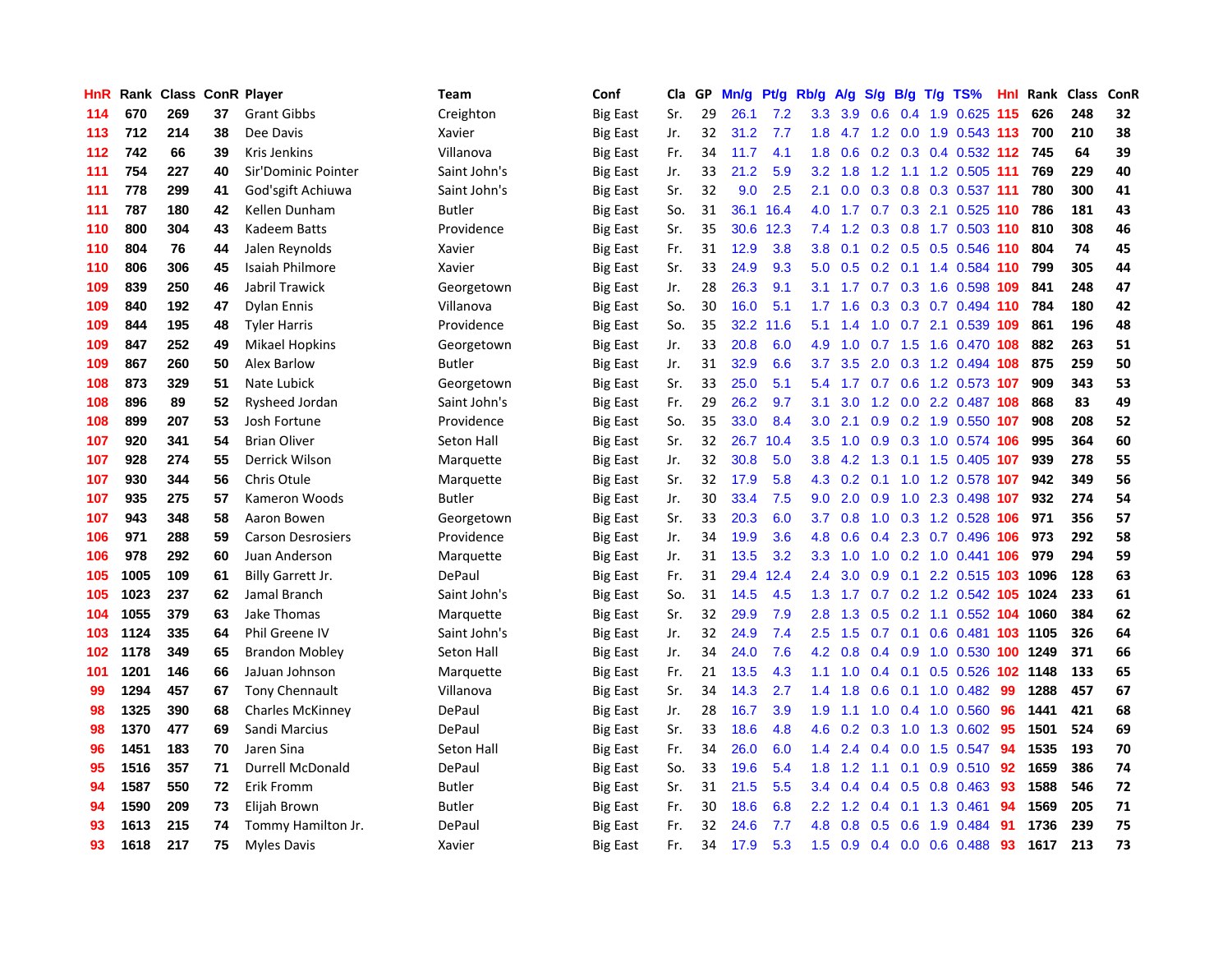| HnR |      | Rank Class ConR Player |              |                       | Team                  | Conf            | Cla | GP | Mn/g | Pt/g      | Rb/g             | A/g | S/g           | <b>B/g</b> | $T/g$ TS%                  | Hnl | Rank Class |     | ConR           |
|-----|------|------------------------|--------------|-----------------------|-----------------------|-----------------|-----|----|------|-----------|------------------|-----|---------------|------------|----------------------------|-----|------------|-----|----------------|
| 89  | 1903 | 562                    | 76           | Avery Dingman         | Creighton             | <b>Big East</b> | Jr. | 35 | 14.3 | 3.2       | 2.3              | 0.8 | 0.3           | 0.1        | 0.6 0.541                  | 88  | 1904       | 558 | 77             |
| 88  | 1913 | 274                    | 77           | Isaiah Zierden        | Creighton             | <b>Big East</b> | Fr. | 28 | 10.9 | 3.2       | 0.8              | 0.9 | 0.1           |            | $0.0$ 0.1 0.514 90         |     | 1782       | 251 | 76             |
| 88  | 1937 | 570                    | 78           | Forrest Robinson      | DePaul                | <b>Big East</b> | Jr. | 22 | 12.2 | 3.7       | 1.8              | 0.4 |               |            | $0.3$ 0.1 0.5 0.604        | -87 | 1968       | 577 | 78             |
| 88  | 1948 | 626                    | 79           | Aaron Geramipoor      | Seton Hall            | <b>Big East</b> | Sr. | 30 | 10.2 | 2.2       | 1.9              | 0.1 |               |            | $0.2$ 0.4 0.3 0.673        | -87 | 1985       | 634 | 79             |
| 81  | 2282 | 711                    | 80           | Moses Ayegba          | Georgetown            | <b>Big East</b> | Sr. | 31 | 13.1 | 1.9       | 2.8              | 0.3 |               |            | 0.2 0.7 0.5 0.532 82       |     | 2256       | 707 | 80             |
| 81  | 2299 | 366                    | 81           | Reggie Cameron        | Georgetown            | <b>Big East</b> | Fr. | 32 | 13.4 | 3.8       | 1.3              | 0.4 |               |            | $0.2$ 0.1 0.5 0.492        | -81 | 2310       | 369 | 81             |
| 79  | 2417 | 391                    | 82           | Brandon Randolph      | Xavier                | <b>Big East</b> | Fr. | 34 | 13.3 | 2.6       | 1.3              | 1.3 | 0.3           |            | $0.0$ 0.7 0.405            | 79  | 2419       | 391 | 82             |
| 69  | 2749 | 800                    | 83           | Greg Sequele          | DePaul                | <b>Big East</b> | Jr. | 31 | 10.2 | 1.4       | 1.7              | 0.1 |               |            | $0.2$ 0.4 0.4 0.573        | 68  | 2779       | 809 | 83             |
| 64  | 2853 | 827                    | 84           | <b>Haralds Karlis</b> | Seton Hall            | <b>Big East</b> | Jr. | 28 | 13.1 | 1.8       | 1.5              | 0.7 | $0.4^{\circ}$ |            | $0.1$ 0.7 0.481            | 66  | 2819       | 820 | 84             |
| 51  | 3024 | 873                    | 85           | Jamee Crockett        | DePaul                | <b>Big East</b> | Jr. | 19 | 14.6 | 3.9       | 1.4              | 0.5 | 0.5           |            | $0.1$ 0.8 0.365            | -59 | 2961       | 862 | 85             |
| 136 | 160  | 73                     | 1            | <b>Troy Huff</b>      | North Dakota          | <b>Big Sky</b>  | Sr. | 34 | 29.2 | 19.2      | 6.8              |     |               |            | 1.2 2.3 0.3 1.9 0.551 134  |     | 173        | 80  | $\mathbf{1}$   |
| 135 | 166  | 77                     | $\mathbf{2}$ | Kareem Jamar          | Montana               | <b>Big Sky</b>  | Sr. | 30 |      | 36.2 18.8 | 5.6              | 4.0 |               |            | 0.9 0.5 2.2 0.570 134      |     | 178        | 82  | $\overline{2}$ |
| 132 | 208  | 96                     | 3            | Davion Berry          | Weber State           | <b>Big Sky</b>  | Sr. | 31 | 33.3 | 19.2      | 4.2              | 3.9 | 1.0           |            | 0.2 2.8 0.623 132          |     | 211        | 98  | 3              |
| 127 | 332  | 144                    | 4            | Derrick Barden        | Northern Colorado     | <b>Big Sky</b>  | Sr. | 32 | 30.7 | 14.1      | 7.8              | 1.3 | 1.3           |            | 0.5 1.1 0.610 126          |     | 340        | 147 | 4              |
| 120 | 468  | 143                    | 5            | Mikh McKinney         | Sacramento State      | <b>Big Sky</b>  | Jr. | 30 | 34.6 | 16.6      | 3.8 <sub>2</sub> | 4.6 |               |            | 1.2 0.2 2.3 0.581 120      |     | 474        | 149 | 5              |
| 118 | 538  | 122                    | 6            | <b>Tyler Harvey</b>   | Eastern Washington    | <b>Big Sky</b>  | So. | 31 | 37.4 | 21.8      | 4.2              | 2.7 | 1.1           |            | 0.3 2.1 0.613 117          |     | 548        | 127 | 6              |
| 108 | 871  | 262                    | 7            | <b>Quinton Upshur</b> | Northern Arizona      | Big Sky         | Jr. | 32 | 29.4 | 15.3      | 3.3 <sub>2</sub> | 0.8 | 1.6           |            | 0.6 1.9 0.574 108          |     | 877        | 261 | $\overline{ }$ |
| 107 | 924  | 273                    | 8            | Tim Huskisson         | Northern Colorado     | <b>Big Sky</b>  | Jr. | 32 | 20.7 | 10.3      | 3.5              | 1.4 | 0.8           |            | 0.6 1.6 0.609 107          |     | 938        | 277 | 8              |
| 103 | 1087 | 392                    | 9            | Kyle Tresnak          | Weber State           | <b>Big Sky</b>  | Sr. | 31 |      | 27.3 11.5 | 4.7              | 0.7 |               |            | 0.5 1.8 1.5 0.612 103 1085 |     |            | 392 | 9              |
| 102 | 1153 | 414                    | 10           | Max Jacobsen          | Northern Arizona      | <b>Big Sky</b>  | Sr. | 32 |      | 27.4 12.3 | 4.2              | 1.5 |               |            | 0.5 0.5 2.1 0.606 102 1157 |     |            | 415 | 10             |
| 102 | 1168 | 268                    | 11           | Venky Jois            | Eastern Washington    | Big Sky         | So. | 31 | 31.8 | 13.4      | 8.0              | 2.5 |               |            | 0.9 1.6 2.6 0.529 101 1175 |     |            | 270 | 12             |
| 102 | 1175 | 347                    | $12 \,$      | Dominique Lee         | Northern Colorado     | Big Sky         | Jr. | 31 | 16.0 | 6.8       | 3.8 <sub>2</sub> | 0.4 | 0.7           |            | 0.5 0.8 0.639 102 1162     |     |            | 345 | 11             |
| 100 | 1245 | 369                    | 13           | DaShaun Wiggins       | <b>Portland State</b> | Big Sky         | Jr. | 31 | 22.9 | 12.9      | 2.8              | 1.4 | 1.0           |            | 0.0 1.3 0.555 101 1214     |     |            | 357 | 13             |
| 100 | 1248 | 371                    | 14           | Jeffrey Solarin       | Idaho State           | <b>Big Sky</b>  | Jr. | 29 | 28.9 | 10.0      | 8.2              | 0.9 | 0.6           |            | 0.3 1.3 0.609 100 1245     |     |            | 370 | 14             |
| 100 | 1266 | 376                    | 15           | Chris Hansen          | <b>Idaho State</b>    | <b>Big Sky</b>  | Jr. | 29 | 34.5 | 16.6      | 3.9              | 1.9 | 1.1           |            | 0.2 1.8 0.576 100 1263     |     |            | 376 | 15             |
| 99  | 1303 | 301                    | 16           | Joel Bolomboy         | <b>Weber State</b>    | <b>Big Sky</b>  | So. | 30 | 30.1 | 8.7       | 11.0             | 0.6 | 0.5           |            | $0.8$ 1.5 0.557            | 99  | 1285       | 297 | 16             |
| 99  | 1321 | 389                    | 17           | Keron DeShields       | Montana               | <b>Big Sky</b>  | Jr. | 30 |      | 31.1 11.8 | $2.7^{\circ}$    | 2.5 |               |            | 1.2 0.1 1.4 0.581          | 98  | 1330       | 394 | 17             |
| 98  | 1367 | 400                    | 18           | Jordan Gregory        | Montana               | <b>Big Sky</b>  | Jr. | 30 | 34.3 | 13.8      | 3.1              | 2.0 |               |            | 0.6 0.0 1.3 0.601          | 97  | 1370       | 401 | 18             |
| 96  | 1446 | 506                    | 19           | Aaron Anderson        | North Dakota          | Big Sky         | Sr. | 34 | 29.4 | 11.1      | 2.5              | 2.8 | 0.9           |            | 0.0 1.2 0.594              | 95  | 1494       | 522 | 22             |
| 96  | 1452 | 508                    | 20           | Jaron Nash            | North Dakota          | <b>Big Sky</b>  | Sr. | 33 | 23.3 | 10.8      | 4.5              | 0.6 | 1.1           |            | 0.5 1.5 0.531              | 95  | 1486       | 520 | 20             |
| 95  | 1487 | 518                    | 21           | <b>Tomas Sanchez</b>  | <b>Idaho State</b>    | <b>Big Sky</b>  | Sr. | 29 | 37.9 | 15.3      | 2.9              | 4.3 | 1.7           | 0.1        | 3.2 0.548                  | -95 | 1485       | 519 | 19             |
| 95  | 1488 | 192                    | 22           | Kris Yanku            | Northern Arizona      | <b>Big Sky</b>  | Fr. | 32 | 25.0 | 9.7       | 2.7              | 2.8 | $1.5^{\circ}$ | 0.1        | 2.3 0.513                  | -95 | 1487       | 187 | 21             |
| 95  | 1500 | 521                    | 23           | Andre' Hatchett       | <b>Idaho State</b>    | <b>Big Sky</b>  | Sr. | 29 | 33.5 | 14.1      | 5.5 <sub>1</sub> | 3.1 | 1.4           | 0.1        | 2.2 0.473                  | -95 | 1502       | 525 | 23             |
| 95  | 1521 | 529                    | 24           | Jamal Webb            | North Dakota          | <b>Big Sky</b>  | Sr. | 34 | 24.9 | 7.2       | 3.4              | 3.1 | 1.7           |            | 0.6 2.0 0.519              | -94 | 1568       | 543 | 25             |
| 95  | 1530 | 443                    | 25           | Dylan Garrity         | Sacramento State      | Big Sky         | Jr. | 30 | 33.8 | 13.2      | 1.7              | 3.6 | 0.5           |            | $0.0$ 1.9 $0.640$          | -95 | 1514       | 441 | 24             |
| 93  | 1626 | 558                    | 26           | Alonzo Traylor        | North Dakota          | <b>Big Sky</b>  | Sr. | 31 | 16.6 | 7.3       | 3.7              | 0.1 |               |            | 0.3 0.6 0.9 0.601          | 92  | 1665       | 563 | 26             |
| 92  | 1666 | 486                    | 27           | Kyle Richardson       | <b>Portland State</b> | <b>Big Sky</b>  | Jr. | 32 | 27.2 | 10.0      | 6.3              | 0.6 |               |            | $0.7$ 1.1 1.9 0.595        | 92  | 1671       | 492 | 28             |
| 92  | 1671 | 225                    | 28           | Jeremy Senglin        | <b>Weber State</b>    | <b>Big Sky</b>  | Fr. | 31 | 29.7 | 10.9      | 2.2              | 2.2 | 0.7           |            | $0.2$ 1.5 0.600            | 92  | 1668       | 228 | 27             |
| 92  | 1696 | 495                    | 29           | Dre Winston Jr.       | <b>Portland State</b> | <b>Big Sky</b>  | Jr. | 31 | 27.6 | 9.6       | 3.3 <sub>2</sub> | 2.3 |               |            | 1.0 0.1 1.5 0.609          | 92  | 1674       | 493 | 29             |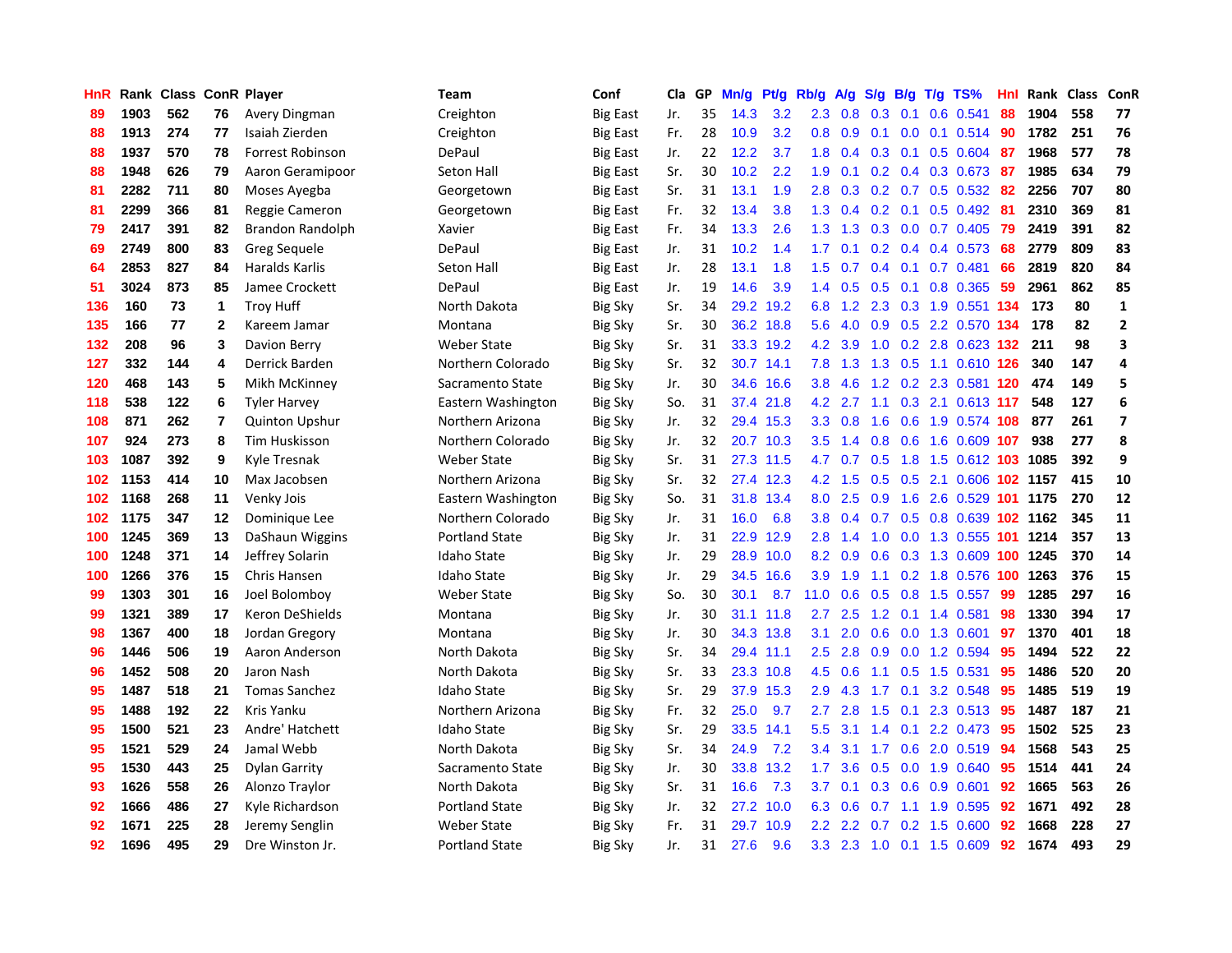| HnR |      | Rank Class ConR Player |    |                        | Team                  | Conf           | <b>Cla</b> | GP | Mn/g | <b>Pt/g</b> | Rb/g             | <b>A/g</b> | S/g | B/g | $T/g$ TS%                 | Hnl | Rank | <b>Class</b> | ConR |
|-----|------|------------------------|----|------------------------|-----------------------|----------------|------------|----|------|-------------|------------------|------------|-----|-----|---------------------------|-----|------|--------------|------|
| 91  | 1746 | 511                    | 30 | <b>Brandon Cataldo</b> | <b>Portland State</b> | <b>Big Sky</b> | Jr.        | 28 | 10.3 | 4.0         | 3.3 <sub>2</sub> | 0.2        | 0.1 |     | 0.3 0.3 0.611             | 92  | 1681 | 496          | 30   |
| 91  | 1782 | 593                    | 31 | <b>Tate Unruh</b>      | Northern Colorado     | <b>Big Sky</b> | Sr.        | 32 |      | 30.6 12.7   | 3.3 <sub>2</sub> | 1.4        |     |     | 0.4 0.0 1.4 0.615 90      |     | 1794 | 596          | 32   |
| 90  | 1790 | 522                    | 32 | Drew Brandon           | Eastern Washington    | <b>Big Sky</b> | Jr.        | 30 | 33.4 | 10.4        | 6.4              | 5.1        |     |     | 1.0 0.2 2.5 0.483         | -90 | 1785 | 518          | 31   |
| 90  | 1853 | 607                    | 33 | Paul Egwuonwu          | Montana State         | <b>Big Sky</b> | Sr.        | 30 | 27.2 | 9.5         | 6.7              | 1.0        | 0.8 |     | $0.4$ 1.8 0.541           | -89 | 1848 | 606          | 33   |
| 89  | 1854 | 543                    | 34 | Martin Seiferth        | Eastern Washington    | <b>Big Sky</b> | Jr.        | 31 | 21.5 | 7.3         | 5.5              | 0.2        | 0.2 |     | 1.4 1.0 0.615             | -89 | 1868 | 545          | 34   |
| 89  | 1864 | 546                    | 35 | <b>Tevin Svihovec</b>  | Northern Colorado     | <b>Big Sky</b> | Jr.        | 32 | 28.0 | 10.2        | 2.5              | 2.7        | 0.8 |     | $0.1$ 1.6 0.517           | -89 | 1881 | 550          | 35   |
| 89  | 1881 | 612                    | 36 | <b>Flavien Davis</b>   | Montana State         | <b>Big Sky</b> | Sr.        | 31 | 25.7 | 12.5        | 3.6              | 0.6        | 0.7 |     | 0.2 1.8 0.525             | 89  | 1893 | 614          | 36   |
| 88  | 1906 | 454                    | 37 | <b>Marcus Colbert</b>  | Montana State         | Big Sky        | So.        | 31 | 27.1 | 9.3         | 2.1              | 3.0        | 0.8 |     | $0.0$ 1.9 $0.564$         | 88  | 1907 | 456          | 38   |
| 88  | 1923 | 462                    | 38 | Casey Oliverson        | Southern Utah         | <b>Big Sky</b> | So.        | 29 | 22.8 | 7.0         | 5.3              | 0.7        | 0.5 |     | 0.6 1.2 0.543             | -88 | 1930 | 460          | 41   |
| 88  | 1928 | 566                    | 39 | Michael Weisner        | Montana               | <b>Big Sky</b> | Jr.        | 30 | 24.7 | 8.1         | 2.6              | 0.6        |     |     | $0.4$ $0.3$ 1.1 $0.689$   | -88 | 1927 | 568          | 39   |
| 88  | 1939 | 624                    | 40 | Jordan Salley          | Sacramento State      | <b>Big Sky</b> | Sr.        | 30 | 15.7 | 6.4         | 3.6              |            |     |     | 0.2 0.4 0.2 0.8 0.630 88  |     | 1929 | 619          | 40   |
| 88  | 1944 | 572                    | 41 | Eric Norman            | Montana State         | Big Sky        | Jr.        | 25 | 17.2 | 4.2         | 4.4              | 0.8        |     |     | $0.5$ 0.7 1.2 0.644       | -89 | 1895 | 553          | 37   |
| 88  | 1952 | 628                    | 42 | Jordan Richardson      | Weber State           | Big Sky        | Sr.        | 31 | 29.0 | 7.1         | 2.3              | 2.5        | 0.5 |     | 0.1 1.6 0.519 87          |     | 1944 | 624          | 42   |
| 87  | 1958 | 574                    | 43 | Aaseem Dixon           | Northern Arizona      | <b>Big Sky</b> | Jr.        | 32 | 32.1 | 11.2        | 2.7              | 2.2        | 1.1 |     | $0.0$ 1.8 $0.509$         | -87 | 1957 | 574          | 43   |
| 87  | 1973 | 286                    | 44 | Mario Dunn Jr.         | Montana               | <b>Big Sky</b> | Fr.        | 30 | 24.2 | 6.3         | 2.7              | 1.4        | 0.9 |     | $0.4$ 1.2 0.601           | 87  | 1971 | 289          | 45   |
| 87  | 1974 | 287                    | 45 | <b>Richaud Gittens</b> | Weber State           | <b>Big Sky</b> | Fr.        | 31 | 22.7 | 6.9         | 2.9              | 2.2        | 0.6 |     | 0.2 1.9 0.538             | 87  | 1961 | 286          | 44   |
| 87  | 1980 | 582                    | 46 | Parker Kelly           | Eastern Washington    | <b>Big Sky</b> | Jr.        | 31 | 34.5 | 10.0        | 3.1              | 1.4        | 0.7 |     | $0.2$ 1.1 0.585           | -87 | 1990 | 581          | 46   |
| 87  | 2009 | 640                    | 47 | Jaren Jefferv          | Southern Utah         | <b>Big Sky</b> | Sr.        | 29 | 17.8 | 6.3         | 3.9 <sup>°</sup> | 0.6        | 0.7 |     | $0.6$ 1.0 0.526           | -86 | 2020 | 641          | 48   |
| 87  | 2011 | 296                    | 48 | Jordan Wilson          | Northern Colorado     | <b>Big Sky</b> | Fr.        | 32 | 24.4 | 7.5         | $1.5^{\circ}$    | 2.4        |     |     | 0.8 0.0 1.3 0.524         | -86 | 2027 | 303          | 50   |
| 86  | 2013 | 298                    | 49 | Stephan Holm           | Montana State         | Big Sky        | Fr.        | 30 | 13.8 | 5.7         | 1.3              | 0.2        |     |     | $0.5$ 0.0 0.5 0.605       | -86 | 2018 | 301          | 47   |
| 86  | 2021 | 591                    | 50 | Gaellan Bewernick      | Northern Arizona      | Big Sky        | Jr.        | 32 | 30.2 | 7.3         | 5.9              | 1.8        |     |     | $0.7$ $0.3$ $1.8$ $0.497$ | -86 | 2023 | 590          | 49   |
| 86  | 2057 | 604                    | 51 | Tim Douglas            | <b>Portland State</b> | <b>Big Sky</b> | Jr.        | 32 | 34.8 | 11.8        | 2.6              | 3.1        | 1.0 |     | $0.0$ 2.4 $0.485$         | -85 | 2060 | 601          | 52   |
| 85  | 2067 | 651                    | 52 | Aaron Moore            | <b>Portland State</b> | <b>Big Sky</b> | Sr.        | 9  | 29.8 | 11.8        | 5.8              | 1.6        | 0.8 |     | 0.6 1.9 0.510 86          |     | 2038 | 643          | 51   |
| 85  | 2077 | 609                    | 53 | Gary Winston           | <b>Portland State</b> | <b>Big Sky</b> | Jr.        | 29 | 29.8 | 11.3        | 2.2              | 2.7        | 0.5 |     | 0.0 1.8 0.566             | 85  | 2080 | 607          | 53   |
| 85  | 2117 | 668                    | 54 | Calen Coleman          | Montana State         | Big Sky        | Sr.        | 24 | 22.7 | 7.7         | 2.6              | 1.0        | 0.8 |     | 0.2 1.3 0.575             | 84  | 2106 | 666          | 54   |
| 84  | 2136 | 518                    | 55 | A.J. Hess              | Southern Utah         | <b>Big Sky</b> | So.        | 29 | 27.0 | 9.3         | 4.0              | 1.2        | 0.3 |     | $0.1$ 1.1 0.544           | -84 | 2144 | 518          | 55   |
| 84  | 2159 | 327                    | 56 | <b>Quinton Hooker</b>  | North Dakota          | <b>Big Sky</b> | Fr.        | 34 | 17.6 | 4.2         | 1.9              | 1.9        |     |     | 1.0 0.2 1.0 0.500 83      |     | 2207 | 342          | 58   |
| 83  | 2173 | 330                    | 57 | John Marshall          | Southern Utah         | <b>Big Sky</b> | Fr.        | 29 | 20.5 | 5.3         | 1.6              | 2.3        |     |     | 1.0 0.0 1.3 0.543 83      |     | 2187 | 336          | 56   |
| 83  | 2206 | 341                    | 58 | Ako Kaluna             | Northern Arizona      | Big Sky        | Fr.        | 32 | 11.9 | 4.3         | $2.4^{\circ}$    | 0.3        |     |     | $0.3$ 0.2 0.6 0.511       | -83 | 2200 | 339          | 57   |
| 83  | 2238 | 352                    | 59 | Zach Gengler           | <b>Portland State</b> | <b>Big Sky</b> | Fr.        | 30 | 9.9  | 3.0         | 1.1              | 0.7        | 0.6 |     | 0.1 0.5 0.578             | -82 | 2229 | 349          | 59   |
| 82  | 2239 | 700                    | 60 | <b>Marcus Hall</b>     | <b>Portland State</b> | <b>Big Sky</b> | Sr.        | 32 | 29.8 | 7.6         | 3.5              | 1.5        | 0.8 |     | $0.3$ 1.1 $0.571$         | 82  | 2235 | 699          | 60   |
| 82  | 2264 | 551                    | 61 | <b>Terrell Brown</b>   | Montana State         | <b>Big Sky</b> | So.        | 31 | 19.9 | 6.5         | 2.4              | 0.6        | 0.8 |     | $0.1$ 0.5 0.519           | 82  | 2263 | 549          | 61   |
| 81  | 2285 | 555                    | 62 | Cody Demps             | Sacramento State      | Big Sky        | So.        | 30 | 29.3 | 8.0         | 4.2              | 1.9        | 1.0 |     | 0.1 1.8 0.516 81          |     | 2275 | 551          | 62   |
| 81  | 2321 | 367                    | 63 | Eric Stuteville        | Sacramento State      | <b>Big Sky</b> | Fr.        | 30 | 15.2 | 5.7         | 3.3 <sub>2</sub> | 0.2        | 0.1 |     | $0.3$ 0.7 0.530           | -81 | 2318 | 370          | 63   |
| 81  | 2342 | 720                    | 64 | Antonio Biglow         | Montana State         | <b>Big Sky</b> | Sr.        | 30 | 24.9 | 7.3         | 2.0              | 2.6        | 1.0 |     | $0.0$ 1.6 $0.459$         | -80 | 2332 | 723          | 64   |
| 80  | 2348 | 684                    | 65 | Len Springs            | Northern Arizona      | <b>Big Sky</b> | Jr.        | 32 | 15.0 | 2.1         | 3.7              | 0.2        |     |     | 0.1 1.8 0.6 0.465 80      |     | 2353 | 686          | 65   |
| 80  | 2354 | 571                    | 66 | Jordyn Martin          | Northern Arizona      | <b>Big Sky</b> | So.        | 32 | 19.4 | 2.9         | 4.3              | 0.9        | 0.3 |     | 0.2 0.8 0.618 80          |     | 2357 | 570          | 66   |
| 79  | 2392 | 380                    | 67 | Kyndahl Hill           | <b>Weber State</b>    | Big Sky        | Fr.        | 31 | 18.3 | 4.6         | 3.5              | 0.5        | 0.2 |     | $0.5$ 0.9 0.574           | 79  | 2388 | 380          | 67   |
| 79  | 2428 | 739                    | 68 | Avibakuro Preh         | Idaho State           | <b>Big Sky</b> | Sr.        | 29 | 24.5 | 3.3         | 4.6              |            |     |     | 0.4 0.7 1.2 0.9 0.671     | 78  | 2427 | 742          | 70   |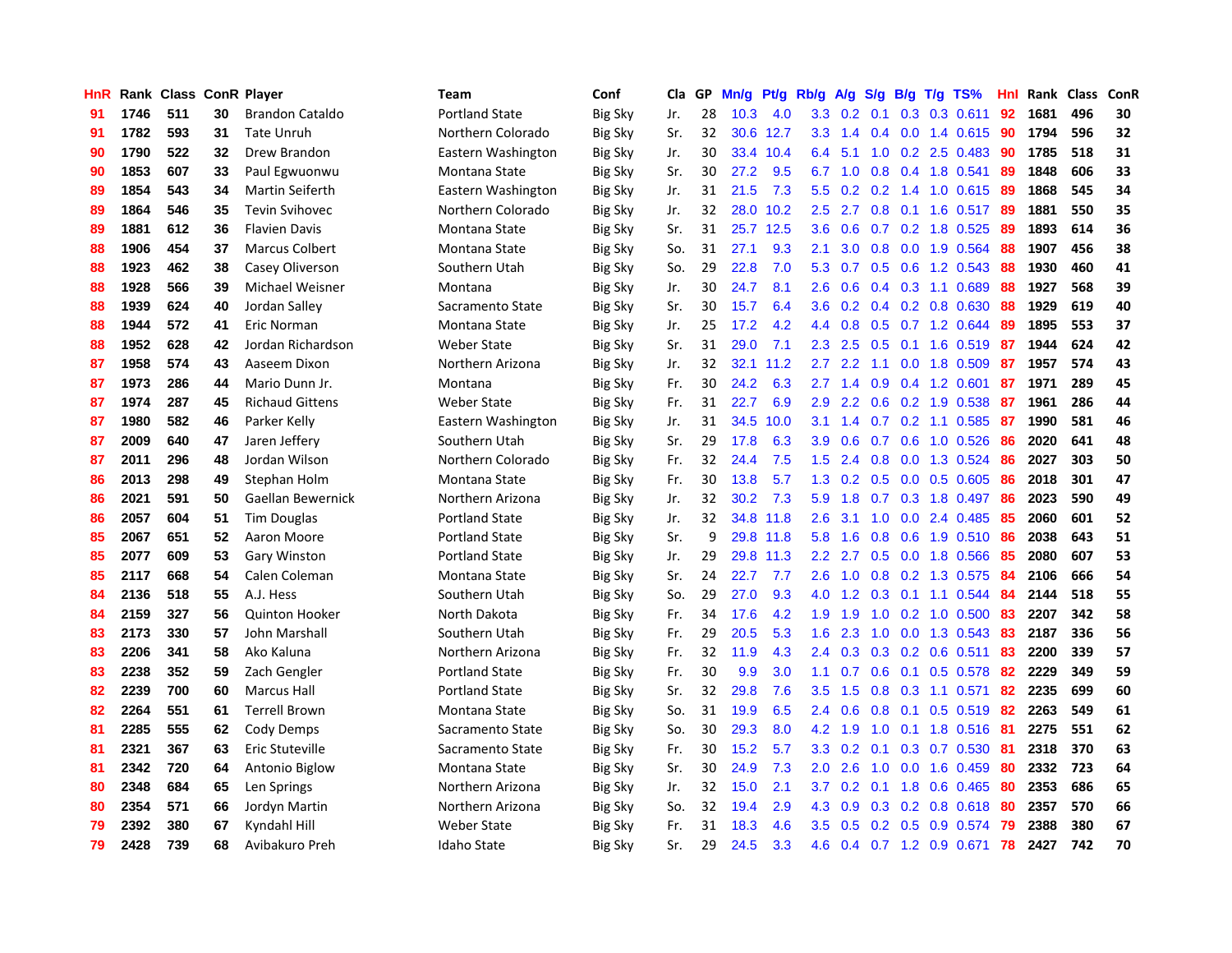| HnR |      | Rank Class ConR Player |                |                        | <b>Team</b>         | Conf             | Cla | GP | Mn/g | Pt/g | Rb/g             | A/g              | S/g           |     | $B/g$ T/g TS%              | <b>Hnl</b> | Rank Class |     | ConR                    |
|-----|------|------------------------|----------------|------------------------|---------------------|------------------|-----|----|------|------|------------------|------------------|---------------|-----|----------------------------|------------|------------|-----|-------------------------|
| 79  | 2429 | 395                    | 69             | Nick Hornsby           | Sacramento State    | <b>Big Sky</b>   | Fr. | 29 | 14.9 | 3.7  | 3.3              | 1.1              | 0.6           | 0.3 | $0.9$ 0.453                | 79         | 2417       | 390 | 69                      |
| 78  | 2445 | 402                    | 70             | Ognjen Miljkovic       | Eastern Washington  | <b>Big Sky</b>   | Fr. | 25 | 18.6 | 8.5  | 3.3 <sub>2</sub> | 0.6              | $0.4^{\circ}$ |     | 0.2 1.5 0.525 79           |            | 2395       | 383 | 68                      |
| 78  | 2465 | 720                    | 71             | Chris Kemp             | Montana             | <b>Big Sky</b>   | Jr. | 29 | 10.5 | 2.8  | 2.1              | 0.1              |               |     | 0.3 0.3 0.7 0.607 78       |            | 2456       | 719 | 71                      |
| 77  | 2518 | 738                    | 72             | Zach Mills             | Sacramento State    | Big Sky          | Jr. | 30 | 21.5 | 6.5  | 3.5              | 0.6              | 0.3           |     | $0.0$ 0.8 0.542 77         |            | 2523       | 741 | 73                      |
| 76  | 2543 | 745                    | 73             | Michael Dison          | Montana State       | <b>Big Sky</b>   | Jr. | 27 | 20.2 | 6.3  | 2.0              | 1.2              | 0.7           |     | $0.1$ 0.8 0.464            | -77        | 2506       | 736 | 72                      |
| 76  | 2554 | 614                    | 74             | <b>Andy Martin</b>     | Montana             | <b>Big Sky</b>   | So. | 30 | 10.1 | 2.3  | 2.1              | 0.2 <sub>0</sub> | 0.2           |     | $0.6$ 0.5 0.547            | -76        | 2557       | 612 | 75                      |
| 72  | 2676 | 466                    | 75             | <b>Trey Kennedy</b>    | Southern Utah       | <b>Big Sky</b>   | Fr. | 29 | 26.9 | 9.5  | 1.7              | 2.2              | 0.5           |     | $0.2$ 2.6 $0.502$          | 72         | 2689       | 466 | 76                      |
| 72  | 2691 | 794                    | 76             | Josh Schuler           | North Dakota        | <b>Big Sky</b>   | Sr. | 24 | 21.0 | 5.8  | 1.4              | 1.1              | 0.5           |     | $0.1$ 0.5 0.496            | 76         | 2547       | 769 | 74                      |
| 70  | 2728 | 655                    | 77             | Evann Hall             | <b>Idaho State</b>  | <b>Big Sky</b>   | So. | 29 | 16.8 | 6.0  | 2.1              | 0.9              | 0.9           |     | 0.2 1.9 0.499              | 70         | 2741       | 659 | 77                      |
| 68  | 2769 | 807                    | 78             | Connor Osborne         | Northern Colorado   | <b>Big Sky</b>   | Sr. | 31 | 16.2 | 3.4  | 3.0              | 0.4              | 0.1           |     | 0.5 0.8 0.512 69           |            | 2767       | 809 | 78                      |
| 67  | 2790 | 672                    | 79             | Danny Robison          | Montana State       | <b>Big Sky</b>   | So. | 29 | 10.8 | 2.4  | 2.2              | 0.0              |               |     | 0.4 0.0 0.4 0.538 68       |            | 2790       | 671 | 79                      |
| 66  | 2826 | 513                    | 80             | <b>Scotty Tyler</b>    | <b>Idaho State</b>  | <b>Big Sky</b>   | Fr. | 25 | 10.2 | 2.0  | 1.4              | 0.2              |               |     | 0.6 0.2 0.5 0.567 67       |            | 2816       | 505 | 80                      |
| 64  | 2858 | 687                    | 81             | Cody McDavis           | Northern Colorado   | <b>Big Sky</b>   | So. | 25 | 13.5 | 3.3  | $2.2\phantom{0}$ | 0.1              |               |     | 0.2 0.0 0.6 0.615 67       |            | 2818       | 678 | 81                      |
| 64  | 2867 | 823                    | 82             | Eric Hutchison         | Montana             | <b>Big Sky</b>   | Sr. | 29 | 15.5 | 3.8  | 2.0              | 0.1              | 0.1           |     | $0.2$ 0.7 0.586            | -64        | 2866       | 822 | 82                      |
| 64  | 2868 | 832                    | 83             | Alex Tiffin            | Sacramento State    | <b>Big Sky</b>   | Jr. | 30 | 14.9 | 4.0  | 3.1              | 0.4              | 0.2           |     | $0.1$ 0.9 0.474 64         |            | 2882       | 837 | 83                      |
| 63  | 2890 | 839                    | 84             | Chad Calcaterra        | North Dakota        | <b>Big Sky</b>   | Jr. | 30 | 11.9 | 2.7  | 2.2              | 0.1              | 0.1           |     | $0.3$ 0.5 0.526            | -63        | 2885       | 838 | 84                      |
| 62  | 2895 | 841                    | 85             | Cole Stefan            | North Dakota        | <b>Big Sky</b>   | Jr. | 31 | 13.8 | 3.7  | 1.1              | 1.0              | 0.3           |     | $0.1$ 0.7 0.464            | -63        | 2894       | 843 | 85                      |
| 60  | 2924 | 850                    | 86             | Corey Spence           | Northern Colorado   | <b>Big Sky</b>   | Jr. | 31 | 16.5 | 3.3  | $1.4^{\circ}$    | 1.9              | 0.3           |     | $0.0$ 1.5 0.407            | -61        | 2936       | 854 | 86                      |
| 60  | 2925 | 542                    | 87             | Race Parsons           | Southern Utah       | <b>Big Sky</b>   | Fr. | 28 | 12.5 | 3.9  | 1.1              | 0.5              |               |     | $0.2$ 0.0 0.5 0.440        | -60        | 2947       | 551 | 87                      |
| 58  | 2958 | 559                    | 88             | Juwan Major            | Southern Utah       | <b>Big Sky</b>   | Fr. | 29 | 20.6 | 4.8  | 1.6              | 1.2              |               |     | $0.4$ 0.3 2.0 0.458        | 58         | 2976       | 562 | 89                      |
| 57  | 2970 | 703                    | 89             | <b>Thomas Reuter</b>   | Eastern Washington  | <b>Big Sky</b>   | So. | 28 | 11.5 | 2.3  | 2.3              | 0.8              | 0.1           |     | 0.2 0.7 0.410 58           |            | 2975       | 706 | 88                      |
| 55  | 2992 | 712                    | 90             | Dreon Barlett          | Sacramento State    | <b>Big Sky</b>   | So. | 30 | 10.2 | 2.5  | 1.1              | 0.3              | 0.2           |     | $0.0$ $0.3$ $0.493$        | 55         | 3002       | 713 | 90                      |
| 53  | 3003 | 579                    | 91             | <b>Brandon Gfeller</b> | Montana             | <b>Big Sky</b>   | Fr. | 27 | 11.1 | 2.4  | 0.8              | 0.3              | 0.3           |     | $0.0$ 0.4 0.481            | 54         | 3003       | 576 | 91                      |
| 50  | 3027 | 874                    | 92             | Cal Hanks              | Southern Utah       | <b>Big Sky</b>   | Jr. | 28 | 14.3 | 3.8  | 2.5              | 0.3              | 0.1           |     | 0.6 1.2 0.438              | -51        | 3030       | 875 | 92                      |
| 50  | 3029 | 848                    | 93             | Jayson Cheesman        | Southern Utah       | <b>Big Sky</b>   | Sr. | 28 | 12.4 | 3.3  | 2.0              | 0.4              | 0.2           |     | 0.9 1.2 0.379              | -50        | 3036       | 849 | 93                      |
| 25  | 3065 | 882                    | 94             | Chris Nsenki           | Southern Utah       | <b>Big Sky</b>   | Jr. | 24 | 11.7 | 2.0  | 0.6              | 0.5              | 0.3           |     | $0.1$ 0.8 0.318            | -28        | 3065       | 882 | 94                      |
| 148 | 63   | 18                     | $\mathbf 1$    | John Brown             | <b>High Point</b>   | Big South        | So. | 31 | 31.8 | 19.5 |                  | $7.7$ 1.9        |               |     | 1.5 1.6 1.6 0.585 145      |            | 79         | 21  | $\mathbf{1}$            |
| 132 | 195  | 89                     | $\mathbf{2}$   | D.J. Covington         | VMI                 | <b>Big South</b> | Sr. | 35 | 29.7 | 20.1 | 9.3              | 0.8              |               |     | 1.0 3.0 2.1 0.615 132      |            | 209        | 97  | $\overline{2}$          |
| 131 | 221  | 58                     | 3              | Javonte Green          | Radford             | Big South        | Jr. | 35 | 25.6 | 16.9 | 8.1              | 1.1              | 1.9           |     | 0.6 1.6 0.591 131          |            | 225        | 58  | 3                       |
| 120 | 495  | 197                    | 4              | <b>Rodney Glasgow</b>  | VMI                 | Big South        | Sr. | 35 | 36.9 | 18.9 | 4.0              | 5.9              | 1.3           |     | 0.0 1.8 0.606 119          |            | 508        | 197 | 5                       |
| 116 | 598  | 240                    | 5              | D.J. Cunningham        | <b>NC Asheville</b> | <b>Big South</b> | Sr. | 27 | 25.7 | 11.6 | 9.9              | 1.1              | 0.9           |     | 3.6 2.1 0.587 121          |            | 455        | 179 | 4                       |
| 114 | 645  | 189                    | 6              | <b>Warren Gillis</b>   | Coastal Carolina    | <b>Big South</b> | Jr. | 34 | 32.8 | 14.7 | 3.5              | 3.1              | 1.6           |     | 0.1 2.8 0.568 114          |            | 661        | 199 | 6                       |
| 110 | 812  | 242                    | $\overline{7}$ | Keon Moore             | Winthrop            | <b>Big South</b> | Jr. | 29 | 27.5 | 14.0 | 3.9              | 1.0              | 1.2           |     | $0.2$ 1.4 0.578 112        |            | 740        | 221 | $\overline{\mathbf{z}}$ |
| 108 | 902  | 209                    | 8              | Jerome Hill            | Gardner-Webb        | <b>Big South</b> | So. | 31 | 29.3 | 14.4 | 8.5              | 1.3              | 0.8           |     | 0.5 2.0 0.530 108          |            | 869        | 198 | 8                       |
| 107 | 939  | 277                    | 9              | Devante Wallace        | High Point          | <b>Big South</b> | Jr. | 31 | 28.2 | 12.6 | 4.6              | 1.2              | 0.8           |     | 0.8 1.1 0.621 105 1013     |            |            | 306 | 9                       |
| 104 | 1045 | 243                    | 10             | <b>Badou Diagne</b>    | Coastal Carolina    | <b>Big South</b> | So. | 32 | 22.6 | 8.0  | 6.5              | 0.8              | 0.5           |     | 0.7 1.5 0.608 105 1021     |            |            | 232 | 10                      |
| 104 | 1081 | 318                    | 11             | Andre Smith            | Winthrop            | Big South        | Jr. | 33 | 26.5 | 10.1 | $2.7^{\circ}$    | 2.5              | 1.0           |     | 0.1 1.4 0.584 103 1115     |            |            | 330 | 11                      |
| 103 | 1125 | 403                    | 12             | Joab Jerome            | Winthrop            | Big South        | Sr. | 31 | 28.7 | 12.3 | 4.1              | 2.5              | 0.9           |     | 0.4 2.7 0.567 102 1133     |            |            | 407 | 12                      |
| 102 | 1142 | 136                    | 13             | Andrew Rowsey          | <b>NC Asheville</b> | <b>Big South</b> | Fr. | 32 | 36.1 | 20.3 |                  | $3.7$ 2.9        |               |     | 1.3 0.1 3.2 0.585 101 1188 |            |            | 141 | 13                      |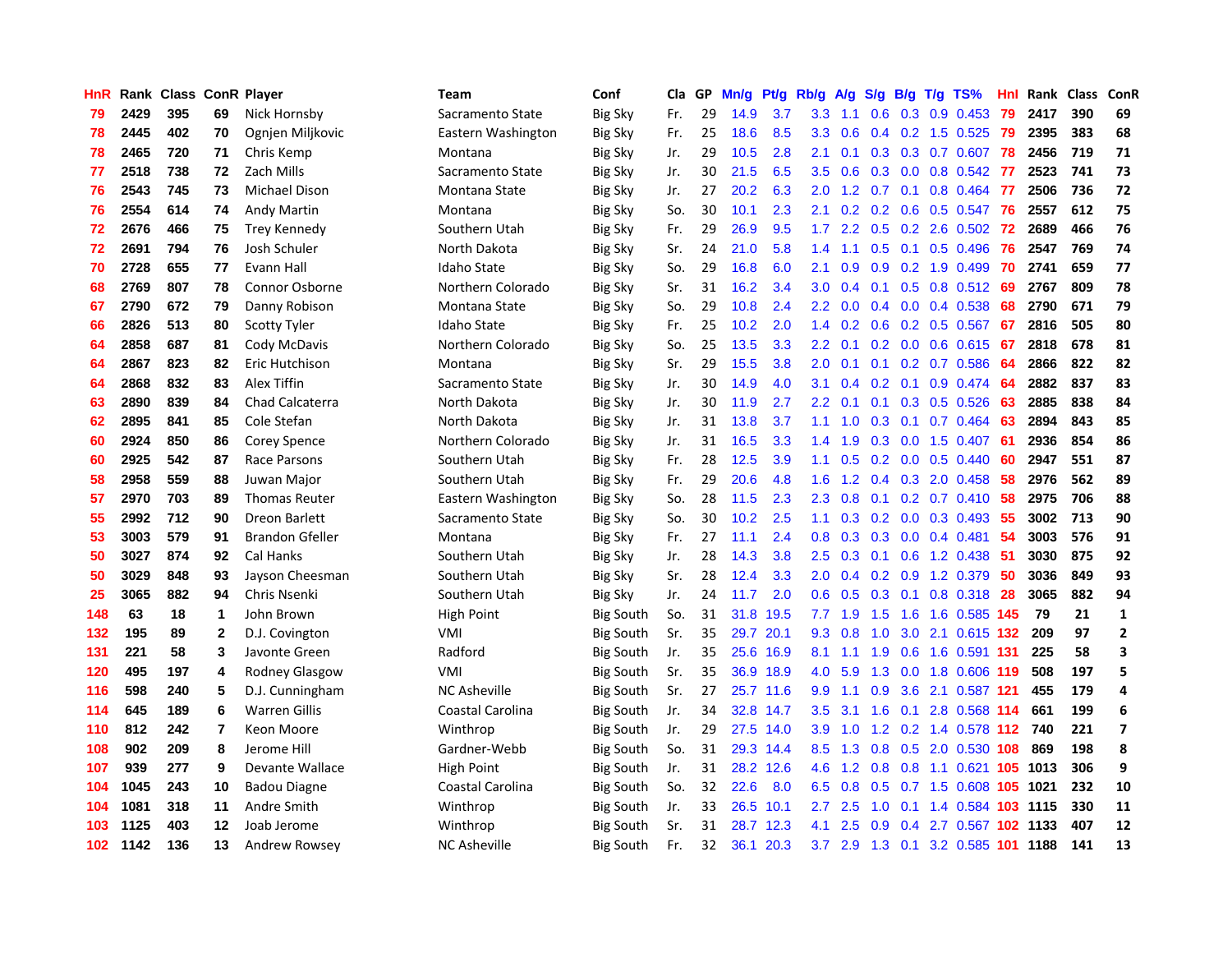| HnR |      | Rank Class ConR Player |    |                       | Team                       | Conf             | Cla | GP | Mn/g | Pt/g | Rb/g          | A/g | S/g              | <b>B/g</b> | T/g TS%                    |     | <b>Hnl Rank Class</b> |     | ConR |
|-----|------|------------------------|----|-----------------------|----------------------------|------------------|-----|----|------|------|---------------|-----|------------------|------------|----------------------------|-----|-----------------------|-----|------|
| 102 | 1146 | 410                    | 14 | Jaron Lane            | <b>NC Asheville</b>        | <b>Big South</b> | Sr. | 32 | 33.4 | 16.5 | 5.5           | 1.5 | 0.9              |            | $0.4$ 1.7 0.605 101        |     | 1190                  | 423 | 14   |
| 102 | 1163 | 140                    | 15 | Keon Johnson          | Winthrop                   | <b>Big South</b> | Fr. | 33 | 25.4 | 12.3 | 1.9           | 1.4 | 0.6              |            | 0.0 1.2 0.576 101 1191     |     |                       | 142 | 15   |
| 100 | 1232 | 365                    | 16 | <b>Josh Cameron</b>   | Coastal Carolina           | <b>Big South</b> | Jr. | 34 | 27.8 | 13.8 | $2.5^{\circ}$ | 2.5 |                  |            | 1.0 0.2 2.7 0.519 100 1238 |     |                       | 366 | 16   |
| 100 | 1258 | 372                    | 17 | Andrew Smith          | Liberty                    | <b>Big South</b> | Jr. | 32 | 21.4 | 8.4  | 5.8           | 0.8 | 0.8              |            | 1.1 1.3 0.615 100 1259     |     |                       | 374 | 19   |
| 100 | 1261 | 374                    | 18 | Arlon Harper          | <b>Charleston Southern</b> | <b>Big South</b> | Jr. | 29 | 26.7 | 12.6 | 3.6           | 2.2 | 1.6              |            | 0.2 1.6 0.556 100 1240     |     |                       | 367 | 17   |
| 100 | 1263 | 154                    | 19 | Elijah Wilson         | Coastal Carolina           | <b>Big South</b> | Fr. | 34 | 32.6 | 15.8 | 4.1           | 0.9 | 0.9              |            | $0.2$ 1.4 $0.511$          | 99  | 1269                  | 151 | 20   |
| 99  | 1284 | 382                    | 20 | <b>Tyler Strange</b>  | Gardner-Webb               | <b>Big South</b> | Jr. | 33 | 32.3 | 9.5  | 2.5           | 4.9 | 1.7              |            | $0.0$ 1.8 $0.559$          | 99  | 1309                  | 384 | 22   |
| 99  | 1296 | 159                    | 21 | QJ Peterson           | VMI                        | <b>Big South</b> | Fr. | 35 | 32.9 | 19.0 | 5.6           | 2.1 | 1.7              | 0.3        | 2.2 0.512                  | 99  | 1304                  | 159 | 21   |
| 98  | 1347 | 396                    | 22 | Saah Nimley           | <b>Charleston Southern</b> | <b>Big South</b> | Jr. | 23 | 28.2 | 13.3 | 2.3           | 5.0 | 1.0              | 0.1        | 2.3 0.513 100              |     | 1244                  | 369 | 18   |
| 97  | 1401 | 490                    | 23 | <b>Tristan Carey</b>  | Longwood                   | <b>Big South</b> | Sr. | 31 | 32.7 | 18.5 | 6.6           | 0.8 | 1.5              |            | 0.4 1.6 0.559              | 98  | 1355                  | 475 | 23   |
| 97  | 1402 | 409                    | 24 | <b>Will Saunders</b>  | <b>Charleston Southern</b> | <b>Big South</b> | Jr. | 31 | 21.6 | 10.5 | 4.9           | 0.8 |                  |            | $0.4$ 0.2 1.1 0.597        | -96 | 1419                  | 414 | 25   |
| 96  | 1471 | 429                    | 25 | R.J. Price            | Radford                    | <b>Big South</b> | Jr. | 35 | 29.5 | 13.2 | $2.5\,$       | 2.9 | $1.4^{\circ}$    |            | $0.1$ 1.4 0.533            | -96 | 1461                  | 424 | 26   |
| 95  | 1492 | 193                    | 26 | <b>Tyrell Nelson</b>  | Gardner-Webb               | <b>Big South</b> | Fr. | 32 | 20.3 | 8.9  | 5.0           | 0.5 | 0.7              |            | 0.4 1.3 0.553              | -95 | 1505                  | 189 | 27   |
| 95  | 1494 | 520                    | 27 | Alhaji Fullah         | <b>Charleston Southern</b> | <b>Big South</b> | Sr. | 31 | 13.3 | 4.4  | 3.6           | 0.3 | 0.3 <sub>0</sub> |            | $0.7$ 0.4 0.662            | 95  | 1508                  | 527 | 28   |
| 95  | 1536 | 534                    | 28 | Onzie Branch          | Gardner-Webb               | <b>Big South</b> | Sr. | 33 | 15.2 | 5.7  | 3.3           | 1.0 | 0.5              |            | 0.3 1.2 0.596              | -94 | 1560                  | 539 | 30   |
| 94  | 1550 | 446                    | 29 | Jordan Downing        | Presbyterian               | <b>Big South</b> | Jr. | 32 | 37.2 | 20.2 | 4.5           | 1.9 | 1.0              | 0.4        | 2.3 0.539                  | 93  | 1590                  | 464 | 32   |
| 94  | 1555 | 204                    | 30 | Colton Ray-St Cyr     | Coastal Carolina           | Big South        | Fr. | 28 | 12.2 | 3.9  | 2.0           | 0.8 | $0.4^{\circ}$    |            | 0.3 0.8 0.568              | 94  | 1557                  | 201 | 29   |
| 94  | 1559 | 449                    | 31 | Cedrick Bowen         | <b>Charleston Southern</b> | <b>Big South</b> | Jr. | 31 | 16.4 | 6.1  | 3.8           | 0.4 | 0.5              |            | $0.5$ 0.5 0.610            | -94 | 1578                  | 457 | 31   |
| 93  | 1622 | 472                    | 32 | Reco McCarter         | Campbell                   | <b>Big South</b> | Jr. | 32 | 28.2 | 12.7 | 5.1           | 2.4 |                  |            | 1.2 0.8 3.0 0.533 92       |     | 1652                  | 485 | 34   |
| 93  | 1634 | 380                    | 33 | Rashun Davis          | Radford                    | <b>Big South</b> | So. | 35 | 24.2 | 10.4 | 2.3           | 3.5 | 1.0              |            | $0.0$ 2.2 $0.539$          | 93  | 1625                  | 380 | 33   |
| 93  | 1659 | 483                    | 34 | Jalen Carethers       | Radford                    | <b>Big South</b> | Jr. | 35 | 15.9 | 6.1  | 3.1           | 0.4 |                  |            | $0.5$ 1.3 0.5 0.549        | 92  | 1658                  | 486 | 35   |
| 92  | 1705 | 577                    | 35 | <b>Antwan Burrus</b>  | Liberty                    | <b>Big South</b> | Sr. | 31 | 26.5 | 13.0 | 5.3           | 0.5 | 0.5              |            | $0.6$ 1.6 0.530            | 92  | 1685                  | 571 | 36   |
| 91  | 1737 | 240                    | 36 | Josh Davenport        | Winthrop                   | <b>Big South</b> | Fr. | 32 | 12.5 | 3.9  | 2.0           | 1.0 | 0.5              |            | 0.2 1.0 0.496              | -91 | 1762                  | 246 | 37   |
| 91  | 1741 | 509                    | 37 | <b>Brandon Vega</b>   | Winthrop                   | Big South        | Jr. | 32 | 13.0 | 3.5  | 1.5           | 1.9 | 0.3              |            | $0.0$ 1.2 0.533            | -91 | 1768                  | 514 | 38   |
| 91  | 1784 | 595                    | 38 | Matt Kennedy          | Charleston Southern        | Big South        | Sr. | 31 | 30.6 | 12.5 | 1.9           | 1.3 | 0.7              |            | $0.1$ 1.4 $0.642$          | 90  | 1799                  | 597 | 39   |
| 91  | 1788 | 596                    | 39 | Sheldon Strickland    | Charleston Southern        | <b>Big South</b> | Sr. | 31 | 26.9 | 11.4 | 2.4           | 2.6 | 0.8              |            | 0.0 1.4 0.532              | -90 | 1804                  | 599 | 40   |
| 90  | 1796 | 424                    | 40 | D.J. Mason            | Campbell                   | <b>Big South</b> | So. | 20 | 20.4 | 10.8 | 5.1           |     | $1.2 \quad 0.5$  |            | 1.1 2.1 0.569              | -97 | 1378                  | 321 | 24   |
| 90  | 1803 | 428                    | 41 | <b>Tevin Prescott</b> | Winthrop                   | <b>Big South</b> | So. | 32 | 16.5 | 5.0  | 2.9           | 0.2 |                  |            | $0.4$ 0.4 0.5 0.593        | 90  | 1830                  | 433 | 42   |
| 90  | 1827 | 600                    | 42 | Naji Hibbert          | Gardner-Webb               | <b>Big South</b> | Sr. | 32 | 30.1 | 11.5 | 2.9           | 2.3 |                  |            | 1.2 0.2 1.1 0.493          | -89 | 1847                  | 605 | 43   |
| 90  | 1830 | 432                    | 43 | Ya Ya Anderson        | Radford                    | <b>Big South</b> | So. | 35 | 30.3 | 11.5 | 2.9           | 2.3 | 0.7              |            | $0.1$ 1.2 0.604            | 90  | 1822                  | 431 | 41   |
| 90  | 1840 | 437                    | 44 | Lucas Woodhouse       | Longwood                   | <b>Big South</b> | So. | 32 | 33.0 | 11.5 | 2.6           | 6.7 | 1.2              |            | 0.2 2.7 0.531              | 89  | 1853                  | 441 | 44   |
| 90  | 1848 | 440                    | 45 | Michel Enanga         | Coastal Carolina           | <b>Big South</b> | So. | 34 | 21.4 | 5.1  | 5.2           | 1.0 | 0.9              |            | $0.5$ 1.5 0.485            | 89  | 1861                  | 445 | 45   |
| 89  | 1871 | 550                    | 46 | Darius Leonard        | Campbell                   | <b>Big South</b> | Jr. | 32 | 25.7 | 10.2 | 4.9           | 1.3 | 0.5              |            | 0.4 1.3 0.587              | 88  | 1900                  | 555 | 46   |
| 89  | 1889 | 556                    | 47 | Andrew Ryan           | Campbell                   | <b>Big South</b> | Jr. | 32 | 29.0 | 9.9  | 4.0           | 2.2 | 1.3              |            | 0.3 1.4 0.577              | 88  | 1905                  | 559 | 47   |
| 89  | 1890 | 557                    | 48 | Larry Brown           | Winthrop                   | <b>Big South</b> | Jr. | 33 | 19.9 | 5.0  | 4.5           | 0.5 | 0.9              |            | 0.9 1.3 0.490              | 88  | 1913                  | 562 | 48   |
| 89  | 1905 | 453                    | 49 | Haiishen McIntyre     | High Point                 | <b>Big South</b> | So. | 24 | 10.5 | 3.3  | $1.2^{\circ}$ | 1.2 | 0.5              |            | $0.1$ 0.8 0.541            | 87  | 1966                  | 475 | 49   |
| 88  | 1938 | 571                    | 50 | <b>William Truss</b>  | Presbyterian               | <b>Big South</b> | Jr. | 32 | 33.3 | 10.9 | 9.0           | 0.5 | 0.6              |            | 1.6 1.9 0.632              | -87 | 1969                  | 578 | 50   |
| 88  | 1953 | 473                    | 51 | Adam Weary            | High Point                 | <b>Big South</b> | So. | 24 | 25.7 | 11.7 | 2.0           | 2.0 | 0.7              | 0.3        | 2.1 0.564                  | 87  | 1997                  | 485 | 52   |
| 87  | 1986 | 635                    | 52 | JR Coronado           | Liberty                    | <b>Big South</b> | Sr. | 32 | 17.4 | 4.7  | 5.4           | 0.4 |                  |            | $0.2$ $0.6$ $0.7$ $0.573$  | 87  | 1995                  | 635 | 51   |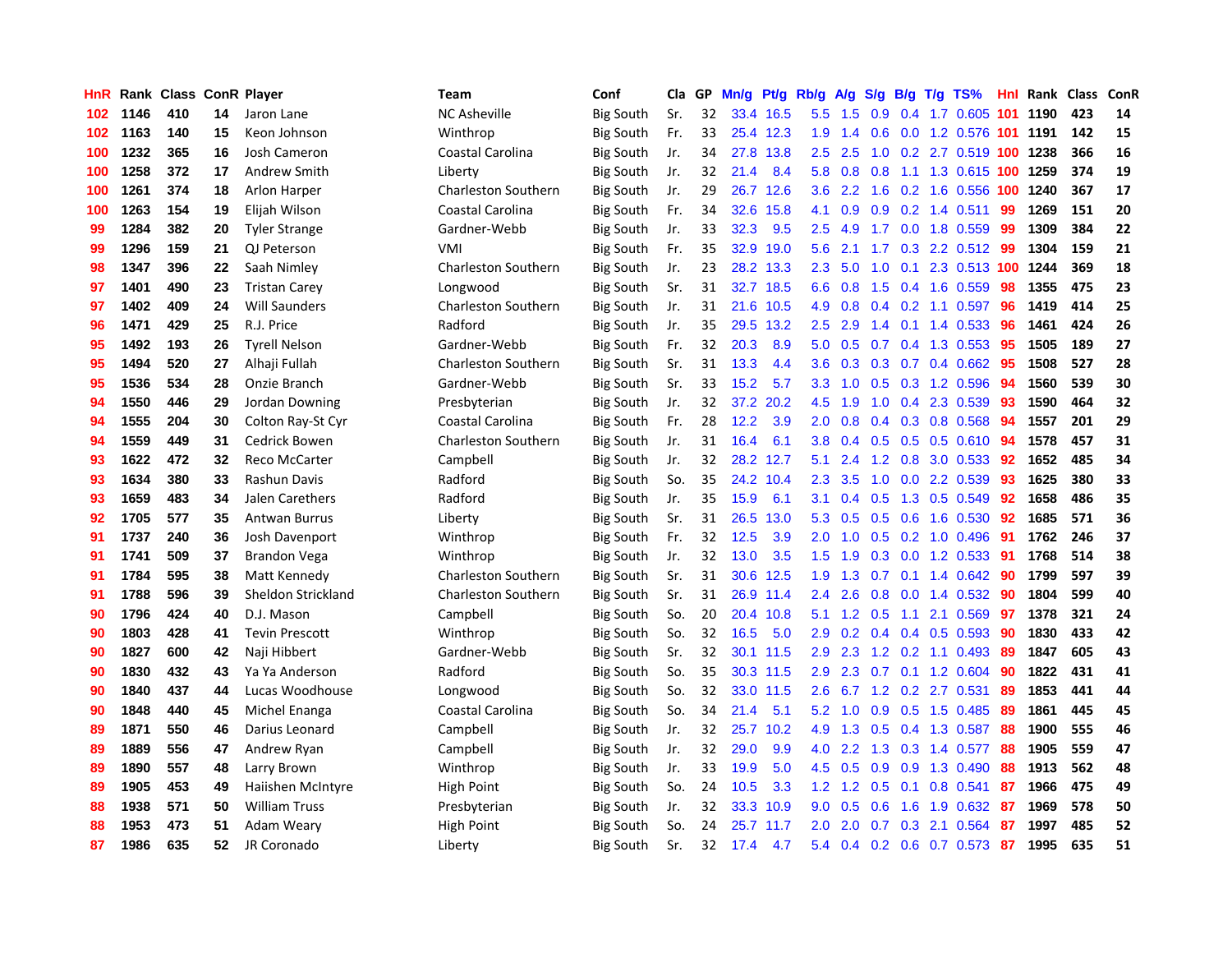| HnR |      | Rank Class ConR Player |    |                        | Team                       | Conf             | Cla | GP | Mn/g | Pf/g | Rb/g             | A/g | S/g |     | $B/g$ T/g TS%           | Hnl | Rank Class |     | ConR |
|-----|------|------------------------|----|------------------------|----------------------------|------------------|-----|----|------|------|------------------|-----|-----|-----|-------------------------|-----|------------|-----|------|
| 87  | 1989 | 480                    | 53 | Phillip Anglade        | VMI                        | <b>Big South</b> | So. | 35 | 15.3 | 3.4  | 4.3              | 0.3 | 0.7 | 1.2 | 0.4 0.509               | 87  | 2005       | 487 | 53   |
| 86  | 2029 | 594                    | 54 | Paul Gombwer           | <b>Charleston Southern</b> | <b>Big South</b> | Jr. | 31 | 21.3 | 5.8  | 6.6              | 0.8 | 0.6 |     | $0.1$ 1.1 0.528         | -86 | 2047       | 597 | 57   |
| 86  | 2032 | 595                    | 55 | <b>Tomasz Gielo</b>    | Liberty                    | <b>Big South</b> | Jr. | 32 | 31.2 | 10.9 | 5.9              | 1.4 |     |     | 0.7 0.6 1.7 0.564       | -86 | 2032       | 593 | 55   |
| 86  | 2040 | 647                    | 56 | John-Caleb Sanders     | Liberty                    | Big South        | Sr. | 32 | 30.7 | 11.6 | 3.0 <sub>2</sub> | 4.4 | 0.3 |     | $0.0$ 2.5 $0.527$       | -86 | 2046       | 646 | 56   |
| 86  | 2051 | 601                    | 57 | Donta Harper           | Gardner-Webb               | Big South        | Jr. | 30 | 27.2 | 10.1 | 4.0              | 1.8 | 1.0 |     | 0.5 2.3 0.485           | 86  | 2014       | 587 | 54   |
| 86  | 2059 | 499                    | 58 | Lorenzo Cugini         | High Point                 | <b>Big South</b> | So. | 31 | 27.7 | 8.1  | 4.0              | 1.2 | 0.5 |     | $0.2$ 1.0 0.557         | 84  | 2127       | 514 | 60   |
| 85  | 2103 | 662                    | 59 | Josh Castellanos       | Gardner-Webb               | <b>Big South</b> | Sr. | 33 | 20.3 | 4.9  | 1.4              | 2.8 | 0.8 |     | $0.1$ 1.2 0.516         | -84 | 2126       | 672 | 59   |
| 85  | 2112 | 618                    | 60 | Corey Littlejohn       | <b>NC Asheville</b>        | Big South        | Jr. | 31 | 27.6 | 7.0  | 4.4              | 2.3 | 1.4 |     | 0.3 1.8 0.513           | -84 | 2133       | 622 | 61   |
| 84  | 2118 | 669                    | 61 | Michael Byron          | Gardner-Webb               | <b>Big South</b> | Sr. | 33 | 14.5 | 3.1  | $3.4^{\circ}$    | 0.3 |     |     | 0.4 1.0 0.8 0.580       | 84  | 2141       | 677 | 62   |
| 84  | 2134 | 673                    | 62 | El Hadji Ndieguene     | Coastal Carolina           | <b>Big South</b> | Sr. | 32 | 24.2 | 4.4  | 6.8              | 0.6 | 0.3 |     | 0.3 1.2 0.470           | -85 | 2087       | 657 | 58   |
| 84  | 2155 | 326                    | 63 | David Robertson        | <b>NC Asheville</b>        | Big South        | Fr. | 32 | 28.9 | 7.8  | $2.5^{\circ}$    | 2.3 |     |     | 0.8 0.0 1.4 0.503 83    |     | 2202       | 340 | 67   |
| 84  | 2166 | 526                    | 64 | Jordan Weethee         | VMI                        | <b>Big South</b> | So. | 35 | 18.2 | 6.7  | 3.7              | 0.9 |     |     | $0.5$ 0.4 0.7 0.494     | -83 | 2180       | 530 | 65   |
| 84  | 2169 | 528                    | 65 | <b>Tim Marshall</b>    | VMI                        | Big South        | So. | 34 | 9.8  | 4.3  | 1.3              | 0.7 | 0.5 |     | $0.0$ 0.4 0.507 83      |     | 2174       | 529 | 64   |
| 83  | 2177 | 530                    | 66 | <b>Malcolm Bernard</b> | <b>Charleston Southern</b> | <b>Big South</b> | So. | 28 | 14.5 | 3.4  | 3.5              | 1.3 | 0.6 |     | $0.2$ 0.8 0.464         | 83  | 2165       | 524 | 63   |
| 83  | 2181 | 531                    | 67 | <b>Brandon Holcomb</b> | Radford                    | <b>Big South</b> | So. | 35 | 19.4 | 5.5  | 4.5              | 0.5 | 0.4 |     | 1.0 1.1 0.542           | 83  | 2184       | 532 | 66   |
| 83  | 2230 | 544                    | 68 | Sam Hughes             | <b>NC Asheville</b>        | <b>Big South</b> | So. | 32 | 24.9 | 8.2  | 3.9              | 1.5 | 0.8 |     | 0.3 1.6 0.509           | 82  | 2254       | 548 | 68   |
| 82  | 2250 | 644                    | 69 | Jaleel Roberts         | <b>NC Asheville</b>        | <b>Big South</b> | Jr. | 31 | 12.5 | 3.7  | 3.2              | 0.3 |     |     | $0.1$ 1.2 0.7 0.545     | -81 | 2278       | 655 | 71   |
| 81  | 2290 | 714                    | 70 | Davon Marshall         | Liberty                    | <b>Big South</b> | Sr. | 31 | 30.3 | 10.1 | 1.8              | 2.3 | 0.9 |     | $0.0$ 1.5 $0.474$       | -82 | 2261       | 709 | 69   |
| 81  | 2301 | 663                    | 71 | Kyle Noreen            | Radford                    | <b>Big South</b> | Jr. | 35 | 23.0 | 4.3  | 3.1              | 1.6 | 0.5 |     | 0.4 0.5 0.584           | -81 | 2308       | 663 | 72   |
| 81  | 2312 | 668                    | 72 | James Bourne           | Winthrop                   | Big South        | Jr. | 30 | 19.5 | 5.0  | 3.8              | 0.2 |     |     | 0.3 0.2 0.9 0.552 82    |     | 2262       | 647 | 70   |
| 80  | 2357 | 572                    | 73 | Luke Moyer             | Campbell                   | <b>Big South</b> | So. | 29 | 15.3 | 6.0  | 1.2 <sub>1</sub> | 1.1 |     |     | $0.2$ 0.0 1.1 0.646     | -80 | 2378       | 574 | 75   |
| 80  | 2358 | 688                    | 74 | Jeylani Dublin         | Longwood                   | Big South        | Jr. | 32 | 19.0 | 10.4 | 4.2              | 0.2 | 0.7 |     | $0.3$ 1.4 $0.552$       | -80 | 2371       | 696 | 74   |
| 79  | 2396 | 704                    | 75 | <b>Brian Brown</b>     | VMI                        | <b>Big South</b> | Jr. | 33 | 25.0 | 6.8  | 1.9              | 1.7 | 0.5 |     | $0.0$ 0.8 0.520         | 81  | 2323       | 671 | 73   |
| 77  | 2493 | 417                    | 76 | Jorge Perez-Laham      | High Point                 | <b>Big South</b> | Fr. | 31 | 20.3 | 3.7  | 1.8              | 3.4 | 0.5 |     | $0.0$ 1.7 $0.460$       | 76  | 2548       | 426 | 79   |
| 77  | 2496 | 596                    | 77 | Joe Retic              | Liberty                    | Big South        | So. | 31 | 19.0 | 4.8  | 2.3              | 2.6 | 0.9 |     | $0.1$ 2.1 $0.516$       | -77 | 2495       | 595 | 76   |
| 77  | 2498 | 754                    | 78 | Leek Leek              | Campbell                   | <b>Big South</b> | Sr. | 32 | 26.0 | 6.5  | 2.9              | 1.3 | 0.4 |     | 1.3 0.9 0.562           | -77 | 2520       | 763 | 77   |
| 77  | 2512 | 421                    | 79 | Kvre' Hamer            | Campbell                   | <b>Big South</b> | Fr. | 30 | 20.6 | 7.2  | 2.8              | 1.6 | 0.8 |     | 0.1 1.6 0.502 77        |     | 2521       | 417 | 78   |
| 74  | 2633 | 634                    | 80 | Kion Brown             | Radford                    | <b>Big South</b> | So. | 35 | 16.4 | 6.5  | 2.9              | 0.2 |     |     | $0.1$ 0.0 1.1 0.555 73  |     | 2635       | 632 | 80   |
| 73  | 2651 | 788                    | 81 | Antwon Oliver          | Campbell                   | <b>Big South</b> | Sr. | 31 | 16.0 | 4.0  | $2.2\phantom{0}$ | 0.9 |     |     | 0.7 0.7 0.7 0.459 73    |     | 2665       | 792 | 82   |
| 72  | 2679 | 792                    | 82 | Derrell Edwards        | High Point                 | Big South        | Sr. | 31 | 20.8 | 3.4  | 2.0              | 1.5 | 0.7 |     | $0.0$ 1.1 $0.488$       | -71 | 2723       | 800 | 88   |
| 72  | 2687 | 472                    | 83 | Reggie Dillard         | Presbyterian               | <b>Big South</b> | Fr. | 30 | 34.8 | 12.1 | 3.7              | 3.9 | 0.9 |     | 0.2 3.0 0.499           | 71  | 2707       | 471 | 87   |
| 72  | 2689 | 641                    | 84 | Karl Ziegler           | Longwood                   | <b>Big South</b> | So. | 32 | 31.5 | 12.0 | 5.0              | 1.3 | 0.6 |     | 0.2 1.8 0.568           | 72  | 2700       | 645 | 84   |
| 72  | 2696 | 473                    | 85 | Jarad Scott            | Winthrop                   | <b>Big South</b> | Fr. | 30 | 9.4  | 2.4  | $2.2\phantom{0}$ | 0.2 | 0.1 |     | 0.3 0.5 0.486           | 72  | 2692       | 467 | 83   |
| 72  | 2698 | 474                    | 86 | Anthony Lindauer       | High Point                 | <b>Big South</b> | Fr. | 30 | 14.5 | 4.3  | 1.0              | 1.1 | 0.3 |     | $0.0$ 1.1 $0.605$       | 71  | 2725       | 478 | 89   |
| 71  | 2707 | 647                    | 87 | Uros Ljeskovic         | Coastal Carolina           | <b>Big South</b> | So. | 32 | 11.9 | 3.3  | 2.7              | 0.1 | 0.3 |     | $0.1$ 1.0 $0.512$ 71    |     | 2705       | 646 | 86   |
| 71  | 2721 | 651                    | 88 | Isaiah Ivey            | Gardner-Webb               | <b>Big South</b> | So. | 24 | 15.0 | 4.7  | 1.3              | 0.3 |     |     | $0.5$ 0.4 0.3 0.496     | -73 | 2656       | 637 | 81   |
| 70  | 2742 | 805                    | 89 | Joel Vander Pol        | Liberty                    | <b>Big South</b> | Sr. | 32 | 11.5 | 3.0  | 3.0 <sub>2</sub> | 0.2 |     |     | $0.2$ $0.5$ 1.0 $0.568$ | -69 | 2753       | 806 | 90   |
| 68  | 2777 | 497                    | 90 | <b>Quinton Ray</b>     | Campbell                   | Big South        | Fr. | 32 | 25.1 | 3.2  | 1.9              | 2.8 | 0.6 |     | $0.0$ 1.6 0.393         | -67 | 2800       | 499 | 92   |
| 68  | 2779 | 498                    | 91 | <b>Trey Chapman</b>    | VMI                        | <b>Big South</b> | Fr. | 35 | 17.2 | 4.0  | 3.0              | 0.9 | 0.4 |     | $0.4$ 0.9 0.420         | 68  | 2794       | 498 | 91   |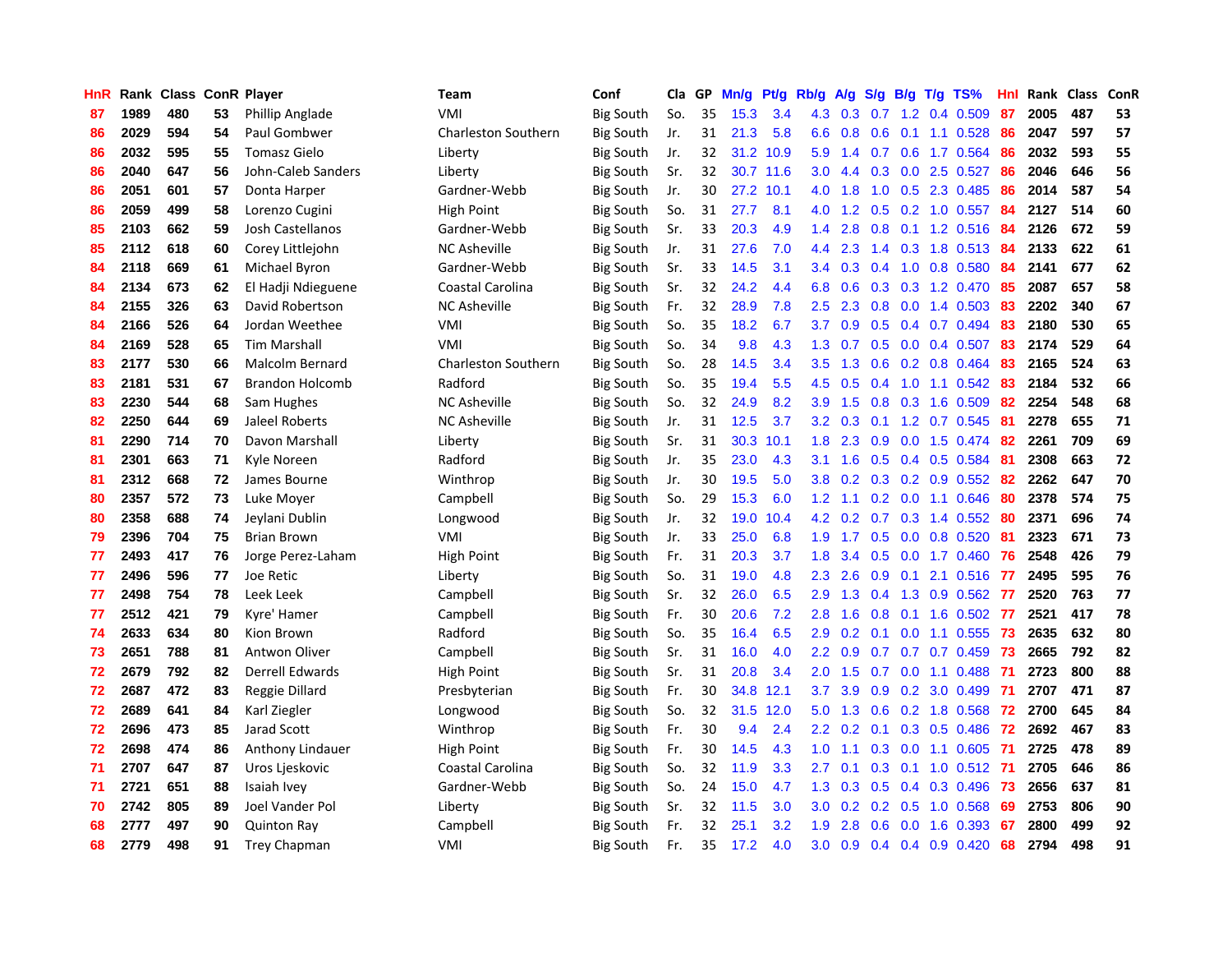| HnR |      | Rank Class ConR Player |              |                         | Team             | Conf             | Cla | GP | Mn/g | Pt/g | Rb/g             | <b>A/g</b> | S/g              | B/g | T/g TS%               | Hnl | Rank Class |                | ConR                    |
|-----|------|------------------------|--------------|-------------------------|------------------|------------------|-----|----|------|------|------------------|------------|------------------|-----|-----------------------|-----|------------|----------------|-------------------------|
| 65  | 2842 | 686                    | 92           | Leron Fisher            | Longwood         | <b>Big South</b> | So. | 32 | 27.5 | 6.9  | 1.7              | 2.3        | 1.7              | 0.1 | 1.9 0.421             | 65  | 2853       | 688            | 93                      |
| 65  | 2843 | 519                    | 93           | Markus Terry            | Presbyterian     | <b>Big South</b> | Fr. | 31 | 25.6 | 8.4  | 2.5              | 1.4        | $0.4^{\circ}$    |     | $0.1$ 1.7 0.514 65    |     | 2855       | 520            | 95                      |
| 64  | 2857 | 829                    | 94           | Danny Herrera           | Presbyterian     | <b>Big South</b> | Jr. | 26 | 25.3 | 7.9  | 3.3 <sub>2</sub> | 0.6        |                  |     | $0.5$ 0.1 1.0 0.526   | -65 | 2854       | 827            | 94                      |
| 64  | 2863 | 820                    | 95           | Eric Smith              | Coastal Carolina | <b>Big South</b> | Sr. | 33 | 11.6 | 2.5  | 0.8              | 0.7        |                  |     | $0.4$ 0.0 0.6 0.443   | -64 | 2875       | 824            | 97                      |
| 63  | 2883 | 828                    | 96           | Dejuan McGaughy         | High Point       | <b>Big South</b> | Sr. | 18 | 22.1 | 4.8  | 1.8              | 2.2        | 0.4              |     | $0.1$ 1.4 $0.443$     | -72 | 2701       | 797            | 85                      |
| 62  | 2894 | 695                    | 97           | <b>Austin Anderson</b>  | Presbyterian     | <b>Big South</b> | So. | 26 | 28.0 | 4.5  | 2.6              | 3.5        | 0.7              |     | $0.0$ 2.0 0.458       | 64  | 2860       | 689            | 96                      |
| 61  | 2907 | 832                    | 98           | Allen Dickerson         | Radford          | <b>Big South</b> | Sr. | 31 | 9.1  | 2.2  | 0.8              | 0.4        | 0.4              |     | $0.0$ 0.4 0.562       | 62  | 2911       | 833            | 98                      |
| 56  | 2979 | 566                    | 99           | <b>Darrion Allen</b>    | Longwood         | <b>Big South</b> | Fr. | 30 | 19.1 | 5.6  | 1.6              | 0.9        | 0.4              |     | $0.2$ 1.1 0.467       | 57  | 2986       | 567            | 99                      |
| 54  | 2999 | 576                    | 100          | <b>Demarion Geter</b>   | Longwood         | <b>Big South</b> | Fr. | 32 | 19.2 | 2.2  | 3.3              | 1.0        | 0.4              |     | 0.5 1.3 0.531         | 54  | 3010       | 581            | 100                     |
| 53  | 3008 | 581                    | 101          | <b>Ed Drew</b>          | Presbyterian     | <b>Big South</b> | Fr. | 31 | 16.3 | 3.3  | 2.9              | 0.3        |                  |     | 0.2 0.6 0.8 0.426     | 53  | 3019       | 585            | 101                     |
| 39  | 3060 | 853                    | 102          | Jeff Havenstein         | Longwood         | <b>Big South</b> | Sr. | 32 | 12.4 | 1.3  | 2.0              | 0.2        |                  |     | 0.1 0.1 0.5 0.547 39  |     | 3062       | 853            | 103                     |
| 38  | 3062 | 606                    | 103          | Will Adams              | Presbyterian     | <b>Big South</b> | Fr. | 25 | 10.9 | 1.3  | 0.7              | 0.6        |                  |     | 0.3 0.0 0.4 0.452 40  |     | 3061       | 606            | 102                     |
| 173 | 5    | $\mathbf{2}$           | 1            | Frank Kaminsky          | Wisconsin        | Big Ten          | Jr. | 38 | 27.2 | 13.9 | 6.3              | 1.3        |                  |     | 0.7 1.7 1.0 0.606 172 |     | 6          | $\mathbf{2}$   | 1                       |
| 154 | 32   | 17                     | $\mathbf{2}$ | Adreian Payne           | Michigan State   | <b>Big Ten</b>   | Sr. | 31 | 28.1 | 16.4 | 7.3              | 1.3        | 0.5              |     | 0.9 2.0 0.602 157     |     | 32         | 16             | 3                       |
| 153 | 38   | 9                      | 3            | Rayvonte Rice           | <b>Illinois</b>  | Big Ten          | Jr. | 35 | 32.7 | 15.9 | 6.0              | 1.5        |                  |     | 1.7 0.3 1.6 0.521 153 |     | 41         | 10             | 4                       |
| 153 | 39   | 10                     | 4            | <b>Branden Dawson</b>   | Michigan State   | Big Ten          | Jr. | 28 | 28.3 | 11.2 | 8.3              | 1.6        | 1.3              |     | 0.9 1.3 0.618 159     |     | 26         | $\overline{7}$ | $\mathbf{2}$            |
| 152 | 40   | 9                      | 5            | Gary Harris             | Michigan State   | Big Ten          | So. | 35 | 32.3 | 16.7 | 4.0              | 2.7        | 1.8              |     | 0.4 1.7 0.557 152     |     | 47         | 10             | 5                       |
| 151 | 45   | 13                     | 6            | Nik Stauskas            | Michigan         | <b>Big Ten</b>   | So. | 36 | 35.6 | 17.5 | 2.9              | 3.3        | 0.6              |     | 0.3 1.9 0.635 151     |     | 49         | 12             | 6                       |
| 144 | 87   | 23                     | 7            | <b>Terran Petteway</b>  | Nebraska         | Big Ten          | So. | 32 | 31.7 | 18.0 | 4.8              | 1.6        | 0.9              |     | 0.8 2.8 0.546 143     |     | 100        | 25             | 8                       |
| 144 | 89   | 36                     | 8            | <b>Tim Frazier</b>      | Penn State       | <b>Big Ten</b>   | Sr. | 34 | 35.2 | 14.9 | 4.4              | 5.4        |                  |     | 1.6 0.2 2.7 0.530 142 |     | 109        | 46             | 11                      |
| 144 | 91   | 26                     | 9            | LaQuinton Ross          | Ohio State       | <b>Big Ten</b>   | Jr. | 35 | 29.0 | 15.2 | 5.9              | 0.8        | 0.7              |     | 0.6 1.7 0.537 144     |     | 90         | 28             | $\overline{\mathbf{z}}$ |
| 143 | 103  | 25                     | 10           | Sam Dekker              | Wisconsin        | <b>Big Ten</b>   | So. | 38 | 29.8 | 12.4 | 6.1              | 1.4        | 0.8              |     | 0.6 1.1 0.553 142     |     | 106        | 26             | 10                      |
| 142 | 106  | 45                     | 11           | Roy-Devyn Marble        | lowa             | <b>Big Ten</b>   | Sr. | 33 | 30.2 | 17.0 | 3.2              | 3.6        | 1.8              |     | 0.2 1.7 0.523 142     |     | 112        | 48             | 12                      |
| 141 | 110  | 8                      | $12 \,$      | Noah Vonleh             | Indiana          | <b>Big Ten</b>   | Fr. | 30 | 26.5 | 11.3 | 9.0              | 0.6        | 0.9 <sub>0</sub> | 1.4 | 2.1 0.597 143         |     | 101        | 6              | 9                       |
| 141 | 111  | 27                     | 13           | Kevin Ferrell           | Indiana          | Big Ten          | So. | 32 | 33.8 | 17.3 | 3.0 <sub>2</sub> | 3.9        | 0.8              |     | 0.0 2.6 0.568 141     |     | 120        | 28             | 14                      |
| 141 | 112  | 30                     | 14           | Aaron White             | lowa             | <b>Big Ten</b>   | Jr. | 33 | 28.1 | 12.8 | 6.7              | 1.8        | 1.0              |     | 0.6 1.8 0.651 141     |     | 119        | 32             | 13                      |
| 138 | 140  | 66                     | 15           | <b>Austin Hollins</b>   | Minnesota        | <b>Big Ten</b>   | Sr. | 38 | 33.1 | 12.4 | 5.0              | 2.4        | 2.0              |     | 0.5 1.6 0.564 137     |     | 154        | 72             | 15                      |
| 136 | 157  | 71                     | 16           | Aaron Craft             | Ohio State       | <b>Big Ten</b>   | Sr. | 35 | 34.4 | 9.8  | 3.6              |            | 4.7 2.5          |     | 0.1 2.6 0.558 136     |     | 162        | 75             | 16                      |
| 134 | 170  | 43                     | 17           | Deandre Mathieu         | Minnesota        | <b>Big Ten</b>   | Jr. | 38 | 30.1 | 12.0 | $2.7^{\circ}$    |            | 4.2 1.6          |     | $0.1$ 2.7 $0.582$ 133 |     | 185        | 46             | 17                      |
| 134 | 179  | 12                     | 18           | Kenny Kaminski          | Michigan State   | <b>Big Ten</b>   | Fr. | 31 | 12.2 | 4.9  | 1.5              | 0.4        | 0.3              |     | 0.3 0.2 0.688 131     |     | 218        | 15             | 22                      |
| 134 | 182  | 84                     | 19           | Drew Crawford           | Northwestern     | <b>Big Ten</b>   | Sr. | 32 | 36.6 | 15.7 | 6.4              | 2.2        | 0.6              |     | 0.8 2.2 0.512 133     |     | 188        | 88             | 18                      |
| 133 | 192  | 43                     | 20           | Matt Costello           | Michigan State   | <b>Big Ten</b>   | So. | 34 | 14.7 | 4.0  | 3.3              | 0.8        | 0.3              |     | 1.3 0.6 0.612 131     |     | 236        | 54             | 24                      |
| 132 | 197  | 50                     | 21           | Amir Williams           | Ohio State       | Big Ten          | Jr. | 35 | 23.2 | 7.8  | 5.8              | 0.3        | 0.4              |     | 1.8 1.5 0.611 132     |     | 203        | 51             | 19                      |
| 132 | 199  | 14                     | 22           | Nigel Hayes             | Wisconsin        | <b>Big Ten</b>   | Fr. | 38 | 17.4 | 7.7  | 2.8              | 0.9        | 0.8              |     | 0.5 1.2 0.533 132     |     | 208        | 13             | ${\bf 20}$              |
| 132 | 202  | 93                     | 23           | Keith Appling           | Michigan State   | <b>Big Ten</b>   | Sr. | 35 | 31.5 | 11.2 | 3.0              | 4.5        | 1.2              |     | 0.4 2.1 0.539 130     |     | 241        | 108            | 26                      |
| 132 | 213  | 55                     | 24           | <b>Shannon Scott</b>    | Ohio State       | <b>Big Ten</b>   | Jr. | 35 | 26.8 | 7.5  | $3.4^{\circ}$    | 3.4        | 2.0              |     | 0.1 1.8 0.515 132     |     | 214        | 54             | 21                      |
| 132 | 217  | 48                     | 25           | <b>Denzel Valentine</b> | Michigan State   | Big Ten          | So. | 38 | 29.4 | 8.0  | 6.0              | 3.8        | 1.0 <sub>1</sub> |     | 0.3 1.8 0.509 129     |     | 263        | 60             | 32                      |
| 131 | 238  | 107                    | 26           | <b>Ben Brust</b>        | Wisconsin        | Big Ten          | Sr. | 38 | 34.7 | 12.8 | 4.5              | 1.3        | 0.8              | 0.1 | 0.7 0.586 130         |     | 240        | 107            | 25                      |
| 131 | 241  | 53                     | 27           | A.J. Hammons            | Purdue           | <b>Big Ten</b>   | So. | 31 | 25.0 | 10.8 | 7.4              | 0.5        | 0.4              | 3.1 | 2.5 0.556 131         |     | 224        | 52             | 23                      |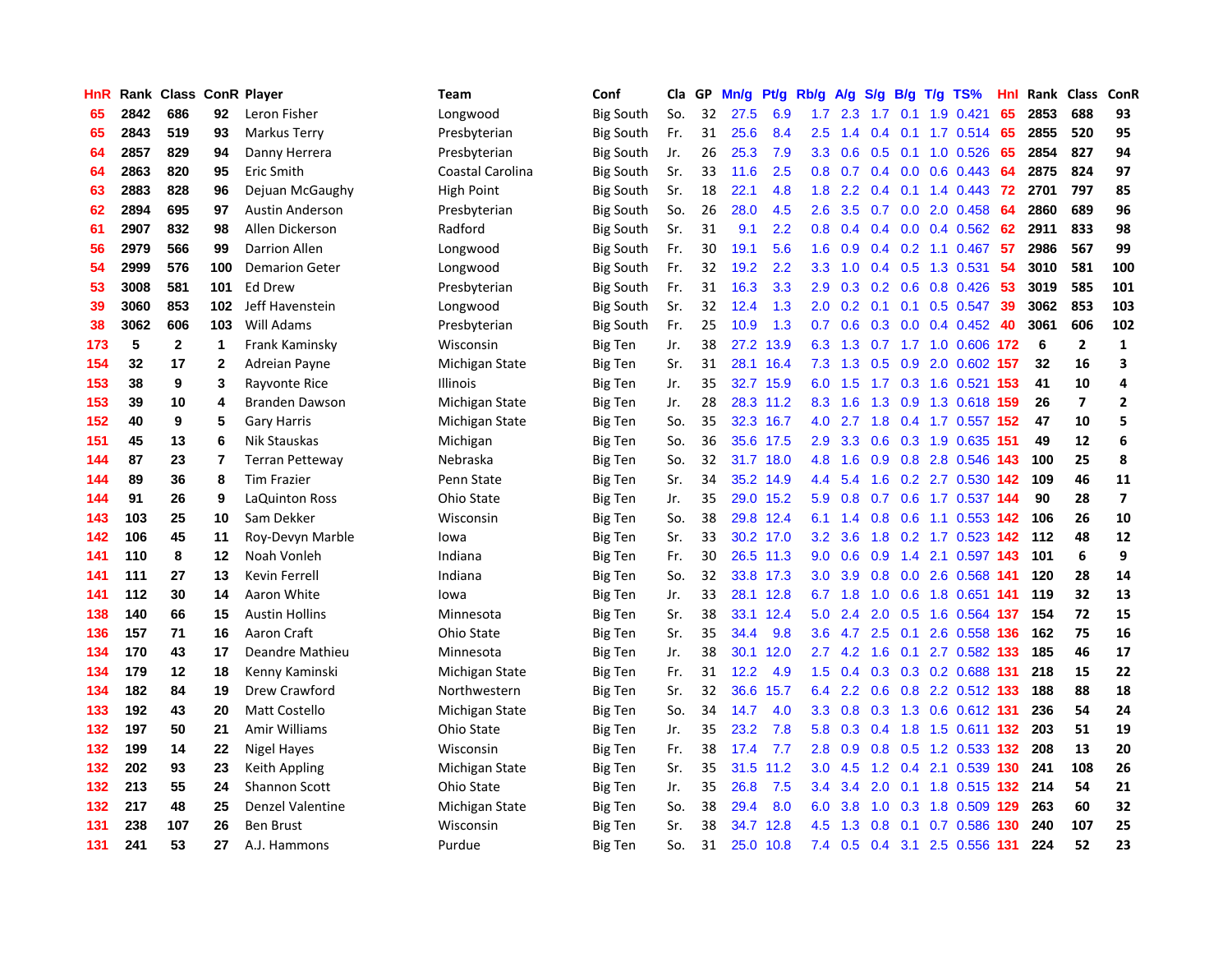| HnR |     | Rank Class ConR Player |    |                         | <b>Team</b>     | Conf           | Cla | GP | Mn/g | Pf/g | Rb/g             | A/g | S/g              |     | $B/g$ T/g TS%                  | Hnl Rank | <b>Class</b> | ConR |
|-----|-----|------------------------|----|-------------------------|-----------------|----------------|-----|----|------|------|------------------|-----|------------------|-----|--------------------------------|----------|--------------|------|
| 131 | 243 | 110                    | 28 | Jordan Morgan           | Michigan        | <b>Big Ten</b> | Sr. | 37 | 20.1 | 6.4  | 5.0              | 0.6 | 0.4              | 0.4 | 0.9 0.687 130                  | 255      | 115          | 29   |
| 130 | 246 | 67                     | 29 | Josh Gasser             | Wisconsin       | <b>Big Ten</b> | Jr. | 38 | 33.4 | 8.8  | 4.0              | 1.9 | 0.7              |     | $0.2$ 0.8 0.635 130            | 248      | 66           | 27   |
| 130 | 250 | 55                     | 30 | Caris LeVert            | Michigan        | <b>Big Ten</b> | So. | 37 | 34.0 | 12.9 | 4.3              | 2.9 |                  |     | 1.2 0.3 1.7 0.555 129          | 261      | 59           | 31   |
| 130 | 252 | 69                     | 31 | Traevon Jackson         | Wisconsin       | <b>Big Ten</b> | Jr. | 38 | 30.8 | 10.7 | 3.8 <sub>2</sub> | 4.0 | 0.7              |     | $0.1$ 2.2 0.532 130            | 257      | 69           | 30   |
| 130 | 257 | 57                     | 32 | Jarrod Uthoff           | lowa            | <b>Big Ten</b> | So. | 33 | 18.2 | 7.6  | 4.6              | 0.8 | 0.3 <sub>0</sub> |     | 1.1 0.9 0.603 129              | 266      | 62           | 34   |
| 130 | 258 | 71                     | 33 | Jon Horford             | Michigan        | <b>Big Ten</b> | Jr. | 37 | 13.8 | 3.8  | 4.2              | 0.5 | 0.3 <sub>0</sub> |     | 0.7 0.5 0.573 129              | 276      | 73           | 35   |
| 129 | 265 | 59                     | 34 | <b>Walter Pitchford</b> | Nebraska        | Big Ten        | So. | 32 | 23.2 | 9.3  | 4.7              | 0.5 | 0.4              |     | 0.6 0.5 0.591 128              | 282      | 64           | 36   |
| 129 | 267 | 117                    | 35 | Lenzelle Smith Jr.      | Ohio State      | Big Ten        | Sr. | 35 | 28.8 | 11.0 | 5.1              | 1.5 | 0.8              |     | 0.1 1.0 0.544 129              | 264      | 119          | 33   |
| 129 | 281 | 64                     | 36 | Glenn Robinson III      | Michigan        | Big Ten        | So. | 37 | 32.3 | 13.1 | 4.4              | 1.2 | 0.9              |     | 0.3 1.2 0.562 128              | 298      | 70           | 37   |
| 128 | 283 | 77                     | 37 | <b>Maurice Walker</b>   | Minnesota       | <b>Big Ten</b> | Jr. | 32 | 18.5 | 7.8  | 4.5              | 0.8 | 0.8              |     | 0.9 1.5 0.590 130              | 254      | 68           | 28   |
| 128 | 291 | 78                     | 38 | Gabriel Olaseni         | lowa            | Big Ten        | Jr. | 33 | 16.7 | 6.5  | 4.9              |     |                  |     | 0.4 0.3 1.3 0.7 0.561 128      | 301      | 78           | 38   |
| 128 | 295 | 82                     | 39 | D.J. Newbill            | Penn State      | <b>Big Ten</b> | Jr. | 34 | 34.4 | 17.8 | 4.9              | 1.7 |                  |     | 0.8 0.3 2.1 0.544 126          | 336      | 89           | 39   |
| 126 | 334 | 91                     | 40 | <b>Travis Trice</b>     | Michigan State  | <b>Big Ten</b> | Jr. | 36 | 22.3 | 7.3  | 1.6              | 2.3 | 0.9 <sup>°</sup> |     | 0.2 1.0 0.574 125              | 365      | 99           | 41   |
| 126 | 337 | 145                    | 41 | Melsahn Basabe          | lowa            | <b>Big Ten</b> | Sr. | 32 | 17.8 | 7.2  | 5.7              | 0.3 | $0.4^{\circ}$    |     | 0.8 1.0 0.583 126              | 343      | 149          | 40   |
| 126 | 354 | 77                     | 42 | <b>Shavon Shields</b>   | Nebraska        | Big Ten        | So. | 32 | 32.5 | 12.8 | 5.8              | 1.6 | 0.9              |     | 0.3 1.6 0.530 125              | 371      | 81           | 42   |
| 124 | 380 | 29                     | 43 | <b>Derrick Walton</b>   | Michigan        | Big Ten        | Fr. | 37 | 26.7 | 7.9  | 3.0              | 2.9 | 0.6              |     | 0.0 1.5 0.575 124              | 397      | 30           | 43   |
| 123 | 424 | 125                    | 44 | <b>Elliott Eliason</b>  | Minnesota       | Big Ten        | Jr. | 37 | 21.9 | 5.0  | 6.6              | 0.9 | 0.5              |     | 1.9 1.0 0.518 122              | 432      | 129          | 44   |
| 122 | 435 | 131                    | 45 | <b>Andre Hollins</b>    | Minnesota       | <b>Big Ten</b> | Jr. | 36 | 30.5 | 13.6 | 3.5              | 2.4 | 0.9              |     | 0.1 1.8 0.542 121              | 446      | 137          | 46   |
| 122 | 440 | 134                    | 46 | Duje Dukan              | Wisconsin       | Big Ten        | Jr. | 38 | 8.1  | 2.8  | 1.5              | 0.3 | 0.1              |     | $0.0$ $0.2$ $0.601$ <b>121</b> | 440      | 134          | 45   |
| 121 | 453 | 34                     | 47 | Zak Irvin               | Michigan        | <b>Big Ten</b> | Fr. | 37 | 15.4 | 6.7  | 1.3              | 0.4 |                  |     | 0.2 0.1 0.4 0.598 120          | 471      | 34           | 48   |
| 120 | 475 | 107                    | 48 | Mike Gesell             | lowa            | <b>Big Ten</b> | So. | 33 | 23.8 | 7.8  | 2.0              | 3.9 | 1.3              |     | 0.1 1.2 0.467 120              | 497      | 113          | 49   |
| 120 | 494 | 151                    | 49 | Leslee Smith            | Nebraska        | <b>Big Ten</b> | Jr. | 32 | 16.8 | 5.4  | 4.8              | 0.4 | 0.9              |     | 0.6 1.4 0.539 119              | 520      | 162          | 50   |
| 119 | 510 | 114                    | 50 | Spike Albrecht          | Michigan        | <b>Big Ten</b> | So. | 37 | 14.8 | 3.3  | 1.1              | 2.0 | 0.5              |     | $0.0$ 0.4 0.563 118            | 529      | 121          | 52   |
| 118 | 527 | 162                    | 51 | Sam Thompson            | Ohio State      | <b>Big Ten</b> | Jr. | 35 | 24.6 | 7.9  | 2.7              | 0.8 | 0.7              |     | 0.8 0.8 0.523 118              | 528      | 165          | 51   |
| 117 | 572 | 171                    | 52 | <b>Tracy Abrams</b>     | Illinois        | Big Ten        | Jr. | 35 | 30.1 | 10.7 | 3.5              | 3.2 | 1.2              |     | 0.2 1.9 0.448 117              | 574      | 176          | 53   |
| 116 | 594 | 176                    | 53 | <b>Deverell Biggs</b>   | Nebraska        | <b>Big Ten</b> | Jr. | 15 | 20.5 | 9.9  | 3.3              | 1.5 | 1.0              |     | 0.4 2.3 0.503 121              | 448      | 138          | 47   |
| 116 | 605 | 243                    | 54 | Jon Ekey                | Illinois        | <b>Big Ten</b> | Sr. | 35 | 26.1 | 7.3  | 4.8              | 0.3 | 0.9              |     | 0.3 0.5 0.548 116              | 600      | 239          | 55   |
| 115 | 611 | 134                    | 55 | Adam Woodbury           | lowa            | <b>Big Ten</b> | So. | 33 | 16.9 | 5.7  | 3.9              | 0.8 |                  |     | 0.5 0.6 1.0 0.554 115          | 623      | 135          | 56   |
| 114 | 644 | 141                    | 56 | Alex Olah               | Northwestern    | <b>Big Ten</b> | So. | 33 | 29.5 | 9.1  | 5.2              | 0.8 |                  |     | 0.4 1.8 1.5 0.559 113          | 699      | 154          | 60   |
| 114 | 647 | 260                    | 57 | Will Sheehey            | Indiana         | <b>Big Ten</b> | Sr. | 31 | 30.2 | 11.4 | 4.0              | 1.8 | 0.9              |     | 0.3 2.1 0.547 114              | 666      | 269          | 58   |
| 114 | 649 | 59                     | 58 | <b>Troy Williams</b>    | Indiana         | <b>Big Ten</b> | Fr. | 32 | 21.5 | 7.3  | 4.4              | 0.9 | 0.8              |     | 0.4 1.8 0.551 114              | 670      | 57           | 59   |
| 114 | 658 | 144                    | 59 | <b>Rapheal Davis</b>    | Purdue          | <b>Big Ten</b> | So. | 32 | 18.5 | 6.0  | 3.7              | 1.3 | 0.5              |     | 0.3 0.8 0.532 114              | 664      | 142          | 57   |
| 113 | 704 | 154                    | 60 | Donovon Jack            | Penn State      | <b>Big Ten</b> | So. | 34 | 19.8 | 6.2  | 3.8              | 0.8 | $0.4^{\circ}$    | 1.6 | $0.5$ 0.513 112                | 753      | 173          | 61   |
| 112 | 718 | 217                    | 61 | JerShon Cobb            | Northwestern    | <b>Big Ten</b> | Jr. | 25 | 33.6 | 12.2 | 4.8              | 2.3 | 0.9              |     | 0.3 1.9 0.527 116              | 586      | 178          | 54   |
| 112 | 747 | 290                    | 62 | Zach McCabe             | lowa            | <b>Big Ten</b> | Sr. | 33 | 15.8 | 6.1  | 2.9              | 1.2 | 0.5              |     | $0.0$ 0.8 0.508 111            | 765      | 296          | 63   |
| 112 | 748 | 226                    | 63 | Nnanna Egwu             | <b>Illinois</b> | Big Ten        | Jr. | 35 | 29.7 | 6.9  | 6.0              | 0.4 | 0.3              |     | 2.1 1.1 0.454 111              | 754      | 225          | 62   |
| 111 | 769 | 71                     | 64 | Kendrick Nunn           | <b>Illinois</b> | Big Ten        | Fr. | 35 | 19.5 | 6.2  | 1.7 <sub>2</sub> | 1.1 | 0.6              |     | $0.1$ 1.0 0.559 111            | 770      | 68           | 64   |
| 110 | 797 | 303                    | 65 | Joseph Bertrand         | Illinois        | Big Ten        | Sr. | 35 | 25.1 | 8.5  | 3.8              | 0.8 | 0.7              |     | $0.0$ 1.7 $0.545$ 110          | 791      | 304          | 65   |
| 110 | 818 | 78                     | 66 | <b>Jay Simpson</b>      | Purdue          | Big Ten        | Fr. | 26 | 12.0 | 4.3  | 3.6              | 0.6 | 0.5              |     | $0.3$ 0.9 0.443 110            | 815      | 76           | 66   |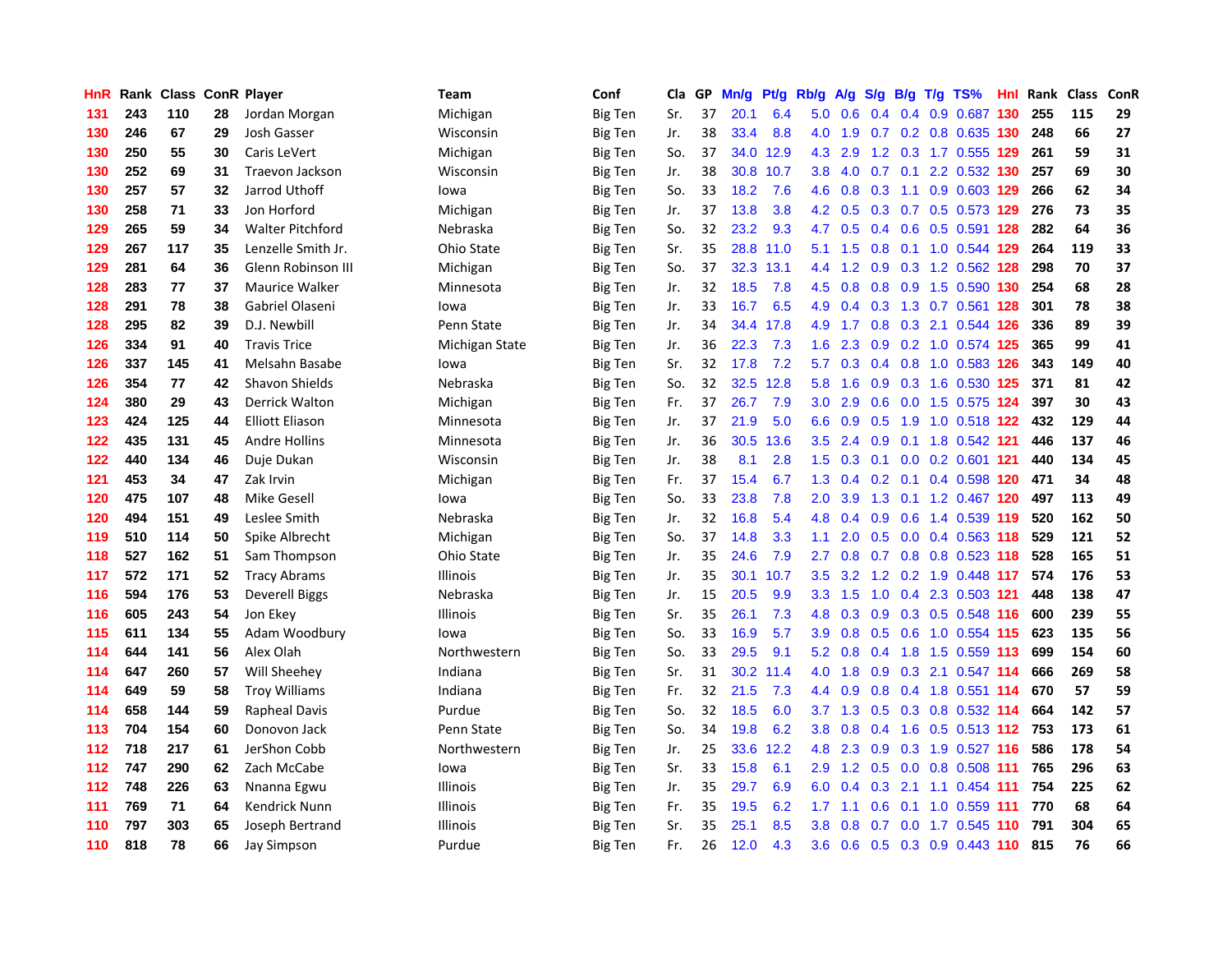| HnR |      | Rank Class ConR Player |     |                          | Team         | Conf           | Cla | GP | Mn/g | Pf/g | Rb/g             | <b>A/g</b>    | S/g              |     | $B/g$ T/g TS%              | <b>Hnl</b> | Rank | <b>Class</b> | ConR |
|-----|------|------------------------|-----|--------------------------|--------------|----------------|-----|----|------|------|------------------|---------------|------------------|-----|----------------------------|------------|------|--------------|------|
| 109 | 837  | 317                    | 67  | Malik Smith              | Minnesota    | <b>Big Ten</b> | Sr. | 36 | 19.0 | 7.3  | 1.6              | 1.1           | 0.6              | 0.1 | 0.7 0.514 109              |            | 847  | 323          | 67   |
| 109 | 848  | 319                    | 68  | Terone Johnson           | Purdue       | <b>Big Ten</b> | Sr. | 32 | 30.0 | 12.0 | 3.7              | 2.4           | 0.7              |     | 0.1 1.5 0.477 109          |            | 852  | 326          | 68   |
| 109 | 863  | 197                    | 69  | Ronnie Johnson           | Purdue       | <b>Big Ten</b> | So. | 32 | 28.2 | 10.8 | 2.8              | $3.7^{\circ}$ |                  |     | $0.5$ 0.0 2.2 0.486 108    |            | 867  | 197          | 70   |
| 108 | 891  | 205                    | 70  | Joey King                | Minnesota    | <b>Big Ten</b> | So. | 37 | 22.4 | 7.1  | 2.7              | 0.8           | $0.4^{\circ}$    |     | 0.3 0.9 0.595 108          |            | 895  | 205          | 71   |
| 107 | 937  | 96                     | 71  | Malcolm Hill             | Illinois     | Big Ten        | Fr. | 35 | 14.1 | 4.4  | 2.4              | 0.7           | 0.3              |     | $0.1$ 0.9 0.512 107        |            | 928  | 93           | 72   |
| 106 | 958  | 101                    | 72  | <b>Bryson Scott</b>      | Purdue       | Big Ten        | Fr. | 32 | 15.7 | 6.1  | $2.6\,$          | 1.4           | 0.9              |     | $0.1$ 1.4 0.451 106        |            | 958  | 99           | 74   |
| 106 | 962  | 226                    | 73  | <b>Brandon Taylor</b>    | Penn State   | Big Ten        | So. | 34 | 24.9 | 9.2  | 4.9              | 0.6           | 0.1              |     | 1.1 1.0 0.524 105 1018     |            |      | 231          | 80   |
| 106 | 973  | 355                    | 74  | Evan Gordon              | Indiana      | Big Ten        | Sr. | 32 | 20.4 | 5.5  | 2.3              | 1.4           | 0.8              |     | 0.3 1.1 0.524 106          |            | 984  | 361          | 76   |
| 106 | 976  | 357                    | 75  | <b>Sterling Carter</b>   | Purdue       | Big Ten        | Sr. | 27 | 15.1 | 4.8  | 1.8              | 1.1           | 0.9              |     | 0.4 0.8 0.489 106          |            | 954  | 354          | 73   |
| 106 | 994  | 107                    | 76  | <b>Basil Smotherman</b>  | Purdue       | <b>Big Ten</b> | Fr. | 32 | 18.9 | 5.0  | 3.8              | 0.7           | 0.5              |     | $0.1$ 0.5 0.582 106        |            | 992  | 106          | 77   |
| 106 | 996  | 364                    | 77  | Ray Gallegos             | Nebraska     | Big Ten        | Sr. | 30 | 28.2 | 7.3  | 2.0              | 1.4           |                  |     | 0.8 0.1 0.6 0.498 106      |            | 962  | 355          | 75   |
| 106 | 999  | 108                    | 78  | Marc Loving              | Ohio State   | <b>Big Ten</b> | Fr. | 35 | 10.9 | 4.4  | 1.7 <sub>z</sub> | 0.2           |                  |     | 0.2 0.2 0.6 0.507 105      |            | 998  | 108          | 78   |
| 105 | 1015 | 235                    | 79  | Tre Demps                | Northwestern | <b>Big Ten</b> | So. | 33 | 29.8 | 11.0 | $2.5\,$          | 2.2           |                  |     | 0.2 0.1 1.1 0.486 104 1058 |            |      | 244          | 82   |
| 105 | 1029 | 304                    | 80  | <b>Ross Travis</b>       | Penn State   | <b>Big Ten</b> | Jr. | 34 | 29.4 | 8.4  | 7.0              | 1.0           | 0.6              |     | 0.4 1.5 0.503 104 1072     |            |      | 317          | 84   |
| 104 | 1063 | 124                    | 81  | <b>Kendall Stephens</b>  | Purdue       | Big Ten        | Fr. | 32 | 20.5 | 8.1  | 1.8              | 0.8           | 0.5              |     | $0.4$ 0.7 0.527 104        |            | 1055 | 119          | 81   |
| 104 | 1084 | 319                    | 82  | Oto Osenieks             | Minnesota    | Big Ten        | Jr. | 31 | 18.4 | 5.3  | 2.8              | 0.8           | 0.6              |     | $0.3$ 0.8 0.514 105        |            | 1011 | 305          | 79   |
| 103 | 1089 | 321                    | 83  | Josh Oglesby             | lowa         | Big Ten        | Jr. | 21 | 19.5 | 6.6  | 1.4              | 1.3           | 0.5 <sub>0</sub> | 0.0 | 0.5 0.587 109              |            | 858  | 252          | 69   |
| 103 | 1097 | 128                    | 84  | <b>Bronson Koenig</b>    | Wisconsin    | <b>Big Ten</b> | Fr. | 37 | 15.5 | 3.5  | 1.2              | 1.1           | 0.3              | 0.1 | 0.5 0.546 104 1071         |            |      | 122          | 83   |
| 102 | 1136 | 408                    | 85  | <b>Errick Peck</b>       | Purdue       | Big Ten        | Sr. | 32 | 18.5 | 4.6  | 4.4              | 0.7           | 0.3              |     | 0.5 1.0 0.520 102 1138     |            |      | 410          | 85   |
| 102 | 1138 | 134                    | 86  | <b>Stanford Robinson</b> | Indiana      | <b>Big Ten</b> | Fr. | 32 | 16.9 | 6.4  | 2.5              | 1.0           | 0.6              |     | 0.1 1.5 0.488 102 1150     |            |      | 135          | 86   |
| 101 | 1208 | 276                    | 87  | <b>Anthony Clemmons</b>  | lowa         | <b>Big Ten</b> | So. | 32 | 11.3 | 2.4  | 1.3              | 1.7           | 0.3              |     | 0.1 0.9 0.595 101 1204     |            |      | 279          | 88   |
| 101 | 1214 | 277                    | 88  | Jeremy Hollowell         | Indiana      | <b>Big Ten</b> | So. | 29 | 18.3 | 5.7  | 3.5              | 1.0           | 0.5              |     | $0.6$ 1.5 0.449 101        |            | 1172 | 268          | 87   |
| 97  | 1386 | 406                    | 89  | David Rivers             | Nebraska     | <b>Big Ten</b> | Jr. | 25 | 20.0 | 3.1  | 3.0              | 0.4           | 1.0              |     | $0.5$ 0.5 0.523            | 99         | 1274 | 378          | 89   |
| 96  | 1473 | 187                    | 90  | Geno Thorpe              | Penn State   | <b>Big Ten</b> | Fr. | 32 | 11.8 | 3.2  | 1.6              | 0.5           | 0.5              |     | $0.0$ 0.7 0.609            | 95         | 1507 | 190          | 92   |
| 95  | 1501 | 522                    | 91  | Allen Roberts            | Penn State   | Big Ten        | Sr. | 18 | 18.5 | 5.7  | 2.7              | 1.0           | 0.2 <sub>0</sub> |     | $0.2$ 0.6 0.502            | -97        | 1365 | 479          | 90   |
| 95  | 1520 | 358                    | 92  | <b>Benny Parker</b>      | Nebraska     | Big Ten        | So. | 32 | 14.9 | 2.4  | 1.0              | 0.9           | 0.9 <sub>0</sub> |     | $0.0$ 0.4 0.520            | 94         | 1551 | 365          | 93   |
| 95  | 1533 | 199                    | 93  | Sanjay Lumpkin           | Northwestern | Big Ten        | Fr. | 33 | 29.2 | 3.8  | 4.8              | 1.2           |                  |     | 1.1 0.4 1.7 0.451          | 93         | 1587 | 207          | 94   |
| 94  | 1552 | 362                    | 94  | Amedeo Della Valle       | Ohio State   | <b>Big Ten</b> | So. | 33 | 11.9 | 4.0  | 1.8              | 0.2           |                  |     | 0.2 0.2 0.6 0.475 95       |            | 1499 | 352          | 91   |
| 91  | 1786 | 250                    | 95  | Tai Webster              | Nebraska     | Big Ten        | Fr. | 32 | 22.8 | 3.9  | 2.1              | 2.0           | 0.8              |     | 0.1 1.8 0.409              | -90        | 1813 | 259          | 95   |
| 88  | 1932 | 568                    | 96  | Dave Sobolewski          | Northwestern | <b>Big Ten</b> | Jr. | 27 | 21.4 | 5.0  | 2.1              | 2.4           | 0.7              |     | 0.2 1.6 0.410 89           |            | 1858 | 540          | 96   |
| 86  | 2022 | 300                    | 97  | Jaylon Tate              | Illinois     | Big Ten        | Fr. | 33 | 12.2 | 1.8  | 0.9              | 1.9           | $0.4^{\circ}$    |     | $0.1$ 0.9 0.331            | -87        | 1972 | 290          | 97   |
| 85  | 2108 | 510                    | 98  | Kale Abrahamson          | Northwestern | <b>Big Ten</b> | So. | 33 | 15.4 | 3.8  | 1.8              | 0.4           | 0.2              |     | $0.2$ 0.4 0.492            | -84        | 2153 | 520          | 98   |
| 77  | 2508 | 733                    | 99  | <b>Trey McDonald</b>     | Ohio State   | Big Ten        | Jr. | 35 | 12.1 | 2.0  | 1.7              | 0.1           | 0.2 <sub>0</sub> | 0.6 | $0.6$ 0.477                | 77         | 2505 | 735          | 100  |
| 76  | 2544 | 611                    | 100 | Austin Etherington       | Indiana      | <b>Big Ten</b> | So. | 30 | 10.6 | 2.0  | 1.6              | 0.5           | 0.3              | 0.1 | $0.6$ 0.484                | -77        | 2517 | 600          | 101  |
| 71  | 2716 | 791                    | 101 | John Johnson             | Penn State   | <b>Big Ten</b> | Jr. | 21 | 20.4 | 6.7  | 1.7              | 0.6           | 0.3              |     | $0.0$ 1.2 $0.479$          | -81        | 2314 | 666          | 99   |
| 67  | 2806 | 504                    | 102 | Graham Woodward          | Penn State   | Big Ten        | Fr. | 31 | 12.5 | 2.8  | 0.9 <sub>0</sub> | 0.5           |                  |     | $0.2$ 0.0 0.5 0.500        | -68        | 2791 | 497          | 103  |
| 66  | 2828 | 682                    | 103 | Jordan Dickerson         | Penn State   | Big Ten        | So. | 22 | 13.0 | 1.5  | 2.0              | 0.0           | 0.1              | 1.3 | $0.6$ 0.524                | -71        | 2717 | 651          | 102  |
| 64  | 2864 | 821                    | 104 | Nikola Cerina            | Northwestern | Big Ten        | Sr. | 32 | 8.8  | 1.0  | 1.5              | 0.3           | 0.3              | 0.1 | $0.5$ 0.440                | 63         | 2889 | 830          | 104  |
| 53  | 3012 | 584                    | 105 | Nathan Taphorn           | Northwestern | <b>Big Ten</b> | Fr. | 26 | 10.3 | 2.5  | 1.0              | 0.3           |                  |     | $0.2$ 0.0 0.8 0.439        | 55         | 2998 | 574          | 105  |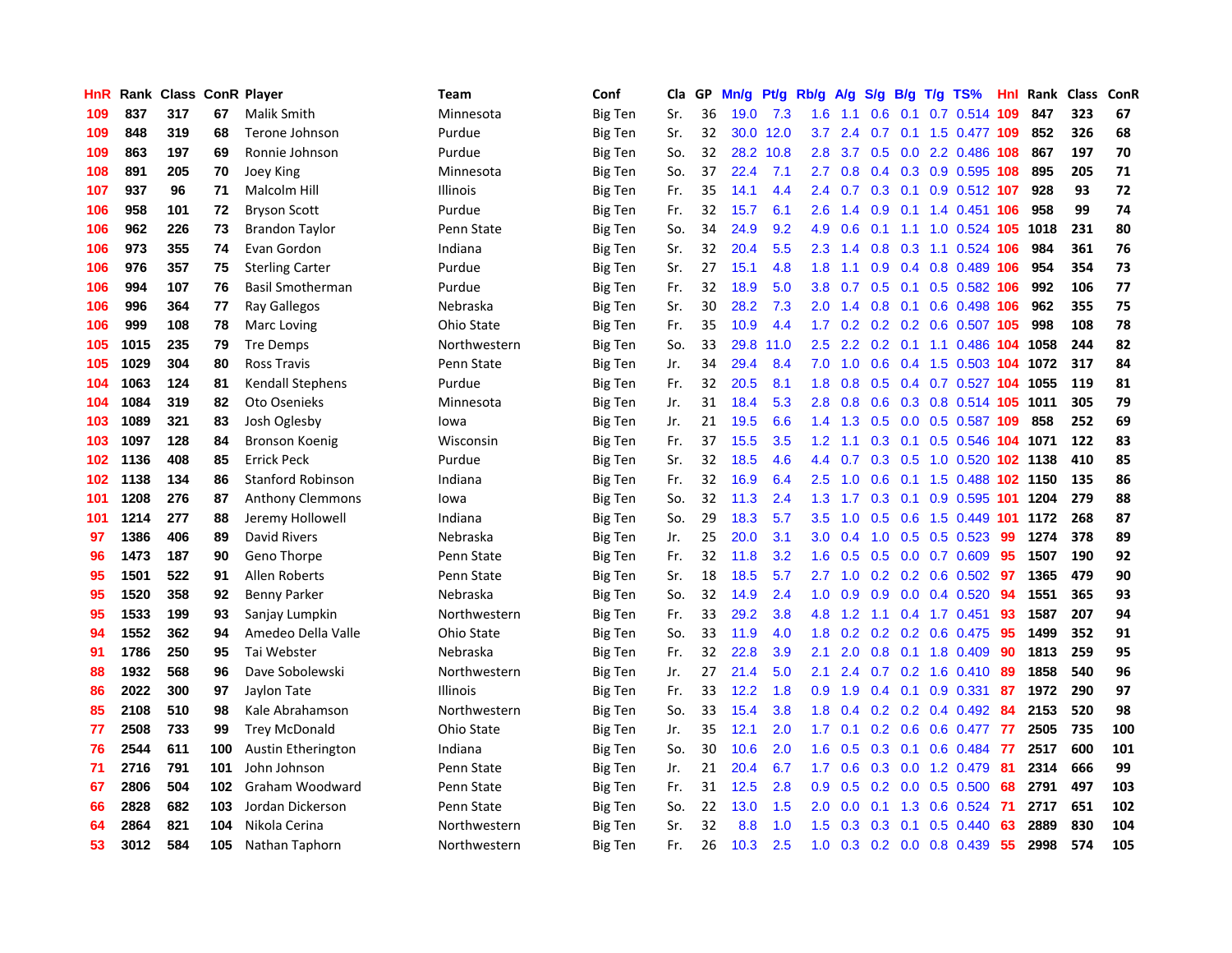| HnR |      | Rank Class ConR Player |                         |                          | <b>Team</b>             | Conf            | Cla | GP | Mn/g | Pt/g      | Rb/g             | A/g |               |     | S/g B/g T/g TS%                 |     |      | Hnl Rank Class ConR |                         |
|-----|------|------------------------|-------------------------|--------------------------|-------------------------|-----------------|-----|----|------|-----------|------------------|-----|---------------|-----|---------------------------------|-----|------|---------------------|-------------------------|
| 168 | 8    | 3                      | 1                       | Alan Williams            | <b>UC Santa Barbara</b> | <b>Big West</b> | Jr. | 28 | 31.1 | 21.3      | 11.5             | 1.2 | 1.2           | 2.4 | 2.1 0.564                       | 172 | 7    | 3                   | 1                       |
| 128 | 288  | 65                     | $\mathbf{2}$            | David Nwaba              | Cal Poly                | Big West        | So. | 34 |      | 23.8 11.7 | 4.8              | 1.2 | 0.8           |     | 0.6 1.3 0.567 128               |     | 296  | 68                  | 3                       |
| 127 | 328  | 140                    | 3                       | Christian Standhardinger | Hawaii                  | <b>Big West</b> | Sr. | 31 |      | 31.9 18.1 | 8.4              | 1.5 |               |     | 1.4 0.7 2.7 0.562 126           |     | 331  | 144                 | 4                       |
| 123 | 416  | 173                    | 4                       | Chris Eversley           | Cal Poly                | Big West        | Sr. | 34 |      | 31.1 13.5 | 7.1              | 1.6 | 1.3           |     | 0.4 1.4 0.483 123               |     | 424  | 173                 | 6                       |
| 122 | 437  | 133                    | 5                       | Mike Caffey              | Long Beach State        | <b>Big West</b> | Jr. | 32 | 34.5 | 16.2      | 4.4              | 4.3 | 1.4           | 0.1 | 3.1 0.486 120                   |     | 478  | 151                 | 9                       |
| 122 | 438  | 32                     | 6                       | Mamadou Ndiaye           | UC Irvine               | Big West        | Fr. | 34 | 21.0 | 8.0       | 6.2              | 0.2 | 0.1           |     | 3.1 1.7 0.633 122               |     | 433  | 32                  | $\overline{\mathbf{z}}$ |
| 120 | 491  | 150                    | $\overline{\mathbf{r}}$ | Will Davis II            | UC Irvine               | Big West        | Jr. | 32 | 25.6 | 11.0      | 6.4              | 0.8 | 0.5           |     | 1.0 1.4 0.579 121               |     | 457  | 144                 | 8                       |
| 119 | 504  | 156                    | 8                       | <b>Corey Hawkins</b>     | <b>UC Davis</b>         | Big West        | Jr. | 30 | 33.8 | 18.0      | 4.5              | 3.0 | 1.5           |     | 0.4 2.0 0.550 117               |     | 572  | 175                 | 10                      |
| 117 | 555  | 221                    | 9                       | Dan Jennings             | Long Beach State        | <b>Big West</b> | Sr. | 32 | 26.9 | 9.9       | 8.3              | 0.5 | 0.5           |     | 1.1 1.7 0.568 116               |     | 599  | 238                 | 11                      |
| 116 | 601  | 179                    | 10                      | <b>Tyler Lamb</b>        | Long Beach State        | Big West        | Jr. | 22 | 28.3 | 15.4      | 3.6              | 2.2 | 1.4           |     | 0.4 2.4 0.535 123               |     | 405  | 117                 | 5                       |
| 115 | 627  | 251                    | 11                      | Michael Williams         | Cal State Fullerton     | Big West        | Sr. | 31 |      | 34.6 17.4 | 4.1              | 2.5 |               |     | 0.9 0.2 2.1 0.527 114           |     | 665  | 268                 | 12                      |
| 113 | 699  | 208                    | 12                      | <b>Stephan Hicks</b>     | Cal State Northridge    | Big West        | Jr. | 35 |      | 34.2 17.2 | 6.8              |     |               |     | 1.1 1.3 0.3 1.6 0.594 113       |     | 705  | 211                 | 13                      |
| 110 | 801  | 240                    | 13                      | John Ryan                | UC Irvine               | Big West        | Jr. | 35 | 14.3 | 4.3       | 3.8              | 1.0 | 0.3           |     | 0.9 1.0 0.563 110               |     | 805  | 240                 | 14                      |
| 110 | 813  | 186                    | 14                      | <b>Isaac Fotu</b>        | Hawaii                  | <b>Big West</b> | So. | 31 | 30.8 | 14.9      | 6.1              | 0.7 | $0.4^{\circ}$ |     | 0.8 1.6 0.612 110               |     | 824  | 191                 | 15                      |
| 109 | 853  | 253                    | 15                      | Stephen Maxwell          | Cal State Northridge    | Big West        | Jr. | 35 | 34.5 | 17.5      | 8.8              | 0.6 | 0.7           |     | 0.1 2.3 0.594 109               |     | 860  | 253                 | 16                      |
| 108 | 880  | 201                    | 16                      | Alex Young               | UC Irvine               | Big West        | So. | 35 | 28.7 | 8.9       | 3.3              | 4.6 | 1.0           |     | $0.2$ 2.0 0.486 108             |     | 888  | 203                 | 18                      |
| 108 | 886  | 203                    | 17                      | <b>Taylor Johns</b>      | <b>UC Riverside</b>     | <b>Big West</b> | So. | 31 | 31.9 | 12.0      | 7.8              | 1.3 | 0.8           |     | 2.3 2.8 0.549 107               |     | 907  | 207                 | 21                      |
| 108 | 889  | 334                    | 18                      | Chris McNealy            | UC Irvine               | Big West        | Sr. | 35 | 28.5 | 11.0      | 4.3              | 2.1 | 0.8           |     | 0.3 1.4 0.524 108               |     | 896  | 338                 | 19                      |
| 108 | 898  | 90                     | 19                      | Luke Nelson              | UC Irvine               | <b>Big West</b> | Fr. | 35 |      | 29.0 11.8 | 2.5              | 2.9 | 1.1           |     | 0.3 2.2 0.545 108               |     | 903  | 87                  | 20                      |
| 106 | 966  | 285                    | 20                      | <b>Alex Harris</b>       | Cal State Fullerton     | Big West        | Jr. | 27 | 33.1 | 15.6      | 3.3              | 2.4 | 1.3           |     | 0.1 2.0 0.515 109               |     | 866  | 256                 | 17                      |
| 105 | 1016 | 236                    | 21                      | Dominique Dunning        | UC Irvine               | Big West        | So. | 29 | 11.8 | 4.3       | 2.6              | 0.5 | 0.4           |     | 0.0 0.6 0.538 105 1017          |     |      | 230                 | 23                      |
| 105 | 1037 | 117                    | 22                      | <b>Travis Hammonds</b>   | Long Beach State        | <b>Big West</b> | Fr. | 20 | 17.8 | 6.5       | 3.0              | 1.2 | 1.0           |     | 0.2 1.1 0.551 107               |     | 927  | 92                  | 22                      |
| 104 | 1052 | 245                    | 23                      | Michael Bryson           | <b>UC Santa Barbara</b> | Big West        | So. | 29 | 29.1 | 11.5      | 4.3              | 1.6 | 0.7           |     | 0.7 2.0 0.603 103 1089          |     |      | 251                 | 25                      |
| 104 | 1069 | 314                    | 24                      | Zalmico Harmon           | <b>UC Santa Barbara</b> | Big West        | Jr. | 30 | 30.8 | 7.8       | 2.1              | 5.1 | 0.6           |     | $0.0$ 1.1 0.498 103             |     | 1111 | 328                 | 26                      |
| 104 | 1083 | 390                    | 25                      | Kyle Boswell             | <b>UC Santa Barbara</b> | Big West        | Sr. | 30 | 27.7 | 10.4      | 1.7 <sub>2</sub> | 2.6 | $0.4^{\circ}$ |     | 0.0 1.3 0.613 103 1129          |     |      | 405                 | 27                      |
| 103 | 1102 | 397                    | 26                      | <b>Chris Patton</b>      | <b>UC Riverside</b>     | Big West        | Sr. | 29 | 26.4 | 13.0      | 5.8              | 1.2 | 0.6           |     | 0.7 2.3 0.545 104 1046          |     |      | 378                 | 24                      |
| 102 | 1149 | 411                    | 27                      | Davis Rozitis            | Hawaii                  | <b>Big West</b> | Sr. | 29 | 11.9 | 3.6       | 3.3 <sub>2</sub> |     |               |     | 0.2 0.3 0.8 0.5 0.654 102 1151  |     |      | 413                 | 28                      |
| 102 | 1157 | 139                    | 28                      | <b>Branford Jones</b>    | Long Beach State        | Big West        | Fr. | 32 | 18.6 | 5.8       | 2.1              | 1.8 | 0.8           |     | 0.0 0.9 0.533 101 1210          |     |      | 146                 | 30                      |
| 101 | 1183 | 273                    | 29                      | <b>Taran Brown</b>       | <b>UC Santa Barbara</b> | Big West        | So. | 30 | 26.3 | 7.2       | 4.4              | 1.5 | 0.5           |     | 0.8 0.8 0.544 100 1220          |     |      | 282                 | 31                      |
| 101 | 1206 | 428                    | 30                      | Josh Greene              | Cal State Northridge    | Big West        | Sr. | 35 | 35.9 | 16.0      | 3.0              | 3.3 | 1.1           |     | 0.2 2.0 0.589 101 1205          |     |      | 428                 | 29                      |
| 101 | 1222 | 360                    | 31                      | Keith Shamburger         | Hawaii                  | Big West        | Jr. | 31 | 32.3 | 9.3       | 3.0              | 5.4 | 1.1           |     | 0.1 2.0 0.526 100 1221          |     |      | 359                 | 32                      |
| 101 | 1225 | 361                    | 32                      | <b>Garrett Nevels</b>    | Hawaii                  | Big West        | Jr. | 31 | 31.7 | 13.1      | 3.2              | 1.7 | 0.8           | 0.5 | 0.9 0.571 100                   |     | 1228 | 362                 | 33                      |
| 99  | 1306 | 302                    | 33                      | Aaron Wright             | UC Irvine               | Big West        | So. | 35 | 14.7 | 4.1       | 1.9              | 1.8 | 0.8           |     | $0.1$ 1.1 0.516                 | -99 | 1311 | 304                 | 35                      |
| 98  | 1334 | 466                    | 34                      | <b>Brandon Spearman</b>  | Hawaii                  | <b>Big West</b> | Sr. | 28 | 29.6 | 11.3      | 4.5              | 1.3 | 0.8           |     | 0.1 1.3 0.545                   | -99 | 1300 | 460                 | 34                      |
| 98  | 1346 | 169                    | 35                      | <b>Eric Childress</b>    | <b>UC Santa Barbara</b> | <b>Big West</b> | Fr. | 30 | 20.9 | 5.4       | $2.2^{\circ}$    | 3.1 | 0.9           |     | $0.0$ 1.9 $0.518$               | -97 | 1393 | 174                 | 37                      |
| 98  | 1357 | 398                    | 36                      | A.J. Spencer             | Long Beach State        | <b>Big West</b> | Jr. | 32 | 28.5 | 9.1       | 3.2              | 1.7 | 0.5           |     | $0.1$ 1.1 0.518                 | -96 | 1410 | 411                 | 38                      |
| 97  | 1384 | 483                    | 37                      | Kyle Odister             | Cal Poly                | Big West        | Sr. | 28 | 24.7 | 9.1       | $2.2^{\circ}$    | 1.4 | 0.9           |     | $0.0 \quad 0.6 \quad 0.494$     | 97  | 1374 | 483                 | 36                      |
| 96  | 1441 | 503                    | 38                      | Josh Ritchart            | <b>UC Davis</b>         | <b>Big West</b> | Sr. | 9  | 28.9 | 17.3      | 6.6              | 0.8 | 1.0           |     | 1.3 1.4 0.700 138               |     | 135  | 60                  | $\mathbf{2}$            |
| 95  | 1481 | 188                    | 39                      | Aaron Valdes             | Hawaii                  | <b>Big West</b> | Fr. | 31 | 9.2  | 3.2       | 2.0              |     |               |     | $0.3$ $0.3$ $0.2$ $0.4$ $0.543$ | 95  | 1482 | 185                 | 39                      |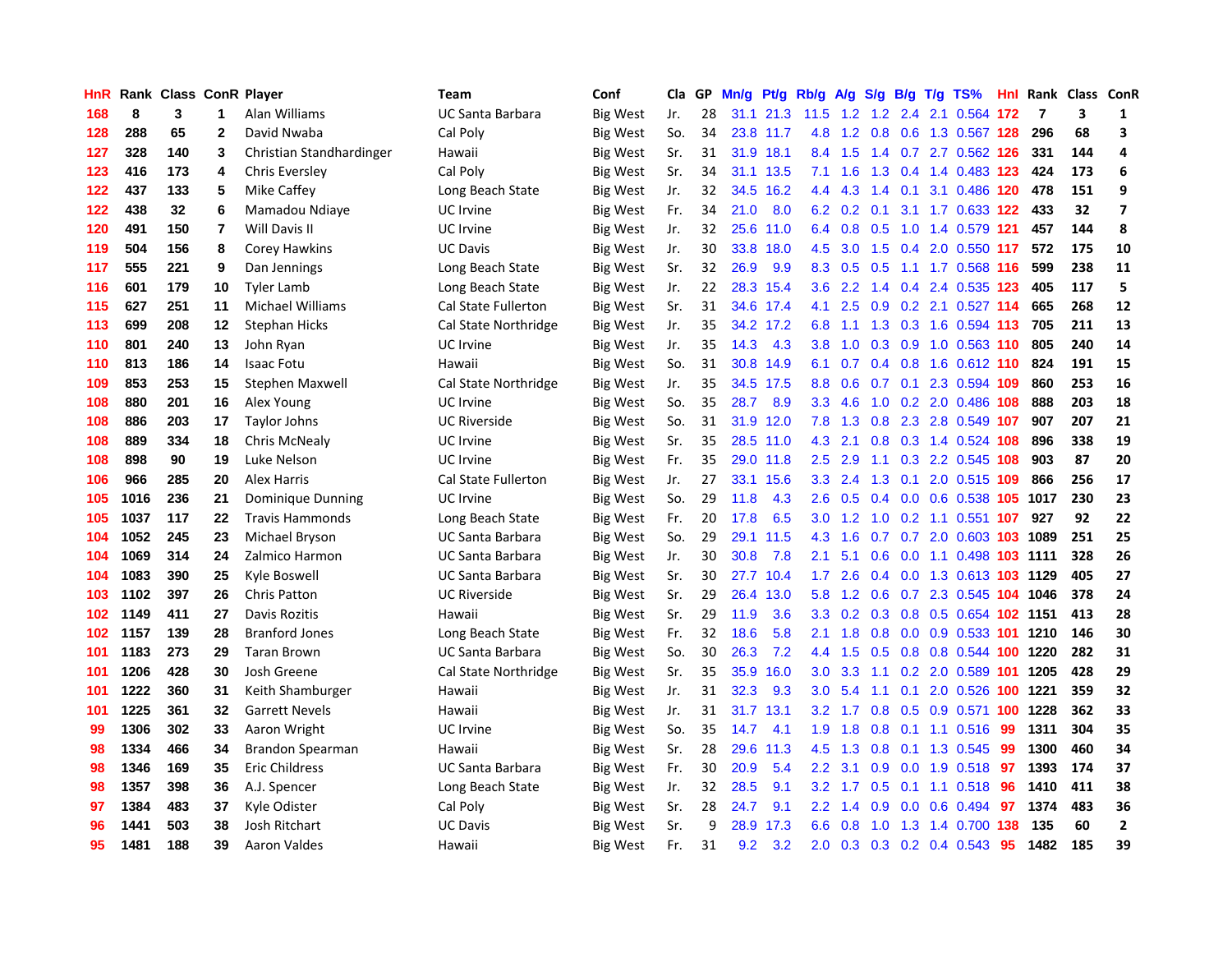| HnR |      | Rank Class ConR Player |    |                         | <b>Team</b>                | Conf            | Cla | GP | Mn/g | <b>Pt/g</b> | Rb/g             | <b>A/g</b> | S/g              | B/g | $T/g$ TS%                 | Hnl | Rank | <b>Class</b> | ConR |
|-----|------|------------------------|----|-------------------------|----------------------------|-----------------|-----|----|------|-------------|------------------|------------|------------------|-----|---------------------------|-----|------|--------------|------|
| 93  | 1607 | 555                    | 40 | Jamal Johnson           | Cal Poly                   | <b>Big West</b> | Sr. | 34 | 22.8 | 4.6         | 2.2              | 2.8        | 0.9              | 0.1 | 1.1 0.473                 | 93  | 1609 | 553          | 40   |
| 92  | 1693 | 492                    | 41 | <b>Travis Souza</b>     | UC Irvine                  | <b>Big West</b> | Jr. | 35 | 14.7 | 3.5         | 1.7              | 1.1        |                  |     | $0.2$ 0.0 0.3 0.530       | 92  | 1691 | 498          | 41   |
| 92  | 1699 | 231                    | 42 | Sam Finlay              | <b>UC Riverside</b>        | Big West        | Fr. | 30 | 22.3 | 12.5        | 2.1              | 0.8        |                  |     | $0.6$ $0.2$ 1.6 $0.522$   | -92 | 1701 | 232          | 42   |
| 92  | 1706 | 399                    | 43 | Tre Hale-Edmerson       | Cal State Northridge       | <b>Big West</b> | So. | 35 | 28.3 | 6.7         | 6.6              | 2.2        | 1.3              |     | 1.8 1.8 0.509             | 92  | 1705 | 395          | 43   |
| 91  | 1745 | 411                    | 44 | <b>Quincy Smith</b>     | Hawaii                     | <b>Big West</b> | So. | 31 | 17.1 | 4.9         | 1.2              | 2.7        | 0.8              |     | $0.1$ 1.4 $0.484$         | 91  | 1748 | 409          | 44   |
| 91  | 1765 | 517                    | 45 | David Samuels           | Long Beach State           | <b>Big West</b> | Jr. | 32 | 24.0 | 6.1         | 5.4              | 0.7        | 0.4              |     | 0.3 1.3 0.449             | 90  | 1833 | 533          | 48   |
| 91  | 1778 | 521                    | 46 | <b>Steve McClellan</b>  | Cal State Fullerton        | <b>Big West</b> | Jr. | 31 | 22.0 | 6.1         | 5.9              | 0.6        | 0.3              |     | 0.4 1.6 0.617             | 90  | 1818 | 527          | 46   |
| 90  | 1793 | 598                    | 47 | Marquis Horne           | <b>Cal State Fullerton</b> | Big West        | Sr. | 30 | 22.4 | 8.1         | 4.3              | 1.0        | 0.6              |     | $0.3$ 1.3 0.488           | 90  | 1828 | 602          | 47   |
| 90  | 1821 | 430                    | 48 | Mitch Brewe             | <b>UC Santa Barbara</b>    | Big West        | So. | 27 | 17.1 | 4.1         | 3.4              | 0.4        | 0.4              |     | 0.3 0.6 0.598             | 90  | 1784 | 423          | 45   |
| 89  | 1856 | 544                    | 49 | Nick Gruninger          | <b>UC Riverside</b>        | Big West        | Jr. | 29 | 22.3 | 6.3         | 2.6              | 2.6        |                  |     | 1.2 0.0 1.3 0.516 89      |     | 1864 | 542          | 49   |
| 89  | 1858 | 442                    | 50 | <b>Brian Bennett</b>    | Cal Poly                   | Big West        | So. | 34 | 18.5 | 6.1         | 3.1              | 0.6        |                  |     | 0.3 0.1 0.8 0.489         | -89 | 1870 | 446          | 50   |
| 89  | 1859 | 608                    | 51 | Lucas Devenny           | <b>UC Riverside</b>        | <b>Big West</b> | Sr. | 31 | 14.7 | 3.6         | 3.7              | 0.3        |                  |     | $0.3$ $0.3$ $0.4$ $0.633$ | -89 | 1880 | 611          | 52   |
| 89  | 1870 | 267                    | 52 | Ridge Shipley           | Cal Poly                   | <b>Big West</b> | Fr. | 34 | 15.0 | 4.0         | 0.6              | 1.8        |                  |     | $0.2$ 0.0 0.7 0.519       | -89 | 1879 | 272          | 51   |
| 88  | 1950 | 471                    | 53 | Mike Best               | UC Irvine                  | <b>Big West</b> | So. | 34 | 10.5 | 3.0         | $2.4^{\circ}$    | 0.2        |                  |     | $0.2$ 0.5 0.6 0.498       | 88  | 1939 | 463          | 53   |
| 86  | 2035 | 494                    | 54 | Joel Awich              | Cal Poly                   | Big West        | So. | 33 | 17.0 | 4.1         | 2.7              | 0.2        | 0.3              |     | $0.9$ 0.7 0.500           | -86 | 2028 | 493          | 54   |
| 85  | 2079 | 657                    | 55 | Ryan Sypkens            | <b>UC Davis</b>            | <b>Big West</b> | Sr. | 31 | 27.5 | 11.4        | 2.0              | 0.9        | 0.6              |     | $0.4$ 1.1 0.592           | -82 | 2237 | 700          | 59   |
| 85  | 2082 | 610                    | 56 | <b>Austin Quick</b>     | <b>UC Riverside</b>        | <b>Big West</b> | Jr. | 31 | 17.5 | 4.7         | 1.9              | 1.8        | 1.1              |     | $0.1$ 1.5 0.505           | 85  | 2095 | 611          | 55   |
| 85  | 2084 | 611                    | 57 | <b>Josh Gentry</b>      | Cal State Fullerton        | <b>Big West</b> | Jr. | 31 | 22.9 | 7.5         | 2.2              | 1.0        | 0.3 <sub>0</sub> |     | $0.2$ 1.1 0.532           | -84 | 2111 | 616          | 56   |
| 84  | 2158 | 629                    | 58 | <b>Steven Thornton</b>  | <b>UC Riverside</b>        | <b>Big West</b> | Jr. | 31 | 28.3 | 8.9         | 2.5              | 1.0        | 0.9              |     | $0.3$ 1.1 $0.550$         | 83  | 2177 | 631          | 57   |
| 83  | 2183 | 633                    | 59 | Maliik Love             | Cal Poly                   | <b>Big West</b> | Jr. | 34 | 16.3 | 3.5         | 1.9              | 1.6        |                  |     | $0.5$ 0.1 1.0 0.421       | 83  | 2190 | 633          | 58   |
| 82  | 2241 | 354                    | 60 | Sheldon Blackwell       | Cal State Fullerton        | <b>Big West</b> | Fr. | 31 | 23.2 | 4.9         | 3.0              | 2.0        | 0.5              |     | $0.1$ 1.2 0.475           | -82 | 2258 | 357          | 60   |
| 81  | 2314 | 563                    | 61 | Landon Drew             | Cal State Northridge       | <b>Big West</b> | So. | 35 | 23.4 | 5.1         | 1.5              | 3.3        | 0.7              |     | 0.2 1.8 0.513             | -81 | 2313 | 558          | 61   |
| 80  | 2364 | 377                    | 62 | Georgi Funtarov         | <b>UC Davis</b>            | <b>Big West</b> | Fr. | 26 | 24.2 | 8.7         | 4.9              | 0.8        | 0.3              |     | $0.3$ 1.3 0.513           | -78 | 2476 | 407          | 63   |
| 78  | 2447 | 743                    | 63 | James Johnson           | Cal State Fullerton        | Big West        | Sr. | 27 | 10.7 | 2.0         | 2.4              | 0.1        | 0.3 <sub>0</sub> |     | $0.4$ 0.4 0.607           | 78  | 2453 | 751          | 62   |
| 76  | 2540 | 425                    | 64 | <b>Aaron Parks</b>      | Cal State Northridge       | Big West        | Fr. | 35 | 18.5 | 6.6         | 1.9              | 1.4        | 0.8 <sub>0</sub> |     | $0.0$ 1.2 $0.454$         | 76  | 2541 | 424          | 64   |
| 76  | 2558 | 429                    | 65 | Darius Graham           | <b>UC Davis</b>            | <b>Big West</b> | Fr. | 31 | 25.5 | 6.5         | 2.2              | 3.0        | 0.4              |     | $0.0$ 2.1 $0.504$         | 73  | 2645 | 452          | 69   |
| 75  | 2578 | 752                    | 66 | Avery Johnson           | <b>UC Davis</b>            | <b>Big West</b> | Jr. | 31 | 24.8 | 4.5         | 2.9              | 1.3        |                  |     | 1.1 0.3 1.1 0.537         | -73 | 2662 | 779          | 70   |
| 75  | 2579 | 620                    | 67 | Sam Beeler              | <b>UC Santa Barbara</b>    | <b>Big West</b> | So. | 30 | 10.9 | 2.8         | 2.1              | 0.1        |                  |     | 0.2 0.7 0.7 0.532 75      |     | 2603 | 623          | 67   |
| 75  | 2590 | 756                    | 68 | Kris Gulley             | Long Beach State           | <b>Big West</b> | Jr. | 32 | 15.3 | 3.3         | 2.2              | 0.7        |                  |     | 0.3 0.1 0.7 0.453 74      |     | 2617 | 764          | 68   |
| 75  | 2596 | 773                    | 69 | Shawn Moore             | <b>UC Santa Barbara</b>    | <b>Big West</b> | Sr. | 25 | 11.0 | 2.0         | 1.5              | 0.6        | 0.1              |     | $0.0$ $0.3$ $0.630$       | 76  | 2558 | 771          | 65   |
| 72  | 2668 | 778                    | 70 | Michael Bolden          | Cal Poly                   | Big West        | Jr. | 26 | 13.4 | 2.6         | 1.4              | 0.5        | 0.3              |     | $0.2$ 0.3 0.475           | -75 | 2591 | 755          | 66   |
| 72  | 2697 | 786                    | 71 | <b>Clint Bozner</b>     | <b>UC Davis</b>            | Big West        | Jr. | 30 | 16.5 | 5.1         | 2.9              | 0.3        | 0.2              |     | 0.2 1.2 0.569             | 69  | 2755 | 802          | 73   |
| 71  | 2714 | 479                    | 72 | <b>BRYNTON LEMAR</b>    | <b>UC Davis</b>            | <b>Big West</b> | Fr. | 25 | 23.7 | 7.9         | 1.9              | 1.7        | $0.4^{\circ}$    |     | $0.1$ 1.4 0.456           | 71  | 2722 | 477          | 71   |
| 69  | 2748 | 659                    | 73 | Jared Brandon           | Cal State Fullerton        | <b>Big West</b> | So. | 25 | 13.5 | 3.6         | 2.0              | 0.9        | 0.5              |     | $0.0$ 0.8 0.372           | 70  | 2732 | 655          | 72   |
| 68  | 2786 | 808                    | 74 | Igor Nujic              | <b>UC Davis</b>            | <b>Big West</b> | Jr. | 25 | 21.1 | 7.0         | $3.4^{\circ}$    | 0.7        | 0.3              |     | $0.2$ 1.5 0.493           | 68  | 2789 | 811          | 74   |
| 67  | 2795 | 673                    | 75 | Steven Jones            | <b>UC Riverside</b>        | <b>Big West</b> | So. | 31 | 20.8 | 4.0         | 2.1              | 1.8        | $0.4^{\circ}$    |     | 0.1 1.2 0.402 67          |     | 2811 | 676          | 75   |
| 67  | 2809 | 814                    | 76 | Mackey LaSalle          | Long Beach State           | <b>Big West</b> | Jr. | 30 | 10.2 | 2.8         | 0.9 <sub>0</sub> | 0.3        |                  |     | $0.2$ 0.0 0.4 0.512       | -67 | 2817 | 819          | 76   |
| 65  | 2841 | 685                    | 77 | <b>Trevone Williams</b> | Cal State Northridge       | Big West        | So. | 34 | 9.8  | 2.6         | 1.2 <sub>1</sub> | 0.3        | 0.3 <sub>0</sub> |     | $0.0$ 0.4 0.508           | -65 | 2844 | 687          | 77   |
| 64  | 2859 | 830                    | 78 | Ben Vozzola             | Cal State Northridge       | <b>Big West</b> | Jr. | 33 | 9.6  | 2.8         | 1.0              | 1.0        | 0.3              |     | $0.0$ $0.9$ $0.480$       | 64  | 2863 | 831          | 79   |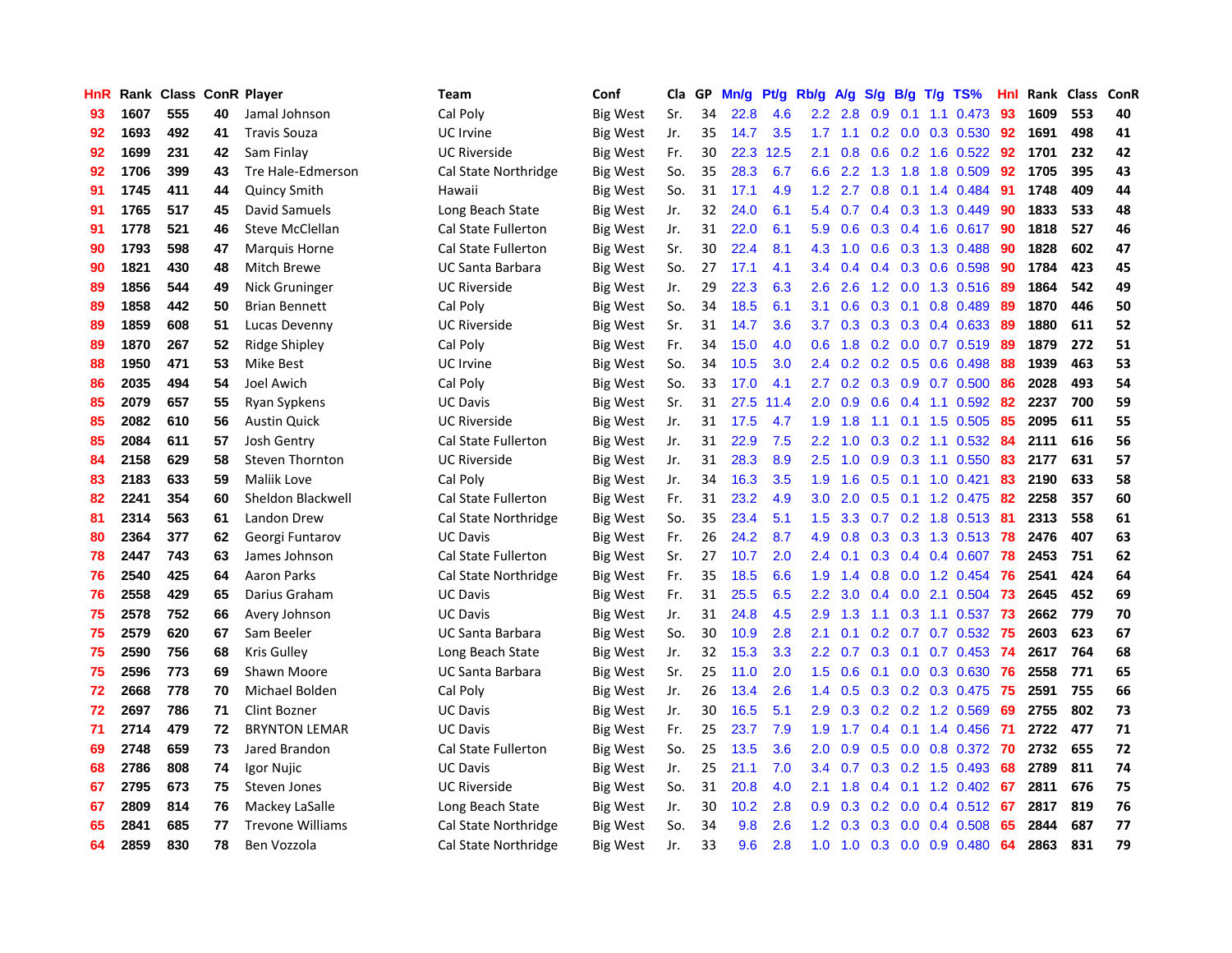| HnR |      | Rank Class ConR Player |                |                         | <b>Team</b>                | Conf            | Cla | GP | Mn/g | Pf/g      | Rb/g             | A/g              | S/g           | B/g | $T/g$ TS%              | Hnl | Rank | <b>Class</b> | ConR                    |
|-----|------|------------------------|----------------|-------------------------|----------------------------|-----------------|-----|----|------|-----------|------------------|------------------|---------------|-----|------------------------|-----|------|--------------|-------------------------|
| 63  | 2873 | 833                    | 79             | J.J. Thomas             | Cal State Northridge       | <b>Big West</b> | Jr. | 28 | 11.5 | 2.8       | $2.2\phantom{0}$ | 0.5              | 0.5           | 0.1 | 0.8 0.479              | 65  | 2848 | 824          | 78                      |
| 62  | 2906 | 534                    | 80             | Joe Boyd                | <b>Cal State Fullerton</b> | <b>Big West</b> | Fr. | 28 | 12.0 | 2.1       | 2.5              | 0.1              |               |     | $0.2$ 0.2 0.6 0.462 62 |     | 2920 | 538          | 80                      |
| 61  | 2917 | 848                    | 81             | <b>Chris Collins</b>    | <b>Cal State Fullerton</b> | Big West        | Jr. | 28 | 14.3 | 3.0       | 1.6              | 1.1              |               |     | $0.2$ 0.0 1.1 0.442 62 |     | 2922 | 851          | 81                      |
| 59  | 2945 | 839                    | 82             | <b>Chris Harriel</b>    | <b>UC Riverside</b>        | Big West        | Sr. | 27 | 16.2 | 4.0       | 2.0              | 0.7              | 0.4           |     | $0.2$ 0.9 0.377        | -61 | 2932 | 837          | 82                      |
| 56  | 2981 | 707                    | 83             | Zach Gordon             | Cal Poly                   | Big West        | So. | 33 | 10.6 | 1.4       | 2.4              | 0.1              | 0.3           |     | $0.3$ 0.6 0.380        | -56 | 2992 | 711          | 83                      |
| 154 | 31   | 16                     | 1              | Jerrelle Benimon        | Towson                     | Colonial        | Sr. | 36 | 36.3 | 18.7      | 11.2             | 3.6              | 0.7           |     | 1.2 3.4 0.589 153      |     | 38   | 19           | $\mathbf 1$             |
| 145 | 74   | 22                     | $\mathbf 2$    | <b>Scott Eatherton</b>  | Northeastern               | Colonial        | Jr. | 32 | 31.1 | 15.9      | 10.2             | 1.2              | 0.5           |     | 1.8 2.7 0.587 144      |     | 86   | 27           | $\mathbf{2}$            |
| 132 | 201  | 92                     | 3              | Frantz Massenat         | Drexel                     | Colonial        | Sr. | 30 | 36.8 | 17.5      | 3.8              | 4.7              | 0.8           |     | 0.4 1.9 0.515 131      |     | 231  | 104          | 5                       |
| 131 | 227  | 102                    | 4              | Davon Usher             | Delaware                   | Colonial        | Sr. | 35 | 36.6 | 19.4      | 6.1              | 1.8              | 1.8           |     | 0.4 2.0 0.577 128      |     | 285  | 124          | 6                       |
| 130 | 249  | 68                     | 5              | Jarvis Threatt          | Delaware                   | Colonial        | Jr. | 26 | 37.1 | 18.0      | 5.8              | 5.4              | 2.5           |     | 0.2 2.5 0.502 139      |     | 132  | 35           | 3                       |
| 117 | 547  | 216                    | 6              | Devon Saddler           | Delaware                   | Colonial        | Sr. | 28 |      | 37.0 19.7 | 4.3              | 3.6              |               |     | 0.9 0.3 2.2 0.530 119  |     | 512  | 199          | $\overline{\mathbf{z}}$ |
| 117 | 560  | 224                    | $\overline{7}$ | Chris Fouch             | Drexel                     | Colonial        | Sr. | 30 |      | 35.4 18.3 | 3.2 <sub>2</sub> | 2.0              |               |     | 0.9 0.1 1.3 0.518 116  |     | 590  | 235          | 8                       |
| 116 | 583  | 235                    | 8              | Willis Hall             | Charleston                 | Colonial        | Sr. | 32 |      | 33.3 12.3 | 9.2              | 0.9              | 0.5           |     | 0.3 2.1 0.564 116      |     | 605  | 240          | 9                       |
| 115 | 624  | 182                    | 9              | <b>Cedrick Williams</b> | <b>NC Wilmington</b>       | Colonial        | Jr. | 32 |      | 30.3 11.5 | 6.6              | 0.8              | 0.9           |     | 1.4 1.5 0.552 114      |     | 642  | 194          | 11                      |
| 115 | 625  | 56                     | 10             | <b>Omar Prewitt</b>     | William & Mary             | Colonial        | Fr. | 32 |      | 24.6 11.4 | 4.6              | 2.0              | 0.9           |     | 0.5 1.7 0.587 114      |     | 640  | 56           | 10                      |
| 113 | 684  | 275                    | 11             | Tim Rusthoven           | William & Mary             | Colonial        | Sr. | 30 | 25.2 | 12.1      | 4.8              | 1.8              | 0.3           |     | 0.8 1.7 0.605 114      |     | 657  | 265          | 12                      |
| 111 | 759  | 293                    | 12             | Carl Baptiste           | Delaware                   | Colonial        | Sr. | 35 | 27.6 | 11.1      | 7.9              | 0.4              | 0.3           |     | 1.4 1.6 0.592 109      |     | 857  | 329          | 15                      |
| 111 | 772  | 176                    | 13             | <b>Andre Nation</b>     | James Madison              | Colonial        | So. | 14 | 33.7 | 15.4      | 5.3              | 1.6              | 2.0           |     | 1.0 1.3 0.535 138      |     | 136  | 32           | 4                       |
| 111 | 782  | 232                    | 14             | <b>Marcus Thornton</b>  | William & Mary             | Colonial        | Jr. | 32 | 35.6 | 18.7      | 2.3              | 2.8              | 1.1           |     | $0.2$ 2.4 0.573 110    |     | 790  | 233          | 13                      |
| 110 | 798  | 239                    | 15             | Adjehi Baru             | Charleston                 | Colonial        | Jr. | 32 | 28.8 | 9.0       | 7.5              | 1.1              |               |     | 0.6 1.4 1.8 0.534 110  |     | 823  | 242          | 14                      |
| 109 | 843  | 194                    | 16             | <b>Charles Cooke</b>    | James Madison              | Colonial        | So. | 30 |      | 35.1 14.3 | 5.0              | 1.7 <sub>2</sub> | 1.4           |     | $0.4$ 2.5 0.521 106    |     | 961  | 221          | 16                      |
| 107 | 951  | 223                    | 17             | <b>Ron Curry</b>        | James Madison              | Colonial        | So. | 30 | 35.4 | 12.1      | 3.6              | 3.4              | 1.1           |     | 0.2 1.8 0.494 104 1064 |     |      | 246          | 19                      |
| 106 | 995  | 363                    | 18             | Zeke Upshaw             | Hofstra                    | Colonial        | Sr. | 33 | 36.5 | 19.8      | 4.2              | 1.8              | 0.8           |     | 0.2 2.8 0.544 105 1012 |     |      | 371          | 17                      |
| 104 | 1042 | 308                    | 19             | Kyle Anderson           | Delaware                   | Colonial        | Jr. | 35 | 34.7 | 11.0      | 3.7              | 0.9              | 0.8           |     | 0.3 0.8 0.551 102 1147 |     |      | 341          | 20                      |
| 103 | 1096 | 394                    | 20             | <b>Brandon Britt</b>    | William & Mary             | Colonial        | Sr. | 23 | 23.4 | 10.7      | 1.9              | 1.4              | 0.7           | 0.0 | 0.9 0.609 104 1036     |     |      | 375          | 18                      |
| 100 | 1250 | 288                    | 21             | <b>Terry Tarpey</b>     | William & Mary             | Colonial        | So. | 32 | 24.8 | 5.4       | 6.1              | 1.8              | 1.1           |     | 0.8 1.3 0.575 100 1255 |     |      | 290          | 21                      |
| 99  | 1291 | 456                    | 22             | Stephen Nwaukoni        | Hofstra                    | Colonial        | Sr. | 33 | 22.7 | 6.2       | 8.8              | 0.6              | $0.4^{\circ}$ |     | $0.6$ 1.3 0.551        | 99  | 1306 | 461          | 23                      |
| 99  | 1307 | 386                    | 23             | Moussa Kone             | Hofstra                    | Colonial        | Jr. | 33 | 21.5 | 7.1       | 5.9              | 0.5              | 0.6           |     | 1.1 1.0 0.561          | -98 | 1323 | 390          | 24                      |
| 99  | 1317 | 463                    | 24             | Nori Johnson            | Charleston                 | Colonial        | Sr. | 26 | 21.6 | 7.5       | 1.8              | 0.8              | 0.7           |     | $0.4$ 0.6 0.611        | -99 | 1266 | 447          | 22                      |
| 98  | 1335 | 467                    | 25             | <b>Marcus Damas</b>     | Towson                     | Colonial        | Sr. | 36 | 30.9 | 11.1      | 5.1              | 1.2              | 0.5           |     | 0.9 1.7 0.534          | 98  | 1346 | 472          | 25                      |
| 98  | 1359 | 475                    | 26             | Mike Burwell            | Towson                     | Colonial        | Sr. | 36 | 30.0 | 10.9      | 4.3              | 2.4              | 0.6           |     | $0.4$ 2.1 0.508        | 97  | 1372 | 482          | 26                      |
| 98  | 1369 | 319                    | 27             | Timajh Parker-Rivera    | Towson                     | Colonial        | So. | 36 | 25.3 | 6.2       | 5.2              | 0.3              | 0.6           |     | 1.2 0.4 0.547          | 97  | 1386 | 323          | 27                      |
| 96  | 1444 | 504                    | 28             | Dartaye Ruffin          | Drexel                     | Colonial        | Sr. | 28 | 29.6 | 5.0       | 7.7              | 0.6              | 0.8           | 0.7 | 0.9 0.579              | 96  | 1447 | 506          | 29                      |
| 96  | 1447 | 338                    | 29             | Four McGlynn            | Towson                     | Colonial        | So. | 36 | 25.2 | 9.2       | 1.5              | 0.8              | 0.4           | 0.0 | $0.6$ 0.645            | 96  | 1459 | 342          | 30                      |
| 96  | 1464 | 342                    | 30             | David Walker            | Northeastern               | Colonial        | So. | 32 | 36.4 | 11.5      | 3.1              | 2.6              | 1.6           |     | $0.4$ 1.9 $0.510$      | -95 | 1469 | 344          | 31                      |
| 95  | 1496 | 194                    | 31             | Rodney Williams         | Drexel                     | Colonial        | Fr. | 30 | 20.8 | 5.4       | 5.0              | 0.4              |               |     | 0.2 1.2 0.9 0.547      | -94 | 1536 | 194          | 34                      |
| 95  | 1498 | 351                    | 32             | <b>Tavon Allen</b>      | Drexel                     | Colonial        | So. | 28 |      | 29.5 11.7 | 3.0              | 1.9              | 0.7           |     | $0.3$ 1.6 0.453        | -95 | 1496 | 350          | 33                      |
| 95  | 1506 | 523                    | 33             | Shane Reybold           | <b>NC Wilmington</b>       | Colonial        | Sr. | 26 | 21.8 | 6.4       | 5.9              | 0.4              | 0.6           |     | 1.0 1.2 0.555          | -97 | 1392 | 489          | 28                      |
| 95  | 1535 | 533                    | 34             | Rafriel Guthrie         | Towson                     | Colonial        | Sr. | 36 |      | 25.3 11.4 | 2.9              | 0.9              |               |     | 0.7 0.1 1.8 0.504      | 94  | 1549 | 536          | 35                      |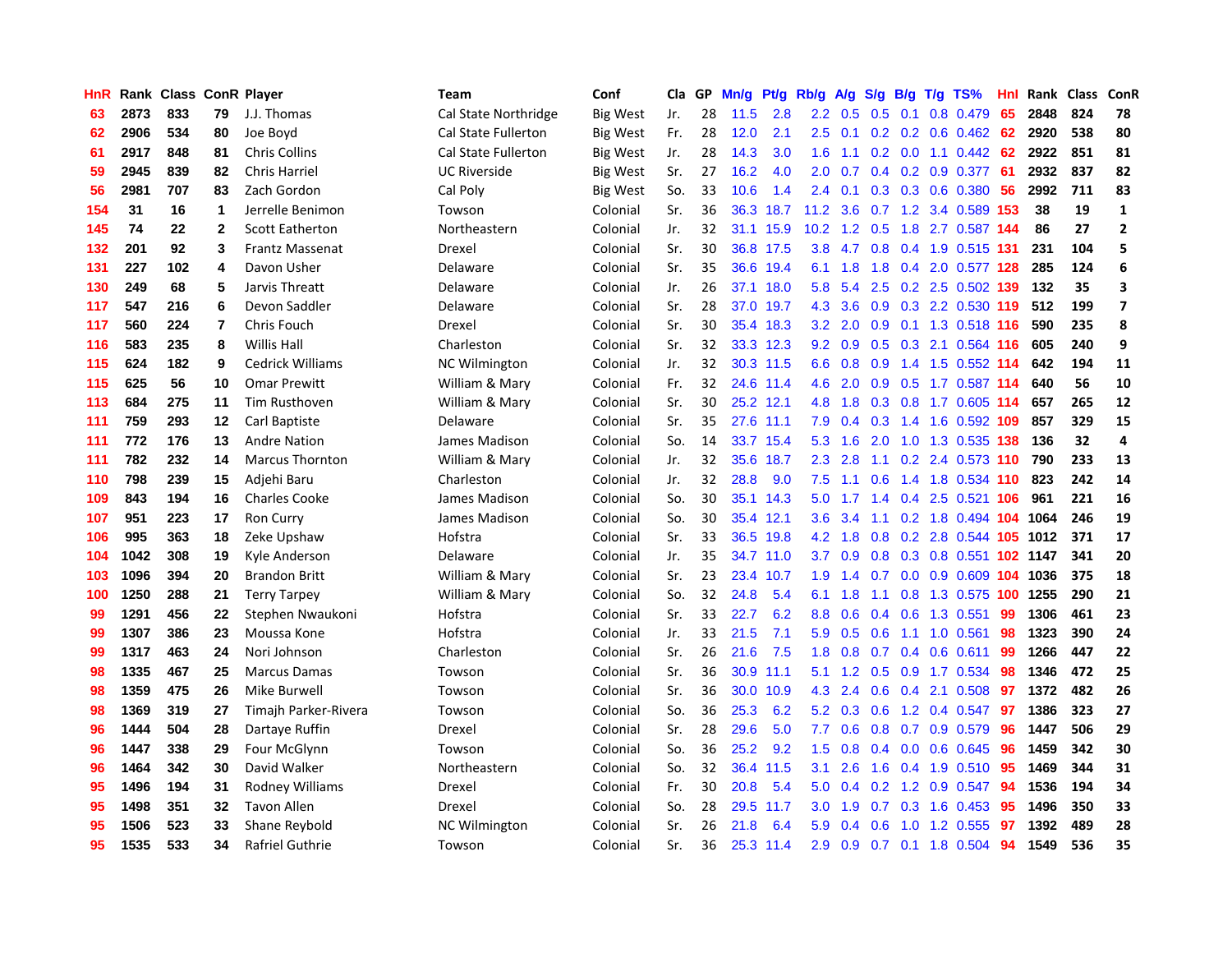| HnR |      | Rank Class ConR Player |    |                        | Team                 | Conf     | Cla | GP | Mn/g | Pt/g | Rb/g             | A/g | S/g              | B/g | T/g TS%                   | Hnl | Rank Class |     | ConR |
|-----|------|------------------------|----|------------------------|----------------------|----------|-----|----|------|------|------------------|-----|------------------|-----|---------------------------|-----|------------|-----|------|
| 94  | 1541 | 537                    | 35 | Kyle Gaillard          | William & Mary       | Colonial | Sr. | 32 | 25.6 | 6.9  | 3.7              | 1.5 | 0.6              | 0.3 | 0.8 0.553                 | 94  | 1552       | 537 | 36   |
| 94  | 1576 | 457                    | 36 | <b>Anthony Stitt</b>   | Charleston           | Colonial | Jr. | 32 | 34.6 | 10.0 | 2.9              | 3.1 | 1.0              |     | 0.1 1.7 0.452 93          |     | 1601       | 470 | 37   |
| 94  | 1588 | 551                    | 37 | Andrey Semenov         | James Madison        | Colonial | Sr. | 28 | 28.8 | 10.9 | 4.1              | 1.2 |                  |     | 0.7 0.4 1.7 0.500 91      |     | 1751       | 588 | 42   |
| 93  | 1624 | 473                    | 38 | Reggie Spencer         | Northeastern         | Colonial | Jr. | 29 | 27.6 | 9.2  | 6.6              | 0.7 |                  |     | $0.3$ $0.5$ 1.5 $0.506$   | 93  | 1633       | 477 | 38   |
| 92  | 1681 | 570                    | 39 | Anthony Thomas         | Charleston           | Colonial | Sr. | 32 | 24.8 | 7.0  | 4.6              | 0.9 |                  |     | $0.7$ $0.6$ $1.6$ $0.487$ | 92  | 1706       | 577 | 39   |
| 92  | 1715 | 402                    | 40 | Zach Stahl             | Northeastern         | Colonial | So. | 32 | 22.6 | 7.4  | 4.9              | 1.1 | 0.7              |     | 0.3 1.6 0.480             | 91  | 1722       | 400 | 40   |
| 92  | 1724 | 405                    | 41 | Marvin King-Davis      | Delaware             | Colonial | So. | 27 | 16.3 | 5.1  | 3.7              | 0.1 | 0.1              |     | 0.8 0.5 0.531             | 91  | 1733       | 403 | 41   |
| 91  | 1739 | 507                    | 42 | Kazembe Abif           | Drexel               | Colonial | Jr. | 16 | 30.6 | 7.2  | 6.6              | 0.4 | 0.7              |     | 0.4 0.9 0.548             | 95  | 1493       | 435 | 32   |
| 91  | 1771 | 417                    | 43 | Dylan Sherwood         | NC Wilmington        | Colonial | So. | 30 | 9.8  | 3.5  | $2.4^{\circ}$    | 0.3 | 0.1              |     | 0.2 0.3 0.502             | -91 | 1765       | 417 | 43   |
| 90  | 1799 | 252                    | 44 | Joe Chealey            | Charleston           | Colonial | Fr. | 27 | 20.7 | 6.9  | 2.0 <sub>2</sub> | 2.0 | 0.7              |     | 0.3 1.7 0.472 90          |     | 1787       | 253 | 44   |
| 90  | 1814 | 257                    | 45 | Mohamed Bah            | Drexel               | Colonial | Fr. | 24 | 11.7 | 2.0  | $2.7^{\circ}$    | 0.1 |                  |     | 0.1 0.5 0.1 0.608 90      |     | 1805       | 257 | 45   |
| 90  | 1851 | 542                    | 46 | Demetrius Pollard      | Northeastern         | Colonial | Jr. | 32 | 28.6 | 8.9  | 1.8              | 2.1 |                  |     | $0.7$ 0.1 1.4 0.486       | -89 | 1866       | 544 | 46   |
| 89  | 1865 | 610                    | 47 | Julian Boatner         | William & Mary       | Colonial | Sr. | 32 | 20.8 | 5.1  | $1.4^{\circ}$    | 1.5 | 0.5              |     | $0.1$ 0.7 0.633           | -89 | 1877       | 610 | 47   |
| 89  | 1883 | 447                    | 48 | Sean Sheldon           | William & Mary       | Colonial | So. | 32 | 14.7 | 3.4  | 3.0 <sub>2</sub> | 0.8 |                  |     | $0.2$ 0.3 0.6 0.583       | -89 | 1896       | 454 | 48   |
| 88  | 1909 | 455                    | 49 | <b>Taylor Bessick</b>  | James Madison        | Colonial | So. | 31 | 22.2 | 6.3  | 4.7              | 0.4 | 0.5              |     | 0.6 1.3 0.511             | 85  | 2058       | 501 | 54   |
| 88  | 1933 | 464                    | 50 | Darren Payen           | Hofstra              | Colonial | So. | 33 | 10.3 | 3.1  | $2.2^{\circ}$    | 0.1 | 0.2              |     | $0.5$ 0.5 0.608           | 87  | 1952       | 470 | 49   |
| 87  | 1967 | 632                    | 51 | Dion Nesmith           | Hofstra              | Colonial | Sr. | 30 | 34.6 | 13.3 | $2.6\,$          | 4.2 | 0.8              | 0.0 | 3.0 0.511                 | 87  | 1979       | 631 | 51   |
| 87  | 1984 | 288                    | 52 | Jamall Robinson        | Hofstra              | Colonial | Fr. | 33 | 33.4 | 9.5  | 4.2              | 1.6 | 0.6              |     | 0.3 1.4 0.480             | 87  | 2006       | 299 | 52   |
| 87  | 1999 | 292                    | 53 | T.J. Williams          | Northeastern         | Colonial | Fr. | 30 | 23.7 | 6.9  | 2.3              | 2.0 | 0.6              |     | $0.1$ 1.4 0.480           | -87 | 1978       | 293 | 50   |
| 86  | 2023 | 592                    | 54 | Freddie Jackson        | <b>NC Wilmington</b> | Colonial | Jr. | 32 | 21.5 | 7.3  | 2.8              | 1.1 |                  |     | 0.5 0.4 1.2 0.475         | -86 | 2039       | 595 | 53   |
| 85  | 2099 | 615                    | 55 | <b>Addison Spruill</b> | <b>NC Wilmington</b> | Colonial | Jr. | 32 | 21.9 | 9.3  | 3.5              | 1.0 |                  |     | $0.5$ $0.2$ $1.2$ $0.423$ | -84 | 2110       | 615 | 57   |
| 85  | 2107 | 665                    | 56 | Chris Dixon            | <b>NC Wilmington</b> | Colonial | Sr. | 32 | 23.6 | 7.3  | 2.9              | 2.1 | 1.0              |     | 0.1 1.8 0.449             | 84  | 2118       | 669 | 58   |
| 84  | 2171 | 329                    | 57 | Daniel Dixon           | William & Mary       | Colonial | Fr. | 26 | 12.8 | 3.5  | 1.6              | 0.7 |                  |     | $0.4$ 0.3 0.5 0.551       | 85  | 2098       | 315 | 56   |
| 82  | 2249 | 547                    | 58 | Jordan Allen           | Hofstra              | Colonial | So. | 30 | 28.2 | 6.6  | 4.8              | 2.0 | 1.1              | 0.4 | 2.0 0.449                 | 83  | 2193       | 534 | 59   |
| 82  | 2255 | 359                    | 59 | Canyon Barry           | Charleston           | Colonial | Fr. | 24 | 23.9 | 9.3  | $2.4^{\circ}$    | 1.4 | 0.5              |     | $0.3$ 2.1 $0.452$         | 85  | 2079       | 314 | 55   |
| 81  | 2340 | 719                    | 60 | Ben Eblen              | <b>NC Wilmington</b> | Colonial | Sr. | 32 | 21.4 | 3.3  | 2.4              | 2.8 | 0.9              |     | 0.3 1.3 0.380             | 80  | 2361       | 727 | 60   |
| 79  | 2415 | 390                    | 61 | Yohanny Dalembert      | James Madison        | Colonial | Fr. | 28 | 11.7 | 2.3  | 2.5              | 0.2 |                  |     | $0.1$ $0.5$ $0.8$ $0.538$ | -77 | 2516       | 416 | 62   |
| 78  | 2472 | 410                    | 62 | Jackson Kent           | James Madison        | Colonial | Fr. | 31 | 21.3 | 5.9  | 2.5              | 0.8 |                  |     | 0.5 0.1 1.6 0.489         | 75  | 2580       | 437 | 64   |
| 77  | 2494 | 752                    | 63 | <b>Tanner Milson</b>   | <b>NC Wilmington</b> | Colonial | Sr. | 32 | 20.0 | 5.4  | 1.0 <sub>1</sub> | 1.1 | 0.8              |     | $0.0$ 1.1 0.493           | -77 | 2511       | 761 | 61   |
| 76  | 2551 | 427                    | 64 | <b>Walter Foster</b>   | Towson               | Colonial | Fr. | 36 | 12.5 | 1.5  | 3.0 <sub>2</sub> | 0.3 | 0.1              |     | $0.8$ 0.4 0.461           | 76  | 2561       | 429 | 63   |
| 75  | 2585 | 439                    | 65 | Tom Vodanovich         | James Madison        | Colonial | Fr. | 31 | 21.1 | 4.1  | 4.1              | 0.4 | 0.5              |     | 0.3 1.4 0.457             | 73  | 2664       | 457 | 67   |
| 74  | 2608 | 630                    | 66 | Craig Ponder           | <b>NC Wilmington</b> | Colonial | So. | 31 | 13.6 | 4.4  | 1.7              | 0.9 | 0.3              | 0.1 | $0.8$ 0.419               | -74 | 2613       | 628 | 65   |
| 73  | 2659 | 638                    | 67 | Luke Hager             | <b>NC Wilmington</b> | Colonial | So. | 29 | 14.1 | 4.2  | 2.8              | 0.3 | 0.2 <sub>0</sub> | 0.1 | $0.8$ 0.455               | 73  | 2653       | 636 | 66   |
| 72  | 2666 | 639                    | 68 | Theo Johnson           | Charleston           | Colonial | So. | 30 | 9.2  | 1.7  | 1.5              | 0.5 | 0.1              |     | $0.3$ 0.4 0.435           | -72 | 2673       | 638 | 68   |
| 69  | 2757 | 489                    | 69 | Devonne Pinkard        | Delaware             | Colonial | Fr. | 34 | 17.7 | 2.4  | $2.2^{\circ}$    | 0.5 | 0.3              |     | $0.2$ 0.4 0.432           | -68 | 2784       | 495 | 71   |
| 68  | 2782 | 499                    | 70 | Chris Jenkins          | Hofstra              | Colonial | Fr. | 28 | 21.2 | 5.4  | 1.3              | 0.5 |                  |     | $0.5$ 0.2 0.5 0.449       | -71 | 2729       | 481 | 69   |
| 67  | 2793 | 810                    | 71 | Marco Banegas-Flores   | Northeastern         | Colonial | Jr. | 29 | 16.1 | 2.9  | $1.4^{\circ}$    | 1.3 | 0.7              |     | $0.0$ 1.3 0.437           | 69  | 2766       | 806 | 70   |
| 67  | 2796 | 674                    | 72 | David Wishon           | Charleston           | Colonial | So. | 30 | 12.6 | 2.4  | $2.7^{\circ}$    | 0.2 | 0.1              |     | $0.7$ 1.1 $0.458$         | 67  | 2798       | 672 | 72   |
| 65  | 2839 | 517                    | 73 | Major Canady           | Drexel               | Colonial | Fr. | 30 | 16.0 | 2.1  | 1.7 <sub>2</sub> | 0.9 |                  |     | $0.4$ 0.0 0.6 0.403       | 65  | 2856       | 521 | 73   |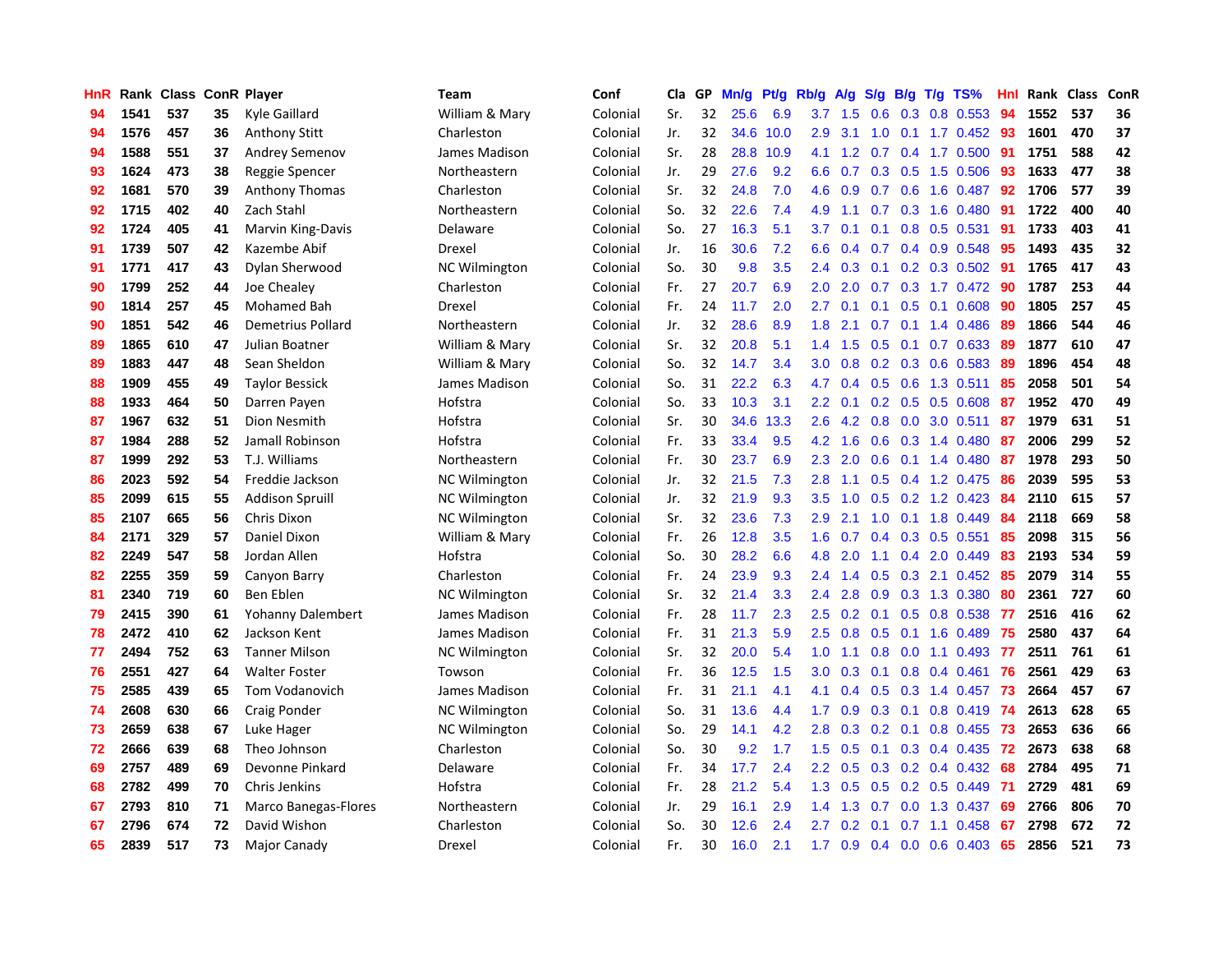| HnR |      | Rank Class ConR Player |                |                       | Team                  | Conf      | Cla | GP | Mn/g | Pf/g      | Rb/g             | A/g | S/g             | B/g | $T/g$ TS%                 | Hnl | Rank | <b>Class</b> | ConR           |
|-----|------|------------------------|----------------|-----------------------|-----------------------|-----------|-----|----|------|-----------|------------------|-----|-----------------|-----|---------------------------|-----|------|--------------|----------------|
| 57  | 2971 | 704                    | 74             | Derrico Peck          | Northeastern          | Colonial  | So. | 28 | 12.5 | 2.3       | 1.3              | 0.5 | 0.3             | 0.4 | 0.9 0.492                 | 59  | 2964 | 703          | 74             |
| 54  | 3000 | 577                    | 75             | Cazmon Hayes          | Delaware              | Colonial  | Fr. | 32 | 9.8  | 2.0       | 1.1              | 0.2 | 0.1             |     | $0.1$ $0.3$ $0.463$ 54    |     | 3009 | 580          | 75             |
| 31  | 3064 | 608                    | 76             | Ivan Lukic            | James Madison         | Colonial  | Fr. | 25 | 10.8 | 1.6       | 0.9 <sub>0</sub> | 0.2 |                 |     | 0.0 0.0 0.4 0.381 34      |     | 3064 | 608          | 76             |
| 150 | 51   | 22                     | 1              | Shawn Jones           | Middle Tennessee      | Conf. USA | Sr. | 33 |      | 28.2 14.2 | 8.4              | 0.6 |                 |     | 0.9 1.9 1.5 0.598 150     |     | 54   | 25           | $\mathbf{1}$   |
| 142 | 107  | 46                     | $\mathbf 2$    | Michael Craig         | Southern Mississippi  | Conf. USA | Sr. | 33 | 24.4 | 11.1      | 7.5              | 2.3 |                 |     | 1.2 0.3 2.4 0.606 145     |     | 84   | 33           | $\overline{2}$ |
| 138 | 141  | 34                     | 3              | Kenneth Smith         | Louisiana Tech        | Conf. USA | Jr. | 36 | 30.4 | 7.8       | 3.8              | 7.7 | 2.5             |     | 0.1 2.4 0.532 138         |     | 139  | 37           | 3              |
| 138 | 145  | 69                     | 4              | John Bohannon         | <b>Texas-El Paso</b>  | Conf. USA | Sr. | 32 |      | 28.6 11.9 | 8.3              | 2.4 |                 |     | 0.4 1.7 2.3 0.600 138     |     | 150  | 68           | 4              |
| 137 | 152  | 35                     | 5              | James Woodard         | Tulsa                 | Conf. USA | So. | 34 | 32.4 | 15.5      | 5.9              | 1.8 | 0.9             |     | 0.2 1.4 0.575 135         |     | 168  | 40           | 5              |
| 136 | 161  | 74                     | 6              | <b>Tymell Murphy</b>  | Florida International | Conf. USA | Sr. | 31 | 34.4 | 16.6      | 7.4              | 2.3 | 1.9             |     | 1.5 2.9 0.615 134         |     | 172  | 79           | 6              |
| 131 | 232  | 51                     | $\overline{7}$ | Alex Hamilton         | Louisiana Tech        | Conf. USA | So. | 37 | 28.0 | 14.5      | 3.6              | 2.9 | 1.4             |     | 0.4 2.1 0.557 131         |     | 238  | 55           | $\overline{ }$ |
| 129 | 261  | 17                     | 8              | Vince Hunter          | Texas-El Paso         | Conf. USA | Fr. | 34 |      | 25.8 12.3 | 6.5              |     |                 |     | 1.3 0.8 0.7 2.0 0.572 127 |     | 317  | 25           | 9              |
| 126 | 348  | 149                    | 9              | Daveon Boardingham    | Southern Mississippi  | Conf. USA | Sr. | 36 | 22.4 | 10.4      | 4.8              |     |                 |     | 0.7 0.5 1.0 1.6 0.604 125 |     | 353  | 156          | 10             |
| 124 | 384  | 111                    | 10             | Michale Kyser         | Louisiana Tech        | Conf. USA | Jr. | 36 | 23.3 | 7.0       | 6.6              | 0.4 | 0.5             |     | 3.0 0.6 0.557 124         |     | 390  | 112          | 12             |
| 124 | 386  | 84                     | 11             | Rashad Smith          | Tulsa                 | Conf. USA | So. | 28 | 24.9 | 12.0      | 4.9              | 1.1 | 0.7             |     | 0.9 1.4 0.549 127         |     | 316  | 74           | 8              |
| 123 | 406  | 118                    | 12             | Pierria Henry         | Charlotte             | Conf. USA | Jr. | 30 |      | 33.8 12.3 | 5.1              | 5.8 | 2.1             |     | 0.7 3.3 0.503 124         |     | 385  | 111          | 11             |
| 122 | 434  | 174                    | 13             | Neil Watson           | Southern Mississippi  | Conf. USA | Sr. | 36 | 31.3 | 10.8      | 2.5              | 4.0 | 1.6             |     | 0.0 1.9 0.574 121         |     | 443  | 176          | 13             |
| 121 | 450  | 104                    | 14             | Matt Bingaya          | Southern Mississippi  | Conf. USA | So. | 36 | 14.1 | 5.9       | 3.7              | 0.5 | 0.8             |     | 0.3 0.8 0.536 121         |     | 459  | 102          | 15             |
| 120 | 467  | 142                    | 15             | Raheem Appleby        | Louisiana Tech        | Conf. USA | Jr. | 25 | 20.2 | 11.2      | 1.8              | 1.4 | 0.8             |     | $0.1$ 1.1 0.535 121       |     | 461  | 146          | 16             |
| 120 | 481  | 191                    | 16             | Kenyon McNeail        | Louisiana Tech        | Conf. USA | Sr. | 37 |      | 22.4 11.0 | $2.4^{\circ}$    | 1.0 | 1.0             |     | $0.1$ 0.8 0.605 120       |     | 494  | 191          | 17             |
| 118 | 521  | 40                     | 17             | Sean Obi              | Rice                  | Conf. USA | Fr. | 30 |      | 26.4 11.4 | 9.3              | 0.8 |                 |     | 0.5 0.7 2.0 0.582 118     |     | 539  | 42           | 19             |
| 118 | 523  | 120                    | 18             | Aaron Bacote          | Old Dominion          | Conf. USA | So. | 35 |      | 29.5 15.5 | 3.0 <sub>2</sub> | 2.9 | 0.7             |     | $0.1$ 2.9 0.532 119       |     | 515  | 117          | 18             |
| 118 | 539  | 211                    | 19             | <b>Chris Anderson</b> | Louisiana Tech        | Conf. USA | Sr. | 37 | 23.6 | 11.9      | 5.6              | 1.0 | 1.1             |     | 0.3 1.9 0.507 118         |     | 546  | 212          | 20             |
| 118 | 541  | 212                    | 20             | Jaron Johnson         | Louisiana Tech        | Conf. USA | Sr. | 37 | 21.5 | 9.1       | 3.5              | 0.7 | 0.6             |     | 0.3 0.8 0.604 117         |     | 547  | 213          | 21             |
| 117 | 544  | 215                    | 21             | Neiko Hunter          | Middle Tennessee      | Conf. USA | Sr. | 33 | 27.6 | 13.2      | 4.8              | 0.9 | 0.9             |     | 0.6 1.7 0.532 117         |     | 558  | 218          | 22             |
| 116 | 597  | 178                    | 22             | <b>Richard Ross</b>   | Old Dominion          | Conf. USA | Jr. | 36 | 32.1 | 9.9       | 7.0              | 0.9 | 0.8             |     | 2.3 1.5 0.521 116         |     | 602  | 184          | 24             |
| 115 | 616  | 246                    | 23             | Kerry Hammonds        | Middle Tennessee      | Conf. USA | Sr. | 32 | 31.7 | 12.4      | 3.5              | 2.7 | 0.8             |     | 0.6 1.6 0.571 115         |     | 618  | 244          | 25             |
| 114 | 652  | 191                    | 24             | C.J. Washington       | <b>UAB</b>            | Conf. USA | Jr. | 28 | 27.2 | 13.0      | 6.9              | 0.6 | 0.9             |     | 0.8 1.3 0.531 116         |     | 593  | 180          | 23             |
| 114 | 656  | 143                    | 25             | Rashad Ray            | Tulsa                 | Conf. USA | So. | 34 | 21.1 | 6.8       | 2.1              | 2.5 |                 |     | 1.0 0.0 1.2 0.562 113     |     | 701  | 155          | 26             |
| 113 | 713  | 155                    | 26             | Shaquille Harrison    | Tulsa                 | Conf. USA | So. | 34 | 30.2 | 9.6       | 3.9 <sup>°</sup> |     | $3.2 \quad 1.8$ |     | 0.2 2.3 0.519 112 746     |     |      | 169          | 28             |
| 112 | 729  | 220                    | 27             | Aaron Brown           | Southern Mississippi  | Conf. USA | Jr. | 36 | 27.0 | 9.9       | 4.3              | 1.3 |                 |     | 0.7 0.1 1.5 0.569 112 742 |     |      | 222          | 27             |
| 111 | 763  | 228                    | 28             | Jay Hook              | Tulane                | Conf. USA | Jr. | 34 | 31.8 | 13.9      | 5.1              | 0.7 | 0.7             |     | 0.0 1.8 0.628 111         |     | 774  | 231          | 29             |
| 111 | 786  | 234                    | 29             | <b>McKenzie Moore</b> | <b>Texas-El Paso</b>  | Conf. USA | Jr. | 11 | 27.3 | 13.1      | 4.5              | 2.6 | 0.7             |     | 0.5 2.9 0.583 121         |     | 452  | 141          | 14             |
| 110 | 796  | 75                     | 30             | Ryan Taylor           | Marshall              | Conf. USA | Fr. | 31 | 25.7 | 12.8      | 7.2              | 1.0 | 0.7             |     | 0.6 1.8 0.552 110         |     | 816  | 77           | 30             |
| 110 | 810  | 308                    | 31             | Cordarius Johnson     | Louisiana Tech        | Conf. USA | Sr. | 37 | 20.8 | 7.4       | 4.0              | 0.9 | 1.2             |     | 0.3 1.1 0.477 110         |     | 817  | 310          | 31             |
| 109 | 851  | 321                    | 32             | Rakeem Buckles        | Florida International | Conf. USA | Sr. | 31 | 30.1 | 13.7      | 8.6              | 0.7 | 1.1             |     | 1.4 2.3 0.529 108         |     | 898  | 340          | 36             |
| 109 | 858  | 257                    | 33             | Julian Washburn       | Texas-El Paso         | Conf. USA | Jr. | 34 | 34.4 | 13.1      | 3.5              | 2.5 | 1.0             |     | 0.4 1.4 0.522 107         |     | 945  | 280          | 41             |
| 109 | 864  | 326                    | 34             | Jerrold Brooks        | Southern Mississippi  | Conf. USA | Sr. | 34 | 27.7 | 9.6       | 2.0 <sub>2</sub> | 2.6 | 1.1             |     | 0.0 1.7 0.498 109         |     | 842  | 320          | 33             |
| 108 | 870  | 261                    | 35             | Chip Armelin          | Southern Mississippi  | Conf. USA | Jr. | 35 | 13.4 | 4.8       | 1.9              | 0.5 | 0.7             |     | $0.1$ 0.7 0.568 108       |     | 881  | 262          | 34             |
| 108 | 874  | 330                    | 36             | Pablo Bertone         | Florida Atlantic      | Conf. USA | Sr. | 30 | 33.8 | 18.9      | 3.9              |     |                 |     | 2.1 1.3 0.1 2.8 0.537 109 |     | 833  | 317          | 32             |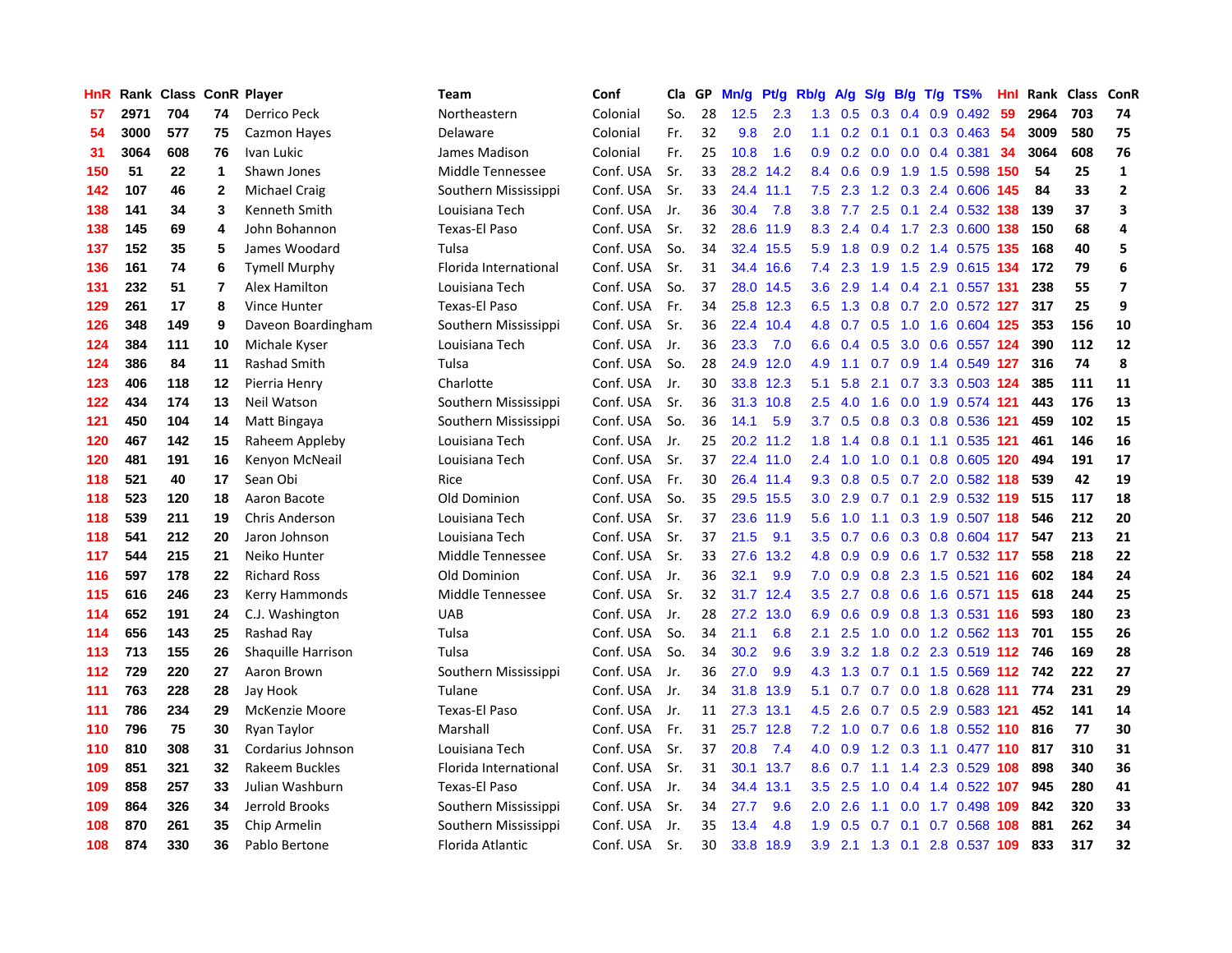| HnR | Rank |     |    | <b>Class ConR Player</b> | <b>Team</b>          | Conf      | Cla l | GP | Mn/g | <b>Pt/g</b> | Rb/g             | A/g | S/g |     | $B/g$ T/g TS%                  |     | Hnl Rank | <b>Class</b> | ConR |
|-----|------|-----|----|--------------------------|----------------------|-----------|-------|----|------|-------------|------------------|-----|-----|-----|--------------------------------|-----|----------|--------------|------|
| 108 | 876  | 264 | 37 | <b>Chad Frazier</b>      | <b>UAB</b>           | Conf. USA | Jr.   | 31 |      | 35.3 17.7   | 3.3 <sub>2</sub> | 4.3 | 1.1 |     | 0.3 4.0 0.522 108              |     | 890      | 265          | 35   |
| 108 | 877  | 199 | 38 | Brandon Swannegan        | Tulsa                | Conf. USA | So.   | 34 | 13.3 | 4.0         | 3.0 <sub>2</sub> |     |     |     | $0.2$ 0.2 1.5 0.7 0.502 107    |     | 913      | 210          | 39   |
| 108 | 888  | 333 | 39 | Tweety Knight            | Middle Tennessee     | Conf. USA | Sr.   | 33 | 28.0 | 6.8         | 3.3 <sub>2</sub> | 4.6 |     |     | 2.0 0.1 2.8 0.484 108          |     | 902      | 342          | 37   |
| 108 | 894  | 88  | 40 | Matt Willms              | Texas-El Paso        | Conf. USA | Fr.   | 34 | 17.0 | 5.4         | 3.5              | 1.0 |     |     | 0.6 0.8 1.4 0.572 106 974      |     |          | 103          | 44   |
| 108 | 904  | 91  | 41 | Jonathan Stark           | Tulane               | Conf. USA | Fr.   | 34 | 37.2 | 14.5        | 2.6              | 4.2 | 0.9 |     | 0.0 2.5 0.525 107              |     | 911      | 89           | 38   |
| 107 | 922  | 216 | 42 | Keenan Palmore           | Old Dominion         | Conf. USA | So.   | 36 | 28.0 | 9.9         | 3.9              | 2.7 | 1.3 |     | 0.2 2.4 0.510 107              |     | 920      | 214          | 40   |
| 107 | 949  | 221 | 43 | D'Andre Wright           | Tulsa                | Conf. USA | So.   | 34 | 17.1 | 7.4         | 3.9              | 0.4 | 0.3 |     | 0.5 1.4 0.523 106              |     | 983      | 224          | 45   |
| 106 | 961  | 282 | 44 | Chris Jones              | North Texas          | Conf. USA | Jr.   | 31 | 25.0 | 7.5         | 3.7              | 4.1 | 1.5 |     | $0.0$ 2.1 $0.457$ 106          |     | 955      | 285          | 42   |
| 106 | 967  | 286 | 45 | Jordan Williams          | North Texas          | Conf. USA | Jr.   | 31 | 26.0 | 12.3        | 6.5              | 0.5 | 0.8 |     | 0.5 1.9 0.512 106              |     | 960      | 287          | 43   |
| 105 | 1001 | 229 | 46 | <b>Willie Clayton</b>    | Charlotte            | Conf. USA | So.   | 31 | 29.5 | 10.8        | 8.9              | 0.8 |     |     | 0.8 0.6 2.2 0.566 105 1014     |     |          | 228          | 46   |
| 105 | 1020 | 371 | 47 | <b>Tim Peete</b>         | Tulsa                | Conf. USA | Sr.   | 34 | 22.3 | 5.3         | 3.3 <sub>2</sub> |     |     |     | 1.7 1.1 0.1 1.2 0.541 104 1049 |     |          | 380          | 49   |
| 105 | 1033 | 241 | 48 | Louis Dabney             | Tulane               | Conf. USA | So.   | 33 | 32.4 | 15.2        | 4.1              | 2.0 |     |     | 1.2 0.1 2.4 0.507 105 1015     |     |          | 229          | 47   |
| 105 | 1034 | 116 | 49 | Reggie Upshaw Jr.        | Middle Tennessee     | Conf. USA | Fr.   | 33 | 20.5 | 6.4         | 3.5              | 1.2 | 0.8 |     | 0.5 0.9 0.498 104 1037         |     |          | 115          | 48   |
| 104 | 1047 | 309 | 50 | C.J. Cooper              | Texas-El Paso        | Conf. USA | Jr.   | 34 | 31.6 | 9.6         | 1.9              | 3.0 | 0.8 |     | 0.0 2.0 0.531 102 1141         |     |          | 338          | 51   |
| 104 | 1058 | 380 | 51 | Akeem Richmond           | East Carolina        | Conf. USA | Sr.   | 34 | 35.3 | 18.0        | 2.8              | 1.6 | 1.3 |     | 0.0 1.7 0.604 104 1050         |     |          | 381          | 50   |
| 102 | 1140 | 261 | 52 | Chris Thomas             | Marshall             | Conf. USA | So.   | 33 | 25.2 | 12.7        | 4.0              | 1.8 | 1.2 |     | 0.5 2.5 0.507 100 1227         |     |          | 284          | 52   |
| 100 | 1229 | 437 | 53 | <b>Robert Williams</b>   | <b>UAB</b>           | Conf. USA | Sr.   | 31 | 25.5 | 8.6         | 6.4              | 1.4 | 0.7 |     | 0.2 1.5 0.490 100 1237         |     |          | 438          | 53   |
| 100 | 1240 | 368 | 54 | Cedrick Lang             | <b>Texas-El Paso</b> | Conf. USA | Jr.   | 33 | 23.1 | 6.5         | 5.4              | 0.8 | 0.4 |     | 0.2 1.2 0.533                  | -99 | 1313     | 387          | 54   |
| 99  | 1305 | 385 | 55 | Jeremiah Eason           | Southern Mississippi | Conf. USA | Jr.   | 36 | 19.7 | 5.6         | 4.0              | 0.6 |     |     | 0.7 0.1 1.4 0.506 99           |     | 1316     | 388          | 55   |
| 98  | 1327 | 164 | 56 | Ambrose Mosley           | Old Dominion         | Conf. USA | Fr.   | 36 | 19.9 | 7.3         | 2.9              | 0.9 |     |     | 0.7 0.0 0.7 0.503 98           |     | 1331     | 164          | 56   |
| 98  | 1332 | 311 | 57 | Shawn Lester             | Charlotte            | Conf. USA | So.   | 31 | 24.4 | 11.9        | 4.2              | 1.5 | 0.8 |     | $0.1$ 2.5 0.535                | -98 | 1339     | 311          | 57   |
| 97  | 1376 | 480 | 58 | Alzee Williams           | North Texas          | Conf. USA | Sr.   | 32 | 28.4 | 11.1        | $2.4^{\circ}$    | 1.4 | 0.7 |     | $0.1$ 1.0 0.524                | -97 | 1394     | 490          | 59   |
| 97  | 1421 | 331 | 59 | Jagawn Raymond           | Middle Tennessee     | Conf. USA | So.   | 33 | 21.1 | 6.5         | 2.2              | 1.3 | 0.5 |     | $0.1$ 1.1 0.543                | 96  | 1427     | 331          | 60   |
| 96  | 1462 | 186 | 60 | Marquan Botley           | Florida Atlantic     | Conf. USA | Fr.   | 32 | 29.9 | 11.3        | 2.7              | 2.6 | 0.8 |     | $0.1$ 1.2 0.527                | 95  | 1484     | 186          | 62   |
| 95  | 1483 | 430 | 61 | Dimitri Batten           | Old Dominion         | Conf. USA | Jr.   | 36 | 27.3 | 11.0        | 4.2              | 1.1 | 1.1 |     | $0.3$ 2.1 $0.467$              | -95 | 1476     | 430          | 61   |
| 95  | 1508 | 524 | 62 | <b>Rod Rucker</b>        | <b>UAB</b>           | Conf. USA | Sr.   | 30 | 30.6 | 10.9        | 7.1              | 2.1 | 0.4 |     | $0.4$ 2.0 0.439                | 95  | 1503     | 526          | 63   |
| 95  | 1510 | 525 | 63 | Fahro Alihodzic          | <b>UAB</b>           | Conf. USA | Sr.   | 31 | 24.7 | 8.8         | 6.3              | 0.5 |     |     | 0.6 1.0 1.5 0.473 95           |     | 1513     | 529          | 64   |
| 94  | 1567 | 453 | 64 | T.J. Taylor              | North Texas          | Conf. USA | Jr.   | 30 | 19.0 | 7.0         | 2.9              |     |     |     | 1.3 0.6 0.2 1.5 0.515 94       |     | 1582     | 460          | 67   |
| 94  | 1568 | 454 | 65 | Jacquez Rozier           | Middle Tennessee     | Conf. USA | Jr.   | 33 | 15.1 | 3.4         | $3.6^{\circ}$    | 0.5 | 0.5 |     | 0.6 0.9 0.504 94               |     | 1577     | 456          | 66   |
| 94  | 1583 | 369 | 66 | Mike Thorne Jr.          | Charlotte            | Conf. USA | So.   | 31 | 24.5 | 9.1         | 6.7              | 0.4 | 0.3 |     | $0.7$ 1.6 0.509                | -93 | 1597     | 374          | 68   |
| 93  | 1591 | 552 | 67 | Jordan Swing             | <b>UAB</b>           | Conf. USA | Sr.   | 31 | 21.8 | 6.0         | $3.5^{\circ}$    | 2.0 | 0.7 |     | $0.2$ 1.0 0.477                | 93  | 1606     | 551          | 69   |
| 93  | 1608 | 468 | 68 | Justin Raffington        | Florida Atlantic     | Conf. USA | Jr.   | 32 | 29.6 | 10.1        | 8.5              | 1.1 | 0.3 |     | 0.9 2.3 0.509                  | 93  | 1635     | 478          | 71   |
| 93  | 1615 | 216 | 69 | Kareem Canty             | Marshall             | Conf. USA | Fr.   | 33 | 36.7 | 16.3        | $2.2\phantom{0}$ | 5.5 | 0.7 | 0.1 | 3.7 0.472                      | 91  | 1719     | 235          | 77   |
| 93  | 1630 | 220 | 70 | <b>Brandan Stith</b>     | East Carolina        | Conf. USA | Fr.   | 33 | 19.5 | 4.6         | 6.4              | 0.6 | 0.6 |     | 1.2 0.8 0.514 93               |     | 1611     | 211          | 70   |
| 93  | 1642 | 476 | 71 | Deonte Houston           | Southern Mississippi | Conf. USA | Jr.   | 36 | 18.1 | 3.9         | 1.4              | 1.8 | 0.8 |     | $0.0$ 1.0 0.447                | 92  | 1666     | 490          | 73   |
| 93  | 1644 | 564 | 72 | Devon Agusi              | Texas-San Antonio    | Conf. USA | Sr.   | 30 | 27.7 | 12.2        | 3.1              | 2.3 | 1.1 |     | $0.0$ 3.0 $0.545$              | 92  | 1683     | 569          | 74   |
| 93  | 1653 | 224 | 73 | Denzell Taylor           | Old Dominion         | Conf. USA | Fr.   | 36 | 26.6 | 4.4         | 5.9              | 0.7 | 0.7 |     | 0.9 1.3 0.497 92               |     | 1656     | 226          | 72   |
| 93  | 1656 | 481 | 74 | Isaiah Massey            | Louisiana Tech       | Conf. USA | Jr.   | 31 | 12.9 | 3.4         | 3.2              | 0.2 | 0.3 |     | $0.5$ 0.5 0.584                | -94 | 1527     | 446          | 65   |
| 92  | 1695 | 494 | 75 | <b>Terrence Williams</b> | Charlotte            | Conf. USA | Jr.   | 31 |      | 30.2 10.5   | 4.9              |     |     |     | 2.3 1.0 0.2 2.4 0.462 92       |     | 1700     | 501          | 75   |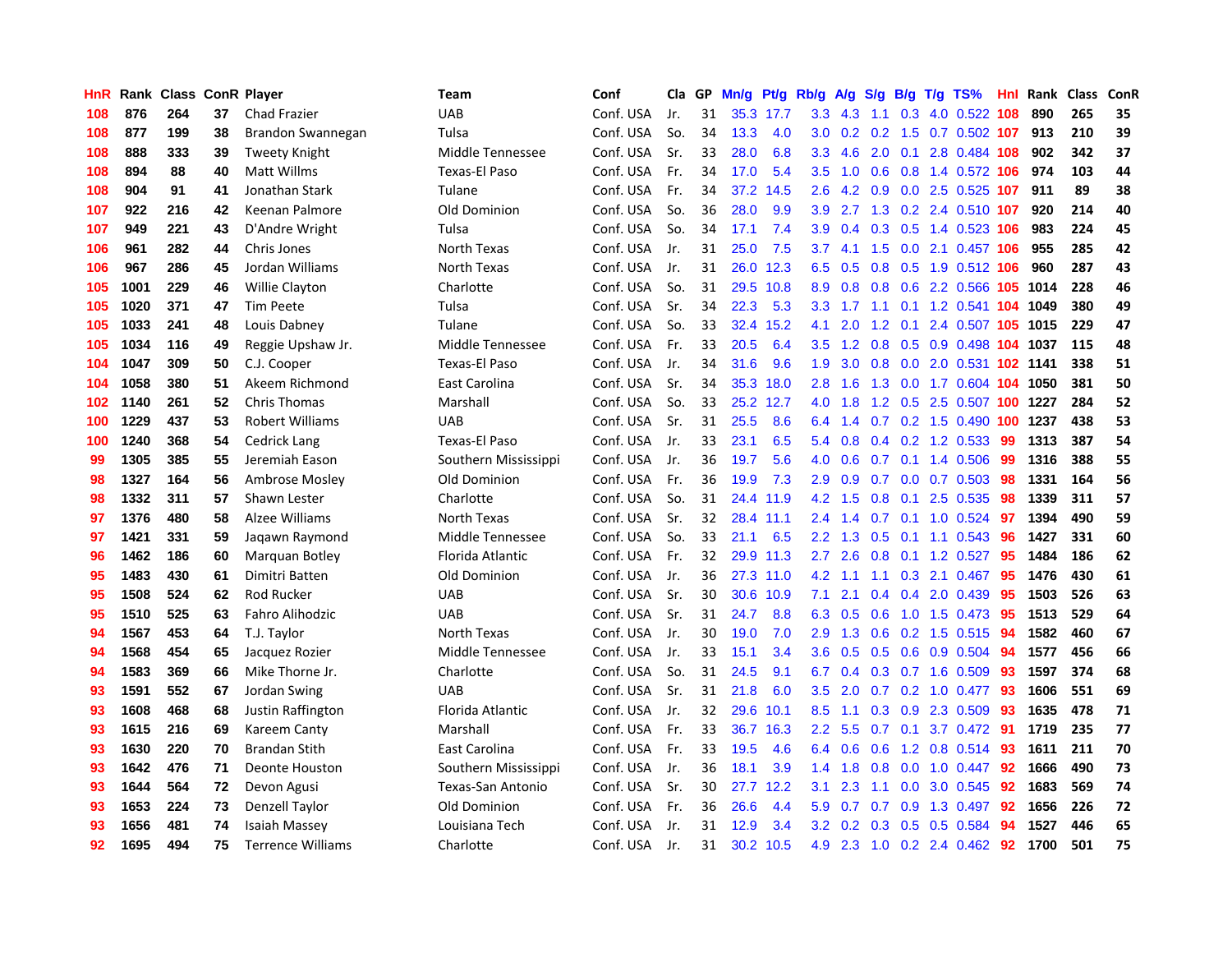| HnR |      | Rank Class ConR Player |     |                         | <b>Team</b>           | Conf      | Cla | GP | Mn/g | <b>Pt/g</b> | Rb/g             | <b>A/g</b> | S/g              | B/g | $T/g$ TS%                | Hnl | Rank | <b>Class</b> | ConR |
|-----|------|------------------------|-----|-------------------------|-----------------------|-----------|-----|----|------|-------------|------------------|------------|------------------|-----|--------------------------|-----|------|--------------|------|
| 92  | 1716 | 579                    | 76  | Patrick Swilling Jr.    | Tulsa                 | Conf. USA | Sr. | 20 | 22.6 | 8.6         | 2.0              | 1.2        | 0.6              | 0.1 | 1.3 0.497                | 98  | 1349 | 474          | 58   |
| 92  | 1720 | 580                    | 77  | <b>Brandan Walton</b>   | North Texas           | Conf. USA | Sr. | 31 | 18.0 | 7.2         | 2.1              | 0.6        |                  |     | 0.7 0.0 0.9 0.521        | -91 | 1728 | 584          | 78   |
| 92  | 1726 | 582                    | 78  | Austin Ramljak          | Rice                  | Conf. USA | Sr. | 29 | 30.3 | 11.6        | 2.4              | 1.2        |                  |     | $0.7$ $0.0$ 1.2 $0.582$  | -92 | 1715 | 580          | 76   |
| 91  | 1742 | 409                    | 79  | Prince Williams         | East Carolina         | Conf. USA | So. | 34 | 26.5 | 9.2         | 3.6 <sup>°</sup> | 3.6        | 1.0              |     | 0.3 2.4 0.542            | -91 | 1740 | 405          | 79   |
| 90  | 1802 | 253                    | 80  | <b>Tosin Mehinti</b>    | <b>UAB</b>            | Conf. USA | Fr. | 31 | 12.5 | 2.9         | 3.4              | 0.1        | 0.3              |     | 1.1 0.7 0.494            | 90  | 1810 | 258          | 83   |
| 90  | 1805 | 429                    | 81  | <b>TyQuane Goard</b>    | Marshall              | Conf. USA | So. | 31 | 25.4 | 6.3         | 4.7              | 0.8        | 0.9              |     | $0.7$ 0.9 0.561          | 89  | 1891 | 452          | 92   |
| 90  | 1806 | 525                    | 82  | Paris Roberts-Campbell  | East Carolina         | Conf. USA | Jr. | 34 | 34.0 | 11.9        | 4.2              | 2.9        | 1.6              |     | 0.6 1.9 0.528            | 90  | 1796 | 520          | 81   |
| 90  | 1810 | 527                    | 83  | <b>Colin Voss</b>       | North Texas           | Conf. USA | Jr. | 32 | 25.5 | 7.3         | 5.8              | 0.6        | 0.6              |     | $0.5$ 1.4 0.498          | 90  | 1819 | 528          | 84   |
| 90  | 1812 | 529                    | 84  | Armani Flannigan        | North Texas           | Conf. USA | Jr. | 31 | 10.0 | 2.4         | 2.1              | 0.1        |                  |     | $0.2$ 1.0 0.5 0.481      | 90  | 1820 | 529          | 85   |
| 90  | 1823 | 259                    | 85  | Phillip Jones           | Texas-San Antonio     | Conf. USA | Fr. | 27 | 22.2 | 7.2         | 6.2              | 1.0        |                  |     | 1.1 0.7 2.1 0.477 90     |     | 1789 | 254          | 80   |
| 90  | 1824 | 599                    | 86  | Vertrail Vaughns        | North Texas           | Conf. USA | Sr. | 31 | 18.5 | 7.3         | 1.4              |            |                  |     | 1.2 0.7 0.0 1.1 0.497 90 |     | 1831 | 603          | 86   |
| 90  | 1836 | 435                    | 87  | Max Guercy              | Rice                  | Conf. USA | So. | 30 | 31.0 | 9.3         | 3.3 <sub>2</sub> | 3.2        |                  |     | 0.7 0.0 1.8 0.490        | -89 | 1860 | 444          | 88   |
| 90  | 1838 | 539                    | 88  | Kelvin Penn             | Florida Atlantic      | Conf. USA | Jr. | 31 | 26.2 | 4.2         | 5.8              | 0.6        |                  |     | 0.8 2.3 1.2 0.588        | -89 | 1863 | 541          | 89   |
| 89  | 1877 | 269                    | 89  | Caleb White             | East Carolina         | Conf. USA | Fr. | 34 | 31.8 | 12.3        | 3.2              | 1.4        | 0.4              |     | $0.2$ 1.4 0.587          | 89  | 1875 | 271          | 90   |
| 89  | 1884 | 448                    | 90  | <b>Maurice Aniefiok</b> | North Texas           | Conf. USA | So. | 29 | 19.7 | 6.7         | 3.4              | 0.6        | 0.5              |     | 0.2 0.9 0.538            | -89 | 1882 | 449          | 91   |
| 89  | 1892 | 450                    | 91  | Denzel Ingram           | Charlotte             | Conf. USA | So. | 28 | 27.0 | 8.1         | 2.1              | 1.9        | 0.7              |     | $0.1$ 1.3 0.558          | -90 | 1834 | 434          | 87   |
| 89  | 1899 | 560                    | 92  | Shawn Smith             | Marshall              | Conf. USA | Jr. | 33 | 21.7 | 7.6         | 4.1              | 0.6        | 0.5              |     | 0.4 1.1 0.507 87         |     | 1983 | 579          | 96   |
| 88  | 1907 | 563                    | 93  | <b>Trevante Drye</b>    | Tulane                | Conf. USA | Jr. | 34 | 30.1 | 6.9         | 7.6              | 0.9        | 0.9 <sup>°</sup> |     | $0.3$ 1.6 0.518          | -88 | 1909 | 561          | 93   |
| 88  | 1927 | 623                    | 94  | Jordan Sims             | Texas-San Antonio     | Conf. USA | Sr. | 30 | 32.3 | 10.5        | 4.1              | 1.0        |                  |     | 1.2 0.1 0.9 0.545 87     |     | 1953 | 626          | 94   |
| 87  | 1971 | 579                    | 95  | Keon Lewis              | Texas-San Antonio     | Conf. USA | Jr. | 27 | 28.2 | 12.6        | 2.3              | 2.6        |                  |     | 0.7 0.0 2.6 0.521 87     |     | 1960 | 576          | 95   |
| 87  | 1977 | 581                    | 96  | Dennis Mavin            | Florida International | Conf. USA | Jr. | 31 | 32.8 | 11.8        | 3.9              | 1.9        | 1.6              |     | $0.0$ 2.6 $0.472$        | -86 | 2024 | 591          | 98   |
| 87  | 2008 | 485                    | 97  | Michael Zangari         | East Carolina         | Conf. USA | So. | 34 | 23.0 | 8.7         | 5.2              | 0.3        | 0.2              |     | $0.6$ 1.4 0.552          | -86 | 2008 | 489          | 97   |
| 86  | 2016 | 486                    | 98  | Lew Evans               | Tulsa                 | Conf. USA | So. | 34 | 20.6 | 5.3         | 4.1              | 0.6        | 0.3              |     | $0.1$ 1.1 $0.440$        | 86  | 2053 | 499          | 101  |
| 86  | 2044 | 598                    | 99  | Antonio Robinson        | East Carolina         | Conf. USA | Jr. | 34 | 21.6 | 4.9         | 3.7              | 2.7        | 1.1              |     | $0.2$ 1.5 0.460          | 86  | 2041 | 596          | 100  |
| 85  | 2074 | 655                    | 100 | Edrico McGregor         | Texas-San Antonio     | Conf. USA | Sr. | 29 | 24.7 | 7.7         | 5.7              | 0.9        | 0.3 <sub>0</sub> |     | 0.4 2.0 0.609            | 85  | 2094 | 661          | 102  |
| 85  | 2089 | 613                    | 101 | Cheikh Sane             | Marshall              | Conf. USA | Jr. | 31 | 17.7 | 3.2         | 5.0              | 0.3        | 0.7              |     | $0.9$ 0.9 0.467          | 84  | 2150 | 629          | 104  |
| 85  | 2100 | 509                    | 102 | Jerome Frink            | Florida International | Conf. USA | So. | 31 | 29.4 | 8.4         | 4.4              | 0.9        | 0.5              |     | 0.8 1.5 0.512 84         |     | 2143 | 517          | 103  |
| 85  | 2106 | 616                    | 103 | <b>Marcus Tarrance</b>  | Middle Tennessee      | Conf. USA | Jr. | 30 | 16.0 | 5.1         | 1.7 <sub>1</sub> |            |                  |     | 0.7 0.5 0.1 0.8 0.468 86 |     | 2035 | 594          | 99   |
| 84  | 2129 | 671                    | 104 | Hyjii Thomas            | Texas-San Antonio     | Conf. USA | Sr. | 30 | 23.9 | 9.3         | 2.9              | 1.7        |                  |     | 0.8 0.2 2.5 0.519 84     |     | 2159 | 680          | 106  |
| 84  | 2156 | 522                    | 105 | Jackson Trapp           | Florida Atlantic      | Conf. USA | So. | 31 | 28.5 | 8.8         | 3.1              | 1.6        |                  |     | $0.7$ 0.4 1.4 0.465      | -84 | 2156 | 521          | 105  |
| 84  | 2160 | 681                    | 106 | <b>Ben Cherry</b>       | Charlotte             | Conf. USA | Sr. | 31 | 21.7 | 6.3         | 1.0              | 0.7        | 0.3              |     | $0.0$ 0.6 0.645          | -83 | 2171 | 682          | 107  |
| 83  | 2229 | 349                    | 107 | <b>Denzell Watts</b>    | <b>UAB</b>            | Conf. USA | Fr. | 31 | 15.2 | 3.5         | 1.8              | 1.4        | 0.5              |     | $0.0$ 0.8 0.505          | 82  | 2233 | 351          | 110  |
| 83  | 2237 | 351                    | 108 | Marcus Jackson          | Rice                  | Conf. USA | Fr. | 27 | 25.8 | 6.7         | 2.2              | 3.2        | 1.0              | 0.1 | 2.0 0.447                | -82 | 2244 | 353          | 111  |
| 82  | 2243 | 701                    | 109 | Dragan Sekelja          | Florida Atlantic      | Conf. USA | Sr. | 22 | 17.8 | 4.8         | 4.8              | 1.4        | 0.2              |     | $0.5$ 1.9 0.505          | -83 | 2208 | 691          | 108  |
| 82  | 2256 | 706                    | 110 | Justin Crosgile         | <b>Texas-El Paso</b>  | Conf. USA | Sr. | 14 | 21.0 | 5.4         | 2.1              | 1.7        | 0.9              |     | $0.0$ 1.6 0.514          | -90 | 1802 | 598          | 82   |
| 82  | 2268 | 361                    | 111 | Jordan Baker            | Old Dominion          | Conf. USA | Fr. | 36 | 18.3 | 4.4         | 2.1              | 1.1        | 0.6              |     | 0.0 1.3 0.500 82         |     | 2265 | 359          | 112  |
| 81  | 2289 | 657                    | 112 | Marco Porcher Jimenez   | Florida International | Conf. USA | Jr. | 30 | 15.4 | 5.6         | 1.8              | 0.3        | 0.3              |     | $0.1$ 0.5 0.545          | -81 | 2325 | 673          | 113  |
| 81  | 2335 | 569                    | 113 | Cody Mann               | Florida International | Conf. USA | So. | 20 | 24.1 | 5.9         | $2.4\,$          | 2.2        | 0.9              |     | $0.0$ 1.2 $0.520$        | -82 | 2228 | 544          | 109  |
| 80  | 2375 | 577                    | 114 | <b>Tamron Manning</b>   | Marshall              | Conf. USA | So. | 31 | 23.5 | 4.1         |                  | $2.7$ 1.5  | 1.0              |     | $0.2$ 0.8 0.448          | -79 | 2387 | 576          | 114  |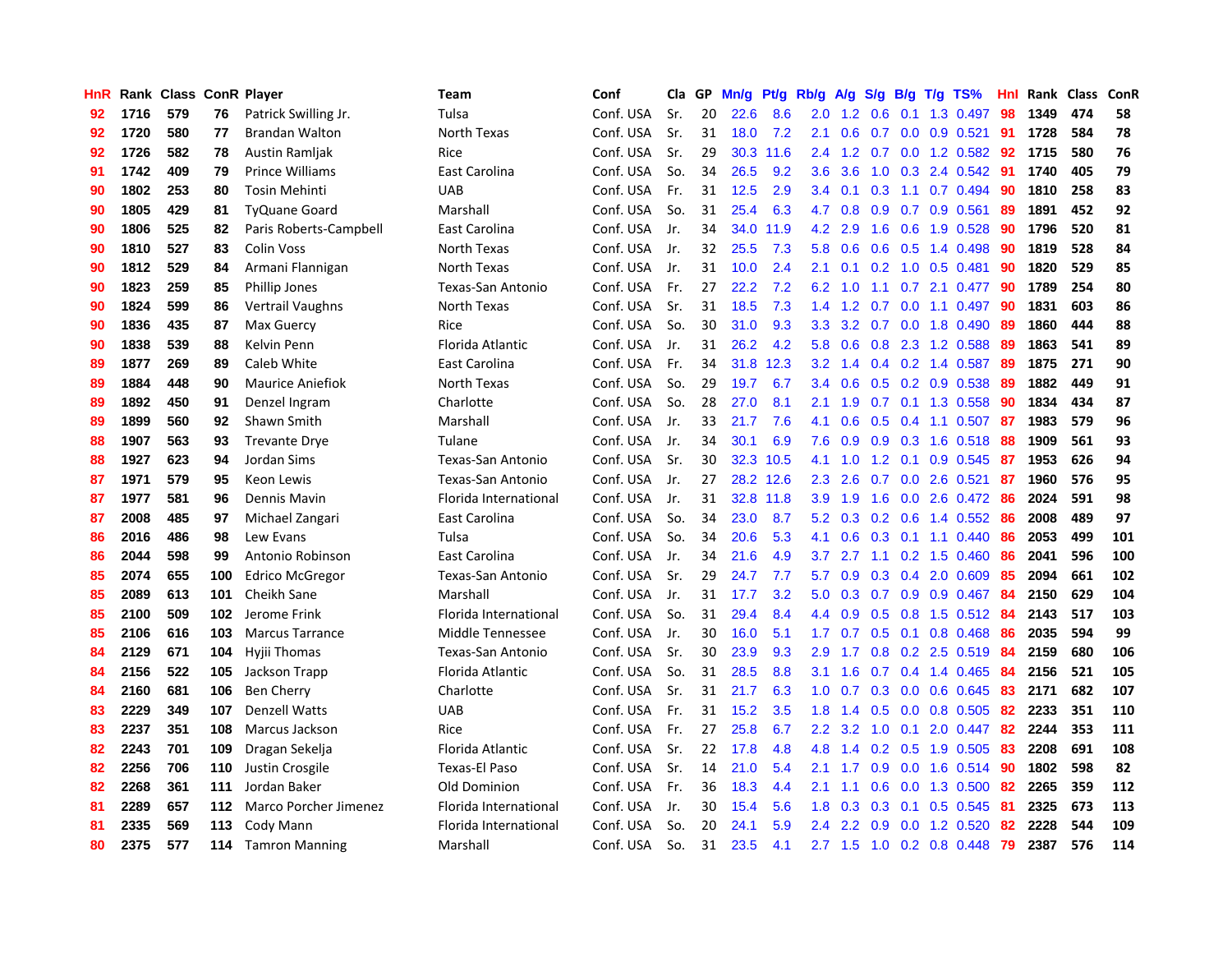| HnR |      | Rank Class |                | <b>ConR Player</b>             | Team                    | Conf      | Cla | GP | Mn/g   | Pt/g      | Rb/g             | A/g | S/g              | B/g | $T/g$ TS%                 | Hnl | Rank | <b>Class</b> | ConR                     |
|-----|------|------------|----------------|--------------------------------|-------------------------|-----------|-----|----|--------|-----------|------------------|-----|------------------|-----|---------------------------|-----|------|--------------|--------------------------|
| 80  | 2379 | 697        | 115            | Seth Gearhart                  | Rice                    | Conf. USA | Jr. | 30 | 28.2   | 6.8       | 3.4              | 1.4 | 0.7              | 0.6 | 1.4 0.492                 | -79 | 2389 | 701          | 115                      |
| 79  | 2413 | 389        | 116            | D'Andre Johnson                | Florida Atlantic        | Conf. USA | Fr. | 32 | 23.0   | 6.4       | 2.0 <sub>1</sub> | 2.1 | 0.6              |     | 0.0 1.8 0.496 78          |     | 2431 | 394          | 116                      |
| 78  | 2454 | 406        | 117            | Andrew Drone                   | Rice                    | Conf. USA | Fr. | 30 | 10.5   | 3.6       | 1.9              | 0.1 |                  |     | 0.1 0.3 0.5 0.517 78      |     | 2464 | 402          | 117                      |
| 78  | 2470 | 747        | 118            | <b>Kevin Thomas</b>            | Tulane                  | Conf. USA | Sr. | 33 | 13.0   | 2.4       | $2.2^{\circ}$    | 0.2 |                  |     | $0.2$ 1.3 0.8 0.523       | -78 | 2468 | 753          | 119                      |
| 77  | 2505 | 599        | 119            | Keith Washington               | Rice                    | Conf. USA | So. | 26 | 23.1   | 7.7       | $2.4\,$          | 2.6 | 0.5              |     | $0.0$ 2.7 $0.466$         | 78  | 2466 | 589          | 118                      |
| 76  | 2566 | 432        | 120            | Payton Henson                  | Tulane                  | Conf. USA | Fr. | 34 | 15.9   | 3.4       | 2.7              | 0.5 | 0.4              |     | $0.2$ 0.7 0.459           | 75  | 2574 | 434          | 120                      |
| 76  | 2568 | 433        | 121            | Marcus Bryan                   | Charlotte               | Conf. USA | Fr. | 31 | 12.4   | 3.5       | 2.5              | 0.5 |                  |     | 0.2 0.1 0.8 0.484         | 75  | 2577 | 435          | 121                      |
| 75  | 2577 | 770        | 122            | <b>Tomas Bruha</b>             | Tulane                  | Conf. USA | Sr. | 33 | 11.9   | 2.8       | 2.4              | 0.2 |                  |     | $0.2$ 0.4 0.8 0.560       | 75  | 2579 | 774          | 122                      |
| 68  | 2774 | 805        | 123            | Kaj-Bj $\tilde{A}$ ¶rn Sherman | Texas-San Antonio       | Conf. USA | Jr. | 28 | 16.8   | 4.4       | 3.5              | 0.2 | 0.3              |     | $0.2$ 1.4 $0.555$         | 68  | 2774 | 808          | 123                      |
| 68  | 2775 | 806        | 124            | Joe Ebondo                     | Old Dominion            | Conf. USA | Jr. | 36 | 16.2   | 1.4       | 3.4              | 0.3 | 0.4              |     | $0.1$ 0.6 0.408           | 68  | 2786 | 810          | 124                      |
| 68  | 2789 | 671        | 125            | DeVince Boykins                | Marshall                | Conf. USA | So. | 33 | 16.8   | 3.2       | 2.1              | 0.6 |                  |     | $0.5$ 0.0 0.7 0.465       | -66 | 2823 | 679          | 126                      |
| 67  | 2804 | 503        | 126            | Jason Boswell                  | Florida International   | Conf. USA | Fr. | 31 | 17.8   | 3.2       | 1.2              | 1.8 |                  |     | $0.4$ 0.1 1.5 0.536       | -66 | 2828 | 511          | 127                      |
| 65  | 2840 | 518        | 127            | Dominique Williams             | Florida International   | Conf. USA | Fr. | 25 | 15.8   | 3.0       | 2.8              | 0.2 | $0.4^{\circ}$    |     | 0.2 0.4 0.418 67          |     | 2803 | 500          | 125                      |
| 61  | 2913 | 834        | 128            | Tyler Wood                     | Texas-San Antonio       | Conf. USA | Sr. | 18 | 16.7   | 2.2       | 2.7              | 0.7 | 0.4              |     | $0.2$ 0.5 0.476           | -66 | 2834 | 818          | 128                      |
| 60  | 2931 | 546        | 129            | Cameron Reynolds               | Tulane                  | Conf. USA | Fr. | 34 | 17.7   | 3.8       | 2.1              | 0.5 | 0.3              |     | $0.2$ 0.7 0.369           | 59  | 2957 | 556          | 131                      |
| 59  | 2948 | 857        | 130            | Keith Coleman                  | North Texas             | Conf. USA | Jr. | 30 | 13.9   | 2.9       | 3.3              | 0.1 | 0.2              |     | 0.9 1.4 0.410             | 59  | 2955 | 861          | 130                      |
| 58  | 2956 | 558        | 131            | Jake Flaggert                  | Texas-El Paso           | Conf. USA | Fr. | 30 | 12.3   | 2.1       | 1.0              | 0.4 | 0.2              |     | $0.1$ 0.5 0.496           | -60 | 2953 | 553          | 129                      |
| 55  | 2989 | 710        | 132            | Ross Wilson                    | Rice                    | Conf. USA | So. | 26 | 12.2   | 1.8       | 1.7              | 0.8 | 0.2              | 0.0 | $0.6$ 0.443               | 56  | 2988 | 710          | 132                      |
| 54  | 2995 | 573        | 133            | Drew Bender                    | Rice                    | Conf. USA | Fr. | 26 | $10.7$ | 2.6       | $1.4^{\circ}$    | 0.7 | 0.3              |     | $0.1$ 0.9 0.395           | -55 | 2995 | 572          | 133                      |
| 53  | 3009 | 582        | 134            | Nizar Kapic                    | Rice                    | Conf. USA | Fr. | 25 | 11.2   | 2.6       | 1.0              | 0.4 |                  |     | 0.2 0.1 0.5 0.417 54      |     | 3005 | 578          | 134                      |
| 48  | 3044 | 879        | 135            | <b>Richard Morrow</b>          | Florida Atlantic        | Conf. USA | Jr. | 26 | 10.1   | 2.5       | $2.2\phantom{0}$ | 0.4 | 0.0 <sub>1</sub> |     | $0.1$ 0.8 0.425           | -50 | 3034 | 876          | 135                      |
| 47  | 3053 | 721        | 136            | James Williams                 | Texas-San Antonio       | Conf. USA | So. | 26 | 11.8   | 3.3       | 0.9              | 0.5 |                  |     | 0.2 0.0 0.7 0.417 48      |     | 3048 | 720          | 136                      |
| 149 | 59   | 15         | $\mathbf{1}$   | Keifer Sykes                   | Green Bay               | Horizon   | Jr. | 30 | 34.3   | 20.3      | 4.4              | 4.8 |                  |     | 1.2 0.0 2.1 0.570 150     |     | 58   | 14           | $\mathbf 1$              |
| 145 | 77   | 28         | $\mathbf{2}$   | <b>Kendrick Perry</b>          | <b>Youngstown State</b> | Horizon   | Sr. | 32 | 36.5   | 21.3      | 4.1              | 4.4 | 2.4              |     | 0.3 1.8 0.616 144         |     | 88   | 35           | $\mathbf{2}$             |
| 127 | 313  | 135        | 3              | Alec Brown                     | Green Bay               | Horizon   | Sr. | 30 | 30.3   | 15.4      | 5.7              | 1.0 | 0.5              |     | 3.1 2.2 0.566 127         |     | 312  | 136          | 3                        |
| 127 | 331  | 143        | 4              | Jon Harris                     | Cleveland State         | Horizon   | Sr. | 32 | 26.7   | 10.2      | 5.8              | 1.4 | 1.0              |     | 0.8 1.2 0.642 127         |     | 326  | 142          | 4                        |
| 120 | 482  | 108        | 5              | <b>Anton Grady</b>             | <b>Cleveland State</b>  | Horizon   | So. | 31 | 24.6   | 10.4      | 6.8              | 1.7 |                  |     | 0.7 1.0 1.7 0.502 120     |     | 472  | 107          | 5                        |
| 118 | 531  | 207        | 6              | A.J. Pacher                    | <b>Wright State</b>     | Horizon   | Sr. | 36 |        | 23.1 11.4 | 4.9              | 0.8 |                  |     | 0.5 0.3 2.0 0.648 117     |     | 568  | 224          | 6                        |
| 116 | 607  | 244        | $\overline{7}$ | <b>Kelsey Barlow</b>           | Illinois-Chicago        | Horizon   | Sr. | 31 | 31.4   | 14.8      | 4.9              | 3.9 |                  |     | 1.0 0.3 2.6 0.498 115     |     | 634  | 250          | 8                        |
| 116 | 609  | 245        | 8              | Jerran Young                   | <b>Wright State</b>     | Horizon   | Sr. | 35 | 20.8   | 7.9       | $3.6^{\circ}$    | 1.3 | 1.5              |     | 1.2 1.7 0.543 115         |     | 633  | 249          | $\overline{\phantom{a}}$ |
| 115 | 638  | 185        | 9              | Juwan Howard Jr.               | Detroit                 | Horizon   | Jr. | 32 | 34.5   | 18.3      | 5.3              | 2.2 | 1.0              |     | 0.5 1.9 0.509 114         |     | 636  | 192          | 9                        |
| 112 | 720  | 159        | 10             | Jordan Fouse                   | Green Bay               | Horizon   | So. | 31 | 31.5   | 6.5       | 7.5              | 2.9 | 2.2              | 1.5 | 1.9 0.498 112             |     | 743  | 167          | 11                       |
| 112 | 722  | 160        | 11             | <b>Bryn Forbes</b>             | <b>Cleveland State</b>  | Horizon   | So. | 32 | 34.4   | 15.6      | 3.1              | 1.7 | 0.8              |     | $0.0$ 1.6 0.591 112       |     | 735  | 164          | 10                       |
| 112 | 743  | 289        | 12             | Matt Vest                      | <b>Wright State</b>     | Horizon   | Sr. | 34 | 27.1   | 7.5       | 3.2              | 2.2 | 1.1              |     | 0.3 0.9 0.645 111         |     | 768  | 298          | 12                       |
| 111 | 761  | 171        | 13             | <b>Trey Lewis</b>              | <b>Cleveland State</b>  | Horizon   | So. | 33 | 31.6   | 13.1      | 3.7              | 3.4 | 0.8              |     | 0.3 2.5 0.531 111         |     | 777  | 178          | 13                       |
| 111 | 777  | 177        | 14             | Matt Tiby                      | Milwaukee               | Horizon   | So. | 35 | 26.7   | 12.0      | 6.5              | 1.9 |                  |     | 0.5 0.3 2.8 0.549 110     |     | 789  | 182          | 15                       |
| 111 | 790  | 301        | 15             | LaVonte Dority                 | Valparaiso              | Horizon   | Sr. | 34 | 31.2   | 15.7      | $2.5^{\circ}$    | 2.4 | 0.6              |     | 0.1 2.1 0.591 110         |     | 788  | 303          | 14                       |
| 111 | 793  | 237        | 16             | Marlin Mason                   | <b>Cleveland State</b>  | Horizon   | Jr. | 33 | 20.2   | 5.9       | 4.2              | 1.1 |                  |     | 0.7 1.0 1.4 0.638 110     |     | 803  | 239          | 16                       |
| 110 | 802  | 241        | 17             | <b>Greg Mays</b>               | Green Bay               | Horizon   | Jr. | 31 |        | 25.4 10.3 | 5.2              |     |                  |     | 0.7 0.5 1.0 1.5 0.602 109 |     | 829  | 243          | 17                       |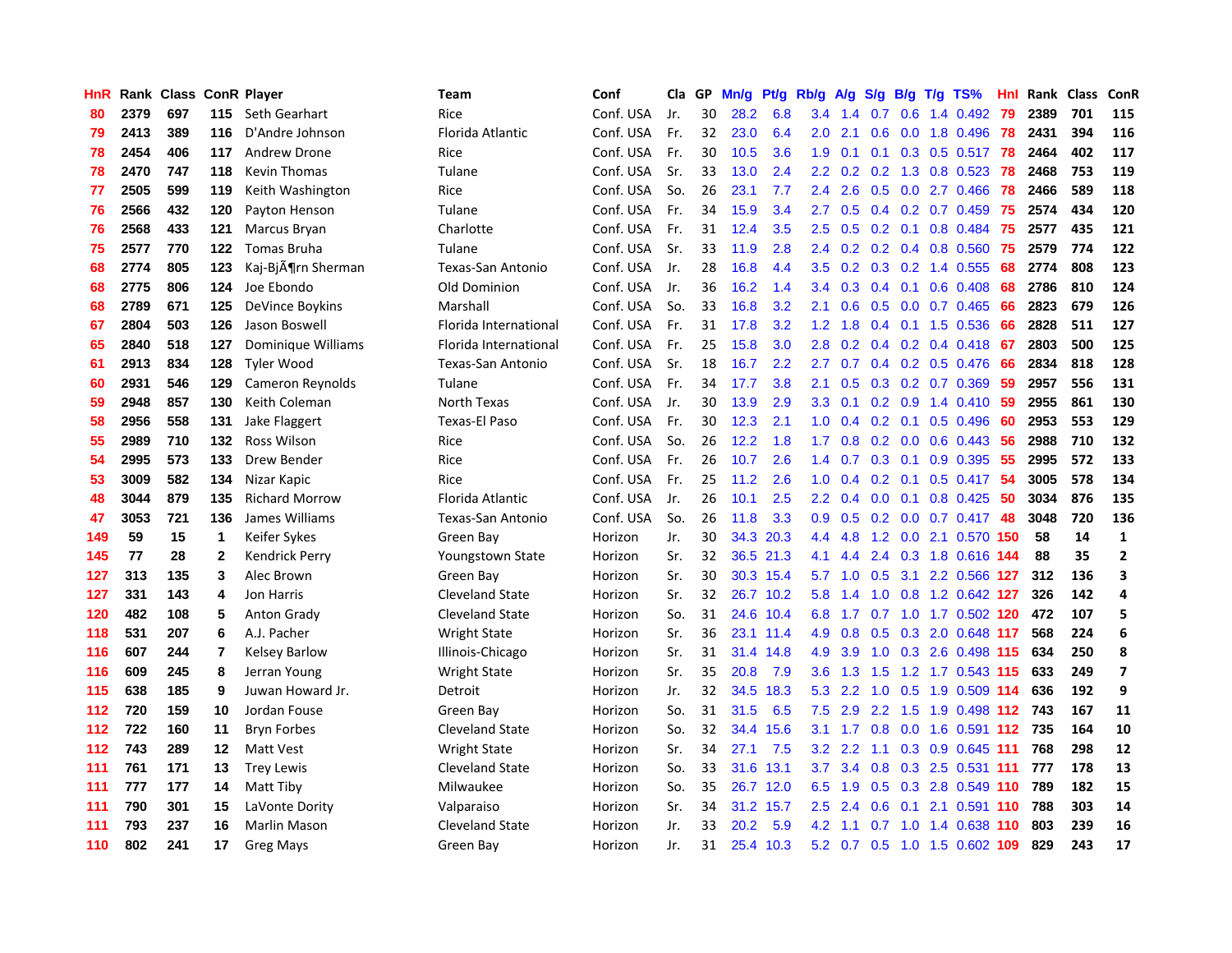| HnR | Rank | <b>Class ConR Player</b> |    |                         | <b>Team</b>             | Conf    | Cla | GP | Mn/g | <b>Pt/g</b> | Rb/g             | A/g              | S/g             | B/g | $T/g$ TS%                  | <b>Hnl</b> | Rank | <b>Class</b> | ConR |
|-----|------|--------------------------|----|-------------------------|-------------------------|---------|-----|----|------|-------------|------------------|------------------|-----------------|-----|----------------------------|------------|------|--------------|------|
| 110 | 822  | 246                      | 18 | Charlie Lee             | Cleveland State         | Horizon | Jr. | 30 | 31.8 | 9.8         | 2.4              | 4.1              | 1.5             |     | 0.0 1.9 0.566              | 109        | 837  | 246          | 19   |
| 108 | 882  | 331                      | 19 | Jordan Harks            | Illinois-Chicago        | Horizon | Sr. | 31 | 20.6 | 8.5         | 5.6              | 0.9              | 0.7             |     | 0.4 1.0 0.586 107          |            | 921  | 345          | 21   |
| 108 | 897  | 336                      | 20 | <b>Travis Bader</b>     | Oakland                 | Horizon | Sr. | 33 | 37.6 | 20.6        | 2.8              | 1.4              |                 |     | 0.9 0.1 1.3 0.602 107      |            | 914  | 344          | 20   |
| 108 | 915  | 339                      | 21 | Duke Mondy              | Oakland                 | Horizon | Sr. | 29 |      | 32.9 11.7   | 5.0              | 4.2              | 3.1             |     | 0.3 2.4 0.487 109          |            | 834  | 318          | 18   |
| 107 | 917  | 340                      | 22 | Kyle Kelm               | Milwaukee               | Horizon | Sr. | 35 | 30.1 | 12.5        | 5.1              | 1.6              | 0.6             |     | 0.1 2.0 0.574 107          |            | 924  | 346          | 22   |
| 106 | 989  | 105                      | 23 | <b>Alec Peters</b>      | Valparaiso              | Horizon | Fr. | 34 | 29.6 | 12.7        | 4.8              | 1.4              | 0.9             |     | 0.1 1.9 0.605 106          |            | 985  | 104          | 23   |
| 105 | 1006 | 231                      | 24 | Carrington Love         | Green Bay               | Horizon | So. | 31 | 26.8 | 7.9         | 2.7              | 2.5              | 1.2             |     | 0.2 1.3 0.522 105 1025     |            |      | 234          | 24   |
| 104 | 1050 | 377                      | 25 | Evan Bruinsma           | Detroit                 | Horizon | Sr. | 32 | 33.3 | 12.5        | 7.7              | 1.9              | 1.1             | 0.7 | 2.5 0.544 104 1043         |            |      | 377          | 26   |
| 104 | 1079 | 388                      | 26 | <b>Cole Darling</b>     | <b>Wright State</b>     | Horizon | Sr. | 32 | 18.7 | 8.5         | 3.3              | 0.6              | 0.9             |     | 0.6 1.3 0.484 103 1122     |            |      | 402          | 28   |
| 103 | 1093 | 393                      | 27 | Jordan Aaron            | Milwaukee               | Horizon | Sr. | 31 | 32.9 | 14.7        | 3.1              | 2.5              | 1.1             |     | 0.1 2.1 0.521 104 1065     |            |      | 386          | 27   |
| 103 | 1094 | 323                      | 28 | Sebastian Douglas       | Cleveland State         | Horizon | Jr. | 26 | 24.2 | 8.1         | 3.3 <sub>2</sub> | 1.3              | 0.7             |     | 0.0 1.7 0.612 105 1033     |            |      | 310          | 25   |
| 102 | 1151 | 138                      | 29 | Kenneth Lowe            | Green Bay               | Horizon | Fr. | 31 | 16.1 | 4.2         | 3.5              | 0.8              |                 |     | 0.5 0.9 1.1 0.600 101 1179 |            |      | 139          | 30   |
| 101 | 1210 | 430                      | 30 | <b>Vincent Garrett</b>  | Green Bay               | Horizon | Sr. | 24 | 15.6 | 6.3         | 2.8              | 1.4              | 0.3             |     | 0.4 1.2 0.498 101 1176     |            |      | 420          | 29   |
| 101 | 1213 | 358                      | 31 | Corey Petros            | Oakland                 | Horizon | Jr. | 33 | 35.5 | 13.3        | 8.2              | 1.5              | 0.5             |     | 0.4 1.5 0.564 100 1231     |            |      | 363          | 31   |
| 101 | 1217 | 279                      | 32 | J.T. Yoho               | <b>Wright State</b>     | Horizon | So. | 33 | 20.5 | 7.9         | 3.1              | 1.4              | 0.3             |     | 0.0 1.5 0.554 100 1250     |            |      | 289          | 32   |
| 100 | 1260 | 373                      | 33 | Reggie Arceneaux        | <b>Wright State</b>     | Horizon | Jr. | 35 | 23.7 | 7.1         | 1.7              | 2.2              | 0.8             |     | $0.0$ 1.6 $0.588$          | 99         | 1298 | 382          | 34   |
| 100 | 1262 | 443                      | 34 | Miles Dixon             | Wright State            | Horizon | Sr. | 35 | 24.3 | 8.5         | 2.3              | 2.1              | 0.5             |     | $0.2$ 1.4 0.499            | 99         | 1299 | 459          | 35   |
| 99  | 1278 | 450                      | 35 | <b>Bobby Capobianco</b> | Valparaiso              | Horizon | Sr. | 33 | 17.6 | 6.3         | 3.8              | 1.1              | 0.4             |     | 0.3 1.4 0.605              | -99        | 1276 | 450          | 33   |
| 98  | 1330 | 310                      | 36 | J.J. Panoske            | Milwaukee               | Horizon | So. | 33 | 10.4 | 3.2         | 2.5              | 0.4              | 0.1             |     | 0.8 0.7 0.476              | -98        | 1340 | 312          | 36   |
| 98  | 1331 | 391                      | 37 | Steve McWhorter         | Milwaukee               | Horizon | Jr. | 35 | 34.1 | 7.8         | 4.1              | 4.0              | 1.5             |     | $0.5$ 2.2 0.473            | -98        | 1341 | 396          | 37   |
| 98  | 1343 | 313                      | 38 | <b>Austin Arians</b>    | Milwaukee               | Horizon | So. | 35 | 32.6 | 11.1        | 3.5              | 1.4              | 0.8             |     | $0.1$ 1.4 0.596            | 98         | 1352 | 317          | 38   |
| 97  | 1379 | 321                      | 39 | <b>Bobby Hain</b>       | <b>Youngstown State</b> | Horizon | So. | 32 | 28.0 | 11.1        | 7.7              | 1.1              | 0.4             |     | 0.5 1.1 0.544              | 97         | 1397 | 324          | 41   |
| 97  | 1385 | 484                      | 40 | Moussa Gueye            | Valparaiso              | Horizon | Sr. | 34 | 16.4 | 4.5         | 4.9              | 0.4              | 0.4             |     | 2.1 2.2 0.610              | 97         | 1382 | 485          | 39   |
| 97  | 1391 | 486                      | 41 | Jordan Coleman          | Valparaiso              | Horizon | Sr. | 31 | 20.9 | 8.1         | 3.5              | 1.1              | $0.4^{\circ}$   |     | 0.5 1.2 0.539              | 97         | 1388 | 487          | 40   |
| 97  | 1411 | 178                      | 42 | Kahlil Felder           | Oakland                 | Horizon | Fr. | 33 | 32.3 | 9.5         | 3.9              | 6.4              | 0.9             | 0.1 | 2.8 0.501                  | 96         | 1425 | 177          | 42   |
| 94  | 1545 | 361                      | 43 | Keith Carter            | Valparaiso              | Horizon | So. | 22 | 18.5 | 5.7         | 1.8              | 2.3              | 1.0             |     | $0.1$ 1.7 $0.536$          | 95         | 1498 | 351          | 43   |
| 94  | 1561 | 450                      | 44 | D.J. Cole               | <b>Youngstown State</b> | Horizon | Jr. | 31 | 29.5 | 8.3         | 3.1              | 4.6              | 1.3             |     | $0.1$ 1.9 $0.563$          | -93        | 1586 | 462          | 46   |
| 94  | 1563 | 544                      | 45 | Ugochukwu Njoku         | Detroit                 | Horizon | Sr. | 31 | 21.3 | 4.1         | 5.8              | 0.5              |                 |     | 1.1 1.5 1.0 0.487 94       |            | 1556 | 538          | 45   |
| 92  | 1707 | 498                      | 46 | Vashil Fernandez        | Valparaiso              | Horizon | Jr. | 34 | 19.3 | 4.3         | 5.1              | 0.2 <sub>0</sub> |                 |     | $0.4$ 1.7 1.1 0.545        | -92        | 1704 | 502          | 47   |
| 92  | 1721 | 403                      | 47 | Ryan Weber              | <b>Youngstown State</b> | Horizon | So. | 30 | 33.0 | 12.2        | 4.3              | 1.5              | 0.9             |     | 0.5 1.8 0.586              | 92         | 1710 | 397          | 48   |
| 91  | 1732 | 506                      | 48 | Dante Williams          | Oakland                 | Horizon | Jr. | 31 | 24.8 | 7.6         | 3.6              | 1.4              | 0.8             |     | 0.3 0.7 0.556              | 91         | 1732 | 508          | 49   |
| 91  | 1748 | 585                      | 49 | Malcolm Moore           | Milwaukee               | Horizon | Sr. | 34 | 13.1 | 3.7         | 3.0              | 0.6              |                 |     | 0.2 0.4 0.9 0.496          | -91        | 1758 | 589          | 50   |
| 91  | 1762 | 243                      | 50 | Jubril Adekoya          | Valparaiso              | Horizon | Fr. | 34 | 19.1 | 5.8         | 3.4              | 1.3              | 0.4             |     | 0.1 1.3 0.568              | -91        | 1760 | 245          | 51   |
| 91  | 1763 | 515                      | 51 | Kendall Griffin         | <b>Wright State</b>     | Horizon | Jr. | 23 | 24.7 | 5.1         | $2.7^{\circ}$    | 2.1              | 0.9             |     | 0.2 1.3 0.541              | 95         | 1506 | 438          | 44   |
| 90  | 1791 | 251                      | 52 | Lexus Williams          | Valparaiso              | Horizon | Fr. | 34 | 23.4 | 6.5         | 2.1              | 2.4              | 1.0             |     | $0.1$ 1.7 0.505            | 90         | 1783 | 252          | 53   |
| 90  | 1794 | 423                      | 53 | Jake Wiegand            | Illinois-Chicago        | Horizon | So. | 31 | 20.7 | 7.5         | 5.1              | 0.3              | 0.4             |     | $0.1$ 0.9 0.525            | 90         | 1839 | 436          | 55   |
| 90  | 1834 | 262                      | 54 | Jarod Williams          | Detroit                 | Horizon | Fr. | 32 | 23.6 | 7.7         | 2.8              | 2.0              | 1.0             |     | $0.3$ 1.7 $0.492$          | -90        | 1817 | 261          | 54   |
| 90  | 1843 | 603                      | 55 | Kamren Belin            | <b>Youngstown State</b> | Horizon | Sr. | 31 | 30.5 | 11.3        | 4.5              | 1.5              | 0.5             |     | $0.6$ 1.6 0.498            | 90         | 1840 | 604          | 56   |
| 89  | 1863 | 265                      | 56 | Marcus Keene            | <b>Youngstown State</b> | Horizon | Fr. | 22 | 16.3 | 6.5         | 1.9              |                  | $2.2 \quad 0.5$ |     | 0.0 1.3 0.498              | 89         | 1856 | 269          | 57   |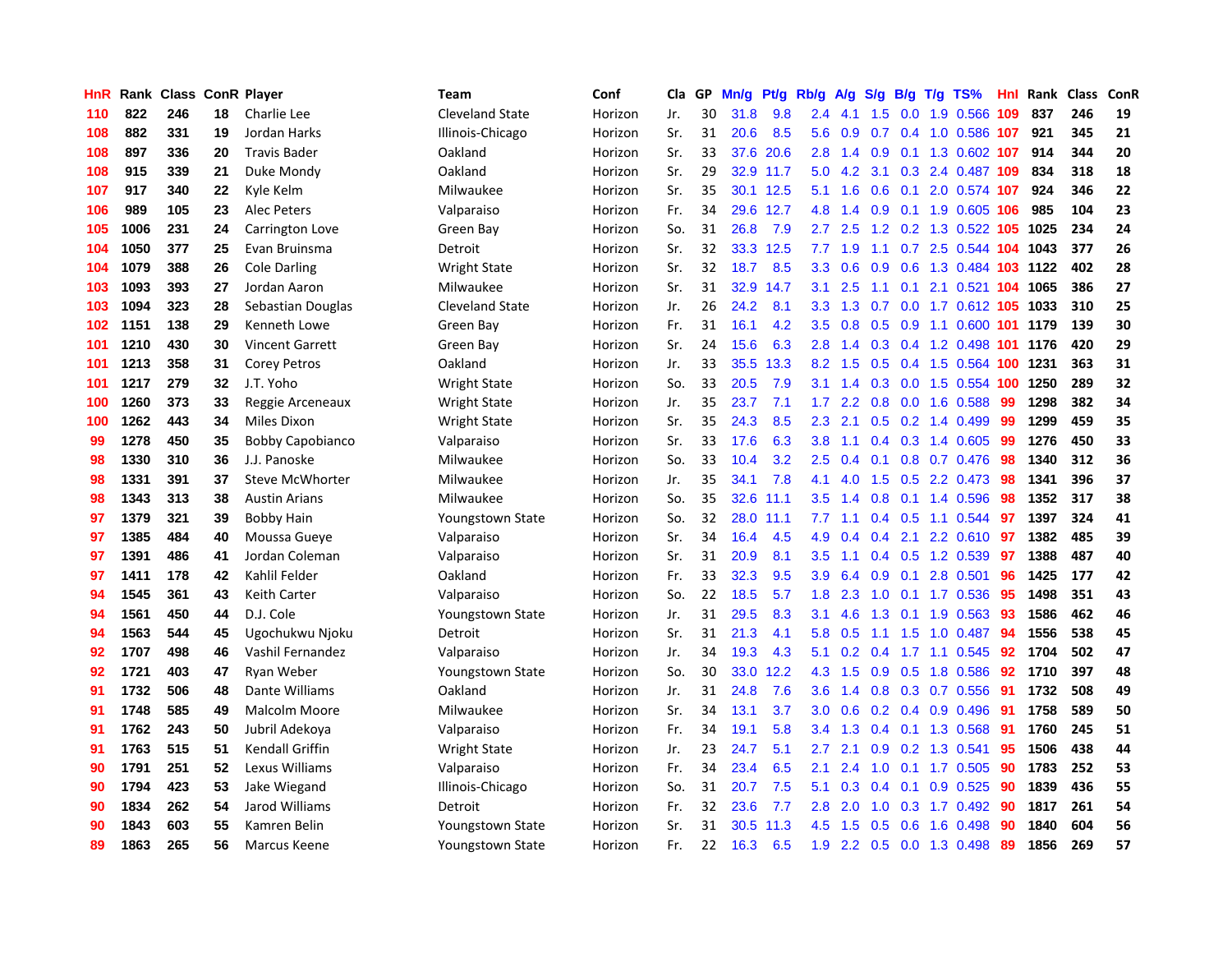| HnR |      | Rank Class ConR Player |              |                             | Team                | Conf    | Cla | GP | Mn/g | Pt/g | Rb/g             | <b>A/g</b> | S/g              | B/g | $T/g$ TS%                 | Hnl | Rank | <b>Class</b> | ConR                    |
|-----|------|------------------------|--------------|-----------------------------|---------------------|---------|-----|----|------|------|------------------|------------|------------------|-----|---------------------------|-----|------|--------------|-------------------------|
| 88  | 1924 | 276                    | 57           | <b>Matthew Grant</b>        | Detroit             | Horizon | Fr. | 32 | 22.8 | 7.9  | 2.4              | 1.3        | 0.9              | 0.3 | 1.0 0.496                 | 88  | 1910 | 277          | 58                      |
| 88  | 1951 | 472                    | 58           | Anton Wilson                | Detroit             | Horizon | So. | 32 | 22.7 | 7.0  | $2.2^{\circ}$    | 1.3        | 0.5              |     | $0.2$ 0.8 0.567           | 88  | 1940 | 464          | 59                      |
| 87  | 1963 | 575                    | 59           | Chrishawn Hopkins           | <b>Wright State</b> | Horizon | Jr. | 25 | 20.3 | 5.3  | 1.9              | 2.1        |                  |     | $0.6$ 0.0 1.8 0.562       | -91 | 1769 | 515          | 52                      |
| 87  | 2000 | 588                    | 60           | Patrick Onwenu              | Detroit             | Horizon | Jr. | 32 | 15.2 | 4.3  | 4.0              | 0.4        | 0.4              |     | 0.8 1.3 0.476             | -87 | 1993 | 583          | 60                      |
| 85  | 2072 | 310                    | 61           | Clay Yeo                    | Valparaiso          | Horizon | Fr. | 28 | 12.9 | 4.1  | 1.4              | 1.0        | 0.3              |     | 0.1 0.9 0.566             | 86  | 2021 | 302          | 61                      |
| 85  | 2078 | 503                    | 62           | Carlton Brundidge           | Detroit             | Horizon | So. | 32 | 21.8 | 7.5  | 2.4              | 1.5        | 0.8              |     | $0.2$ 1.6 0.477           | 85  | 2070 | 505          | 62                      |
| 85  | 2091 | 614                    | 63           | Marc Brown                  | Illinois-Chicago    | Horizon | Jr. | 31 | 29.6 | 11.3 | 2.8              | 1.4        | 0.9 <sub>0</sub> |     | $0.0$ 2.2 $0.526$         | 84  | 2125 | 621          | 63                      |
| 83  | 2200 | 635                    | 64           | Shawn Amiker                | Youngstown State    | Horizon | Jr. | 32 | 16.0 | 5.6  | 2.3              | 0.6        | 0.4              |     | $0.2$ 1.1 0.647           | 83  | 2221 | 639          | 64                      |
| 79  | 2401 | 384                    | 65           | Pat Birt                    | Illinois-Chicago    | Horizon | Fr. | 29 | 19.4 | 6.3  | 1.7              | 0.8        | 0.3              |     | $0.2$ 0.8 0.527           | 79  | 2410 | 387          | 65                      |
| 77  | 2492 | 730                    | 66           | Jay Parker                  | Illinois-Chicago    | Horizon | Jr. | 23 | 18.5 | 3.7  | 2.0              | 2.7        | 1.0              |     | $0.1$ 1.9 0.431           | 78  | 2437 | 712          | 67                      |
| 77  | 2506 | 756                    | 67           | Hayden Humes                | Illinois-Chicago    | Horizon | Sr. | 27 | 26.6 | 7.0  | 3.5              | 0.9        |                  |     | 0.4 0.2 1.3 0.511 79      |     | 2418 | 738          | 66                      |
| 77  | 2523 | 759                    | 68           | Jermaine Lippert            | Detroit             | Horizon | Sr. | 32 | 8.8  | 1.8  | $1.2^{\circ}$    | 0.5        |                  |     | 0.5 0.3 0.6 0.615 77      |     | 2526 | 765          | 68                      |
| 76  | 2550 | 747                    | 69           | <b>Tommie McCune</b>        | Oakland             | Horizon | Jr. | 31 | 15.1 | 5.6  | 2.7              | 0.6        | 0.4              |     | 0.2 1.3 0.487 76          |     | 2530 | 743          | 69                      |
| 72  | 2699 | 645                    | 70           | Gabe Snider                 | Illinois-Chicago    | Horizon | So. | 25 | 13.3 | 3.6  | 1.2              | 0.3        | 0.3              |     | 0.2 0.5 0.570             | 72  | 2678 | 639          | 70                      |
| 71  | 2719 | 650                    | 71           | Mitch Baenziger             | Oakland             | Horizon | So. | 33 | 15.9 | 4.1  | 1.3              | 0.5        | 0.4              |     | $0.1$ 0.5 0.538           | 70  | 2736 | 657          | 71                      |
| 65  | 2835 | 816                    | 72           | Devon Long                  | Cleveland State     | Horizon | Sr. | 32 | 12.0 | 2.3  | 1.7              | 0.3        | 0.2              |     | $0.1$ 0.6 0.507           | 66  | 2835 | 819          | 72                      |
| 58  | 2961 | 860                    | 73           | Lamin Fulton                | Green Bay           | Horizon | Jr. | 29 | 10.7 | 2.3  | 0.4              | 0.9        | 0.3              |     | $0.0$ 0.8 0.500           | 58  | 2967 | 864          | 73                      |
| 47  | 3048 | 601                    | 74           | Markese McGuire             | Illinois-Chicago    | Horizon | Fr. | 29 | 12.0 | 3.1  | 1.1              | 0.2        |                  |     | $0.3$ 0.0 0.7 0.404       | 48  | 3051 | 600          | 74                      |
| 99  | 1295 | 296                    | 1            | <b>Terrence Smith</b>       | New Jersey Tech     | Indep.  | So. | 29 | 26.7 | 12.2 | 6.0              | 0.6        |                  |     | $0.5$ 0.4 1.2 0.641       | 98  | 1336 | 309          | $\mathbf{1}$            |
| 94  | 1584 | 208                    | $\mathbf{2}$ | Damon Lynn                  | New Jersey Tech     | Indep.  | Fr. | 29 | 33.8 | 17.2 | 2.8              | 2.1        |                  |     | 1.2 0.0 1.8 0.539         | 92  | 1649 | 223          | $\overline{2}$          |
| 90  | 1808 | 255                    | 3            | Tim Coleman                 | New Jersey Tech     | Indep.  | Fr. | 24 | 20.4 | 7.9  | 4.9              | 1.3        |                  |     | 1.2 1.3 1.6 0.509         | -91 | 1747 | 243          | 3                       |
| 84  | 2150 | 521                    | 4            | Ky Howard                   | New Jersey Tech     | Indep.  | So. | 27 | 26.1 | 9.1  | 4.1              | 3.9        | 0.7              | 0.1 | 2.9 0.511                 | 83  | 2196 | 536          | 4                       |
| 81  | 2311 | 562                    | 5            | Winfield Willis             | New Jersey Tech     | Indep.  | So. | 29 | 21.8 | 8.0  | 1.9              | 1.9        | 0.8              |     | 0.1 1.3 0.539             | 80  | 2367 | 571          | 5                       |
| 78  | 2452 | 405                    | 6            | Jake Duncan                 | New Jersey Tech     | Indep.  | Fr. | 24 | 13.2 | 5.3  | 1.4              | 0.5        | 0.2              | 0.1 | $0.7$ 0.575               | 78  | 2465 | 403          | 6                       |
| 78  | 2481 | 727                    | 7            | Daguan Holiday              | New Jersey Tech     | Indep.  | Jr. | 29 | 14.3 | 2.9  | $3.4^{\circ}$    | 0.4        | 0.6              | 1.1 | 0.8 0.488                 | 77  | 2519 | 740          | $\overline{\mathbf{z}}$ |
| 73  | 2652 | 456                    | 8            | Montana Mayfield            | New Jersey Tech     | Indep.  | Fr. | 19 | 16.6 | 4.5  | 1.6              | 2.3        | 0.3              |     | $0.0$ 1.5 0.570           | -74 | 2612 | 442          | 8                       |
| 70  | 2725 | 792                    | 9            | Odera Nweke                 | New Jersey Tech     | Indep.  | Jr. | 22 | 17.3 | 3.5  | 4.0              | 0.6        |                  |     | $0.5$ 0.4 0.8 0.521       | 72  | 2690 | 787          | 9                       |
| 64  | 2862 | 689                    | 10           | <b>Emmanuel Tselentakis</b> | New Jersey Tech     | Indep.  | So. | 26 | 13.6 | 2.5  | 1.8              | 0.9        |                  |     | $0.5$ $0.3$ $0.7$ $0.464$ | -64 | 2867 | 690          | 11                      |
| 61  | 2915 | 697                    | 11           | Nigel Sydnor                | New Jersey Tech     | Indep.  | So. | 20 | 20.1 | 5.6  | $2.6^{\circ}$    | 0.9        |                  |     | $0.5$ 0.0 1.1 0.470       | -66 | 2826 | 681          | 10                      |
| 157 | 26   | 6                      | 1            | <b>Justin Sears</b>         | Yale                | Ivy     | So. | 32 | 30.6 | 16.8 | 6.9              | 1.4        | 1.2              |     | 1.9 2.2 0.567 157         |     | 29   | 6            | $\mathbf{2}$            |
| 156 | 28   | 14                     | $\mathbf{2}$ | T.J. Bray                   | Princeton           | Ivy     | Sr. | 26 | 35.4 | 18.0 | 4.8              | 5.1        |                  |     | 1.3 0.2 1.8 0.663 162     |     | 20   | 10           | $\mathbf{1}$            |
| 136 | 156  | 40                     | 3            | <b>Wesley Saunders</b>      | Harvard             | Ivy     | Jr. | 30 | 33.5 | 14.2 | 4.6              | 3.8        | 1.7              |     | 0.7 2.3 0.544 137         |     | 156  | 40           | 3                       |
| 131 | 224  | 60                     | 4            | Alex Rosenberg              | Columbia            | Ivy     | Jr. | 34 | 28.9 | 16.0 | 3.7              | 1.3        | 0.7              |     | 0.1 1.6 0.611 131         |     | 237  | 62           | 4                       |
| 130 | 256  | 70                     | 5            | Steve Moundou-Missi         | Harvard             | Ivy     | Jr. | 32 | 25.2 | 10.5 | 6.0              | 0.6        | 0.8              |     | 1.3 1.3 0.591 129         |     | 268  | 70           | 5                       |
| 126 | 335  | 73                     | 6            | Maodo Lo                    | Columbia            | Ivy     | So. | 34 | 32.2 | 14.7 | 3.8 <sub>2</sub> | 2.1        |                  |     | 1.2 0.3 2.0 0.614 126     |     | 347  | 77           | 6                       |
| 125 | 371  | 157                    | 7            | Kyle Casey                  | Harvard             | Ivy     | Sr. | 32 | 22.2 | 9.7  | 5.6              | 1.3        |                  |     | 0.7 1.2 1.4 0.508 124     |     | 387  | 164          | 9                       |
| 123 | 410  | 170                    | 8            | <b>Brandyn Curry</b>        | Harvard             | Ivy     | Sr. | 23 | 26.1 | 9.4  | 3.0              | 2.8        | $1.4^{\circ}$    |     | 0.5 1.4 0.555 125         |     | 358  | 158          | $\overline{ }$          |
| 122 | 430  | 128                    | 9            | Jonah Travis                | Harvard             | Ivy     | Jr. | 30 | 12.6 | 4.6  | 3.1              | 0.3        | 0.5              |     | 0.2 0.5 0.617 122         |     | 435  | 131          | 10                      |
| 121 | 455  | 138                    | 10           | Javier Duren                | Yale                | Ivv     | Jr. | 31 | 30.1 | 13.7 | 3.9              |            |                  |     | 3.1 1.5 0.2 2.7 0.528 121 |     | 445  | 136          | 11                      |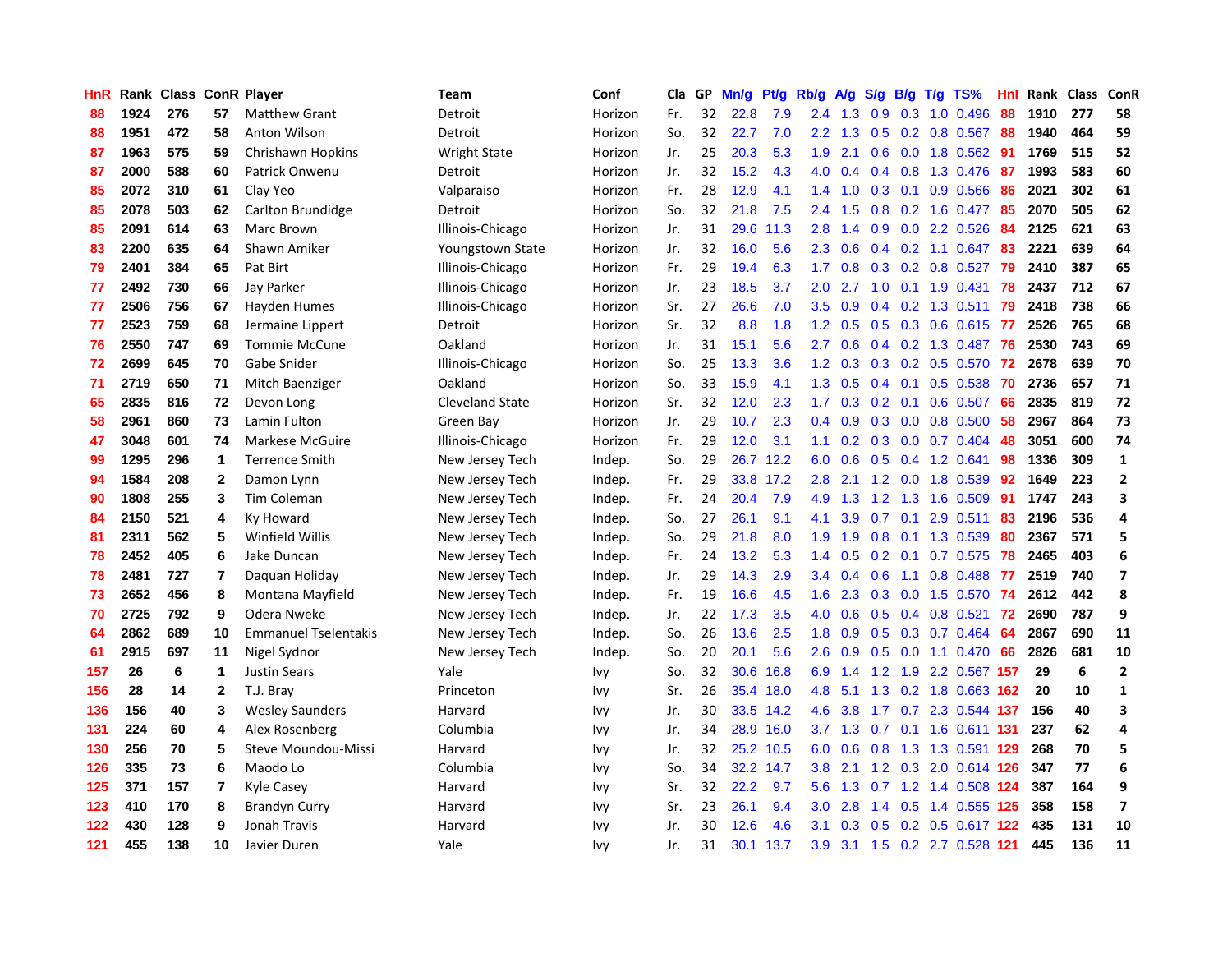| HnR | Rank | <b>Class</b> |    | <b>ConR Player</b>       | Team         | Conf | Cla | GP | Mn/g | Pt/g      | Rb/g             | $\mathsf{A/g}$ | S/g           | B/g | T/g TS%                    | <b>Hnl</b> | Rank | <b>Class</b> | ConR |
|-----|------|--------------|----|--------------------------|--------------|------|-----|----|------|-----------|------------------|----------------|---------------|-----|----------------------------|------------|------|--------------|------|
| 119 | 515  | 117          | 11 | Siyani Chambers          | Harvard      | Ivy  | So. | 32 |      | 34.3 11.1 | $2.4^{\circ}$    | 4.4            | 1.3           |     | $0.0$ 2.3 0.524 118        |            | 533  | 123          | 12   |
| 118 | 525  | 204          | 12 | Laurent Rivard           | Harvard      | Ivy  | Sr. | 32 |      | 33.7 10.0 | 3.0 <sub>1</sub> | 0.8            | 0.9           |     | 0.1 0.7 0.658 118          |            | 541  | 209          | 13   |
| 118 | 532  | 208          | 13 | <b>Fran Dougherty</b>    | Pennsylvania | Ivy  | Sr. | 28 |      | 28.6 12.7 | 7.3              | 1.1            | 1.0           |     | 0.7 2.0 0.581 116          |            | 582  | 231          | 15   |
| 118 | 533  | 209          | 14 | Sean McGonagill          | Brown        | Ivy  | Sr. | 29 |      | 37.4 17.4 | 4.3              | 3.8            | 1.3           |     | 0.0 1.7 0.546 118          |            | 544  | 210          | 14   |
| 116 | 586  | 130          | 15 | Hans Brase               | Princeton    | Ivy  | So. | 30 | 27.0 | 11.2      | 5.7              | 2.2            | 0.7           |     | 0.6 1.9 0.548 113          |            | 684  | 148          | 16   |
| 111 | 774  | 296          | 16 | <b>Will Barrett</b>      | Princeton    | Ivy  | Sr. | 30 | 25.4 | 10.3      | 3.2              | 1.1            | 0.8           |     | 0.8 1.1 0.589 108          |            | 880  | 335          | 18   |
| 109 | 829  | 190          | 17 | Darien Nelson-Henry      | Pennsylvania | Ivy  | So. | 24 | 21.0 | 10.6      | 5.3              | 0.9            | 0.4           |     | 0.9 2.0 0.611 112          |            | 744  | 168          | 17   |
| 109 | 838  | 249          | 18 | Gabas Maldunas           | Dartmouth    | Ivy  | Jr. | 15 | 25.7 | 11.2      | 8.5              | 2.2            | 0.6           |     | 2.0 2.4 0.523 124          |            | 380  | 109          | 8    |
| 108 | 881  | 266          | 19 | Cory Osetkowski          | Columbia     | Ivy  | Jr. | 33 | 23.9 | 7.5       | 3.9              | 1.8            | 0.4           |     | 1.0 1.4 0.574 108          |            | 892  | 266          | 19   |
| 108 | 900  | 208          | 20 | Evan Cummins             | Harvard      | Ivy  | So. | 30 | 10.2 | 2.8       | 1.9              | $0.4^{\circ}$  |               |     | 0.4 0.7 0.7 0.582 107      |            | 905  | 206          | 20   |
| 106 | 969  | 102          | 21 | Spencer Weisz            | Princeton    | Ivy  | Fr. | 30 | 28.2 | 8.7       | 4.8              | 2.2            |               |     | 0.8 0.4 1.4 0.566 103 1078 |            |      | 125          | 24   |
| 105 | 1003 | 230          | 22 | <b>Grant Mullins</b>     | Columbia     | Ivy  | So. | 24 | 31.0 | 11.7      | 2.9              | 2.4            |               |     | 0.7 0.2 1.8 0.582 106      |            | 959  | 220          | 21   |
| 105 | 1018 | 112          | 23 | Leland King              | Brown        | Ivy  | Fr. | 29 | 18.2 | 9.6       | 5.2              | 0.6            | 0.5           |     | 0.6 1.3 0.507 105 1029     |            |      | 112          | 22   |
| 105 | 1041 | 307          | 24 | <b>Brandon Sherrod</b>   | Yale         | Ivy  | Jr. | 33 | 21.0 | 6.8       | 4.3              | 1.1            | $0.4^{\circ}$ |     | 0.8 1.0 0.473 103 1075     |            |      | 319          | 23   |
| 102 | 1155 | 264          | 25 | Cedric Kuakumensah       | Brown        | Ivy  | So. | 29 | 25.4 | 9.0       | 7.2              | 0.9            | $0.4^{\circ}$ |     | 3.2 1.4 0.444 102 1167     |            |      | 266          | 25   |
| 102 | 1171 | 346          | 26 | Armani Cotton            | Yale         | Ivy  | Jr. | 33 | 25.8 | 8.5       | 5.4              | 1.0            | 0.9           |     | 0.1 1.3 0.501 101 1202     |            |      | 354          | 26   |
| 101 | 1194 | 419          | 27 | Miles Cartwright         | Pennsylvania | Ivy  | Sr. | 28 | 31.2 | 11.6      | 2.7              | 3.4            | 1.1           | 0.1 | 2.4 0.568 100 1257         |            |      | 445          | 27   |
| 99  | 1312 | 303          | 28 | <b>Isaac Cohen</b>       | Columbia     | Ivy  | So. | 34 | 27.8 | 3.5       | 5.2              | 3.0            | 0.6           |     | $0.0$ 1.6 $0.556$          | 98         | 1329 | 307          | 29   |
| 99  | 1323 | 308          | 29 | Malik Gill               | Dartmouth    | Ivy  | So. | 20 | 13.7 | 4.5       | 1.5              | 2.3            |               |     | 1.6 0.1 1.5 0.473 99       |            | 1267 | 293          | 28   |
| 98  | 1361 | 315          | 30 | Alex Mitola              | Dartmouth    | Ivy  | So. | 28 | 31.6 | 11.8      | $2.5^{\circ}$    | 2.7            |               |     | $0.6$ $0.0$ 1.6 $0.581$    | 96         | 1444 | 338          | 33   |
| 98  | 1371 | 320          | 31 | <b>Tony Hicks</b>        | Pennsylvania | Ivy  | So. | 27 | 28.3 | 14.9      | 2.6              | 2.9            | 0.6           |     | $0.1$ 3.1 $0.511$          | 96         | 1418 | 329          | 31   |
| 97  | 1407 | 328          | 32 | Nolan Cressler           | Cornell      | Ivy  | So. | 28 | 32.6 | 16.8      | 4.2              | 1.6            | 0.5           | 0.1 | 2.1 0.519                  | 96         | 1442 | 336          | 32   |
| 97  | 1416 | 416          | 33 | Rafael Maia              | Brown        | Ivy  | Jr. | 22 | 27.2 | 9.5       | 8.1              | 1.2            | 0.9           |     | $0.3$ 2.1 $0.511$          | 98         | 1359 | 399          | 30   |
| 96  | 1434 | 180          | 34 | <b>Steven Cook</b>       | Princeton    | Ivy  | Fr. | 22 | 16.7 | 4.5       | $2.5^{\circ}$    | 0.6            | 0.5           |     | $0.5$ 0.8 0.589            | 95         | 1474 | 184          | 35   |
| 96  | 1436 | 335          | 35 | Connor Boehm             | Dartmouth    | Ivy  | So. | 28 | 27.2 | 10.9      | 5.6              | 1.0            | 0.5           |     | $0.0$ 1.8 $0.560$          | 95         | 1518 | 357          | 37   |
| 96  | 1468 | 427          | 36 | Dockery Walker           | Brown        | Ivy  | Jr. | 29 | 13.1 | 6.1       | 4.4              | 0.3            |               |     | 0.3 0.3 1.4 0.520          | 95         | 1472 | 429          | 34   |
| 96  | 1476 | 346          | 37 | Jack Montague            | Yale         | Ivy  | So. | 26 | 11.7 | 3.5       | 0.9              |                |               |     | 1.3 0.3 0.0 1.3 0.639      | -95        | 1481 | 348          | 36   |
| 93  | 1602 | 213          | 38 | Steven Spieth            | Brown        | Ivy  | Fr. | 29 | 32.1 | 8.2       | 5.5              | 2.3            |               |     | 1.2 0.3 1.8 0.629          | -93        | 1613 | 212          | 40   |
| 93  | 1610 | 470          | 39 | Meiko Lyles              | Columbia     | Ivy  | Jr. | 33 | 22.7 | 5.7       | 3.7 <sub>2</sub> | 0.5            |               |     | $0.6$ 0.2 0.9 0.577        | -93        | 1596 | 468          | 39   |
| 92  | 1672 | 391          | 40 | <b>Brandon McDonnell</b> | Dartmouth    | Ivy  | So. | 27 | 13.9 | 3.9       | 2.7              | 0.5            | 0.3           |     | $0.7$ 0.7 0.561            | 91         | 1761 | 415          | 42   |
| 92  | 1701 | 496          | 41 | John Golden              | Dartmouth    | Ivy  | Jr. | 28 | 29.3 | 8.7       | 4.1              | 1.8            | 0.8           |     | $0.3$ 1.2 0.517            | -90        | 1788 | 519          | 43   |
| 91  | 1747 | 412          | 42 | <b>Nick Victor</b>       | Yale         | Ivy  | So. | 32 | 24.8 | 4.9       | 3.8              | 1.7            | 1.0           |     | $0.7$ 2.0 $0.462$          | 91         | 1749 | 410          | 41   |
| 91  | 1752 | 513          | 43 | Matt Townsend            | Yale         | Ivy  | Jr. | 33 | 20.3 | 4.9       | 3.2              | 0.7            | 0.5           |     | $0.1$ 1.0 $0.531$          | 90         | 1801 | 523          | 45   |
| 91  | 1777 | 247          | 44 | Luke Petrasek            | Columbia     | Ivy  | Fr. | 34 | 18.7 | 5.3       | 3.2              | 0.9            | 0.2           |     | 0.7 1.2 0.503              | 90         | 1795 | 256          | 44   |
| 90  | 1809 | 256          | 45 | Pete Miller              | Princeton    | Ivy  | Fr. | 29 | 10.4 | 2.5       | 2.3              | 0.7            | 0.3           |     | $0.8$ 0.9 0.437            | -88        | 1914 | 279          | 48   |
| 90  | 1818 | 534          | 46 | Denton Koon              | Princeton    | Ivy  | Jr. | 18 | 22.8 | 7.7       | 3.5              | 1.1            |               |     | $0.7$ $0.3$ $1.2$ $0.469$  | -93        | 1592 | 466          | 38   |
| 89  | 1867 | 548          | 47 | Devin Cherry             | Cornell      | Ivy  | Jr. | 28 | 32.4 | 12.3      | 4.3              | 3.5            | 0.8           |     | $0.2$ 3.0 0.494            | 88         | 1902 | 557          | 47   |
| 89  | 1880 | 553          | 48 | <b>Ben Hazel</b>         | Princeton    | Ivv  | Jr. | 27 | 23.3 | 6.1       | 2.5              | 0.5            | 0.8           |     | 0.2 0.9 0.543              | 89         | 1871 | 547          | 46   |
| 88  | 1921 | 461          | 49 | Kevin Crescenzi          | Dartmouth    | Ivv  | So. | 27 | 17.6 | 5.2       | $2.6\,$          | 0.9            | 0.8           |     | $0.1$ 0.7 0.507            | 87         | 1992 | 482          | 50   |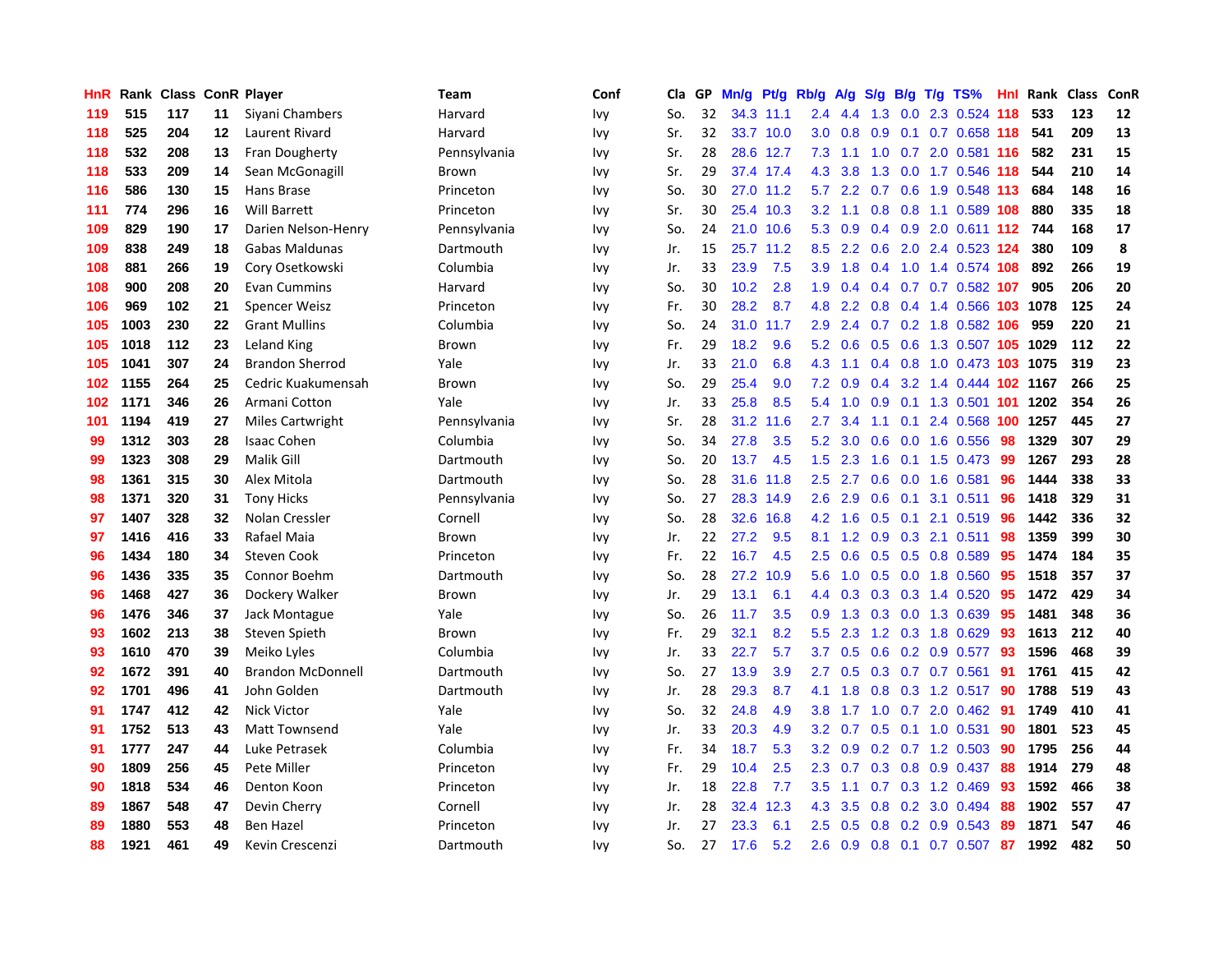| HnR | Rank | Class |              | <b>ConR Player</b>     | <b>Team</b>   | Conf        | Cla | <b>GP</b> | Mn/g | Pt/g      | Rb/g             | <b>A/g</b> | S/g | B/g | $T/g$ TS%             | Hnl  | Rank | <b>Class</b> | ConR                     |
|-----|------|-------|--------------|------------------------|---------------|-------------|-----|-----------|------|-----------|------------------|------------|-----|-----|-----------------------|------|------|--------------|--------------------------|
| 86  | 2033 | 301   | 50           | <b>Tavon Blackmon</b>  | Brown         | Ivy         | Fr. | 28        | 29.7 | 7.4       | 1.4              | 3.5        | 0.7 | 0.1 | 2.6 0.439             | -87  | 1970 | 288          | 49                       |
| 86  | 2037 | 646   | 51           | Tyler Melville         | Dartmouth     | Ivy         | Sr. | 28        | 23.2 | 8.5       | 1.8              | 1.3        |     |     | 0.6 0.3 1.4 0.502 84  |      | 2103 | 664          | 51                       |
| 83  | 2189 | 336   | 52           | Norman Hobbie          | Brown         | Ivy         | Fr. | 27        | 15.0 | 6.0       | 0.8              | 0.3        |     |     | $0.1$ 0.0 0.5 0.628   | 83   | 2176 | 335          | 52                       |
| 82  | 2254 | 705   | 53           | Dwight Tarwater        | Cornell       | Ivy         | Sr. | 28        | 26.1 | 7.1       | 5.5              | 1.0        | 0.3 |     | $0.5$ 0.8 0.477       | -81  | 2276 | 713          | 53                       |
| 78  | 2444 | 401   | 54           | <b>Robert Hatter</b>   | Cornell       | Ivy         | Fr. | 20        | 19.9 | 9.0       | 1.6              | 2.1        | 0.3 |     | 0.1 2.0 0.485         | 78   | 2455 | 400          | 55                       |
| 76  | 2555 | 766   | 55           | Jimmy Sherburne        | Princeton     | Ivy         | Sr. | 25        | 18.7 | 4.3       | 2.2              | 1.6        | 0.3 |     | 0.0 1.2 0.461         | 78   | 2447 | 748          | 54                       |
| 76  | 2562 | 616   | 56           | Matt Rennie            | Dartmouth     | Ivy         | So. | 25        | 11.6 | 2.0       | 2.6              | 0.5        | 0.3 |     | $0.2$ 0.4 0.450       | 75   | 2583 | 618          | 57                       |
| 76  | 2571 | 436   | 57           | David Onuorah          | Cornell       | Ivy         | Fr. | 28        | 18.4 | 3.1       | 3.8              | 0.3        | 0.5 |     | 1.0 0.9 0.527         | 75   | 2589 | 439          | 58                       |
| 75  | 2598 | 759   | 58           | <b>Henry Brooks</b>    | Pennsylvania  | Ivy         | Jr. | 28        | 16.7 | 4.1       | 2.8              | 0.5        | 0.6 |     | 0.5 1.1 0.472 73      |      | 2636 | 771          | 59                       |
| 74  | 2634 | 783   | 59           | <b>Chris Clement</b>   | Princeton     | Ivy         | Sr. | 19        | 13.9 | 2.7       | 1.2              | 0.7        |     |     | $0.7$ 0.1 0.5 0.531   | -77  | 2510 | 760          | 56                       |
| 72  | 2674 | 791   | 60           | Jesse Pritchard        | Yale          | Ivy         | Sr. | 33        | 13.3 | 2.6       | 1.4              | 0.4        |     |     | 0.2 0.2 0.4 0.478 71  |      | 2708 | 799          | 62                       |
| 71  | 2700 | 475   | 61           | <b>Tony Bagtas</b>     | Pennsylvania  | Ivy         | Fr. | 20        | 13.6 | 2.1       | 1.2 <sub>1</sub> | 2.0        | 0.7 |     | 0.1 1.3 0.418 73      |      | 2661 | 455          | 61                       |
| 71  | 2702 | 476   | 62           | Darryl Smith           | Cornell       | Ivy         | Fr. | 28        | 19.6 | 5.0       | 2.3              | 0.8        | 0.6 |     | $0.3$ 1.2 0.507       | -71  | 2726 | 479          | 63                       |
| 71  | 2720 | 800   | 63           | <b>Steve Rennard</b>   | Pennsylvania  | Ivy         | Sr. | 22        | 19.3 | 3.7       | 1.5              | 1.7        | 0.5 |     | 0.0 1.2 0.529         | 73   | 2654 | 789          | 60                       |
| 70  | 2726 | 654   | 64           | Jamal Lewis            | Pennsylvania  | Ivy         | So. | 26        | 17.2 | 2.8       | 1.4              | 1.7        | 0.6 |     | $0.0$ 1.2 0.483       | 70   | 2735 | 656          | 64                       |
| 67  | 2794 | 812   | 65           | <b>Jake Matthews</b>   | Cornell       | Ivy         | Sr. | 25        | 17.3 | 4.2       | 1.0              | 0.7        | 0.8 |     | $0.0$ $0.6$ $0.484$   | 68   | 2796 | 814          | 65                       |
| 63  | 2871 | 525   | 66           | <b>Anthony Dallier</b> | Yale          | Ivy         | Fr. | 26        | 11.6 | 2.1       | 1.5              | 0.7        | 0.2 |     | $0.0$ $0.2$ $0.372$   | 66   | 2831 | 513          | 66                       |
| 52  | 3014 | 586   | 67           | Matty Madigan          | Brown         | Ivy         | Fr. | 29        | 10.2 | 1.0       | 1.0              | 0.7        |     |     | 0.5 0.1 0.5 0.380     | -52  | 3022 | 586          | 67                       |
| 51  | 3020 | 847   | 68           | Dau Jok                | Pennsylvania  | Ivy         | Sr. | 26        | 8.9  | 2.1       | 1.2              | 0.2        |     |     | 0.2 0.0 0.4 0.425 51  |      | 3027 | 848          | 69                       |
| 49  | 3041 | 878   | 69           | Dave LaMore            | Cornell       | Ivy         | Jr. | 23        | 10.1 | 1.7       | 1.6              | 0.2        | 0.1 |     | $0.1$ 0.4 0.452 50    |      | 3037 | 877          | 70                       |
| 48  | 3042 | 850   | 70           | Dominick Scelfo        | Cornell       | Ivy         | Sr. | 23        | 15.0 | 2.7       | 0.8              | 1.0        | 0.3 |     | $0.0$ $0.3$ $0.358$   | 51   | 3026 | 847          | 68                       |
| 158 | 25   | 13    | 1            | <b>Billy Baron</b>     | Canisius      | <b>MAAC</b> | Sr. | 34        | 39.0 | 24.1      | 4.9              | 5.3        | 1.6 |     | 0.0 3.0 0.625 157     |      | 31   | 15           | $\mathbf{1}$             |
| 140 | 118  | 49    | $\mathbf{2}$ | George Beamon          | Manhattan     | <b>MAAC</b> | Sr. | 30        | 30.9 | 18.8      | 6.5              | 0.8        | 1.6 |     | 0.3 1.8 0.542         | 143  | 104  | 44           | $\mathbf{2}$             |
| 140 | 123  | 54    | 3            | <b>Rhamel Brown</b>    | Manhattan     | <b>MAAC</b> | Sr. | 33        | 23.9 | 10.1      | 5.9              | 0.7        | 0.7 |     | 3.6 1.4 0.542 139     |      | 130  | 57           | 3                        |
| 132 | 207  | 52    | 4            | Marvin Dominique       | Saint Peter's | <b>MAAC</b> | Jr. | 31        | 33.5 | 16.6      | 8.9              | 0.6        | 0.9 |     | 0.9 2.3 0.551 132     |      | 217  | 56           | 4                        |
| 131 | 223  | 100   | 5            | Michael Alvarado       | Manhattan     | <b>MAAC</b> | Sr. | 32        | 25.1 | 11.9      | 2.8              | 4.0        |     |     | 1.3 0.1 2.4 0.527 131 |      | 228  | 102          | 5                        |
| 126 | 347  | 97    | 6            | <b>Emmy Andujar</b>    | Manhattan     | <b>MAAC</b> | Jr. | 33        | 23.3 | 8.6       | 5.3              | 2.2        |     |     | 1.2 0.4 2.2 0.572 125 |      | 359  | 96           | 6                        |
| 125 | 356  | 100   | 7            | David Laury            | Iona          | <b>MAAC</b> | Jr. | 33        | 29.0 | 14.0      | 8.3              | 2.3        |     |     | 0.7 1.2 1.8 0.560 125 |      | 363  | 97           | $\overline{\phantom{a}}$ |
| 124 | 395  | 88    | 8            | <b>Brett Bisping</b>   | Siena         | <b>MAAC</b> | So. | 38        |      | 26.9 11.5 | 6.5              | 0.8        | 0.6 |     | 0.9 1.3 0.580 123     |      | 399  | 88           | 8                        |
| 123 | 418  | 121   | 9            | <b>Ousmane Drame</b>   | Quinnipiac    | <b>MAAC</b> | Jr. | 30        | 29.0 | 13.7      | 10.5             | 0.9        | 0.6 |     | 2.1 2.5 0.532 123     |      | 402  | 115          | 9                        |
| 121 | 458  | 139   | 10           | Antoine Mason          | Niagara       | <b>MAAC</b> | Jr. | 33        | 37.6 | 25.6      | 3.6              | 1.5        | 1.2 |     | 0.2 2.8 0.535 120     |      | 470  | 148          | 10                       |
| 120 | 470  | 185   | 11           | <b>Maurice Barrow</b>  | Fairfield     | <b>MAAC</b> | Sr. | 32        | 29.5 | 14.0      | 5.0              | 1.2        | 0.9 |     | 0.8 1.9 0.538 118     |      | 532  | 206          | 13                       |
| 120 | 480  | 190   | $12 \,$      | Sean Armand            | Iona          | <b>MAAC</b> | Sr. | 33        | 35.9 | 17.5      | 3.2              | 4.1        | 1.2 |     | 0.3 2.4 0.634 120     |      | 499  | 193          | 11                       |
| 119 | 503  | 155   | 13           | Deon Jones             | Monmouth      | <b>MAAC</b> | Jr. | 32        | 30.4 | 15.1      | 6.9              | 1.3        |     |     | 1.2 0.7 2.8 0.553 119 |      | 521  | 163          | 12                       |
| 119 | 512  | 158   | 14           | Zaid Hearst            | Quinnipiac    | <b>MAAC</b> | Jr. | 32        |      | 33.9 15.5 | 6.6              | 1.9        |     |     | 0.7 0.4 1.6 0.577 117 |      | 550  | 167          | 15                       |
| 117 | 564  | 125   | 15           | Isaiah Williams        | Iona          | <b>MAAC</b> | So. | 28        |      | 28.1 11.3 | 4.0              | $1.7$ 1.3  |     |     | 0.9 0.9 0.682 118     |      | 540  | 124          | 14                       |
| 116 | 603  | 242   | 16           | Ike Azotam             | Quinnipiac    | <b>MAAC</b> | Sr. | 32        |      | 34.0 16.2 | 10.2             | 1.0        | 0.3 | 1.1 | 2.0 0.509 114         |      | 637  | 252          | 16                       |
| 114 | 655  | 262   | 17           | <b>Daniel Stewart</b>  | Rider         | <b>MAAC</b> | Sr. | 31        | 29.7 | 15.2      | 6.3              | 1.0        | 1.0 | 0.4 | 2.3 0.586             | -114 | 663  | 267          | 17                       |
| 114 | 678  | 198   | 18           | Rob Poole              | Siena         | <b>MAAC</b> | Jr. | 38        |      | 33.9 14.6 | 5.0              | 1.6        |     |     | 1.1 0.1 1.7 0.540 113 |      | 685  | 203          | 18                       |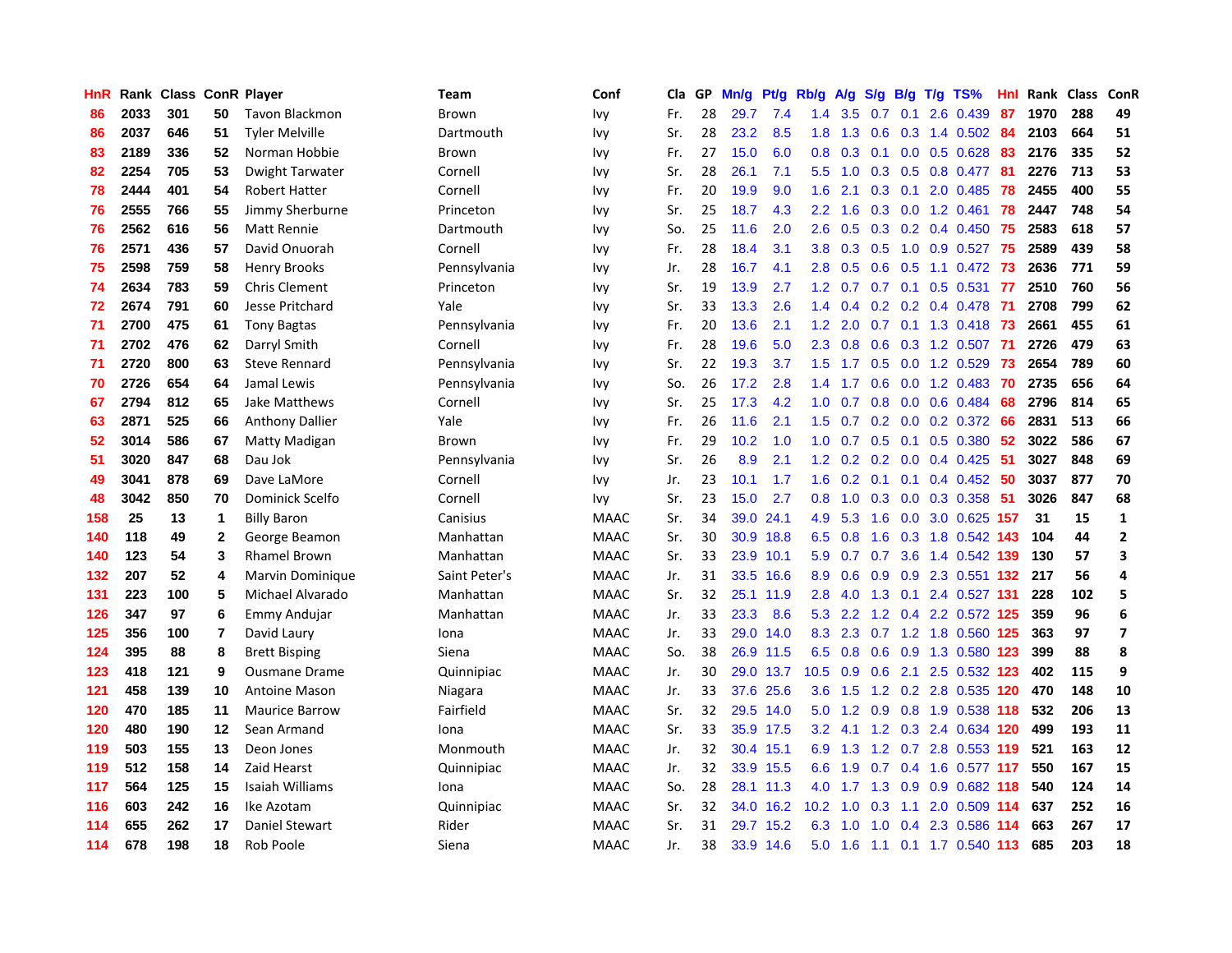| HnR | Rank |     |    | <b>Class ConR Player</b> | Team          | Conf        | Cla | GP | Mn/g | <b>Pt/g</b> | Rb/g             | A/g              | S/g              | B/g | $T/g$ TS%                      | Hnl | Rank | <b>Class</b> | ConR |
|-----|------|-----|----|--------------------------|---------------|-------------|-----|----|------|-------------|------------------|------------------|------------------|-----|--------------------------------|-----|------|--------------|------|
| 113 | 700  | 278 | 19 | <b>Tre Bowman</b>        | Iona          | <b>MAAC</b> | Sr. | 32 |      | 31.4 13.9   | 4.5              | 1.3              | 1.0              |     | 0.2 0.8 0.656 113              |     | 710  | 280          | 19   |
| 113 | 705  | 210 | 20 | Chavaughn Lewis          | Marist        | <b>MAAC</b> | Jr. | 31 |      | 34.6 17.5   | 5.0              | 2.8              | 1.9              |     | 0.4 3.2 0.483 111              |     | 762  | 228          | 21   |
| 112 | 744  | 165 | 21 | A.J. English             | Iona          | <b>MAAC</b> | So. | 33 |      | 36.6 17.2   | 3.9              |                  |                  |     | 4.3 1.0 0.4 2.8 0.554 111      |     | 759  | 174          | 20   |
| 111 | 784  | 179 | 22 | Ashton Pankey            | Manhattan     | <b>MAAC</b> | So. | 33 | 17.7 | 7.1         | 4.3              | 0.2              |                  |     | 0.2 1.1 1.4 0.558 110          |     | 807  | 187          | 23   |
| 111 | 789  | 235 | 23 | Jordan Heath             | Canisius      | <b>MAAC</b> | Jr. | 34 | 27.6 | 10.5        | 5.5              | 0.9              | 1.0              |     | 2.1 1.0 0.603 110              |     | 795  | 236          | 22   |
| 110 | 799  | 182 | 24 | <b>Shane Richards</b>    | Manhattan     | MAAC        | So. | 33 | 21.7 | 8.3         | 1.7              | 0.7              | 0.7              |     | $0.1$ $0.5$ $0.618$ <b>110</b> |     | 826  | 192          | 24   |
| 108 | 885  | 332 | 25 | <b>Anthony Myles</b>     | Rider         | <b>MAAC</b> | Sr. | 31 | 33.0 | 16.2        | 4.3              | 2.2              | 0.7              |     | 0.3 2.2 0.560 108              |     | 887  | 337          | 26   |
| 108 | 901  | 337 | 26 | Adam Kemp                | Marist        | <b>MAAC</b> | Sr. | 28 | 27.8 | 10.1        | 7.6              | 0.6              | 0.3              |     | 2.1 1.6 0.523 108              |     | 872  | 333          | 25   |
| 107 | 918  | 93  | 27 | Khallid Hart             | Marist        | <b>MAAC</b> | Fr. | 31 | 34.5 | 14.7        | 3.0              | 2.5              | 1.4              |     | 0.0 2.4 0.574 106              |     | 972  | 102          | 27   |
| 105 | 1012 | 370 | 28 | Mike Poole               | Iona          | <b>MAAC</b> | Sr. | 33 | 21.4 | 6.0         | 4.2              | 1.9              |                  |     | 1.2 0.6 1.2 0.525 105 1023     |     |      | 373          | 29   |
| 104 | 1056 | 121 | 29 | Marquis Wright           | Siena         | <b>MAAC</b> | Fr. | 38 | 34.7 | 8.7         | 3.9              |                  |                  |     | 5.2 1.7 0.3 3.1 0.480 104 1052 |     |      | 118          | 30   |
| 104 | 1060 | 382 | 30 | Jay Bowie                | Marist        | <b>MAAC</b> | Sr. | 31 | 32.6 | 12.1        | 5.2              |                  |                  |     | 1.2 1.1 0.3 1.5 0.574 103 1126 |     |      | 403          | 32   |
| 103 | 1099 | 324 | 31 | Max DiLeo                | Monmouth      | <b>MAAC</b> | Jr. | 28 | 19.5 | 6.9         | $2.2\phantom{0}$ | 1.3              | 1.5              |     | 0.4 1.0 0.651 105 1004         |     |      | 304          | 28   |
| 103 | 1101 | 325 | 32 | Imoh Silas               | Siena         | <b>MAAC</b> | Jr. | 38 | 16.8 | 3.8         | 4.7              | 0.7              |                  |     | 0.4 1.7 1.2 0.487 103 1099     |     |      | 324          | 31   |
| 102 | 1137 | 260 | 33 | <b>Marcus Gilbert</b>    | Fairfield     | <b>MAAC</b> | So. | 32 | 32.6 | 13.9        | 5.1              | 1.6              | 0.6              |     | 0.4 2.8 0.544 101 1211         |     |      | 280          | 34   |
| 102 | 1154 | 339 | 34 | RaShawn Stores           | Manhattan     | <b>MAAC</b> | Jr. | 33 | 22.4 | 4.9         | 2.0 <sub>1</sub> | 1.9              | 1.1              |     | 0.0 1.0 0.529 101 1182         |     |      | 351          | 33   |
| 100 | 1234 | 366 | 35 | Evan Hymes               | Siena         | <b>MAAC</b> | Jr. | 38 | 19.8 | 8.5         | 1.7 <sub>2</sub> | 2.2              | 0.5              |     | 0.0 1.8 0.493 100 1234         |     |      | 364          | 35   |
| 99  | 1292 | 157 | 36 | Jimmie Taylor            | Rider         | <b>MAAC</b> | Fr. | 31 | 30.2 | 12.1        | 3.7              | 2.3              | 0.8              |     | $0.1$ 2.0 0.577                | -99 | 1287 | 156          | 36   |
| 99  | 1318 | 162 | 37 | Lavon Long               | Siena         | <b>MAAC</b> | Fr. | 38 | 26.4 | 9.4         | 4.9              |                  |                  |     | 1.2 0.6 0.7 1.8 0.488 98       |     | 1319 | 161          | 37   |
| 99  | 1322 | 163 | 38 | <b>Rich Williams</b>     | Manhattan     | <b>MAAC</b> | Fr. | 31 | 11.9 | 4.4         | $2.2^{\circ}$    | 0.5              |                  |     | $0.3$ 0.2 1.2 0.591            | -98 | 1327 | 163          | 38   |
| 97  | 1377 | 481 | 39 | <b>Chris Perez</b>       | Canisius      | <b>MAAC</b> | Sr. | 34 | 35.1 | 12.9        | 2.8              | 1.7              | 0.8              |     | 0.0 2.1 0.512 97               |     | 1385 | 486          | 40   |
| 96  | 1443 | 422 | 40 | Evan Conti               | Quinnipiac    | MAAC        | Jr. | 32 | 19.5 | 5.1         | 3.8 <sub>2</sub> | 2.2              | 0.5              |     | $0.1$ 0.9 0.497                | 95  | 1483 | 432          | 42   |
| 96  | 1449 | 507 | 41 | <b>Chris Manhertz</b>    | Canisius      | <b>MAAC</b> | Sr. | 31 | 24.1 | 8.4         | 6.9              | 0.8              | 0.5              |     | 0.5 1.4 0.549                  | 96  | 1453 | 509          | 41   |
| 95  | 1518 | 527 | 42 | Umar Shannon             | Quinnipiac    | <b>MAAC</b> | Sr. | 26 | 33.8 | 14.3        | 2.0              | 2.3              | 0.6              |     | $0.0$ 1.7 $0.495$              | -98 | 1360 | 477          | 39   |
| 95  | 1531 | 359 | 43 | Ryan Oliver              | Siena         | <b>MAAC</b> | So. | 37 | 16.6 | 4.7         | 2.6              | 0.8              | 0.2              |     | $0.1$ 0.5 0.532                | -95 | 1516 | 356          | 43   |
| 94  | 1557 | 205 | 44 | Zach Lewis               | Canisius      | <b>MAAC</b> | Fr. | 32 | 28.5 | 9.5         | 2.2              | 1.6              |                  |     | 1.4 0.3 0.8 0.544 94           |     | 1541 | 196          | 44   |
| 94  | 1573 | 366 | 45 | Khalil Alford            | Rider         | <b>MAAC</b> | So. | 31 | 12.3 | 4.6         | 1.9              | 0.5              |                  |     | 0.4 0.1 0.5 0.566 94           |     | 1570 | 369          | 45   |
| 93  | 1625 | 219 | 46 | Trevis Wyche             | Saint Peter's | <b>MAAC</b> | Fr. | 31 | 29.5 | 8.3         | $2.5\,$          | 3.9              |                  |     | 1.2 0.1 2.1 0.461              | -93 | 1626 | 216          | 47   |
| 93  | 1638 | 381 | 47 | Zedric Sadler            | Rider         | <b>MAAC</b> | So. | 30 | 28.4 | 8.3         | 3.9              | 3.0              | 0.9 <sup>°</sup> |     | 0.3 2.0 0.518 93               |     | 1627 | 381          | 48   |
| 93  | 1650 | 384 | 48 | Malcolm Gilbert          | Fairfield     | <b>MAAC</b> | So. | 28 | 10.2 | 2.5         | 2.7              | 0.2 <sub>0</sub> |                  |     | $0.2$ 1.3 0.5 0.470            | -92 | 1698 | 392          | 52   |
| 93  | 1663 | 567 | 49 | Shaq Shannon             | Quinnipiac    | <b>MAAC</b> | Sr. | 32 | 24.0 | 6.1         | 3.7              | 2.5              | $0.4^{\circ}$    |     | 0.2 1.4 0.499                  | 92  | 1716 | 581          | 53   |
| 92  | 1687 | 573 | 50 | Chris Burke              | Saint Peter's | <b>MAAC</b> | Sr. | 31 | 27.8 | 7.4         | 4.0              | 1.4              | 0.9 <sup>°</sup> |     | $0.9$ 1.4 $0.510$              | -92 | 1690 | 573          | 51   |
| 92  | 1697 | 397 | 51 | Amadou Sidibe            | Fairfield     | <b>MAAC</b> | So. | 32 | 23.7 | 5.6         | 6.6              | 0.8              | 0.5              |     | $0.3$ 1.1 0.490                | 90  | 1781 | 422          | 57   |
| 92  | 1704 | 233 | 52 | Justin Robinson          | Monmouth      | <b>MAAC</b> | Fr. | 28 | 22.4 | 7.1         | $2.3\phantom{0}$ | 3.0              | 1.0              |     | $0.0$ 2.0 0.487                | -92 | 1680 | 230          | 50   |
| 92  | 1728 | 505 | 53 | Desi Washington          | Saint Peter's | <b>MAAC</b> | Jr. | 31 | 32.9 | 13.5        | 3.1              | 1.0              |                  |     | 1.2 0.1 1.8 0.519 91           |     | 1729 | 506          | 54   |
| 92  | 1729 | 236 | 54 | Kasim Chandler           | Quinnipiac    | <b>MAAC</b> | Fr. | 23 | 20.4 | 8.1         | 2.0 <sub>1</sub> | 2.7              | 0.6              |     | $0.1$ 2.0 0.467                | -92 | 1651 | 224          | 49   |
| 91  | 1760 | 242 | 55 | Josh James               | Monmouth      | <b>MAAC</b> | Fr. | 32 | 24.9 | 8.4         | $2.7^{\circ}$    | 3.2              | 1.0              | 0.1 | 2.1 0.464                      | 90  | 1774 | 248          | 55   |
| 91  | 1764 | 516 | 56 | Steve Johnston           | Fairfield     | <b>MAAC</b> | Jr. | 15 | 17.7 | 5.7         | 1.7              | 0.9              | 0.5              |     | $0.0$ 0.5 0.573                | 93  | 1624 | 475          | 46   |
| 91  | 1770 | 246 | 57 | Quadir Welton            | Saint Peter's | <b>MAAC</b> | Fr. | 31 | 22.4 | 4.7         | 5.0              | 0.6              |                  |     | 0.4 1.3 0.9 0.485              | 90  | 1779 | 249          | 56   |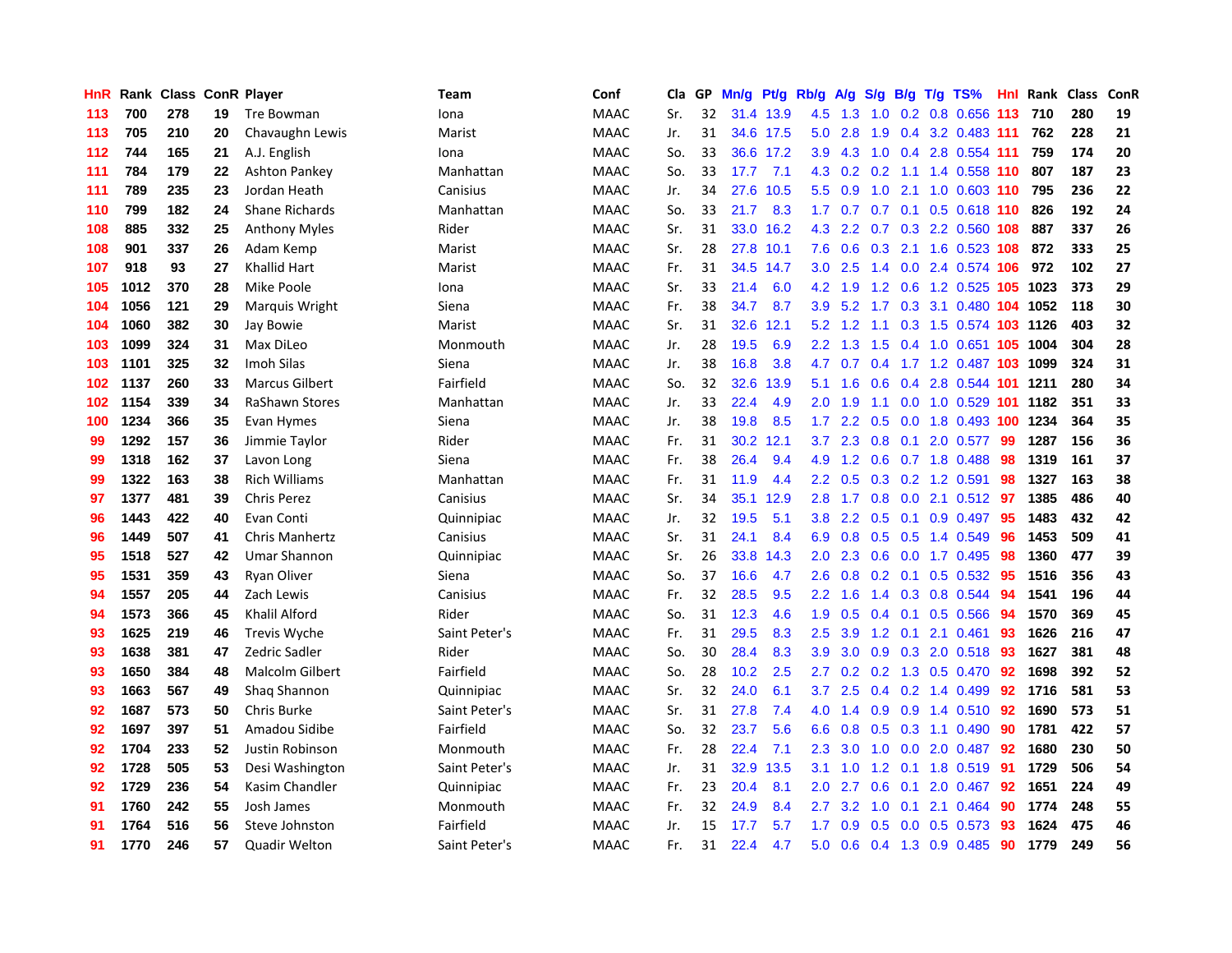| HnR | Rank | <b>Class ConR Player</b> |    |                        | Team          | Conf        | Cla | GP | Mn/g | Pt/g      | Rb/g             | A/g | S/g           |     | B/g T/g TS%                         | Hnl | Rank | <b>Class</b> | ConR |
|-----|------|--------------------------|----|------------------------|---------------|-------------|-----|----|------|-----------|------------------|-----|---------------|-----|-------------------------------------|-----|------|--------------|------|
| 90  | 1820 | 536                      | 58 | <b>Andrew Nicholas</b> | Monmouth      | <b>MAAC</b> | Jr. | 32 |      | 30.3 14.3 | 3.3 <sub>2</sub> | 1.1 | 0.9           | 0.4 | 1.9 0.489                           | 90  | 1827 | 531          | 59   |
| 90  | 1842 | 438                      | 59 | James Ford Jr          | Quinnipiac    | <b>MAAC</b> | So. | 23 | 12.0 | 4.3       | 2.1              | 0.3 |               |     | $0.0$ $0.2$ $0.6$ $0.602$ <b>90</b> |     | 1823 | 432          | 58   |
| 90  | 1850 | 263                      | 60 | Kahlil Thomas          | Rider         | <b>MAAC</b> | Fr. | 31 | 19.4 | 5.8       | $3.4^{\circ}$    | 0.8 |               |     | $0.7$ $0.8$ 1.2 $0.520$             | -89 | 1851 | 267          | 60   |
| 89  | 1860 | 609                      | 61 | <b>Marcus Ware</b>     | Niagara       | <b>MAAC</b> | Sr. | 33 | 22.1 | 8.5       | 5.7              | 0.5 |               |     | $0.6$ $0.3$ 1.2 $0.504$             | -89 | 1867 | 609          | 61   |
| 88  | 1926 | 277                      | 62 | Phil Valenti           | Canisius      | <b>MAAC</b> | Fr. | 34 | 18.4 | 5.0       | 3.9              | 0.9 | 0.6           |     | $0.3$ 1.2 $0.557$                   | 88  | 1932 | 283          | 62   |
| 87  | 1991 | 586                      | 63 | <b>Tavon Sledge</b>    | Iona          | MAAC        | Jr. | 28 | 9.7  | 2.5       | 0.9              | 1.1 |               |     | $0.2$ 0.0 0.3 0.560                 | 88  | 1934 | 570          | 63   |
| 87  | 1998 | 291                      | 64 | Ramone Snowden         | Niagara       | <b>MAAC</b> | Fr. | 33 | 25.9 | 8.1       | 5.5              | 1.2 | 0.9           |     | 0.3 1.7 0.544                       | -87 | 2004 | 298          | 64   |
| 87  | 2002 | 293                      | 65 | K.J. Rose              | Fairfield     | <b>MAAC</b> | Fr. | 30 | 31.2 | 8.0       | 3.4              | 3.7 | 0.8           |     | 0.0 3.1 0.479                       | -86 | 2048 | 307          | 66   |
| 86  | 2020 | 489                      | 66 | Rayvon Harris          | Niagara       | <b>MAAC</b> | So. | 33 | 18.4 | 6.2       | 4.2              | 0.6 | 0.7           |     | $0.2$ 1.6 0.591                     | 86  | 2025 | 491          | 65   |
| 86  | 2060 | 605                      | 67 | T.J. Curry             | Marist        | <b>MAAC</b> | Jr. | 31 | 25.6 | 5.1       | 3.0 <sub>2</sub> | 2.1 |               |     | 0.7 0.0 1.3 0.489                   | -84 | 2109 | 614          | 68   |
| 85  | 2093 | 507                      | 68 | Coleman Johnson        | Fairfield     | <b>MAAC</b> | So. | 32 | 20.6 | 5.6       | 4.5              | 0.8 |               |     | 0.4 0.9 1.2 0.426 83                |     | 2168 | 526          | 71   |
| 85  | 2102 | 317                      | 69 | Maurice White          | Siena         | <b>MAAC</b> | Fr. | 38 | 12.6 | 4.6       | $2.4^{\circ}$    | 0.6 |               |     | 0.5 0.2 1.1 0.415 85                |     | 2101 | 316          | 67   |
| 84  | 2149 | 679                      | 70 | <b>Tommy Pereira</b>   | Rider         | <b>MAAC</b> | Sr. | 31 | 18.1 | 4.6       | 1.4              | 0.7 | 0.6           |     | $0.0$ 0.4 0.592                     | -84 | 2145 | 678          | 70   |
| 84  | 2153 | 680                      | 71 | Marvin Jordan          | Niagara       | <b>MAAC</b> | Sr. | 31 | 29.7 | 9.7       | $2.2^{\circ}$    | 2.1 | 1.1           |     | $0.0$ 1.4 $0.508$                   | -84 | 2134 | 676          | 69   |
| 83  | 2216 | 539                      | 72 | <b>Tahjere McCall</b>  | Niagara       | <b>MAAC</b> | So. | 27 | 22.7 | 7.5       | 3.0              | 2.0 | 1.3           |     | 0.3 2.2 0.478                       | -83 | 2185 | 533          | 73   |
| 83  | 2220 | 346                      | 73 | <b>Tyler Wilson</b>    | Manhattan     | <b>MAAC</b> | Fr. | 33 | 12.5 | 2.1       | 1.1              | 1.5 | 0.9           |     | $0.0$ 1.1 $0.442$                   | -82 | 2241 | 352          | 74   |
| 83  | 2227 | 542                      | 74 | Shawn Valentine        | Rider         | <b>MAAC</b> | So. | 29 | 19.1 | 4.0       | 2.8              | 1.6 | 0.9           |     | 0.3 1.2 0.477                       | 83  | 2181 | 531          | 72   |
| 81  | 2317 | 564                      | 75 | Tyrone O'Garro         | Monmouth      | <b>MAAC</b> | So. | 32 | 23.7 | 4.0       | 6.0              | 1.0 | 0.6           |     | $0.1$ 1.4 0.441                     | -81 | 2327 | 563          | 75   |
| 80  | 2361 | 691                      | 76 | Jamel Fields           | Saint Peter's | <b>MAAC</b> | Jr. | 29 | 14.9 | 4.4       | 1.1              | 0.8 |               |     | $0.8$ 0.2 1.1 0.489                 | -80 | 2343 | 681          | 76   |
| 79  | 2397 | 580                      | 77 | Dominique Raney        | Canisius      | <b>MAAC</b> | So. | 34 | 15.6 | 5.5       | $1.4^{\circ}$    | 0.6 |               |     | $0.5$ 0.1 0.8 0.499                 | -79 | 2402 | 579          | 77   |
| 79  | 2422 | 737                      | 78 | Pieter Prinsloo        | Marist        | MAAC        | Sr. | 28 | 10.5 | 2.2       | $2.2^{\circ}$    | 0.1 | 0.1           |     | $0.6$ 0.4 0.496                     | -78 | 2444 | 746          | 78   |
| 77  | 2495 | 731                      | 79 | Joe Thomas             | Niagara       | <b>MAAC</b> | Jr. | 33 | 13.7 | 3.4       | 2.6              | 0.4 |               |     | 0.2 0.8 0.7 0.502 77                |     | 2501 | 733          | 79   |
| 77  | 2501 | 418                      | 80 | <b>Wesley Myers</b>    | Niagara       | <b>MAAC</b> | Fr. | 33 | 22.6 | 6.7       | 2.8              | 1.2 | 0.6           |     | 0.2 1.4 0.476                       | -77 | 2508 | 415          | 80   |
| 74  | 2629 | 450                      | 81 | Zac Tillman            | Monmouth      | <b>MAAC</b> | Fr. | 32 | 16.5 | 4.4       | 3.1              | 0.5 | 0.3           |     | $0.2$ 0.9 0.465                     | 73  | 2640 | 451          | 81   |
| 72  | 2669 | 463                      | 82 | Chris Brady            | Monmouth      | <b>MAAC</b> | Fr. | 32 | 13.4 | 3.1       | 2.9              | 0.3 | 0.1           |     | 0.9 0.9 0.435                       | -72 | 2686 | 464          | 82   |
| 70  | 2724 | 653                      | 83 | Elias Desport          | Saint Peter's | <b>MAAC</b> | So. | 30 | 13.3 | 2.3       | $2.2^{\circ}$    | 0.4 |               |     | $0.2$ 0.4 0.7 0.526                 | -70 | 2731 | 654          | 83   |
| 67  | 2792 | 809                      | 84 | Manny Thomas           | Marist        | <b>MAAC</b> | Jr. | 29 | 16.8 | 3.8       | 1.9 <sup>°</sup> | 0.8 |               |     | $0.6$ 0.1 0.9 0.420                 | -68 | 2792 | 812          | 84   |
| 66  | 2818 | 818                      | 85 | <b>Tyler Gaskins</b>   | Saint Peter's | <b>MAAC</b> | Jr. | 28 | 13.8 | 3.4       | 1.6              | 0.7 |               |     | $0.5$ 0.1 0.9 0.411                 | 67  | 2799 | 815          | 85   |
| 65  | 2846 | 823                      | 86 | Donovan Kates          | Manhattan     | <b>MAAC</b> | Jr. | 33 | 14.0 | 2.3       | 1.5              | 0.6 | $0.4^{\circ}$ |     | $0.0 \quad 1.0 \quad 0.433$         | -64 | 2864 | 832          | 87   |
| 63  | 2875 | 834                      | 87 | Josiah Heath           | Canisius      | <b>MAAC</b> | Jr. | 34 | 11.0 | 2.0       | $2.2^{\circ}$    | 0.2 | 0.3           |     | $0.4$ 0.5 0.451                     | 63  | 2891 | 840          | 88   |
| 62  | 2892 | 530                      | 88 | <b>Steve Smith</b>     | Fairfield     | <b>MAAC</b> | Fr. | 27 | 9.8  | 2.7       | 1.0 <sub>1</sub> | 0.2 |               |     | $0.1$ 0.1 0.4 0.462 63              |     | 2905 | 531          | 90   |
| 60  | 2923 | 698                      | 89 | Phillip Lawrence       | Marist        | <b>MAAC</b> | So. | 28 | 9.8  | 1.6       | 1.1              | 0.2 |               |     | $0.2$ $0.3$ $0.2$ $0.454$           | -61 | 2938 | 701          | 92   |
| 60  | 2929 | 544                      | 90 | Javion Ogunyemi        | Siena         | <b>MAAC</b> | Fr. | 30 | 10.8 | 1.9       | 1.8              | 0.2 | 0.2           |     | $0.7$ 0.4 0.337                     | 63  | 2904 | 530          | 89   |
| 59  | 2934 | 853                      | 91 | Junior Fortunat        | Rider         | <b>MAAC</b> | Jr. | 30 | 11.7 | 3.4       | $2.3^{\circ}$    | 0.2 | 0.1           |     | $0.4$ 1.0 0.459                     | -60 | 2949 | 858          | 94   |
| 58  | 2954 | 700                      | 92 | Justin Jenkins         | Fairfield     | <b>MAAC</b> | So. | 22 | 14.4 | 4.1       | 1.6              | 1.1 |               |     | 0.3 0.0 1.5 0.425                   | -62 | 2921 | 698          | 91   |
| 57  | 2967 | 863                      | 93 | Sean Grennan           | Fairfield     | <b>MAAC</b> | Jr. | 21 | 20.0 | 4.1       | 1.5              | 1.4 |               |     | 0.2 0.0 1.5 0.437 65                |     | 2858 | 829          | 86   |
| 55  | 2986 | 570                      | 94 | Doug Chappell          | Fairfield     | <b>MAAC</b> | Fr. | 21 | 14.8 | 4.2       | 1.6              | 0.7 | 0.3           |     | 0.0 1.3 0.456                       | -60 | 2944 | 550          | 93   |
| 49  | 3037 | 595                      | 95 | Cameron Fowler         | Niagara       | <b>MAAC</b> | Fr. | 30 | 14.4 | 1.7       | 1.7              | 1.1 | 0.7           |     | $0.0$ 1.0 $0.300$                   | -51 | 3028 | 590          | 95   |
| 36  | 3063 | 607                      | 96 | AJ Sumbry              | Quinnipiac    | <b>MAAC</b> | Fr. | 29 | 9.1  | 1.4       | 1.3              | 0.1 |               |     | $0.0$ 0.4 0.6 0.424                 | 38  | 3063 | 607          | 96   |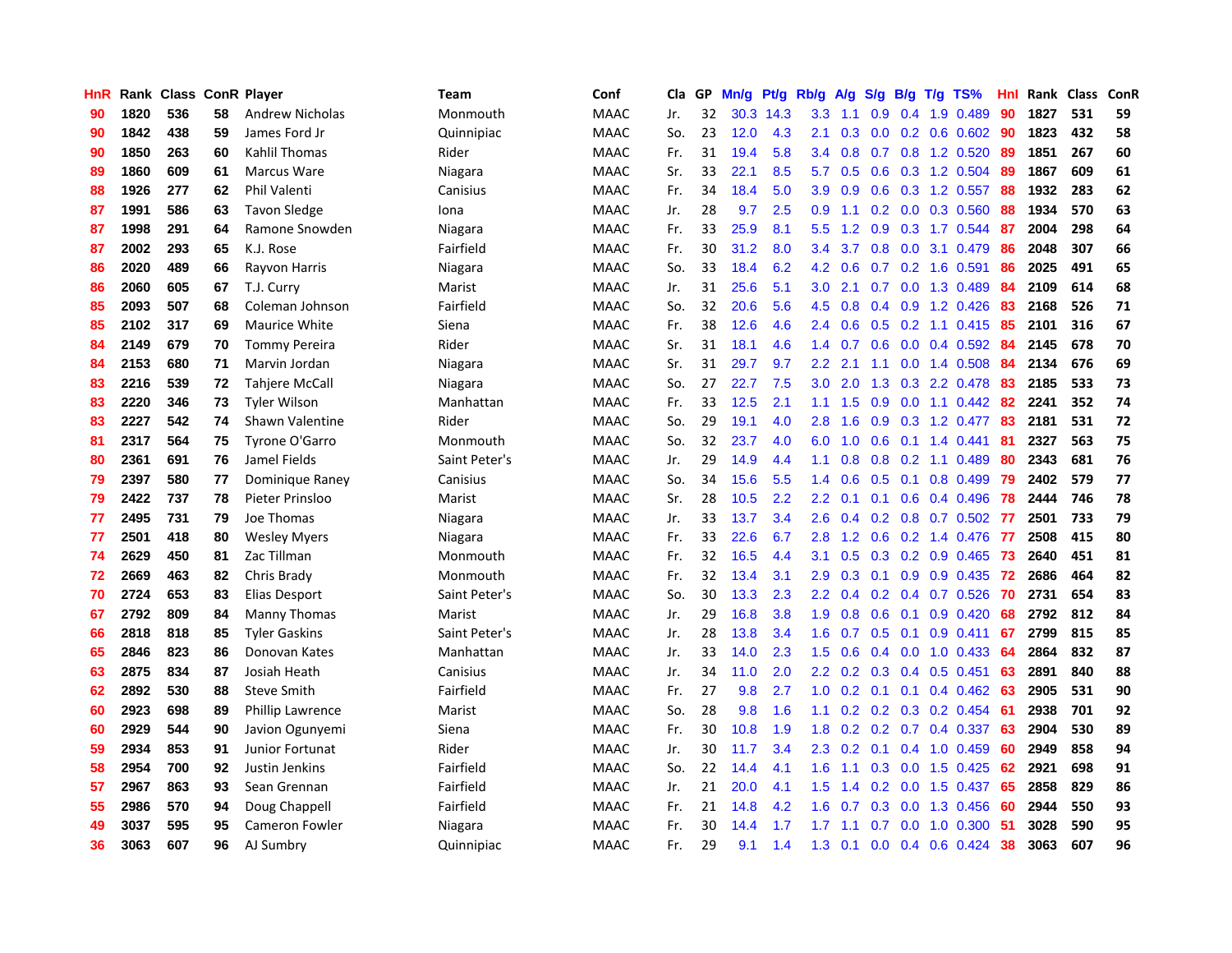| <b>HnR</b> |      | Rank Class ConR Player |                         |                       | Team                 | Conf       | Cla | GP | Mn/g | Pt/g Rb/g |               | <b>A/g</b> | S/g             |  | B/g T/g TS%                    |      | Hnl Rank | Class ConR |                         |
|------------|------|------------------------|-------------------------|-----------------------|----------------------|------------|-----|----|------|-----------|---------------|------------|-----------------|--|--------------------------------|------|----------|------------|-------------------------|
| 165        | 13   | 6                      | 1                       | Javon McCrea          | <b>Buffalo</b>       | <b>MAC</b> | Sr. | 29 | 32.3 | 18.5      | 9.9           | 2.2        | 1.5             |  | 2.2 2.4 0.585                  | -164 | 16       | 8          | 1                       |
| 139        | 127  | 57                     | 2                       | Shayne Whittington    | Western Michigan     | <b>MAC</b> | Sr. | 31 |      | 31.8 16.1 | 8.9           | 1.1        |                 |  | 0.8 1.5 1.9 0.576 141 117      |      |          | 52         | $\mathbf{2}$            |
| 134        | 177  | 44                     | 3                       | <b>Richaun Holmes</b> | <b>Bowling Green</b> | <b>MAC</b> | Jr. | 32 | 32.0 | 13.3      | 7.7           | 0.9        | 1.1             |  | 2.8 1.8 0.565 133              |      | 193      | 48         | 3                       |
| 130        | 251  | 113                    | 4                       | Glenn Bryant          | Eastern Michigan     | MAC        | Sr. | 36 | 21.1 | 9.3       | 4.7           | 0.3        |                 |  | 0.8 1.5 0.6 0.584 130          |      | 252      | 114        | 4                       |
| 129        | 282  | 76                     | 5                       | Karrington Ward       | Eastern Michigan     | MAC        | Jr. | 37 | 29.3 | 12.5      | 6.4           | 0.8        | 1.4             |  | 0.7 1.2 0.547 128              |      | 303      | 79         | 6                       |
| 127        | 308  | 84                     | 6                       | Justin Drummond       | Toledo               | MAC        | Jr. | 33 | 27.5 | 14.2      | 5.2           | 2.7        | 1.0             |  | 0.4 1.8 0.598 128              |      | 287      | 76         | 5                       |
| 127        | 327  | 89                     | $\overline{\mathbf{r}}$ | Jordan Threloff       | Northern Illinois    | MAC        | Jr. | 32 | 24.8 | 9.2       | 7.0           | 0.6        | 0.5             |  | 1.0 1.7 0.562 125              |      | 368      | 101        | 9                       |
| 127        | 329  | 141                    | 8                       | Demetrius Treadwell   | Akron                | MAC        | Sr. | 34 |      | 33.2 15.2 | 8.6           | 1.9        | 1.0             |  | 0.9 2.5 0.495 126              |      | 337      | 146        | $\overline{\mathbf{z}}$ |
| 126        | 343  | 146                    | 9                       | Nick Kellogg          | Ohio                 | <b>MAC</b> | Sr. | 37 | 32.6 | 15.5      | 3.6           | 2.9        | 1.1             |  | 0.0 1.5 0.601 125              |      | 352      | 155        | 8                       |
| 123        | 421  | 96                     | 10                      | <b>Chris Fowler</b>   | Central Michigan     | <b>MAC</b> | So. | 31 |      | 33.1 17.4 | 3.1           | 5.3        | 1.9             |  | 0.0 2.8 0.567 122              |      | 428      | 97         | 10                      |
| 121        | 445  | 177                    | 11                      | David Brown           | Western Michigan     | MAC        | Sr. | 33 |      | 34.1 19.1 | 3.5           |            |                 |  | 1.8 1.4 0.2 2.8 0.566 120      |      | 468      | 183        | 11                      |
| 120        | 474  | 146                    | 12                      | <b>Maurice Ndour</b>  | Ohio                 | <b>MAC</b> | Jr. | 36 |      | 30.1 13.9 | 7.0           | 1.6        |                 |  | 0.6 1.6 2.5 0.574 120          |      | 476      | 150        | 12                      |
| 119        | 502  | 154                    | 13                      | Julius Brown          | Toledo               | MAC        | Jr. | 34 |      | 33.6 14.9 | $2.2^{\circ}$ | 6.0        | 1.1             |  | 0.1 2.8 0.551 119              |      | 509      | 160        | 13                      |
| 119        | 506  | 113                    | 14                      | <b>Connar Tava</b>    | Western Michigan     | MAC        | So. | 33 | 29.6 | 11.8      | 5.7           | 2.9        | 1.2             |  | 0.5 3.3 0.605 118              |      | 530      | 122        | 14                      |
| 118        | 543  | 214                    | 15                      | Rian Pearson          | Toledo               | MAC        | Sr. | 34 |      | 30.9 14.6 | 5.3           | 1.7        | 1.7             |  | 0.1 1.4 0.537 117              |      | 549      | 214        | 15                      |
| 117        | 552  | 219                    | 16                      | Will Felder           | Miami (Oh.)          | MAC        | Sr. | 31 | 31.9 | 14.2      | 6.7           | 0.9        | 0.8             |  | 1.0 2.3 0.597 117              |      | 563      | 220        | 16                      |
| 117        | 554  | 220                    | 17                      | <b>Quincy Diggs</b>   | Akron                | MAC        | Sr. | 34 |      | 29.5 12.8 | 4.6           | 2.6        | 1.7             |  | $0.1$ 2.7 0.523 117            |      | 565      | 222        | 17                      |
| 109        | 849  | 320                    | 18                      | Jon Smith             | Ohio                 | <b>MAC</b> | Sr. | 34 | 28.0 | 7.0       | 6.0           | 1.1        | 1.1             |  | 1.5 1.0 0.648 109              |      | 843      | 321        | 18                      |
| 108        | 869  | 328                    | 19                      | Majok Majok           | <b>Ball State</b>    | <b>MAC</b> | Sr. | 29 |      | 29.8 11.2 | 10.0          | 1.1        |                 |  | 0.3 0.8 2.6 0.555 109          |      | 849      | 324        | 19                      |
| 106        | 979  | 293                    | 20                      | J.D. Weatherspoon     | Toledo               | <b>MAC</b> | Jr. | 34 |      | 29.2 10.6 | 6.5           | 1.0        |                 |  | 0.8 0.7 1.0 0.566 106          |      | 969      | 290        | 20                      |
| 106        | 992  | 362                    | 21                      | Mark Henniger         | Kent State           | MAC        | Sr. | 32 | 22.3 | 7.3       | 5.1           | 0.3        |                 |  | 0.5 1.1 1.2 0.649 105          |      | 997      | 365        | 21                      |
| 106        | 997  | 298                    | 22                      | Derek Jackson         | <b>Kent State</b>    | MAC        | Jr. | 32 | 31.8 | 10.7      | 3.7           | 2.0        | 1.8             |  | 0.1 1.7 0.549 105 1000         |      |          | 302        | 22                      |
| 105        | 1030 | 240                    | 23                      | <b>Justin Moss</b>    | <b>Buffalo</b>       | MAC        | So. | 29 | 9.1  | 3.8       | 3.2           | 0.1        | 0.2             |  | 0.1 0.7 0.553 104 1038         |      |          | 237        | 23                      |
| 104        | 1043 | 119                    | 24                      | Antonio Campbell      | Ohio                 | MAC        | Fr. | 34 | 9.6  | 3.8       | 2.6           | 0.3        | 0.2             |  | 0.4 0.7 0.575 104 1048         |      |          | 117        | 25                      |
| 104        | 1049 | 244                    | 25                      | Nathan Boothe         | Toledo               | MAC        | So. | 34 | 27.4 | 9.2       | 4.6           | 1.6        | 0.8             |  | 1.1 0.9 0.520 104 1045         |      |          | 240        | 24                      |
| 104        | 1066 | 312                    | 26                      | Will Regan            | <b>Buffalo</b>       | <b>MAC</b> | Jr. | 29 | 29.4 | 10.6      | 5.7           | 0.8        | 0.4             |  | 0.7 1.3 0.608 103 1074         |      |          | 318        | 26                      |
| 104        | 1075 | 387                    | 27                      | Jarod Oldham          | <b>Buffalo</b>       | <b>MAC</b> | Sr. | 29 | 31.2 | 8.5       | 2.8           |            |                 |  | 5.3 1.7 0.4 2.9 0.497 103 1081 |      |          | 389        | 27                      |
| 103        | 1086 | 391                    | 28                      | Josh Freelove         | <b>Buffalo</b>       | <b>MAC</b> | Sr. | 29 |      | 29.9 13.5 | 2.1           |            |                 |  | 1.1 0.6 0.3 1.1 0.582 103 1098 |      |          | 395        | 28                      |
| 103        | 1131 | 406                    | 29                      | Chris Bond            | <b>Ball State</b>    | MAC        | Sr. | 30 |      | 31.4 12.2 | 5.9           | 1.9        | 1.0             |  | 0.5 2.4 0.515 102 1152         |      |          | 414        | 30                      |
| 103        | 1134 | 259                    | 30                      | Reggie McAdams        | Akron                | <b>MAC</b> | So. | 29 | 18.9 | 6.3       | 2.1           | 0.4        | 0.4             |  | 0.2 0.2 0.658 103 1127         |      |          | 261        | 29                      |
| 102        | 1139 | 135                    | 31                      | Ray Lee               | Eastern Michigan     | MAC        | Fr. | 36 | 21.7 | 10.6      | 1.4           | 1.6        | 0.9             |  | 0.1 2.1 0.501 102 1164         |      |          | 136        | 31                      |
| 102        | 1166 | 141                    | 32                      | <b>Shannon Evans</b>  | <b>Buffalo</b>       | MAC        | Fr. | 29 | 26.4 | 8.5       | 2.5           | 3.3        | 1.4             |  | 0.4 2.1 0.489 101 1178         |      |          | 138        | 32                      |
| 101        | 1184 | 350                    | 33                      | Mike Talley           | Eastern Michigan     | MAC        | Jr. | 37 | 29.0 | 10.2      | 1.8           | 3.6        | 1.1             |  | $0.1$ 2.2 0.466 101 1208       |      |          | 355        | 34                      |
| 101        | 1189 | 354                    | 34                      | Deji Ibitayo          | Akron                | MAC        | Jr. | 29 | 15.1 | 5.2       | 2.2           | 0.5        | 0.5             |  | 0.4 0.6 0.559 101 1185         |      |          | 352        | 33                      |
| 101        | 1196 | 421                    | 35                      | Daylen Harrison       | Eastern Michigan     | <b>MAC</b> | Sr. | 37 | 23.1 | 5.5       | 3.9           | 1.0        |                 |  | 1.2 0.6 0.9 0.504 100 1219     |      |          | 433        | 36                      |
| 101        | 1205 | 147                    | 36                      | Isaiah Johnson        | Akron                | <b>MAC</b> | Fr. | 31 | 13.4 | 3.8       | 2.8           |            | $0.4 \quad 0.3$ |  | 0.9 0.6 0.513 101 1212         |      |          | 147        | 35                      |
| 100        | 1237 | 367                    | 37                      | Kris Brewer           | <b>Kent State</b>    | <b>MAC</b> | Jr. | 32 | 30.1 | 11.8      | 3.1           | 2.9        | 1.0             |  | 0.1 1.7 0.492 100 1236         |      |          | 365        | 37                      |
| 100        | 1241 | 441                    | 38                      | DaShonte Riley        | Eastern Michigan     | <b>MAC</b> | Sr. | 37 | 25.7 | 4.2       | 6.0           | 0.7        | 0.8             |  | 2.6 1.6 0.515 100 1265         |      |          | 446        | 38                      |
| 99         | 1279 | 379                    | 39                      | <b>Austin Richie</b>  | Western Michigan     | <b>MAC</b> | Jr. | 33 | 33.3 | 7.9       |               |            |                 |  | 2.2 2.3 0.9 0.1 1.3 0.588      | 99   | 1312     | 386        | 40                      |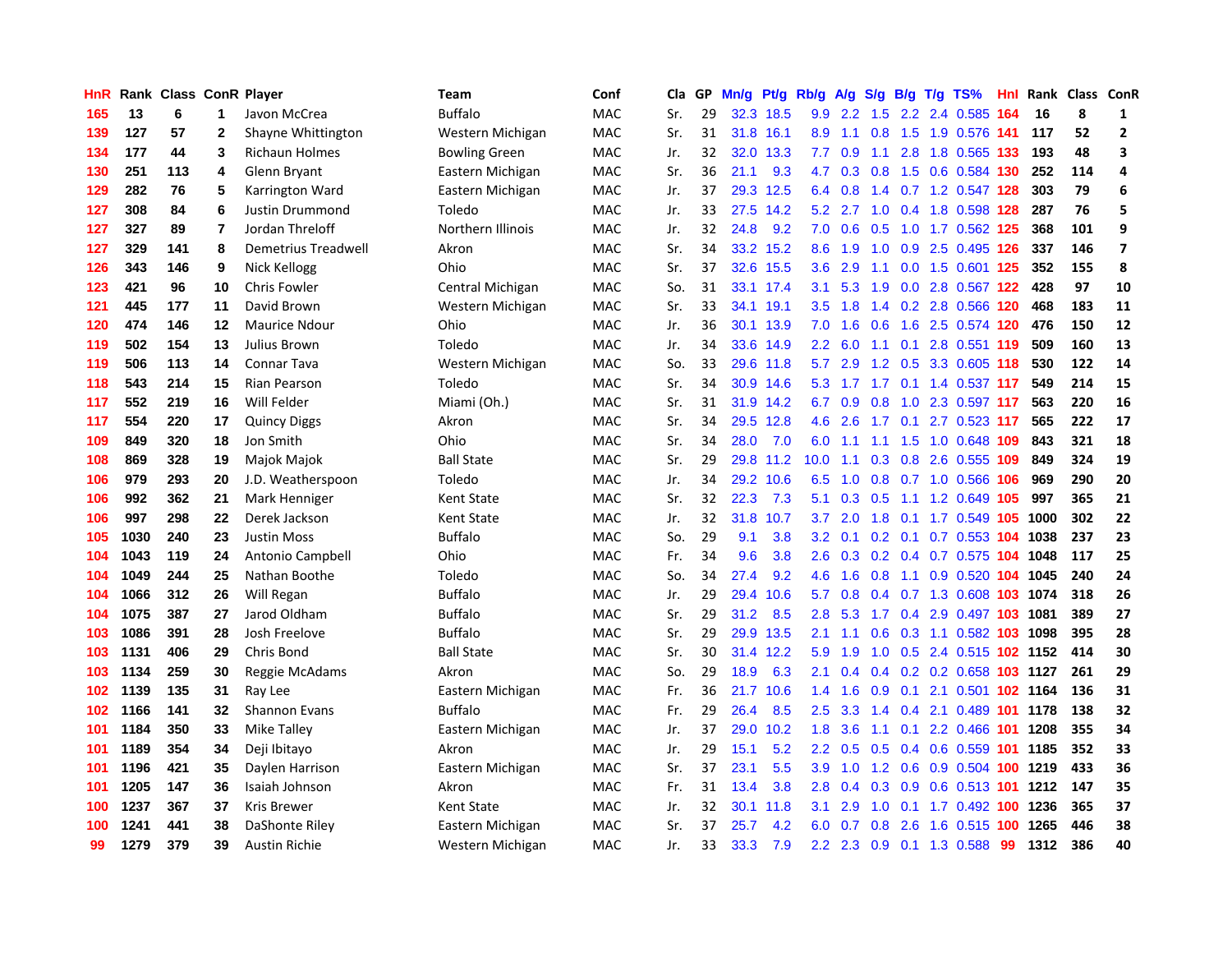| HnR |      | Rank Class ConR Player |    |                        | Team                 | Conf       | Cla | GP | Mn/g | Pt/g | Rb/g             | <b>A/g</b> |                  |     | S/g B/g T/g TS%              | Hnl | Rank | <b>Class</b> | ConR |
|-----|------|------------------------|----|------------------------|----------------------|------------|-----|----|------|------|------------------|------------|------------------|-----|------------------------------|-----|------|--------------|------|
| 99  | 1297 | 297                    | 40 | Khaliq Spicer          | Kent State           | <b>MAC</b> | So. | 32 | 14.3 | 4.0  | 3.8 <sub>2</sub> | 0.1        | 0.2 <sub>0</sub> | 1.3 | 0.7 0.524                    | 99  | 1295 | 301          | 39   |
| 99  | 1309 | 461                    | 41 | <b>Cameron Black</b>   | <b>Bowling Green</b> | <b>MAC</b> | Sr. | 32 | 29.8 | 7.4  | 7.7              | 1.5        |                  |     | 0.7 1.7 1.6 0.496 98         |     | 1325 | 466          | 41   |
| 98  | 1345 | 469                    | 42 | Nick Harney            | Akron                | <b>MAC</b> | Sr. | 30 | 21.0 | 8.5  | 3.5              | 0.7        |                  |     | $0.6$ $0.5$ 1.6 $0.519$      | -98 | 1343 | 471          | 42   |
| 98  | 1368 | 401                    | 43 | Stevie Taylor          | Ohio                 | MAC        | Jr. | 36 | 22.3 | 7.1  | 1.8              | 2.4        | 1.0              |     | $0.0$ 1.3 0.488              | -97 | 1373 | 402          | 43   |
| 97  | 1405 | 410                    | 44 | Javarez Willis         | Ohio                 | MAC        | Jr. | 37 | 20.5 | 6.9  | 1.7 <sup>2</sup> | 2.6        | 0.7              |     | $0.0$ 2.1 $0.555$            | 96  | 1421 | 416          | 45   |
| 97  | 1418 | 494                    | 45 | <b>Travis Wilkins</b>  | Ohio                 | MAC        | Sr. | 37 | 24.1 | 6.6  | 2.0              | 1.5        | 0.5              |     | $0.1$ 0.7 0.606              | 96  | 1434 | 504          | 47   |
| 96  | 1438 | 336                    | 46 | K.K. Simmons           | Kent State           | MAC        | So. | 29 | 12.8 | 4.4  | 1.2              | 0.9        |                  |     | 0.4 0.1 0.8 0.588            | 96  | 1426 | 330          | 46   |
| 96  | 1450 | 339                    | 47 | Jake Kretzer           | Akron                | MAC        | So. | 28 | 24.4 | 7.5  | 2.9              | 1.1        | 0.6              |     | $0.1$ 0.9 0.543              | 97  | 1400 | 326          | 44   |
| 96  | 1453 | 184                    | 48 | Jordan Lauf            | Toledo               | <b>MAC</b> | Fr. | 34 | 14.6 | 3.8  | 3.5              | 0.5        | 0.6              |     | 0.0 0.5 0.594                | 96  | 1445 | 181          | 48   |
| 96  | 1454 | 340                    | 49 | <b>Travon Baker</b>    | Northern Illinois    | <b>MAC</b> | So. | 32 | 27.9 | 8.4  | $2.3^{\circ}$    | 2.4        |                  |     | 1.5 0.2 2.1 0.449            | -94 | 1528 | 359          | 53   |
| 96  | 1465 | 426                    | 50 | Will Sullivan          | Miami (Oh.)          | <b>MAC</b> | Jr. | 31 | 30.8 | 9.0  | 2.8              | 1.6        |                  |     | 1.3 0.1 0.9 0.628 95         |     | 1467 | 428          | 49   |
| 96  | 1469 | 344                    | 51 | Darrell Bowie          | Northern Illinois    | <b>MAC</b> | So. | 31 | 27.7 | 9.6  | 6.5              | 1.1        |                  |     | 1.0 0.6 2.9 0.431            | -94 | 1542 | 362          | 56   |
| 95  | 1511 | 355                    | 52 | Darell Combs           | Eastern Michigan     | MAC        | So. | 36 | 15.1 | 7.5  | 1.3              | 1.4        | 0.4              |     | 0.0 1.6 0.462 94             |     | 1529 | 360          | 54   |
| 95  | 1519 | 528                    | 53 | <b>Quinten Rollins</b> | Miami (Oh.)          | MAC        | Sr. | 31 | 30.9 | 6.9  | 3.9              | 3.9        | $2.4^{\circ}$    | 0.1 | 2.5 0.473                    | 94  | 1522 | 531          | 51   |
| 94  | 1538 | 535                    | 54 | T.J. Hall              | Ohio                 | MAC        | Sr. | 35 | 19.1 | 6.3  | 3.4              | 1.7        | 0.8              |     | $0.3$ 1.5 0.459              | 94  | 1524 | 532          | 52   |
| 94  | 1539 | 360                    | 55 | Pat Forsythe           | Akron                | MAC        | So. | 34 | 17.5 | 4.9  | 3.3 <sub>2</sub> | 0.5        | 0.4              |     | 1.0 1.4 0.573                | -94 | 1550 | 364          | 57   |
| 94  | 1540 | 536                    | 56 | Darren Goodson         | Kent State           | MAC        | Sr. | 32 | 21.7 | 9.1  | 4.0              | 2.3        | 0.5              | 0.1 | 2.2 0.457                    | -94 | 1540 | 535          | 55   |
| 94  | 1569 | 455                    | 57 | Anthony Henderson      | <b>Bowling Green</b> | <b>MAC</b> | Jr. | 31 | 33.8 | 10.3 | 3.9 <sup>°</sup> | 1.7        | 2.1              |     | 0.2 1.3 0.496                | -94 | 1585 | 461          | 58   |
| 94  | 1589 | 460                    | 58 | Devareaux Manley       | Kent State           | <b>MAC</b> | Jr. | 32 | 23.3 | 9.7  | 1.8              | 0.5        |                  |     | 0.5 0.0 0.8 0.567 93         |     | 1595 | 467          | 59   |
| 93  | 1612 | 556                    | 59 | Aksel Bolin            | Northern Illinois    | <b>MAC</b> | Sr. | 31 | 25.8 | 6.5  | 4.5              | 1.1        |                  |     | 0.6 0.2 1.6 0.522 92         |     | 1684 | 570          | 61   |
| 93  | 1648 | 223                    | 60 | Aaric Armstead         | Northern Illinois    | MAC        | Fr. | 30 | 25.5 | 7.7  | 4.1              | 0.4        | 1.0              |     | 0.4 1.7 0.464                | 92  | 1711 | 233          | 62   |
| 93  | 1651 | 479                    | 61 | Xavier Ford            | <b>Buffalo</b>       | MAC        | Jr. | 29 | 13.5 | 4.0  | 3.2 <sub>2</sub> | 0.4        | 0.5              |     | 0.3 0.6 0.489                | 92  | 1670 | 491          | 60   |
| 92  | 1670 | 489                    | 62 | Aaron Armstead         | Northern Illinois    | MAC        | Jr. | 32 | 19.3 | 6.8  | 2.4              | 0.4        |                  |     | $0.4$ 0.2 1.0 0.525          | 91  | 1750 | 510          | 65   |
| 91  | 1731 | 237                    | 63 | Jonathan Williams      | Toledo               | MAC        | Fr. | 34 | 17.5 | 6.7  | 1.5              | 1.1        | 0.4              | 0.1 | 0.9 0.539                    | 91  | 1726 | 237          | 63   |
| 91  | 1735 | 407                    | 64 | Spencer Parker         | <b>Bowling Green</b> | MAC        | So. | 32 | 35.0 | 12.6 | 5.2              | 1.3        | 0.7              |     | 0.3 3.2 0.542                | -91 | 1757 | 414          | 66   |
| 91  | 1738 | 408                    | 65 | <b>Kellon Thomas</b>   | Kent State           | <b>MAC</b> | So. | 32 | 21.9 | 6.5  | 2.0              | 1.9        | 0.7              |     | 0.0 1.3 0.554                | -91 | 1743 | 406          | 64   |
| 91  | 1757 | 514                    | 66 | Jehvon Clarke          | <b>Bowling Green</b> | <b>MAC</b> | Jr. | 32 | 36.4 | 12.5 | 3.5              | 4.7        | 1.9              |     | $0.1$ 3.7 $0.430$            | -90 | 1777 | 517          | 67   |
| 90  | 1829 | 601                    | 67 | Ricardo Johnson        | Ohio                 | <b>MAC</b> | Sr. | 15 | 22.6 | 7.3  | 4.1              | 1.3        |                  |     | 0.6 0.5 1.6 0.502 95         |     | 1470 | 515          | 50   |
| 90  | 1832 | 433                    | 68 | Geovonie McKnight      | Miami (Oh.)          | MAC        | So. | 31 | 30.0 | 9.4  | $3.6^{\circ}$    | 2.3        | 1.5              |     | $0.1$ 2.5 0.459              | -89 | 1843 | 437          | 70   |
| 89  | 1868 | 266                    | 69 | <b>Tucker Haymond</b>  | Western Michigan     | MAC        | Fr. | 29 | 23.9 | 7.1  | 3.8 <sub>2</sub> | 0.9        | 0.5              |     | 0.1 1.5 0.520                | -90 | 1780 | 250          | 68   |
| 88  | 1917 | 458                    | 70 | <b>Willie Moore</b>    | Miami (Oh.)          | MAC        | So. | 22 | 25.9 | 9.2  | 3.4              | 1.7        | 1.5              |     | $0.2$ 2.6 $0.506$            | -89 | 1849 | 439          | 71   |
| 88  | 1945 | 280                    | 71 | Jaryd Eustace          | Miami (Oh.)          | MAC        | Fr. | 31 | 18.6 | 6.3  | 2.6              | 0.8        | 0.6              |     | $0.1$ 1.1 $0.514$            | -87 | 1954 | 285          | 73   |
| 87  | 1961 | 474                    | 72 | <b>Austin Stewart</b>  | Central Michigan     | MAC        | So. | 31 | 21.9 | 7.2  | 4.1              | 0.7        | $1.4^{\circ}$    |     | $0.1$ 1.3 0.606              | -87 | 1963 | 474          | 74   |
| 87  | 1969 | 475                    | 73 | Reggie Johnson         | Miami (Oh.)          | MAC        | So. | 9  | 28.1 | 11.8 | 1.8              | 2.1        | 1.2              |     | $0.1$ 1.8 $0.471$            | 90  | 1806 | 427          | 69   |
| 87  | 1996 | 483                    | 74 | John Simons            | Central Michigan     | <b>MAC</b> | So. | 31 | 30.9 | 10.8 | 5.7              | 0.8        | 0.6              |     | 0.3 0.8 0.594                | -86 | 2007 | 488          | 75   |
| 87  | 2003 | 589                    | 75 | <b>Nyles Evans</b>     | Akron                | <b>MAC</b> | Jr. | 34 | 20.7 | 5.3  |                  |            |                  |     | 1.7 1.4 0.7 0.1 1.0 0.475 86 |     | 2013 | 586          | 76   |
| 85  | 2105 | 664                    | 76 | Matt Smith             | Toledo               | <b>MAC</b> | Sr. | 34 | 11.0 | 3.8  | 1.8              | 0.2        |                  |     | $0.2$ 0.2 0.4 0.540          | 85  | 2099 | 663          | 77   |
| 84  | 2128 | 516                    | 77 | Jarryn Skeete          | <b>Buffalo</b>       | MAC        | So. | 25 | 22.3 | 5.5  | 3.2 <sub>2</sub> | 1.7        |                  |     | $0.4$ 0.2 1.3 0.457          | -87 | 1945 | 467          | 72   |
| 84  | 2141 | 519                    | 78 | Chris Ortiz            | Kent State           | MAC        | So. | 32 | 14.4 | 3.6  | 3.3 <sub>2</sub> |            |                  |     | 0.3 0.4 0.5 0.8 0.464        | -84 | 2140 | 516          | 78   |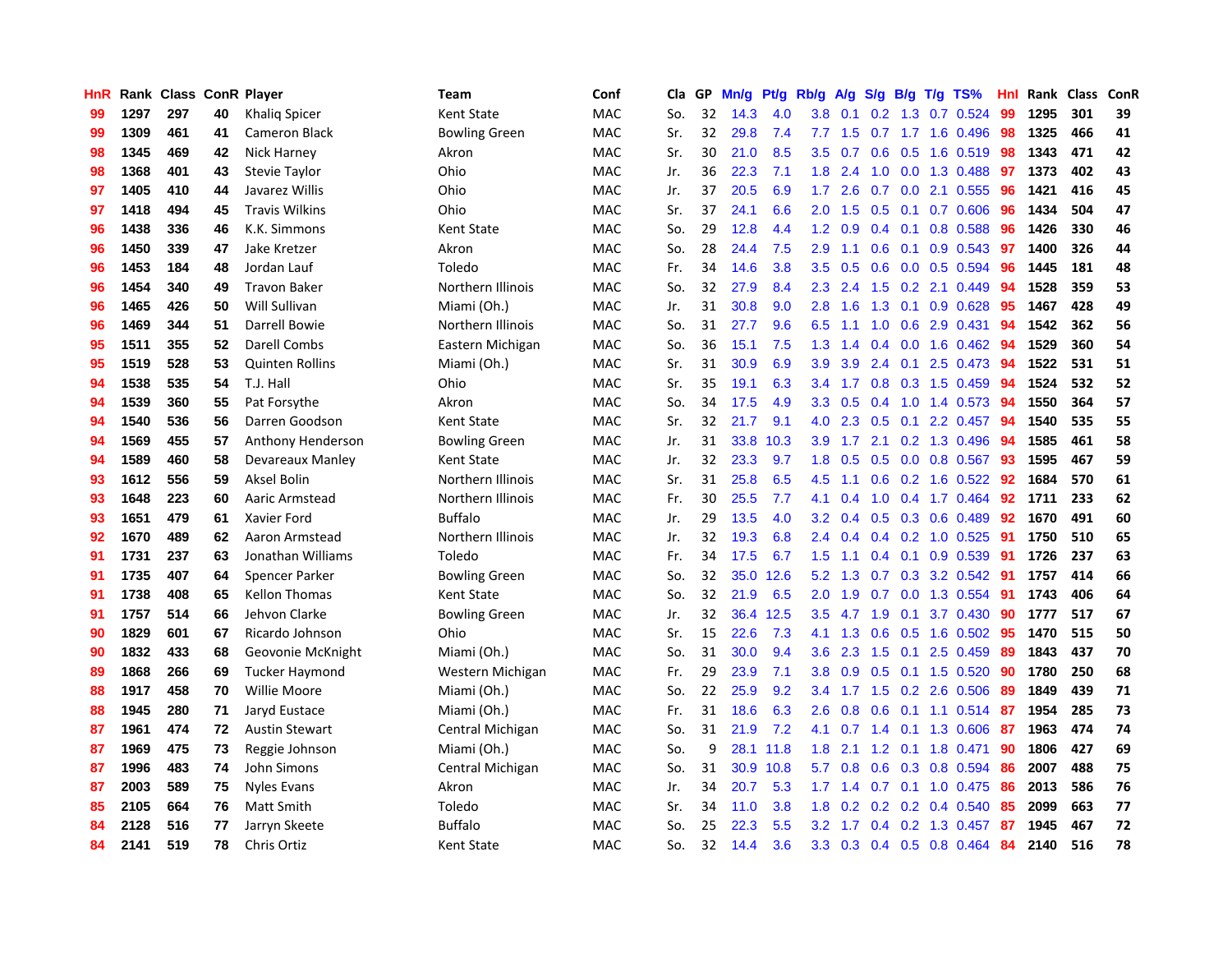| HnR |      | Rank Class ConR Player |                |                        | Team                 | Conf        | Cla | GP | Mn/g | <b>Pt/g</b> | Rb/g             | $\mathsf{A/g}$ | S/g              | B/g | $T/g$ TS%                      | Hnl | Rank | Class | ConR                     |
|-----|------|------------------------|----------------|------------------------|----------------------|-------------|-----|----|------|-------------|------------------|----------------|------------------|-----|--------------------------------|-----|------|-------|--------------------------|
| 84  | 2151 | 324                    | 79             | Braylon Rayson         | Central Michigan     | <b>MAC</b>  | Fr. | 31 |      | 23.0 10.7   | 2.4              | 1.4            | 1.1              |     | $0.0$ 1.7 $0.508$              | 84  | 2155 | 327   | 79                       |
| 84  | 2152 | 325                    | 80             | Zavier Turner          | <b>Ball State</b>    | <b>MAC</b>  | Fr. | 30 | 32.7 | 12.1        | 1.7 <sub>z</sub> | 3.7            | 0.8              |     | $0.0$ 3.9 $0.560$              | 83  | 2175 | 334   | 80                       |
| 83  | 2195 | 338                    | 81             | Franko House           | <b>Ball State</b>    | <b>MAC</b>  | Fr. | 30 | 22.4 | 6.0         | 5.2              | 1.2            |                  |     | $0.4$ 0.2 1.3 0.493            | -83 | 2216 | 346   | 81                       |
| 81  | 2308 | 560                    | 82             | <b>Blake Hibbitts</b>  | Central Michigan     | <b>MAC</b>  | So. | 31 | 30.7 | 9.2         | $3.6^{\circ}$    | 0.5            | 0.4              |     | $0.4$ 1.0 0.544                | -81 | 2320 | 560   | 82                       |
| 81  | 2332 | 371                    | 83             | Joshua Oswald          | Miami (Oh.)          | MAC         | Fr. | 31 | 16.6 | 4.6         | 2.8              | 0.5            | 0.4              |     | 0.3 0.8 0.470                  | 80  | 2345 | 372   | 83                       |
| 80  | 2353 | 722                    | 84             | Jesse Berry            | <b>Ball State</b>    | MAC         | Sr. | 30 | 28.5 | 11.2        | 1.3              | 1.3            | 0.6              |     | $0.1$ 2.0 0.504                | 80  | 2374 | 731   | 84                       |
| 79  | 2420 | 584                    | 85             | Daveon Balls           | Northern Illinois    | MAC         | So. | 32 | 18.0 | 4.0         | 1.8              | 1.4            | 0.6              |     | $0.0$ 1.4 $0.430$              | 78  | 2474 | 591   | 87                       |
| 79  | 2430 | 711                    | 86             | <b>Austin Keel</b>     | Central Michigan     | <b>MAC</b>  | Jr. | 31 | 17.2 | 6.3         | 2.0              | 0.6            | 0.7              |     | $0.0$ 0.7 0.496                | 78  | 2435 | 711   | 86                       |
| 77  | 2483 | 593                    | 87             | <b>Treg Setty</b>      | Ohio                 | <b>MAC</b>  | So. | 36 | 11.6 | 3.0         | 2.1              | 0.8            | $0.4^{\circ}$    |     | $0.2$ 0.9 0.463                | -77 | 2482 | 592   | 88                       |
| 77  | 2486 | 595                    | 88             | Rayshawn Simmons       | Central Michigan     | <b>MAC</b>  | So. | 31 | 21.5 | 4.6         | 3.1              | 2.1            |                  |     | 0.7 0.0 1.3 0.493 77           |     | 2497 | 597   | 89                       |
| 77  | 2527 | 606                    | 89             | Jared Klein            | Western Michigan     | <b>MAC</b>  | So. | 33 | 11.6 | 3.4         | 1.1              | 0.5            |                  |     | $0.2$ 0.0 0.8 0.612 76         |     | 2552 | 608   | 90                       |
| 76  | 2563 | 768                    | 90             | J.R. Sims              | Eastern Michigan     | <b>MAC</b>  | Sr. | 25 | 13.2 | 3.5         | 1.5              | 0.4            |                  |     | 0.7 0.0 0.6 0.429 79           |     | 2399 | 735   | 85                       |
| 75  | 2593 | 624                    | 91             | Carmelo Betancourt     | Akron                | <b>MAC</b>  | So. | 32 | 16.9 | 2.1         | 1.1              | 2.3            | 0.8 <sub>0</sub> |     | 0.0 1.5 0.434 76               |     | 2559 | 613   | 91                       |
| 74  | 2636 | 452                    | 92             | <b>Mark Alstork</b>    | <b>Ball State</b>    | MAC         | Fr. | 30 | 22.6 | 5.6         | 3.1              | 1.5            | 0.5              |     | $0.4$ 1.9 0.450                | 73  | 2655 | 454   | 92                       |
| 73  | 2647 | 772                    | 93             | Pete Rakocevic         | Northern Illinois    | <b>MAC</b>  | Jr. | 31 | 13.3 | 3.2         | 2.0              | 0.3            |                  |     | 0.2 0.6 1.1 0.478              | -72 | 2675 | 783   | 93                       |
| 73  | 2658 | 637                    | 94             | <b>Taylor Perry</b>    | Western Michigan     | <b>MAC</b>  | So. | 33 | 16.9 | 1.2         | 3.2              | 1.2            | 0.5              |     | $0.2$ 1.0 0.357                | 72  | 2681 | 641   | 94                       |
| 71  | 2711 | 649                    | 95             | <b>Bo Calhoun</b>      | <b>Ball State</b>    | MAC         | So. | 27 | 9.4  | 2.4         | 3.1              | 0.3            | 0.2              |     | 0.2 0.8 0.395                  | -71 | 2721 | 652   | 95                       |
| 66  | 2825 | 680                    | 96             | A.J. Avery             | Western Michigan     | <b>MAC</b>  | So. | 32 | 9.8  | 1.8         | 1.8              | 0.2            |                  |     | $0.2$ 0.6 0.5 0.441            | 66  | 2837 | 684   | 96                       |
| 62  | 2903 | 532                    | 97             | Zach Garber            | Toledo               | <b>MAC</b>  | Fr. | 33 | 10.2 | 1.8         | 1.9              |                |                  |     | $0.2$ 0.2 0.2 0.5 0.479        | -62 | 2915 | 536   | 97                       |
| 56  | 2983 | 568                    | 98             | JD Tisdale             | <b>Bowling Green</b> | <b>MAC</b>  | Fr. | 32 | 16.6 | 2.3         | $2.0^{\circ}$    | 1.4            |                  |     | 0.8 0.1 1.8 0.328 55           |     | 2996 | 573   | 100                      |
| 55  | 2988 | 709                    | 99             | Jalen Ross             | Eastern Michigan     | MAC         | So. | 26 | 13.3 | 1.6         | 1.5              | 1.1            | 0.4              |     | $0.0$ $0.5$ $0.290$            | -61 | 2929 | 699   | 98                       |
| 54  | 3002 | 844                    | 100            | Tyler Koch             | <b>Ball State</b>    | MAC         | Sr. | 20 | 14.5 | 2.3         | $2.6\,$          | 0.7            | 0.3              |     | 0.1 1.0 0.455                  | 58  | 2972 | 843   | 99                       |
| 42  | 3056 | 603                    | 101            | <b>Quinten Payne</b>   | <b>Ball State</b>    | <b>MAC</b>  | Fr. | 29 | 11.9 | 1.8         | 0.6              | 0.7            | 0.3              |     | $0.1$ 0.7 0.380                | 42  | 3058 | 603   | 101                      |
| 137 | 149  | 38                     | $\mathbf{1}$   | Jordan Parks           | <b>NC Central</b>    | <b>MEAC</b> | Jr. | 34 | 19.0 | 10.1        | 5.6              | 0.6            | 0.8              |     | 1.1 1.1 0.669 137              |     | 157  | 41    | $\mathbf{1}$             |
| 132 | 203  | 94                     | $\mathbf{2}$   | Du'Vaughn Maxwell      | Hampton              | <b>MEAC</b> | Sr. | 31 | 31.1 | 15.0        | 7.3              | 1.4            | 1.2              |     | 3.0 1.8 0.516 132              |     | 213  | 100   | $\overline{2}$           |
| 131 | 242  | 109                    | 3              | Jeremy Ingram          | <b>NC Central</b>    | <b>MEAC</b> | Sr. | 34 | 34.4 | 20.8        | 3.8 <sub>2</sub> | 1.2            | 1.6              |     | 0.6 2.1 0.568 130              |     | 246  | 111   | 3                        |
| 129 | 275  | 119                    | 4              | Ian Chiles             | Morgan State         | <b>MEAC</b> | Sr. | 31 | 28.5 | 15.6        | 6.5              | 0.9            |                  |     | 0.5 3.0 1.5 0.573 128          |     | 281  | 123   | 4                        |
| 120 | 490  | 194                    | 5              | Jyles Smith            | Savannah State       | <b>MEAC</b> | Sr. | 32 | 27.5 | 8.4         | 8.2              | 0.7            |                  |     | 0.9 3.1 2.2 0.556 119 518      |     |      | 203   | 6                        |
| 117 | 562  | 226                    | 6              | Jamie Adams            | Florida A&M          | <b>MEAC</b> | Sr. | 32 |      | 30.3 17.2   | $2.5^{\circ}$    |                | $3.7 \quad 1.5$  |     | $0.0$ 3.2 0.551 117            |     | 571  | 225   | $\overline{\phantom{a}}$ |
| 117 | 568  | 47                     | $\overline{7}$ | James Daniel           | Howard               | <b>MEAC</b> | Fr. | 28 | 31.8 | 21.0        | $2.5\,$          | 1.6            | 1.3              |     | 0.0 3.3 0.546 124              |     | 395  | 29    | 5                        |
| 116 | 582  | 234                    | 8              | Pendarvis Williams     | Norfolk State        | <b>MEAC</b> | Sr. | 34 | 34.5 | 15.6        | 4.9              | 2.6            | 1.5              |     | 0.3 1.6 0.608 115              |     | 625  | 247   | 10                       |
| 116 | 596  | 239                    | 9              | <b>Justin Black</b>    | Morgan State         | <b>MEAC</b> | Sr. | 31 | 34.0 | 18.9        | 5.1              | 2.8            | 1.8              |     | 0.1 3.2 0.529 116              |     | 609  | 242   | 8                        |
| 115 | 633  | 254                    | 10             | <b>Emanuel Chapman</b> | <b>NC Central</b>    | <b>MEAC</b> | Sr. | 34 | 34.1 | 6.9         | 4.3              | 6.4            | 2.0              |     | $0.4$ 2.5 0.534 114            |     | 647  | 257   | 11                       |
| 112 | 730  | 286                    | 11             | <b>Richaud Pack</b>    | North Carolina A&T   | <b>MEAC</b> | Sr. | 29 | 34.2 | 17.0        | 4.5              | 1.6            | 0.7              |     | $0.1$ 1.7 $0.609$ 115          |     | 621  | 246   | 9                        |
| 112 | 736  | 223                    | 12             | Kendall Gray           | Delaware State       | <b>MEAC</b> | Jr. | 30 | 32.1 | 11.5        | 7.9              | 0.8            | $0.4^{\circ}$    |     | 2.7 1.6 0.595 111              |     | 760  | 227   | 12                       |
| 108 | 913  | 269                    | 13             | Karamo Jawara          | <b>NC Central</b>    | <b>MEAC</b> | Jr. | 31 | 29.8 | 7.5         | 4.7              | 2.6            |                  |     | 0.9 0.7 0.9 0.574 108          |     | 894  | 267   | 13                       |
| 106 | 957  | 352                    | 14             | <b>Brandon Goode</b>   | Norfolk State        | <b>MEAC</b> | Sr. | 34 | 28.0 | 11.1        | 6.9              | 0.6            | $0.4^{\circ}$    |     | 2.4 1.6 0.614 105 1016         |     |      | 372   | 15                       |
| 106 | 985  | 359                    | 15             | Matthew Hezekiah       | South Carolina State | <b>MEAC</b> | Sr. | 30 | 29.5 | 12.5        | 6.2              | 0.6            | 0.7              |     | 0.8 1.7 0.572 105 1008         |     |      | 369   | 14                       |
| 105 | 1025 | 302                    | 16             | Jay Copeland           | <b>NC Central</b>    | <b>MEAC</b> | Jr. | 34 | 22.0 | 7.8         | 5.8              |                |                  |     | 0.2 0.5 0.7 1.4 0.553 105 1027 |     |      | 308   | 16                       |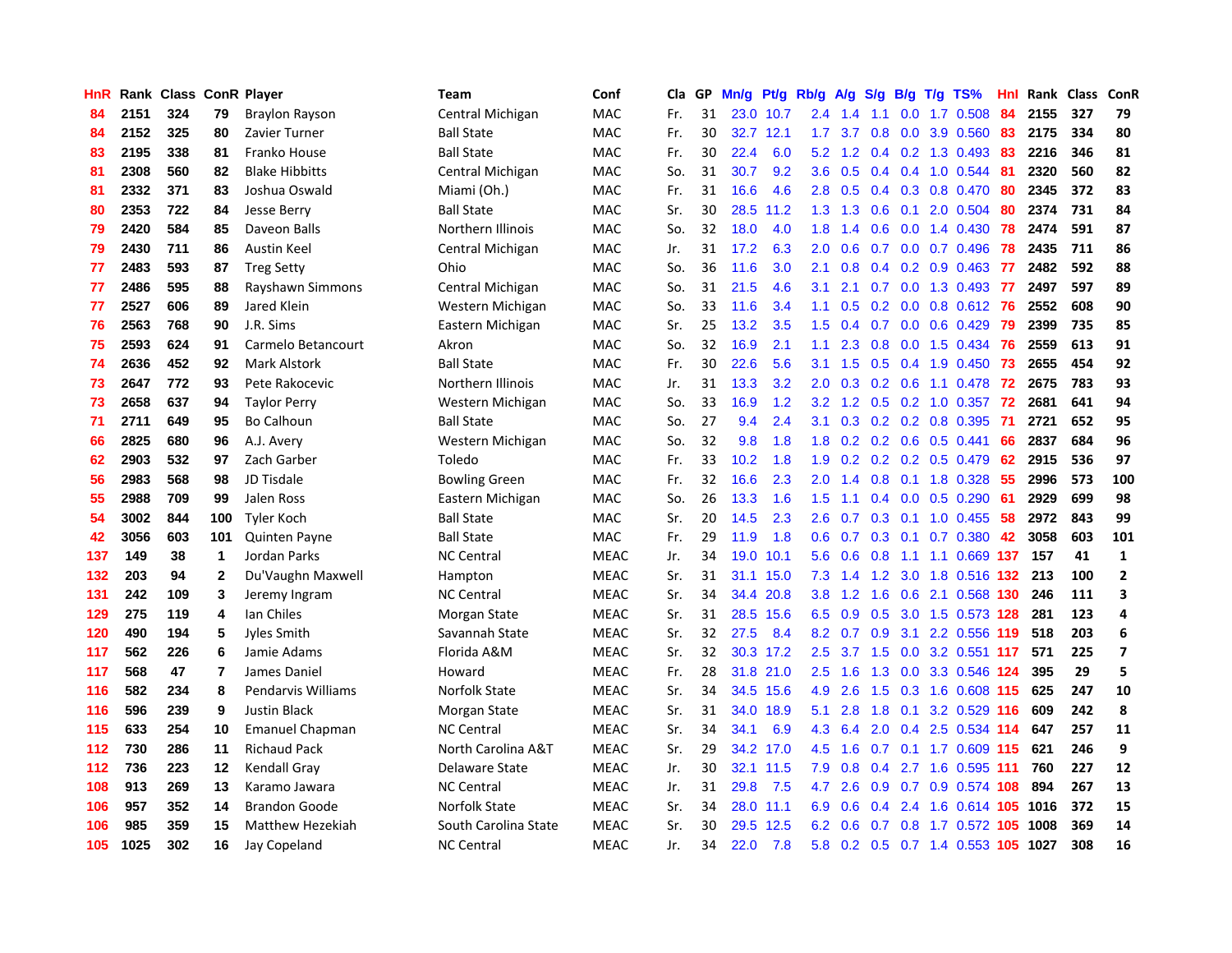| HnR |      | Rank Class ConR Player |    |                        | Team                 | Conf        | Cla | GP | Mn/g | Pt/g      | Rb/g             | A/g    | S/g | B/g | $T/g$ TS%                  | Hnl | Rank | <b>Class</b> | ConR |
|-----|------|------------------------|----|------------------------|----------------------|-------------|-----|----|------|-----------|------------------|--------|-----|-----|----------------------------|-----|------|--------------|------|
| 102 | 1158 | 415                    | 17 | <b>Alfonzo Houston</b> | <b>NC Central</b>    | <b>MEAC</b> | Sr. | 34 | 26.2 | 9.5       | 2.8              | 1.3    | 0.6 | 0.1 | 1.2 0.512 102 1161         |     |      | 417          | 17   |
| 101 | 1202 | 425                    | 18 | Jamari Bradshaw        | Florida A&M          | <b>MEAC</b> | Sr. | 32 | 17.7 | 9.5       | 3.6              | $-1.0$ |     |     | 1.2 0.1 1.3 0.500 101 1209 |     |      | 430          | 18   |
| 101 | 1212 | 432                    | 19 | <b>Troy Snyder</b>     | Md.-Eastern Shore    | <b>MEAC</b> | Sr. | 30 |      | 31.1 12.7 | 6.8              |        |     |     | 1.7 1.0 0.4 2.0 0.569      | -99 | 1277 | 451          | 19   |
| 100 | 1246 | 286                    | 20 | <b>Sterling Smith</b>  | Coppin State         | <b>MEAC</b> | So. | 32 | 29.7 | 10.9      | 4.2              | 1.6    |     |     | 1.2 0.4 1.2 0.560          | 99  | 1292 | 298          | 20   |
| 98  | 1328 | 465                    | 21 | Anthony Hubbard        | Morgan State         | <b>MEAC</b> | Sr. | 31 | 28.5 | 10.8      | 6.9              | 2.1    |     |     | $0.7$ 0.2 1.8 0.502        | 98  | 1335 | 468          | 21   |
| 98  | 1365 | 318                    | 22 | Dwight Meikle          | Hampton              | <b>MEAC</b> | So. | 31 | 14.4 | 5.8       | 3.4              | 0.4    |     |     | 0.5 0.5 1.2 0.534          | 97  | 1371 | 319          | 22   |
| 97  | 1395 | 488                    | 23 | Joshua Montgomery      | Savannah State       | <b>MEAC</b> | Sr. | 31 | 24.6 | 8.7       | 5.0              | 0.6    | 1.0 |     | 0.2 1.4 0.519              | 97  | 1401 | 491          | 23   |
| 96  | 1428 | 333                    | 24 | Deron Powers           | Hampton              | <b>MEAC</b> | So. | 31 | 31.5 | 11.8      | 3.1              | 4.0    | 1.0 |     | $0.1$ 2.7 0.503            | 96  | 1431 | 332          | 25   |
| 96  | 1475 | 514                    | 25 | <b>Malcolm Hawkins</b> | Norfolk State        | <b>MEAC</b> | Sr. | 29 | 30.1 | 15.6      | 4.3              | 1.9    | 0.8 |     | 0.3 2.9 0.564              | 96  | 1449 | 508          | 26   |
| 95  | 1502 | 434                    | 26 | <b>Breon Key</b>       | Hampton              | <b>MEAC</b> | Jr. | 17 | 17.4 | 5.8       | 1.8              | 1.2    | 0.6 |     | $0.1$ 0.9 0.669            | -96 | 1423 | 417          | 24   |
| 95  | 1534 | 532                    | 27 | Deven Williams         | Savannah State       | <b>MEAC</b> | Sr. | 32 | 18.1 | 10.2      | 1.0              | 1.0    |     |     | 0.4 0.0 1.6 0.522 94       |     | 1567 | 542          | 27   |
| 94  | 1549 | 541                    | 28 | Lamont Middleton       | North Carolina A&T   | <b>MEAC</b> | Sr. | 32 | 35.1 | 17.5      | 4.8              | 2.1    |     |     | 1.0 0.2 2.9 0.487 93       |     | 1644 | 559          | 30   |
| 94  | 1579 | 458                    | 29 | Taarig Cephas          | Coppin State         | <b>MEAC</b> | Jr. | 32 | 27.1 | 9.3       | 3.0              | 4.1    | 1.1 |     | 0.0 2.8 0.518 93           |     | 1645 | 483          | 31   |
| 93  | 1609 | 469                    | 30 | Daguan Brickhouse      | Coppin State         | <b>MEAC</b> | Jr. | 30 | 19.6 | 6.8       | $2.2^{\circ}$    | 2.4    | 0.9 |     | $0.0$ 1.0 0.483            | -93 | 1614 | 473          | 28   |
| 93  | 1629 | 378                    | 31 | <b>Brian Darden</b>    | Hampton              | <b>MEAC</b> | So. | 31 | 23.8 | 10.4      | 2.2              | 1.2    | 1.0 |     | $0.0$ 1.5 0.525            | 93  | 1631 | 382          | 29   |
| 93  | 1658 | 482                    | 32 | <b>Tyshawn Bell</b>    | Delaware State       | <b>MEAC</b> | Jr. | 29 | 28.6 | 12.1      | 3.9 <sup>°</sup> | 0.9    | 1.0 |     | 0.3 1.4 0.564              | 93  | 1646 | 484          | 32   |
| 93  | 1662 | 388                    | 33 | Trey Kellum            | Florida A&M          | <b>MEAC</b> | So. | 31 | 23.7 | 8.8       | 6.5              | 0.7    | 0.8 |     | 0.7 1.9 0.515              | 92  | 1653 | 385          | 33   |
| 92  | 1685 | 572                    | 34 | Ramon Mercado          | Hampton              | <b>MEAC</b> | Sr. | 30 | 15.0 | 5.3       | 2.1              | 0.6    | 0.6 |     | $0.3$ 0.7 0.521            | 92  | 1679 | 568          | 34   |
| 92  | 1702 | 497                    | 35 | Jamel Fuentes          | Norfolk State        | <b>MEAC</b> | Jr. | 34 | 25.7 | 6.0       | 3.0 <sub>2</sub> | 4.8    |     |     | 1.1 0.1 1.9 0.468          | -91 | 1759 | 512          | 39   |
| 92  | 1710 | 499                    | 36 | <b>Bobby King</b>      | Florida A&M          | <b>MEAC</b> | Jr. | 32 | 19.0 | 5.0       | 5.4              | 0.4    |     |     | $0.7$ 1.0 1.1 0.546        | -91 | 1717 | 504          | 36   |
| 92  | 1723 | 581                    | 37 | Michael Murray         | Coppin State         | <b>MEAC</b> | Sr. | 28 | 35.0 | 14.6      | 6.9              | 1.1    |     |     | 1.1 0.6 2.0 0.483          | 92  | 1694 | 575          | 35   |
| 91  | 1733 | 584                    | 38 | <b>Reggie Groves</b>   | <b>NC Central</b>    | <b>MEAC</b> | Sr. | 34 | 17.4 | 5.0       | 1.6              | 1.4    | 0.5 | 0.1 | $0.6$ 0.477                | -91 | 1742 | 587          | 37   |
| 91  | 1749 | 512                    | 39 | Prince Okoroh          | Howard               | <b>MEAC</b> | Jr. | 33 | 33.2 | 13.8      | 5.4              | 1.1    | 1.5 |     | $0.5$ 2.7 0.448            | 90  | 1842 | 536          | 41   |
| 90  | 1792 | 422                    | 40 | Devin Joint            | South Carolina State | <b>MEAC</b> | So. | 29 | 21.0 | 4.9       | 4.5              | 1.3    | 1.2 |     | $0.4$ 1.0 0.552            | 90  | 1775 | 420          | 40   |
| 90  | 1798 | 425                    | 41 | Jervon Pressley        | Hampton              | <b>MEAC</b> | So. | 21 | 19.3 | 6.6       | 5.1              | 0.7    |     |     | 0.2 1.1 1.5 0.470          | -91 | 1752 | 411          | 38   |
| 89  | 1888 | 271                    | 42 | Hakeem Baxter          | Md.-Eastern Shore    | <b>MEAC</b> | Fr. | 27 | 30.0 | 14.0      | 3.7              | 1.5    | 0.7 |     | 0.3 2.1 0.565              | -89 | 1852 | 268          | 42   |
| 88  | 1915 | 621                    | 43 | Casey Walker           | Delaware State       | <b>MEAC</b> | Sr. | 30 | 30.1 | 12.6      | 3.8 <sub>2</sub> | 1.0    |     |     | $0.6$ $0.3$ $0.9$ $0.501$  | -88 | 1931 | 620          | 43   |
| 86  | 2031 | 644                    | 44 | <b>Anell Alexis</b>    | Norfolk State        | <b>MEAC</b> | Sr. | 34 | 20.3 | 7.3       | 3.4              | 0.6    |     |     | 0.6 0.3 1.1 0.552 85       |     | 2082 | 653          | 47   |
| 86  | 2045 | 599                    | 45 | <b>Terel Hall</b>      | Savannah State       | <b>MEAC</b> | Jr. | 32 | 22.2 | 4.6       | $2.5\,$          | 2.8    |     |     | 1.3 0.2 2.0 0.433          | -85 | 2074 | 604          | 46   |
| 86  | 2049 | 496                    | 46 | Ke'Ron Brown           | Hampton              | <b>MEAC</b> | So. | 31 | 25.6 | 4.5       | 4.8              | 1.6    |     |     | 1.7 0.2 1.7 0.398          | 86  | 2057 | 500          | 44   |
| 86  | 2065 | 501                    | 47 | Cedric Blossom         | Morgan State         | <b>MEAC</b> | So. | 31 | 23.5 | 6.9       | 5.3              | 0.7    | 0.4 |     | 0.2 1.0 0.514 85           |     | 2071 | 506          | 45   |
| 85  | 2070 | 653                    | 48 | Malik Jackson          | Bethune-Cookman      | <b>MEAC</b> | Sr. | 32 | 25.9 | 10.8      | 4.3              | 0.7    | 0.8 |     | 0.6 1.3 0.519              | 85  | 2085 | 655          | 48   |
| 85  | 2076 | 656                    | 49 | Reggie Lewis           | Florida A&M          | <b>MEAC</b> | Sr. | 32 | 30.6 | 12.7      | 1.6              | 1.4    | 0.9 |     | $0.2$ 1.2 0.498            | 85  | 2086 | 656          | 49   |
| 84  | 2135 | 626                    | 50 | Arnold Fripp           | Coppin State         | <b>MEAC</b> | Jr. | 31 | 19.6 | 7.0       | 3.8              | 0.3    | 0.3 |     | 0.5 0.8 0.513 83           |     | 2182 | 632          | 53   |
| 84  | 2137 | 674                    | 51 | Andre Armstrong        | Coppin State         | <b>MEAC</b> | Sr. | 28 | 23.0 | 11.8      | $1.5^{\circ}$    | 0.7    | 0.5 |     | $0.0$ 1.0 0.506            | 83  | 2179 | 684          | 52   |
| 84  | 2146 | 322                    | 52 | Alante Fenner          | Savannah State       | <b>MEAC</b> | Fr. | 31 | 16.0 | 6.3       | 1.6              | 0.7    |     |     | $0.6$ 0.1 1.5 0.508        | -83 | 2172 | 332          | 51   |
| 84  | 2164 | 525                    | 53 | <b>Bruce Beckford</b>  | North Carolina A&T   | <b>MEAC</b> | So. | 27 | 27.5 | 10.7      | 7.1              | 0.8    | 0.7 |     | $0.7$ 2.6 $0.516$          | -84 | 2113 | 513          | 50   |
| 82  | 2242 | 643                    | 54 | <b>Blake Bozeman</b>   | Morgan State         | <b>MEAC</b> | Jr. | 31 | 31.4 | 6.6       | 1.9              | 2.0    | 0.5 |     | $0.0$ 1.4 $0.400$          | 82  | 2243 | 644          | 54   |
| 82  | 2267 | 553                    | 55 | Darryl Palmer          | South Carolina State | <b>MEAC</b> | So. | 30 | 27.8 | 6.9       | 6.9              |        |     |     | 1.2 0.8 1.5 1.8 0.431      | 81  | 2288 | 554          | 57   |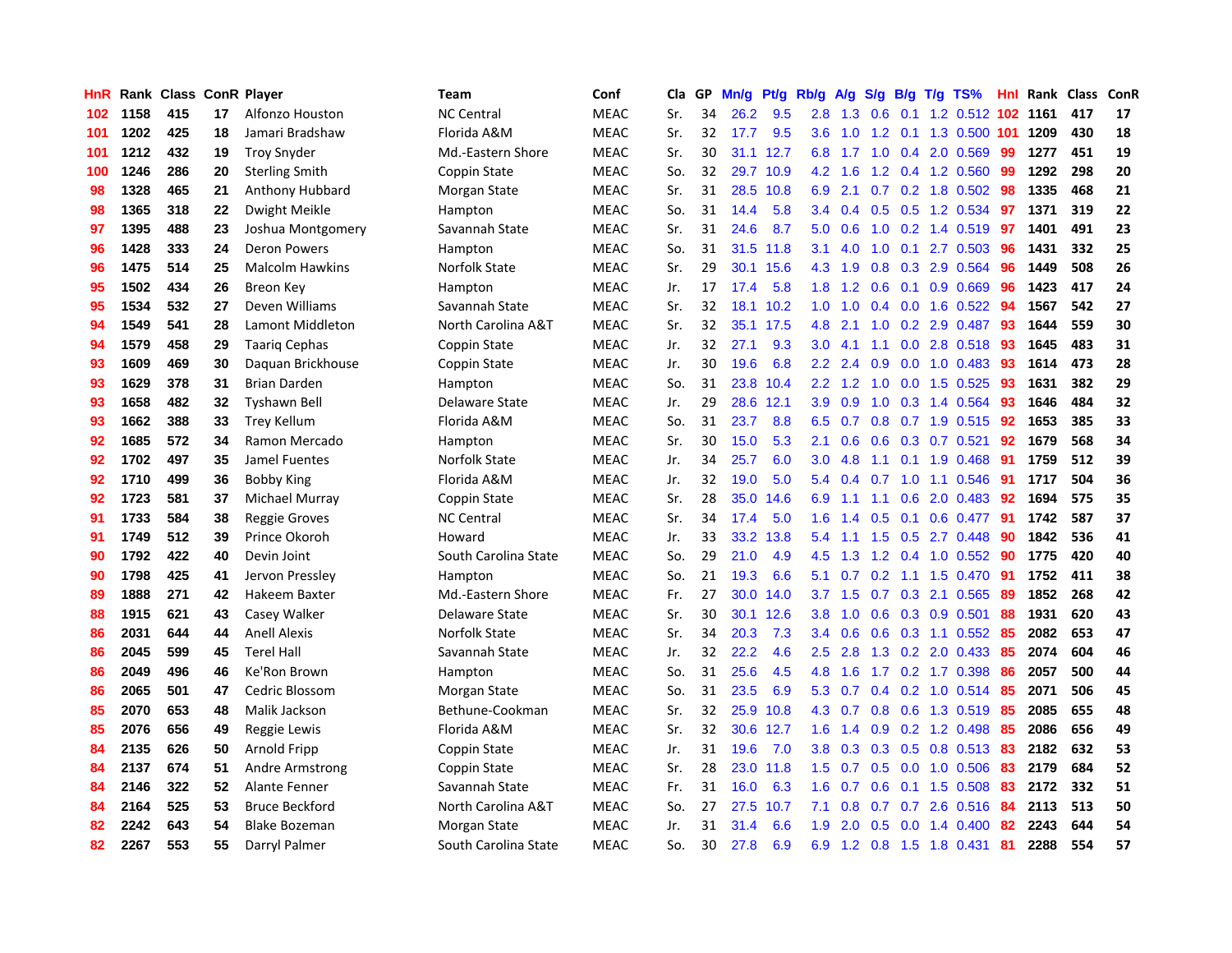| HnR |      | Rank Class ConR Player |    |                         | <b>Team</b>          | Conf        | Cla | GP | Mn/g | Pt/g | Rb/g             | A/g | S/g           | <b>B/g</b> | T/g TS%                  | Hnl | Rank Class |     | ConR |
|-----|------|------------------------|----|-------------------------|----------------------|-------------|-----|----|------|------|------------------|-----|---------------|------------|--------------------------|-----|------------|-----|------|
| 82  | 2270 | 363                    | 56 | Jeremiah Hill           | Savannah State       | <b>MEAC</b> | Fr. | 32 | 18.2 | 6.4  | 1.5              | 1.0 | 0.6           | 0.1        | 1.1 0.458                | 81  | 2304       | 368 | 59   |
| 81  | 2281 | 364                    | 57 | DeAndre Haywood         | Delaware State       | <b>MEAC</b> | Fr. | 27 | 14.0 | 6.2  | 1.7 <sub>z</sub> | 0.7 | 0.5           |            | 0.0 1.0 0.488 81         |     | 2297       | 366 | 58   |
| 81  | 2297 | 661                    | 58 | Devon Walker            | Md.-Eastern Shore    | <b>MEAC</b> | Jr. | 24 | 16.7 | 6.9  | 1.8              | 0.9 |               |            | 1.0 0.0 1.0 0.545 82     |     | 2260       | 646 | 56   |
| 81  | 2315 | 670                    | 59 | <b>Kendal Williams</b>  | Delaware State       | <b>MEAC</b> | Jr. | 30 | 27.3 | 8.2  | 2.3              | 2.8 |               |            | $0.7$ $0.0$ 1.6 $0.503$  | -80 | 2334       | 676 | 60   |
| 81  | 2341 | 374                    | 60 | Clemmye Owens           | Bethune-Cookman      | <b>MEAC</b> | Fr. | 32 | 29.9 | 11.3 | 1.8              | 1.0 | 1.2           |            | 0.2 1.4 0.536            | -80 | 2365       | 375 | 61   |
| 80  | 2352 | 375                    | 61 | Tony Kynard             | Bethune-Cookman      | <b>MEAC</b> | Fr. | 32 | 20.0 | 5.6  | 2.3              | 3.1 | 1.3           |            | $0.1$ 2.0 0.408          | -80 | 2372       | 376 | 62   |
| 80  | 2372 | 695                    | 62 | Emmanuel Okoroba        | Hampton              | <b>MEAC</b> | Jr. | 31 | 17.7 | 6.2  | 3.5              | 0.5 |               |            | 0.5 0.8 1.8 0.484        | 80  | 2380       | 697 | 63   |
| 79  | 2405 | 705                    | 63 | Dallas Gary             | Coppin State         | <b>MEAC</b> | Jr. | 30 | 16.2 | 5.9  | 2.6              | 0.7 |               |            | 0.3 0.0 1.2 0.528        | 78  | 2429       | 709 | 67   |
| 79  | 2406 | 385                    | 64 | Marcel Boyd             | Howard               | <b>MEAC</b> | Fr. | 33 | 17.2 | 3.9  | 4.2              | 0.5 |               |            | 0.2 0.8 1.1 0.471        | 78  | 2467       | 404 | 69   |
| 79  | 2409 | 583                    | 65 | <b>Rashid Gaston</b>    | Norfolk State        | <b>MEAC</b> | So. | 20 | 23.3 | 8.4  | 6.5              | 0.3 |               |            | 0.2 0.5 1.8 0.493 82     |     | 2246       | 546 | 55   |
| 79  | 2410 | 388                    | 66 | Lawrence Cooks          | Hampton              | <b>MEAC</b> | Fr. | 29 | 12.7 | 3.9  | 1.6              | 0.7 |               |            | 0.5 0.1 1.0 0.502 79     |     | 2397       | 384 | 64   |
| 79  | 2424 | 710                    | 67 | Shaquille Duncan        | Morgan State         | <b>MEAC</b> | Jr. | 30 | 15.1 | 4.6  | 3.0 <sub>2</sub> | 0.6 |               |            | 0.3 1.0 1.0 0.474 79     |     | 2416       | 706 | 65   |
| 79  | 2427 | 394                    | 68 | James Miller            | Howard               | <b>MEAC</b> | Fr. | 23 | 18.1 | 6.1  | 2.3              | 0.7 |               |            | 0.8 0.3 1.7 0.516 78     |     | 2426       | 393 | 66   |
| 78  | 2473 | 724                    | 69 | Maurice Taylor          | Bethune-Cookman      | <b>MEAC</b> | Jr. | 32 | 20.6 | 7.7  | 3.8              | 0.6 | $0.4^{\circ}$ |            | 0.3 1.4 0.527            | -77 | 2488       | 728 | 70   |
| 78  | 2482 | 414                    | 70 | Jalen White             | South Carolina State | <b>MEAC</b> | Fr. | 23 | 22.5 | 7.7  | 2.6              | 2.4 | 0.6           |            | $0.1$ 2.1 0.452 77       |     | 2492       | 410 | 72   |
| 77  | 2484 | 728                    | 71 | Ishag Pitt              | Md.-Eastern Shore    | <b>MEAC</b> | Jr. | 30 | 21.0 | 5.3  | 4.3              | 1.4 | 0.8           |            | $0.2$ 1.1 0.495          | -76 | 2529       | 742 | 73   |
| 77  | 2485 | 594                    | 72 | Allan Dempster          | Bethune-Cookman      | <b>MEAC</b> | So. | 30 | 12.6 | 3.9  | 2.9              | 0.1 | 0.5           |            | $0.3$ 0.7 0.532          | -77 | 2491       | 594 | 71   |
| 76  | 2534 | 741                    | 73 | <b>Barry Smith</b>      | Bethune-Cookman      | <b>MEAC</b> | Jr. | 16 | 18.6 | 5.1  | 3.9 <sup>°</sup> | 0.4 | 0.8           |            | $0.4$ 1.0 0.503          | 78  | 2458       | 720 | 68   |
| 76  | 2553 | 748                    | 74 | Kyree Jones             | Md.-Eastern Shore    | <b>MEAC</b> | Jr. | 25 | 32.6 | 13.4 | 2.5              | 2.2 | 1.0           |            | 0.0 1.9 0.479 75         |     | 2586       | 753 | 76   |
| 76  | 2557 | 767                    | 75 | Keierre Richards        | Savannah State       | <b>MEAC</b> | Sr. | 32 | 23.0 | 5.4  | 2.1              | 1.4 |               |            | 0.8 0.1 1.8 0.465 75     |     | 2576       | 773 | 74   |
| 76  | 2564 | 617                    | 76 | Oliver Ellison          | Howard               | <b>MEAC</b> | So. | 30 | 21.6 | 2.8  | 4.5              | 0.4 |               |            | $0.5$ 1.3 0.9 0.528      | -74 | 2607       | 626 | 80   |
| 76  | 2565 | 769                    | 77 | Adama Adams             | South Carolina State | MEAC        | Sr. | 30 | 24.5 | 8.9  | 2.5              | 2.8 | 0.6           |            | 0.0 2.8 0.488 75         |     | 2581       | 775 | 75   |
| 75  | 2583 | 771                    | 78 | <b>Walter Davis III</b> | Florida A&M          | <b>MEAC</b> | Sr. | 32 | 15.1 | 1.8  | 3.0              | 0.7 |               |            | $0.3$ 0.7 0.6 0.543      | 75  | 2588       | 777 | 77   |
| 75  | 2597 | 758                    | 79 | Mikel Trapp             | Bethune-Cookman      | <b>MEAC</b> | Jr. | 31 | 31.9 | 11.3 | 2.7              | 1.1 | 0.5           |            | $0.2$ 1.6 0.546          | 74  | 2608       | 762 | 81   |
| 74  | 2605 | 774                    | 80 | Marese Phelps           | Norfolk State        | <b>MEAC</b> | Sr. | 33 | 20.0 | 3.9  | 1.7              | 2.3 | 1.3           |            | $0.0$ 1.6 $0.394$        | -74 | 2622       | 784 | 82   |
| 74  | 2606 | 762                    | 81 | Bryan Akinkugbe         | North Carolina A&T   | <b>MEAC</b> | Jr. | 29 | 13.6 | 4.1  | 2.9              | 0.2 |               |            | $0.1$ 1.2 1.1 0.478      | -73 | 2657       | 777 | 85   |
| 74  | 2611 | 445                    | 82 | Karon Wright            | South Carolina State | <b>MEAC</b> | Fr. | 30 | 11.6 | 5.1  | 0.9 <sup>°</sup> | 0.7 |               |            | 0.3 0.0 0.8 0.478 74     |     | 2625       | 446 | 83   |
| 74  | 2615 | 631                    | 83 | <b>Donte Pretlow</b>    | Morgan State         | <b>MEAC</b> | So. | 30 | 23.1 | 3.6  | 2.7              | 2.4 |               |            | 1.4 0.0 1.1 0.314 74     |     | 2604       | 624 | 78   |
| 74  | 2621 | 448                    | 84 | <b>Tyler Stone</b>      | Howard               | <b>MEAC</b> | Fr. | 33 | 19.6 | 4.3  | 4.0              | 0.2 |               |            | 0.3 0.9 1.2 0.514 73     |     | 2668       | 460 | 86   |
| 74  | 2625 | 780                    | 85 | <b>Francis Ezeiru</b>   | Md.-Eastern Shore    | <b>MEAC</b> | Sr. | 21 | 19.5 | 5.2  | 4.9              | 0.1 | 0.3           |            | 0.8 1.2 0.521            | 73  | 2644       | 786 | 84   |
| 72  | 2680 | 468                    | 86 | Saadig Muhammad         | Savannah State       | <b>MEAC</b> | Fr. | 32 | 15.8 | 3.0  | 2.9              | 0.1 | 0.4           |            | $0.5$ 0.7 0.500          | -71 | 2709       | 472 | 89   |
| 72  | 2684 | 783                    | 87 | <b>Travis Elliott</b>   | Bethune-Cookman      | <b>MEAC</b> | Jr. | 32 | 19.8 | 4.5  | 4.9              | 0.3 | 0.3           |            | 0.5 1.0 0.475            | -72 | 2702       | 791 | 88   |
| 71  | 2710 | 796                    | 88 | Jeremy Underwood        | North Carolina A&T   | <b>MEAC</b> | Sr. | 31 | 31.6 | 7.4  | 2.8              | 2.9 | 0.7           | 0.0        | 3.0 0.456                | 70  | 2734       | 801 | 90   |
| 71  | 2715 | 797                    | 89 | <b>Riley Maye</b>       | Norfolk State        | <b>MEAC</b> | Sr. | 33 | 12.9 | 4.5  | 1.1              | 0.4 | 0.1           |            | $0.2$ 0.7 0.594          | 70  | 2740       | 802 | 91   |
| 71  | 2717 | 798                    | 90 | Albert Thomas           | Delaware State       | <b>MEAC</b> | Sr. | 28 | 26.0 | 3.8  | 2.3              | 2.5 | 0.6           |            | 0.0 1.5 0.433 72         |     | 2698       | 796 | 87   |
| 70  | 2734 | 795                    | 91 | D'Andre Bullard         | Florida A&M          | <b>MEAC</b> | Jr. | 32 | 14.1 | 2.6  | 2.3              |     |               |            | 1.4 0.3 0.1 0.7 0.375 70 |     | 2746       | 801 | 94   |
| 70  | 2737 | 796                    | 92 | Hikeem Champaigne       | Savannah State       | <b>MEAC</b> | Jr. | 29 | 9.1  | 2.0  | 1.9              | 0.2 |               |            | $0.2$ 0.4 0.8 0.460      | -70 | 2745       | 800 | 93   |
| 70  | 2741 | 804                    | 93 | Khiry White             | Savannah State       | <b>MEAC</b> | Sr. | 21 | 21.9 | 5.1  | 2.0              | 1.7 | 0.7           |            | 0.0 2.0 0.512 74         |     | 2606       | 780 | 79   |
| 69  | 2747 | 485                    | 94 | Solomon Mangham         | Howard               | <b>MEAC</b> | Fr. | 32 | 20.9 | 6.2  | 3.1              | 0.0 |               |            | 0.4 0.3 1.0 0.466        | -68 | 2773       | 492 | 96   |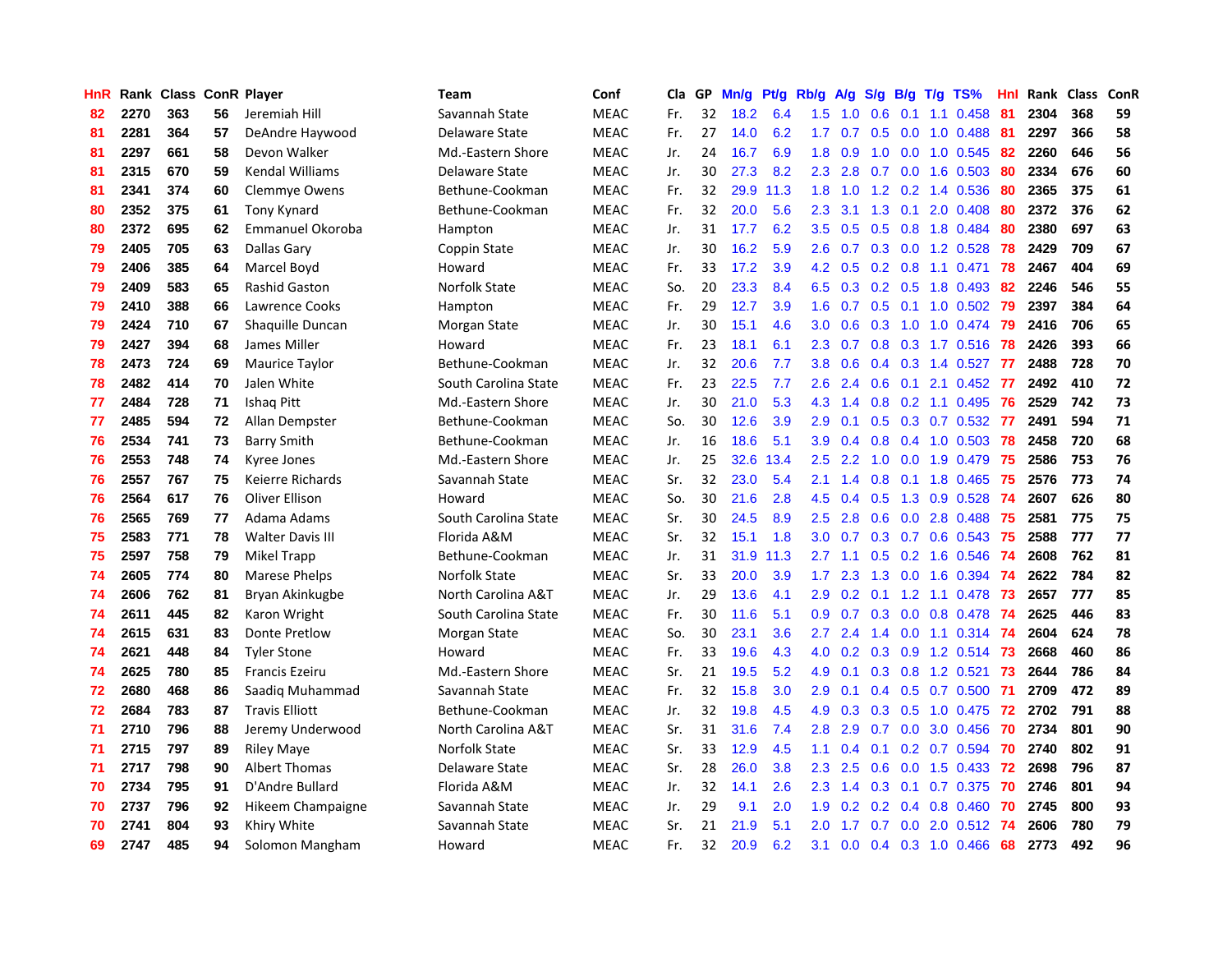| HnR |      | Rank Class ConR Player |                |                        | Team                 | Conf        | Cla | GP | Mn/g | <b>Pt/g</b> | Rb/g             | A/g           | S/g              | B/g | $T/g$ TS%                  | Hnl | Rank | <b>Class</b> | ConR                    |
|-----|------|------------------------|----------------|------------------------|----------------------|-------------|-----|----|------|-------------|------------------|---------------|------------------|-----|----------------------------|-----|------|--------------|-------------------------|
| 68  | 2766 | 495                    | 95             | <b>Ausar Madison</b>   | Howard               | <b>MEAC</b> | Fr. | 21 | 13.1 | 1.8         | 1.2              | 1.6           | 0.7              |     | $0.0$ 1.5 $0.559$          | 68  | 2770 | 490          | 95                      |
| 68  | 2784 | 808                    | 96             | <b>Charles leans</b>   | Coppin State         | <b>MEAC</b> | Sr. | 26 | 11.2 | 2.9         | 1.8              |               |                  |     | $0.4$ 0.2 0.2 0.5 0.510 68 |     | 2782 | 811          | 97                      |
| 67  | 2800 | 676                    | 97             | Jordan Smith           | South Carolina State | <b>MEAC</b> | So. | 29 | 14.4 | 6.0         | 1.1              | $0.4^{\circ}$ |                  |     | $0.2$ 0.0 0.8 0.459        | 67  | 2813 | 677          | 98                      |
| 67  | 2807 | 812                    | 98             | Brandon St. Louis      | Coppin State         | <b>MEAC</b> | Jr. | 24 | 19.6 | 2.8         | 4.5              | 0.4           | 0.5              |     | $0.4$ 0.9 0.430            | -70 | 2743 | 798          | 92                      |
| 64  | 2848 | 825                    | 99             | <b>Isaac Smith III</b> | Md.-Eastern Shore    | <b>MEAC</b> | Jr. | 26 | 22.0 | 5.8         | 1.8              | 2.2           | 0.8              |     | $0.0$ 1.7 $0.395$          | 66  | 2840 | 821          | 99                      |
| 64  | 2849 | 826                    | 100            | <b>Charles Burley</b>  | Delaware State       | <b>MEAC</b> | Jr. | 30 | 13.7 | 1.2         | 1.5              | 2.3           | 0.5              |     | 0.0 1.5 0.422 64           |     | 2871 | 834          | 100                     |
| 64  | 2866 | 822                    | 101            | <b>Theron Stephens</b> | South Carolina State | <b>MEAC</b> | Sr. | 28 | 11.1 | 3.8         | 0.7              | 0.7           | 0.1              |     | $0.0$ 0.5 0.422            | -64 | 2881 | 827          | 101                     |
| 63  | 2882 | 836                    | 102            | Waylan Siverand        | North Carolina A&T   | <b>MEAC</b> | Jr. | 29 | 13.2 | 3.1         | 2.1              | 0.2           | 0.3              |     | $0.6$ 0.9 0.523            | 62  | 2912 | 848          | 102                     |
| 62  | 2896 | 830                    | 103            | Louis Bell             | Md.-Eastern Shore    | <b>MEAC</b> | Sr. | 29 | 18.6 | 4.8         | 1.5              | 1.3           | $0.4^{\circ}$    |     | $0.1$ 0.7 0.416            | -62 | 2924 | 836          | 104                     |
| 62  | 2904 | 846                    | 104            | <b>Darrion Eastmon</b> | South Carolina State | <b>MEAC</b> | Jr. | 25 | 10.3 | 1.4         | $1.2^{\circ}$    | 1.4           |                  |     | 0.4 0.1 1.3 0.547 62       |     | 2914 | 849          | 103                     |
| 61  | 2922 | 541                    | 105            | Richie Spiller         | Florida A&M          | <b>MEAC</b> | Fr. | 29 | 11.4 | 2.5         | 1.1              | 1.1           |                  |     | 0.8 0.2 1.3 0.409 61       |     | 2928 | 542          | 105                     |
| 57  | 2966 | 561                    | 106            | Patrick Kirksey        | South Carolina State | <b>MEAC</b> | Fr. | 27 | 10.1 | 2.7         | 2.1              | 0.1           | 0.4              |     | $0.0$ 0.7 0.394 57         |     | 2979 | 564          | 107                     |
| 57  | 2969 | 864                    | 107            | <b>Troy Simmons</b>    | Bethune-Cookman      | <b>MEAC</b> | Jr. | 30 | 23.5 | 2.4         | 1.1              | 2.4           | 0.7              |     | 0.1 1.9 0.381              | -58 | 2966 | 863          | 106                     |
| 57  | 2974 | 866                    | 108            | Luka Radovic           | South Carolina State | <b>MEAC</b> | Jr. | 28 | 11.1 | 2.1         | $2.4^{\circ}$    | 0.2           | 0.1              |     | 0.3 0.8 0.436              | -57 | 2984 | 867          | 108                     |
| 55  | 2985 | 569                    | 109            | Khary Doby             | North Carolina A&T   | <b>MEAC</b> | Fr. | 32 | 15.2 | 3.3         | 2.4              | 0.3           |                  |     | 0.1 0.3 0.5 0.415 54       |     | 3004 | 577          | 110                     |
| 54  | 2994 | 868                    | 110            | Kievyn Lila-St. Rose   | Norfolk State        | <b>MEAC</b> | Jr. | 27 | 12.0 | 3.0         | 1.9              | 0.2           |                  |     | $0.2$ 0.1 0.7 0.455        | 57  | 2987 | 868          | 109                     |
| 54  | 2997 | 575                    | 111            | Shane Randall          | Md.-Eastern Shore    | <b>MEAC</b> | Fr. | 28 | 12.8 | 2.8         | 2.0              | 0.1           | 0.3              |     | 0.3 0.9 0.534              | 54  | 3007 | 579          | 111                     |
| 53  | 3010 | 583                    | 112            | Keon Hill              | Howard               | <b>MEAC</b> | Fr. | 33 | 12.6 | 2.5         | 0.6              | 1.7           |                  |     | $0.2$ 0.0 1.2 0.353        | -52 | 3023 | 587          | 112                     |
| 51  | 3025 | 591                    | 113            | Kofi Andoh             | Howard               | <b>MEAC</b> | Fr. | 32 | 12.6 | 2.1         | 1.0              | $0.4^{\circ}$ |                  |     | $0.4$ 0.0 0.7 0.462 50     |     | 3033 | 593          | 113                     |
| 49  | 3036 | 717                    | 114            | Jason Owens            | Delaware State       | <b>MEAC</b> | So. | 28 | 9.3  | 2.0         | $2.2\phantom{0}$ | 0.2           |                  |     | $0.2$ 0.1 0.6 0.381        | 49  | 3040 | 718          | 115                     |
| 49  | 3038 | 596                    | 115            | Jerimyjah Batts        | Coppin State         | <b>MEAC</b> | Fr. | 29 | 10.9 | 1.9         | 1.8              | 0.1           |                  |     | $0.2$ 0.2 0.4 0.458        | -50 | 3038 | 595          | 114                     |
| 48  | 3043 | 597                    | 116            | Denzel Keyes           | North Carolina A&T   | <b>MEAC</b> | Fr. | 25 | 10.7 | 2.2         | 1.7 <sub>2</sub> | 0.1           | 0.3              |     | $0.1$ 0.6 0.431            | 49  | 3042 | 597          | 116                     |
| 47  | 3046 | 599                    | 117            | Michael Briscoe        | North Carolina A&T   | <b>MEAC</b> | Fr. | 31 | 8.9  | 0.8         | 0.8              | 0.9           | 0.5              |     | $0.0$ 0.8 0.306            | 47  | 3053 | 601          | 118                     |
| 47  | 3051 | 720                    | 118            | Nick Doyle             | Delaware State       | <b>MEAC</b> | So. | 27 | 10.0 | 2.4         | 0.8              | 0.9           | 0.1              |     | $0.0$ 0.7 0.395            | 48  | 3052 | 721          | 117                     |
| 44  | 3054 | 602                    | 119            | Damon Collins          | Howard               | <b>MEAC</b> | Fr. | 33 | 18.2 | 2.7         | 1.9              | 0.8           | 0.7              |     | $0.0$ 2.0 $0.355$          | 43  | 3056 | 602          | 119                     |
| 38  | 3061 | 605                    | 120            | <b>Willie Connor</b>   | Florida A&M          | <b>MEAC</b> | Fr. | 27 | 10.8 | 2.7         | 1.4              | 0.4           | 0.3              |     | 0.0 0.9 0.362 40           |     | 3060 | 605          | 120                     |
| 162 | 18   | 3                      | $\mathbf 1$    | Fred VanVleet          | Wichita State        | <b>MVC</b>  | So. | 36 |      | 31.7 11.6   | 3.9 <sup>°</sup> |               |                  |     | 5.4 1.9 0.1 1.3 0.607 162  |     | 22   | 4            | $\mathbf{1}$            |
| 154 | 30   | 15                     | $\mathbf{2}$   | Cleanthony Early       | Wichita State        | <b>MVC</b>  | Sr. | 36 | 27.4 | 16.4        | 5.9              | 0.8           |                  |     | 0.8 0.8 1.9 0.621 154      |     | 35   | 18           | $\overline{2}$          |
| 150 | 54   | 16                     | 3              | Ron Baker              | Wichita State        | <b>MVC</b>  | So. | 36 | 29.9 | 13.1        | 3.8 <sub>2</sub> |               |                  |     | 3.1 1.4 0.6 1.7 0.611 150  |     | 56   | 14           | 3                       |
| 149 | 58   | 14                     | 4              | Seth Tuttle            | Northern Iowa        | <b>MVC</b>  | Jr. | 31 |      | 29.5 15.4   | 8.0              | 2.3           | 1.0              |     | 1.1 2.1 0.595 148          |     | 64   | 18           | 4                       |
| 143 | 98   | 43                     | 5              | Desmar Jackson         | Southern Illinois    | <b>MVC</b>  | Sr. | 33 | 32.9 | 18.6        | 5.5              | 2.1           | 2.4              |     | 0.4 3.0 0.545 142          |     | -111 | 47           | 5                       |
| 140 | 122  | 53                     | 6              | Jarmar Gulley          | Missouri State       | <b>MVC</b>  | Sr. | 33 | 26.7 | 14.4        | 6.4              | 1.6           | 1.6              |     | 0.3 1.7 0.536 138          |     | 141  | 63           | 6                       |
| 133 | 193  | 49                     | $\overline{7}$ | Darius Carter          | Wichita State        | <b>MVC</b>  | Jr. | 35 | 18.2 | 7.9         | 4.5              | 0.3           | 0.3              |     | 0.8 0.5 0.554 133          |     | 197  | 49           | $\overline{\mathbf{z}}$ |
| 131 | 234  | 105                    | 8              | Jake Odum              | Indiana State        | <b>MVC</b>  | Sr. | 34 | 32.2 | 13.1        | 4.2              | 4.6           | 1.0              |     | 0.1 1.9 0.550 131          |     | 234  | 106          | 8                       |
| 130 | 255  | 114                    | 9              | <b>Richard Carter</b>  | Drake                | <b>MVC</b>  | Sr. | 31 | 31.2 | 16.6        | 3.2              | 3.8           | 1.8              |     | $0.0$ 2.5 $0.542$ 128      |     | 295  | 130          | 11                      |
| 129 | 271  | 74                     | 10             | <b>Tekele Cotton</b>   | Wichita State        | <b>MVC</b>  | Jr. | 36 | 30.1 | 10.3        |                  | $4.0\quad2.4$ |                  |     | 1.4 0.3 1.1 0.554 129      |     | 269  | 71           | 9                       |
| 129 | 274  | 60                     | 11             | D.J. Balentine         | Evansville           | <b>MVC</b>  | So. | 33 | 37.9 | 22.8        | $2.7^{\circ}$    | 4.2           | 0.6              |     | $0.1$ 2.5 0.574 128        |     | 283  | 65           | 10                      |
| 125 | 357  | 152                    | 12             | Chadrack Lufile        | Wichita State        | <b>MVC</b>  | Sr. | 36 | 16.7 | 5.9         | 5.0              | 0.2           | 0.3 <sub>0</sub> |     | 0.8 1.1 0.561 125          |     | 355  | 157          | 12                      |
| 124 | 376  | 159                    | 13             | Walt Lemon Jr.         | Bradley              | <b>MVC</b>  | Sr. | 32 | 35.5 | 18.0        | 3.1              |               |                  |     | 3.9 2.4 0.1 3.6 0.496 124  |     | 382  | 163          | 14                      |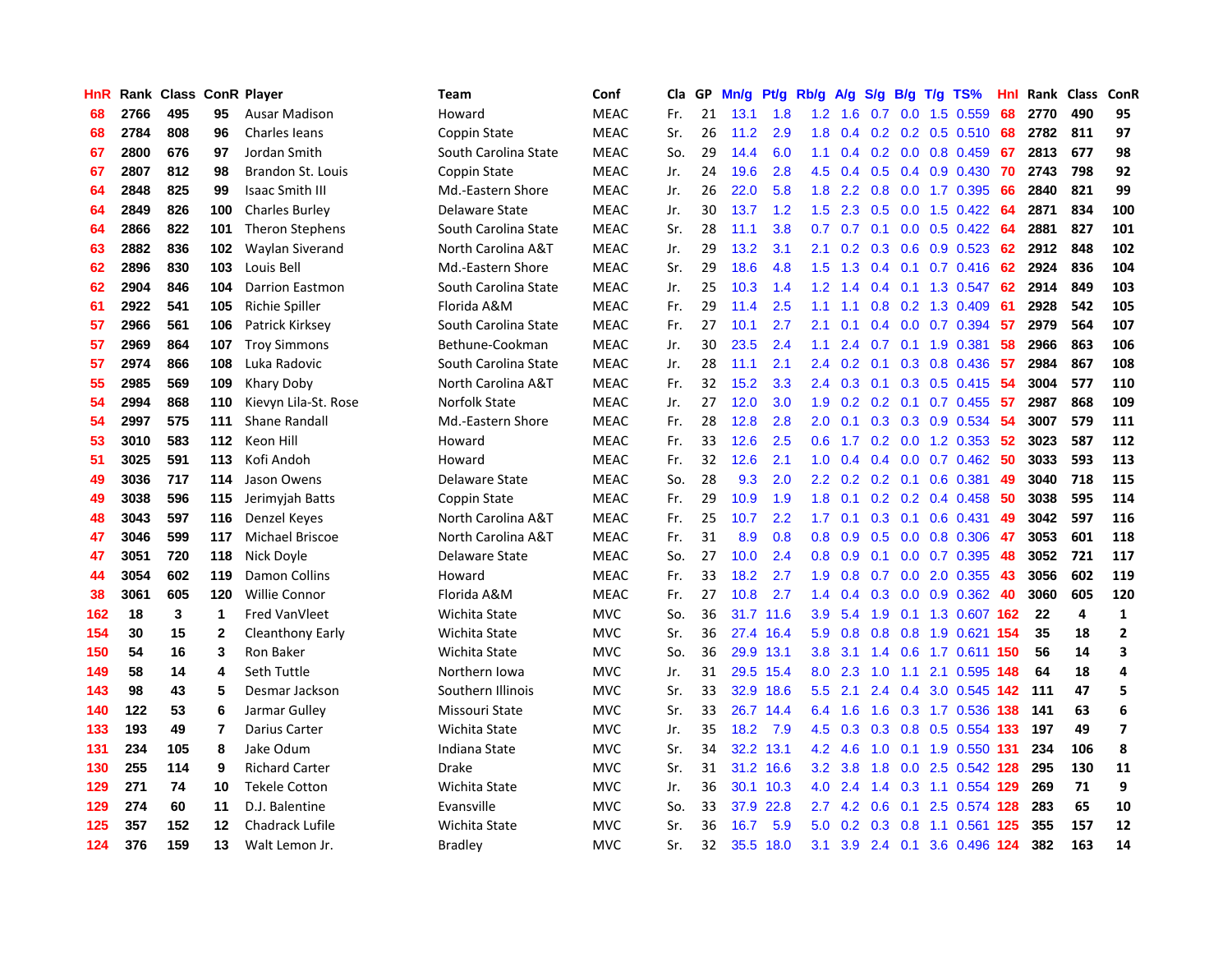| HnR | Rank | <b>Class</b> |    | <b>ConR Player</b>      | Team                  | Conf       | Cla | GP | Mn/g | Pt/g      | Rb/g             | $\mathsf{A/g}$  | S/g | B/g | T/g TS%                    | <b>Hnl</b> | Rank | Class | ConR |
|-----|------|--------------|----|-------------------------|-----------------------|------------|-----|----|------|-----------|------------------|-----------------|-----|-----|----------------------------|------------|------|-------|------|
| 123 | 422  | 123          | 14 | Nate Buss               | Northern Iowa         | <b>MVC</b> | Jr. | 28 |      | 20.6 10.6 |                  | $5.0 \quad 0.3$ | 0.4 |     | 0.3 0.7 0.649 124          |            | 376  | 107   | 13   |
| 121 | 459  | 140          | 15 | <b>Bobby Hunter</b>     | <b>Illinois State</b> | <b>MVC</b> | Jr. | 34 |      | 27.7 10.5 | 3.7              |                 |     |     | 2.4 1.5 0.0 1.5 0.608 120  |            | 486  | 152   | 15   |
| 119 | 516  | 118          | 16 | Egidijus Mockevicius    | Evansville            | <b>MVC</b> | So. | 32 | 25.2 | 10.5      | 8.3              | 0.3             |     |     | 0.8 2.0 1.1 0.652 119      |            | 506  | 114   | 16   |
| 118 | 537  | 43           | 17 | Reggie Lynch            | <b>Illinois State</b> | <b>MVC</b> | Fr. | 34 | 20.3 | 8.3       | 4.8              | 0.2             | 0.6 |     | 2.8 1.6 0.575 117          |            | 551  | 43    | 17   |
| 117 | 559  | 223          | 18 | Dawon Cummings          | Indiana State         | <b>MVC</b> | Sr. | 34 | 25.9 | 9.9       | $2.7^{\circ}$    | 2.3             | 1.5 |     | 0.5 1.3 0.547 117          |            | 557  | 217   | 18   |
| 112 | 724  | 283          | 19 | <b>Tyshon Pickett</b>   | <b>Bradley</b>        | <b>MVC</b> | Sr. | 32 |      | 33.3 12.1 | 7.6              | 1.5             |     |     | 1.3 0.3 1.8 0.509 112      |            | 732  | 289   | 21   |
| 109 | 826  | 248          | 20 | Daishon Knight          | <b>Illinois State</b> | <b>MVC</b> | Jr. | 34 | 28.4 | 13.2      | 4.6              | 2.2             |     |     | 1.2 0.1 2.3 0.486 109      |            | 851  | 250   | 22   |
| 109 | 852  | 322          | 21 | <b>Keith Pickens</b>    | Missouri State        | <b>MVC</b> | Sr. | 20 | 18.2 | 5.8       | 5.0              | 0.7             |     |     | 0.8 1.3 1.0 0.542 114      |            | 646  | 256   | 19   |
| 109 | 854  | 254          | 22 | Deon Mitchell           | Northern Iowa         | <b>MVC</b> | Jr. | 31 | 27.4 | 12.1      | 2.3              | 3.4             | 0.9 |     | $0.1$ 2.1 0.512 108        |            | 870  | 257   | 23   |
| 108 | 890  | 204          | 23 | Anthony Beane Jr.       | Southern Illinois     | <b>MVC</b> | So. | 33 |      | 34.1 14.7 | 3.2              | 1.5             |     |     | 1.2 0.1 1.8 0.568 107      |            | 916  | 211   | 25   |
| 108 | 892  | 87           | 24 | Milton Doyle            | Loyola (III.)         | <b>MVC</b> | Fr. | 32 |      | 32.8 14.9 | 4.2              | 3.6             |     |     | 1.2 0.7 3.4 0.524 108      |            | 893  | 86    | 24   |
| 107 | 934  | 219          | 25 | Khristian Smith         | Indiana State         | <b>MVC</b> | So. | 34 | 24.3 | 10.5      | 4.3              | 0.8             |     |     | $0.4$ 0.2 1.2 0.549 107    |            | 926  | 217   | 26   |
| 107 | 955  | 281          | 26 | Ron Mvouika             | Missouri State        | <b>MVC</b> | Jr. | 31 | 18.2 | 6.8       | 3.6              | 1.7             | 0.4 |     | 0.1 1.5 0.515 106          |            | 977  | 293   | 28   |
| 106 | 972  | 289          | 27 | <b>Justin Gant</b>      | Indiana State         | <b>MVC</b> | Jr. | 34 | 24.8 | 10.2      | 3.8 <sub>2</sub> | 0.9             | 0.3 |     | 0.8 1.4 0.563 106          |            | 964  | 289   | 27   |
| 105 | 1014 | 234          | 28 | <b>Marcus Marshall</b>  | Missouri State        | <b>MVC</b> | So. | 12 | 28.6 | 14.3      | $2.7^{\circ}$    | 2.1             | 0.0 |     | 0.0 1.5 0.579 114          |            | 667  | 143   | 20   |
| 105 | 1024 | 238          | 29 | Wes Washpun             | Northern Iowa         | <b>MVC</b> | So. | 31 | 29.4 | 8.3       | $3.5^{\circ}$    | 3.8             | 1.0 |     | 0.7 2.4 0.531 104 1034     |            |      | 236   | 30   |
| 105 | 1039 | 374          | 30 | <b>Manny Arop</b>       | Indiana State         | <b>MVC</b> | Sr. | 34 | 28.3 | 10.9      | 4.6              | 1.2             | 0.7 |     | 0.6 1.6 0.544 105 1031     |            |      | 374   | 29   |
| 104 | 1061 | 246          | 31 | Matt Bohannon           | Northern Iowa         | <b>MVC</b> | So. | 31 | 29.3 | 9.9       | 3.1              | 1.3             | 0.7 |     | 0.0 0.4 0.574 104 1069     |            |      | 247   | 31   |
| 103 | 1088 | 250          | 32 | Zach Lofton             | <b>Illinois State</b> | <b>MVC</b> | So. | 31 |      | 23.0 11.3 | 3.0 <sub>2</sub> | 1.5             |     |     | 1.0 0.1 1.5 0.464 103 1087 |            |      | 250   | 32   |
| 103 | 1129 | 336          | 33 | <b>Christian Thomas</b> | Loyola (III.)         | <b>MVC</b> | Jr. | 32 | 33.0 | 13.3      | 6.2              | 1.0             |     |     | 0.6 0.1 1.3 0.577 102 1135 |            |      | 336   | 33   |
| 102 | 1180 | 270          | 34 | Jalen Pendleton         | Southern Illinois     | <b>MVC</b> | So. | 33 | 20.8 | 9.1       | 3.5              | 1.2             | 0.8 |     | 0.1 1.3 0.485 101 1196     |            |      | 276   | 34   |
| 99  | 1282 | 380          | 35 | Christian Kirk          | Missouri State        | <b>MVC</b> | Jr. | 33 | 18.4 | 6.0       | 3.2              | 0.5             | 0.3 |     | 0.6 1.0 0.581              | 98         | 1328 | 393   | 36   |
| 99  | 1324 | 309          | 36 | Devonte Brown           | Indiana State         | <b>MVC</b> | So. | 34 | 19.3 | 5.2       | 2.5              | 1.7             | 1.1 |     | 0.1 1.3 0.513 98           |            | 1318 | 306   | 35   |
| 97  | 1374 | 479          | 37 | Seth VanDeest           | Drake                 | <b>MVC</b> | Sr. | 31 | 18.6 | 4.8       | 5.0              | 0.9             |     |     | 0.2 0.7 0.9 0.554          | 96         | 1436 | 505   | 41   |
| 97  | 1389 | 175          | 38 | Jeremy Morgan           | Northern Iowa         | <b>MVC</b> | Fr. | 31 | 21.9 | 6.0       | $2.7^{\circ}$    | 1.4             | 0.6 |     | 0.5 1.1 0.549              | -97        | 1396 | 176   | 37   |
| 97  | 1392 | 323          | 39 | <b>Dorrian Williams</b> | Missouri State        | <b>MVC</b> | So. | 33 | 26.9 | 5.6       | 3.1              | 3.4             | 0.6 |     | $0.0$ 1.4 $0.469$          | 96         | 1433 | 333   | 39   |
| 97  | 1393 | 177          | 40 | <b>Austin Ruder</b>     | Missouri State        | <b>MVC</b> | Fr. | 33 | 29.7 | 8.6       | 1.6              |                 |     |     | 1.2 0.3 0.0 0.6 0.569 96   |            | 1435 | 179   | 40   |
| 96  | 1429 | 499          | 41 | Nick Wiggins            | Wichita State         | <b>MVC</b> | Sr. | 36 | 15.2 | 5.1       | $2.3^{\circ}$    | 0.6             |     |     | $0.3$ 0.3 0.8 0.458        | -96        | 1416 | 500   | 38   |
| 96  | 1461 | 341          | 42 | Nick Zeisloft           | Illinois State        | <b>MVC</b> | So. | 34 | 25.7 | 6.9       | $3.4^{\circ}$    | 0.9             |     |     | 0.6 0.1 0.6 0.557 95       |            | 1475 | 345   | 43   |
| 96  | 1470 | 428          | 43 | John Jones              | Illinois State        | <b>MVC</b> | Jr. | 24 | 17.0 | 5.7       | 3.8              | 0.1             | 0.3 |     | $0.7$ 0.8 0.523            | -96        | 1440 | 420   | 42   |
| 95  | 1499 | 352          | 44 | Jordan Daniels          | Drake                 | <b>MVC</b> | So. | 23 | 27.3 | 10.2      | 2.2              | 2.6             | 0.6 |     | 0.0 1.9 0.564 94           |            | 1553 | 366   | 46   |
| 95  | 1522 | 441          | 45 | Jake Kitchell           | <b>Indiana State</b>  | <b>MVC</b> | Jr. | 33 | 13.5 | 3.1       | 3.0 <sub>2</sub> | 0.4             |     |     | $0.2$ 0.6 0.6 0.574        | 95         | 1504 | 437   | 44   |
| 95  | 1523 | 195          | 46 | Sean O'Brien            | Southern Illinois     | <b>MVC</b> | Fr. | 33 | 24.2 | 6.7       | 5.2              | 1.2             | 0.6 |     | $0.3$ 1.3 0.507            | -94        | 1545 | 198   | 45   |
| 94  | 1543 | 539          | 47 | Aaron Hawley            | Drake                 | <b>MVC</b> | Sr. | 31 | 26.8 | 10.3      | 3.8              | 0.6             | 0.6 |     | 0.0 1.3 0.574              | 93         | 1610 | 554   | 48   |
| 93  | 1594 | 210          | 48 | Paris Lee               | <b>Illinois State</b> | <b>MVC</b> | Fr. | 34 | 27.5 | 6.7       | 2.0              | 2.3             | 1.4 |     | 0.0 1.9 0.464 93           |            | 1620 | 214   | 49   |
| 93  | 1595 | 463          | 49 | Chris Caird             | Drake                 | <b>MVC</b> | Jr. | 31 | 24.7 | 8.5       | 3.3 <sub>2</sub> | 1.3             |     |     | 0.3 0.1 1.3 0.588 92       |            | 1677 | 495   | 51   |
| 93  | 1606 | 467          | 50 | <b>Auston Barnes</b>    | Bradley               | <b>MVC</b> | Jr. | 32 | 31.7 | 8.6       | 5.6              | 1.1             | 0.6 |     | 0.3 1.1 0.542              | -93        | 1600 | 469   | 47   |
| 93  | 1635 | 561          | 51 | Kadeem Coleby           | Wichita State         | <b>MVC</b> | Sr. | 36 | 12.9 | 2.6       | 2.8              | 0.2             |     |     | 0.1 1.3 0.6 0.461          | 93         | 1622 | 555   | 50   |
| 92  | 1708 | 400          | 52 | Gavin Thurman           | Missouri State        | <b>MVC</b> | So. | 29 | 13.6 | 5.7       | $2.0^{\circ}$    |                 |     |     | $0.4$ 0.1 0.2 0.7 0.485    | -91        | 1723 | 401   | 52   |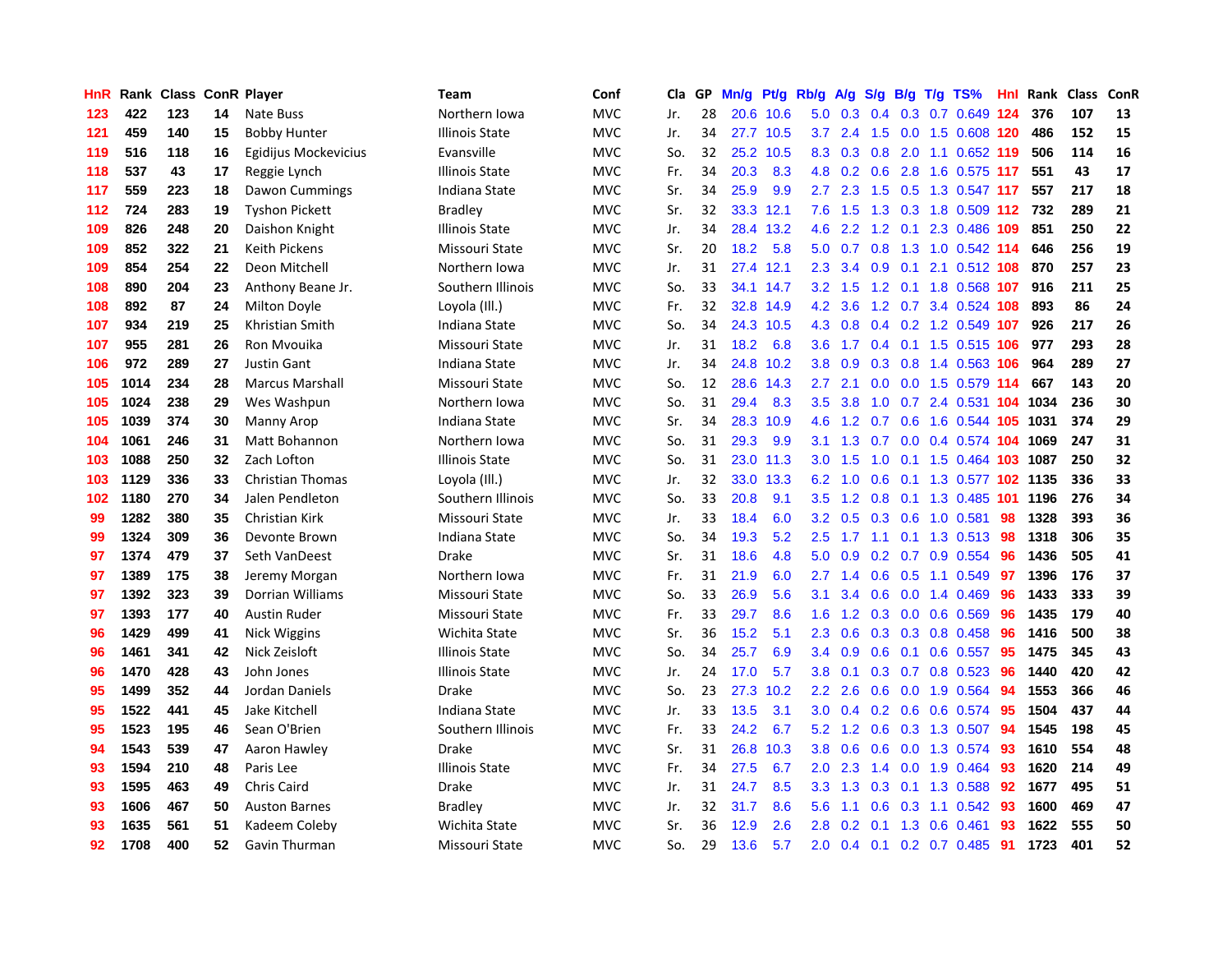| HnR |      | Rank Class ConR Player |    |                          | Team                  | Conf       | Cla | GP | Mn/g | <b>Pt/g</b> | Rb/g             | <b>A/g</b> | S/g              | B/g | $T/g$ TS%                 | Hnl | Rank | Class | ConR         |
|-----|------|------------------------|----|--------------------------|-----------------------|------------|-----|----|------|-------------|------------------|------------|------------------|-----|---------------------------|-----|------|-------|--------------|
| 91  | 1769 | 245                    | 53 | Bola Olaniyan            | Southern Illinois     | <b>MVC</b> | Fr. | 30 | 15.7 | 3.4         | 4.9              | 0.3        | 0.4              | 0.1 | $1.0 \t0.543$             | 91  | 1771 | 247   | 53           |
| 90  | 1831 | 261                    | 54 | Jacob Jensen             | Drake                 | <b>MVC</b> | Fr. | 30 | 18.8 | 5.1         | 5.1              | 0.4        |                  |     | $0.1$ 0.7 1.1 0.551       | -89 | 1884 | 273   | 57           |
| 90  | 1845 | 604                    | 55 | Chip Rank                | Northern Iowa         | <b>MVC</b> | Sr. | 31 | 18.3 | 5.2         | 2.5              | 0.4        |                  |     | 0.3 0.0 0.3 0.518 89      |     | 1862 | 608   | 55           |
| 90  | 1852 | 441                    | 56 | Omari Grier              | Bradley               | <b>MVC</b> | So. | 32 | 26.5 | 10.4        | $2.4^{\circ}$    | 0.9        |                  |     | $0.5$ 0.0 1.0 0.493       | -89 | 1855 | 442   | 54           |
| 88  | 1930 | 278                    | 57 | <b>Blake Simmons</b>     | Evansville            | <b>MVC</b> | Fr. | 33 | 32.1 | 9.3         | 3.0              | 2.3        | 0.9              |     | 0.3 1.5 0.525             | 88  | 1942 | 284   | 58           |
| 88  | 1947 | 470                    | 58 | Jeff White               | Loyola (III.)         | <b>MVC</b> | So. | 32 | 32.3 | 9.8         | 3.2              | 3.0        | 1.0              |     | $0.1$ 2.4 $0.565$         | 88  | 1943 | 466   | 59           |
| 87  | 1956 | 573                    | 59 | Marvin Singleton         | Northern Iowa         | <b>MVC</b> | Jr. | 23 | 12.0 | 3.4         | 2.5              | 0.5        | 0.3              |     | 0.1 0.7 0.513 89          |     | 1869 | 546   | 56           |
| 87  | 1990 | 585                    | 60 | <b>Trevor Berkeley</b>   | Drake                 | <b>MVC</b> | Jr. | 31 | 18.5 | 4.6         | 2.5              | 0.5        | 0.6              |     | $0.4$ 0.9 0.609           | 86  | 2055 | 600   | 68           |
| 87  | 2001 | 484                    | 61 | Jamaal Samuel            | <b>Illinois State</b> | <b>MVC</b> | So. | 26 | 11.2 | 2.5         | 2.4              | 0.1        | 0.2              |     | 0.9 0.3 0.512 87          |     | 1955 | 471   | 60           |
| 87  | 2005 | 295                    | 62 | <b>Tyler McCullough</b>  | Missouri State        | <b>MVC</b> | Fr. | 28 | 14.4 | 3.5         | 2.5              | 0.4        |                  |     | 0.2 0.9 0.8 0.538 87      |     | 1986 | 294   | 62           |
| 86  | 2024 | 490                    | 63 | Devon Turk               | Loyola (III.)         | <b>MVC</b> | So. | 32 | 21.4 | 8.7         | 2.2              | 0.7        |                  |     | 0.4 0.2 1.3 0.580 86      |     | 2029 | 494   | 63           |
| 86  | 2027 | 492                    | 64 | Adam Wing                | Evansville            | <b>MVC</b> | So. | 33 | 31.4 | 7.0         | 3.8              | 1.9        |                  |     | $0.8$ 0.2 1.6 0.481       | 86  | 2037 | 496   | 65           |
| 86  | 2036 | 302                    | 65 | Devon Thomas             | Missouri State        | <b>MVC</b> | Fr. | 32 | 13.2 | 3.2         | 1.2              | 1.4        | 0.5              |     | $0.1$ 0.9 0.493           | -85 | 2062 | 310   | 69           |
| 86  | 2039 | 303                    | 66 | <b>Tony Wills</b>        | <b>Illinois State</b> | <b>MVC</b> | Fr. | 33 | 16.2 | 3.6         | 2.8              | 0.6        |                  |     | $0.7$ 0.2 0.6 0.490       | -86 | 2036 | 305   | 64           |
| 86  | 2053 | 497                    | 67 | Nick Osborne             | Loyola (Ill.)         | <b>MVC</b> | So. | 28 | 17.7 | 5.4         | 4.0              | 0.7        |                  |     | $0.4$ 0.4 1.1 0.563       | -86 | 2042 | 498   | 66           |
| 86  | 2055 | 602                    | 68 | Demetrius Moore          | Indiana State         | <b>MVC</b> | Jr. | 34 | 11.8 | 3.4         | $2.5^{\circ}$    | 0.3        | 0.1              |     | $0.1$ 0.8 0.580           | -86 | 2050 | 599   | 67           |
| 85  | 2097 | 316                    | 69 | Duane Gibson             | Evansville            | <b>MVC</b> | Fr. | 33 | 25.5 | 6.7         | 3.6              | 3.8        | 0.7              |     | 0.2 3.1 0.518             | -84 | 2104 | 317   | 70           |
| 84  | 2125 | 624                    | 70 | Joe Crisman              | Loyola (III.)         | <b>MVC</b> | Jr. | 32 | 27.8 | 5.4         | 3.2              | 1.5        | 0.9              |     | 0.4 0.9 0.556             | -84 | 2117 | 618   | 71           |
| 84  | 2148 | 678                    | 71 | <b>Emmanuel Addo</b>     | Missouri State        | <b>MVC</b> | Sr. | 27 | 10.7 | 4.3         | 1.9              | 0.2        |                  |     | 0.1 0.0 0.8 0.552 84      |     | 2129 | 674   | 72           |
| 83  | 2210 | 537                    | 72 | Marcus Fillyaw           | Southern Illinois     | <b>MVC</b> | So. | 21 | 22.4 | 3.5         | 1.9              | 2.3        |                  |     | 1.1 0.1 1.4 0.525         | -87 | 1974 | 476   | 61           |
| 83  | 2218 | 345                    | 73 | Xzavier Taylor           | <b>Bradley</b>        | <b>MVC</b> | Fr. | 32 | 14.8 | 3.4         | 3.2              | 0.3        | 0.3              |     | 0.7 0.8 0.514 83          |     | 2215 | 345   | 74           |
| 82  | 2269 | 362                    | 74 | <b>Tyler Smithpeters</b> | Southern Illinois     | <b>MVC</b> | Fr. | 28 | 19.0 | 4.8         | 1.3              | 0.9        | 0.5              |     | 0.2 0.8 0.572             | -83 | 2189 | 337   | 73           |
| 81  | 2309 | 561                    | 75 | Daddy Ugbede             | Drake                 | <b>MVC</b> | So. | 27 | 10.3 | 3.7         | 2.2              | 0.1        |                  |     | $0.2$ 0.0 0.8 0.564       | 80  | 2330 | 564   | 76           |
| 81  | 2327 | 567                    | 76 | Matt O'Leary             | Loyola (Ill.)         | <b>MVC</b> | So. | 31 | 20.1 | 4.2         | 3.0 <sub>2</sub> | 1.9        | 0.7              |     | $0.5$ 1.7 $0.491$         | 81  | 2315 | 559   | 75           |
| 80  | 2345 | 681                    | 77 | Jaylon Moore             | Evansville            | <b>MVC</b> | Jr. | 33 | 13.8 | 4.2         | 1.8              | 0.2        | 0.3 <sub>0</sub> |     | 0.4 0.4 0.568             | -80 | 2362 | 692   | 77           |
| 79  | 2426 | 738                    | 78 | <b>Lucas Eitel</b>       | Indiana State         | <b>MVC</b> | Sr. | 34 | 10.9 | 2.3         | 1.1              | 0.6        |                  |     | 0.3 0.2 0.5 0.545 79      |     | 2421 | 740   | 78           |
| 77  | 2502 | 755                    | 79 | <b>Bronson Verhines</b>  | Southern Illinois     | <b>MVC</b> | Sr. | 27 | 13.6 | 2.7         | 2.8              |            |                  |     | 0.3 0.2 0.3 0.5 0.529 78  |     | 2433 | 744   | 79           |
| 77  | 2509 | 757                    | 80 | Nathan Scheer            | Missouri State        | <b>MVC</b> | Sr. | 32 | 13.5 | 3.4         | 1.2              | 0.4        |                  |     | 0.3 0.0 0.5 0.545 77      |     | 2525 | 764   | 81           |
| 77  | 2522 | 758                    | 81 | Jordan Prosser           | <b>Bradley</b>        | <b>MVC</b> | Sr. | 26 | 15.4 | 3.0         | 2.9              | 0.3        |                  |     | $0.2$ 0.4 0.4 0.500       | 78  | 2446 | 747   | 80           |
| 76  | 2539 | 609                    | 82 | Ka'Darryl Bell           | <b>Bradley</b>        | <b>MVC</b> | So. | 32 | 19.7 | 4.8         | 1.9              | 1.1        | 1.3              |     | $0.2$ 1.7 0.465           | -76 | 2539 | 605   | 82           |
| 76  | 2556 | 428                    | 83 | Jaylon Brown             | Evansville            | <b>MVC</b> | Fr. | 32 | 18.1 | 3.9         | 2.0              | 1.6        | 0.6              |     | 0.1 1.1 0.502 76          |     | 2549 | 427   | 83           |
| 74  | 2626 | 765                    | 84 | Max Martino              | Northern Iowa         | <b>MVC</b> | Jr. | 27 | 9.7  | 2.3         | 1.4              | 0.2        | $0.4^{\circ}$    |     | $0.0$ 0.4 0.569           | 75  | 2595 | 757   | 84           |
| 73  | 2640 | 770                    | 85 | Karl Madison             | Drake                 | <b>MVC</b> | Jr. | 31 | 16.0 | 2.2         | 1.1              | 1.9        | 0.7              |     | $0.0$ 1.0 $0.410$         | 72  | 2672 | 781   | 85           |
| 69  | 2745 | 658                    | 86 | Evan Wessel              | Wichita State         | <b>MVC</b> | So. | 35 | 12.4 | 1.2         | 1.9              | 0.3        | 0.3              |     | $0.2$ 0.4 0.408           | -70 | 2738 | 658   | 86           |
| 69  | 2755 | 802                    | 87 | Chris Blake              | Bradley               | <b>MVC</b> | Jr. | 32 | 9.5  | 1.0         | $2.4^{\circ}$    | 0.1        |                  |     | $0.2$ 0.4 0.4 0.443       | -69 | 2765 | 805   | 87           |
| 63  | 2874 | 691                    | 88 | Kaza Keane               | Illinois State        | <b>MVC</b> | So. | 34 | 12.0 | 2.4         | 1.4              | 1.8        |                  |     | $0.3$ 0.0 1.6 0.398       | -63 | 2896 | 696   | 88           |
| 63  | 2891 | 840                    | 89 | Dawson Verhines          | Southern Illinois     | <b>MVC</b> | Jr. | 32 | 10.7 | 1.3         | $1.2^{\circ}$    | 0.5        | 0.2              |     | $0.0$ 0.3 0.465           | -63 | 2906 | 847   | 89           |
| 61  | 2916 | 835                    | 90 | Davante Drinkard         | Southern Illinois     | <b>MVC</b> | Sr. | 33 | 15.4 | 2.3         | 2.0              | 0.4        | 0.2              |     | $0.6$ 1.1 $0.430$         | -61 | 2937 | 838   | 90           |
| 169 | 6    | 3                      | 1  | <b>Xavier Thames</b>     | San Diego State       | <b>MWC</b> | Sr. | 36 |      | 31.3 17.5   | 2.9              |            |                  |     | 3.2 1.6 0.1 1.4 0.550 168 |     | 9    | 4     | $\mathbf{1}$ |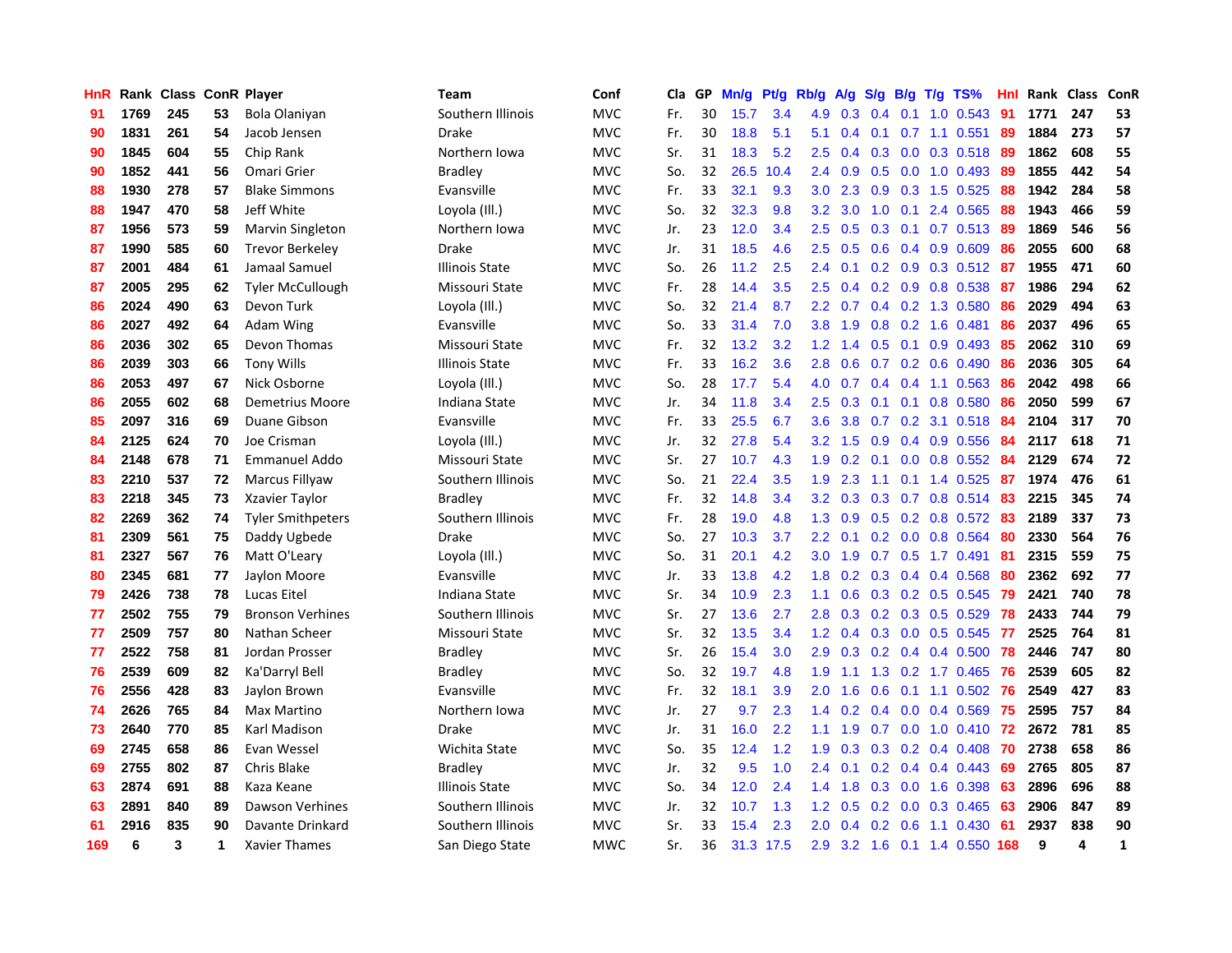| HnR | Rank | <b>Class ConR Player</b> |                |                           | Team               | Conf       | Cla | GP | Mn/g | <b>Pt/g</b> | Rb/g              | A/g     |               |  | S/g B/g T/g TS%                    | <b>Hnl</b> Rank | Class ConR |                         |
|-----|------|--------------------------|----------------|---------------------------|--------------------|------------|-----|----|------|-------------|-------------------|---------|---------------|--|------------------------------------|-----------------|------------|-------------------------|
| 163 | 16   | 8                        | $\mathbf{2}$   | <b>Cameron Bairstow</b>   | New Mexico         | <b>MWC</b> | Sr. | 34 |      | 32.9 20.4   | 7.4               | 1.6     | 0.6           |  | 1.5 2.0 0.603 162                  | 18              | 9          | $\overline{2}$          |
| 149 | 56   | 13                       | 3              | Khem Birch                | <b>UNLV</b>        | <b>MWC</b> | Jr. | 33 |      | 31.4 11.5   | 10.2 <sub>2</sub> |         |               |  | 1.2 0.6 3.8 1.3 0.561 148          | 66              | 19         | 4                       |
| 149 | 57   | 23                       | 4              | Deonte Burton             | Nevada             | <b>MWC</b> | Sr. | 32 | 38.6 | 20.1        | 4.3               |         |               |  | 4.4 1.5 0.5 2.0 0.568 148          | 67              | 26         | 5                       |
| 147 | 65   | 24                       | 5              | <b>Kendall Williams</b>   | New Mexico         | <b>MWC</b> | Sr. | 34 |      | 35.3 16.0   | 3.6               | 4.9 1.6 |               |  | 0.1 2.0 0.586 146                  | 75              | 29         | 6                       |
| 146 | 69   | 26                       | 6              | Ryan Watkins              | <b>Boise State</b> | <b>MWC</b> | Sr. | 34 |      | 30.2 11.9   | 10.6              | 1.0     | 0.8           |  | 1.1 1.1 0.610 145                  | 77              | 31         | $\overline{ }$          |
| 143 | 100  | 28                       | $\overline{7}$ | Larry Nance Jr.           | Wyoming            | <b>MWC</b> | Jr. | 26 |      | 34.7 15.4   | 8.5               | 1.6     | $1.4^{\circ}$ |  | 2.1 1.7 0.599 153                  | 39              | 9          | $\overline{\mathbf{3}}$ |
| 138 | 142  | 67                       | 8              | Tyler Johnson             | Fresno State       | <b>MWC</b> | Sr. | 35 | 33.6 | 15.9        | 7.3               | 2.9     | 1.0           |  | 0.4 1.3 0.585 141                  | 116             | 51         | 8                       |
| 138 | 146  | 36                       | 9              | Dwayne Polee II           | San Diego State    | <b>MWC</b> | Jr. | 33 | 17.9 | 8.5         | 3.3               | 0.4     | 1.1           |  | 0.5 0.9 0.581 138                  | 137             | 36         | 9                       |
| 129 | 273  | 75                       | 10             | Alex Kirk                 | <b>New Mexico</b>  | <b>MWC</b> | Jr. | 32 | 32.0 | 13.3        | 8.7               | 1.1     | 0.4           |  | 2.7 1.8 0.532 129                  | 270             | 72         | 10                      |
| 129 | 280  | 63                       | 11             | Winston Shepard           | San Diego State    | <b>MWC</b> | So. | 35 |      | 26.6 11.7   | 4.9               | 2.1     |               |  | 1.0 0.3 2.3 0.473 128              | 289             | 66         | 11                      |
| 128 | 293  | 80                       | 12             | J.J. Avila                | Colorado State     | <b>MWC</b> | Jr. | 32 |      | 33.4 16.6   | 7.4               |         |               |  | 3.3 1.1 0.5 2.4 0.537 127          | 305             | 80         | 12                      |
| 127 | 320  | 138                      | 13             | Spencer Butterfield       | Utah State         | <b>MWC</b> | Sr. | 32 |      | 30.5 13.0   | 6.2               | 2.5     |               |  | 0.6 0.3 1.8 0.606 126              | 345             | 151        | 14                      |
| 126 | 336  | 92                       | 14             | Daniel Bejarano           | Colorado State     | <b>MWC</b> | Jr. | 32 |      | 33.8 16.3   | 8.3               | 3.3     | 1.1           |  | 0.6 1.8 0.489 126                  | 342             | 91         | 13                      |
| 124 | 391  | 113                      | 15             | Roscoe Smith              | <b>UNLV</b>        | <b>MWC</b> | Jr. | 31 |      | 29.1 11.1   | 10.9              | 0.5     | 0.3           |  | 0.7 1.3 0.562 124                  | 374             | 106        | 15                      |
| 124 | 392  | 164                      | 16             | Josh Davis                | San Diego State    | <b>MWC</b> | Sr. | 34 | 30.6 | 7.7         | 10.1              | 0.9     | 1.0           |  | 0.5 1.4 0.460 123                  | 401             | 168        | 16                      |
| 121 | 449  | 103                      | 17             | Skylar Spencer            | San Diego State    | <b>MWC</b> | So. | 36 | 23.8 | 4.8         | 4.3               | 0.2     | 0.7           |  | 2.5 0.8 0.552 120                  | 465             | 105        | 19                      |
| 120 | 464  | 106                      | 18             | Cezar Guerrero            | Fresno State       | <b>MWC</b> | So. | 39 | 29.2 | 13.1        | 3.3 <sub>2</sub>  | 3.5     | 1.3           |  | 0.1 2.1 0.553 119                  | 511             | 116        | 22                      |
| 120 | 465  | 141                      | 19             | <b>Derrick Marks</b>      | <b>Boise State</b> | <b>MWC</b> | Jr. | 34 |      | 28.2 14.9   | $3.4^{\circ}$     | 2.6     | 1.5           |  | 0.3 2.6 0.528 120                  | 490             | 154        | 20                      |
| 120 | 487  | 110                      | 20             | Kyle Davis                | Utah State         | <b>MWC</b> | So. | 29 | 25.0 | 9.0         | 7.6               |         |               |  | 1.3 0.4 1.3 1.6 0.547 121          | 463             | 104        | 18                      |
| 119 | 499  | 153                      | 21             | <b>Bryce Dejean-Jones</b> | <b>UNLV</b>        | <b>MWC</b> | Jr. | 31 | 27.4 | 13.6        | 3.7 <sub>2</sub>  |         |               |  | 3.0 0.7 0.3 1.7 0.504 120          | 501             | 158        | 21                      |
| 119 | 511  | 201                      | 22             | Jarred Shaw               | Utah State         | <b>MWC</b> | Sr. | 27 | 27.2 | 14.1        | 8.3               | 0.9     |               |  | 0.2 1.1 1.9 0.518 121              | 460             | 180        | 17                      |
| 118 | 522  | 160                      | 23             | J.J. O'Brien              | San Diego State    | <b>MWC</b> | Jr. | 35 | 27.9 | 7.8         | 4.7               | 1.1     | 0.7           |  | 0.3 1.4 0.504 118                  | 523             | 164        | 23                      |
| 117 | 570  | 170                      | 24             | <b>Anthony Drmic</b>      | <b>Boise State</b> | <b>MWC</b> | Jr. | 32 | 32.8 | 15.9        | 4.5               | 1.7     | 1.1           |  | 0.1 1.9 0.559 117                  | 570             | 174        | 24                      |
| 116 | 592  | 175                      | 25             | Deshawn Delaney           | New Mexico         | <b>MWC</b> | Jr. | 34 | 20.0 | 5.3         | 4.0               | 1.6     | 0.7           |  | 0.3 0.7 0.583 115                  | 616             | 188        | 25                      |
| 115 | 628  | 252                      | 26             | Thomas Bropleh            | <b>Boise State</b> | <b>MWC</b> | Sr. | 34 | 19.6 | 8.0         | 2.8               | 1.2     | 0.5           |  | 0.2 0.7 0.616 114                  | 652             | 262        | 26                      |
| 113 | 691  | 202                      | 27             | Hugh Greenwood            | New Mexico         | <b>MWC</b> | Jr. | 31 | 31.8 | 6.3         | 5.1               | 3.4     |               |  | 0.9 0.3 1.0 0.527 114              | 659             | 198        | 27                      |
| 112 | 721  | 218                      | 28             | Derek Cooke Jr.           | Wyoming            | <b>MWC</b> | Jr. | 33 | 22.6 | 6.1         | 5.8               |         |               |  | 1.0 0.7 0.9 0.8 0.588 110          | 802             | 238        | 29                      |
| 112 | 749  | 291                      | 29             | <b>Preston Medlin</b>     | Utah State         | <b>MWC</b> | Sr. | 32 | 33.1 | 12.4        | 2.7               | 4.1     | 0.3           |  | $0.1$ 1.4 0.557 111                | 779             | 299        | 28                      |
| 109 | 830  | 80                       | 30             | Christian Wood            | <b>UNLV</b>        | <b>MWC</b> | Fr. | 30 | 13.0 | 4.5         | 3.2               | 0.3     |               |  | 0.3 1.0 0.5 0.502 109              | 846             | 82         | 31                      |
| 109 | 855  | 255                      | 31             | Ageel Quinn               | San Diego State    | <b>MWC</b> | Jr. | 32 | 16.1 | 5.0         | 1.6               | 1.0     | 0.7           |  | $0.1$ 0.7 0.489 109                | 831             | 245        | 30                      |
| 108 | 879  | 200                      | 32             | Marvelle Harris           | Fresno State       | <b>MWC</b> | So. | 39 | 34.6 | 14.3        | 5.3               | 1.9     | 1.0           |  | 0.3 1.5 0.535 107                  | 930             | 218        | 32                      |
| 107 | 947  | 100                      | 33             | Matt Shrigley             | San Diego State    | <b>MWC</b> | Fr. | 36 | 15.8 | 5.2         | 1.6               | 0.5     | $0.4^{\circ}$ |  | $0.3$ 0.5 0.509 106                | 965             | 100        | 33                      |
| 106 | 974  | 290                      | 34             | Deville Smith             | <b>UNLV</b>        | <b>MWC</b> | Jr. | 32 | 25.3 | 9.7         | 1.7 <sup>2</sup>  | 2.7     | 1.0           |  | 0.2 2.0 0.533 106                  | 987             | 298        | 34                      |
| 106 | 980  | 227                      | 35             | Josh Adams                | Wyoming            | <b>MWC</b> | So. | 32 |      | 32.4 12.7   | 3.1               | 2.9     | 0.8           |  | 0.3 2.4 0.563 104 1056             |                 | 242        | 37                      |
| 106 | 988  | 361                      | 36             | Kevin Olekaibe            | UNLV               | <b>MWC</b> | Sr. | 33 |      | 30.6 10.2   | 2.3               | 2.1     | 0.7           |  | 0.1 0.9 0.521 105 1009             |                 | 370        | 35                      |
| 105 | 1004 | 368                      | 37             | Allen Huddleston          | Fresno State       | <b>MWC</b> | Sr. | 38 | 22.3 | 8.8         | 2.1               | 1.5     |               |  | 1.2 0.1 0.9 0.524 104 1041         |                 | 376        | 36                      |
| 104 | 1057 | 122                      | 38             | Jalen Moore               | Utah State         | <b>MWC</b> | Fr. | 32 | 17.5 | 5.6         | 2.7               | 0.8     | 0.4           |  | 0.3 0.6 0.603 103 1091             |                 | 127        | 39                      |
| 104 | 1072 | 248                      | 39             | Cole Huff                 | Nevada             | <b>MWC</b> | So. | 32 | 32.2 | 12.4        | 5.4               | 0.8     | 0.6           |  | 0.7 1.4 0.590 103 1107             |                 | 255        | 43                      |
| 103 | 1104 | 253                      | 40             | <b>Tre Coggins</b>        | Air Force          | <b>MWC</b> | So. | 27 |      | 35.5 16.0   |                   |         |               |  | 2.7 2.6 1.2 0.3 2.7 0.558 103 1100 |                 | 253        | 40                      |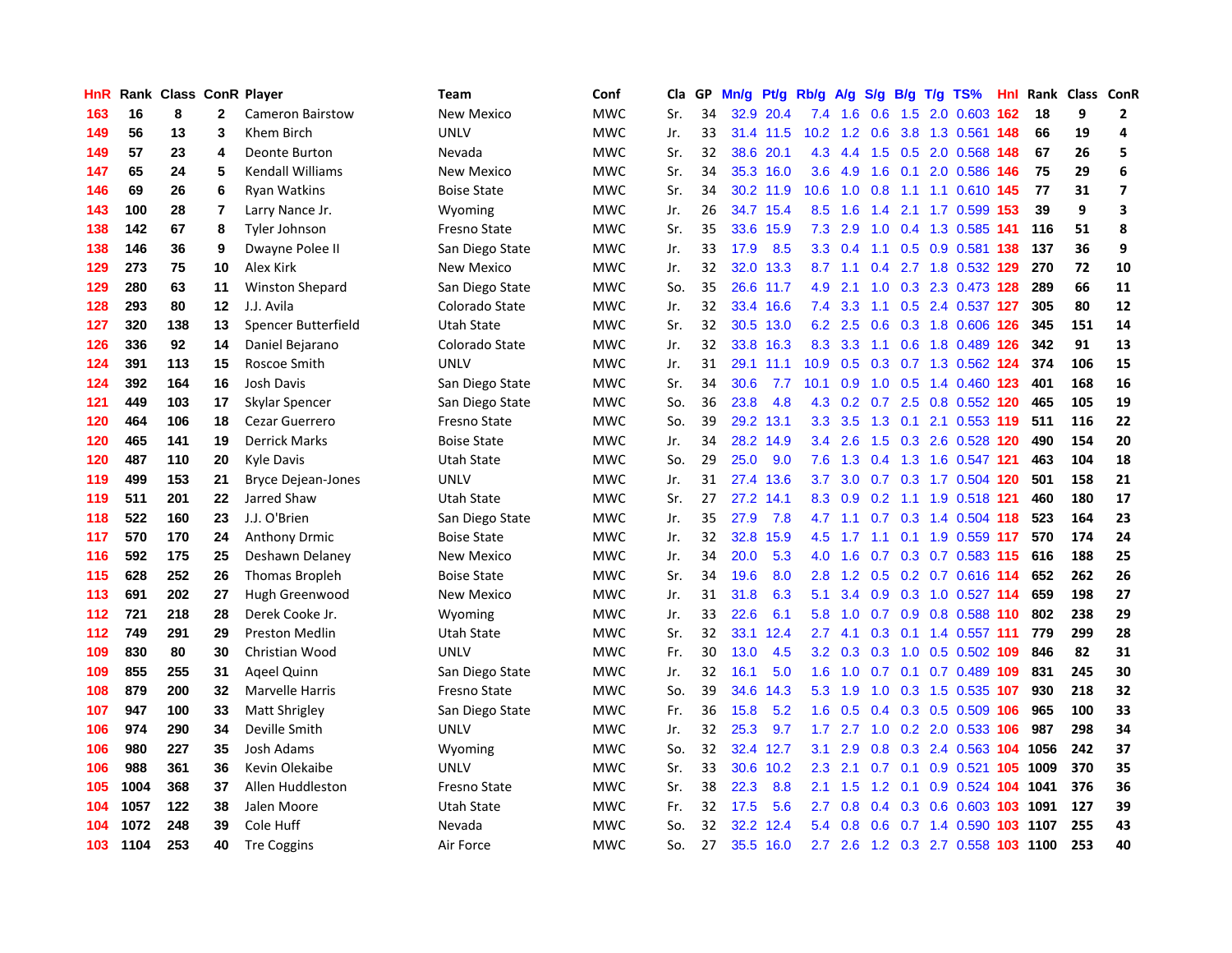| HnR |      | Rank Class ConR Player |    |                         | Team               | Conf       | Cla | GP | Mn/g | Pt/g | Rb/g             | A/g     | S/g           |     | $B/g$ T/g TS%                  |     | <b>Hnl</b> Rank | <b>Class</b> | ConR |
|-----|------|------------------------|----|-------------------------|--------------------|------------|-----|----|------|------|------------------|---------|---------------|-----|--------------------------------|-----|-----------------|--------------|------|
| 103 | 1112 | 257                    | 41 | Mikey Thompson          | <b>Boise State</b> | <b>MWC</b> | So. | 33 | 25.9 | 8.6  | 1.5              | 2.5     | 0.6           |     | 0.0 1.4 0.541 103 1102         |     |                 | 254          | 41   |
| 102 | 1152 | 413                    | 42 | Jerry Evans Jr.         | Nevada             | <b>MWC</b> | Sr. | 31 | 32.1 | 12.3 |                  | 6.2 0.6 |               |     | 0.8 0.5 1.2 0.535 101 1183     |     |                 | 422          | 44   |
| 102 | 1159 | 340                    | 43 | AJ West                 | Nevada             | <b>MWC</b> | Jr. | 21 | 24.6 | 6.8  | 6.8              |         |               |     | 0.2 0.2 2.3 1.0 0.514 104 1068 |     |                 | 315          | 38   |
| 102 | 1162 | 342                    | 44 | Riley Grabau            | Wyoming            | <b>MWC</b> | Jr. | 33 | 35.3 | 10.1 | $2.5^{\circ}$    | 2.1     |               |     | 0.4 0.0 1.3 0.637 100 1253     |     |                 | 372          | 47   |
| 102 | 1179 | 417                    | 45 | Jeff Elorriaga          | <b>Boise State</b> | <b>MWC</b> | Sr. | 31 | 28.2 | 7.7  | 2.1              | 1.2     | 0.7           |     | 0.0 0.5 0.649 103 1106         |     |                 | 398          | 42   |
| 101 | 1185 | 145                    | 46 | Paul Watson             | Fresno State       | <b>MWC</b> | Fr. | 39 | 29.1 | 10.0 | 4.4              | 0.7     |               |     | 0.7 0.8 1.3 0.565 100 1229     |     |                 | 148          | 46   |
| 100 | 1269 | 445                    | 47 | Nathan Sobey            | Wyoming            | <b>MWC</b> | Sr. | 33 | 30.2 | 9.8  | 3.4              | 1.9     | 0.5           |     | 0.2 1.3 0.508                  | 97  | 1367            | 481          | 50   |
| 99  | 1277 | 378                    | 48 | Kamryn Williams         | Air Force          | <b>MWC</b> | Jr. | 23 | 31.2 | 10.1 | 6.5              | 2.5     | 0.9           |     | 0.9 2.2 0.493 100 1218         |     |                 | 358          | 45   |
| 99  | 1288 | 455                    | 49 | <b>TeNale Roland</b>    | <b>Utah State</b>  | <b>MWC</b> | Sr. | 32 | 22.7 | 5.5  | 1.7              | 2.8     | 0.4           |     | $0.0$ 0.8 0.540                | 98  | 1320            | 464          | 48   |
| 98  | 1337 | 393                    | 50 | Michael Perez           | Nevada             | <b>MWC</b> | Jr. | 32 | 35.1 | 11.5 | 3.8 <sub>2</sub> | 3.1     |               |     | 0.5 0.2 1.7 0.496 97           |     | 1377            | 404          | 51   |
| 98  | 1348 | 314                    | 51 | <b>Marcel Davis</b>     | <b>Utah State</b>  | <b>MWC</b> | So. | 27 | 17.0 | 3.5  | 1.6              | 2.7     |               |     | 0.6 0.0 1.0 0.480 98           |     | 1337            | 310          | 49   |
| 97  | 1373 | 402                    | 52 | Jon Octeus              | Colorado State     | <b>MWC</b> | Jr. | 32 | 33.6 | 13.4 | 4.7              | 2.3     |               |     | 0.9 0.2 1.2 0.519 97           |     | 1384            | 406          | 52   |
| 97  | 1399 | 408                    | 53 | Marek Olesinski         | Air Force          | <b>MWC</b> | Jr. | 30 | 30.2 | 10.6 | 4.9              | 1.6     | 0.6           |     | 0.3 1.6 0.556                  | -95 | 1464            | 426          | 54   |
| 96  | 1423 | 179                    | 54 | <b>Cullen Neal</b>      | New Mexico         | <b>MWC</b> | Fr. | 34 | 19.9 | 7.1  | 1.7              | 1.9     | $0.4^{\circ}$ |     | 0.0 1.9 0.513 96               |     | 1457            | 183          | 53   |
| 95  | 1490 | 431                    | 55 | D.J. Brown              | San Jose State     | <b>MWC</b> | Jr. | 31 | 21.2 | 5.7  | 2.3              | 2.8     | 1.0           |     | $0.0$ 1.2 $0.506$              | 95  | 1488            | 433          | 55   |
| 94  | 1544 | 540                    | 56 | Jerron Granberry        | Wyoming            | <b>MWC</b> | Sr. | 33 | 25.2 | 6.1  | 2.1              | 1.2     | 0.7           |     | $0.5$ 1.1 0.582                | -92 | 1667            | 564          | 61   |
| 94  | 1574 | 456                    | 57 | Max Yon                 | Air Force          | <b>MWC</b> | Jr. | 30 | 34.6 | 13.0 | 3.5              | 2.5     | 0.8           | 0.1 | 2.4 0.549                      | 92  | 1662            | 488          | 60   |
| 94  | 1585 | 459                    | 58 | <b>Alex Davis</b>       | Fresno State       | <b>MWC</b> | Jr. | 38 | 25.0 | 5.8  | 3.7              | 0.7     | 0.6           |     | 1.9 1.6 0.513 93               |     | 1605            | 471          | 57   |
| 93  | 1604 | 214                    | 59 | Nick Duncan             | <b>Boise State</b> | <b>MWC</b> | Fr. | 34 | 17.1 | 5.0  | 2.6              | 0.3     |               |     | 0.3 0.2 0.5 0.592 93           |     | 1621            | 215          | 58   |
| 93  | 1655 | 480                    | 60 | Jelan Kendrick          | <b>UNLV</b>        | <b>MWC</b> | Jr. | 32 | 20.8 | 6.3  | $2.4\,$          | 1.4     |               |     | 0.6 0.2 1.4 0.487 93           |     | 1638            | 480          | 59   |
| 93  | 1661 | 387                    | 61 | <b>Cleveland Thomas</b> | New Mexico         | <b>MWC</b> | So. | 34 | 15.2 | 3.9  | $2.4^{\circ}$    | 0.7     |               |     | $0.2$ 0.0 0.5 0.493            | -92 | 1699            | 393          | 62   |
| 92  | 1677 | 228                    | 62 | Dakarai Allen           | San Diego State    | <b>MWC</b> | Fr. | 29 | 10.6 | 2.5  | 1.2              | 0.4     | 0.6           |     | 0.3 0.5 0.448                  | 94  | 1555            | 200          | 56   |
| 92  | 1683 | 229                    | 63 | Karachi Edo             | Fresno State       | <b>MWC</b> | Fr. | 39 | 15.1 | 4.0  | 3.2              | 0.1     | 0.1           |     | 0.8 0.4 0.513 91               |     | 1731            | 238          | 64   |
| 92  | 1694 | 493                    | 64 | Justin Hammonds         | Air Force          | <b>MWC</b> | Jr. | 28 | 25.6 | 7.2  | 5.1              | 1.4     | 0.7           |     | $0.6$ 1.4 0.546                | 91  | 1754            | 511          | 66   |
| 92  | 1722 | 404                    | 65 | Joe De Ciman            | Colorado State     | <b>MWC</b> | So. | 32 | 25.5 | 8.6  | $2.5^{\circ}$    | 1.2     | 0.5           |     | $0.4$ 0.9 0.546                | -91 | 1724            | 402          | 63   |
| 91  | 1736 | 239                    | 66 | <b>Rashad Muhammad</b>  | San Jose State     | <b>MWC</b> | Fr. | 31 | 28.1 | 13.2 | 2.9              | 0.8     | 0.5           |     | $0.0$ 1.7 $0.526$              | -91 | 1741            | 242          | 65   |
| 90  | 1837 | 602                    | 67 | <b>Gerson Santo</b>     | Colorado State     | <b>MWC</b> | Sr. | 31 | 23.5 | 5.6  | 4.1              |         |               |     | 0.4 0.5 0.5 0.7 0.600 90       |     | 1815            | 600          | 67   |
| 89  | 1885 | 554                    | 68 | Jaleel Williams         | San Jose State     | <b>MWC</b> | Jr. | 31 | 28.8 | 10.6 | 5.7              | 0.9     |               |     | 0.3 0.1 1.3 0.495              | -89 | 1888            | 551          | 68   |
| 87  | 1962 | 284                    | 69 | Zach Kocur              | Air Force          | <b>MWC</b> | Fr. | 27 | 9.7  | 2.9  | 1.2              | 0.7     | 0.3           |     | $0.0$ 0.6 0.581                | 86  | 2012            | 300          | 70   |
| 87  | 1968 | 577                    | 70 | Igor Hadziomerovic      | <b>Boise State</b> | <b>MWC</b> | Jr. | 32 | 18.2 | 3.7  | 2.9              | 1.5     | 0.5           |     | $0.1$ 0.9 0.423                | 88  | 1918            | 564          | 69   |
| 85  | 2073 | 654                    | 71 | Chris Cunningham        | San Jose State     | <b>MWC</b> | Sr. | 31 | 26.8 | 8.2  | 6.3              | 0.8     |               |     | 0.2 0.8 2.1 0.514 85           |     | 2075            | 651          | 71   |
| 84  | 2124 | 623                    | 72 | Charles Hankerson Jr.   | Wyoming            | <b>MWC</b> | Jr. | 27 | 17.1 | 5.1  | 1.3              | 1.3     | 0.3           |     | $0.0$ 1.1 $0.535$              | -85 | 2096            | 612          | 72   |
| 83  | 2211 | 636                    | 73 | Marcus Holt             | Colorado State     | <b>MWC</b> | Jr. | 30 | 12.2 | 3.0  | $2.7^{\circ}$    | 0.0     | 0.2           |     | $0.7$ 0.4 0.552                | -83 | 2192            | 635          | 73   |
| 83  | 2217 | 696                    | 74 | Chase Kammerer          | Air Force          | <b>MWC</b> | Sr. | 28 | 9.0  | 1.4  | 1.8              | 0.8     | 0.3           |     | 0.2 0.5 0.449                  | 82  | 2252            | 705          | 74   |
| 81  | 2287 | 655                    | 75 | Devante Wilson          | San Jose State     | <b>MWC</b> | Jr. | 30 | 24.4 | 8.4  | 2.8              | 0.7     |               |     | 0.7 0.3 1.2 0.472 81           |     | 2277            | 654          | 75   |
| 81  | 2293 | 365                    | 76 | <b>Isaac Thornton</b>   | San Jose State     | <b>MWC</b> | Fr. | 31 | 20.6 | 4.9  | 3.2              | 1.5     |               |     | 0.9 0.6 1.9 0.483 81           |     | 2299            | 367          | 76   |
| 81  | 2303 | 664                    | 77 | Jordan Stone            | Utah State         | MWC        | Jr. | 32 | 11.9 | 2.7  | 2.8              | 0.2     | 0.3           |     | $0.2$ 0.9 0.620                | -80 | 2342            | 680          | 77   |
| 80  | 2356 | 376                    | 78 | David Cohn              | Colorado State     | <b>MWC</b> | Fr. | 31 | 15.0 | 3.9  | 1.2              | 0.9     | 0.4           |     | $0.0$ $0.5$ $0.558$            | 80  | 2344            | 371          | 78   |
| 80  | 2391 | 703                    | 79 | Danny Berger            | <b>Utah State</b>  | <b>MWC</b> | Jr. | 28 | 11.8 | 3.2  | 1.9              |         |               |     | $0.8$ 0.2 0.1 0.8 0.486        | -80 | 2351            | 685          | 79   |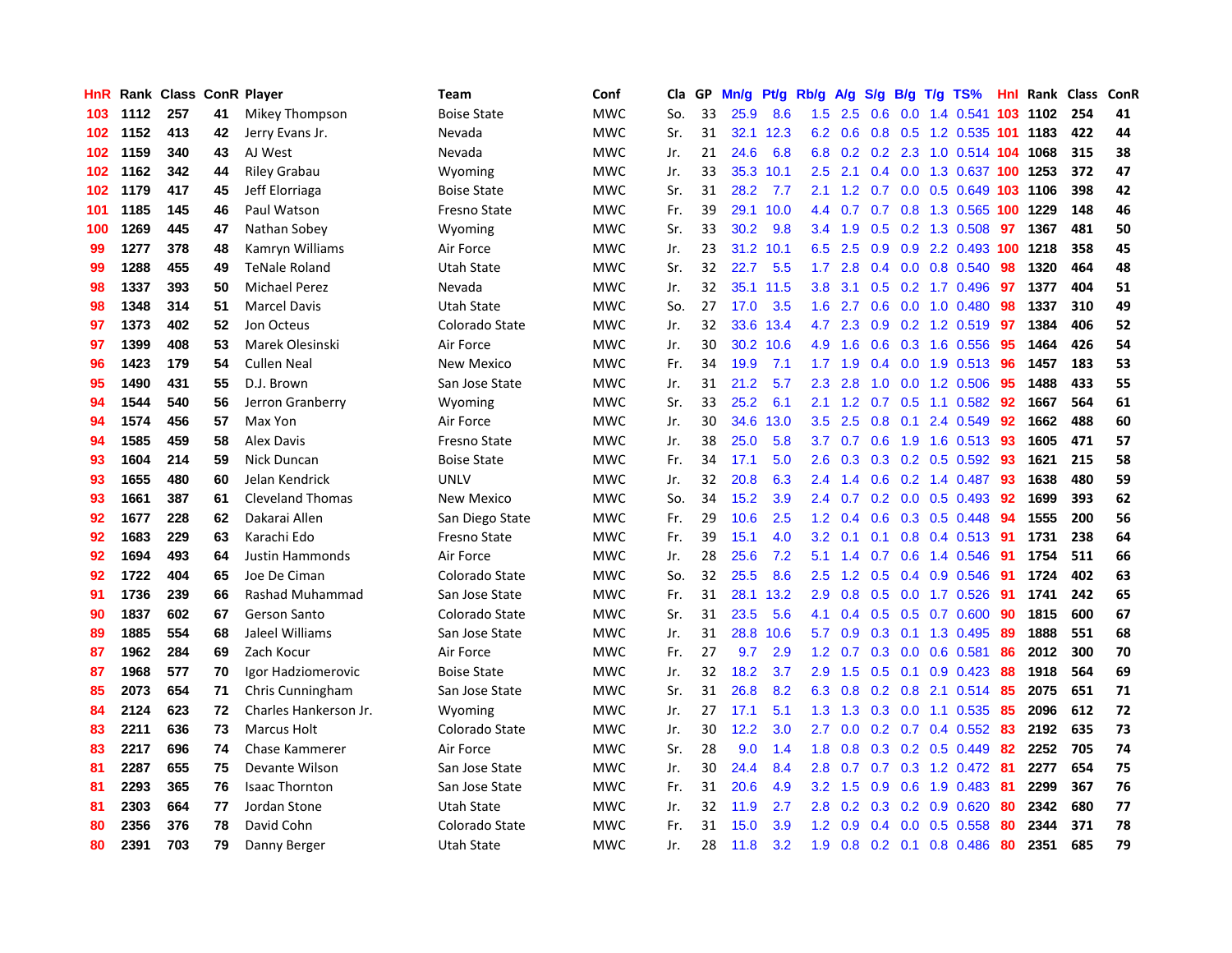| HnR | Rank | Class |                | <b>ConR Player</b>      | Team                       | Conf             | Cla | GP | Mn/g | <b>Pt/g</b> | Rb/g             | $\mathsf{A/g}$  | S/g    | B/g             | $T/g$ TS%                    | Hnl | Rank | <b>Class</b> | ConR                    |
|-----|------|-------|----------------|-------------------------|----------------------------|------------------|-----|----|------|-------------|------------------|-----------------|--------|-----------------|------------------------------|-----|------|--------------|-------------------------|
| 78  | 2449 | 404   | 80             | <b>Kendall Smith</b>    | <b>UNLV</b>                | <b>MWC</b>       | Fr. | 31 | 14.4 | 3.8         | 1.3              | 1.5             | 0.4    | 0.1             | 1.3 0.445                    | 79  | 2413 | 389          | 82                      |
| 78  | 2453 | 589   | 81             | Marqueze Coleman        | Nevada                     | <b>MWC</b>       | So. | 27 | 17.7 | 6.0         | 2.1              | 0.6             |        |                 | $0.6$ $0.2$ 1.3 0.489        | -80 | 2375 | 572          | 80                      |
| 78  | 2457 | 407   | 82             | Trey Washington III     | Wyoming                    | <b>MWC</b>       | Fr. | 29 | 9.7  | 3.0         | 0.9 <sub>0</sub> | 0.7             |        |                 | $0.1$ 0.0 0.6 0.527 77       |     | 2494 | 411          | 85                      |
| 78  | 2462 | 408   | 83             | Jalen James             | San Jose State             | <b>MWC</b>       | Fr. | 29 | 27.4 | 6.6         | 4.2              | 3.1             | 0.3    |                 | $0.2$ 2.6 0.432              | 79  | 2412 | 388          | 81                      |
| 76  | 2569 | 434   | 84             | <b>Carlton Hurst</b>    | Colorado State             | <b>MWC</b>       | Fr. | 30 | 16.4 | 4.2         | 2.2              | 0.8             | 0.2    |                 | 0.2 0.8 0.500                | 76  | 2536 | 422          | 86                      |
| 75  | 2601 | 761   | 85             | <b>DeLovell Earls</b>   | Air Force                  | <b>MWC</b>       | Jr. | 20 | 19.6 | 4.6         | 3.2              | 1.7             | 0.7    |                 | $0.2$ 1.6 0.435              | 78  | 2439 | 713          | 83                      |
| 73  | 2639 | 769   | 86             | Ronnie Stevens Jr.      | Nevada                     | <b>MWC</b>       | Jr. | 19 | 14.4 | 3.3         | 2.6              | 0.3             |        |                 | 0.2 0.4 0.8 0.548            | -77 | 2484 | 727          | 84                      |
| 70  | 2743 | 484   | 87             | <b>Brandon Mitchell</b> | San Jose State             | <b>MWC</b>       | Fr. | 30 | 12.2 | 2.4         | 2.7              | 0.2             | 0.3    |                 | $0.3$ 0.6 0.453              | 70  | 2748 | 484          | 87                      |
| 66  | 2824 | 512   | 88             | D.J. Fenner             | Nevada                     | <b>MWC</b>       | Fr. | 32 | 14.2 | 2.5         | 1.8              | 0.6             | 0.7    |                 | $0.2$ 0.6 0.373              | -65 | 2847 | 518          | 88                      |
| 59  | 2943 | 551   | 89             | <b>Matt Pollard</b>     | San Jose State             | <b>MWC</b>       | Fr. | 28 | 9.4  | 1.2         | 1.6              | 0.1             |        |                 | $0.1$ $0.5$ $0.4$ $0.453$ 60 |     | 2950 | 552          | 90                      |
| 56  | 2976 | 706   | 90             | <b>Tanner Giddings</b>  | <b>Fresno State</b>        | <b>MWC</b>       | So. | 28 | 14.4 | 1.9         | 1.9              |                 |        |                 | 0.2 0.4 0.4 0.5 0.456 62     |     | 2913 | 697          | 89                      |
| 54  | 2998 | 843   | 91             | Cheikh Alioune Fall     | Nevada                     | <b>MWC</b>       | Sr. | 24 | 14.0 | 2.8         | 2.0              | 0.3             |        |                 | $0.1$ $0.5$ 1.2 $0.500$      | -59 | 2963 | 841          | 91                      |
| 145 | 78   | 29    | $\mathbf{1}$   | Karvel Anderson         | <b>Robert Morris</b>       | Northeast        | Sr. | 36 | 30.6 | 19.7        | 3.3 <sub>2</sub> |                 |        |                 | 1.4 1.3 0.2 1.2 0.654 144    |     | 91   | 36           | $\mathbf 1$             |
| 131 | 218  | 99    | $\mathbf{2}$   | Jr. Sanders             | Fairleigh Dickinson        | Northeast        | Sr. | 31 | 33.9 | 19.1        | 3.8              | 5.8             |        |                 | 2.2 0.0 2.5 0.502 131        |     | 227  | 101          | $\overline{2}$          |
| 131 | 219  | 57    | 3              | Jalen Cannon            | Saint Francis (NY)         | Northeast        | Jr. | 32 | 30.0 | 14.9        | 8.2              | 1.2             | 0.6    |                 | 0.5 1.2 0.554 130            |     | 250  | 67           | 3                       |
| 125 | 369  | 156   | 4              | Julian Norfleet         | Mount Saint Mary's         | Northeast        | Sr. | 33 | 32.7 | 17.2        | 2.8              | 5.5             | 1.6    |                 | 0.3 2.9 0.553 124            |     | 377  | 161          | 4                       |
| 121 | 461  | 182   | 5              | Jason Brickman          | Long Island                | <b>Northeast</b> | Sr. | 29 | 37.0 | 11.3        | 3.3              | 9.9             | 1.1    | 0.0             | 3.5 0.588 120                |     | 479  | 185          | 5                       |
| 120 | 489  | 193   | 6              | <b>Alex Francis</b>     | Bryant                     | Northeast        | Sr. | 32 | 36.0 | 18.6        | 8.2              | 1.4             | 1.2    |                 | 0.8 3.0 0.586 119            |     | 514  | 200          | 6                       |
| 115 | 620  | 250   | $\overline{7}$ | Kenneth Ortiz           | Wagner                     | Northeast        | Sr. | 31 | 32.2 | 13.9        | 4.5              | $4.2 \quad 1.8$ |        |                 | 0.2 2.9 0.498 114            |     | 645  | 255          | $\overline{\mathbf{z}}$ |
| 114 | 650  | 190   | 8              | <b>Brent Jones</b>      | Saint Francis (NY)         | Northeast        | Jr. | 31 | 26.6 | 7.5         | 3.0              |                 |        |                 | 6.0 1.1 0.1 2.3 0.530 114    |     | 673  | 200          | 8                       |
| 113 | 710  | 213   | 9              | Lucky Jones             | <b>Robert Morris</b>       | Northeast        | Jr. | 36 |      | 29.7 13.9   | 6.8              | 1.6             | 1.3    |                 | 0.4 2.1 0.536 112 748        |     |      | 223          | 9                       |
| 110 | 819  | 244   | 10             | Earl Brown              | Saint Francis (PA)         | Northeast        | Jr. | 31 | 33.3 | 14.4        | 8.0              | 1.6             |        | $0.7 \quad 1.1$ | 2.6 0.543 109                |     | 848  | 249          | 10                      |
| 107 | 929  | 343   | 11             | Rashad Whack            | Mount Saint Mary's         | Northeast        | Sr. | 33 | 33.3 | 17.6        | 4.3              | 1.3             | 1.6    |                 | $0.4$ 2.1 0.557 107          |     | 940  | 348          | 11                      |
| 103 | 1098 | 395   | $12 \,$        | <b>Latif Rivers</b>     | Wagner                     | Northeast        | Sr. | 29 | 27.8 | 13.3        | 2.8              | 2.0             | 0.9    |                 | 0.3 1.8 0.535                | 103 | 1092 | 393          | 12                      |
| 103 | 1100 | 396   | 13             | Corey Maynard           | Bryant                     | Northeast        | Sr. | 31 | 35.2 | 13.3        | 4.9              | 4.3             | 1.3    |                 | 0.2 2.7 0.550 103 1104       |     |      | 397          | 15                      |
| 103 | 1113 | 329   | 14             | Mario Moody             | Wagner                     | Northeast        | Jr. | 29 | 22.3 | 8.9         | 5.9              | 0.5             |        |                 | 0.7 1.3 1.4 0.497 103 1101   |     |      | 325          | 14                      |
| 103 | 1115 | 330   | 15             | <b>Marcus Burton</b>    | Wagner                     | Northeast        | Jr. | 28 | 22.4 | 11.0        | 2.0 <sub>1</sub> | 1.6             | 0.6    |                 | 0.1 1.5 0.568 103 1095       |     |      | 322          | 13                      |
| 102 | 1170 | 345   | 16             | Dyami Starks            | Bryant                     | Northeast        | Jr. | 30 | 36.3 | 18.8        | 3.3              | 2.0             |        |                 | 1.1 0.0 1.9 0.546 102 1155   |     |      | 342          | 16                      |
| 100 | 1252 | 150   | 17             | Wayne Martin            | Saint Francis (NY)         | Northeast        | Fr. | 31 | 16.9 | 7.0         | 4.9              | 0.4             |        |                 | $0.5$ 1.4 1.9 0.495          | -99 | 1289 | 157          | 17                      |
| 99  | 1315 | 306   | 18             | <b>Brandon Peel</b>     | <b>Central Connecticut</b> | Northeast        | So. | 30 | 23.0 | 7.1         | 6.3              | 0.7             | 0.7    |                 | 2.0 0.9 0.568                | 98  | 1344 | 313          | 19                      |
| 97  | 1414 | 329   | 19             | Ronnie Drinnon          | Saint Francis (PA)         | Northeast        | So. | 27 | 23.7 | 7.4         | 5.7              | 1.1             | 0.9    |                 | $0.9$ 1.0 0.543              | -99 | 1293 | 299          | 18                      |
| 96  | 1474 | 345   | 20             | Amdy Fall               | Saint Francis (NY)         | Northeast        | So. | 32 | 16.8 | 5.2         | 3.9              | 0.2             | 0.3    | 1.7             | 1.1 0.505                    | 95  | 1515 | 355          | 22                      |
| 95  | 1493 | 519   | 21             | Naofall Folahan         | Wagner                     | Northeast        | Sr. | 31 | 21.1 | 4.2         | 5.3              | 0.1             | 0.2    | 2.9             | 0.7 0.504                    | 95  | 1511 | 528          | 21                      |
| 94  | 1542 | 538   | 22             | Anthony Myers-Pate      | <b>Robert Morris</b>       | Northeast        | Sr. | 36 | 27.6 | 6.9         | 2.4              | 3.7             | $-1.1$ |                 | $0.0$ 1.7 $0.500$            | 94  | 1583 | 545          | 24                      |
| 94  | 1572 | 546   | 23             | Ben Mockford            | Saint Francis (NY)         | Northeast        | Sr. | 30 | 29.5 | 12.0        | 1.6              | 0.9             | 0.2    |                 | $0.0$ $0.8$ $0.589$          | 93  | 1603 | 550          | 25                      |
| 93  | 1603 | 466   | 24             | Jay Harris              | Wagner                     | Northeast        | Jr. | 21 | 29.5 | 10.3        | 2.8              | 2.8             | 0.9    |                 | 0.0 2.3 0.547                | 95  | 1519 | 442          | 23                      |
| 93  | 1627 | 559   | 25             | Orlando Parker          | Wagner                     | Northeast        | Sr. | 28 | 25.1 | 7.0         | 6.9              | 0.5             | 0.6    |                 | $0.9$ 1.2 0.484              | 93  | 1607 | 552          | 26                      |
| 93  | 1665 | 485   | 26             | Joe O'Shea              | Bryant                     | Northeast        | Jr. | 32 | 32.2 | 9.1         | 4.4              | 1.6             | 1.1    |                 | $0.5$ 1.1 0.572              | -92 | 1692 | 499          | 27                      |
| 92  | 1689 | 491   | 27             | Kyle Vinales            | <b>Central Connecticut</b> | Northeast        | Jr. | 20 |      | 32.5 17.3   | 1.7 <sub>z</sub> | 3.9             | 1.5    |                 | $0.0$ 3.0 $0.521$            | 98  | 1354 | 398          | 20                      |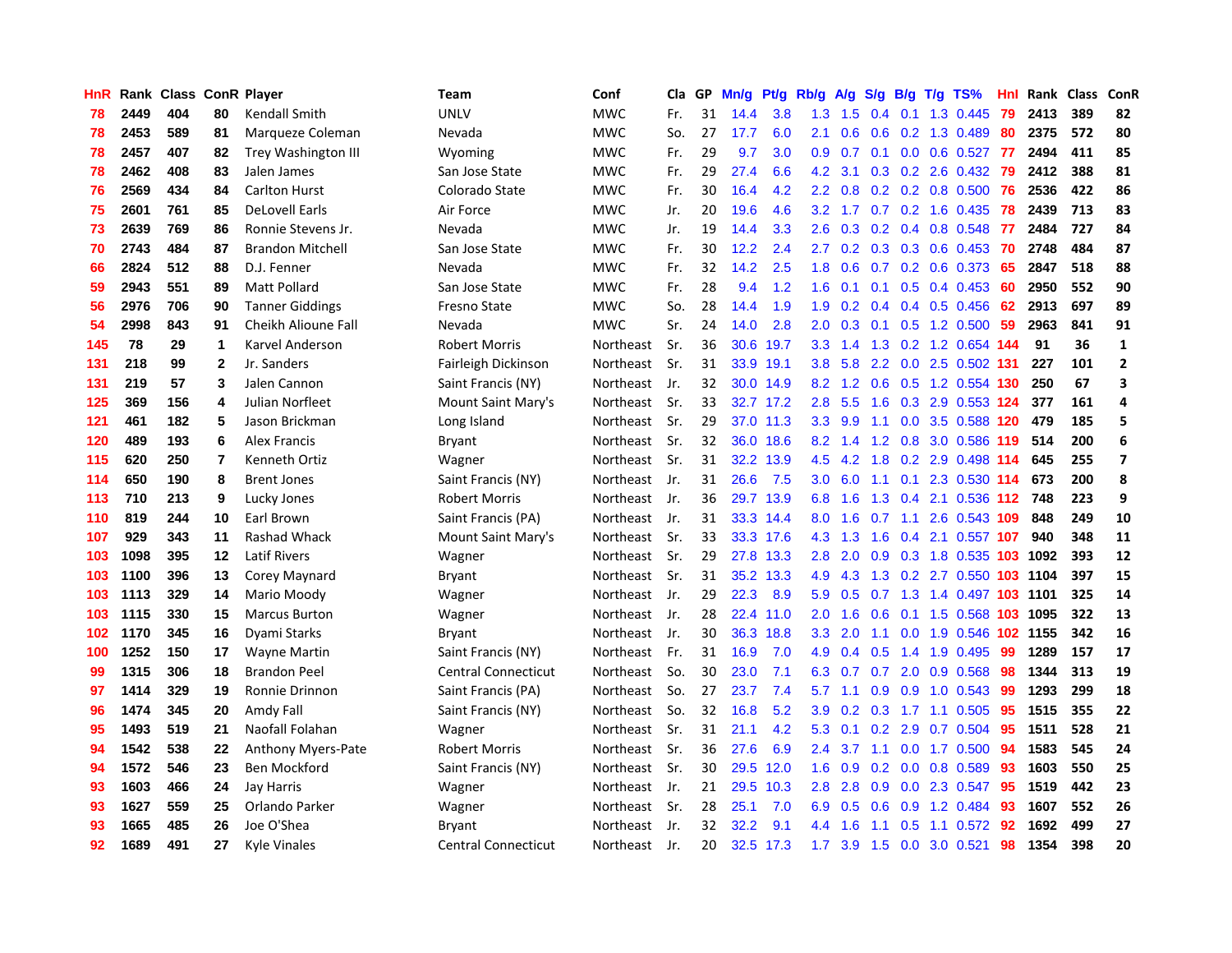| HnR |      | Rank Class ConR Player |    |                          | Team                       | Conf      | Cla GP |    | Mn/g | Pt/g | Rb/g             | A/g    | S/g       | B/g | $T/g$ TS%                 | Hnl | Rank Class |     | ConR |
|-----|------|------------------------|----|--------------------------|----------------------------|-----------|--------|----|------|------|------------------|--------|-----------|-----|---------------------------|-----|------------|-----|------|
| 92  | 1713 | 235                    | 28 | Dan Garvin               | Bryant                     | Northeast | Fr.    | 27 | 20.6 | 6.0  | 4.8              | 0.7    | 0.5       | 1.3 | $1.0 \quad 0.492$         | 91  | 1720       | 236 | 29   |
| 91  | 1758 | 415                    | 29 | Taylor Danaher           | Mount Saint Mary's         | Northeast | So.    | 33 | 23.9 | 7.1  | 5.0              | 0.4    | 0.5       |     | 1.3 1.2 0.659             | -91 | 1763       | 416 | 30   |
| 91  | 1766 | 590                    | 30 | Scooter Gillette         | Fairleigh Dickinson        | Northeast | Sr.    | 29 | 21.9 | 8.0  | 4.4              | 0.3    |           |     | $0.3$ 1.5 1.2 0.644       | -91 | 1718       | 582 | 28   |
| 91  | 1776 | 520                    | 31 | David Appolon            | <b>Robert Morris</b>       | Northeast | Jr.    | 35 | 16.7 | 4.2  | 3.2              | 0.9    |           |     | $0.7$ 0.0 0.6 0.510       | -90 | 1811       | 526 | 32   |
| 90  | 1789 | 597                    | 32 | Sam Prescott             | Mount Saint Mary's         | Northeast | Sr.    | 33 | 31.1 | 11.1 | 5.0              |        | $1.7$ 1.1 |     | $0.2$ 1.6 0.514           | -90 | 1793       | 595 | 31   |
| 90  | 1795 | 523                    | 33 | Malcolm McMillan         | <b>Central Connecticut</b> | Northeast | Jr.    | 30 | 30.1 | 10.8 | 3.5              | 3.2    | 0.9       |     | 0.4 2.1 0.561             | 90  | 1838       | 534 | 34   |
| 90  | 1811 | 528                    | 34 | <b>Steve Glowiak</b>     | Sacred Heart               | Northeast | Jr.    | 31 | 26.9 | 11.1 | 2.6              | 0.9    | 0.9       |     | $0.0$ 0.6 0.556           | 90  | 1841       | 535 | 35   |
| 90  | 1839 | 436                    | 35 | <b>Gregory Graves</b>    | Mount Saint Mary's         | Northeast | So.    | 33 | 21.7 | 6.5  | 5.5              | 0.3    | 0.5       |     | 0.6 0.8 0.536             | 89  | 1850       | 440 | 36   |
| 87  | 1959 | 282                    | 36 | Kavon Stewart            | <b>Robert Morris</b>       | Northeast | Fr.    | 30 | 20.0 | 4.9  | 1.9              | 2.8    | 1.1       |     | $0.0$ 2.0 0.474           | 88  | 1919       | 280 | 38   |
| 87  | 1964 | 631                    | 37 | Louis Montes             | Sacred Heart               | Northeast | Sr.    | 30 | 25.2 | 12.7 | 4.7              | 0.8    | 0.3       |     | 0.2 1.6 0.518 87          |     | 1977       | 630 | 41   |
| 87  | 1981 | 583                    | 38 | <b>Faronte Drakeford</b> | <b>Central Connecticut</b> | Northeast | Jr.    | 30 | 26.8 | 13.4 | 5.3              | $-1.0$ |           |     | 1.0 0.6 2.7 0.515 86      |     | 2016       | 589 | 42   |
| 87  | 1985 | 289                    | 39 | Sheldon Hagigal          | Saint Francis (NY)         | Northeast | Fr.    | 23 | 20.2 | 8.7  | 2.3              | 1.1    |           |     | $0.9$ 0.1 1.9 0.499       | -88 | 1920       | 281 | 39   |
| 87  | 1995 | 482                    | 40 | Shane McLaughlin         | Bryant                     | Northeast | So.    | 32 | 20.4 | 4.0  | 1.8              | 2.6    | 0.8       |     | 0.0 1.3 0.651             | 86  | 2022       | 490 | 43   |
| 86  | 2018 | 299                    | 41 | De'von Barnett           | Sacred Heart               | Northeast | Fr.    | 22 | 27.5 | 11.0 | 4.6              | 0.5    | 1.0       |     | 0.6 1.5 0.528             | 88  | 1903       | 276 | 37   |
| 86  | 2046 | 648                    | 42 | <b>Mathias Seilund</b>   | Fairleigh Dickinson        | Northeast | Sr.    | 31 | 28.5 | 9.3  | 4.9              | 0.8    | 0.8       |     | 1.4 1.4 0.564             | 86  | 2051       | 647 | 44   |
| 86  | 2052 | 306                    | 43 | Jeremiah Worthem         | <b>Robert Morris</b>       | Northeast | Fr.    | 19 | 24.5 | 8.9  | 4.1              | 1.1    | 0.5       |     | $0.1$ 1.4 $0.517$         | 90  | 1829       | 264 | 33   |
| 85  | 2087 | 505                    | 44 | <b>Anthony White</b>     | Saint Francis (NY)         | Northeast | So.    | 23 | 23.0 | 5.8  | 3.7              | 1.8    | 0.6       |     | 0.5 1.3 0.469             | -87 | 1958       | 473 | 40   |
| 85  | 2116 | 620                    | 45 | <b>Charles Oliver</b>    | <b>Robert Morris</b>       | Northeast | Jr.    | 36 | 15.1 | 6.3  | 1.5              | 0.3    | 0.3       |     | $0.0$ 0.7 0.529           | 84  | 2149       | 628 | 45   |
| 83  | 2221 | 698                    | 46 | Mostafa Abdel Latif      | Sacred Heart               | Northeast | Sr.    | 29 | 18.8 | 5.1  | 5.8              | 0.3    |           |     | 0.2 0.4 0.7 0.519 82      |     | 2238       | 701 | 46   |
| 82  | 2246 | 703                    | 47 | <b>Matt Hunter</b>       | <b>Central Connecticut</b> | Northeast | Sr.    | 10 | 28.9 | 9.3  | 6.3              | 1.3    |           |     | 1.8 1.3 2.6 0.454         | -82 | 2257       | 708 | 48   |
| 82  | 2260 | 646                    | 48 | Phil Gaetano             | Sacred Heart               | Northeast | Jr.    | 31 | 33.8 | 6.5  | $2.6\,$          | 6.3    | 1.0       |     | $0.1$ 2.8 $0.511$         | -81 | 2282       | 658 | 50   |
| 82  | 2261 | 550                    | 49 | Ben Millaud-Meunier      | Saint Francis (PA)         | Northeast | So.    | 31 | 19.6 | 8.3  | $1.7^{\circ}$    | 0.7    | 0.6       |     | $0.0$ 1.0 0.517           | -81 | 2281       | 552 | 49   |
| 81  | 2280 | 554                    | 50 | Aaron Tate               | <b>Robert Morris</b>       | Northeast | So.    | 36 | 18.6 | 3.1  | 4.4              | 0.6    | 0.7       |     | $0.1$ 0.8 0.471           | -81 | 2321       | 561 | 53   |
| 81  | 2291 | 658                    | 51 | Stephon Whyatt           | Saint Francis (PA)         | Northeast | Jr.    | 30 | 17.9 | 5.4  | 1.2              | 1.3    | 0.7       |     | $0.1$ 0.7 0.535           | -81 | 2319       | 669 | 52   |
| 81  | 2302 | 558                    | 52 | Dwaun Anderson           | Wagner                     | Northeast | So.    | 31 | 22.1 | 5.5  | 3.0 <sub>2</sub> | 0.9    | 0.8       |     | $0.5$ 1.2 0.415           | -81 | 2326       | 562 | 55   |
| 81  | 2307 | 666                    | 53 | Landon Atterberry        | Long Island                | Northeast | Jr.    | 29 | 24.0 | 10.8 | 4.1              | 0.3    | 0.6       |     | 0.4 1.4 0.549             | -81 | 2322       | 670 | 54   |
| 81  | 2320 | 566                    | 54 | E.J. Reed                | Long Island                | Northeast | So.    | 29 | 25.8 | 12.3 | 5.6              | 0.6    |           |     | 0.3 1.1 2.4 0.515 80      |     | 2336       | 566 | 56   |
| 81  | 2323 | 674                    | 55 | <b>Chris Evans</b>       | Sacred Heart               | Northeast | Jr.    | 25 | 28.3 | 11.4 | 3.3 <sub>2</sub> | 1.8    |           |     | 0.7 0.2 1.8 0.484 80      |     | 2347       | 683 | 57   |
| 81  | 2338 | 372                    | 56 | Byron Ashe               | Mount Saint Mary's         | Northeast | Fr.    | 31 | 22.1 | 7.0  | 2.0 <sub>1</sub> | 0.7    |           |     | $0.6$ 0.1 0.6 0.520       | -81 | 2286       | 360 | 51   |
| 81  | 2339 | 373                    | 57 | Will Miller              | Mount Saint Mary's         | Northeast | Fr.    | 33 | 15.7 | 5.6  | 1.3              | 0.5    | 0.1       |     | $0.0$ 0.4 0.587           | -80 | 2348       | 373 | 58   |
| 80  | 2344 | 680                    | 58 | Evan Kelley              | Sacred Heart               | Northeast | Jr.    | 25 | 29.7 | 12.9 | 3.6              | 1.8    | 1.0       |     | $0.0$ 2.5 $0.489$         | 80  | 2355       | 688 | 59   |
| 80  | 2355 | 687                    | 59 | <b>Gerrell Martin</b>    | Long Island                | Northeast | Jr.    | 26 | 31.4 | 12.2 | 3.5              | 0.9    | 0.8       |     | $0.0$ 1.3 0.593           | -80 | 2358       | 690 | 60   |
| 80  | 2362 | 692                    | 60 | Mustafaa Jones           | Fairleigh Dickinson        | Northeast | Jr.    | 31 | 30.8 | 9.7  | 2.8              | 1.2    | 1.2       |     | $0.1$ 1.2 0.543           | 80  | 2370       | 695 | 61   |
| 80  | 2378 | 379                    | 61 | Malik Harmon             | Saint Francis (PA)         | Northeast | Fr.    | 31 | 30.0 | 8.7  | 2.8              | 2.9    | 0.8       |     | $0.1$ 1.7 $0.486$         | 79  | 2398       | 385 | 62   |
| 79  | 2432 | 396                    | 62 | Matt MacDonald           | Fairleigh Dickinson        | Northeast | Fr.    | 31 | 30.3 | 8.6  | 3.5              | 0.8    | 0.8       |     | $0.0$ 1.1 0.510           | 78  | 2432       | 395 | 63   |
| 77  | 2503 | 419                    | 63 | Khalen Cumberlander      | <b>Central Connecticut</b> | Northeast | Fr.    | 30 | 23.5 | 6.6  | 1.8              | 1.7    |           |     | $0.7$ $0.2$ $1.0$ $0.506$ | -76 | 2533       | 419 | 67   |
| 77  | 2521 | 605                    | 64 | <b>Curtis Oakley</b>     | Bryant                     | Northeast | So.    | 28 | 11.9 | 3.8  | 1.9              | 0.4    | 0.3       |     | $0.0$ 0.4 0.519           | -77 | 2509       | 598 | 65   |
| 76  | 2528 | 607                    | 65 | Xavier Harris            | Fairleigh Dickinson        | Northeast | So.    | 27 | 13.4 | 4.3  | 3.3 <sub>2</sub> | 0.2    | 0.1       |     | $0.4$ 0.8 0.552           | -77 | 2522       | 602 | 66   |
| 76  | 2549 | 746                    | 66 | <b>Lowell Ulmer</b>      | Saint Francis (NY)         | Northeast | Jr.    | 26 | 14.0 | 3.5  | 2.5              | 0.5    | 0.6       |     | 0.3 0.8 0.453             | 77  | 2500       | 732 | 64   |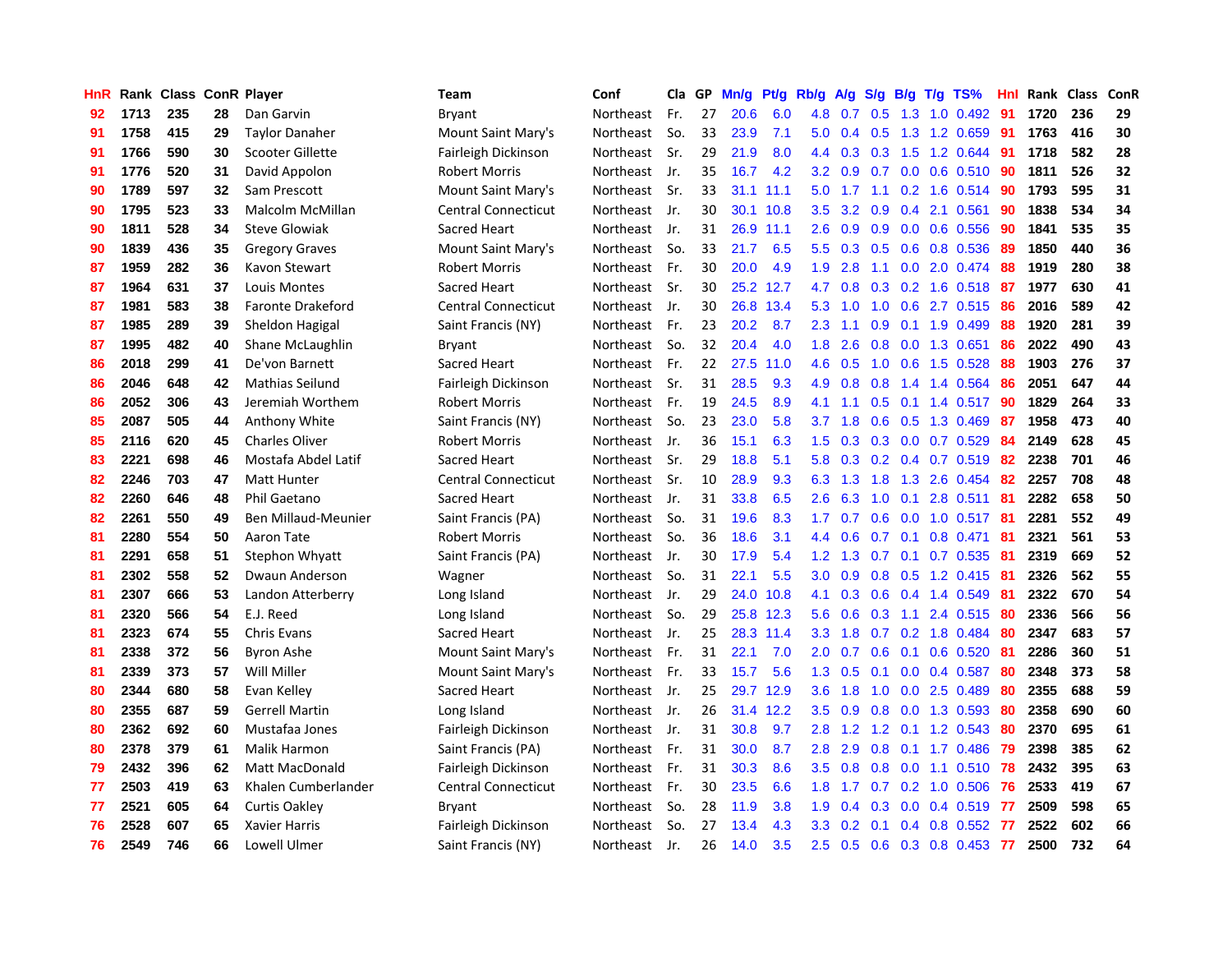| HnR |      | Rank Class ConR Player |                |                        | <b>Team</b>                | Conf       | Cla | GP | Mn/g | Pf/g      | Rb/g | A/g              | S/g |     | $B/g$ T/g TS%               | Hnl | Rank Class |     | ConR                    |
|-----|------|------------------------|----------------|------------------------|----------------------------|------------|-----|----|------|-----------|------|------------------|-----|-----|-----------------------------|-----|------------|-----|-------------------------|
| 75  | 2586 | 623                    | 67             | Stephan Hawkins        | Robert Morris              | Northeast  | So. | 35 | 19.6 | 4.6       | 2.9  | 0.3              | 0.2 | 0.7 | 0.8 0.478                   | 75  | 2585       | 620 | 68                      |
| 74  | 2609 | 443                    | 68             | Matt Mobley            | <b>Central Connecticut</b> | Northeast  | Fr. | 30 | 24.4 | 6.7       | 2.1  | 1.7              | 0.8 |     | 0.0 1.5 0.493 74            |     | 2633       | 448 | 69                      |
| 74  | 2618 | 763                    | 69             | Dominique Major        | Saint Francis (PA)         | Northeast  | Jr. | 31 | 24.7 | 6.9       | 1.1  | 0.8              | 0.7 |     | $0.0$ $0.6$ $0.512$ 73      |     | 2638       | 772 | 71                      |
| 74  | 2623 | 632                    | 70             | Greg Brown             | Saint Francis (PA)         | Northeast  | So. | 31 | 23.5 | 4.1       | 2.8  | 1.9              |     |     | 0.7 0.3 1.1 0.457 73        |     | 2646       | 634 | 73                      |
| 74  | 2631 | 766                    | 71             | Troy Joseph            | Long Island                | Northeast  | Jr. | 29 | 26.6 | 6.9       | 4.4  | 0.6              | 0.6 |     | $0.5$ 1.2 0.488             | -73 | 2643       | 774 | 72                      |
| 74  | 2632 | 782                    | 72             | De'Angelo Speech       | <b>Central Connecticut</b> | Northeast  | Sr. | 28 | 16.7 | 3.7       | 2.6  | 1.2              | 0.8 |     | $0.1$ 1.1 0.523             | 73  | 2637       | 785 | 70                      |
| 73  | 2638 | 784                    | 73             | Mike McFadden          | <b>Robert Morris</b>       | Northeast  | Sr. | 16 | 21.3 | 7.8       | 3.8  | 0.8              |     |     | 0.5 0.5 1.6 0.464           | 82  | 2250       | 704 | 47                      |
| 73  | 2641 | 785                    | 74             | Matt Milk              | Saint Francis (NY)         | Northeast  | Sr. | 29 | 9.8  | 1.7       | 1.5  | 0.3              |     |     | $0.2$ 0.5 0.4 0.551         | 73  | 2648       | 787 | 74                      |
| 72  | 2661 | 777                    | 75             | Kevin Douglas          | Saint Francis (NY)         | Northeast  | Jr. | 31 | 14.6 | 4.0       | 2.6  | 0.4              | 0.4 |     | $0.2$ 1.1 0.500             | 72  | 2682       | 785 | 76                      |
| 72  | 2677 | 781                    | 76             | Juwan Newmen           | <b>Central Connecticut</b> | Northeast  | Jr. | 28 | 12.1 | 3.8       | 3.2  | 0.1              | 0.4 |     | $0.5$ 1.1 0.486             | 72  | 2691       | 788 | 77                      |
| 71  | 2703 | 788                    | 77             | <b>Gilbert Parga</b>   | Long Island                | Northeast  | Jr. | 19 | 18.4 | 7.5       | 2.6  | 0.8              |     |     | 0.3 0.1 1.2 0.507 73        |     | 2659       | 778 | 75                      |
| 70  | 2736 | 802                    | 78             | <b>Terrell Allen</b>   | <b>Central Connecticut</b> | Northeast  | Sr. | 29 | 15.2 | 4.4       | 2.9  | $0.4^{\circ}$    |     |     | 0.2 0.8 0.8 0.437 70        |     | 2749       | 804 | 78                      |
| 68  | 2767 | 663                    | 79             | <b>Tevin Falzon</b>    | Sacred Heart               | Northeast  | So. | 29 | 15.6 | 3.7       | 4.1  | 0.5              |     |     | $0.4$ 0.3 0.7 0.365         | 68  | 2771       | 665 | 79                      |
| 66  | 2812 | 505                    | 80             | Glenn Feidanga         | Long Island                | Northeast  | Fr. | 29 | 16.3 | 4.1       | 3.8  | 0.3              | 0.2 |     | $0.2$ 0.5 0.488             | 66  | 2822       | 508 | 81                      |
| 65  | 2838 | 817                    | 81             | Aleksandar Isailovic   | Saint Francis (NY)         | Northeast  | Sr. | 25 | 14.3 | 3.2       | 1.7  | 0.3              | 0.7 |     | $0.2$ 0.6 0.421             | 68  | 2783       | 812 | 80                      |
| 65  | 2845 | 822                    | 82             | Ollie Jackson          | Saint Francis (PA)         | Northeast  | Jr. | 31 | 20.4 | 5.1       | 3.0  | 1.2              | 0.5 |     | 0.3 1.3 0.378               | -64 | 2862       | 830 | 82                      |
| 60  | 2930 | 545                    | 83             | Cole Walton            | Sacred Heart               | Northeast  | Fr. | 28 | 12.5 | 2.2       | 2.1  | 0.5              | 0.3 | 0.3 | $0.7$ 0.470                 | -60 | 2943       | 549 | 84                      |
| 59  | 2939 | 550                    | 84             | <b>Iverson Fleming</b> | Long Island                | Northeast  | Fr. | 28 | 12.1 | 3.9       | 1.4  | 0.4              | 0.3 |     | $0.0$ 0.6 0.452             | -59 | 2956       | 555 | 85                      |
| 59  | 2944 | 552                    | 85             | <b>Khalid Nwandu</b>   | Mount Saint Mary's         | Northeast  | Fr. | 30 | 15.1 | 2.5       | 1.7  | 1.2              | 0.8 |     | $0.0$ 1.4 $0.468$           | -61 | 2935       | 545 | 83                      |
| 56  | 2984 | 708                    | 86             | D.J. Griggs            | Long Island                | Northeast  | So. | 23 | 12.2 | 3.7       | 0.8  | 0.5              |     |     | 0.3 0.0 0.7 0.503 57        |     | 2978       | 707 | 86                      |
| 52  | 3013 | 585                    | 87             | Malachi Nix            | Fairleigh Dickinson        | Northeast  | Fr. | 30 | 15.3 | 3.7       | 1.5  | 1.0              | 0.6 |     | $0.0$ 1.5 $0.419$           | -53 | 3016       | 584 | 87                      |
| 51  | 3019 | 589                    | 88             | Mike Owona             | Fairleigh Dickinson        | Northeast  | Fr. | 30 | 10.2 | 1.2       | 2.3  | 0.2              |     |     | $0.2$ $0.5$ $0.5$ $0.432$   | -52 | 3025       | 589 | 88                      |
| 140 | 124  | 55                     | $\mathbf{1}$   | <b>Patrick Miller</b>  | <b>Tennessee State</b>     | <b>OVC</b> | Sr. | 30 | 37.7 | 23.7      | 4.5  | 4.1              | 1.6 |     | 0.2 3.3 0.549 138           |     | 151        | 69  | $\mathbf 1$             |
| 136 | 163  | 75                     | $\overline{2}$ | J.J. Mann              | Belmont                    | <b>OVC</b> | Sr. | 36 | 35.2 | 18.3      | 4.8  | 2.6              | 2.1 |     | 0.1 1.7 0.598 135           |     | 167        | 77  | $\mathbf{2}$            |
| 134 | 181  | 45                     | 3              | Jarvis Williams        | Murray State               | <b>OVC</b> | Jr. | 34 | 32.5 | 14.8      | 9.9  | 0.6              | 0.8 |     | 1.8 2.0 0.648 133           |     | 191        | 47  | 3                       |
| 129 | 276  | 120                    | 4              | Glenn Cosey            | Eastern Kentucky           | <b>OVC</b> | Sr. | 34 | 36.3 | 18.7      | 3.2  | 4.2              | 1.2 |     | 0.1 1.9 0.609 129           |     | 274        | 120 | 4                       |
| 128 | 289  | 126                    | 5              | Sherman Blanford       | Eastern Illinois           | <b>OVC</b> | Sr. | 30 |      | 27.0 14.5 | 8.0  | 1.5              |     |     | 1.0 0.8 1.9 0.568 127       |     | 330        | 143 | 5                       |
| 127 | 325  | 26                     | 6              | <b>Cameron Payne</b>   | <b>Murray State</b>        | <b>OVC</b> | Fr. | 34 | 32.6 | 16.8      | 3.6  |                  |     |     | 5.4 1.7 0.6 3.2 0.522 126   |     | 334        | 26  | 6                       |
| 126 | 346  | 96                     | $\overline{7}$ | Angelo Warner          | Morehead State             | <b>OVC</b> | Jr. | 34 | 34.8 | 17.6      | 4.8  | 3.0 <sub>2</sub> |     |     | 2.0 0.3 2.6 0.580 125       |     | 354        | 94  | $\overline{\mathbf{z}}$ |
| 124 | 388  | 85                     | 8              | Craig Bradshaw         | Belmont                    | <b>OVC</b> | So. | 35 | 30.9 | 15.7      | 3.5  | 3.2              | 1.3 |     | 0.2 2.7 0.622 124           |     | 381        | 83  | 8                       |
| 120 | 484  | 192                    | 9              | <b>Tyler Stone</b>     | Southeast Missouri         | <b>OVC</b> | Sr. | 30 | 33.5 | 19.3      | 9.5  | 1.9              | 1.0 |     | 1.6 1.7 0.594 121           |     | 447        | 177 | 9                       |
| 118 | 526  | 205                    | 10             | Drew Windler           | Belmont                    | <b>OVC</b> | Sr. | 36 | 23.2 | 10.4      | 4.1  | 1.2              | 0.8 |     | 0.9 1.3 0.658 118           |     | 538        | 208 | 10                      |
| 117 | 553  | 167                    | 11             | Corey Walden           | Eastern Kentucky           | <b>OVC</b> | Jr. | 34 | 31.5 | 13.8      | 4.1  | 2.9              | 2.2 |     | 0.0 2.0 0.616 117           |     | 553        | 169 | 11                      |
| 117 | 575  | 126                    | 12             | Chris Horton           | <b>Austin Peay</b>         | <b>OVC</b> | So. | 30 | 30.6 | 13.2      | 9.5  | 0.7              | 0.9 |     | 3.0 1.2 0.591 116           |     | 588        | 129 | 13                      |
| 115 | 613  | 181                    | 13             | Reece Chamberlain      | <b>Belmont</b>             | <b>OVC</b> | Jr. | 31 | 32.4 | 10.9      | 3.7  | 5.5              | 1.4 |     | 0.2 2.6 0.579 116           |     | 583        | 177 | 12                      |
| 115 | 636  | 256                    | 14             | Dennis Ogbe            | Tennessee Tech             | <b>OVC</b> | Sr. | 33 | 22.9 | 10.6      |      | $5.8\quad 0.7$   |     |     | 0.6 0.8 1.3 0.647 114       |     | 676        | 272 | 14                      |
| 114 | 671  | 195                    | 15             | Jarekious Bradley      | Southeast Missouri         | <b>OVC</b> | Jr. | 32 | 31.3 | 19.0      | 6.3  | 1.6              |     |     | 1.2 0.9 1.8 0.607 113       |     | 718        | 216 | 15                      |
| 112 | 746  | 225                    | 16             | Ladon Carter           | Tennessee Tech             | <b>OVC</b> | Jr. | 31 | 17.8 | 6.8       | 4.5  |                  |     |     | $0.7$ 1.2 1.2 1.1 0.606 112 |     | 724        | 217 | 16                      |
| 110 | 825  | 247                    | 17             | Keaton Jackson         | SIU Edwardsville           | <b>OVC</b> | Jr. | 31 | 18.2 | 9.3       | 5.0  |                  |     |     | 0.4 0.3 2.1 1.2 0.731 109   |     | 838        | 247 | 17                      |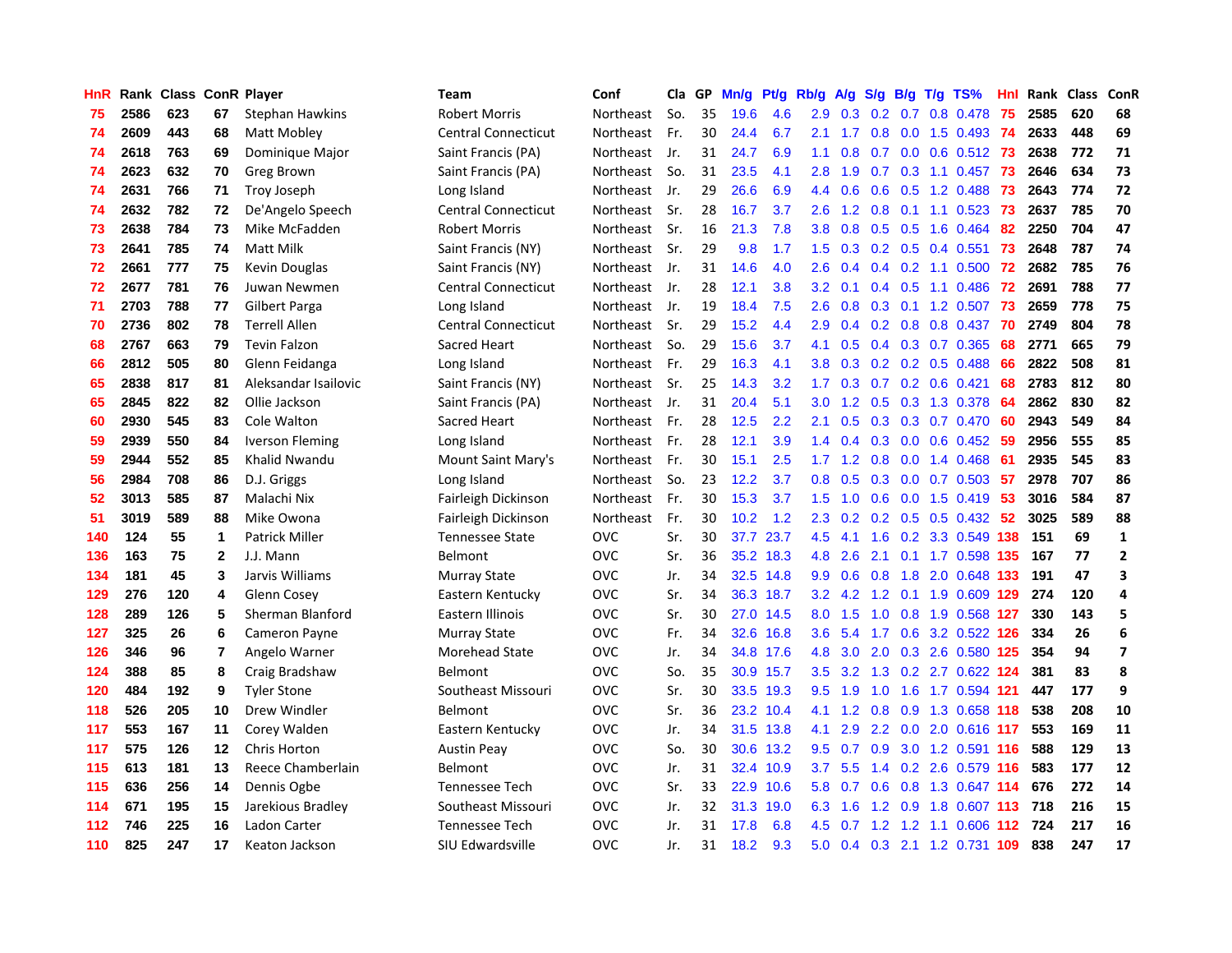| HnR | Rank | Class |    | <b>ConR Player</b>        | Team                   | Conf       | Cla | GP | Mn/g | <b>Pt/g</b> | Rb/g             | A/g | S/g | B/g | $T/g$ TS%                  | <b>Hnl</b> | Rank | <b>Class</b> | ConR |
|-----|------|-------|----|---------------------------|------------------------|------------|-----|----|------|-------------|------------------|-----|-----|-----|----------------------------|------------|------|--------------|------|
| 108 | 911  | 92    | 18 | Evan Bradds               | Belmont                | <b>OVC</b> | Fr. | 35 | 22.1 | 8.8         | 4.1              | 0.9 | 0.4 |     | 0.2 1.1 0.663 107          |            | 912  | 90           | 19   |
| 107 | 932  | 345   | 19 | <b>Chad Posthumus</b>     | <b>Morehead State</b>  | <b>OVC</b> | Sr. | 34 | 25.5 | 9.6         | 10.9             |     |     |     | 0.2 0.5 0.8 1.9 0.532 106  |            | 950  | 353          | 20   |
| 107 | 954  | 280   | 20 | <b>Eric Stutz</b>         | Eastern Kentucky       | <b>OVC</b> | Jr. | 34 | 25.2 | 8.6         | 4.6              | 1.8 |     |     | 0.9 0.7 1.4 0.680 106      |            | 951  | 282          | 21   |
| 106 | 965  | 284   | 21 | T.J. Sapp                 | Murray State           | <b>OVC</b> | Jr. | 24 | 26.9 | 13.3        | 3.8              |     |     |     | 1.7 1.2 0.3 2.1 0.567 108  |            | 901  | 269          | 18   |
| 105 | 1007 | 369   | 22 | <b>Blake Jenkins</b>      | Belmont                | <b>OVC</b> | Sr. | 35 | 21.5 | 8.1         | 4.7              | 0.8 |     |     | 0.2 0.5 1.3 0.621 105 1006 |            |      | 368          | 23   |
| 104 | 1070 | 386   | 23 | Orlando Williams          | Eastern Kentucky       | <b>OVC</b> | Sr. | 34 | 19.9 | 9.5         | 2.0              | 1.2 | 0.7 |     | 0.1 1.1 0.616 104 1059     |            |      | 383          | 24   |
| 104 | 1077 | 317   | 24 | Myles Taylor              | Tennessee-Martin       | <b>OVC</b> | Jr. | 28 | 25.2 | 14.6        | 6.3              | 0.6 | 1.0 |     | 1.0 1.5 0.569 106          |            | 980  | 295          | 22   |
| 103 | 1105 | 254   | 25 | Jeffery Moss              | Murray State           | <b>OVC</b> | So. | 34 | 34.4 | 13.2        | $3.4^{\circ}$    | 2.1 | 0.4 |     | 0.3 1.2 0.564 103 1117     |            |      | 258          | 25   |
| 103 | 1108 | 255   | 26 | <b>Brent Arrington</b>    | Morehead State         | <b>OVC</b> | So. | 34 | 27.9 | 11.8        | 3.2              | 2.3 | 1.9 |     | 0.4 2.1 0.539 103 1132     |            |      | 262          | 26   |
| 103 | 1119 | 332   | 27 | Jonathan Fairell          | <b>Murray State</b>    | <b>OVC</b> | Jr. | 34 | 22.1 | 6.8         | 6.8              | 0.7 |     |     | 0.5 1.0 1.6 0.589 102 1134 |            |      | 335          | 27   |
| 101 | 1216 | 278   | 28 | <b>Donivine Stewart</b>   | SIU Edwardsville       | <b>OVC</b> | So. | 31 | 32.5 | 12.2        | 3.0              | 4.5 |     |     | 1.6 0.0 2.0 0.549 100 1224 |            |      | 283          | 30   |
| 101 | 1219 | 434   | 29 | Dexter Fields             | Murray State           | <b>OVC</b> | Sr. | 34 | 30.3 | 9.7         | 3.1              | 1.5 | 0.9 |     | 0.2 1.1 0.596 100 1222     |            |      | 434          | 29   |
| 101 | 1224 | 436   | 30 | Tarius Johnson            | Eastern Kentucky       | <b>OVC</b> | Sr. | 34 | 25.4 | 9.7         | 3.6              | 1.2 | 0.9 |     | 0.1 1.0 0.600 100 1215     |            |      | 431          | 28   |
| 101 | 1226 | 362   | 31 | <b>Terence Smith</b>      | Tennessee-Martin       | <b>OVC</b> | Jr. | 31 | 30.9 | 14.6        | $3.6^{\circ}$    | 2.8 | 1.0 |     | 0.1 1.5 0.584 100 1261     |            |      | 375          | 33   |
| 100 | 1227 | 363   | 32 | Dwan Caldwell             | <b>Tennessee Tech</b>  | <b>OVC</b> | Jr. | 33 | 24.8 | 10.7        | 5.5              | 0.4 |     |     | 0.7 1.0 1.8 0.556 100 1258 |            |      | 373          | 32   |
| 100 | 1271 | 446   | 33 | Jeremiah Samarrippas      | Tennessee Tech         | <b>OVC</b> | Sr. | 33 | 30.0 | 10.5        | $2.5^{\circ}$    | 4.8 | 1.4 | 0.0 | 3.0 0.545                  | -99        | 1307 | 462          | 35   |
| 100 | 1274 | 447   | 34 | <b>Marcus Lewis</b>       | Eastern Kentucky       | <b>OVC</b> | Sr. | 34 | 26.9 | 9.8         | 2.0              | 1.4 | 1.6 |     | 0.3 1.3 0.567              | 99         | 1272 | 449          | 34   |
| 98  | 1344 | 395   | 35 | Darion Rackley            | Jacksonville State     | <b>OVC</b> | Jr. | 30 | 27.8 | 13.1        | 2.8              | 2.0 |     |     | 1.2 0.3 2.1 0.531          | 98         | 1334 | 395          | 36   |
| 96  | 1442 | 421   | 36 | <b>Billy Reader</b>       | Morehead State         | <b>OVC</b> | Jr. | 34 | 14.6 | 6.0         | $3.4^{\circ}$    | 0.4 |     |     | $0.1$ 0.4 1.0 0.594        | 96         | 1452 | 422          | 37   |
| 95  | 1503 | 353   | 37 | Chris Olivier             | Eastern Illinois       | <b>OVC</b> | So. | 20 | 19.9 | 11.4        | 4.4              | 0.5 |     |     | 0.2 1.7 1.6 0.522 100 1232 |            |      | 286          | 31   |
| 95  | 1514 | 439   | 38 | M.J. Rhett                | <b>Tennessee State</b> | <b>OVC</b> | Jr. | 29 | 32.7 | 10.9        | 9.1              | 0.8 |     |     | $0.6$ 1.0 2.1 0.583        | 94         | 1543 | 450          | 39   |
| 95  | 1526 | 530   | 39 | Drew Kelly                | <b>Morehead State</b>  | <b>OVC</b> | Sr. | 34 | 25.4 | 9.8         | 4.4              | 0.6 | 0.6 |     | $0.4$ 1.1 0.577            | 94         | 1539 | 534          | 38   |
| 93  | 1649 | 478   | 40 | D.J. Felder               | Jacksonville State     | <b>OVC</b> | Jr. | 30 | 20.8 | 8.3         | 4.9              | 0.6 | 0.5 |     | 0.3 1.2 0.558              | -93        | 1643 | 482          | 41   |
| 92  | 1669 | 488   | 41 | Reggie Smith              | Eastern Illinois       | <b>OVC</b> | Jr. | 26 | 29.4 | 13.1        | 2.4              | 3.3 | 1.3 | 0.1 | 2.8 0.521                  | 93         | 1629 | 476          | 40   |
| 92  | 1717 | 501   | 42 | Kareem Storey             | Morehead State         | <b>OVC</b> | Jr. | 32 | 30.1 | 6.8         | 2.8              | 5.1 | 1.3 |     | 0.0 3.5 0.479              | 92         | 1661 | 487          | 42   |
| 90  | 1817 | 533   | 43 | Javon McKay               | <b>Tennessee Tech</b>  | <b>OVC</b> | Jr. | 32 | 21.1 | 5.4         | 3.1              | 1.3 | 0.8 |     | 0.7 0.9 0.561              | -89        | 1844 | 537          | 44   |
| 89  | 1855 | 264   | 44 | <b>Greg Dotson</b>        | Morehead State         | <b>OVC</b> | Fr. | 29 | 16.6 | 4.9         | 2.3              | 0.7 |     |     | 0.4 0.6 0.7 0.536 90       |            | 1836 | 266          | 43   |
| 89  | 1873 | 551   | 45 | Nino Johnson              | Southeast Missouri     | <b>OVC</b> | Jr. | 30 | 25.5 | 8.5         | 6.0              |     |     |     | 1.0 1.0 0.9 1.6 0.601      | 88         | 1901 | 556          | 45   |
| 89  | 1882 | 613   | 46 | Lucas Nutt                | Southeast Missouri     | <b>OVC</b> | Sr. | 32 | 28.9 | 7.3         | $2.3\phantom{0}$ | 6.0 | 0.8 |     | $0.0$ 2.2 $0.549$          | -88        | 1915 | 617          | 46   |
| 88  | 1914 | 457   | 47 | Josiah Moore              | <b>Tennessee Tech</b>  | <b>OVC</b> | So. | 33 | 17.5 | 7.5         | 3.0              | 0.8 | 0.4 |     | $0.2$ 1.7 $0.541$          | 88         | 1941 | 465          | 47   |
| 88  | 1935 | 569   | 48 | Jamal Hunter              | Jacksonville State     | <b>OVC</b> | Jr. | 31 | 20.5 | 4.5         | 4.4              | 0.7 | 0.5 |     | 1.5 0.9 0.619              | -87        | 1951 | 573          | 48   |
| 87  | 2004 | 294   | 49 | <b>Antonius Cleveland</b> | Southeast Missouri     | <b>OVC</b> | Fr. | 32 | 22.4 | 9.1         | 2.8              | 1.7 | 1.0 |     | 0.5 1.9 0.566              | 86         | 2043 | 306          | 51   |
| 87  | 2006 | 638   | 50 | <b>Will Triggs</b>        | <b>Austin Peay</b>     | <b>OVC</b> | Sr. | 30 | 29.1 | 12.0        | 5.2              | 1.3 | 0.6 |     | 0.4 1.9 0.598              | -86        | 2017 | 639          | 49   |
| 86  | 2034 | 645   | 51 | <b>Brian Williams</b>     | Jacksonville State     | <b>OVC</b> | Sr. | 29 | 32.8 | 11.2        | 3.3              | 3.5 | 1.0 |     | 0.3 1.6 0.447              | 86         | 2031 | 642          | 50   |
| 85  | 2081 | 312   | 52 | <b>Isaac McGlone</b>      | Eastern Kentucky       | <b>OVC</b> | Fr. | 33 | 10.6 | 2.7         | 0.6              | 0.5 | 0.6 |     | $0.0$ 0.2 0.682            | -85        | 2067 | 313          | 52   |
| 85  | 2111 | 511   | 53 | <b>Zavion Williams</b>    | <b>Austin Peay</b>     | <b>OVC</b> | So. | 30 | 20.1 | 8.3         | 2.1              | 2.5 |     |     | 1.2 0.2 2.4 0.530 84       |            | 2112 | 512          | 53   |
| 85  | 2113 | 666   | 54 | Tim Johnson               | SIU Edwardsville       | <b>OVC</b> | Sr. | 30 | 18.1 | 7.2         | $2.4\,$          | 1.1 | 0.8 |     | $0.4$ 1.4 0.536            | -84        | 2116 | 668          | 55   |
| 85  | 2114 | 667   | 55 | <b>Travis Betran</b>      | <b>Austin Peay</b>     | <b>OVC</b> | Sr. | 30 | 33.3 | 15.9        | 1.4              | 2.3 | 0.7 | 0.1 | 2.5 0.546                  | 84         | 2120 | 670          | 56   |
| 84  | 2131 | 625   | 56 | <b>Avery Moore</b>        | Jacksonville State     | <b>OVC</b> | Jr. | 22 | 21.1 | 8.2         | 1.5              |     |     |     | 1.4 0.8 0.0 1.2 0.528      | -84        | 2115 | 617          | 54   |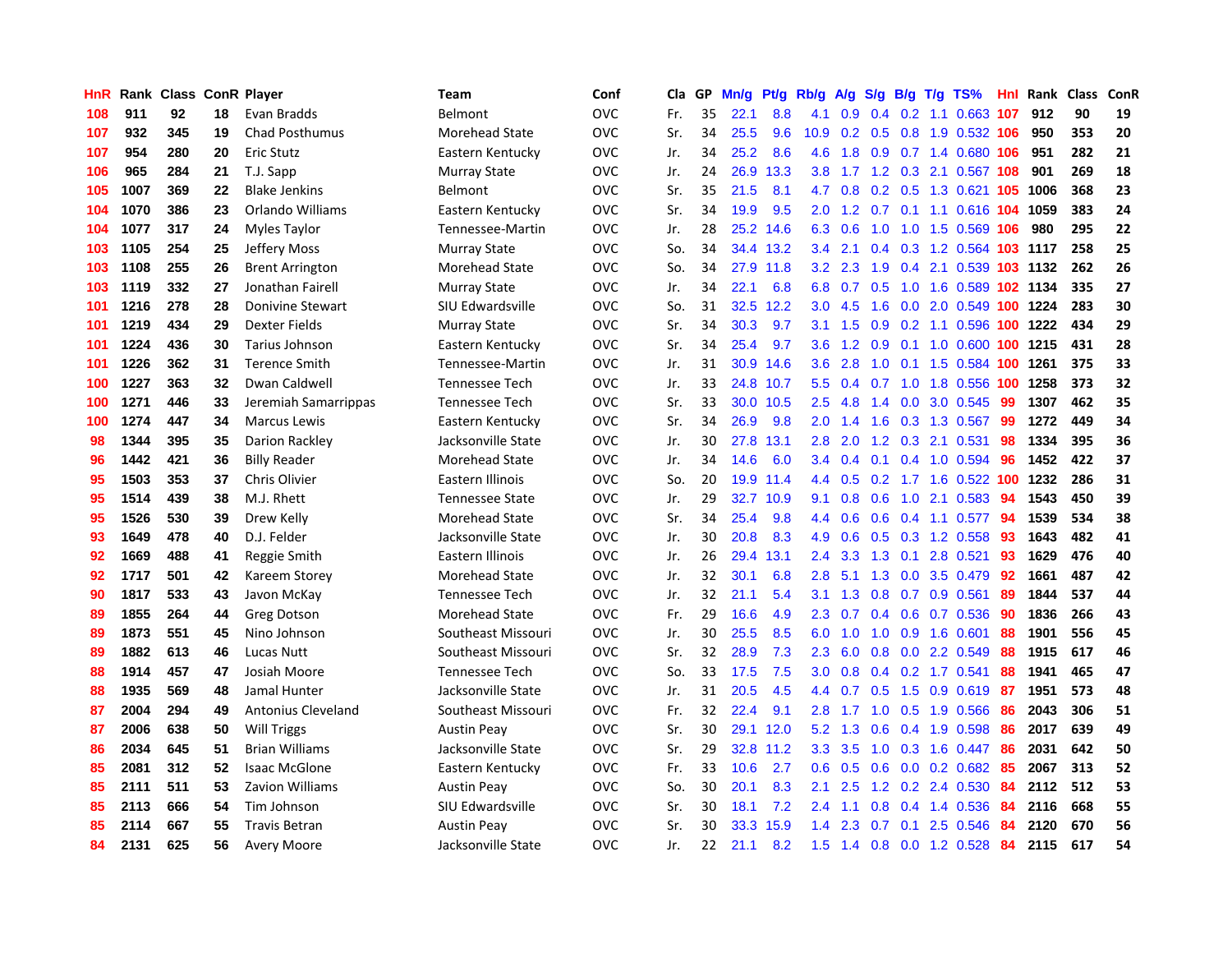| HnR |      | Rank Class ConR Player |    |                           | <b>Team</b>            | Conf       | Cla | GP | Mn/g | Pt/g | Rb/g             | A/g | S/g           | B/g | $T/g$ TS%                   | Hnl | Rank | <b>Class</b> | <b>ConR</b> |
|-----|------|------------------------|----|---------------------------|------------------------|------------|-----|----|------|------|------------------|-----|---------------|-----|-----------------------------|-----|------|--------------|-------------|
| 84  | 2133 | 517                    | 57 | Dee Oldham                | Tennessee-Martin       | <b>OVC</b> | So. | 31 | 25.6 | 9.1  | 3.3 <sub>2</sub> | 1.8 | 1.2           |     | $0.2$ 0.9 0.509             | 83  | 2169 | 527          | 59          |
| 84  | 2140 | 676                    | 58 | Mike Liabo                | Tennessee-Martin       | <b>OVC</b> | Sr. | 24 | 23.1 | 12.3 | 2.3              | 2.1 |               |     | 0.4 0.1 1.8 0.503 84        |     | 2128 | 673          | 57          |
| 84  | 2145 | 627                    | 59 | Keenan Anderson           | Eastern Illinois       | <b>OVC</b> | Jr. | 28 | 11.5 | 3.0  | 2.5              |     |               |     | 0.3 0.2 0.5 0.8 0.669       | -83 | 2197 | 636          | 60          |
| 84  | 2154 | 628                    | 60 | Damarius Smith            | <b>Austin Peay</b>     | <b>OVC</b> | Jr. | 25 | 29.5 | 8.0  | 3.3              | 5.6 |               |     | 1.3 0.2 3.8 0.556           | -84 | 2142 | 627          | 58          |
| 83  | 2186 | 687                    | 61 | Jacquan Nobles            | <b>Tennessee State</b> | OVC        | Sr. | 24 | 12.2 | 4.6  | 1.5              | 0.6 | 0.3           |     | 0.0 0.5 0.581               | 83  | 2204 | 689          | 62          |
| 83  | 2199 | 536                    | 62 | <b>Tyler Rambo</b>        | <b>Murray State</b>    | <b>OVC</b> | So. | 34 | 16.3 | 4.4  | 1.9              | 0.7 |               |     | 0.4 0.1 0.7 0.510 83        |     | 2203 | 539          | 61          |
| 83  | 2232 | 640                    | 63 | Rozell Nunn               | SIU Edwardsville       | <b>OVC</b> | Jr. | 31 | 23.9 | 8.7  | 4.1              | 1.1 | 0.8           |     | $0.0$ 1.4 $0.557$           | 82  | 2239 | 642          | 64          |
| 83  | 2233 | 641                    | 64 | Dylan Chatman             | Eastern Illinois       | <b>OVC</b> | Jr. | 30 | 24.1 | 6.7  | $2.2^{\circ}$    | 1.9 | 1.2           |     | $0.0$ 1.3 0.526             | 82  | 2264 | 648          | 66          |
| 83  | 2234 | 642                    | 65 | Ed Dyson                  | <b>Austin Peav</b>     | <b>OVC</b> | Jr. | 27 | 24.8 | 9.8  | 3.1              | 1.5 | 0.9           |     | $0.0$ 1.7 $0.592$           | -83 | 2217 | 637          | 63          |
| 82  | 2263 | 360                    | 66 | Javier Martinez           | Tennessee-Martin       | <b>OVC</b> | Fr. | 26 | 11.8 | 3.6  | 2.7              | 0.2 |               |     | 0.2 0.3 0.4 0.633 81        |     | 2296 | 365          | 70          |
| 82  | 2265 | 647                    | 67 | Marshun Newell            | Tennessee-Martin       | <b>OVC</b> | Jr. | 31 | 26.9 | 10.5 | 3.3 <sub>2</sub> | 3.5 |               |     | 1.4 0.2 2.5 0.460 81        |     | 2302 | 660          | 71          |
| 82  | 2275 | 709                    | 68 | <b>Christian Salecich</b> | SIU Edwardsville       | <b>OVC</b> | Sr. | 31 | 23.0 | 6.8  | 2.1              | 2.3 |               |     | $0.7$ 0.0 1.1 0.544         | -81 | 2283 | 714          | 69          |
| 82  | 2278 | 652                    | 69 | Maurice Wiltz             | SIU Edwardsville       | OVC        | Jr. | 30 | 19.3 | 8.5  | 1.8              | 0.8 |               |     | 0.5 0.0 1.2 0.593           | -81 | 2280 | 657          | 68          |
| 81  | 2305 | 665                    | 70 | <b>Timmy Knipp</b>        | Eastern Kentucky       | <b>OVC</b> | Jr. | 31 | 10.5 | 3.5  | 1.0              | 0.3 | 0.3           |     | $0.5$ 0.6 0.600             | -82 | 2255 | 645          | 65          |
| 81  | 2310 | 667                    | 71 | <b>Kris Davis</b>         | SIU Edwardsville       | <b>OVC</b> | Jr. | 29 | 27.8 | 9.5  | 3.1              | 2.3 | 0.6           |     | 0.1 2.0 0.542 81            |     | 2279 | 656          | 67          |
| 81  | 2313 | 669                    | 72 | <b>Teraes Clemmons</b>    | Jacksonville State     | <b>OVC</b> | Jr. | 24 | 13.1 | 4.2  | 2.1              | 0.8 | $0.4^{\circ}$ |     | $0.1$ 0.7 0.526             | -81 | 2316 | 667          | 73          |
| 81  | 2318 | 565                    | 73 | Alex Austin               | Eastern Illinois       | <b>OVC</b> | So. | 27 | 22.2 | 7.0  | 2.4              | 1.0 | 0.7           |     | $0.0$ $0.9$ $0.538$         | -80 | 2338 | 567          | 74          |
| 80  | 2349 | 721                    | 74 | Nick Cook                 | Jacksonville State     | <b>OVC</b> | Sr. | 31 | 23.7 | 5.4  | 5.2              | 0.7 | 0.6           |     | $0.8$ 1.0 0.468             | -80 | 2368 | 729          | 75          |
| 80  | 2366 | 693                    | 75 | <b>Michael Messer</b>     | SIU Edwardsville       | <b>OVC</b> | Jr. | 18 | 19.8 | 7.3  | 2.9              | 1.3 |               |     | 0.7 0.1 1.3 0.539           | -81 | 2305 | 661          | 72          |
| 80  | 2367 | 694                    | 76 | Darrian Gray              | Southeast Missouri     | <b>OVC</b> | Jr. | 32 | 21.3 | 7.0  | 3.1              | 1.2 |               |     | 0.4 0.3 1.0 0.528 79        |     | 2394 | 703          | 78          |
| 80  | 2374 | 696                    | 77 | Chris Freeman             | <b>Austin Peay</b>     | <b>OVC</b> | Jr. | 29 | 9.7  | 3.5  | 2.1              | 0.2 |               |     | $0.2$ 0.4 0.8 0.612         | -80 | 2381 | 698          | 76          |
| 79  | 2408 | 387                    | 78 | Jamaal Calvin             | Southeast Missouri     | <b>OVC</b> | Fr. | 29 | 14.4 | 4.7  | 1.3              | 1.4 | 0.9           |     | $0.0$ 0.9 0.511             | 79  | 2409 | 386          | 80          |
| 79  | 2412 | 706                    | 79 | Josh Piper                | Eastern Illinois       | <b>OVC</b> | Jr. | 30 | 17.8 | 4.4  | 2.9              | 1.2 | 0.3           |     | $0.6$ 0.9 0.491             | 78  | 2451 | 717          | 81          |
| 79  | 2414 | 736                    | 80 | Jeff Johnson              | Eastern Kentucky       | <b>OVC</b> | Sr. | 34 | 10.3 | 1.9  | 1.4              | 1.1 | 0.1           |     | $0.1 \quad 0.4 \quad 0.556$ | 79  | 2408 | 736          | 79          |
| 78  | 2455 | 716                    | 81 | Kennedy Eubanks           | <b>Tennessee State</b> | <b>OVC</b> | Jr. | 29 | 26.9 | 7.6  | 5.3              | 0.7 | 0.6           |     | $0.7$ 1.1 0.461             | 77  | 2490 | 730          | 83          |
| 78  | 2456 | 717                    | 82 | Jordan Johnson            | <b>Tennessee Tech</b>  | <b>OVC</b> | Jr. | 33 | 17.3 | 5.4  | 1.4              | 0.9 | 0.8           |     | $0.1$ 1.1 0.503             | -77 | 2483 | 726          | 82          |
| 78  | 2468 | 722                    | 83 | <b>Jay Harris</b>         | <b>Tennessee State</b> | <b>OVC</b> | Jr. | 30 | 23.1 | 7.4  | $2.4^{\circ}$    | 1.3 |               |     | 0.8 0.0 1.0 0.479 77        |     | 2515 | 739          | 85          |
| 77  | 2489 | 415                    | 84 | Udra Mitchem              | Jacksonville State     | <b>OVC</b> | Fr. | 31 | 20.7 | 6.1  | 1.8              | 1.3 |               |     | 0.9 0.2 1.3 0.492 77        |     | 2502 | 413          | 84          |
| 77  | 2497 | 753                    | 85 | Justin Childs             | Tennessee-Martin       | <b>OVC</b> | Sr. | 31 | 21.4 | 6.5  | 3.3 <sub>2</sub> | 1.0 |               |     | 1.4 0.2 1.2 0.484 77        |     | 2528 | 767          | 87          |
| 77  | 2511 | 734                    | 86 | Josh Langford             | Southeast Missouri     | <b>OVC</b> | Jr. | 22 | 18.9 | 7.5  | 3.5              | 0.5 | 0.5           |     | 0.1 1.4 0.607 79            |     | 2384 | 699          | 77          |
| 77  | 2517 | 602                    | 87 | Cory Arentsen             | <b>Austin Peay</b>     | <b>OVC</b> | So. | 27 | 10.1 | 3.0  | 1.6              | 0.7 | 0.4           |     | $0.1$ 0.3 0.476             | -77 | 2518 | 601          | 86          |
| 73  | 2654 | 457                    | 88 | Jake Verhagen             | Eastern Illinois       | <b>OVC</b> | Fr. | 28 | 9.3  | 2.1  | 0.9              | 0.3 | 0.4           |     | $0.2$ 0.1 0.556             | 72  | 2677 | 463          | 90          |
| 72  | 2675 | 780                    | 89 | Luka Pajkovic             | Morehead State         | <b>OVC</b> | Jr. | 33 | 15.8 | 5.7  | 1.7              | 0.9 | 0.8           |     | $0.0$ 1.9 $0.469$           | 72  | 2674 | 782          | 89          |
| 72  | 2693 | 642                    | 90 | Luke Piotrowski           | Eastern Illinois       | <b>OVC</b> | So. | 30 | 14.5 | 4.0  | 1.9              | 0.4 | 0.2           |     | $0.9$ 1.0 0.502             | -71 | 2724 | 653          | 91          |
| 70  | 2740 | 803                    | 91 | Ray Lester                | SIU Edwardsville       | <b>OVC</b> | Sr. | 31 | 18.0 | 5.7  | 4.0              | 0.4 | 0.7           |     | $0.2$ 1.5 0.466             | 70  | 2751 | 805          | 92          |
| 69  | 2751 | 801                    | 92 | <b>Ty Allen</b>           | Tennessee Tech         | <b>OVC</b> | Jr. | 24 | 19.2 | 7.8  | 1.5              | 0.8 |               |     | 0.6 0.1 1.5 0.463 74        |     | 2628 | 767          | 88          |
| 69  | 2764 | 494                    | 93 | Caleb Chowbay             | Belmont                | <b>OVC</b> | Fr. | 36 | 13.9 | 3.0  | 0.9 <sub>0</sub> | 1.2 |               |     | $0.3$ 0.1 1.0 0.467         | -68 | 2775 | 493          | 93          |
| 67  | 2803 | 814                    | 94 | <b>Bobby Jones</b>        | Tennessee-Martin       | <b>OVC</b> | Sr. | 27 | 9.3  | 3.7  | 1.0              | 0.1 | 0.4           |     | $0.1$ 0.3 0.469             | -67 | 2810 | 815          | 94          |
| 66  | 2834 | 515                    | 95 | <b>Shirmane Thomas</b>    | Tennessee Tech         | OVC        | Fr. | 32 | 15.4 | 3.9  | 2.0              |     |               |     | 1.3 0.4 0.3 1.5 0.422 66    |     | 2839 | 515          | 95          |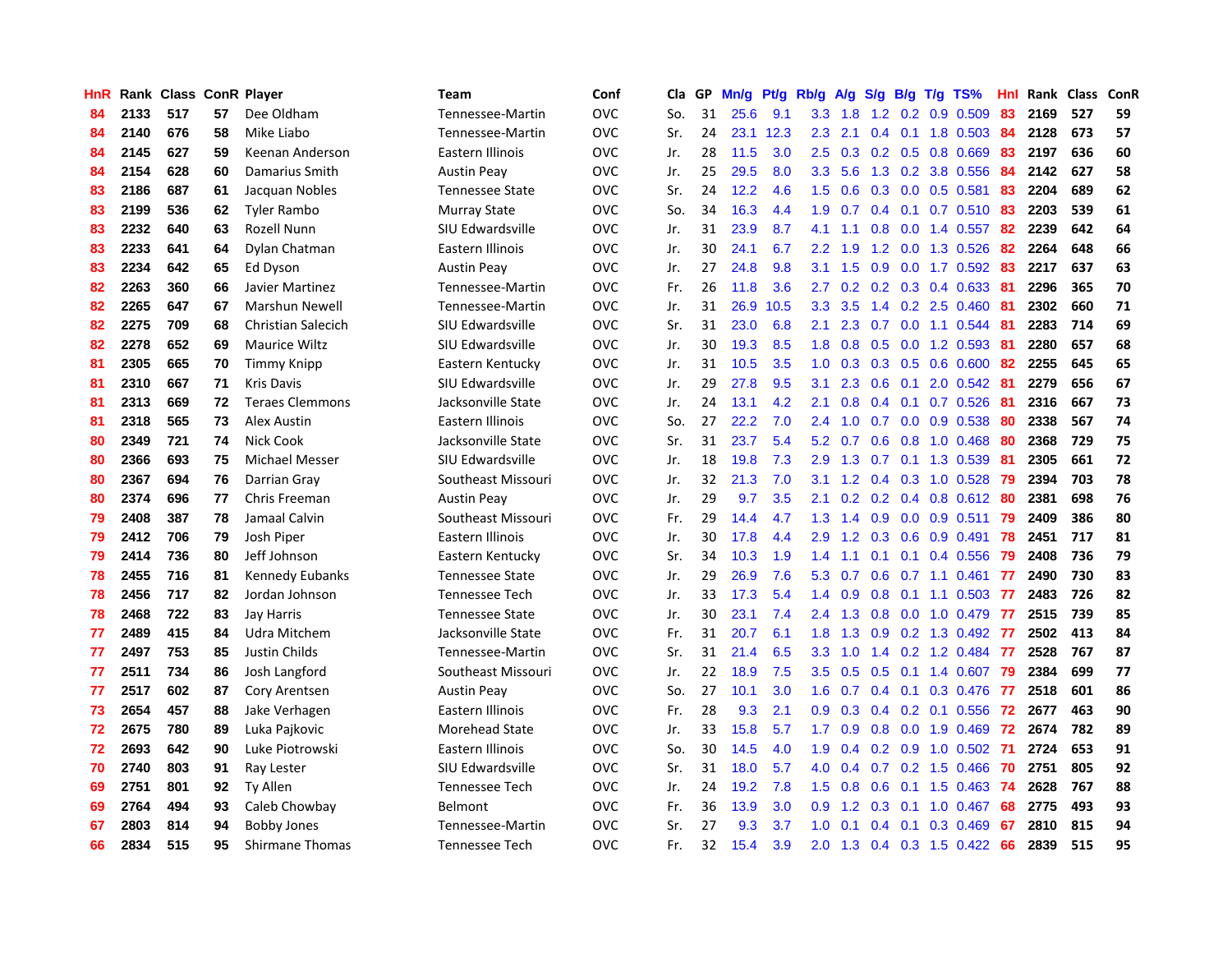| HnR |      | Rank Class ConR Player  |              |                         | <b>Team</b>             | Conf       | Cla | <b>GP</b> | Mn/g | Pt/g      | Rb/g             | A/g | S/g | B/g | $T/g$ TS%                 | Hnl | Rank  | <b>Class</b> | ConR                    |
|-----|------|-------------------------|--------------|-------------------------|-------------------------|------------|-----|-----------|------|-----------|------------------|-----|-----|-----|---------------------------|-----|-------|--------------|-------------------------|
| 63  | 2884 | 694                     | 96           | C.J. Ford               | <b>Murray State</b>     | <b>OVC</b> | So. | 32        | 8.7  | 2.0       | 0.9 <sub>0</sub> | 0.8 | 0.2 | 0.0 | 0.4 0.447                 | 63  | 2886  | 695          | 98                      |
| 63  | 2885 | 837                     | 97           | Jordan Percell          | <b>Morehead State</b>   | <b>OVC</b> | Jr. | 27        | 12.3 | 2.9       | 1.3              | 0.3 |     |     | $0.3$ 0.0 0.3 0.490       | -65 | 2845  | 823          | 96                      |
| 63  | 2886 | 527                     | 98           | Jamonte Graham          | <b>Tennessee State</b>  | <b>OVC</b> | Fr. | 26        | 16.8 | 4.5       | $1.4^{\circ}$    | 1.3 |     |     | 0.4 0.0 1.2 0.452 64      |     | 2878  | 524          | 97                      |
| 62  | 2897 | 842                     | 99           | <b>Grant White</b>      | Jacksonville State      | <b>OVC</b> | Jr. | 31        | 13.6 | 3.6       | 1.0              | 1.0 | 0.4 |     | $0.0$ 1.1 $0.474$         | 62  | 2925  | 852          | 100                     |
| 62  | 2899 | 844                     | 100          | Jaleel Queary           | <b>Tennessee State</b>  | OVC        | Jr. | 27        | 19.6 | 4.3       | 2.6              | 1.0 | 0.4 |     | $0.2$ 1.4 0.441           | 63  | 2892  | 841          | 99                      |
| 59  | 2938 | 549                     | 101          | Zach Dickerson          | Eastern Illinois        | <b>OVC</b> | Fr. | 28        | 18.9 | 3.0       | 1.2              | 1.3 |     |     | $0.2$ 0.1 1.1 0.525       | 60  | 2940  | 547          | 101                     |
| 53  | 3004 | 869                     | 102          | <b>Tobias Dowdell</b>   | Tennessee-Martin        | OVC        | Jr. | 27        | 10.1 | 1.8       | 1.5              | 0.1 | 0.1 |     | $0.3$ 0.4 0.557           | 54  | 3008  | 871          | 102                     |
| 51  | 3022 | 714                     | 103          | Jordan Gaither          | <b>Tennessee State</b>  | <b>OVC</b> | So. | 24        | 13.0 | 2.9       | 1.2              | 0.6 | 0.3 |     | $0.0$ 0.7 0.426           | 53  | 3014  | 716          | 103                     |
| 49  | 3032 | 875                     | 104          | Alex Bates              | <b>Tennessee State</b>  | <b>OVC</b> | Jr. | 29        | 10.7 | 0.8       | 1.6              | 0.2 | 0.3 |     | 0.2 0.2 0.478             | -49 | 3044  | 879          | 105                     |
| 49  | 3039 | 877                     | 105          | <b>Fred Garmon</b>      | <b>Austin Peav</b>      | <b>OVC</b> | Jr. | 23        | 13.4 | 1.9       | 1.3              | 1.2 | 0.8 |     | $0.0$ 1.0 0.415 53        |     | 3018  | 873          | 104                     |
| 47  | 3050 | 719                     | 106          | DeMarc Richardson       | Tennessee-Martin        | <b>OVC</b> | So. | 25        | 10.2 | 1.1       | 0.6              |     |     |     | 1.4 0.2 0.0 0.8 0.418 49  |     | 3045  | 719          | 106                     |
| 165 | 12   | 5                       | 1            | Delon Wright            | Utah                    | Pac 12     | Jr. | 33        | 36.4 | 15.5      | 6.7              | 5.3 |     |     | 2.5 1.3 2.5 0.631 165     |     | 13    | 5            | 1                       |
| 161 | 19   | 4                       | $\mathbf{2}$ | Kyle Anderson           | <b>UCLA</b>             | Pac 12     | So. | 36        | 33.2 | 14.6      | 8.8              | 6.5 | 1.8 |     | 0.8 3.1 0.561 162         |     | 19    | 3            | 3                       |
| 158 | 22   | 5                       | 3            | Jordan Adams            | <b>UCLA</b>             | Pac 12     | So. | 36        | 30.0 | 17.4      | 5.3              | 2.3 | 2.6 |     | 0.1 1.5 0.598 159         |     | 27    | 5            | 4                       |
| 154 | 29   | 6                       | 4            | Nick Johnson            | Arizona                 | Pac 12     | Jr. | 38        | 33.1 | 16.3      | 4.1              | 2.8 |     |     | 1.1 0.7 1.7 0.544 154     |     | 36    | 8            | 5                       |
| 154 | 33   | $\overline{\mathbf{r}}$ | 5            | Joseph Young            | Oregon                  | Pac 12     | Jr. | 34        | 31.1 | 18.9      | 2.8              | 1.9 | 1.3 |     | $0.0$ 1.1 $0.622$ 153     |     | 42    | 11           | 6                       |
| 152 | 41   | 10                      | 6            | Josh Scott              | Colorado                | Pac 12     | So. | 35        | 31.6 | 14.1      | 8.4              | 0.6 | 0.8 |     | 1.1 1.5 0.588 149         |     | 61    | 17           | $\overline{\mathbf{z}}$ |
| 148 | 62   | 5                       | 7            | Aaron Gordon            | Arizona                 | Pac 12     | Fr. | 38        |      | 31.2 12.4 | 8.0              | 2.0 | 0.9 |     | 1.0 1.4 0.498 147         |     | 69    | 5            | 8                       |
| 144 | 84   | 33                      | 8            | Roberto Nelson          | Oregon State            | Pac 12     | Sr. | 32        |      | 32.9 20.7 | $3.4^{\circ}$    | 3.6 |     |     | 1.0 0.0 3.1 0.580 142     |     | 107   | 45           | 12                      |
| 144 | 92   | 37                      | 9            | <b>Dwight Powell</b>    | Stanford                | Pac 12     | Sr. | 36        | 32.4 | 14.0      | 6.8              | 3.1 |     |     | 1.3 0.8 2.9 0.521 143     |     | 99    | 41           | 10                      |
| 143 | 99   | 27                      | 10           | <b>Chasson Randle</b>   | Stanford                | Pac 12     | Jr. | 36        | 35.1 | 18.8      | $3.6^{\circ}$    | 2.1 | 1.0 |     | $0.1$ 2.4 0.591 142       |     | 105   | 30           | 11                      |
| 143 | 104  | $\overline{7}$          | 11           | Rondae Hollis-Jefferson | Arizona                 | Pac 12     | Fr. | 38        | 25.3 | 9.1       | 5.7              | 1.4 | 0.7 |     | 1.1 1.2 0.538 142         |     | 110   | 8            | 13                      |
| 141 | 114  | 31                      | 12           | T.J. McConnell          | Arizona                 | Pac 12     | Jr. | 38        | 32.2 | 8.4       | 3.6              | 5.3 | 1.7 |     | 0.2 1.8 0.526 140         |     | 121   | 33           | 14                      |
| 141 | 115  | 48                      | 13           | C.J. Wilcox             | Washington              | Pac 12     | Sr. | 32        | 34.9 | 18.3      | 3.7              | 2.5 | 1.0 |     | 1.0 1.7 0.594             | 140 | 125   | 54           | 15                      |
| 140 | 120  | 51                      | 14           | Jordan Bachynski        | Arizona State           | Pac 12     | Sr. | 33        | 30.9 | 11.5      | 8.2              | 0.5 | 0.4 |     | 4.0 1.5 0.582 140         |     | 127   | 56           | 16                      |
| 140 | 121  | 52                      | 15           | Justin Cobbs            | California              | Pac 12     | Sr. | 35        | 34.5 | 15.6      | 2.9              | 5.8 | 0.8 |     | $0.1$ 2.4 0.562 138       |     | 138   | 61           | 17                      |
| 139 | 130  | 59                      | 16           | Mike Moser              | Oregon                  | Pac 12     | Sr. | 34        |      | 28.4 13.2 | 7.7              | 1.6 |     |     | 1.1 0.7 1.8 0.556 138     |     | - 145 | 66           | 18                      |
| 138 | 147  | 37                      | 17           | Spencer Dinwiddie       | Colorado                | Pac 12     | Jr. | 17        |      | 31.1 14.7 | 3.1              | 3.8 |     |     | 1.5 0.2 1.8 0.656 165     |     | 14    | 6            | $\overline{2}$          |
| 137 | 150  | 33                      | 18           | Brandon Ashley          | Arizona                 | Pac 12     | So. | 22        | 27.7 | 11.5      | 5.8              | 1.0 |     |     | 0.6 0.7 1.7 0.588 137     |     | 155   | 34           | 19                      |
| 136 | 164  | 76                      | 19           | Devon Collier           | Oregon State            | Pac 12     | Sr. | 30        | 26.1 | 13.4      | 5.6              | 1.5 | 0.6 |     | 1.2 1.6 0.601 136         |     | 160   | 73           | 20                      |
| 134 | 173  | 80                      | 20           | Jason Calliste          | Oregon                  | Pac 12     | Sr. | 34        | 26.5 | 12.7      | 2.1              | 1.7 |     |     | 1.1 0.1 1.5 0.728 133     |     | 190   | 89           | 22                      |
| 133 | 185  | 46                      | 21           | DaVonte Lacy            | <b>Washington State</b> | Pac 12     | Jr. | 23        | 34.2 | 19.4      | 4.2              | 1.4 | 1.2 | 0.1 | 2.0 0.600                 | 147 | 71    | 21           | 9                       |
| 132 | 205  | 45                      | 22           | Kaleb Tarczewski        | Arizona                 | Pac 12     | So. | 36        | 28.3 | 9.9       | 6.3              | 0.5 |     |     | 0.1 1.0 1.8 0.625 132     |     | 204   | 47           | 23                      |
| 132 | 206  | 95                      | 23           | <b>Richard Solomon</b>  | California              | Pac 12     | Sr. | 30        | 29.2 | 11.0      | 10.2             | 1.3 | 1.1 |     | 1.3 1.8 0.540 134         |     | 179   | 83           | 21                      |
| 131 | 236  | 64                      | 24           | <b>Byron Wesley</b>     | Southern California     | Pac 12     | Jr. | 30        | 34.6 | 17.8      | 6.4              | 2.3 | 0.9 |     | 0.3 2.0 0.535 132 210     |     |       | 53           | 24                      |
| 128 | 304  | 68                      | 25           | Jahii Carson            | Arizona State           | Pac 12     | So. | 33        | 35.4 | 18.6      | 4.0              | 4.6 |     |     | 0.7 0.1 3.5 0.516 127     |     | 311   | 73           | 25                      |
| 127 | 310  | 134                     | 26           | Josh Huestis            | Stanford                | Pac 12     | Sr. | 36        | 35.2 | 11.2      | 8.2              | 1.2 | 0.6 |     | 1.9 1.2 0.506 127         |     | 318   | 138          | 26                      |
| 126 | 350  | 150                     | 27           | Shaquielle McKissic     | Arizona State           | Pac 12     | Sr. | 32        | 28.7 | 9.0       | 5.4              | 2.6 | 1.3 |     | 0.0 0.9 0.561 126         |     | 350   | 154          | 27                      |
| 125 | 365  | 104                     | 28           | Norman Powell           | <b>UCLA</b>             | Pac 12     | Jr. | 37        |      | 25.7 11.4 | 2.8              |     |     |     | 1.7 1.4 0.4 1.0 0.605 124 |     | 373   | 105          | 28                      |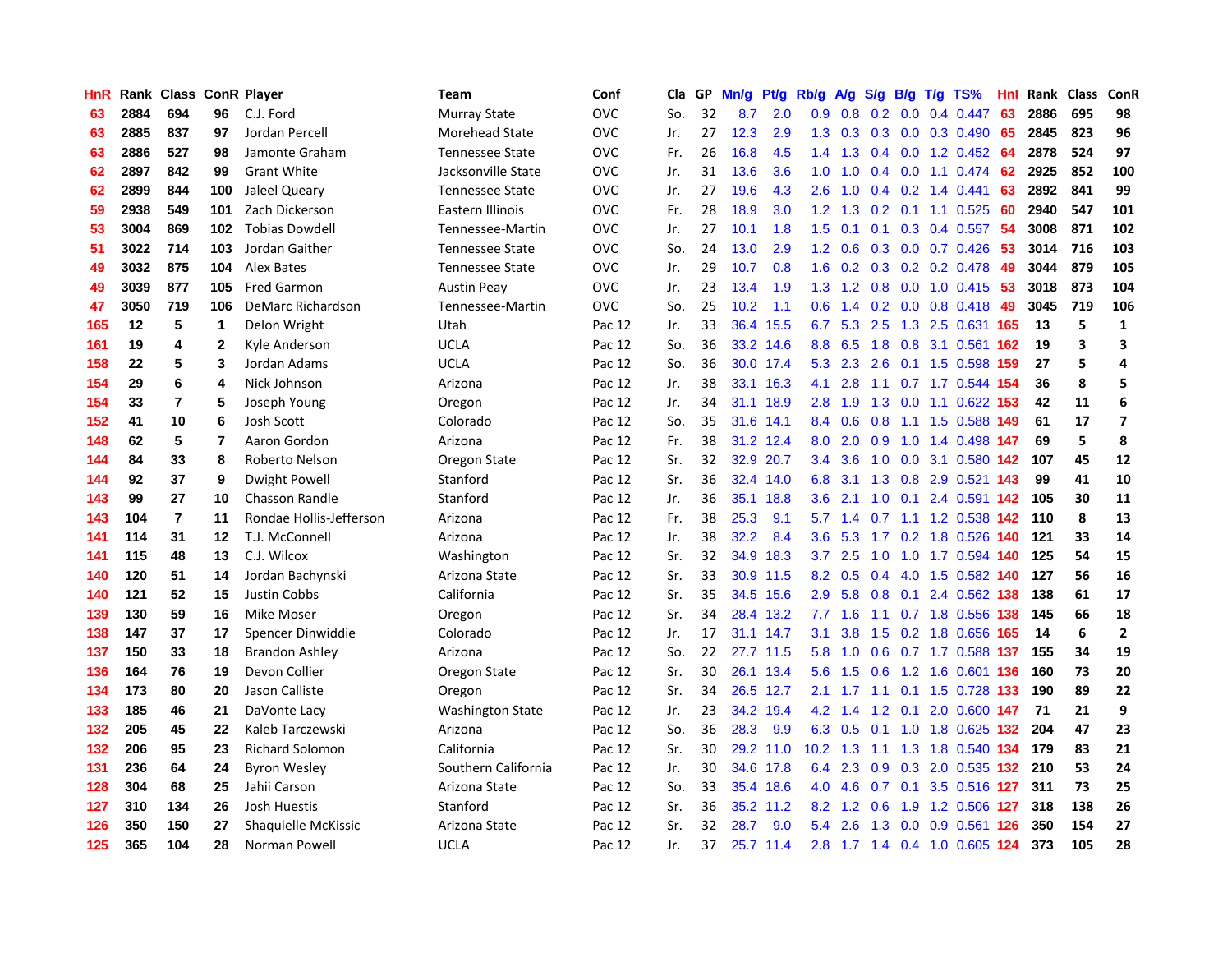| HnR | Rank |     |    | <b>Class ConR Player</b>   | Team                    | Conf   | Cla | <b>GP</b> | Mn/g | Pt/g      | Rb/g             | A/g | S/g           | B/g | $T/g$ TS%                   | Hnl | Rank | <b>Class</b> | ConR |
|-----|------|-----|----|----------------------------|-------------------------|--------|-----|-----------|------|-----------|------------------|-----|---------------|-----|-----------------------------|-----|------|--------------|------|
| 125 | 370  | 107 | 29 | Askia Booker               | Colorado                | Pac 12 | Jr. | 35        |      | 30.5 13.7 | 3.7              | 3.3 | 1.3           | 0.1 | 2.5 0.485 122               |     | 431  | 128          | 33   |
| 125 | 372  | 108 | 30 | Anthony Brown              | Stanford                | Pac 12 | Jr. | 36        |      | 33.5 12.3 | 5.0              | 2.1 | 0.8           |     | 0.1 1.9 0.604 124           |     | 384  | 110          | 29   |
| 124 | 379  | 110 | 31 | David Kravish              | California              | Pac 12 | Jr. | 35        | 32.2 | 11.4      | 7.7              | 1.1 | 0.6           |     | 2.1 1.3 0.561 123           |     | -417 | 123          | 32   |
| 124 | 389  | 86  | 32 | Gabe York                  | Arizona                 | Pac 12 | So. | 38        | 21.8 | 6.7       | $2.2\phantom{0}$ | 1.6 | 0.5           |     | $0.1$ 0.6 0.518 124         |     | 394  | 87           | 30   |
| 124 | 394  | 87  | 33 | Elgin Cook                 | Oregon                  | Pac 12 | So. | 34        | 16.6 | 6.7       | 3.7              | 0.4 | 0.6           |     | 0.5 0.9 0.605 123           |     | 411  | 91           | 31   |
| 122 | 439  | 175 | 34 | Johnathan Loyd             | Oregon                  | Pac 12 | Sr. | 34        | 25.5 | 7.0       | 1.8              | 4.7 | 1.1           |     | 0.1 1.8 0.584 121           |     | 450  | 178          | 34   |
| 120 | 471  | 145 | 35 | Dallin Bachynski           | Utah                    | Pac 12 | Jr. | 30        | 18.0 | 6.8       | 4.9              | 0.6 | 0.6           |     | 0.9 0.9 0.658 121           |     | 456  | 143          | 35   |
| 120 | 478  | 148 | 36 | <b>Stefan Nastic</b>       | Stanford                | Pac 12 | Jr. | 36        | 19.7 | 7.4       | 2.8              | 1.1 | 0.2           |     | 0.9 1.3 0.595 120           |     | 495  | 156          | 36   |
| 120 | 479  | 189 | 37 | Jermaine Marshall          | Arizona State           | Pac 12 | Sr. | 32        | 31.7 | 15.1      | 3.1              | 1.4 | 0.8           |     | 0.5 1.5 0.584 120           |     | 496  | 192          | 37   |
| 119 | 497  | 199 | 38 | Angus Brandt               | Oregon State            | Pac 12 | Sr. | 30        |      | 25.4 12.6 | 3.9 <sup>°</sup> | 1.5 |               |     | 0.4 0.7 1.5 0.590 119       |     | 516  | 201          | 38   |
| 117 | 546  | 44  | 39 | <b>Nigel Williams-Goss</b> | Washington              | Pac 12 | Fr. | 32        |      | 33.2 13.4 | 4.4              | 4.4 |               |     | 1.1 0.2 2.9 0.530 117       |     | 566  | 45           | 39   |
| 117 | 558  | 124 | 40 | Xavier Johnson             | Colorado                | Pac 12 | So. | 33        | 30.1 | 12.0      | 5.9              | 0.8 |               |     | 0.8 0.3 1.8 0.544 115       |     | 629  | 137          | 45   |
| 117 | 561  | 225 | 41 | D.J. Shelton               | <b>Washington State</b> | Pac 12 | Sr. | 31        | 30.8 | 10.1      | 9.5              | 1.5 | 0.7           |     | 0.4 1.9 0.495 115           |     | 635  | 251          | 46   |
| 116 | 606  | 52  | 42 | <b>Bryce Alford</b>        | <b>UCLA</b>             | Pac 12 | Fr. | 37        | 23.1 | 8.0       | 1.8              | 2.8 | 0.8           |     | 0.1 1.3 0.552 115           |     | 615  | 52           | 41   |
| 116 | 608  | 53  | 43 | Zach Lavine                | <b>UCLA</b>             | Pac 12 | Fr. | 37        | 24.4 | 9.4       | 2.5              | 1.8 | 0.9           |     | 0.2 1.1 0.542 115           |     | 619  | 53           | 43   |
| 115 | 618  | 248 | 44 | Renan Lenz                 | Utah                    | Pac 12 | Sr. | 30        | 11.3 | 4.6       | $2.2\phantom{0}$ | 0.4 | 0.3           |     | 0.9 0.5 0.584 115           |     | 617  | 243          | 42   |
| 114 | 639  | 257 | 45 | Perris Blackwell           | Washington              | Pac 12 | Sr. | 31        | 27.5 | 10.2      | 6.8              | 0.9 | 0.5           |     | 0.8 1.3 0.556 114           |     | 650  | 260          | 47   |
| 114 | 646  | 259 | 46 | <b>Travis Wear</b>         | <b>UCLA</b>             | Pac 12 | Sr. | 34        | 23.9 | 7.2       | 3.2              | 1.4 | 0.7           |     | 0.7 0.4 0.577 115           |     | 620  | 245          | 44   |
| 114 | 660  | 145 | 47 | <b>Tyrone Wallace</b>      | California              | Pac 12 | So. | 35        | 31.1 | 11.3      | 4.1              | 2.7 |               |     | 1.3 0.5 1.6 0.514 112 719   |     |      | 159          | 51   |
| 114 | 673  | 196 | 48 | Jonathan Gilling           | Arizona State           | Pac 12 | Jr. | 33        | 28.5 | 7.7       | 3.8              | 2.7 |               |     | 0.5 0.2 1.3 0.597 113       |     | 693  | 206          | 48   |
| 114 | 676  | 271 | 49 | Omar Oraby                 | Southern California     | Pac 12 | Sr. | 32        | 22.7 | 8.2       | 6.0              | 0.4 |               |     | 0.2 2.3 1.5 0.597 112 723   |     |      | 286          | 54   |
| 114 | 677  | 150 | 50 | <b>Tony Parker</b>         | <b>UCLA</b>             | Pac 12 | So. | 37        | 17.2 | 6.9       | 4.4              | 0.1 | $0.4^{\circ}$ |     | 0.6 1.0 0.579 113           |     | 697  | 152          | 49   |
| 113 | 692  | 153 | 51 | Jordan Loveridge           | Utah                    | Pac 12 | So. | 33        | 34.4 | 14.7      | 7.0              | 2.3 | 0.8           |     | 0.5 2.0 0.528 113           |     | 704  | 158          | 50   |
| 113 | 696  | 206 | 52 | Eric Moreland              | Oregon State            | Pac 12 | Jr. | 20        | 29.4 | 8.9       | 10.3             | 1.4 | 0.7           |     | 2.0 2.3 0.522 116           |     | 591  | 179          | 40   |
| 113 | 702  | 280 | 53 | Richard Amardi             | Oregon                  | Pac 12 | Sr. | 34        | 16.1 | 6.4       | 3.9              | 0.4 | 0.7           |     | 0.5 1.1 0.529 112           |     | 721  | 285          | 53   |
| 112 | 719  | 158 | 54 | Damyean Dotson             | Oregon                  | Pac 12 | So. | 33        | 23.8 | 9.4       | 3.2              | 1.2 | 0.5           |     | 0.2 1.2 0.522 112           |     | 720  | 160          | 52   |
| 111 | 770  | 175 | 55 | <b>Brandon Taylor</b>      | Utah                    | Pac 12 | So. | 33        | 31.4 | 10.6      | 2.1              | 3.5 |               |     | 0.9 0.1 2.2 0.571 111       |     | 776  | 177          | 55   |
| 111 | 773  | 73  | 56 | <b>Wesley Gordon</b>       | Colorado                | Pac 12 | Fr. | 31        | 25.1 | 5.9       | 6.0              |     |               |     | 0.9 0.4 1.3 1.6 0.513 109   |     | 839  | 80           | 56   |
| 109 | 828  | 312 | 57 | David Wear                 | <b>UCLA</b>             | Pac 12 | Sr. | 37        | 22.9 | 6.5       | 3.8              | 0.8 | 0.6           |     | 0.2 0.9 0.589 109           |     | 845  | 322          | 57   |
| 109 | 850  | 82  | 58 | Jordan Mathews             | California              | Pac 12 | Fr. | 35        | 19.1 | 8.5       | 2.1              | 0.7 | 0.3           |     | $0.1$ 0.5 0.525 108         |     | 904  | 88           | 58   |
| 108 | 912  | 214 | 59 | <b>Andrew Andrews</b>      | Washington              | Pac 12 | So. | 32        | 30.2 | 12.3      | 3.9              | 2.6 | 1.2           |     | 0.1 1.6 0.494 107           |     | 923  | 215          | 59   |
| 106 | 984  | 104 | 60 | Jabari Bird                | California              | Pac 12 | Fr. | 31        | 20.0 | 8.3       | 2.0              | 1.1 | $0.4^{\circ}$ |     | 0.3 1.0 0.526 105           |     | 996  | 107          | 61   |
| 105 | 1010 | 300 | 61 | <b>Bo Barnes</b>           | Arizona State           | Pac 12 | Jr. | 25        | 13.8 | 4.5       | 2.0              | 0.6 | 0.4           | 0.1 | 0.6 0.605 106               |     | 952  | 283          | 60   |
| 105 | 1017 | 111 | 62 | Hallice Cooke              | Oregon State            | Pac 12 | Fr. | 32        | 26.3 | 8.2       | 2.6              | 2.5 | 0.8           |     | $0.1$ 1.6 $0.587$ 104       |     | 1066 | 121          | 62   |
| 102 | 1150 | 412 | 63 | Pe'Shon Howard             | Southern California     | Pac 12 | Sr. | 31        | 30.4 | 10.8      | 3.0 <sub>2</sub> | 3.9 | 1.5           |     | 0.1 2.9 0.487 101 1194      |     |      | 425          | 63   |
| 101 | 1209 | 357 | 64 | Mike Anderson              | Washington              | Pac 12 | Jr. | 32        | 25.5 | 5.5       | 5.5              | 1.8 | 0.5           |     | 0.3 1.1 0.541 100 1223      |     |      | 360          | 64   |
| 100 | 1242 | 148 | 65 | <b>Roschon Prince</b>      | Southern California     | Pac 12 | Fr. | 27        | 11.1 | 4.2       | $2.7^{\circ}$    | 0.2 | 0.6           |     | $0.1 \quad 0.6 \quad 0.465$ | 99  | 1279 | 155          | 68   |
| 100 | 1256 | 153 | 66 | Nikola Jovanovic           | Southern California     | Pac 12 | Fr. | 32        | 20.8 | 8.0       | 4.4              | 0.5 | 0.3           |     | 0.3 1.4 0.573               | 99  | 1302 | 158          | 70   |
| 99  | 1287 | 454 | 67 | John Gage                  | Stanford                | Pac 12 | Sr. | 34        | 11.5 | 3.3       | 1.6              | 0.3 |               |     | 0.4 0.3 0.4 0.526           | 99  | 1268 | 448          | 65   |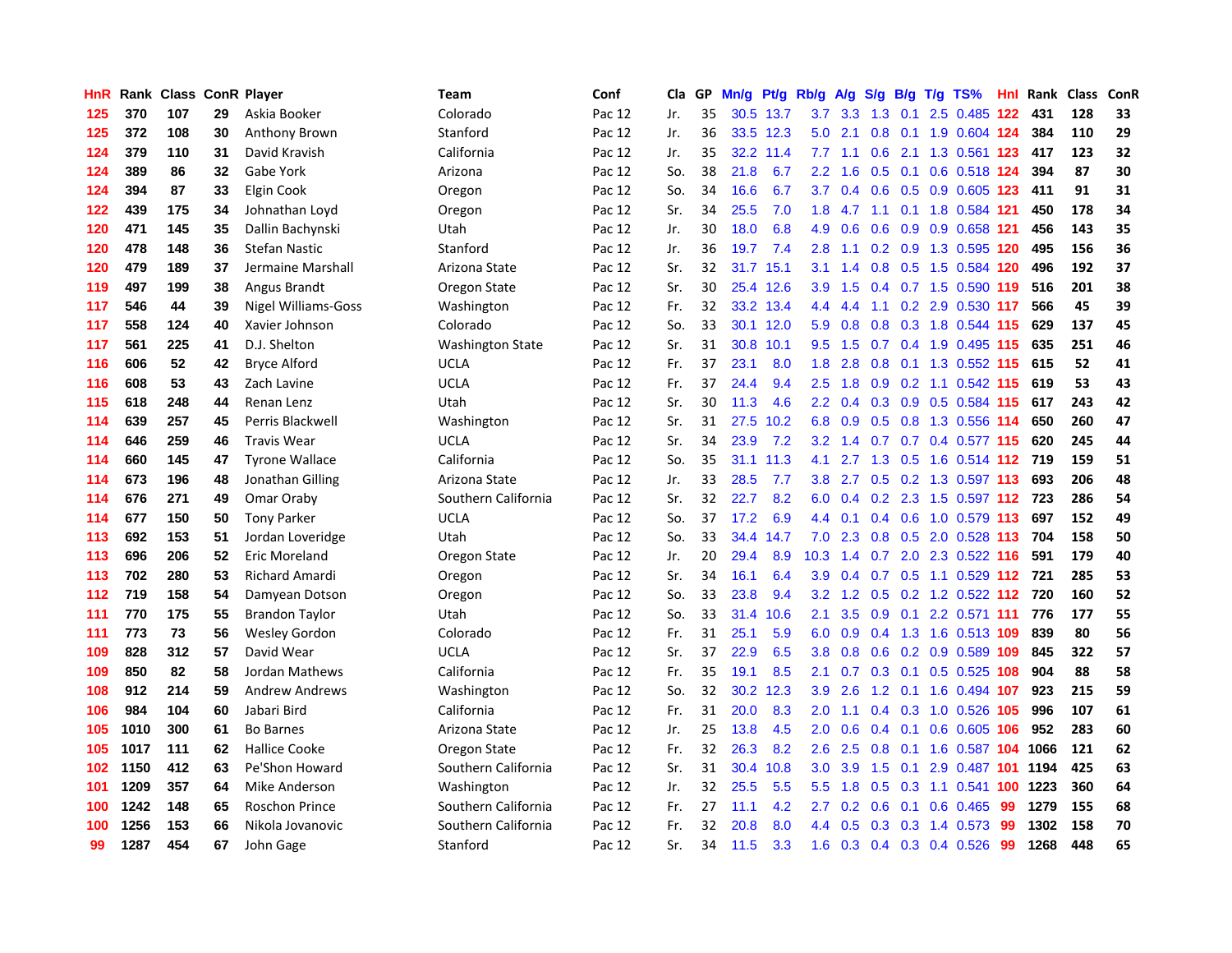| HnR |      | Rank Class ConR Player |              |                        | Team                     | Conf    | Cla | GP | Mn/g | Pt/g      | Rb/g          | <b>A/g</b> | S/g              | B/g | $T/g$ TS%                 | Hnl | Rank | <b>Class</b> | ConR           |
|-----|------|------------------------|--------------|------------------------|--------------------------|---------|-----|----|------|-----------|---------------|------------|------------------|-----|---------------------------|-----|------|--------------|----------------|
| 99  | 1298 | 298                    | 68           | Dakarai Tucker         | Utah                     | Pac 12  | So. | 33 | 20.1 | 6.8       | 1.8           | 0.8        | 0.3              | 0.1 | 0.4 0.577                 | 99  | 1301 | 302          | 69             |
| 99  | 1302 | 300                    | 69           | <b>Xavier Talton</b>   | Colorado                 | Pac 12  | So. | 35 | 20.7 | 4.9       | $2.2^{\circ}$ | 1.6        |                  |     | 0.6 0.2 1.3 0.523 97      |     | 1398 | 325          | 73             |
| 98  | 1340 | 167                    | 70           | Julian Jacobs          | Southern California      | Pac 12  | Fr. | 32 | 28.2 | 6.6       | 4.4           | 3.6        |                  |     | 1.1 0.4 2.7 0.506         | -97 | 1389 | 173          | 72             |
| 98  | 1342 | 168                    | 71           | Egor Koulechov         | Arizona State            | Pac 12  | Fr. | 27 | 14.0 | 3.7       | 2.8           | 0.6        | 0.4              |     | $0.2$ 0.8 0.532           | 99  | 1270 | 152          | 66             |
| 96  | 1456 | 185                    | 72           | Jaron Hopkins          | Colorado                 | Pac 12  | Fr. | 35 | 18.2 | 4.8       | 2.5           | 1.0        | 0.8              |     | 0.1 1.1 0.459             | 94  | 1566 | 204          | 77             |
| 96  | 1467 | 343                    | 73           | Jeremy Olsen           | Utah                     | Pac 12  | So. | 32 | 13.8 | 5.2       | 2.7           | 0.3        |                  |     | $0.2$ 0.6 1.1 0.580       | 96  | 1451 | 341          | 74             |
| 95  | 1491 | 350                    | 74           | <b>Dominic Artis</b>   | Oregon                   | Pac 12  | So. | 25 | 16.9 | 4.1       | 1.9           | 2.2        | 0.8              |     | 0.1 1.3 0.435             | 99  | 1275 | 295          | 67             |
| 95  | 1528 | 198                    | 75           | Que Johnson            | <b>Washington State</b>  | Pac 12  | Fr. | 31 | 23.8 | 9.5       | 2.4           | 0.6        | 0.5              |     | $0.1$ 1.0 0.511           | 93  | 1641 | 220          | 79             |
| 94  | 1570 | 364                    | 76           | Olaf Schaftenaar       | Oregon State             | Pac 12  | So. | 30 | 9.0  | 2.2       | 1.3           | 0.6        | 0.3              |     | 0.1 0.3 0.546             | 93  | 1619 | 378          | 78             |
| 93  | 1652 | 385                    | 77           | <b>Ben Carter</b>      | Oregon                   | Pac 12  | So. | 25 | 12.7 | 2.5       | $2.5^{\circ}$ | 0.7        | 0.5              |     | $0.6$ 0.6 0.488           | -95 | 1463 | 343          | 75             |
| 92  | 1679 | 490                    | 78           | <b>Ricky Kreklow</b>   | California               | Pac 12  | Jr. | 24 | 23.7 | 5.5       | 2.6           | 1.8        |                  |     | $0.7$ 0.0 1.0 0.504       | -99 | 1305 | 383          | 71             |
| 92  | 1686 | 394                    | 79           | Junior Longrus         | <b>Washington State</b>  | Pac 12  | So. | 31 | 20.0 | 3.4       | 3.5           | 1.0        | 0.6              |     | 0.7 0.7 0.473             | -90 | 1797 | 425          | 81             |
| 91  | 1774 | 519                    | 80           | Royce Woolridge        | Washington State         | Pac 12  | Jr. | 31 | 28.2 | 7.3       | 1.9           | 2.7        | 0.8              |     | $0.2$ 1.9 0.440           | -89 | 1890 | 552          | 84             |
| 90  | 1797 | 524                    | 81           | <b>Princeton Onwas</b> | Utah                     | Pac 12  | Jr. | 31 | 17.9 | 4.8       | 2.6           | 0.8        | 0.8              |     | 0.3 1.0 0.509             | 91  | 1727 | 505          | 80             |
| 90  | 1835 | 538                    | 82           | <b>Desmond Simmons</b> | Washington               | Pac 12  | Jr. | 22 | 21.0 | 5.2       | 4.6           | 0.6        | 0.6              |     | $0.1$ 0.9 0.502           | -94 | 1563 | 453          | 76             |
| 90  | 1846 | 605                    | 83           | D.J. Haley             | Southern California      | Pac 12  | Sr. | 31 | 15.9 | 3.4       | 3.5           | 0.2        | 0.1              |     | $0.6$ 0.4 0.556           | 89  | 1886 | 613          | 82             |
| 89  | 1872 | 268                    | 84           | Ike Iroegbu            | <b>Washington State</b>  | Pac 12  | Fr. | 31 | 18.1 | 5.5       | 1.9           | 1.5        | 0.5              |     | 0.1 1.3 0.470             | -87 | 1965 | 287          | 87             |
| 88  | 1916 | 275                    | 85           | Kenneth Ogbe           | Utah                     | Pac 12  | Fr. | 30 | 9.3  | 2.9       | 1.1           | 0.5        | 0.2              |     | 0.0 0.4 0.592 89          |     | 1887 | 274          | 83             |
| 88  | 1940 | 467                    | 86           | <b>Daniel Gomis</b>    | Oregon State             | Pac 12  | So. | 32 | 10.8 | 2.3       | $2.5^{\circ}$ | 0.3        |                  |     | $0.2$ 1.0 0.9 0.560       | -87 | 1996 | 484          | 88             |
| 86  | 2015 | 642                    | 87           | <b>Waverly Austin</b>  | Oregon                   | Pac 12  | Sr. | 31 | 10.6 | 1.8       | 2.3           | 0.3        |                  |     | $0.3$ 0.8 0.5 0.455       | -87 | 1964 | 628          | 86             |
| 86  | 2038 | 596                    | 88           | Dexter Kernich-Drew    | <b>Washington State</b>  | Pac 12  | Jr. | 30 | 22.2 | 6.3       | 1.7           | 0.8        |                  |     | $0.4$ 0.2 0.9 0.530       | 85  | 2100 | 613          | 89             |
| 84  | 2138 | 320                    | 89           | Darin Johnson          | Washington               | Pac 12  | Fr. | 31 | 16.1 | 5.9       | 1.6           | 0.6        | 0.4              |     | 0.2 1.0 0.474             | 84  | 2122 | 320          | 90             |
| 83  | 2194 | 337                    | 90           | Sam Singer             | California               | Pac 12  | Fr. | 32 | 9.4  | 1.4       | 0.8           | 1.3        | 0.3              |     | $0.0$ $0.5$ $0.436$       | 83  | 2198 | 338          | 91             |
| 83  | 2203 | 692                    | 91           | J.T. Terrell           | Southern California      | Pac 12  | Sr. | 24 | 24.4 | 9.7       | 2.9           | 1.0        | 0.4              |     | 0.3 1.8 0.455             | 87  | 1950 | 625          | 85             |
| 83  | 2228 | 543                    | 92           | Eric Jacobsen          | Arizona State            | Pac 12  | So. | 32 | 10.4 | 2.4       | 2.3           | 0.3        | 0.2              |     | $0.4$ 0.7 0.524           | 83  | 2212 | 541          | 92             |
| 79  | 2402 | 581                    | 93           | Langston Morris-Walker | Oregon State             | Pac 12  | So. | 29 | 18.0 | 4.0       | 2.1           | 0.3        |                  |     | $0.2$ 0.0 0.5 0.556       | -80 | 2341 | 568          | 93             |
| 79  | 2423 | 709                    | 94           | Jordan Railey          | <b>Washington State</b>  | Pac 12  | Jr. | 31 | 16.2 | 3.0       | $2.5^{\circ}$ | 0.8        |                  |     | 0.4 1.0 1.0 0.388 77      |     | 2503 | 734          | 95             |
| 78  | 2450 | 715                    | 95           | Shawn Kemp Jr.         | Washington               | Pac 12  | Jr. | 32 | 15.4 | 4.4       | 1.8           | 0.1        |                  |     | $0.2$ 0.2 0.5 0.573 78    |     | 2460 | 722          | 94             |
| 76  | 2529 | 761                    | 96           | Robbie Lemons          | Stanford                 | Pac 12  | Sr. | 35 | 12.5 | 2.0       | 1.1           | 0.3        |                  |     | 0.4 0.0 0.2 0.467 77      |     | 2512 | 762          | 96             |
| 72  | 2665 | 461                    | 97           | <b>Dustin Thomas</b>   | Colorado                 | Pac 12  | Fr. | 35 | 15.1 | 3.6       | 2.5           | 0.5        | 0.2 <sub>0</sub> |     | $0.1$ 1.4 $0.462$         | -71 | 2728 | 480          | 98             |
| 70  | 2738 | 797                    | 98           | <b>Challe Barton</b>   | Oregon State             | Pac 12  | Jr. | 26 | 15.5 | 3.0       | 1.1           | 1.2        | 0.3              |     | $0.0$ 1.1 $0.569$         | 73  | 2647 | 775          | 97             |
| 66  | 2820 | 509                    | 99           | Malcolm Duvivier       | Oregon State             | Pac 12  | Fr. | 32 | 11.5 | 3.1       | 0.7           | 0.4        | 0.1              |     | $0.0$ 0.8 0.587           | 65  | 2846 | 517          | 99             |
| 64  | 2861 | 688                    | 100          | Strahinja Gavrilovic   | Southern California      | Pac 12  | So. | 30 | 12.0 | 3.2       | 1.9           | 0.1        | 0.1              |     | $0.0$ $0.5$ $0.459$       | 64  | 2868 | 691          | 100            |
| 148 | 64   | 19                     | 1            | Maurice Watson Jr.     | <b>Boston University</b> | Patriot | So. | 35 | 31.2 | 13.3      | 3.6           | 7.1        | 2.1              |     | 0.0 2.9 0.542 148         |     | 68   | 19           | $\mathbf{1}$   |
| 131 | 228  | 103                    | $\mathbf{2}$ | Tony Wroblicky         | American                 | Patriot | Sr. | 33 |      | 32.0 12.2 | 7.2           | 3.0        | 1.0              |     | 1.8 3.0 0.613 130         |     | 245  | 110          | 3              |
| 124 | 393  | 165                    | 3            | <b>Dylon Cormier</b>   | Loyola (Md.)             | Patriot | Sr. | 21 | 34.7 | 21.2      | 5.8           | 1.8        |                  |     | 2.2 0.4 2.0 0.530 140     |     | 126  | 55           | $\overline{2}$ |
| 121 | 444  | 135                    | 4            | <b>Malcolm Miller</b>  | <b>Holy Cross</b>        | Patriot | Jr. | 34 | 30.5 | 11.0      | 5.7           | 2.1        | 0.9 <sup>°</sup> |     | 1.9 1.7 0.573 121         |     | 458  | 145          | 5              |
| 121 | 457  | 180                    | 5            | Dave Dudzinski         | <b>Holy Cross</b>        | Patriot | Sr. | 34 | 31.1 | 15.1      | 7.4           | 0.6        | 0.7              |     | 0.8 1.9 0.543 120         |     | 473  | 184          | 6              |
| 118 | 528  | 206                    | 6            | Mackey McKnight        | Lehigh                   | Patriot | Sr. | 32 | 35.3 | 13.5      | 4.0           |            |                  |     | 6.0 1.3 0.1 2.6 0.505 118 |     | 535  | 207          | 8              |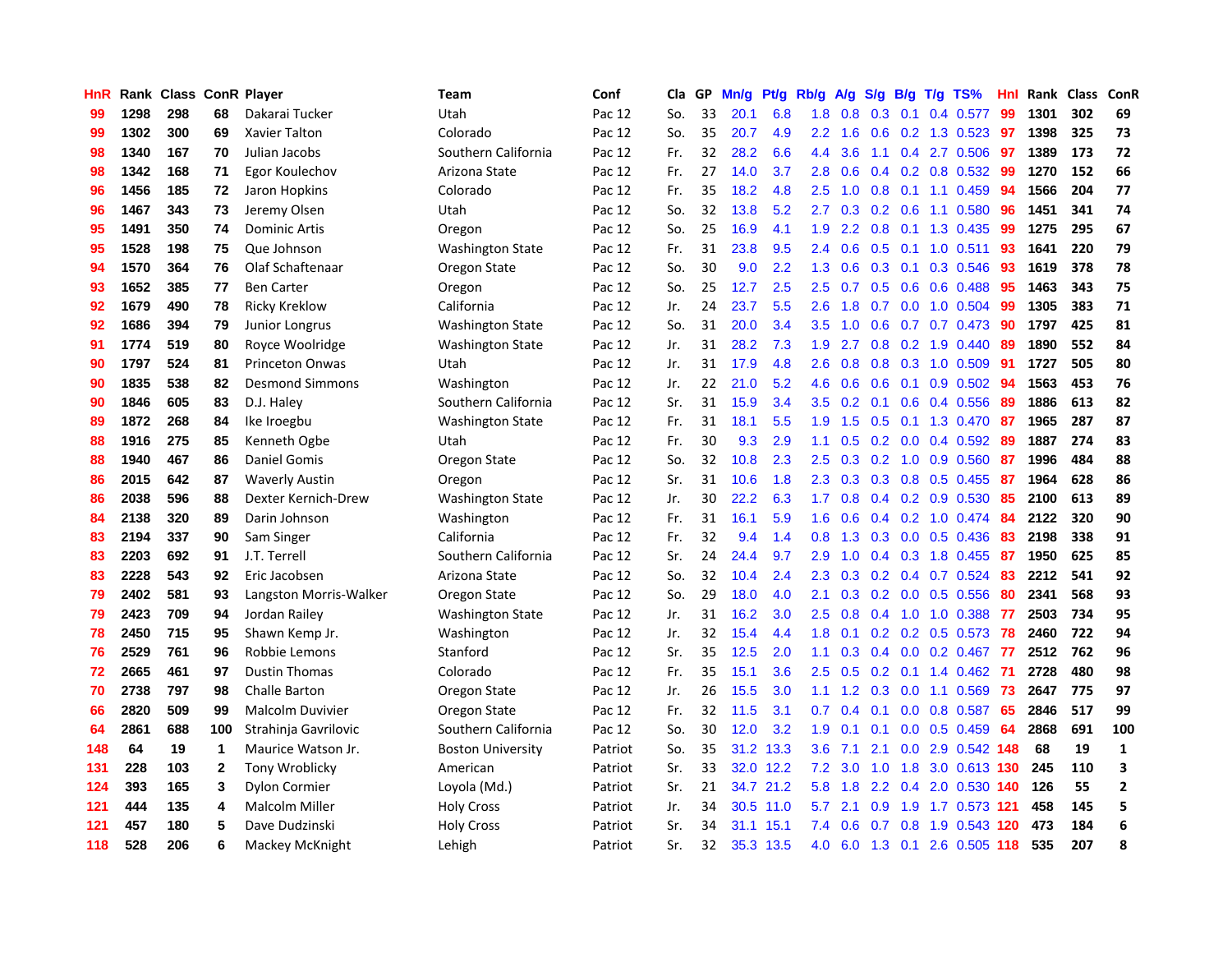| HnR | Rank |     |         | Class ConR Player        | Team                     | Conf    | Cla | GP | Mn/g | Pt/g      | Rb/g          | A/g | S/g           | B/g              |           | $T/g$ TS%                  | Hnl | Rank | Class | <b>ConR</b>              |
|-----|------|-----|---------|--------------------------|--------------------------|---------|-----|----|------|-----------|---------------|-----|---------------|------------------|-----------|----------------------------|-----|------|-------|--------------------------|
| 118 | 530  | 121 | 7       | <b>Austin Tillotson</b>  | Colgate                  | Patriot | So. | 30 | 34.0 | 13.3      | 2.7           | 4.4 | 1.1           | 0.0 <sub>1</sub> |           | 2.1 0.675 118              |     | 526  | 120   | $\overline{\phantom{a}}$ |
| 115 | 619  | 249 | 8       | <b>Cameron Avers</b>     | Bucknell                 | Patriot | Sr. | 30 | 34.1 | 15.3      | 4.5           | 1.4 | 0.9           |                  |           | 0.1 1.3 0.539 114          |     | 644  | 254   | 9                        |
| 115 | 637  | 140 | 9       | Dylan Cox                | Army                     | Patriot | So. | 31 | 23.0 | 9.6       | 4.2           | 2.8 | 0.5           |                  |           | 0.4 1.8 0.589 114          |     | 660  | 141   | 10                       |
| 114 | 648  | 58  | 10      | <b>Tanner Omlid</b>      | Army                     | Patriot | Fr. | 31 | 18.0 | 6.0       | 4.5           | 1.6 | 2.0           |                  |           | $0.4$ 1.1 0.521 114        |     | 672  | 58    | 11                       |
| 113 | 695  | 205 | 11      | Seth Hinrichs            | Lafayette                | Patriot | Jr. | 21 | 30.4 | 16.4      | 6.0           | 1.6 | 1.1           |                  |           | 0.2 2.8 0.614 123          |     | 419  | 124   | 4                        |
| 113 | 707  | 211 | $12 \,$ | Darius Gardner           | American                 | Patriot | Jr. | 33 | 37.0 | 11.3      | 3.8           | 4.2 | 2.1           |                  |           | $0.2$ 2.8 $0.591$ 112      |     | 730  | 218   | 13                       |
| 113 | 709  | 212 | 13      | Steven Kaspar            | <b>Bucknell</b>          | Patriot | Jr. | 30 | 24.4 | 6.5       | 4.2           | 4.6 | 1.1           |                  |           | 0.3 2.4 0.455 112          |     | 733  | 219   | 14                       |
| 111 | 762  | 172 | 14      | Kevin Ferguson           | Army                     | Patriot | So. | 31 | 27.1 | 9.1       | 5.8           | 1.7 | 0.2           |                  |           | 2.5 2.0 0.647 111          |     | 778  | 179   | 15                       |
| 111 | 781  | 178 | 15      | <b>Tanner Plomb</b>      | Army                     | Patriot | So. | 27 | 19.5 | 10.4      | 4.2           | 1.2 | 0.4           |                  |           | 0.3 1.3 0.581 113          |     | 703  | 157   | 12                       |
| 110 | 805  | 183 | 16      | Jesse Reed               | American                 | Patriot | So. | 31 | 35.3 | 13.8      | 4.4           |     |               |                  |           | 1.7 1.2 0.5 1.8 0.623 110  |     | 793  | 183   | 16                       |
| 110 | 815  | 243 | 17      | Dan Trist                | Lafayette                | Patriot | Jr. | 30 |      | 22.3 12.8 | 5.4           | 1.2 |               |                  |           | 0.3 0.2 2.3 0.569 108      |     | 876  | 260   | 18                       |
| 109 | 846  | 196 | 18      | <b>Chris Hass</b>        | <b>Bucknell</b>          | Patriot | So. | 29 | 26.0 | 11.1      | 4.0           | 0.6 | 0.6           |                  |           | 0.4 1.0 0.557 109          |     | 855  | 195   | 17                       |
| 108 | 907  | 211 | 19      | Kyle Wilson              | Army                     | Patriot | So. | 31 | 30.9 | 18.4      | 2.6           | 1.5 | 0.5           | 0.1              |           | 2.1 0.560 107              |     | 918  | 212   | 19                       |
| 107 | 919  | 271 | 20      | Ethan Jacobs             | Colgate                  | Patriot | Jr. | 31 | 22.7 | 11.5      | 4.3           | 0.7 |               |                  |           | 0.2 0.7 1.3 0.616 107      |     | 947  | 281   | 20                       |
| 106 | 964  | 354 | 21      | <b>Brian Fitzpatrick</b> | <b>Bucknell</b>          | Patriot | Sr. | 30 | 24.5 | 9.3       | 5.1           | 0.9 | 0.1           |                  |           | 0.2 1.5 0.619 106          |     | 993  | 362   | 21                       |
| 105 | 1000 | 366 | 22      | <b>Dom Morris</b>        | <b>Boston University</b> | Patriot | Sr. | 35 | 28.0 | 11.2      | 6.1           | 0.7 | 0.5           |                  |           | 0.3 1.5 0.572 105          |     | 999  | 366   | 22                       |
| 105 | 1022 | 114 | 23      | Cedric Hankerson         | <b>Boston University</b> | Patriot | Fr. | 35 | 14.6 | 6.0       | 2.0           | 0.3 | 0.8           | 0.1              |           | 0.4 0.573 105 1020         |     |      | 111   | 23                       |
| 105 | 1040 | 118 | 24      | Anthony Thompson         | <b>Holy Cross</b>        | Patriot | Fr. | 32 | 27.6 | 9.4       | 2.2           | 2.5 | 0.9           |                  |           | 0.0 1.1 0.591 105 1032     |     |      | 114   | 24                       |
| 103 | 1114 | 399 | 25      | Murphy Burnatowski       | Colgate                  | Patriot | Sr. | 30 | 32.2 | 14.2      | 4.2           | 1.6 |               |                  |           | 1.4 0.4 1.6 0.535 103 1121 |     |      | 401   | 25                       |
| 103 | 1135 | 133 | 26      | Tim Kempton              | Lehigh                   | Patriot | Fr. | 32 | 26.4 | 13.0      | 7.1           | 0.7 |               |                  |           | 0.7 0.3 2.8 0.546 102 1142 |     |      | 131   | 27                       |
| 102 | 1172 | 416 | 27      | D.J. Irving              | <b>Boston University</b> | Patriot | Sr. | 34 | 31.1 | 12.4      | $3.4^{\circ}$ | 2.3 | 1.2           | 0.1              |           | 2.0 0.531 102 1159         |     |      | 416   | 28                       |
| 101 | 1192 | 274 | 28      | Jarred Jones             | Loyola (Md.)             | Patriot | So. | 30 | 23.6 | 8.6       | 4.5           | 0.8 | $1.5^{\circ}$ |                  |           | 1.4 1.4 0.527              | 98  | 1333 | 308   | 33                       |
| 101 | 1193 | 356 | 29      | John Schoof              | American                 | Patriot | Jr. | 33 | 36.6 | 11.4      | 3.0           | 2.1 | 0.5           |                  |           | $0.1$ 1.7 0.562 101        |     | 1213 | 356   | 29                       |
| 100 | 1249 | 287 | 30      | Dom Hoffman              | Bucknell                 | Patriot | So. | 30 | 16.3 | 5.6       | 4.0           | 0.6 | 0.1           |                  |           | $0.2$ 0.7 0.497            | 99  | 1273 | 294   | 31                       |
| 100 | 1257 | 291 | 31      | John Papale              | <b>Boston University</b> | Patriot | So. | 35 | 30.3 | 9.3       | 1.7           | 1.2 | 0.7           | 0.1              |           | $0.5$ 0.595 100            |     | 1243 | 287   | 30                       |
| 99  | 1286 | 295 | 32      | Eric Green               | <b>Holy Cross</b>        | Patriot | So. | 34 | 30.0 | 7.9       | 4.0           | 2.1 |               |                  |           | 1.7 0.4 1.6 0.502          | -99 | 1303 | 303   | 32                       |
| 97  | 1396 | 324 | 33      | <b>Bryce Scott</b>       | Lafayette                | Patriot | So. | 30 | 31.8 | 11.5      | 3.1           | 2.4 |               |                  |           | 0.7 0.2 1.2 0.567 95       |     | 1480 | 347   | 36                       |
| 97  | 1409 | 412 | 34      | Kyle Kager               | American                 | Patriot | Jr. | 33 | 17.8 | 5.8       | $3.4^{\circ}$ | 0.9 | 0.5           |                  |           | 0.2 1.3 0.574              | -96 | 1432 | 419   | 34                       |
| 97  | 1413 | 415 | 35      | <b>Brandon Venturini</b> | Navy                     | Patriot | Jr. | 30 | 28.0 | 11.5      | 3.1           | 2.9 | 1.5           |                  |           | $0.1$ 2.4 $0.487$          | 95  | 1466 | 427   | 35                       |
| 96  | 1437 | 181 | 36      | Nick Lindner             | Lafayette                | Patriot | Fr. | 31 | 30.5 | 10.8      | 1.9           | 4.0 | 0.8           |                  |           | $0.0$ 2.4 $0.565$          | 94  | 1533 | 192   | 38                       |
| 96  | 1440 | 420 | 37      | Joey Ptasinski           | Lafayette                | Patriot | Jr. | 31 | 33.1 | 11.4      | 2.5           | 1.9 | 0.9           |                  |           | 0.1 1.2 0.645              | 94  | 1537 | 449   | 39                       |
| 94  | 1551 | 447 | 38      | Damon Sherman-Newsome    | Colgate                  | Patriot | Jr. | 31 | 28.9 | 11.3      | 3.1           | 1.6 | $0.4^{\circ}$ |                  | $0.3$ 1.5 | 0.596                      | 94  | 1575 | 454   | 41                       |
| 93  | 1593 | 462 | 39      | <b>Justin Burrell</b>    | <b>Holy Cross</b>        | Patriot | Jr. | 31 | 29.5 | 8.9       | 1.8           | 2.4 | 0.7           |                  |           | $0.0$ 1.7 $0.520$          | 94  | 1530 | 447   | 37                       |
| 93  | 1596 | 464 | 40      | <b>Malik Thomas</b>      | <b>Boston University</b> | Patriot | Jr. | 35 | 19.2 | 5.8       | 4.0           | 1.2 | 0.5           |                  |           | 0.4 1.6 0.486              | -93 | 1589 | 463   | 42                       |
| 93  | 1611 | 471 | 41      | Luke Roh                 | Colgate                  | Patriot | Jr. | 31 | 30.3 | 6.2       | 5.4           | 3.2 |               |                  |           | 0.8 0.2 1.8 0.571          | 93  | 1637 | 479   | 45                       |
| 93  | 1621 | 376 | 42      | Jesse Chuku              | Lehigh                   | Patriot | So. | 32 | 27.4 | 8.7       | 5.9           | 0.7 | 0.4           |                  |           | 1.4 1.0 0.488              | 93  | 1616 | 376   | 44                       |
| 93  | 1633 | 379 | 43      | <b>Cullen Hamilton</b>   | <b>Holy Cross</b>        | Patriot | So. | 18 | 20.2 | 8.2       | 1.8           | 0.9 | 0.6           |                  |           | $0.0$ 0.8 0.502            | -94 | 1547 | 363   | 40                       |
| 92  | 1682 | 571 | 44      | Ben Brackney             | <b>Bucknell</b>          | Patriot | Sr. | 25 | 23.6 | 7.6       | 3.8           | 0.4 | 0.3           | 0.0              |           | 0.8 0.561                  | 93  | 1598 | 548   | 43                       |
| 92  | 1718 | 502 | 45      | Worth Smith              | Navy                     | Patriot | Jr. | 30 | 30.1 | 11.7      | 5.6           | 0.8 |               |                  |           | 0.8 0.9 1.6 0.478          | -91 | 1767 | 513   | 47                       |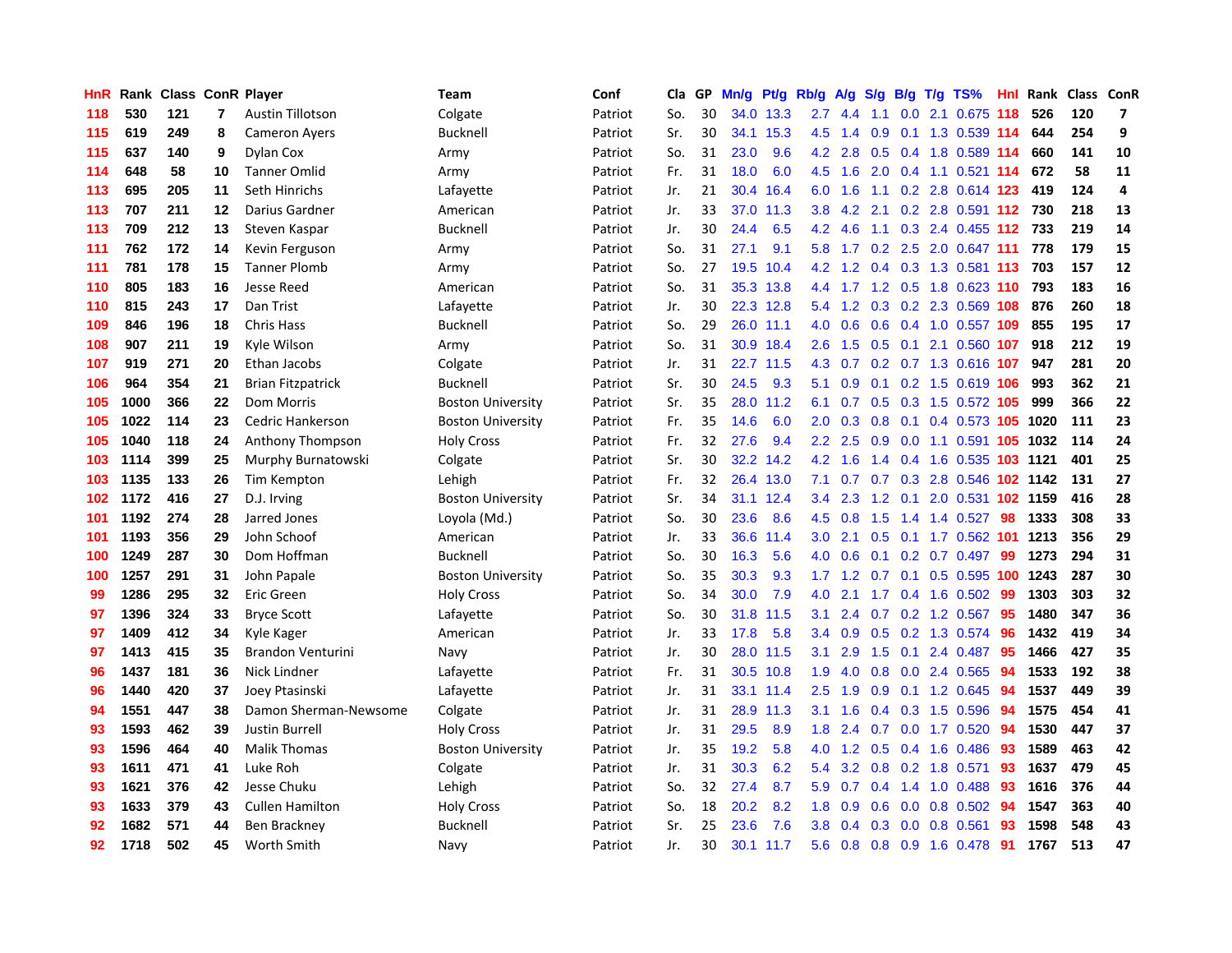| <b>HnR</b> |      | Rank Class |    | <b>ConR Player</b>       | Team                     | Conf    | Cla | GP | Mn/g | Pt/g | Rb/g             | A/g | S/g           | B/g | $T/g$ TS%                 | Hnl | Rank | <b>Class</b> | ConR |
|------------|------|------------|----|--------------------------|--------------------------|---------|-----|----|------|------|------------------|-----|---------------|-----|---------------------------|-----|------|--------------|------|
| 91         | 1743 | 410        | 46 | Justin Goldsborough      | Lehigh                   | Patriot | So. | 32 | 15.4 | 5.0  | 2.9              | 0.3 | 0.3           | 0.8 | 0.9 0.635                 | 91  | 1745 | 407          | 46   |
| 89         | 1861 | 443        | 47 | Tilman Dunbar            | Navy                     | Patriot | So. | 10 | 30.6 | 11.9 | 3.0 <sub>2</sub> | 5.0 | 0.8           |     | 0.1 2.7 0.490 103 1123    |     |      | 260          | 26   |
| 89         | 1866 | 547        | 48 | R.J. Williams            | Loyola (Md.)             | Patriot | Jr. | 27 | 30.5 | 8.3  | 2.4              | 4.0 |               |     | 2.2 0.1 2.5 0.473 87      |     | 1988 | 580          | 52   |
| 89         | 1874 | 445        | 49 | Nathan Dieudonne         | <b>Boston University</b> | Patriot | So. | 35 | 20.7 | 5.2  | 4.7              | 0.5 |               |     | $0.2$ 0.3 1.3 0.593       | -89 | 1872 | 447          | 48   |
| 88         | 1925 | 565        | 50 | Corey Schaefer           | Lehigh                   | Patriot | Jr. | 32 | 32.5 | 8.3  | 2.6              | 2.5 | 0.7           |     | $0.1$ 1.3 0.543           | 88  | 1924 | 566          | 49   |
| 88         | 1946 | 469        | 51 | Marko Vasic              | American                 | Patriot | So. | 32 | 15.5 | 3.9  | 2.4              | 1.3 |               |     | $0.2$ 0.2 0.8 0.525       | 87  | 1956 | 472          | 50   |
| 87         | 1960 | 283        | 52 | Malachi Alexander        | <b>Holy Cross</b>        | Patriot | Fr. | 34 | 21.5 | 6.3  | 4.2              | 1.0 | 0.5           |     | 0.6 1.9 0.471             | 87  | 1973 | 291          | 51   |
| 87         | 1982 | 478        | 53 | Kendall Knorr            | Navy                     | Patriot | So. | 30 | 22.3 | 5.4  | 3.6              | 1.9 | 0.9           |     | $0.1$ 1.2 0.489           | 86  | 2033 | 495          | 53   |
| 86         | 2062 | 307        | 54 | <b>Austin Price</b>      | Lehigh                   | Patriot | Fr. | 32 | 26.1 | 8.4  | 1.9              | 0.8 | 1.0           |     | $0.4$ 0.9 0.511           | 85  | 2066 | 312          | 54   |
| 85         | 2080 | 311        | 55 | Michael Hoffman          | Lafayette                | Patriot | Fr. | 29 | 13.6 | 3.9  | 2.0 <sub>2</sub> | 0.3 |               |     | $0.1$ 0.7 0.5 0.619       | -84 | 2152 | 326          | 57   |
| 85         | 2088 | 659        | 56 | <b>Travis Robinson</b>   | <b>Boston University</b> | Patriot | Sr. | 35 | 19.0 | 5.5  | $2.2\phantom{0}$ | 0.6 |               |     | 0.7 0.2 0.9 0.475 85      |     | 2081 | 652          | 55   |
| 85         | 2101 | 661        | 57 | Thurgood Wynn            | Navy                     | Patriot | Sr. | 24 | 10.5 | 3.5  | 1.3              | 0.5 |               |     | $0.7$ 0.0 0.5 0.486       | -84 | 2130 | 675          | 56   |
| 84         | 2139 | 675        | 58 | Clayton Graham           | Colgate                  | Patriot | Sr. | 31 | 14.1 | 2.7  | 2.6              | 0.9 | 0.3           |     | 0.3 0.6 0.654             | 84  | 2163 | 681          | 58   |
| 84         | 2168 | 527        | 59 | Eric Laster              | Loyola (Md.)             | Patriot | So. | 30 | 27.8 | 8.3  | 3.5              | 1.0 | $0.4^{\circ}$ |     | 0.4 1.0 0.512 81          |     | 2306 | 557          | 62   |
| 83         | 2176 | 332        | 60 | Zach Fong                | Navy                     | Patriot | Fr. | 29 | 16.7 | 6.7  | 1.3              | 0.6 | 0.3           |     | $0.0$ 0.8 0.551           | 82  | 2230 | 350          | 60   |
| 83         | 2185 | 532        | 61 | Larry Toomey             | Army                     | Patriot | So. | 31 | 17.5 | 4.3  | 3.6              | 1.3 | 0.5           |     | $0.3$ 1.1 $0.418$         | 83  | 2199 | 537          | 59   |
| 83         | 2204 | 693        | 62 | Jordan Latham            | Loyola (Md.)             | Patriot | Sr. | 30 | 22.7 | 7.6  | 3.8              | 0.8 | 0.5           |     | 1.3 1.7 0.462             | -80 | 2337 | 724          | 63   |
| 83         | 2226 | 541        | 63 | <b>Matt Gramling</b>     | Army                     | Patriot | So. | 31 | 17.9 | 4.2  | 1.9              | 1.6 | 0.7           |     | $0.1$ 0.8 0.410 82        |     | 2236 | 545          | 61   |
| 82         | 2244 | 546        | 64 | Franz Rassman            | Loyola (Md.)             | Patriot | So. | 30 | 20.9 | 5.9  | 4.3              | 0.6 |               |     | $0.6$ 0.4 1.2 0.504       | -80 | 2377 | 573          | 65   |
| 81         | 2324 | 675        | 65 | Matt McMullen            | Colgate                  | Patriot | Jr. | 31 | 14.5 | 4.0  | 3.1              | 0.7 |               |     | $0.2$ $0.3$ $0.8$ $0.468$ | -80 | 2356 | 689          | 64   |
| 80         | 2371 | 575        | 66 | Will Kelly               | Navy                     | Patriot | So. | 30 | 20.6 | 5.0  | 4.3              | 0.4 |               |     | $0.2$ 1.5 1.4 0.510       | -79 | 2411 | 584          | 67   |
| 80         | 2385 | 728        | 67 | Josh Herbeck             | Army                     | Patriot | Sr. | 31 | 14.5 | 5.3  | 1.0              | 0.7 | 0.4           |     | $0.0$ $0.6$ $0.484$       | 79  | 2396 | 734          | 66   |
| 78         | 2443 | 587        | 68 | <b>Tyler Hubbard</b>     | Loyola (Md.)             | Patriot | So. | 30 | 19.0 | 6.2  | 1.7              | 0.5 | $0.4^{\circ}$ | 0.1 | 0.6 0.544                 | 76  | 2555 | 611          | 70   |
| 78         | 2446 | 588        | 69 | Zach Rufer               | Lafayette                | Patriot | So. | 26 | 15.5 | 3.7  | 2.0              | 0.6 | 1.0           |     | $0.0$ 0.4 0.473           | 78  | 2449 | 586          | 68   |
| 78         | 2467 | 591        | 70 | <b>Ryan Frazier</b>      | <b>Bucknell</b>          | Patriot | So. | 30 | 18.4 | 4.2  | 1.3              | 0.9 | 0.5           | 0.1 | $0.7$ 0.488               | -77 | 2486 | 593          | 69   |
| 75         | 2576 | 751        | 71 | Denzel Brito             | Loyola (Md.)             | Patriot | Jr. | 28 | 20.8 | 3.7  | 2.3              | 1.9 | 0.6           |     | $0.0$ $0.9$ $0.426$       | -74 | 2623 | 765          | 73   |
| 73         | 2649 | 455        | 72 | John Azzinaro            | <b>Bucknell</b>          | Patriot | Fr. | 28 | 12.8 | 3.4  | 0.9              | 0.9 |               |     | $0.4$ 0.0 0.5 0.441       | -73 | 2639 | 450          | 74   |
| 73         | 2650 | 787        | 73 | Ryan Hill                | <b>Bucknell</b>          | Patriot | Sr. | 25 | 14.0 | 2.2  | 1.6              | 1.6 |               |     | $0.4$ 0.0 1.2 0.451       | -75 | 2593 | 778          | 72   |
| 73         | 2656 | 458        | 74 | Charlie Jones            | American                 | Patriot | Fr. | 26 | 13.4 | 2.0  | 1.8              | 0.8 | 0.3           |     | 0.2 0.6 0.486             | 75  | 2587 | 438          | 71   |
| 70         | 2733 | 794        | 75 | Stefan Cvrkali           | Lehigh                   | Patriot | Jr. | 23 | 16.3 | 4.5  | 2.0              | 0.6 |               |     | $0.2$ 0.2 0.9 0.548       | -73 | 2649 | 776          | 75   |
| 70         | 2739 | 798        | 76 | Alan Flannigan           | Lafayette                | Patriot | Jr. | 25 | 14.1 | 3.3  | 2.0              | 0.8 | 0.3           |     | $0.0$ 0.6 0.509           | -71 | 2727 | 795          | 76   |
| 68         | 2780 | 807        | 77 | Earl McLaurin            | Navy                     | Patriot | Jr. | 28 | 14.3 | 1.6  | 1.4              | 1.7 | 0.6           |     | $0.1$ 1.0 0.437           | 68  | 2795 | 813          | 77   |
| 67         | 2811 | 678        | 78 | <b>Nathaniel Musters</b> | Lafayette                | Patriot | So. | 28 | 10.6 | 1.2  | 2.0              | 0.3 | 0.3           |     | $0.6$ 0.5 0.523           | 66  | 2830 | 682          | 78   |
| 65         | 2836 | 821        | 79 | Mo Williams              | Army                     | Patriot | Jr. | 31 | 17.1 | 3.6  | 1.0 <sub>1</sub> | 0.7 |               |     | $0.4$ 0.0 0.9 0.528       | -65 | 2850 | 826          | 79   |
| 64         | 2854 | 828        | 80 | <b>Taylor Abt</b>        | <b>Holy Cross</b>        | Patriot | Jr. | 34 | 12.1 | 2.4  | 2.5              | 0.1 |               |     | $0.2$ 0.2 0.8 0.523       | -64 | 2877 | 836          | 80   |
| 63         | 2888 | 528        | 81 | Shane Whitfield          | Lehigh                   | Patriot | Fr. | 32 | 14.7 | 3.2  | 2.0              | 0.8 | 0.2           | 0.1 | $0.9$ 0.468               | -63 | 2907 | 532          | 82   |
| 62         | 2893 | 829        | 82 | James Loupos             | Navy                     | Patriot | Sr. | 28 | 10.0 | 1.9  | 1.4              | 0.4 | 0.3           | 0.1 | $0.3$ 0.442               | -62 | 2918 | 835          | 84   |
| 62         | 2900 | 831        | 83 | Chad Johnson             | Colgate                  | Patriot | Sr. | 27 | 12.6 | 2.7  | 1.3              | 0.8 | 0.2           |     | $0.0$ 0.7 0.511           | 63  | 2884 | 828          | 81   |
| 61         | 2914 | 537        | 84 | James Hemphill           | Navy                     | Patriot | Fr. | 23 | 11.7 | 2.1  | 2.2              |     |               |     | 0.4 0.3 0.1 0.5 0.400     | 62  | 2910 | 535          | 83   |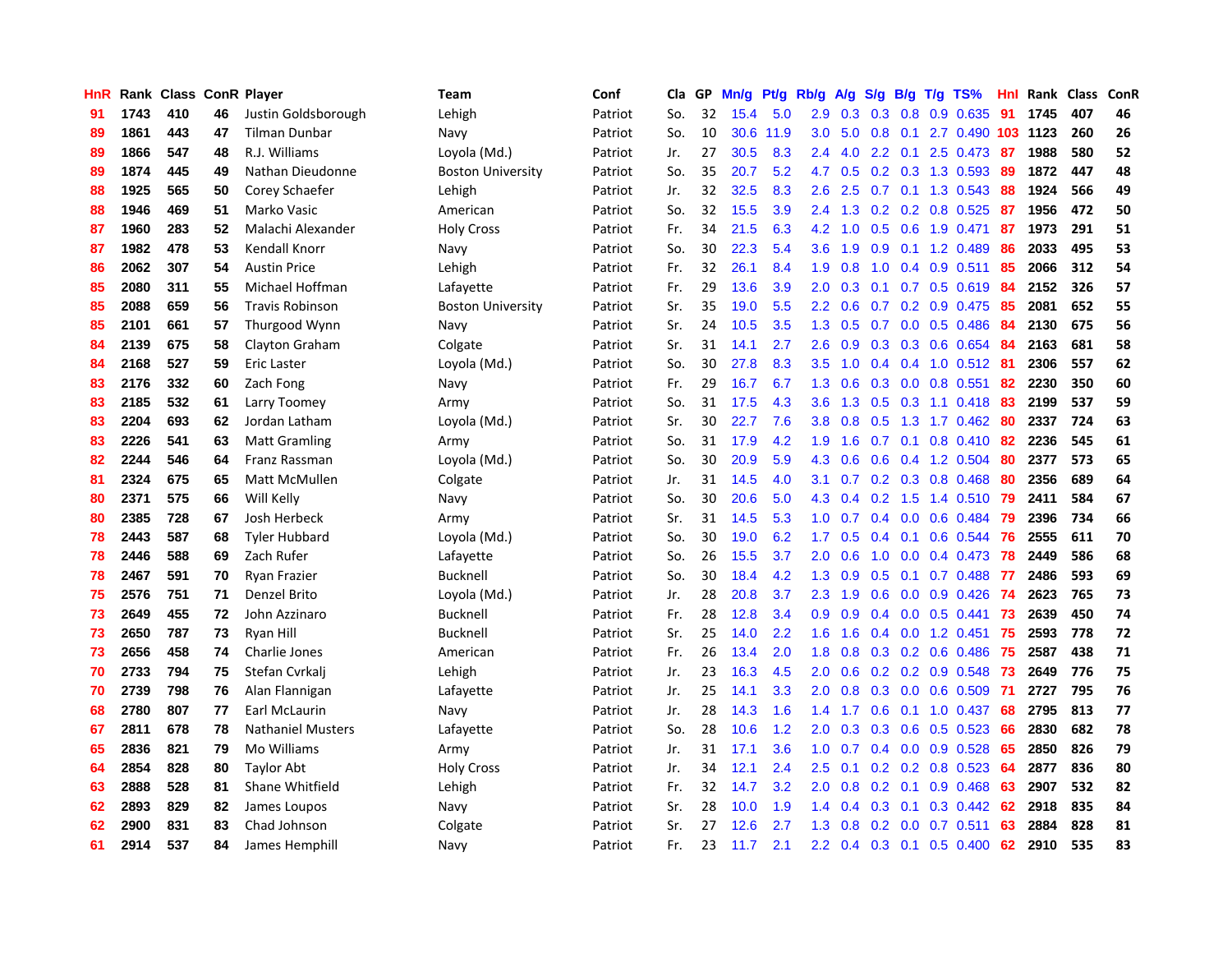| <b>HnR</b> |      |              |              | Rank Class ConR Player  | Team            | Conf       | Cla | GP | Mn/g | Pt/g      | Rb/g             | A/g | S/g              |     | $B/g$ T/g TS%             | Hnl | Rank Class |                | ConR                    |
|------------|------|--------------|--------------|-------------------------|-----------------|------------|-----|----|------|-----------|------------------|-----|------------------|-----|---------------------------|-----|------------|----------------|-------------------------|
| 61         | 2920 | 539          | 85           | Michael Brown           | Navy            | Patriot    | Fr. | 28 | 10.2 | 2.3       | 1.6              | 0.3 | 0.1              | 0.0 | $0.5$ 0.455               | 60  | 2939       | 546            | 85                      |
| 52         | 3017 | 587          | 86           | <b>Miles Simelton</b>   | Lehigh          | Patriot    | Fr. | 32 | 8.8  | 1.8       | 0.6              | 0.7 | 0.3              |     | $0.1$ 0.6 0.404 52        |     | 3024       | 588            | 86                      |
| 42         | 3058 | 722          | 87           | <b>Travis Rollo</b>     | Army            | Patriot    | So. | 28 | 10.1 | 1.2       | 1.0              | 0.4 |                  |     | 0.2 0.1 0.6 0.493 43      |     | 3055       | 722            | 87                      |
| 167        | 9    | 4            | 1            | Jarnell Stokes          | Tennessee       | <b>SEC</b> | Jr. | 37 | 32.4 | 15.1      | 10.6             | 2.0 |                  |     | 0.7 0.9 2.1 0.569 166     |     | 11         | 4              | $\mathbf{1}$            |
| 164        | 15   | 7            | $\mathbf{2}$ | Casey Prather           | Florida         | <b>SEC</b> | Sr. | 37 |      | 27.9 13.8 | 5.0              | 1.6 | 1.0              |     | 0.5 2.2 0.623 164         |     | 15         | 7              | $\overline{2}$          |
| 162        | 17   | $\mathbf{2}$ | 3            | Julius Randle           | Kentucky        | <b>SEC</b> | Fr. | 40 | 30.8 | 15.0      | 10.4             | 1.4 | 0.5              |     | $0.8$ 2.5 $0.559$         | 162 | 21         | $\overline{2}$ | 3                       |
| 158        | 23   | 11           | 4            | <b>Trevor Releford</b>  | Alabama         | <b>SEC</b> | Sr. | 31 | 34.8 | 18.5      | 3.5              | 3.1 |                  |     | 2.2 0.1 2.6 0.634         | 160 | 25         | 12             | 4                       |
| 151        | 44   | 12           | 5            | Willie Cauley-Stein     | Kentucky        | <b>SEC</b> | So. | 37 | 23.8 | 6.8       | 6.1              |     | $0.7 \quad 1.2$  |     | 2.9 0.8 0.574 153         |     | 40         | 9              | 5                       |
| 151        | 46   | 19           | 6            | Jordan McRae            | Tennessee       | <b>SEC</b> | Sr. | 37 | 32.2 | 18.7      | 3.5              | 2.5 |                  |     | 0.7 1.0 2.1 0.560         | 150 | 52         | 24             | $\overline{\mathbf{z}}$ |
| 151        | 47   | 20           | 7            | Patric Young            | Florida         | <b>SEC</b> | Sr. | 39 | 26.1 | 11.0      | 6.2              | 0.8 | 0.6              |     | 1.1 1.3 0.551 150         |     | 51         | 23             | 6                       |
| 144        | 82   | 22           | 8            | Michael Frazier II      | Florida         | <b>SEC</b> | So. | 39 |      | 30.5 12.4 | 3.5              | 1.1 |                  |     | 1.1 0.2 1.2 0.647 143     |     | 95         | 24             | 8                       |
| 143        | 101  | 6            | 9            | <b>Bobby Portis</b>     | Arkansas        | <b>SEC</b> | Fr. | 34 |      | 27.0 12.3 | 6.8              | 1.5 |                  |     | 1.0 1.6 1.2 0.557 142     |     | 108        | $\overline{7}$ | 10                      |
| 143        | 102  | 44           | 10           | Scottie Wilbekin        | Florida         | <b>SEC</b> | Sr. | 34 | 33.8 | 13.1      | 2.4              | 3.6 | 1.6              |     | 0.0 1.7 0.536 143         |     | 103        | 43             | 9                       |
| 139        | 125  | 32           | 11           | Jabari Brown            | Missouri        | <b>SEC</b> | Jr. | 35 | 37.1 | 19.9      | 4.4              | 1.9 | 0.6              |     | 0.1 2.3 0.614 139         |     | 131        | 34             | 11                      |
| 139        | 126  | 56           | 12           | Chris Denson            | Auburn          | <b>SEC</b> | Sr. | 30 | 32.0 | 19.1      | 4.3              | 2.4 | 1.0              |     | 0.1 1.8 0.530 138         |     | 133        | 58             | 12                      |
| 138        | 135  | 33           | 13           | Jarvis Summers          | Mississippi     | <b>SEC</b> | Jr. | 33 | 30.6 | 17.3      | 2.4              | 3.8 | 0.9 <sup>°</sup> |     | 0.3 2.3 0.588 138         |     | 148        | 39             | 13                      |
| 138        | 144  | 68           | 14           | Coty Clarke             | Arkansas        | <b>SEC</b> | Sr. | 34 | 22.3 | 9.4       | 5.6              | 2.4 | 1.5              |     | 0.5 1.3 0.551 137         |     | 152        | 70             | 14                      |
| 137        | 148  | 32           | 15           | Alex Caruso             | Texas A&M       | <b>SEC</b> | So. | 34 | 29.8 | 9.0       | 3.6 <sup>°</sup> | 5.0 | 2.0              |     | 0.8 2.5 0.547 136         |     | 158        | 35             | 15                      |
| 137        | 151  | 34           | 16           | Dorian Finney-Smith     | Florida         | <b>SEC</b> | So. | 37 | 25.7 | 8.7       | 6.7              | 2.1 |                  |     | 0.4 0.4 1.6 0.474 135     |     | 166        | 39             | 16                      |
| 133        | 188  | 88           | 17           | <b>Brenton Williams</b> | South Carolina  | <b>SEC</b> | Sr. | 34 | 30.3 | 14.9      | 1.9              | 1.4 |                  |     | 1.1 0.0 1.2 0.617 132 212 |     |            | 99             | 18                      |
| 133        | 189  | 13           | 18           | Dakari Johnson          | Kentucky        | <b>SEC</b> | Fr. | 39 | 14.1 | 5.2       | 3.9 <sup>°</sup> | 0.3 | 0.2              |     | 0.6 0.6 0.542 133         |     | 199        | 12             | 17                      |
| 132        | 210  | 53           | 19           | Jordan Clarkson         | Missouri        | <b>SEC</b> | Jr. | 35 | 35.1 | 17.5      | 3.8 <sub>2</sub> | 3.4 | 1.1              |     | $0.2$ 2.7 $0.542$ 131     |     | 223        | 57             | 19                      |
| 129        | 263  | 18           | 20           | Aaron Harrison          | Kentucky        | <b>SEC</b> | Fr. | 40 | 32.6 | 13.7      | 3.0 <sub>2</sub> | 1.9 | 1.1              |     | 0.3 1.6 0.550 129         |     | 271        | 18             | 21                      |
| 129        | 264  | 19           | 21           | Jordan Mickey           | Louisiana State | <b>SEC</b> | Fr. | 34 | 32.8 | 12.9      | 7.9              | 1.1 | 0.6              | 3.1 | 2.3 0.562 129             |     | 267        | 17             | 20                      |
| 129        | 266  | 20           | 22           | James Young             | Kentucky        | <b>SEC</b> | Fr. | 40 | 32.4 | 14.3      | 4.3              | 1.7 | 0.8              |     | 0.2 1.9 0.532 129         |     | 273        | 20             | 22                      |
| 129        | 279  | 121          | 23           | Jeronne Maymon          | Tennessee       | <b>SEC</b> | Sr. | 37 | 28.3 | 9.7       | 8.1              | 1.1 |                  |     | 0.7 0.4 1.7 0.570 128     |     | 302        | 131            | 24                      |
| 128        | 296  | 22           | 24           | Andrew Harrison         | Kentucky        | <b>SEC</b> | Fr. | 40 |      | 31.7 10.9 | 3.2              | 4.0 |                  |     | 0.5 0.2 2.7 0.500 127     |     | 309        | 23             | 27                      |
| 128        | 301  | 129          | 25           | <b>Earnest Ross</b>     | Missouri        | <b>SEC</b> | Sr. | 35 | 31.9 | 14.0      | 6.0              | 1.4 |                  |     | 1.3 0.4 1.9 0.557 127     |     | 310        | 135            | 28                      |
| 128        | 302  | 130          | 26           | Andre Stringer          | Louisiana State | <b>SEC</b> | Sr. | 34 | 25.7 | 11.8      | 2.5              | 2.6 | 1.0              |     | 0.0 1.3 0.586 127         |     | 308        | 134            | 26                      |
| 128        | 303  | 83           | 27           | Kourtney Roberson       | Texas A&M       | <b>SEC</b> | Jr. | 34 | 25.5 | 9.8       | 6.8              | 0.7 | 0.7              |     | 0.7 1.3 0.590 127         |     | 321        | 83             | 30                      |
| 128        | 305  | 69           | 28           | Michael Qualls          | Arkansas        | <b>SEC</b> | So. | 33 | 24.7 | 11.6      | 4.5              | 1.9 | 0.9              |     | 0.5 1.5 0.529 128         |     | 304        | 72             | 25                      |
| 127        | 312  | 24           | 29           | Kasey Hill              | Florida         | <b>SEC</b> | Fr. | 32 | 21.9 | 5.5       | 1.9              | 3.1 |                  |     | 1.2 0.2 1.6 0.481 128     |     | 284        | 21             | 23                      |
| 127        | 326  | 27           | 30           | Moses Kingsley          | Arkansas        | <b>SEC</b> | Fr. | 32 | 11.5 | 4.0       | 3.2              | 0.2 |                  |     | 0.4 1.5 0.4 0.569 127     |     | 315        | 24             | 29                      |
| 127        | 333  | 90           | 31           | James Siakam            | Vanderbilt      | <b>SEC</b> | Jr. | 31 | 24.1 | 7.2       | 5.3              | 1.2 | 0.9 <sub>0</sub> |     | 1.3 1.3 0.618 126         |     | 349        | 92             | 31                      |
| 126        | 339  | 94           | 32           | <b>KT Harrell</b>       | Auburn          | <b>SEC</b> | Jr. | 30 | 32.6 | 18.3      | 4.0              | 2.1 |                  |     | $0.8$ 0.2 2.9 0.573 126   |     | -351       | 93             | 32                      |
| 125        | 359  | 153          | 33           | Will Yeguete            | Florida         | <b>SEC</b> | Sr. | 39 | 23.3 | 4.9       | 5.2              | 1.2 |                  |     | 0.9 0.2 1.2 0.497 124     |     | 379        | 162            | 36                      |
| 125        | 362  | 102          | 34           | Rashad Madden           | Arkansas        | <b>SEC</b> | Jr. | 33 | 26.3 | 12.7      | 2.8              | 2.8 | 0.8              |     | 0.3 2.3 0.603 125         |     | 364        | 98             | 34                      |
| 125        | 366  | 80           | 35           | Alex Poythress          | Kentucky        | <b>SEC</b> | So. | 40 | 18.4 | 5.9       | 4.5              | 0.4 | 0.3              |     | $0.7$ 1.0 $0.539$         | 124 | 375        | 82             | 35                      |
| 124        | 397  | 166          | 36           | Marshall Henderson      | Mississippi     | <b>SEC</b> | Sr. | 30 | 31.1 | 19.0      | 1.9              | 2.0 |                  |     | 1.5 0.1 1.8 0.522 125     |     | 361        | 159            | 33                      |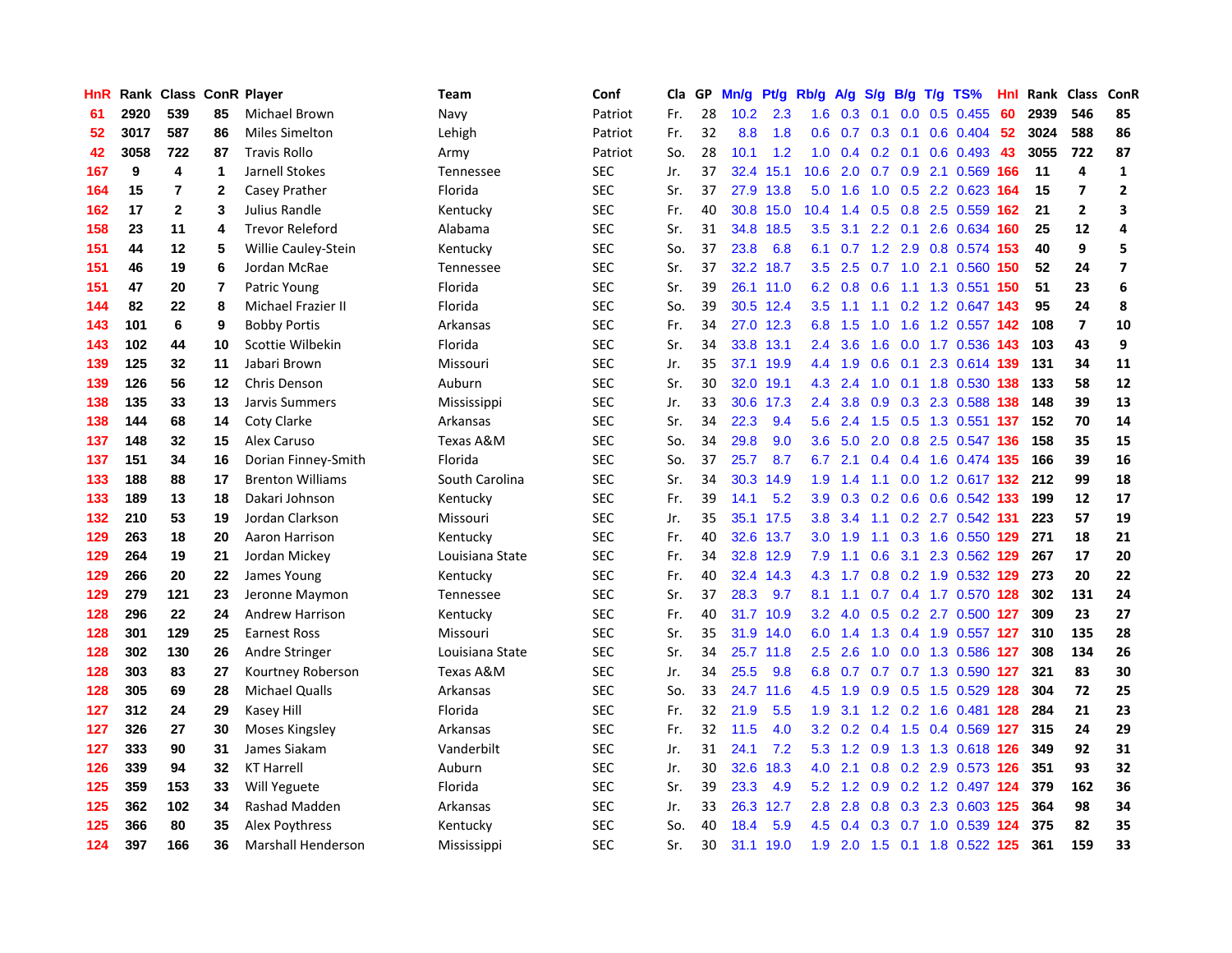| HnR | Rank | <b>Class</b> |    | <b>ConR Player</b>      | Team              | Conf       | Cla | GP | Mn/g | Pt/g      | Rb/g          | A/g | S/g | B/g | $T/g$ TS%                      | Hnl | Rank | <b>Class</b> | ConR |
|-----|------|--------------|----|-------------------------|-------------------|------------|-----|----|------|-----------|---------------|-----|-----|-----|--------------------------------|-----|------|--------------|------|
| 124 | 401  | 90           | 37 | <b>Kenny Gaines</b>     | Georgia           | <b>SEC</b> | So. | 32 |      | 28.3 13.0 | 2.5           | 1.0 | 0.7 |     | 0.8 1.3 0.569 124              |     | 389  | 85           | 37   |
| 123 | 405  | 92           | 38 | Charles Mann            | Georgia           | <b>SEC</b> | So. | 33 |      | 29.7 13.9 | 4.2           | 2.9 |     |     | 1.1 0.1 3.4 0.528 123          |     | 400  | 89           | 38   |
| 123 | 423  | 124          | 39 | Josh Richardson         | Tennessee         | <b>SEC</b> | Jr. | 37 | 30.3 | 10.3      | $2.9^{\circ}$ | 1.5 | 0.7 |     | 0.8 1.0 0.564 122              |     | 438  | 133          | 40   |
| 122 | 432  | 129          | 40 | Johnny O'Bryant III     | Louisiana State   | <b>SEC</b> | Jr. | 34 | 30.0 | 15.3      | 7.7           | 1.6 | 0.5 |     | 0.9 3.2 0.520 122              |     | 437  | 132          | 39   |
| 120 | 477  | 147          | 41 | <b>Alandise Harris</b>  | Arkansas          | <b>SEC</b> | Jr. | 33 | 18.8 | 9.0       | 3.3           | 1.2 | 0.8 |     | 0.9 1.6 0.520 120              |     | 492  | 155          | 43   |
| 120 | 488  | 111          | 42 | Craig Sword             | Mississippi State | <b>SEC</b> | So. | 32 | 28.1 | 13.7      | 3.8           | 2.8 | 1.9 |     | 0.5 3.0 0.528 120              |     | 480  | 109          | 42   |
| 119 | 501  | 37           | 43 | Sindarius Thornwell     | South Carolina    | <b>SEC</b> | Fr. | 34 | 29.6 | 13.3      | 4.1           | 3.0 | 1.2 |     | 0.6 3.1 0.493 118              |     | 534  | 40           | 45   |
| 119 | 513  | 115          | 44 | <b>Cameron Forte</b>    | Georgia           | <b>SEC</b> | So. | 33 | 8.8  | 3.4       | 2.0           | 0.8 | 0.2 |     | 0.2 0.8 0.558 119              |     | 522  | 118          | 44   |
| 117 | 557  | 222          | 45 | Shavon Coleman          | Louisiana State   | <b>SEC</b> | Sr. | 34 | 25.2 | 9.1       | 4.3           | 1.9 | 1.5 |     | 0.3 1.6 0.536 117              |     | 564  | 221          | 47   |
| 116 | 579  | 128          | 46 | Armani Moore            | Tennessee         | <b>SEC</b> | So. | 33 | 12.9 | 3.1       | $2.2^{\circ}$ | 0.7 |     |     | 0.5 0.6 0.3 0.523 116          |     | 595  | 132          | 48   |
| 116 | 580  | 48           | 47 | Damian Jones            | Vanderbilt        | <b>SEC</b> | Fr. | 31 | 25.9 | 11.3      | 5.7           |     |     |     | 0.2 0.3 1.4 1.8 0.544 116      |     | 606  | 48           | 49   |
| 115 | 617  | 247          | 48 | Antonio Barton          | Tennessee         | <b>SEC</b> | Sr. | 37 | 25.1 | 7.5       | $2.2\,$       | 2.1 | 0.6 |     | $0.1$ 1.0 0.499 114            |     | 651  | 261          | 50   |
| 115 | 626  | 183          | 49 | Jamal Jones             | Texas A&M         | <b>SEC</b> | Jr. | 34 | 27.8 | 13.4      | 4.1           | 1.3 | 0.7 |     | 0.4 1.6 0.499 114              |     | 654  | 196          | 51   |
| 115 | 631  | 138          | 50 | Laimonas Chatkevicius   | South Carolina    | <b>SEC</b> | So. | 33 | 12.9 | 4.8       | 4.1           | 0.4 | 0.4 |     | 0.6 1.0 0.560 114              |     | 668  | 144          | 52   |
| 114 | 674  | 197          | 51 | Nemanja Djurisic        | Georgia           | <b>SEC</b> | Jr. | 34 | 22.9 | 8.4       | 4.0           | 0.8 | 0.5 |     | 0.4 1.7 0.588 113              |     | 690  | 205          | 53   |
| 113 | 680  | 273          | 52 | Rod Odom                | Vanderbilt        | <b>SEC</b> | Sr. | 31 | 36.0 | 13.6      | 5.2           | 1.2 | 0.6 |     | 0.6 1.4 0.545 113              |     | 713  | 282          | 55   |
| 113 | 682  | 199          | 53 | Anthony Hickey          | Louisiana State   | <b>SEC</b> | Jr. | 34 | 31.3 | 8.4       | 2.8           | 3.7 | 1.8 |     | 0.1 1.3 0.490 113              |     | 694  | 207          | 54   |
| 113 | 698  | 61           | 54 | Darius Thompson         | Tennessee         | <b>SEC</b> | Fr. | 37 | 16.8 | 2.5       | 2.0           | 2.4 | 1.0 |     | 0.2 0.9 0.475 112 729          |     |      | 62           | 58   |
| 113 | 703  | 209          | 55 | <b>Marcus Thornton</b>  | Georgia           | <b>SEC</b> | Jr. | 34 | 26.0 | 8.3       | 6.1           | 0.5 |     |     | 0.5 1.3 1.5 0.496 113          |     | 717  | 215          | 57   |
| 113 | 711  | 62           | 56 | Jarell Martin           | Louisiana State   | <b>SEC</b> | Fr. | 32 | 26.2 | 10.3      | 4.6           | 0.9 |     |     | 0.8 0.7 1.6 0.548 113 715      |     |      | 60           | 56   |
| 113 | 715  | 216          | 57 | Tyrone Johnson          | South Carolina    | <b>SEC</b> | Jr. | 16 | 26.9 | 11.2      | 2.9           | 3.4 | 0.6 |     | 0.1 1.9 0.504 120              |     | 464  | 147          | 41   |
| 112 | 717  | 157          | 58 | Gavin Ware              | Mississippi State | <b>SEC</b> | So. | 33 | 26.0 | 10.0      | 7.2           | 0.2 | 0.8 |     | $0.4$ 1.4 0.595 112            |     | 738  | 166          | 60   |
| 112 | 725  | 63           | 59 | J.J. Frazier            | Georgia           | <b>SEC</b> | Fr. | 30 | 10.6 | 3.7       | 1.2           | 0.9 | 0.5 |     | 0.1 0.6 0.498 112              |     | 736  | 63           | 59   |
| 112 | 740  | 288          | 60 | Donte Williams          | Georgia           | <b>SEC</b> | Sr. | 34 | 21.9 | 4.9       | 5.1           | 0.5 | 0.3 |     | 1.1 0.6 0.566 111              |     | 756  | 293          | 61   |
| 111 | 764  | 173          | 61 | Michael Carrera         | South Carolina    | <b>SEC</b> | So. | 33 | 19.7 | 6.0       | 5.6           | 0.5 | 0.8 |     | 1.0 1.2 0.454 110              |     | 796  | 184          | 62   |
| 111 | 788  | 181          | 62 | Eric McClellan          | Vanderbilt        | <b>SEC</b> | So. | 12 | 30.8 | 14.3      | 4.4           | 3.2 |     |     | 1.3 0.2 3.5 0.493 118          |     | 542  | 125          | 46   |
| 110 | 795  | 302          | 63 | Asauhn Dixon-Tatum      | Auburn            | <b>SEC</b> | Sr. | 30 | 22.5 | 6.0       | 6.0           |     |     |     | 0.4 0.3 2.1 1.4 0.594 110      |     | 808  | 307          | 64   |
| 110 | 807  | 184          | 64 | <b>Brandon Morris</b>   | Georgia           | <b>SEC</b> | So. | 31 | 25.4 | 8.6       | $3.4^{\circ}$ | 1.4 | 0.6 |     | 0.4 1.8 0.549 110              |     | 797  | 185          | 63   |
| 107 | 921  | 272          | 65 | Aaron Jones             | Mississippi       | <b>SEC</b> | Jr. | 33 | 27.1 | 6.0       | 6.6           | 0.4 | 0.9 |     | 2.1 0.7 0.463 107              |     | 931  | 273          | 66   |
| 107 | 923  | 217          | 66 | <b>Martavious Newby</b> | Mississippi       | <b>SEC</b> | So. | 25 | 15.3 | 3.2       | 3.2           | 1.0 | 0.9 |     | 0.2 0.7 0.623 107              |     | 919  | 213          | 65   |
| 107 | 936  | 276          | 67 | Dai-Jon Parker          | Vanderbilt        | <b>SEC</b> | Jr. | 31 | 34.5 | 8.3       | 4.4           | 3.2 | 0.8 |     | 0.3 2.3 0.530 106              |     | 957  | 286          | 68   |
| 107 | 946  | 99           | 68 | Johnathan Williams III  | Missouri          | <b>SEC</b> | Fr. | 35 | 26.3 | 5.8       | 6.5           | 0.7 | 0.4 |     | 1.6 1.1 0.490 106              |     | 956  | 98           | 67   |
| 107 | 952  | 350          | 69 | Kyle Fuller             | Vanderbilt        | <b>SEC</b> | Sr. | 31 | 31.7 | 11.0      | 3.7           | 4.2 | 0.7 | 0.1 | 3.0 0.476 106                  |     | 976  | 358          | 69   |
| 105 | 1021 | 113          | 70 | Sebastian Saiz          | Mississippi       | <b>SEC</b> | Fr. | 33 | 19.9 | 5.1       | 5.6           | 0.4 | 0.7 |     | 0.8 1.0 0.501 105 1030         |     |      | 113          | 70   |
| 104 | 1068 | 385          | 71 | Allen Payne             | Auburn            | <b>SEC</b> | Sr. | 30 | 28.1 | 7.6       | 5.4           |     |     |     | 1.7 1.2 0.2 1.7 0.523 103 1079 |     |      | 387          | 73   |
| 104 | 1073 | 315          | 72 | Nick Jacobs             | Alabama           | <b>SEC</b> | Jr. | 25 | 20.0 | 8.4       | 3.5           | 0.3 |     |     | 0.2 0.6 1.0 0.525 104 1070     |     |      | 316          | 72   |
| 104 | 1078 | 125          | 73 | Shannon Hale            | Alabama           | <b>SEC</b> | Fr. | 31 | 22.5 | 8.8       | 3.6           | 1.0 | 0.5 |     | 0.4 1.7 0.535 103 1086         |     |      | 126          | 74   |
| 103 | 1091 | 251          | 74 | Retin Obasohan          | Alabama           | <b>SEC</b> | So. | 30 | 28.7 | 9.5       | 3.0           | 1.6 | 1.8 |     | 1.0 1.9 0.480 103              |     | 1090 | 252          | 75   |
| 103 | 1092 | 127          | 75 | Tahi Shamsid-Deen       | Auburn            | <b>SEC</b> | Fr. | 30 | 29.3 | 9.5       | 1.5           | 2.9 |     |     | 0.8 0.1 1.3 0.528 103 1114     |     |      | 129          | 76   |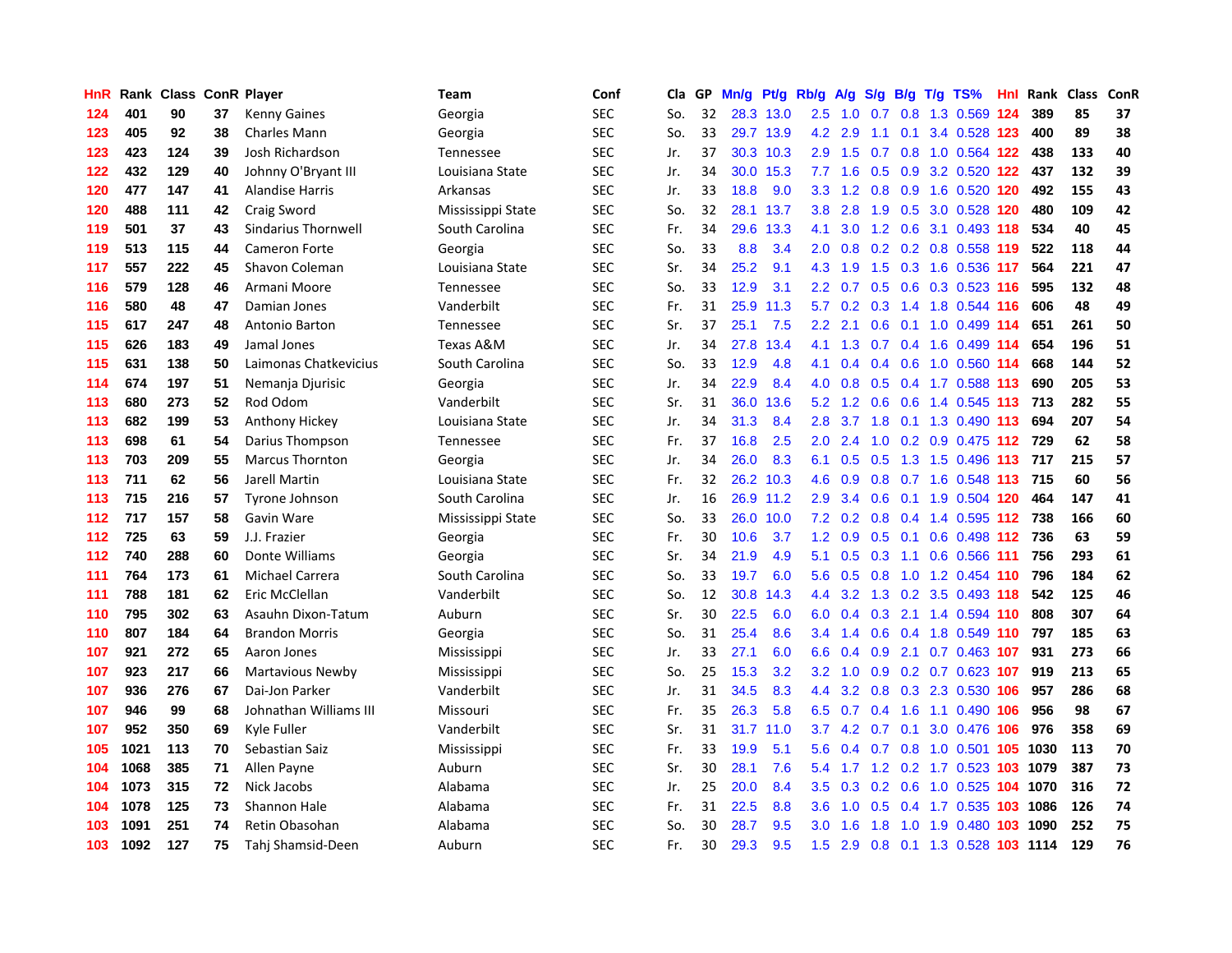| HnR |      | Rank Class |     | <b>ConR Player</b>    | Team              | Conf       | Cla | GP | Mn/g | Pt/g | Rb/g             | A/g | S/g              | B/g | T/g TS%                         |     | Hnl Rank | <b>Class</b> | ConR |
|-----|------|------------|-----|-----------------------|-------------------|------------|-----|----|------|------|------------------|-----|------------------|-----|---------------------------------|-----|----------|--------------|------|
| 103 | 1107 | 326        | 76  | Levi Randolph         | Alabama           | <b>SEC</b> | Jr. | 32 | 29.9 | 9.6  | 3.8              | 1.4 | 0.8              |     | 0.2 1.6 0.523 103 1124          |     |          | 332          | 78   |
| 103 | 1127 | 404        | 77  | <b>Fred Gulley</b>    | Arkansas          | <b>SEC</b> | Sr. | 34 | 18.5 | 3.9  | 1.8              | 1.9 | 0.8              |     | 0.1 0.5 0.493 102 1140          |     |          | 411          | 79   |
| 103 | 1128 | 258        | 78  | Derrick Millinghaus   | Mississippi       | <b>SEC</b> | So. | 30 | 18.1 | 6.6  | 1.7 <sub>z</sub> | 2.3 | 1.0              |     | 0.0 1.1 0.426 103 1118          |     |          | 259          | 77   |
| 102 | 1160 | 266        | 79  | Mindaugas Kacinas     | South Carolina    | <b>SEC</b> | So. | 34 | 24.1 | 5.6  | 5.1              | 0.4 | 0.9              |     | 0.6 1.6 0.574 101 1201          |     |          | 278          | 82   |
| 102 | 1169 | 142        | 80  | <b>Duane Notice</b>   | South Carolina    | <b>SEC</b> | Fr. | 34 | 25.2 | 8.3  | 2.9              | 2.9 | 0.6              | 0.1 | 2.6 0.475 101                   |     | 1206     | 145          | 84   |
| 101 | 1182 | 272        | 81  | Malik Morgan          | Louisiana State   | <b>SEC</b> | So. | 21 | 15.5 | 4.4  | 3.1              | 1.1 | 0.8              |     | 0.3 0.8 0.432 104 1057          |     |          | 243          | 71   |
| 101 | 1191 | 355        | 82  | Rodney Cooper         | Alabama           | <b>SEC</b> | Jr. | 32 | 29.3 | 7.5  | 4.9              | 1.9 | 0.5              |     | 0.5 1.3 0.449                   | 101 | 1197     | 353          | 80   |
| 101 | 1198 | 422        | 83  | Demarco Cox           | Mississippi       | <b>SEC</b> | Sr. | 33 | 16.6 | 4.2  | 3.8 <sub>2</sub> | 0.2 | 0.5              |     | 0.8 0.6 0.541 101 1203          |     |          | 427          | 83   |
| 101 | 1220 | 359        | 84  | LaDarius White        | Mississippi       | <b>SEC</b> | Jr. | 33 | 21.5 | 7.1  | 3.0              | 2.0 | 0.7              |     | 0.1 1.4 0.464 100 1226          |     |          | 361          | 85   |
| 100 | 1238 | 284        | 85  | <b>Anthony Perez</b>  | Mississippi       | <b>SEC</b> | So. | 32 | 20.2 | 7.1  | 3.5              | 0.7 | 0.7              |     | 0.6 1.5 0.526 100 1230          |     |          | 285          | 86   |
| 100 | 1239 | 285        | 86  | Anthlon Bell          | Arkansas          | <b>SEC</b> | So. | 32 | 16.1 | 7.2  | 1.3              | 0.7 |                  |     | 0.3 0.1 0.7 0.501 101 1200      |     |          | 277          | 81   |
| 100 | 1268 | 377        | 87  | Jordan Green          | Texas A&M         | <b>SEC</b> | Jr. | 34 | 25.4 | 6.9  | $2.3\phantom{0}$ | 1.6 |                  |     | $0.7$ 0.1 1.1 0.529             | 99  | 1291     | 380          | 89   |
| 100 | 1273 | 156        | 88  | Davonte Fitzgerald    | Texas A&M         | <b>SEC</b> | Fr. | 24 | 15.7 | 7.3  | 2.3              | 0.1 | 0.2              |     | 0.7 0.6 0.460 100 1251          |     |          | 150          | 87   |
| 99  | 1308 | 460        | 89  | <b>Fabyon Harris</b>  | Texas A&M         | <b>SEC</b> | Sr. | 30 | 23.3 | 6.3  | 2.1              | 1.7 | 0.8              |     | $0.1$ 1.1 0.540                 | 99  | 1284     | 455          | 88   |
| 97  | 1382 | 174        | 90  | Juwan Parker          | Georgia           | <b>SEC</b> | Fr. | 33 | 17.5 | 4.1  | 3.0              | 1.2 | 0.6              |     | $0.1$ 0.8 0.415                 | -97 | 1368     | 170          | 90   |
| 97  | 1406 | 411        | 91  | Roquez Johnson        | Mississippi State | <b>SEC</b> | Jr. | 33 | 23.7 | 9.7  | 4.6              | 0.5 | 0.5              |     | $0.1$ 1.4 $0.510$               | 96  | 1428     | 418          | 92   |
| 97  | 1412 | 414        | 92  | Algie Key             | Alabama           | <b>SEC</b> | Jr. | 32 | 15.3 | 3.7  | 2.3              | 1.4 | 0.5              | 0.1 | $0.8$ 0.464                     | 96  | 1420     | 415          | 91   |
| 96  | 1424 | 332        | 93  | Antwan Space          | Texas A&M         | <b>SEC</b> | So. | 34 | 23.3 | 6.4  | 4.7              | 0.8 | 0.5              |     | 0.5 1.3 0.462                   | 96  | 1446     | 339          | 94   |
| 96  | 1439 | 337        | 94  | Ryan Rosburg          | Missouri          | <b>SEC</b> | So. | 35 | 22.2 | 4.8  | 4.1              | 0.3 |                  |     | 0.2 0.6 1.2 0.681               | 96  | 1443     | 337          | 93   |
| 95  | 1529 | 531        | 95  | Mardracus Wade        | Arkansas          | <b>SEC</b> | Sr. | 31 | 14.7 | 3.9  | 0.8              | 0.9 |                  |     | $0.8$ 0.0 0.5 0.587             | 96  | 1456     | 511          | 95   |
| 94  | 1558 | 448        | 96  | Trivante Bloodman     | Mississippi State | <b>SEC</b> | Jr. | 33 | 24.7 | 6.5  | 2.0 <sub>1</sub> | 2.5 | 0.9 <sup>°</sup> |     | $0.0$ 1.8 $0.576$               | -94 | 1580     | 459          | 99   |
| 94  | 1560 | 543        | 97  | Kikko Haydar          | Arkansas          | <b>SEC</b> | Sr. | 34 | 12.3 | 3.0  | 1.3              | 0.8 | 0.6              |     | $0.0$ 0.4 0.604                 | 94  | 1564     | 541          | 96   |
| 94  | 1578 | 548        | 98  | Colin Borchert        | Mississippi State | <b>SEC</b> | Sr. | 33 | 26.3 | 8.7  | 4.2              | 1.3 | 0.8              |     | 1.0 2.0 0.503                   | -93 | 1602     | 549          | 100  |
| 94  | 1581 | 367        | 99  | <b>Fred Thomas</b>    | Mississippi State | <b>SEC</b> | So. | 31 | 29.9 | 9.3  | 2.9              | 1.4 | 1.0              |     | $0.7$ 1.3 0.490                 | 94  | 1574     | 372          | 98   |
| 93  | 1623 | 218        | 100 | Jimmie Taylor         | Alabama           | <b>SEC</b> | Fr. | 32 | 16.9 | 3.0  | 3.3 <sub>2</sub> | 0.2 |                  |     | 0.2 1.3 0.5 0.551               | 93  | 1632     | 218          | 101  |
| 92  | 1673 | 226        | 101 | Luke Kornet           | Vanderbilt        | <b>SEC</b> | Fr. | 30 | 15.3 | 4.0  | 2.3              | 0.8 | 0.3              |     | $0.6$ 0.7 0.430                 | 92  | 1678     | 229          | 102  |
| 92  | 1674 | 392        | 102 | DeVon Walker          | Florida           | <b>SEC</b> | So. | 35 | 12.1 | 2.4  | 1.2              | 0.5 |                  |     | $0.4$ 0.4 0.6 0.457             | -94 | 1573     | 371          | 97   |
| 91  | 1780 | 249        | 103 | I.J. Ready            | Mississippi State | <b>SEC</b> | Fr. | 26 | 24.1 | 5.9  | 2.1              |     |                  |     | 2.7 1.2 0.0 1.6 0.451           | 92  | 1712     | 234          | 104  |
| 90  | 1804 | 254        | 104 | Wes Clark             | Missouri          | <b>SEC</b> | Fr. | 33 | 20.4 | 4.1  | $2.2\phantom{0}$ | 2.1 | 0.8              |     | $0.1$ 1.6 0.481                 | 91  | 1738     | 240          | 105  |
| 90  | 1822 | 258        | 105 | Dion Wade             | Auburn            | <b>SEC</b> | Fr. | 30 | 10.9 | 3.0  | 1.3              | 0.5 | 0.6              |     | 0.3 0.3 0.453                   | 90  | 1835     | 265          | 106  |
| 89  | 1894 | 272        | 106 | Shawn Smith           | Texas A&M         | <b>SEC</b> | Fr. | 27 | 22.2 | 5.7  | 3.2              | 1.3 | 0.5              |     | $0.2$ 0.9 0.414                 | 92  | 1697     | 231          | 103  |
| 88  | 1931 | 567        | 107 | Malcolm Canada        | Auburn            | <b>SEC</b> | Jr. | 30 | 11.8 | 2.8  | 1.7              | 1.0 | 0.7              | 0.1 | 0.9 0.475                       | -87 | 1948     | 572          | 107  |
| 86  | 2042 | 495        | 108 | Jacorey Williams      | Arkansas          | <b>SEC</b> | So. | 30 | 9.3  | 3.2  | 2.1              | 0.5 | 0.3 <sub>0</sub> |     | $0.2$ 0.8 0.427                 | -87 | 1984     | 479          | 108  |
| 83  | 2172 | 684        | 109 | <b>Tony Criswell</b>  | Missouri          | <b>SEC</b> | Sr. | 28 | 13.9 | 3.9  | 3.4              | 0.2 | 0.2              | 0.1 | 0.8 0.509                       | 86  | 2044     | 644          | 109  |
| 83  | 2187 | 335        | 110 | <b>Tim Quarterman</b> | Louisiana State   | <b>SEC</b> | Fr. | 33 | 12.3 | 2.5  | 1.8              | 1.5 | 0.7              |     | $0.2$ 1.1 0.342                 | -84 | 2162     | 330          | 110  |
| 83  | 2222 | 347        | 111 | Demetrius Henry       | South Carolina    | <b>SEC</b> | Fr. | 34 | 18.0 | 4.0  | 3.4              | 0.4 | 0.5              |     | 0.6 0.8 0.396                   | 82  | 2251     | 356          | 111  |
| 77  | 2504 | 420        | 112 | Dwight Coleby         | Mississippi       | <b>SEC</b> | Fr. | 29 | 10.0 | 2.3  | 1.8              | 0.2 | 0.0              |     | $0.6$ 0.4 0.486                 | 78  | 2445     | 399          | 113  |
| 75  | 2573 | 437        | 113 | <b>Matthew Atewe</b>  | Auburn            | <b>SEC</b> | Fr. | 24 | 14.4 | 1.5  | 3.4              | 0.3 | 0.3 <sub>0</sub> | 1.1 | $0.8$ 0.468                     | 78  | 2438     | 396          | 112  |
| 75  | 2589 | 440        | 114 | <b>Tavario Miller</b> | Texas A&M         | <b>SEC</b> | Fr. | 31 | 9.8  | 1.8  | 2.4              |     |                  |     | $0.2$ $0.2$ $0.3$ $0.5$ $0.427$ | 75  | 2571     | 432          | 114  |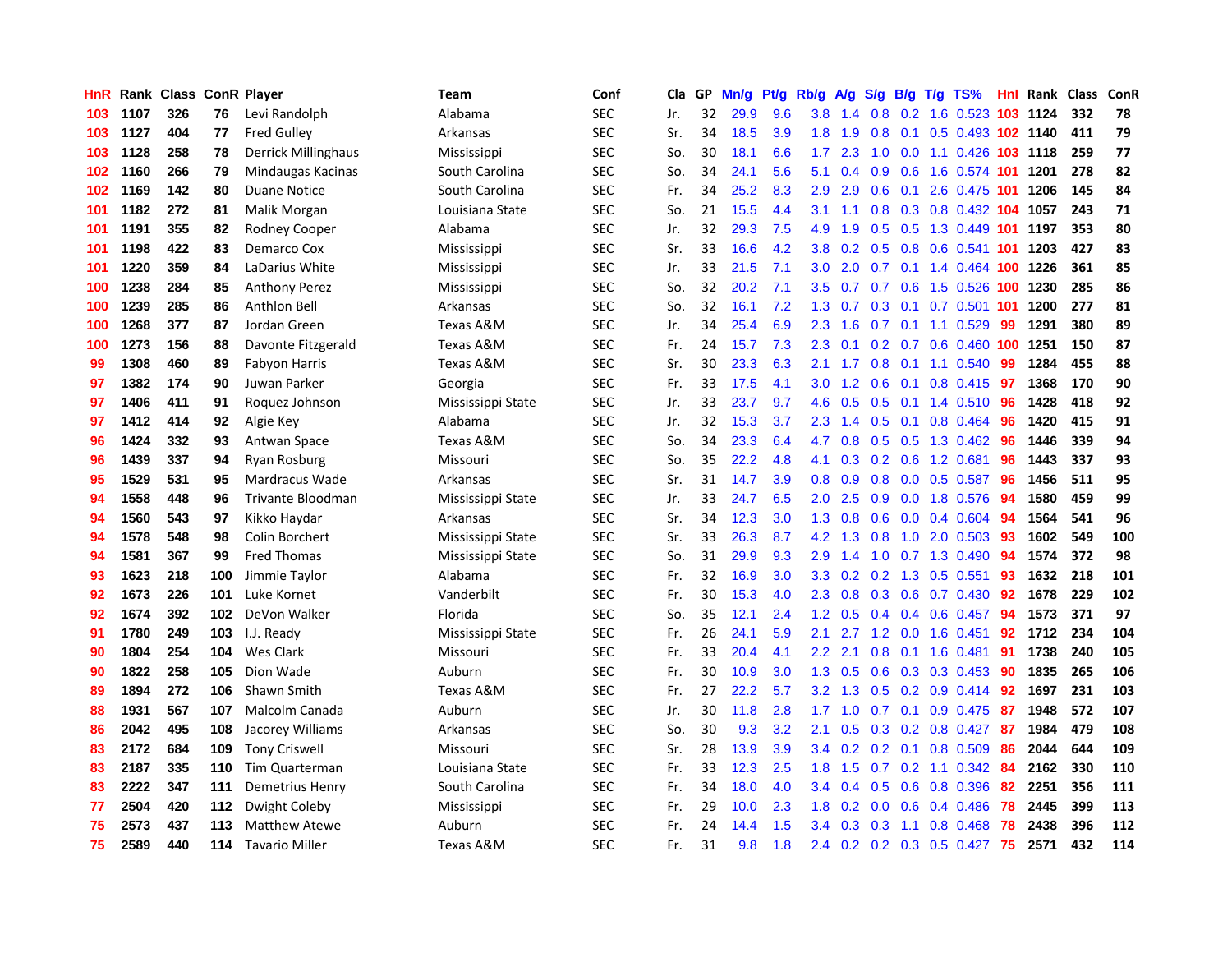| HnR | Rank | <b>Class</b> |                         | <b>ConR Player</b>     | <b>Team</b>       | Conf       | Cla | GP | Mn/g | <b>Pt/g</b> | Rb/g             | <b>A/g</b> | S/g | B/g              | $T/g$ TS%                  | Hnl | Rank | <b>Class</b> | ConR                     |
|-----|------|--------------|-------------------------|------------------------|-------------------|------------|-----|----|------|-------------|------------------|------------|-----|------------------|----------------------------|-----|------|--------------|--------------------------|
| 75  | 2600 | 760          | 115                     | Carl Engstrom          | Alabama           | <b>SEC</b> | Jr. | 31 | 11.8 | 1.6         | 2.5              | 0.3        | 0.1 | 0.5              | 0.6 0.556                  | 75  | 2598 | 759          | 115                      |
| 61  | 2918 | 538          | 116                     | Desmond Ringer         | South Carolina    | <b>SEC</b> | Fr. | 28 | 10.4 | 2.1         | 2.0 <sub>2</sub> | 0.3        | 0.1 |                  | $0.2$ 0.6 0.443            | -63 | 2899 | 529          | 116                      |
| 58  | 2960 | 560          | 117                     | Jacoby Davis           | Mississippi State | <b>SEC</b> | Fr. | 28 | 11.3 | 2.2         | 1.2              | 0.7        | 0.3 |                  | $0.0$ 0.6 0.399            | -60 | 2954 | 554          | 117                      |
| 57  | 2964 | 862          | 118                     | <b>Shelby Moats</b>    | Vanderbilt        | <b>SEC</b> | Jr. | 31 | 10.7 | 1.5         | 1.6              | 0.3        | 0.2 |                  | $0.1$ 0.7 0.465            | -57 | 2982 | 866          | 118                      |
| 50  | 3028 | 715          | 119                     | Jordon Granger         | Auburn            | <b>SEC</b> | So. | 24 | 10.0 | 1.3         | 1.8              | 0.2        | 0.1 |                  | 0.2 0.5 0.462              | 53  | 3011 | 714          | 119                      |
| 144 | 94   | 39           | $\mathbf{1}$            | De'Mon Brooks          | Davidson          | Southern   | Sr. | 27 | 26.8 | 19.0        | 7.1              | 1.4        | 0.7 |                  | 0.8 2.2 0.644 152          |     | 44   | 21           | $\mathbf{1}$             |
| 131 | 235  | 63           | $\mathbf{2}$            | Karl Cochran           | Wofford           | Southern   | Jr. | 33 | 30.6 | 15.7        | 5.0              | 3.0        | 1.7 |                  | 0.6 1.9 0.513 130          |     | 244  | 64           | $\mathbf{2}$             |
| 124 | 377  | 160          | 3                       | Zaccheus Mason         | Chattanooga       | Southern   | Sr. | 31 | 30.3 | 18.1        | 9.7              | 0.8        | 0.9 | 3.0 <sub>2</sub> | 2.4 0.568 126              |     | 332  | 145          | 3                        |
| 121 | 454  | 105          | 4                       | Stephen Croone         | Furman            | Southern   | So. | 30 | 33.3 | 19.1        | $4.4^{\circ}$    | 3.7        | 1.7 | 0.3              | 3.6 0.570 120              |     | 488  | 112          | 5                        |
| 119 | 500  | 112          | 5                       | <b>Tim Williams</b>    | Samford           | Southern   | So. | 32 |      | 33.0 17.6   | 7.3              | 0.8        | 1.3 |                  | 1.4 1.8 0.631 120          |     | 483  | 110          | 4                        |
| 118 | 524  | 161          | 6                       | Jelani Hewitt          | Georgia Southern  | Southern   | Jr. | 34 |      | 33.9 19.4   | 4.4              | 3.1        |     |                  | 2.2 0.1 3.0 0.539 118      |     | 536  | 166          | 6                        |
| 117 | 556  | 168          | $\overline{\mathbf{r}}$ | Tyler Kalinoski        | Davidson          | Southern   | Jr. | 33 |      | 33.8 11.0   | 5.0              | 3.4        |     |                  | 1.3 0.3 1.4 0.630 116      |     | 604  | 186          | 8                        |
| 116 | 600  | 241          | 8                       | Lucas Troutman         | Elon              | Southern   | Sr. | 31 |      | 28.9 15.8   | 6.2              | 0.8        |     |                  | 0.7 1.8 2.1 0.565 116      |     | 585  | 233          | $\overline{\phantom{a}}$ |
| 113 | 706  | 281          | 9                       | <b>Trey Sumler</b>     | Western Carolina  | Southern   | Sr. | 32 | 35.6 | 17.4        | 4.0              | 4.3        | 1.1 |                  | 0.0 2.3 0.546 114          |     | 656  | 264          | 9                        |
| 111 | 780  | 231          | 10                      | Lee Skinner            | Wofford           | Southern   | Jr. | 33 | 31.8 | 11.1        | 8.5              | 2.0        | 0.9 |                  | 0.2 2.0 0.521 110          |     | 785  | 232          | 10                       |
| 110 | 823  | 189          | 11                      | Jordan Barham          | Davidson          | Southern   | So. | 33 | 12.5 | 5.8         | 3.0              | 0.2        | 0.4 | 0.1              | 0.5 0.610 108              |     | 878  | 199          | 12                       |
| 109 | 856  | 256          | 12                      | Kyle Cain              | NC Greensboro     | Southern   | Jr. | 32 | 30.4 | 15.4        | 8.9              | 1.2        | 0.7 |                  | 0.3 2.0 0.514 109          |     | 864  | 254          | 11                       |
| 103 | 1095 | 252          | 13                      | <b>Brian Sullivan</b>  | Davidson          | Southern   | So. | 33 | 31.1 | 12.9        | 2.3              | 2.1        | 0.8 |                  | 0.0 1.3 0.546 102 1154     |     |      | 264          | 13                       |
| 103 | 1121 | 402          | 14                      | <b>Tom Droney</b>      | Davidson          | Southern   | Sr. | 32 | 30.8 | 10.2        | 3.7              | 3.3        | 0.7 |                  | 0.1 2.2 0.579 102 1166     |     |      | 418          | 14                       |
| 102 | 1165 | 267          | 15                      | <b>Tanner Samson</b>   | Elon              | Southern   | So. | 32 | 26.3 | 9.4         | 3.6              | 1.6        |     |                  | 0.9 0.2 0.7 0.658 101 1174 |     |      | 269          | 15                       |
| 101 | 1223 | 435          | 16                      | Sebastian Koch         | Elon              | Southern   | Sr. | 32 |      | 32.4 11.7   | 4.9              | 2.8        | 0.6 |                  | 0.2 1.8 0.619 100 1235     |     |      | 437          | 16                       |
| 100 | 1253 | 290          | 17                      | Casey Jones            | Chattanooga       | Southern   | So. | 33 | 29.1 | 12.2        | 6.2              | 1.8        | 1.2 |                  | 1.0 2.2 0.570              | 99  | 1294 | 300          | 17                       |
| 99  | 1310 | 387          | 18                      | James Sinclair         | Western Carolina  | Southern   | Jr. | 33 | 27.4 | 11.8        | 4.7              | 1.9        | 1.7 |                  | $0.3$ 2.0 0.508            | -99 | 1310 | 385          | 18                       |
| 99  | 1316 | 161          | 19                      | Jack Gibbs             | Davidson          | Southern   | Fr. | 32 | 20.2 | 6.8         | 1.9              | 2.1        | 0.8 |                  | $0.0$ 1.3 0.524            | 97  | 1362 | 167          | 20                       |
| 98  | 1353 | 471          | 20                      | <b>Tre Bussey</b>      | Georgia Southern  | Southern   | Sr. | 34 | 34.9 | 16.2        | 3.8              | 1.9        | 1.0 |                  | $0.1$ 1.5 0.544            | -98 | 1361 | 478          | 19                       |
| 97  | 1388 | 407          | 21                      | <b>Austin Hamilton</b> | Elon              | Southern   | Jr. | 32 | 18.3 | 6.2         | 1.8              | 2.5        | 0.7 |                  | $0.0$ 1.2 $0.565$          | 97  | 1399 | 408          | 21                       |
| 96  | 1431 | 500          | 22                      | Chris Czerapowicz      | Davidson          | Southern   | Sr. | 33 | 25.3 | 8.8         | 4.3              | 0.7        | 0.5 |                  | $0.3$ 0.9 0.497            | -95 | 1497 | 523          | 25                       |
| 96  | 1448 | 182          | 23                      | Jaylen Allen           | Wofford           | Southern   | Fr. | 33 | 13.3 | 5.2         | 1.5              | 0.5        | 0.8 |                  | $0.0$ 0.8 0.550            | -96 | 1455 | 182          | 22                       |
| 96  | 1460 | 511          | 24                      | <b>Brandon Boggs</b>   | Western Carolina  | Southern   | Sr. | 34 | 26.8 | 12.5        | 3.8              | 1.2        | 1.0 |                  | $0.8$ 1.7 $0.522$          | -95 | 1465 | 513          | 23                       |
| 96  | 1472 | 513          | 25                      | <b>Tommy Spagnolo</b>  | Appalachian State | Southern   | Sr. | 30 | 24.1 | 8.5         | 6.9              | 0.9        | 0.5 |                  | 0.8 1.3 0.587              | 95  | 1517 | 530          | 26                       |
| 95  | 1482 | 348          | 26                      | <b>Spencer Collins</b> | Wofford           | Southern   | So. | 33 | 30.1 | 12.5        | 3.1              | 1.3        | 0.6 |                  | $0.2$ 1.4 $0.528$          | 95  | 1489 | 349          | 24                       |
| 94  | 1548 | 202          | 27                      | Eric Garcia            | Wofford           | Southern   | Fr. | 31 | 26.6 | 7.3         | 1.8              | 2.5        | 0.6 |                  | $0.0$ 0.9 0.577            | 94  | 1538 | 195          | 27                       |
| 94  | 1582 | 368          | 28                      | Jake Belford           | Davidson          | Southern   | So. | 25 | 15.4 | 6.0         | $2.2\phantom{0}$ | 0.4        | 0.3 |                  | $0.1$ 1.2 0.677            | 94  | 1565 | 368          | 28                       |
| 93  | 1601 | 465          | 29                      | Kevin Blake            | Elon              | Southern   | Jr. | 32 | 14.3 | 4.7         | $2.2\phantom{0}$ | 1.0        | 0.5 | 0.1              | 0.8 0.591                  | 93  | 1615 | 474          | 29                       |
| 92  | 1727 | 583          | 30                      | <b>Ryley Beaumont</b>  | Elon              | Southern   | Sr. | 32 | 29.3 | 10.4        | 5.2              | 1.8        | 0.4 |                  | 0.3 1.8 0.503              | -91 | 1735 | 586          | 31                       |
| 91  | 1750 | 586          | 31                      | Jack Isenbarger        | Elon              | Southern   | Sr. | 29 | 25.0 | 9.0         | $2.4^{\circ}$    | 2.3        | 0.6 |                  | 0.0 1.2 0.519 91           |     | 1734 | 585          | 30                       |
| 91  | 1759 | 416          | 32                      | Mike Brown             | Western Carolina  | Southern   | So. | 34 | 16.6 | 5.1         | 3.4              | 1.1        | 0.6 |                  | $0.3$ 0.7 0.478            | -91 | 1770 | 419          | 32                       |
| 91  | 1783 | 594          | 33                      | <b>Tom Tankelewicz</b> | Western Carolina  | Southern   | Sr. | 34 | 19.4 | 8.9         | 2.0              | 0.6        | 0.6 |                  | $0.1$ 1.1 0.578            | 90  | 1792 | 594          | 33                       |
| 90  | 1828 | 260          | 34                      | RJ White               | NC Greensboro     | Southern   | Fr. | 32 | 15.7 | 6.5         | 5.3              | 0.3        |     |                  | $0.5$ $0.5$ 1.3 $0.537$    | 90  | 1825 | 263          | 34                       |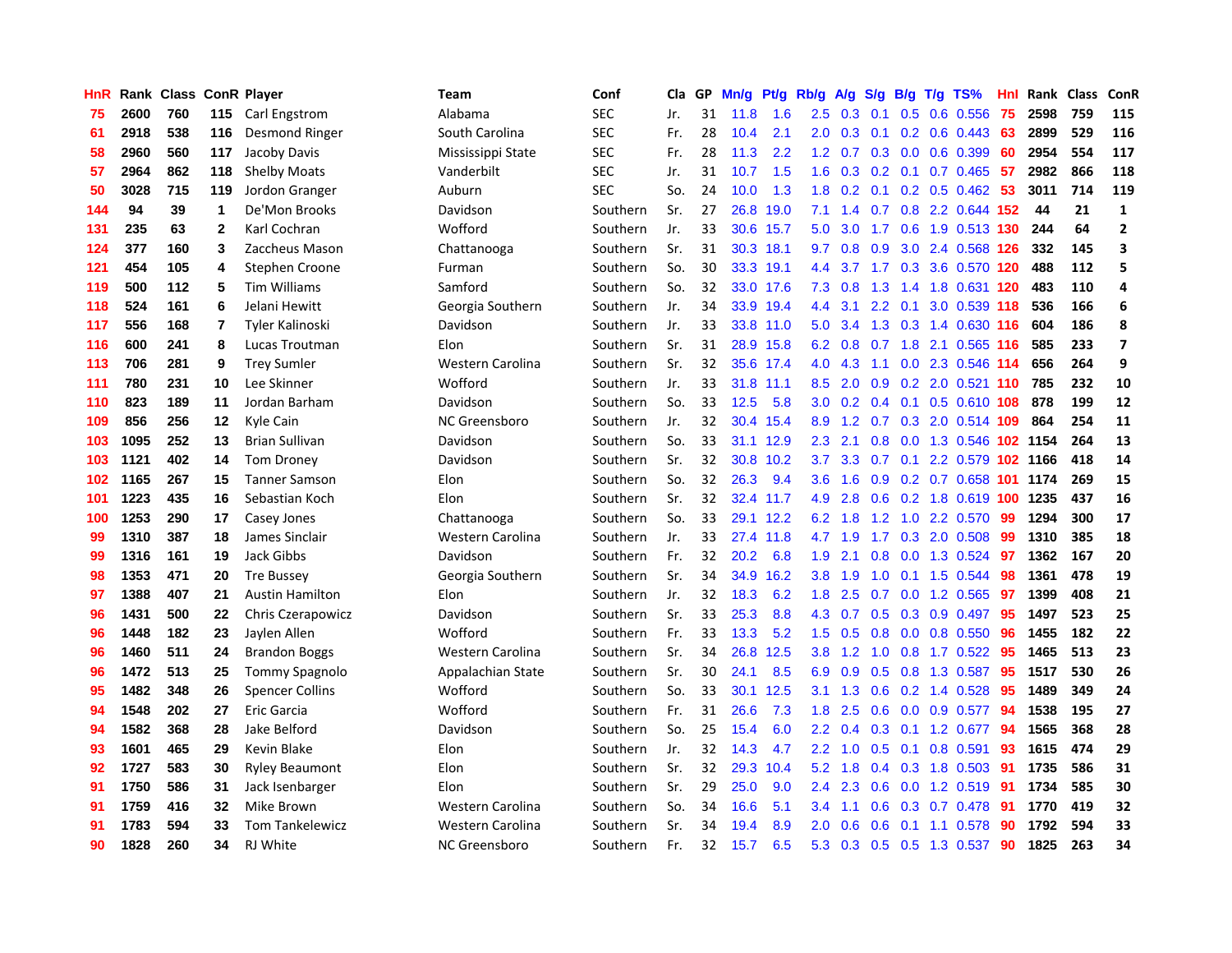| HnR |      | Rank Class ConR Player |    |                            | Team              | Conf     | Cla | GP | Mn/g | Pt/g      | Rb/g             | A/g | S/g              | B/g | $T/g$ TS%                 | Hnl | Rank Class |     | ConR |
|-----|------|------------------------|----|----------------------------|-------------------|----------|-----|----|------|-----------|------------------|-----|------------------|-----|---------------------------|-----|------------|-----|------|
| 89  | 1887 | 555                    | 35 | Ashton Moore               | The Citadel       | Southern | Jr. | 33 | 32.4 | 14.1      | 3.4              | 3.6 | 1.0              | 0.1 | 2.5 0.520                 | 88  | 1917       | 563 | 36   |
| 89  | 1901 | 451                    | 36 | Matt Van Scyoc             | The Citadel       | Southern | So. | 33 |      | 32.2 14.3 | 5.3              | 1.0 | $0.4^{\circ}$    |     | $0.7$ 1.6 0.591           | 88  | 1937       | 461 | 37   |
| 88  | 1920 | 564                    | 37 | Raijon Kelly               | Samford           | Southern | Jr. | 33 | 23.3 | 10.1      | 2.5              | 2.5 | 0.8              |     | $0.1$ 1.7 0.554           | -87 | 1946       | 571 | 38   |
| 88  | 1936 | 466                    | 38 | Ronrico White              | Chattanooga       | Southern | So. | 24 | 24.3 | 10.8      | 2.1              | 2.4 |                  |     | $0.7$ $0.0$ 1.2 $0.552$   | -89 | 1889       | 451 | 35   |
| 88  | 1942 | 468                    | 39 | Justin Gordon              | Wofford           | Southern | So. | 33 | 18.0 | 5.5       | 3.3 <sub>2</sub> | 0.8 | 0.5              |     | $0.2$ 1.2 $0.500$         | -87 | 1947       | 468 | 39   |
| 87  | 1979 | 477                    | 40 | <b>Justin Browning</b>     | Western Carolina  | Southern | So. | 32 | 13.2 | 2.6       | 2.1              | 0.6 | 0.9 <sub>0</sub> |     | 0.9 0.6 0.569             | 87  | 1987       | 480 | 40   |
| 87  | 2012 | 297                    | 41 | <b>Tyrone Outlaw</b>       | NC Greensboro     | Southern | Fr. | 30 | 14.6 | 5.4       | 2.1              | 0.5 | 0.7              |     | $0.3$ 0.7 0.517           | 87  | 2002       | 297 | 42   |
| 86  | 2025 | 491                    | 42 | Jordan Potts               | NC Greensboro     | Southern | So. | 28 | 21.3 | 6.6       | 2.3              | 2.2 | 0.8              |     | 0.1 1.3 0.599             | 87  | 2001       | 486 | 41   |
| 85  | 2066 | 502                    | 43 | C.J. Neumann               | Wofford           | Southern | So. | 33 | 19.8 | 4.4       | 3.2              | 0.4 | 0.4              |     | 0.2 0.5 0.575             | 85  | 2073       | 507 | 43   |
| 85  | 2096 | 315                    | 44 | <b>Brian White</b>         | The Citadel       | Southern | Fr. | 33 | 27.3 | 11.2      | 5.5              | 0.3 | 0.2              |     | 0.8 1.1 0.579             | -84 | 2132       | 321 | 45   |
| 85  | 2115 | 619                    | 45 | Kenneth Hall               | Western Carolina  | Southern | Jr. | 34 | 15.6 | 2.5       | 3.5              | 0.8 |                  |     | 0.3 1.7 0.8 0.525         | -84 | 2124       | 620 | 44   |
| 84  | 2167 | 328                    | 46 | Isaiah Williams            | Samford           | Southern | Fr. | 30 | 29.6 | 11.9      | 1.8              | 3.4 | 0.8              |     | 0.1 2.2 0.553 83          |     | 2167       | 331 | 46   |
| 83  | 2188 | 533                    | 47 | Gee McGhee                 | Chattanooga       | Southern | So. | 33 | 29.6 | 10.0      | 4.8              | 2.7 |                  |     | 1.2 0.2 2.0 0.480         | 82  | 2224       | 542 | 50   |
| 83  | 2192 | 534                    | 48 | Kayel Locke                | NC Greensboro     | Southern | So. | 32 | 27.2 | 11.6      | 4.4              | 1.0 | 0.5              |     | $0.1$ 1.9 0.524           | 83  | 2195       | 535 | 47   |
| 83  | 2193 | 634                    | 49 | Martynas Bareika           | Chattanooga       | Southern | Jr. | 33 | 19.5 | 9.4       | 2.8              | 0.6 | 0.5              |     | 0.1 1.3 0.539             | 82  | 2232       | 641 | 51   |
| 83  | 2215 | 344                    | 50 | <b>Tevon Saddler</b>       | NC Greensboro     | Southern | Fr. | 31 | 27.9 | 12.5      | 3.8              | 2.9 | 1.3              | 0.5 | 3.9 0.468                 | 83  | 2213       | 343 | 48   |
| 83  | 2219 | 697                    | 51 | Tawaski King               | Western Carolina  | Southern | Sr. | 34 | 25.6 | 7.6       | 4.8              | 0.6 | 0.6              |     | 0.2 1.6 0.491             | 82  | 2223       | 695 | 49   |
| 81  | 2283 | 654                    | 52 | Nicholas Paulos            | NC Greensboro     | Southern | Jr. | 32 | 29.6 | 8.5       | 3.6              | 1.0 | $0.4^{\circ}$    |     | 0.4 1.0 0.587             | -81 | 2284       | 659 | 52   |
| 81  | 2316 | 671                    | 53 | Tvler Hood                 | Samford           | Southern | Jr. | 32 | 21.2 | 7.8       | 3.1              | 0.8 | 0.5              |     | $0.3$ 0.7 0.563           | -80 | 2340       | 679 | 54   |
| 81  | 2331 | 677                    | 54 | <b>Marshall Harris III</b> | The Citadel       | Southern | Jr. | 32 | 27.1 | 7.0       | 2.6              | 4.1 | 0.9              |     | $0.1$ 2.0 0.587           | -80 | 2363       | 693 | 56   |
| 81  | 2336 | 678                    | 55 | Angel Matias               | Georgia Southern  | Southern | Jr. | 34 | 24.7 | 7.7       | 6.7              | 0.6 | 0.6              |     | $0.3$ 1.5 $0.514$         | -80 | 2346       | 682 | 55   |
| 81  | 2337 | 679                    | 56 | John Swinton               | Wofford           | Southern | Jr. | 31 | 11.4 | 1.7       | 1.1              | 1.0 | 0.4              |     | $0.1$ 0.4 0.568           | -81 | 2324       | 672 | 53   |
| 80  | 2368 | 378                    | 57 | Jordan Capps               | Samford           | Southern | Fr. | 33 | 15.6 | 5.3       | 3.5              | 0.8 | 0.3              |     | $0.4$ 0.9 0.516           | 79  | 2392       | 382 | 58   |
| 80  | 2369 | 573                    | 58 | Michael Obacha             | Appalachian State | Southern | So. | 30 | 27.3 | 5.4       | 8.7              | 0.5 | 1.0              |     | 0.4 1.0 0.457             | 79  | 2404       | 581 | 59   |
| 79  | 2393 | 731                    | 59 | <b>Brian Holmes</b>        | Georgia Southern  | Southern | Sr. | 30 | 30.0 | 9.0       | 2.5              | 2.4 | 0.9              |     | $0.1$ 1.5 0.545           | 80  | 2373       | 730 | 57   |
| 78  | 2438 | 713                    | 60 | <b>Tab Hamilton</b>        | Appalachian State | Southern | Jr. | 30 | 31.9 | 12.7      | 2.6              | 1.2 | 1.2              |     | $0.1$ 1.6 0.462           | -77 | 2478       | 725 | 60   |
| 78  | 2466 | 721                    | 61 | Mike Neal                  | Appalachian State | Southern | Jr. | 26 | 28.3 | 9.7       | 2.0              | 3.3 | 1.0              |     | 0.3 2.2 0.449             | -77 | 2489       | 729 | 62   |
| 78  | 2480 | 726                    | 62 | <b>Connor Miller</b>       | Samford           | Southern | Jr. | 33 | 31.4 | 6.4       | 3.9 <sup>°</sup> | 2.1 |                  |     | 0.7 0.2 1.3 0.510 77      |     | 2507       | 737 | 63   |
| 77  | 2524 | 760                    | 63 | <b>Charlie Reddick</b>     | Furman            | Southern | Sr. | 23 | 26.5 | 6.8       | 5.6              | 1.8 |                  |     | 1.2 0.3 1.6 0.506 77      |     | 2479       | 756 | 61   |
| 76  | 2552 | 765                    | 64 | Marvin Baynham             | Georgia Southern  | Southern | Sr. | 34 | 24.1 | 5.4       | 5.6              | 0.3 | 0.6              |     | 0.4 1.6 0.623             | -76 | 2556       | 770 | 64   |
| 76  | 2561 | 615                    | 65 | <b>Torrion Brummitt</b>    | Western Carolina  | Southern | So. | 33 | 11.4 | 3.6       | 2.7              | 0.5 | 0.3              |     | $0.4$ 0.6 0.454           | 76  | 2565       | 615 | 65   |
| 76  | 2570 | 435                    | 66 | <b>Ty Toney</b>            | Appalachian State | Southern | Fr. | 22 | 19.4 | 6.2       | 2.0              | 1.7 | 0.7              | 0.1 | 1.3 0.479                 | 75  | 2570       | 431 | 66   |
| 75  | 2580 | 621                    | 67 | <b>Chris Burgess</b>       | Appalachian State | Southern | So. | 30 | 25.1 | 7.1       | 1.5              | 2.3 | 0.6              |     | $0.0$ 1.4 $0.526$         | -74 | 2605       | 625 | 67   |
| 74  | 2603 | 627                    | 68 | Eric Robertson             | Chattanooga       | Southern | So. | 33 | 16.2 | 4.9       | 2.0              | 1.1 | 0.5              |     | $0.2$ 0.8 0.506           | 74  | 2627       | 631 | 70   |
| 74  | 2617 | 777                    | 69 | Tevin Baskin               | Appalachian State | Southern | Sr. | 25 | 20.9 | 8.3       | 3.8              | 0.6 | 0.7              |     | $0.6$ 1.7 $0.461$         | 74  | 2616       | 782 | 68   |
| 73  | 2645 | 453                    | 70 | Kyle Doyle                 | Georgia Southern  | Southern | Fr. | 30 | 21.1 | 5.6       | 5.5              | 0.4 | 0.7              |     | 0.3 1.4 0.472 74          |     | 2619       | 444 | 69   |
| 72  | 2685 | 640                    | 71 | Kendrec Ferrara            | Furman            | Southern | So. | 30 | 29.2 | 9.8       | 4.9              | 0.8 |                  |     | $0.2$ $0.9$ $2.3$ $0.533$ | -71 | 2714       | 649 | 71   |
| 71  | 2709 | 789                    | 72 | Lance Stokes               | Chattanooga       | Southern | Jr. | 32 | 24.3 | 3.9       | 3.7              | 0.6 | 0.8              |     | 0.3 1.0 0.525             | -71 | 2716       | 794 | 72   |
| 70  | 2735 | 483                    | 73 | <b>Greg Pryor</b>          | Chattanooga       | Southern | Fr. | 33 | 20.7 | 5.5       | 1.8              | 2.0 | 1.0              |     | $0.0$ 1.5 $0.422$         | 69  | 2757       | 485 | 73   |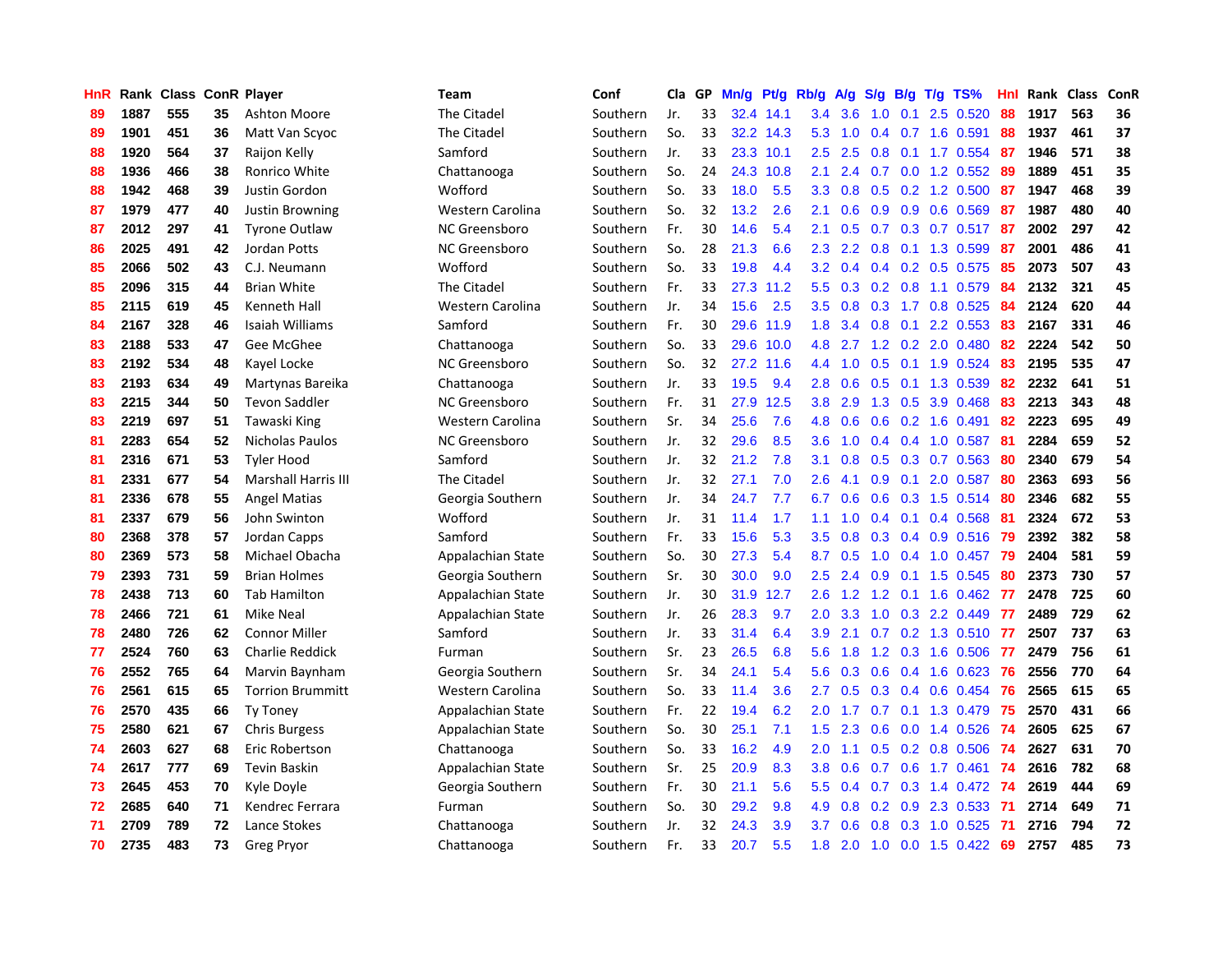| <b>HnR</b> | Rank | <b>Class ConR Player</b> |                  |                         | Team                 | Conf      | Cla | GP | Mn/g | Pt/g      | Rb/g             | <b>A/g</b> | S/g           | B/g | T/g TS%                  | Hnl | Rank Class |     | ConR                     |
|------------|------|--------------------------|------------------|-------------------------|----------------------|-----------|-----|----|------|-----------|------------------|------------|---------------|-----|--------------------------|-----|------------|-----|--------------------------|
| 69         | 2744 | 657                      | 74               | <b>Rhett Harrelson</b>  | Western Carolina     | Southern  | So. | 34 | 8.7  | 2.7       | 0.7              | 0.6        | 0.1           | 0.0 | $0.6$ 0.565              | 69  | 2758       | 663 | 74                       |
| 69         | 2753 | 660                      | 75               | Larry Wideman           | Furman               | Southern  | So. | 30 | 29.9 | 9.0       | 2.6              | 1.1        | 0.3           |     | 0.1 1.5 0.475 68         |     | 2776       | 666 | 77                       |
| 69         | 2758 | 803                      | 76               | <b>Curtis Diamond</b>   | Georgia Southern     | Southern  | Jr. | 34 | 21.5 | 6.4       | 2.0              | 0.8        |               |     | 0.6 0.1 0.9 0.445 69     |     | 2768       | 807 | 76                       |
| 69         | 2763 | 493                      | 77               | Kris Acox               | Furman               | Southern  | Fr. | 16 | 20.7 | 3.7       | 4.8              | 0.4        | 0.4           |     | $0.3$ 0.7 0.546          | -69 | 2759       | 486 | 75                       |
| 68         | 2768 | 806                      | 78               | <b>Drew Parker</b>      | NC Greensboro        | Southern  | Sr. | 32 | 18.2 | 1.8       | 1.7 <sup>2</sup> | 2.2        | 0.4           |     | $0.0$ 0.9 0.453          | 68  | 2778       | 810 | 78                       |
| 68         | 2781 | 669                      | 79               | <b>Quinton Marshall</b> | The Citadel          | Southern  | So. | 33 | 23.2 | 6.8       | 3.0              | 1.0        | 0.6           |     | 0.3 1.5 0.466            | 67  | 2804       | 674 | 79                       |
| 67         | 2798 | 675                      | 80               | Raemond Robinson        | The Citadel          | Southern  | So. | 26 | 11.4 | 2.9       | 1.4              | 1.3        | 0.4           |     | $0.0$ 0.9 0.487          | 67  | 2806       | 675 | 80                       |
| 67         | 2802 | 502                      | 81               | William Gates Jr.       | Furman               | Southern  | Fr. | 30 | 26.7 | 8.2       | 2.3              | 0.7        | 0.6           |     | $0.1$ 1.9 0.518          | -66 | 2820       | 506 | 82                       |
| 67         | 2808 | 813                      | 82               | Michael Bradley         | Samford              | Southern  | Jr. | 28 | 12.0 | 3.5       | 3.6              | 0.2        | 0.0           |     | 0.3 0.8 0.524            | -67 | 2809       | 818 | 81                       |
| 66         | 2833 | 684                      | 83               | C.J. Bray               | The Citadel          | Southern  | So. | 22 | 12.5 | 3.7       | 2.6              | 0.2        |               |     | 0.3 0.2 0.5 0.479        | -66 | 2824       | 680 | 83                       |
| 65         | 2837 | 516                      | 84               | Diante Baldwin          | NC Greensboro        | Southern  | Fr. | 30 | 16.3 | 3.5       | 1.8              |            |               |     | 1.0 0.5 0.2 0.9 0.498 66 |     | 2829       | 512 | 84                       |
| 63         | 2872 | 825                      | 85               | Aerris Smith            | Wofford              | Southern  | Sr. | 31 | 8.8  | 1.5       | 1.8              | 0.1        |               |     | $0.1$ 0.0 0.2 0.523 64   |     | 2876       | 825 | 87                       |
| 63         | 2876 | 692                      | 86               | Keith Belfield          | Furman               | Southern  | So. | 25 | 19.1 | 5.5       | 2.5              | 0.7        | 0.4           |     | $0.1$ 1.0 0.496          | -64 | 2872       | 692 | 85                       |
| 63         | 2877 | 693                      | 87               | <b>Frank Eaves</b>      | Appalachian State    | Southern  | So. | 26 | 16.2 | 5.0       | 1.7              | 0.7        | 0.5           |     | $0.0$ 0.6 0.421          | 64  | 2874       | 693 | 86                       |
| 61         | 2910 | 536                      | 88               | Adonis Rwabigwi         | Furman               | Southern  | Fr. | 24 | 21.2 | 4.8       | 3.4              | 0.4        | 0.3           |     | 1.0 1.6 0.553            | 63  | 2897       | 527 | 88                       |
| 59         | 2937 | 548                      | 89               | Warren Sledge           | The Citadel          | Southern  | Fr. | 27 | 14.2 | 2.7       | 1.0              | 1.8        | 0.2           |     | $0.0$ 0.9 0.483          | -60 | 2941       | 548 | 90                       |
| 58         | 2959 | 859                      | 90               | P.J. Horgan             | The Citadel          | Southern  | Jr. | 18 | 20.1 | 3.8       | 5.4              | 0.2        | 0.2           | 0.6 | 0.8 0.413                | -63 | 2900       | 844 | 89                       |
| 57         | 2962 | 702                      | 91               | <b>Russell Wilson</b>   | Samford              | Southern  | So. | 33 | 15.9 | 3.0       | 1.4              | 2.3        | 0.6           | 0.1 | 2.1 0.438                | -57 | 2983       | 708 | 91                       |
| 56         | 2977 | 564                      | 92               | Andrew McAuliffe        | Davidson             | Southern  | Fr. | 31 | 9.9  | 2.3       | 1.5              | 0.4        | 0.1           |     | $0.1$ 0.8 0.483          | -56 | 2990       | 568 | 92                       |
| 54         | 3001 | 578                      | 93               | Tom Koopman             | The Citadel          | Southern  | Fr. | 32 | 12.7 | 2.8       | 2.5              | 0.4        | 0.1           |     | $0.2$ 0.7 0.476 53       |     | 3012       | 582 | 93                       |
| 47         | 3045 | 598                      | 94               | <b>Brandon Roberts</b>  | Samford              | Southern  | Fr. | 29 | 11.9 | 4.0       | 0.9              | 0.6        | 0.1           |     | $0.0$ 1.0 $0.449$        | -49 | 3047       | 599 | 94                       |
| 47         | 3049 | 880                      | 95               | Aaron O'Neill           | Furman               | Southern  | Jr. | 25 | 10.4 | 1.4       | 0.8              | 0.6        | 0.0           |     | $0.0$ $0.2$ $0.583$      | -48 | 3050       | 881 | 95                       |
| 42         | 3057 | 852                      | 96               | Sam Mike                | Georgia Southern     | Southern  | Sr. | 32 | 10.2 | 1.1       | 1.7              | 0.1        |               |     | $0.2$ 0.2 0.4 0.456      | 42  | 3057       | 852 | 96                       |
| 145        | 75   | 23                       | $\mathbf{1}$     | Jacob Parker            | Stephen F. Austin    | Southland | Jr. | 35 | 28.9 | 14.2      | 7.1              | 2.0        | 1.4           |     | 0.5 1.2 0.617 145        |     | 83         | 25  | $\mathbf 1$              |
| 141        | 113  | 28                       | $\mathbf 2$      | Jalan West              | Northwestern State   | Southland | So. | 31 | 32.9 | 19.4      | 4.0              | 6.4        | 2.5           |     | 0.3 2.7 0.613 140        |     | 123        | 29  | $\mathbf{2}$             |
| 131        | 222  | 59                       | 3                | Denzel Livingston       | Incarnate Word       | Southland | Jr. | 27 | 32.9 | 20.3      | 6.4              | 3.8        | 2.5           |     | 1.4 2.7 0.618 131        |     | 235        | 61  | 3                        |
| 131        | 229  | 104                      | 4                | Shawn Glover            | <b>Oral Roberts</b>  | Southland | Sr. | 33 |      | 34.9 21.3 | 5.8              | 1.5        | 0.8           |     | 1.6 2.2 0.561 129        |     | 262        | 118 | 4                        |
| 129        | 262  | 58                       | 5                | Thomas Walkup           | Stephen F. Austin    | Southland | So. | 35 |      | 28.4 13.1 | 5.3              | 2.1        |               |     | 1.1 0.3 1.6 0.616 129    |     | 265        | 61  | 5                        |
| 129        | 268  | 118                      | 6                | <b>Dantrell Thomas</b>  | Nicholls State       | Southland | Sr. | 29 | 28.9 | 15.9      | 5.4              | 2.7        | 1.5           |     | 0.4 1.9 0.603 127        |     | 306        | 132 | 6                        |
| 126        | 345  | 148                      | $\overline{7}$   | Nikola Gajic            | Stephen F. Austin    | Southland | Sr. | 35 | 23.1 | 9.6       | 5.0              | 1.8        | $1.4^{\circ}$ |     | 0.5 1.4 0.589 126        |     | 344        | 150 | $\overline{\phantom{a}}$ |
| 121        | 448  | 137                      | 8                | Johnathan Jordan        | Tx A&M-CorpusChristi | Southland | Jr. | 33 | 33.9 | 14.5      | 4.5              | 5.3        | 1.5           |     | $0.1$ 2.7 $0.520$ 121    |     | 449        | 139 | 8                        |
| 117        | 548  | 217                      | $\boldsymbol{9}$ | Desmond Haymon          | Stephen F. Austin    | Southland | Sr. | 35 | 30.3 | 14.5      | 3.8              | 2.9        | 0.8           |     | 0.1 1.7 0.538 117        |     | 554        | 215 | 9                        |
| 113        | 685  | 152                      | 10               | Korey Billbury          | <b>Oral Roberts</b>  | Southland | So. | 33 | 32.4 | 15.3      | 6.9              | 2.5        | 1.1           |     | 0.2 2.3 0.537 112        |     | 737        | 165 | 13                       |
| 113        | 686  | 276                      | 11               | DeQuan Hicks            | Northwestern State   | Southland | Sr. | 31 | 24.7 | 15.1      | 7.3              | 2.6        | 1.4           | 0.6 | 3.3 0.520 113            |     | 714        | 283 | 11                       |
| 112        | 728  | 285                      | 12               | Deshaunt Walker         | Stephen F. Austin    | Southland | Sr. | 35 | 21.7 | 11.7      | 1.7              | 1.2        | 0.6           |     | $0.0$ 0.8 0.534 112      |     | 731        | 288 | 12                       |
| 109        | 861  | 83                       | 13               | Zikiteran Woodley       | Northwestern State   | Southland | Fr. | 31 |      | 24.3 13.9 | 4.6              | 0.7        | $0.4^{\circ}$ |     | 0.8 1.2 0.658 108        |     | 885        | 85  | 16                       |
| 109        | 866  | 259                      | 14               | Michael Holyfield       | Sam Houston State    | Southland | Jr. | 35 | 17.6 | 6.5       | 6.7              | 0.3        |               |     | 0.4 1.7 1.3 0.619 108    |     | 874        | 258 | 15                       |
| 107        | 945  | 279                      | 15               | Kevin Hardy             | <b>McNeese State</b> | Southland | Jr. | 31 | 35.5 | 11.0      | 6.7              | 4.3        | 2.0           |     | 0.9 2.6 0.512 106        |     | 963        | 288 | 17                       |
| 106        | 981  | 358                      | 16               | LaQuentin Miles         | Central Arkansas     | Southland | Sr. | 21 | 33.4 | 23.1      | 7.5              |            | $2.8$ 1.4     |     | 0.4 4.0 0.527 114        |     | 649        | 259 | 10                       |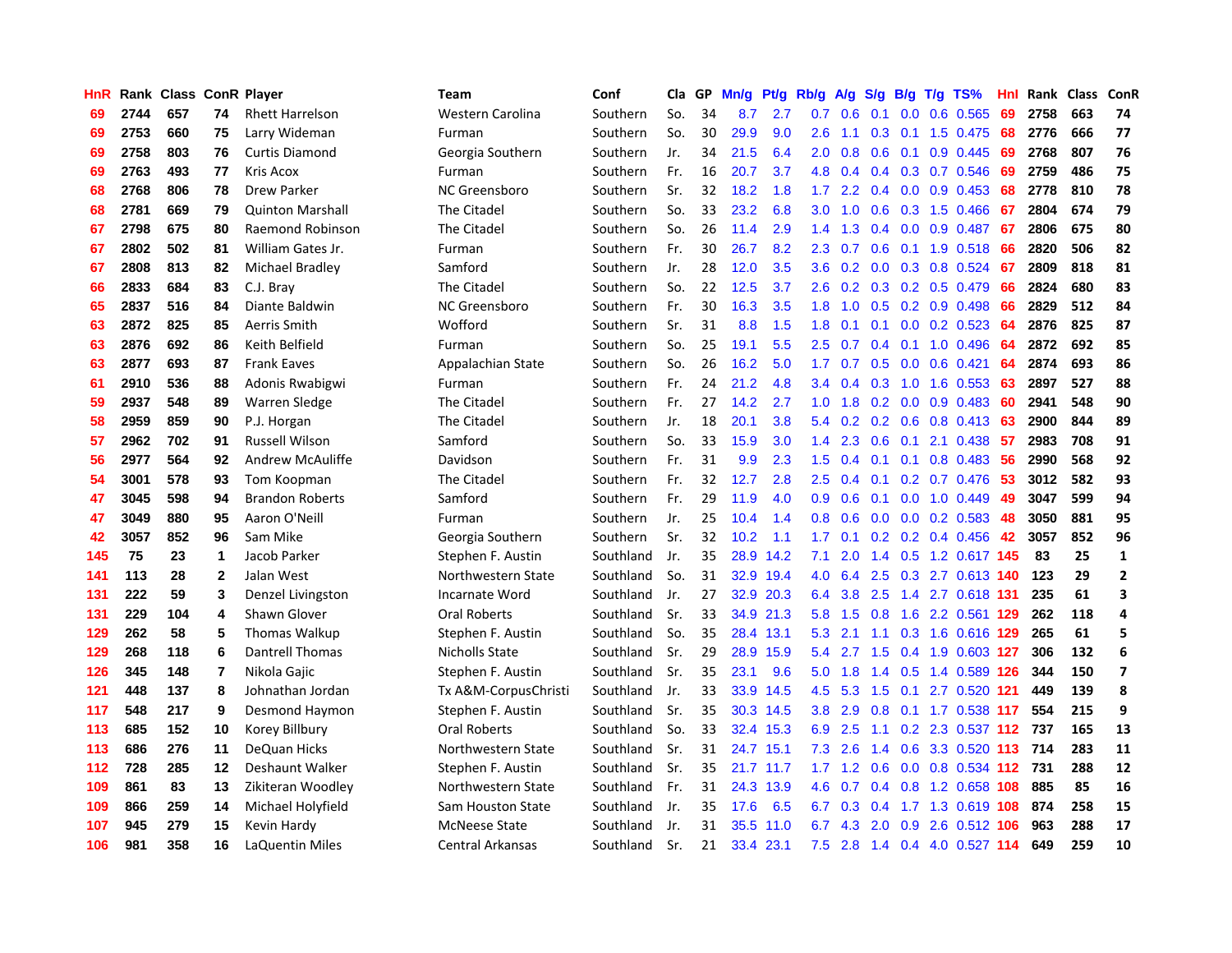| <b>HnR</b> | Rank |     |    | <b>Class ConR Player</b> | Team                     | Conf      | Cla | GP | Mn/g | <b>Pt/g</b> | Rb/g             | A/g             | S/g           | B/g | T/g TS%                    | Hnl | Rank | <b>Class</b> | ConR |
|------------|------|-----|----|--------------------------|--------------------------|-----------|-----|----|------|-------------|------------------|-----------------|---------------|-----|----------------------------|-----|------|--------------|------|
| 106        | 990  | 296 | 17 | Jabari Peters            | <b>Sam Houston State</b> | Southland | Jr. | 35 | 31.8 | 12.5        | 4.5              | 4.2             | 1.3           |     | 0.4 2.3 0.526              | 106 | 989  | 300          | 18   |
| 105        | 1019 | 301 | 18 | Nimrod Hilliard IV       | Lamar                    | Southland | Jr. | 30 |      | 34.9 14.1   | 3.8 <sub>2</sub> | 4.9             |               |     | 1.3 0.3 2.7 0.532 104 1053 |     |      | 313          | 20   |
| 105        | 1032 | 115 | 19 | Rashawn Thomas           | Tx A&M-CorpusChristi     | Southland | Fr. | 25 | 21.9 | 10.7        | 5.2              | 0.5             |               |     | 0.6 1.3 2.0 0.590 109      |     | 844  | 81           | 14   |
| 105        | 1038 | 373 | 20 | Ledrick Eackles          | <b>McNeese State</b>     | Southland | Sr. | 31 | 31.6 | 17.8        | 4.9              | 2.4             | 1.5           |     | 0.2 2.9 0.514 104 1051     |     |      | 382          | 19   |
| 103        | 1090 | 322 | 21 | <b>Tanner Clayton</b>    | Stephen F. Austin        | Southland | Jr. | 35 | 14.1 | 2.9         | 3.4              | 0.4             |               |     | 0.3 1.3 0.5 0.552 103 1088 |     |      | 320          | 21   |
| 103        | 1120 | 401 | 22 | Cory Dixon               | New Orleans              | Southland | Sr. | 26 | 26.7 | 13.5        | 7.7              | 1.4             |               |     | 0.7 1.0 3.5 0.567 101 1177 |     |      | 421          | 23   |
| 103        | 1130 | 405 | 23 | <b>Terrance Motley</b>   | Sam Houston State        | Southland | Sr. | 35 | 16.1 | 8.5         | 4.3              | 0.4             | 0.6           |     | 0.4 1.1 0.550 102 1136     |     |      | 408          | 22   |
| 101        | 1221 | 281 | 24 | Paul Baxter              | Sam Houston State        | Southland | So. | 35 | 28.2 | 9.1         | 2.5              | 3.7             | 1.3           |     | 0.5 1.6 0.601 100 1216     |     |      | 281          | 24   |
| 98         | 1339 | 312 | 25 | Jake Kocher              | Tx A&M-CorpusChristi     | Southland | So. | 32 | 17.2 | 5.7         | 2.5              |                 |               |     | 0.8 1.4 0.1 0.8 0.548 98   |     | 1356 | 318          | 25   |
| 98         | 1366 | 476 | 26 | <b>Brison White</b>      | Northwestern State       | Southland | Sr. | 31 |      | 26.0 13.1   | 3.1              | 2.0             | $1.4^{\circ}$ |     | 0.3 1.3 0.515 97           |     | 1391 | 488          | 27   |
| 97         | 1378 | 404 | 27 | Kaheem Ransom            | Sam Houston State        | Southland | Jr. | 35 |      | 30.8 11.6   | 4.1              | 3.6             | 1.5           |     | $0.1$ 2.4 $0.525$          | 97  | 1376 | 403          | 26   |
| 96         | 1477 | 515 | 28 | Jeremy Smith             | Nicholls State           | Southland | Sr. | 29 | 28.7 | 13.9        | 3.7              | 1.6             | 0.3           |     | $0.2$ 2.0 0.605            | 94  | 1534 | 533          | 31   |
| 95         | 1484 | 189 | 29 | Jalen Jackson            | <b>Central Arkansas</b>  | Southland | Fr. | 25 | 20.6 | 9.6         | 4.2              | 2.1             | 1.4           |     | 0.5 1.9 0.574              | 95  | 1492 | 188          | 29   |
| 95         | 1489 | 349 | 30 | <b>Trey Pinkney</b>      | Stephen F. Austin        | Southland | So. | 35 | 24.1 | 3.0         | 1.9              | 3.5             | 0.9           |     | $0.0$ 1.7 $0.477$          | 95  | 1479 | 346          | 28   |
| 94         | 1547 | 445 | 31 | Devonte Upson            | SE Louisiana             | Southland | Jr. | 30 | 27.2 | 8.3         | 6.1              | 0.9             | 0.6           |     | 1.7 1.2 0.576              | 94  | 1548 | 451          | 32   |
| 94         | 1553 | 363 | 32 | Rob Lewis                | <b>Houston Baptist</b>   | Southland | So. | 30 | 25.1 | 12.8        | 2.8              | 2.4             |               |     | 0.8 0.0 1.9 0.519 94       |     | 1532 | 361          | 30   |
| 94         | 1564 | 451 | 33 | Marvin Frazier           | Northwestern State       | Southland | Jr. | 27 | 17.2 | 5.3         | 4.6              | 0.5             | 0.4           |     | 2.1 0.7 0.511              | 94  | 1576 | 455          | 33   |
| 94         | 1571 | 365 | 34 | Kevin Hill               | <b>New Orleans</b>       | Southland | So. | 26 | 20.9 | 7.9         | 6.9              | 0.6             | 0.6           |     | 1.0 1.9 0.547              | -93 | 1636 | 383          | 36   |
| 93         | 1600 | 371 | 35 | Kyle Hittle              | Incarnate Word           | Southland | So. | 27 | 33.9 | 16.3        | 5.7              | 1.8             | 0.8           |     | 0.3 1.7 0.644              | 93  | 1618 | 377          | 34   |
| 93         | 1605 | 554 | 36 | Zane Knowles             | Tx A&M-CorpusChristi     | Southland | Sr. | 34 | 24.2 | 7.0         | 7.6              | 0.5             |               |     | 0.3 1.0 1.6 0.556          | 92  | 1654 | 560          | 37   |
| 93         | 1619 | 374 | 37 | <b>Cole Martinez</b>     | Tx A&M-CorpusChristi     | Southland | So. | 32 | 8.7  | 3.1         | 0.8              | 0.6             | 0.2           |     | $0.1$ 0.2 0.550            | 92  | 1669 | 387          | 38   |
| 93         | 1620 | 375 | 38 | <b>Brandon Conley</b>    | Oral Roberts             | Southland | So. | 32 | 18.1 | 5.5         | 4.5              | 0.3             | 0.3           |     | 1.1 1.2 0.646              | 92  | 1682 | 388          | 39   |
| 93         | 1639 | 475 | 39 | Hameed Ali               | Tx A&M-CorpusChristi     | Southland | Jr. | 34 | 25.6 | 8.0         | 2.0              | 2.4             | 1.1           |     | 0.3 1.0 0.511 92           |     | 1687 | 497          | 40   |
| 93         | 1641 | 383 | 40 | Parker Wentz             | Abilene Christian        | Southland | So. | 31 | 33.5 | 14.0        | $2.2\phantom{0}$ | 2.8             | 1.6           |     | $0.0$ 1.9 $0.668$          | 92  | 1689 | 390          | 41   |
| 93         | 1654 | 386 | 41 | Jorden Kaufman           | Oral Roberts             | Southland | So. | 33 | 10.5 | 4.4         | $2.2\phantom{0}$ | 0.3             | 0.0           |     | $0.1$ 0.3 0.555            | -91 | 1721 | 399          | 43   |
| 93         | 1657 | 566 | 42 | Joy Williamson           | Tx A&M-CorpusChristi     | Southland | Sr. | 33 | 25.3 | 8.0         | 3.9              | 1.1             | 0.8           |     | 0.1 1.4 0.622 92           |     | 1708 | 579          | 42   |
| 91         | 1753 | 413 | 43 | Sam McBeath              | Nicholls State           | Southland | So. | 23 | 18.3 | 7.4         | 3.9              | 1.3             | 0.7           |     | $0.5$ 0.8 0.520            | 93  | 1623 | 379          | 35   |
| 91         | 1767 | 244 | 44 | Dakarai Henderson        | Sam Houston State        | Southland | Fr. | 31 | 12.0 | 6.2         | 0.8              | 0.4             | 0.4           |     | $0.0$ 0.7 0.555            | 91  | 1753 | 244          | 44   |
| 89         | 1857 | 545 | 45 | Onochie Ochie            | SE Louisiana             | Southland | Jr. | 30 | 19.9 | 8.4         | 4.6              | 0.5             | 0.4           |     | 1.1 1.3 0.546              | -89 | 1865 | 543          | 45   |
| 89         | 1891 | 614 | 46 | James Thomas             | Sam Houston State        | Southland | Sr. | 35 | 26.9 | 8.6         | 3.7              |                 |               |     | 1.0 0.3 0.1 1.5 0.541      | -89 | 1894 | 615          | 46   |
| 89         | 1904 | 617 | 47 | DeShone McClure          | <b>Central Arkansas</b>  | Southland | Sr. | 29 | 29.2 | 13.1        | 2.0              | $2.2 \quad 1.4$ |               |     | 0.6 1.8 0.535              | -85 | 2059 | 649          | 50   |
| 88         | 1934 | 465 | 48 | Mitchell Badillo         | Incarnate Word           | Southland | So. | 27 | 26.2 | 8.0         | 3.5              |                 |               |     | 4.3 1.2 0.0 1.8 0.587      | -87 | 1949 | 469          | 47   |
| 86         | 2017 | 487 | 49 | <b>Tirrell Brown</b>     | <b>Central Arkansas</b>  | Southland | So. | 20 | 17.7 | 6.1         | 4.6              | 0.8             | 1.0           |     | $0.7$ 1.2 0.617            | 87  | 1989 | 481          | 48   |
| 86         | 2056 | 603 | 50 | Jacob Lancaster          | Abilene Christian        | Southland | Jr. | 31 | 14.0 | 6.8         | 4.6              | 0.2             | 0.2           |     | 1.2 1.3 0.567              | 85  | 2089 | 609          | 51   |
| 85         | 2085 | 612 | 51 | Donovan Ross             | Lamar                    | Southland | Jr. | 30 | 30.2 | 10.9        | 5.2              | 0.9             | 0.8           |     | $0.7$ 2.0 0.597            | -84 | 2119 | 619          | 54   |
| 85         | 2094 | 313 | 52 | <b>Christavious Gill</b> | New Orleans              | Southland | Fr. | 24 | 19.8 | 7.8         | 2.1              | 1.3             | 1.0           |     | $0.0$ 1.1 $0.515$          | -84 | 2121 | 319          | 55   |
| 85         | 2104 | 663 | 53 | Antonnio Benton          | SE Louisiana             | Southland | Sr. | 27 | 30.2 | 11.7        | 6.3              | 1.4             |               |     | 0.6 0.8 2.7 0.534 85       |     | 2090 | 659          | 52   |
| 84         | 2120 | 512 | 54 | D.J. Jackson             | Oral Roberts             | Southland | So. | 31 | 26.5 | 5.2         | 1.9              | 3.1             | 0.8           |     | $0.0$ 1.5 $0.488$          | -84 | 2107 | 511          | 53   |
| 84         | 2144 | 520 | 55 | Cody Joyce               | <b>Houston Baptist</b>   | Southland | So. | 31 | 22.5 | 9.9         | 3.8 <sub>2</sub> |                 |               |     | 0.6 0.4 0.3 1.3 0.528 83   |     | 2164 | 523          | 56   |
|            |      |     |    |                          |                          |           |     |    |      |             |                  |                 |               |     |                            |     |      |              |      |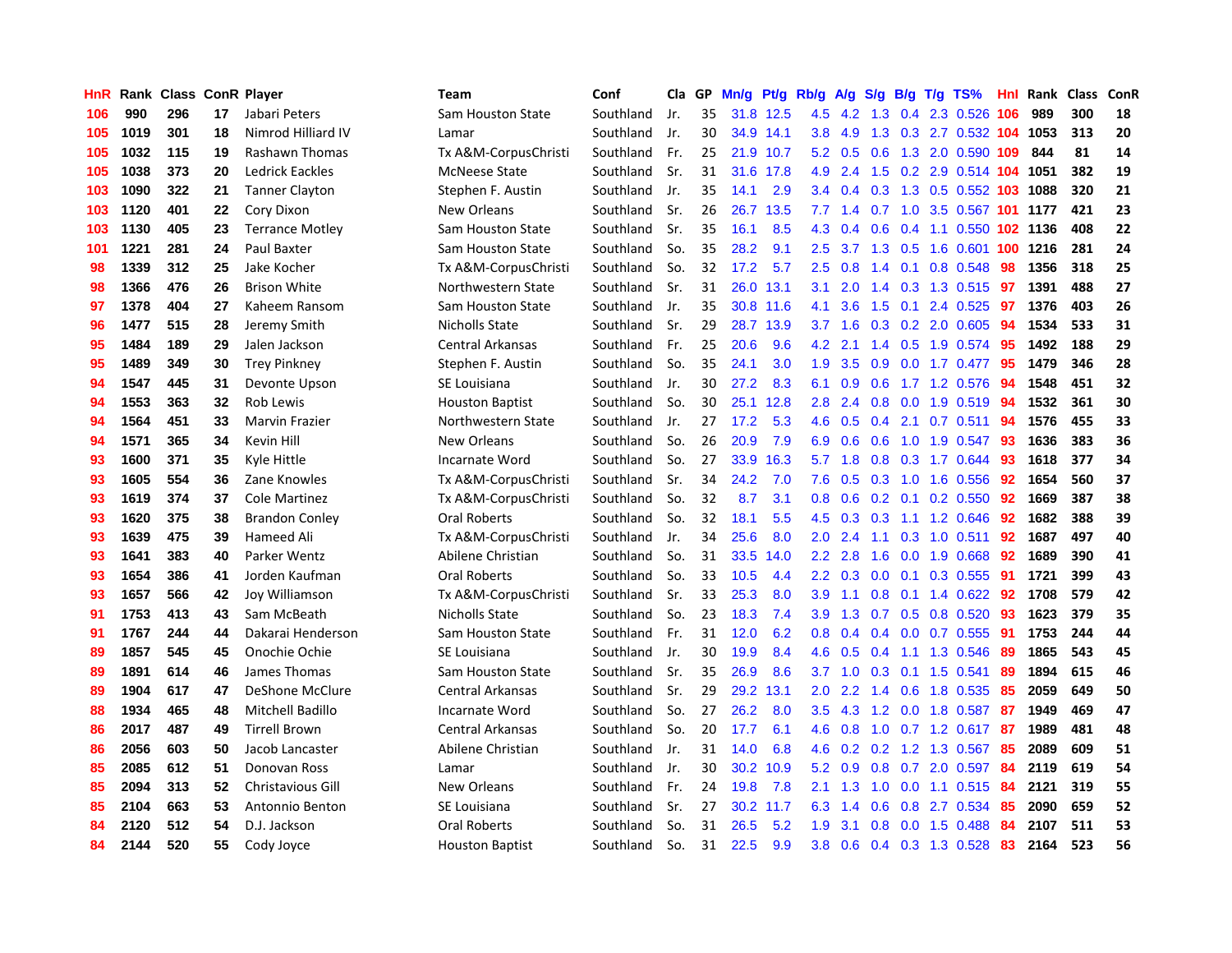| HnR |      | Rank Class ConR Player |    |                              | <b>Team</b>            | Conf      | Cla GP |    | Mn/g | Pt/g | Rb/g             | A/g             | S/g              |     | $B/g$ T/g TS%               | Hnl | Rank Class |     | ConR |
|-----|------|------------------------|----|------------------------------|------------------------|-----------|--------|----|------|------|------------------|-----------------|------------------|-----|-----------------------------|-----|------------|-----|------|
| 83  | 2179 | 333                    | 56 | Jeff Beverly                 | Tx A&M-CorpusChristi   | Southland | Fr.    | 34 | 19.6 | 8.2  | 3.0              | 0.4             | 0.3              |     | $0.2$ 1.7 $0.524$           | 83  | 2219       | 347 | 59   |
| 83  | 2197 | 690                    | 57 | <b>Anthony Horton</b>        | Incarnate Word         | Southland | Sr.    | 27 | 26.7 | 11.5 |                  | 4.7 1.3         | 0.7              |     | $0.7$ 2.2 $0.570$           | 83  | 2210       | 693 | 58   |
| 83  | 2224 | 348                    | 58 | Sam Burmeister               | Incarnate Word         | Southland | Fr.    | 26 | 31.8 | 11.0 | $2.7^{\circ}$    | 1.8             |                  |     | $0.7$ 0.0 1.8 0.565         | -83 | 2173       | 333 | 57   |
| 83  | 2231 | 699                    | 59 | Ricmonds Vilde               | <b>Houston Baptist</b> | Southland | Sr.    | 31 | 16.0 | 6.5  | 4.7              | 0.4             |                  |     | $0.3$ $0.5$ 1.6 $0.574$     | -82 | 2245       | 703 | 60   |
| 83  | 2236 | 350                    | 60 | Bobby Word                   | Oral Roberts           | Southland | Fr.    | 32 | 23.0 | 6.6  | $2.7^{\circ}$    | 0.9             |                  |     | $0.5$ 0.3 0.8 0.529         | 82  | 2248       | 355 | 61   |
| 82  | 2247 | 355                    | 61 | Nate Frye                    | New Orleans            | Southland | Fr.    | 25 | 10.6 | 3.5  | 1.0              | 1.3             | 0.6              |     | $0.1$ 1.1 0.547             | -81 | 2290       | 362 | 66   |
| 82  | 2251 | 356                    | 62 | Phabian Glasco               | Central Arkansas       | Southland | Fr.    | 29 | 21.0 | 5.2  | 3.8 <sub>2</sub> | 0.7             | 0.6              |     | 1.9 0.7 0.553               | -79 | 2390       | 381 | 73   |
| 82  | 2253 | 358                    | 63 | James Harrison               | New Orleans            | Southland | Fr.    | 23 | 12.0 | 4.7  | 0.7              | 0.5             | 0.3              |     | $0.0$ $0.6$ $0.655$         | -81 | 2292       | 364 | 67   |
| 82  | 2273 | 650                    | 64 | JaMichael Hawkins            | SE Louisiana           | Southland | Jr.    | 30 | 27.2 | 12.3 | 2.6              | 1.0             | 0.7              |     | $0.2$ 1.7 0.519             | -81 | 2272       | 652 | 64   |
| 82  | 2276 | 651                    | 65 | <b>Connor Brooks</b>         | Stephen F. Austin      | Southland | Jr.    | 35 | 10.4 | 2.7  | 0.9              | 1.0             | 0.3              |     | $0.0$ 0.7 0.505             | -81 | 2268       | 650 | 62   |
| 81  | 2284 | 712                    | 66 | Dre Evans                    | SE Louisiana           | Southland | Sr.    | 30 | 28.0 | 9.5  | 1.6              | 2.8             |                  |     | $0.5$ 0.0 1.4 0.546         | -81 | 2287       | 715 | 65   |
| 81  | 2286 | 713                    | 67 | Nathaniel Mason              | Sam Houston State      | Southland | Sr.    | 34 | 12.4 | 4.4  | 1.9              | 0.5             |                  |     | 0.3 0.1 0.7 0.545 81        |     | 2269       | 711 | 63   |
| 81  | 2294 | 659                    | 68 | Matt Derenbecker             | New Orleans            | Southland | Jr.    | 11 | 27.0 | 10.5 | 5.6              | 0.9             |                  |     | $0.4$ 0.1 1.0 0.509         | -80 | 2354       | 687 | 71   |
| 81  | 2329 | 568                    | 69 | Brandon Pye                  | Tx A&M-CorpusChristi   | Southland | So.    | 33 | 19.0 | 5.7  | 0.8              | 0.9             | 0.4              |     | $0.0 \quad 0.6 \quad 0.573$ | -80 | 2349       | 569 | 69   |
| 80  | 2347 | 683                    | 70 | Craig McFerrin               | <b>McNeese State</b>   | Southland | Jr.    | 31 | 27.7 | 9.2  | 6.5              | 0.6             | 0.4              |     | 1.0 1.9 0.506               | -80 | 2369       | 694 | 72   |
| 80  | 2351 | 686                    | 71 | LaDarrien Williams           | Abilene Christian      | Southland | Jr.    | 16 | 29.6 | 12.3 | 5.3              | 3.9             | 1.2              |     | $0.3$ 2.1 0.463             | -86 | 2030       | 592 | 49   |
| 80  | 2360 | 690                    | 72 | Desharick Guidry             | <b>McNeese State</b>   | Southland | Jr.    | 23 | 33.5 | 10.0 | 8.0              | 1.2             | 1.1              |     | $0.4$ 1.7 0.465             | -80 | 2350       | 684 | 70   |
| 80  | 2376 | 578                    | 73 | <b>Austin Cooke</b>          | Abilene Christian      | Southland | So.    | 31 | 29.5 | 7.9  | 5.7              | 2.0             | 0.9              |     | 0.2 1.0 0.585               | 79  | 2401       | 578 | 74   |
| 80  | 2383 | 727                    | 74 | <b>Gary Stewart</b>          | Northwestern State     | Southland | Sr.    | 25 | 15.4 | 5.4  | 2.2              | 0.9             |                  |     | $0.2$ 0.0 0.8 0.584         | -81 | 2295       | 718 | 68   |
| 80  | 2386 | 729                    | 75 | Amos Wilson                  | Lamar                  | Southland | Sr.    | 30 | 29.9 | 11.4 | 5.4              | 0.8             |                  |     | 0.7 0.6 1.8 0.535 79        |     | 2414       | 737 | 75   |
| 79  | 2394 | 732                    | 76 | <b>Tradarrius McPhearson</b> | New Orleans            | Southland | Sr.    | 25 | 24.8 | 9.2  | 2.3              | 1.6             |                  |     | 0.9 0.3 1.8 0.513 79        |     | 2423       | 741 | 77   |
| 79  | 2395 | 381                    | 77 | Liam Thomas                  | Nicholls State         | Southland | Fr.    | 25 | 15.5 | 3.3  | 3.2              | 0.6             |                  |     | 0.3 1.3 0.8 0.532 78        |     | 2424       | 392 | 78   |
| 79  | 2416 | 707                    | 78 | Julian Edmonson              | Abilene Christian      | Southland | Jr.    | 30 | 18.9 | 11.1 | 1.8              | 1.0             | 0.7              |     | $0.1$ 1.8 0.532             | 78  | 2434       | 710 | 79   |
| 78  | 2436 | 586                    | 79 | Drew Wilson                  | <b>Oral Roberts</b>    | Southland | So.    | 31 | 12.2 | 2.0  | 2.7              | 0.3             | $0.4^{\circ}$    |     | $0.6$ 0.5 0.525             | 78  | 2462       | 588 | 83   |
| 78  | 2437 | 399                    | 80 | Joshua Filmore               | SE Louisiana           | Southland | Fr.    | 30 | 26.5 | 6.9  | 2.3              | 2.9             | 0.6              |     | 0.1 1.3 0.470               | 78  | 2441       | 398 | 81   |
| 78  | 2441 | 742                    | 81 | <b>Patrick Robinson</b>      | Northwestern State     | Southland | Sr.    | 30 | 17.1 | 3.9  | 3.1              | 1.1             | 0.8              |     | $0.3$ 1.0 0.527             | 78  | 2436       | 745 | 80   |
| 78  | 2442 | 714                    | 82 | Aubrey Ball                  | Central Arkansas       | Southland | Jr.    | 28 | 12.4 | 5.4  | $1.2^{\circ}$    | 0.7             |                  |     | $0.3$ 0.0 0.6 0.528         | -76 | 2562       | 749 | 92   |
| 78  | 2451 | 744                    | 83 | Will Bond                    | Sam Houston State      | Southland | Sr.    | 35 | 14.1 | 4.0  |                  | $1.2 \quad 0.7$ |                  |     | 0.2 0.1 0.4 0.606 78        |     | 2448       | 749 | 82   |
| 78  | 2469 | 592                    | 84 | T.J. Carpenter               | Nicholls State         | Southland | So.    | 29 | 26.7 | 9.3  | 3.5              | 1.2             |                  |     | 0.6 0.1 1.2 0.469 77        |     | 2514       | 599 | 86   |
| 78  | 2475 | 748                    | 85 | <b>Isaac Mack</b>            | New Orleans            | Southland | Sr.    | 25 | 29.4 | 8.6  | $2.4^{\circ}$    | 3.3             | 1.0              |     | $0.0$ 2.6 $0.459$           | -77 | 2485       | 757 | 84   |
| 77  | 2490 | 416                    | 86 | Jabbar Singleton             | Oral Roberts           | Southland | Fr.    | 33 | 22.9 | 3.7  | 1.7              | 2.3             | 0.6              |     | 0.1 1.2 0.446               | 76  | 2532       | 418 | 88   |
| 77  | 2507 | 732                    | 87 | Julian Chiera                | SE Louisiana           | Southland | Jr.    | 30 | 20.5 | 6.3  | 2.5              | 0.7             | 0.4              |     | $0.0$ 1.1 $0.648$           | -77 | 2513       | 738 | 85   |
| 77  | 2514 | 601                    | 88 | <b>Austin Lewis</b>          | <b>McNeese State</b>   | Southland | So.    | 31 | 9.6  | 2.0  | 1.9              | 0.2             | 0.1              | 0.8 | 0.3 0.554                   | 76  | 2531       | 604 | 87   |
| 76  | 2533 | 763                    | 89 | Ian Markolf                  | Incarnate Word         | Southland | Sr.    | 21 | 23.3 | 6.9  | 7.4              | 1.9             | 0.3              | 1.4 | 2.4 0.440                   | 79  | 2420       | 739 | 76   |
| 76  | 2536 | 423                    | 90 | <b>Colter Lasher</b>         | <b>Houston Baptist</b> | Southland | Fr.    | 26 | 16.2 | 5.7  | 2.9              | 0.8             | $0.4^{\circ}$    |     | 0.2 1.3 0.527               | 76  | 2545       | 425 | 90   |
| 76  | 2542 | 610                    | 91 | Shaun Johnson                | <b>McNeese State</b>   | Southland | So.    | 28 | 9.8  | 3.6  | 1.1              | 0.5             | $0.4^{\circ}$    |     | $0.0$ $0.3$ $0.455$         | -76 | 2551       | 607 | 91   |
| 76  | 2567 | 618                    | 92 | Dauson Womack                | <b>Houston Baptist</b> | Southland | So.    | 28 | 19.0 | 4.1  | 4.8              | 0.9             | 1.0              |     | $0.4$ 1.6 0.464             | 75  | 2584       | 619 | 94   |
| 75  | 2575 | 750                    | 93 | <b>Octavius Green</b>        | Lamar                  | Southland | Jr.    | 25 | 13.0 | 3.9  | 2.8              | 0.4             | 0.3 <sub>0</sub> |     | $0.2$ 0.7 0.533             | 75  | 2597       | 758 | 96   |
| 75  | 2582 | 753                    | 94 | <b>Terrance Syon</b>         | New Orleans            | Southland | Jr.    | 26 | 17.1 | 4.0  | 4.3              | 0.5             |                  |     | 0.5 0.7 0.9 0.454           | 74  | 2609       | 763 | 98   |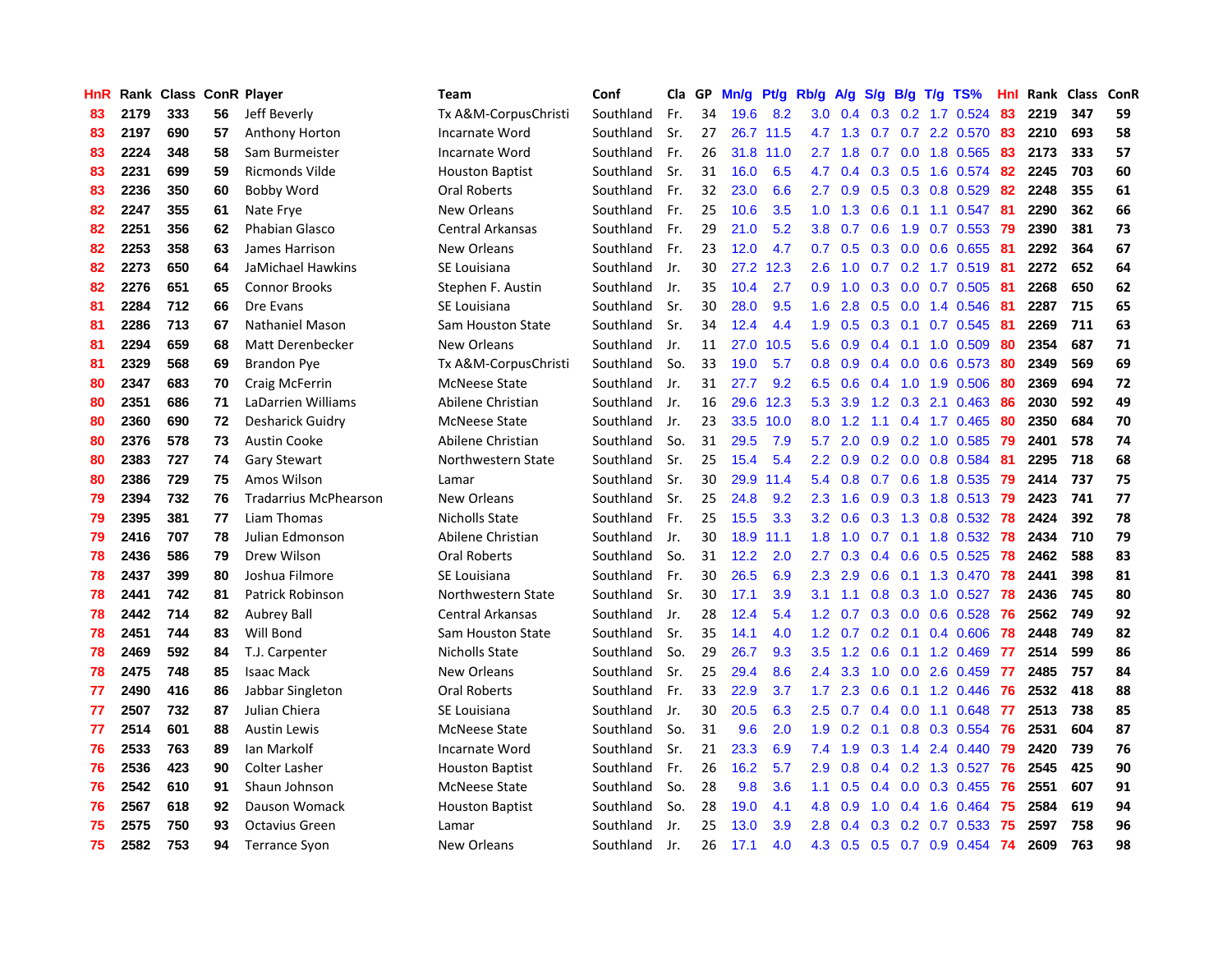| HnR |      | Rank Class |     | <b>ConR Player</b>      | <b>Team</b>            | Conf      | Cla | GP | Mn/g | Pf/g      | Rb/g             | A/g           | S/g              | B/g | T/g TS%                       | Hnl | Rank Class |     | ConR         |
|-----|------|------------|-----|-------------------------|------------------------|-----------|-----|----|------|-----------|------------------|---------------|------------------|-----|-------------------------------|-----|------------|-----|--------------|
| 75  | 2587 | 754        | 95  | <b>Winslo Barry</b>     | Incarnate Word         | Southland | Jr. | 26 | 8.6  | 2.8       | 2.9              | 0.1           | 0.1              | 0.5 | 0.3 0.468                     | 75  | 2590       | 754 | 95           |
| 75  | 2588 | 755        | 96  | <b>Shane Rillieux</b>   | Nicholls State         | Southland | Jr. | 27 | 30.8 | 6.0       | $2.5^{\circ}$    | 2.6           | 0.7              |     | $0.1$ 2.0 $0.434$             | -76 | 2537       | 744 | 89           |
| 74  | 2620 | 779        | 97  | Jeffery Ricard          | SE Louisiana           | Southland | Sr. | 26 | 22.7 | 6.4       | 3.2              | 1.6           |                  |     | 0.8 0.1 1.7 0.506 75          |     | 2582       | 776 | 93           |
| 74  | 2622 | 764        | 98  | Justin Philippe         | Incarnate Word         | Southland | Jr. | 26 | 12.7 | 4.3       | 3.0 <sub>2</sub> | 0.8           |                  |     | $0.2$ 0.2 1.1 0.565           | -74 | 2630       | 769 | 102          |
| 74  | 2630 | 451        | 99  | Dallas Cameron          | Stephen F. Austin      | Southland | Fr. | 34 | 12.2 | 2.4       | 0.7              | 1.3           | 0.3              |     | $0.1$ 0.7 0.476               | -74 | 2614       | 443 | 99           |
| 74  | 2635 | 767        | 100 | <b>Marcel Smith</b>     | <b>Houston Baptist</b> | Southland | Jr. | 26 | 24.7 | 6.2       | 1.7              | 3.0           | 0.5              |     | $0.0$ 1.7 $0.526$             | -74 | 2626       | 766 | 100          |
| 73  | 2637 | 768        | 101 | <b>Harrison Hawkins</b> | Abilene Christian      | Southland | Jr. | 16 | 30.1 | 12.3      | $2.6\,$          | 3.2           | 1.1              | 0.0 | 3.1 0.536                     | -74 | 2629       | 768 | 101          |
| 73  | 2642 | 771        | 102 | Ryan King               | Northwestern State     | Southland | Jr. | 25 | 11.5 | 3.0       | $2.7^{\circ}$    | 0.1           | 0.2 <sub>0</sub> |     | 0.7 0.6 0.539                 | -75 | 2599       | 760 | 97           |
| 73  | 2653 | 636        | 103 | <b>Amin Torres</b>      | Nicholls State         | Southland | So. | 28 | 10.8 | 4.7       | 0.8              | 0.9           | 0.4              |     | $0.0$ 1.1 $0.480$             | 72  | 2683       | 642 | 103          |
| 72  | 2662 | 459        | 104 | Ja'Dante' Frye          | Nicholls State         | Southland | Fr. | 29 | 14.6 | 3.1       | 2.9              | $0.4^{\circ}$ |                  |     | 0.4 0.2 0.6 0.532 71          |     | 2706       | 470 | 107          |
| 72  | 2664 | 460        | 105 | Sabri Thompson          | Northwestern State     | Southland | Fr. | 31 | 12.6 | 4.1       | $1.4^{\circ}$    | 0.9           | 0.5              |     | $0.1$ 0.8 0.490               | -72 | 2688       | 465 | 104          |
| 72  | 2672 | 465        | 106 | <b>Tevin Broyles</b>    | <b>New Orleans</b>     | Southland | Fr. | 25 | 17.2 | 5.6       | 2.8              | 1.0           | 0.6              |     | 0.0 1.7 0.513 72              |     | 2699       | 469 | 106          |
| 72  | 2692 | 785        | 107 | <b>Tyler Russell</b>    | <b>Houston Baptist</b> | Southland | Jr. | 29 | 22.7 | 8.3       | $2.5\,$          | 1.2           | 0.6              |     | $0.0$ 1.7 $0.492$             | 72  | 2694       | 790 | 105          |
| 72  | 2694 | 643        | 108 | <b>Rhon Mitchell</b>    | Lamar                  | Southland | So. | 29 | 24.0 | 10.1      | 3.2              | 1.2           | 0.5              | 0.4 | 2.4 0.467                     | -71 | 2713       | 648 | 109          |
| 71  | 2706 | 646        | 109 | Caleb Crayton           | <b>Houston Baptist</b> | Southland | So. | 29 | 21.9 | 7.1       | 4.1              | 1.0           | 0.4              |     | 0.2 1.8 0.498                 | -71 | 2712       | 647 | 108          |
| 71  | 2712 | 478        | 110 | DuShaun Rice            | Central Arkansas       | Southland | Fr. | 29 | 16.4 | 4.2       | 1.9              | 1.5           | 0.6              |     | $0.1$ 1.0 0.473               | 68  | 2769       | 489 | 112          |
| 71  | 2713 | 790        | 111 | Anthony Holliday        | Lamar                  | Southland | Jr. | 28 | 21.8 | 6.3       | 1.8              | 1.6           | 0.7              |     | $0.1$ 1.8 $0.565$             | -70 | 2733       | 796 | 110          |
| 69  | 2752 | 487        | 112 | Luke Doyle              | <b>Nicholls State</b>  | Southland | Fr. | 29 | 15.8 | 3.8       | 1.6              | 1.1           | 0.4              |     | $0.0$ $0.5$ $0.444$           | 68  | 2780       | 494 | 113          |
| 69  | 2765 | 662        | 113 | James Pegues            | Abilene Christian      | Southland | So. | 31 | 14.4 | 5.1       | 3.3 <sub>2</sub> | 0.5           | 0.7              |     | $0.1$ 1.5 0.513               | 68  | 2787       | 669 | 114          |
| 68  | 2783 | 670        | 114 | Daouda Berete           | Central Arkansas       | Southland | So. | 29 | 20.2 | 4.6       | 3.4              | 1.3           | 1.2              |     | $0.2$ 1.6 0.443               | 65  | 2843       | 686 | 118          |
| 68  | 2787 | 810        | 115 | <b>Adrian Fields</b>    | <b>McNeese State</b>   | Southland | Sr. | 28 | 22.9 | 5.9       | 2.8              | 0.6           | 0.9              |     | 0.2 1.3 0.447                 | 69  | 2761       | 808 | 111          |
| 67  | 2810 | 815        | 116 | Keelan Garrett          | <b>McNeese State</b>   | Southland | Jr. | 28 | 14.7 | 6.1       | 1.0              | 0.6           | 0.3              | 0.0 | $0.6$ 0.447                   | -67 | 2805       | 817 | 115          |
| 66  | 2815 | 507        | 117 | Tra'von Joseph          | Northwestern State     | Southland | Fr. | 31 | 11.2 | 2.5       | 1.7              | 0.5           | 0.5              |     | $0.3$ 0.5 0.507               | 66  | 2833       | 514 | 116          |
| 66  | 2822 | 510        | 118 | Michael Grant           | Abilene Christian      | Southland | Fr. | 31 | 20.7 | 5.1       | 2.3              | 1.0           | 1.0              |     | 0.4 1.6 0.541                 | -65 | 2842       | 516 | 117          |
| 65  | 2847 | 824        | 119 | Adrion Webber           | <b>Oral Roberts</b>    | Southland | Jr. | 32 | 10.3 | 3.0       | 1.2 <sub>1</sub> | 0.2           |                  |     | $0.3$ 0.0 0.4 0.473           | -64 | 2870       | 833 | 119          |
| 64  | 2850 | 520        | 120 | Ethan Lee               | Central Arkansas       | Southland | Fr. | 29 | 16.0 | 4.3       | $2.6\,$          | 0.2           | 0.3              |     | 0.3 0.5 0.488                 | 62  | 2919       | 537 | 121          |
| 62  | 2905 | 533        | 121 | Reveal Chukwujekwu      | <b>Houston Baptist</b> | Southland | Fr. | 24 | 15.0 | 3.5       | 3.5              | 1.0           | 0.5              |     | 0.1 1.3 0.390                 | 63  | 2898       | 528 | 120          |
| 61  | 2921 | 540        | 122 | <b>Marcus Owens</b>     | Lamar                  | Southland | Fr. | 27 | 14.4 | 4.0       | 1.9              | 0.3           | $0.4^{\circ}$    | 0.1 | $0.6$ 0.460                   | -61 | 2934       | 544 | 122          |
| 60  | 2928 | 543        | 123 | <b>Jimmy Barton</b>     | <b>Houston Baptist</b> | Southland | Fr. | 31 | 16.6 | 3.0       | 1.1              | 1.8           | 0.5              |     | $0.0$ 1.4 0.439               | 59  | 2958       | 557 | 125          |
| 59  | 2941 | 855        | 124 | Rafael Farley           | Abilene Christian      | Southland | Jr. | 27 | 15.6 | 4.9       | 1.3              | 0.4           | 0.1              | 0.1 | 0.7 0.554                     | 60  | 2946       | 856 | 124          |
| 59  | 2947 | 840        | 125 | <b>Brandon Regis</b>    | <b>McNeese State</b>   | Southland | Sr. | 30 | 9.3  | 2.2       | 1.0              | 0.8           | 0.3              |     | $0.1$ 0.6 0.414               | -59 | 2965       | 842 | 126          |
| 59  | 2949 | 553        | 126 | <b>Riley Payne</b>      | Abilene Christian      | Southland | Fr. | 31 | 18.8 | 3.5       | 2.5              | 0.8           | 0.6              |     | 0.1 1.1 0.529                 | 58  | 2970       | 561 | 128          |
| 57  | 2963 | 861        | 127 | Lenell Brown            | Central Arkansas       | Southland | Jr. | 29 | 13.8 | 3.9       | 1.2              | 1.0           | 0.4              |     | $0.1$ 1.2 0.467               | -55 | 2997       | 870 | 130          |
| 57  | 2968 | 562        | 128 | Alex Fountain           | <b>Houston Baptist</b> | Southland | Fr. | 24 | 11.0 | 2.5       | 1.5              | 0.3           | 0.2              |     | 0.4 0.6 0.496                 | 58  | 2969       | 560 | 127          |
| 55  | 2987 | 867        | 129 | <b>Tyler Washington</b> | Northwestern State     | Southland | Jr. | 22 | 12.6 | 2.8       | 0.9              | 1.1           | 0.3              |     | $0.0$ 0.5 0.434               | -60 | 2945       | 855 | 123          |
| 55  | 2991 | 571        | 130 | Jamaya Burr             | <b>McNeese State</b>   | Southland | Fr. | 28 | 11.8 | 3.0       | 0.9              | 1.0           | 0.2              | 0.0 | $0.9$ $0.441$                 | 56  | 2993       | 570 | 129          |
| 50  | 3030 | 716        | 131 | <b>Donnell Minton</b>   | Lamar                  | Southland | So. | 23 | 16.0 | 3.5       | 1.5              | 1.0           | 0.7              |     | 0.3 1.3 0.379                 | -53 | 3013       | 715 | 131          |
| 44  | 3055 | 851        | 132 | Pedro Maciel            | Nicholls State         | Southland | Sr. | 24 | 9.8  | 0.8       | 0.7              | 1.1           | 0.3              |     | $0.0$ 0.6 0.435               | 45  | 3054       | 851 | 132          |
| 144 | 86   | 34         | 1.  | <b>Taylor Braun</b>     | North Dakota State     | Summit    | Sr. | 32 |      | 34.0 17.6 |                  |               |                  |     | 5.5 3.8 1.5 0.2 2.0 0.591 145 |     | 80         | 32  | $\mathbf{1}$ |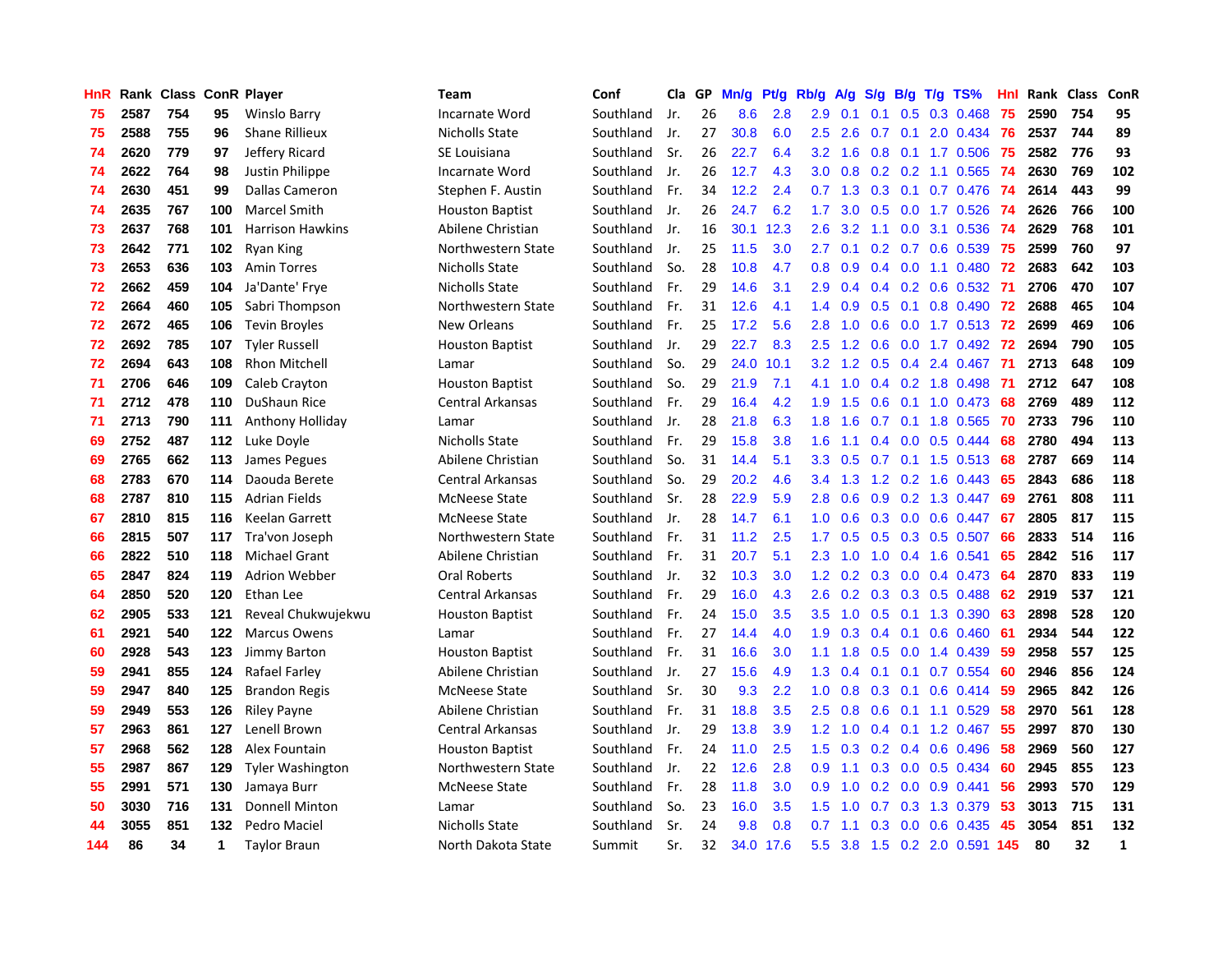| HnR | Rank | <b>Class ConR Player</b> |                |                         | Team               | Conf   | Cla | GP | Mn/g | <b>Pt/g</b> | Rb/g             | A/g           | S/g | B/g | $T/g$ TS%                  | Hnl | Rank | Class | ConR                    |
|-----|------|--------------------------|----------------|-------------------------|--------------------|--------|-----|----|------|-------------|------------------|---------------|-----|-----|----------------------------|-----|------|-------|-------------------------|
| 128 | 307  | 132                      | $\mathbf{2}$   | Chris Udofia            | Denver             | Summit | Sr. | 31 | 34.4 | 12.3        | 5.4              | 3.9           | 1.5 |     | 2.3 1.8 0.536 127          |     | 324  | 141   | $\overline{2}$          |
| 127 | 322  | 139                      | 3              | Jordan Dykstra          | South Dakota State | Summit | Sr. | 32 | 31.9 | 16.0        | 7.6              | 1.9           | 0.6 |     | 0.2 1.7 0.591 126          |     | 341  | 148   | 3                       |
| 123 | 409  | 169                      | 4              | Marshall Bjorklund      | North Dakota State | Summit | Sr. | 33 |      | 25.8 13.2   | 4.2              | 1.4           |     |     | 0.8 0.2 1.7 0.628 123      |     | 413  | 171   | 4                       |
| 117 | 574  | 172                      | 5              | Cody Larson             | South Dakota State | Summit | Jr. | 32 |      | 29.0 13.1   | 7.0              | 2.0           |     |     | 0.6 1.1 2.3 0.553 116      |     | 596  | 181   | 5                       |
| 114 | 661  | 263                      | 6              | TrayVonn Wright         | North Dakota State | Summit | Sr. | 33 | 29.3 | 11.4        | 5.2              | 0.6           | 0.9 |     | 1.7 0.9 0.564 113          |     | 678  | 273   | 6                       |
| 112 | 732  | 222                      | $\overline{7}$ | <b>Steve Forbes</b>     | <b>IPFW</b>        | Summit | Jr. | 36 | 21.4 | 12.1        | 5.3              | 0.6           | 0.5 |     | 0.6 2.2 0.620 112          |     | 750  | 224   | 8                       |
| 111 | 753  | 68                       | 8              | <b>Garret Covington</b> | Western Illinois   | Summit | Fr. | 29 | 32.9 | 14.6        | 4.7              | 1.9           | 1.0 |     | 0.1 1.9 0.566 111          |     | 767  | 67    | 9                       |
| 111 | 766  | 229                      | 9              | Mike Rostampour         | Nebraska-Omaha     | Summit | Jr. | 32 | 20.7 | 9.2         | 7.5              | 0.4           | 0.8 |     | 0.3 1.0 0.609 111          |     | 772  | 230   | 10                      |
| 111 | 767  | 294                      | 10             | Luis Jacobo             | <b>IPFW</b>        | Summit | Sr. | 33 | 29.2 | 15.3        | 4.8              | 1.4           | 0.8 |     | 0.3 1.8 0.594 112          |     | 749  | 292   | $\overline{\mathbf{z}}$ |
| 111 | 771  | 72                       | 11             | Mo Evans                | <b>IPFW</b>        | Summit | Fr. | 36 | 21.8 | 9.6         | 2.7              | 1.9           | 1.3 |     | $0.1$ 1.5 0.635 111        |     | 781  | 71    | 11                      |
| 111 | 779  | 230                      | 12             | <b>Brett Olson</b>      | Denver             | Summit | Jr. | 31 |      | 36.8 14.5   | $3.4^{\circ}$    | 3.5           |     |     | 1.1 0.1 2.0 0.635 110      |     | 792  | 234   | 12                      |
| 111 | 792  | 236                      | 13             | Lawrence Alexander      | North Dakota State | Summit | Jr. | 33 | 34.4 | 11.1        | 4.3              | 2.6           |     |     | 0.9 0.2 2.1 0.559 110      |     | 794  | 235   | 13                      |
| 108 | 875  | 198                      | 14             | Kory Brown              | North Dakota State | Summit | So. | 33 | 27.2 | 7.0         | 4.2              |               |     |     | 1.7 1.1 0.8 0.9 0.625 108  |     | 884  | 201   | 14                      |
| 107 | 927  | 342                      | 15             | Pierre Bland            | <b>IPFW</b>        | Summit | Sr. | 36 | 33.4 | 9.8         | 4.5              | 4.3           | 1.7 |     | 0.2 1.9 0.602 107          |     | 943  | 350   | 16                      |
| 107 | 933  | 346                      | 16             | <b>Trevor Gruis</b>     | South Dakota       | Summit | Sr. | 30 | 27.8 | 11.3        | 5.8              | 1.8           | 0.5 |     | 1.2 2.0 0.584 107          |     | 929  | 347   | 15                      |
| 104 | 1065 | 384                      | 17             | John Karhoff            | Nebraska-Omaha     | Summit | Sr. | 32 | 26.0 | 13.2        | 4.0              | 1.9           | 0.6 |     | 0.5 1.4 0.552 104 1061     |     |      | 385   | 17                      |
| 104 | 1074 | 249                      | 18             | Joe Reed                | <b>IPFW</b>        | Summit | So. | 36 | 24.5 | 8.1         | 5.3              | 1.3           | 0.6 | 0.3 | 0.9 0.584 103 1082         |     |      | 249   | 18                      |
| 104 | 1082 | 389                      | 19             | Brayden Carlson         | South Dakota State | Summit | Sr. | 32 | 36.8 | 14.9        | 3.5              | 2.9           | 1.5 | 0.1 | 2.5 0.588 103 1103         |     |      | 396   | 19                      |
| 101 | 1187 | 352                      | 20             | CJ Carter               | Nebraska-Omaha     | Summit | Jr. | 31 | 30.5 | 13.5        | 2.6              | 3.4           | 1.3 |     | 0.2 2.1 0.539 101 1181     |     |      | 350   | 20                      |
| 101 | 1197 | 275                      | 21             | <b>Tyler Flack</b>      | South Dakota       | Summit | So. | 30 | 21.3 | 8.5         | 4.7              | 0.5           |     |     | 0.4 1.4 1.1 0.600 101 1193 |     |      | 275   | 21                      |
| 100 | 1247 | 370                      | 22             | Cam Griffin             | Denver             | Summit | Jr. | 31 | 28.8 | 8.5         | 5.8              | 2.0           | 1.4 |     | 0.3 1.6 0.546 100 1264     |     |      | 377   | 23                      |
| 100 | 1265 | 293                      | 23             | <b>Marcus Tyus</b>      | Nebraska-Omaha     | Summit | So. | 32 | 18.5 | 9.4         | 2.1              | 1.1           | 1.0 |     | 0.2 1.4 0.561 100 1260     |     |      | 291   | 22                      |
| 100 | 1276 | 449                      | 24             | Mike Felt               | North Dakota State | Summit | Sr. | 33 | 14.6 | 6.1         | 1.1              | 0.5           | 0.4 |     | $0.0$ 0.5 0.595            | -99 | 1283 | 454   | 24                      |
| 99  | 1281 | 452                      | 25             | Jordan Aaberg           | North Dakota State | Summit | Sr. | 33 | 11.6 | 3.6         | 1.8              | 0.3           | 0.1 |     | $0.7$ 0.5 0.623            | 99  | 1286 | 456   | 25                      |
| 99  | 1285 | 453                      | 26             | Michael Ochereobia      | Western Illinois   | Summit | Sr. | 30 | 25.2 | 8.9         | 5.4              | 0.8           |     |     | 0.4 1.4 1.7 0.588          | 98  | 1332 | 467   | 27                      |
| 99  | 1314 | 305                      | 27             | Devin Patterson         | Nebraska-Omaha     | Summit | So. | 32 | 26.3 | 10.1        | 2.7              | 3.3           | 1.8 |     | $0.0$ 2.5 $0.547$          | 99  | 1315 | 305   | 26                      |
| 98  | 1355 | 472                      | 28             | Adam Link               | Western Illinois   | Summit | Sr. | 30 | 28.9 | 9.2         | 4.7              | 1.7           |     |     | 0.7 0.5 1.7 0.580 97       |     | 1405 | 493   | 31                      |
| 98  | 1358 | 474                      | 29             | Chad White              | South Dakota State | Summit | Sr. | 30 | 32.3 | 9.7         | 3.6 <sup>°</sup> | $2.2^{\circ}$ |     |     | $0.6$ 0.6 1.6 0.561        | 98  | 1338 | 469   | 28                      |
| 98  | 1364 | 317                      | 30             | Nate Engesser           | Denver             | Summit | So. | 29 | 13.2 | 4.8         | 0.9 <sub>0</sub> |               |     |     | 1.0 0.2 0.0 0.5 0.626 97   |     | 1383 | 322   | 30                      |
| 97  | 1397 | 325                      | 31             | Jake Bittle             | South Dakota State | Summit | So. | 23 | 30.3 | 8.5         | 4.6              | 2.3           | 1.8 |     | $0.4$ 1.7 0.504            | -98 | 1350 | 316   | 29                      |
| 97  | 1410 | 413                      | 32             | Joe Edwards             | <b>IPFW</b>        | Summit | Jr. | 36 | 25.3 | 8.1         | 2.6              | 2.3           | 0.5 |     | $0.3$ 1.7 $0.561$          | 96  | 1417 | 413   | 32                      |
| 96  | 1459 | 510                      | 33             | Marcus Heemstra         | South Dakota State | Summit | Sr. | 32 | 16.6 | 5.1         | 3.2              | 1.0           | 0.3 |     | 0.4 1.1 0.566              | 95  | 1478 | 518   | 34                      |
| 96  | 1466 | 512                      | 34             | Michael Kibiloski       | <b>IPFW</b>        | Summit | Sr. | 36 | 19.2 | 7.2         | 2.4              | 0.6           | 0.5 | 0.1 | $0.6$ 0.628                | 95  | 1471 | 516   | 33                      |
| 95  | 1505 | 354                      | 35             | Marcus Byrd             | Denver             | Summit | So. | 30 | 24.0 | 7.9         | 2.6              | 1.0           | 0.7 | 0.3 | $0.8$ 0.623                | 95  | 1512 | 354   | 35                      |
| 95  | 1513 | 356                      | 36             | Jalen Love              | Denver             | Summit | So. | 31 | 32.0 | 9.1         | 2.4              | 1.7           | 1.1 |     | 0.1 1.2 0.510 94           |     | 1526 | 358   | 36                      |
| 93  | 1592 | 461                      | 37             | <b>Brandon Bos</b>      | South Dakota       | Summit | Jr. | 30 | 28.2 | 11.9        | 3.2              | 2.4           | 0.5 |     | $0.1$ 2.0 0.527            | 93  | 1591 | 465   | 37                      |
| 92  | 1680 | 569                      | 38             | Matt Hagerbaumer        | Nebraska-Omaha     | Summit | Sr. | 32 | 19.9 | 3.7         | 5.2              | 0.5           | 0.6 |     | 1.0 0.5 0.702              | 92  | 1673 | 566   | 40                      |
| 92  | 1703 | 576                      | 39             | <b>Justin Simmons</b>   | Nebraska-Omaha     | Summit | Sr. | 30 | 21.1 | 10.2        | $2.4^{\circ}$    | 1.5           | 1.1 |     | $0.3$ 1.8 0.460            | 92  | 1672 | 565   | 39                      |
| 92  | 1709 | 401                      | 40             | <b>Bryant Rucker</b>    | Denver             | Summit | So. | 30 | 21.9 | 6.7         | 1.9              |               |     |     | 1.2 0.7 0.0 0.8 0.626      | 92  | 1714 | 398   | 41                      |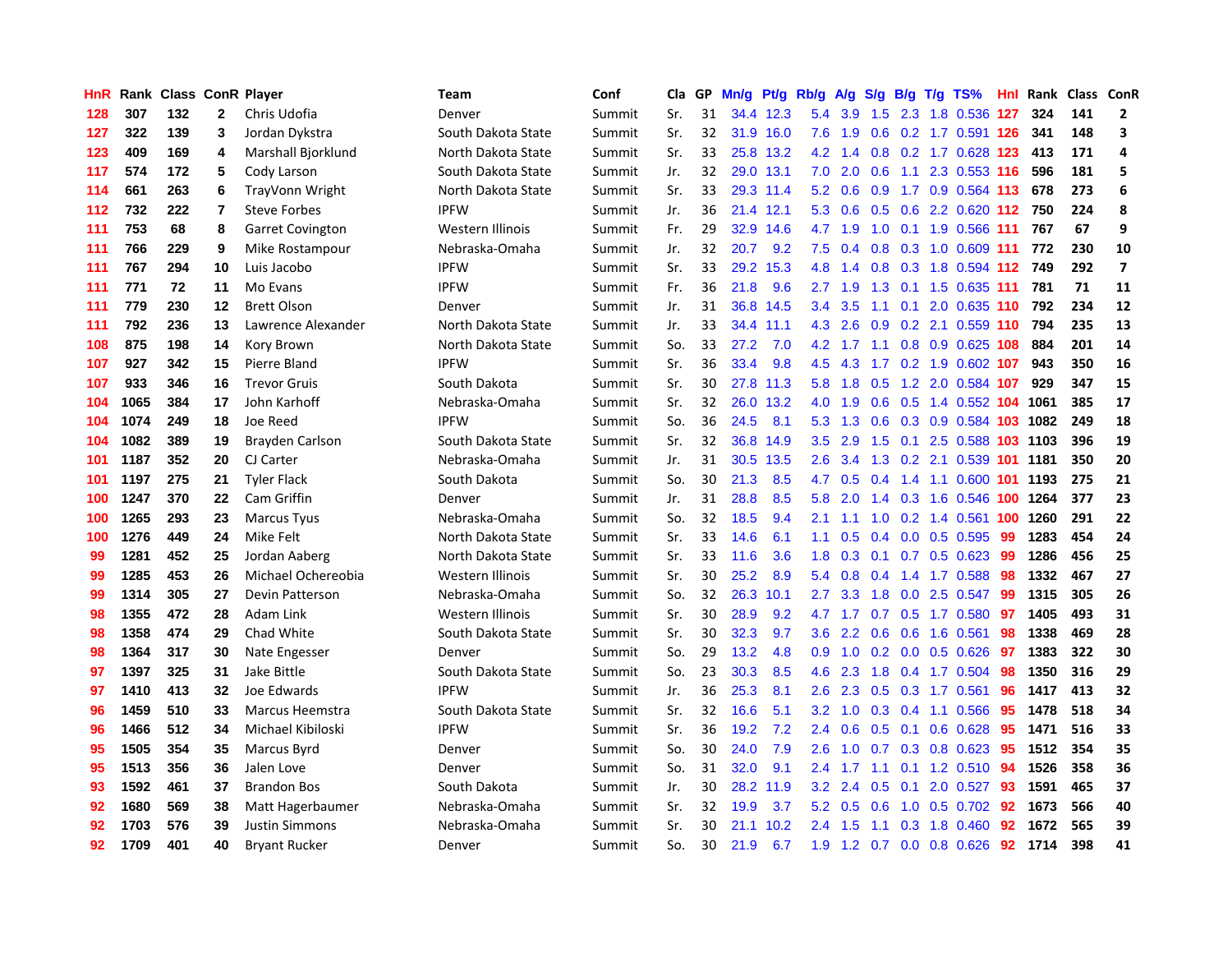| HnR |      | Rank Class ConR Player |                         |                        | Team                 | Conf     | Cla | GP | Mn/g | Pt/g      | Rb/g             | A/g | S/g           | B/g | $T/g$ TS%                    | Hnl | Rank Class |     | ConR                    |
|-----|------|------------------------|-------------------------|------------------------|----------------------|----------|-----|----|------|-----------|------------------|-----|---------------|-----|------------------------------|-----|------------|-----|-------------------------|
| 91  | 1744 | 510                    | 41                      | Isaiah McCray          | <b>IPFW</b>          | Summit   | Jr. | 32 | 23.0 | 6.7       | 2.8              | 2.2 | 0.9           | 0.5 | $1.1 \quad 0.446$            | 93  | 1639       | 481 | 38                      |
| 91  | 1787 | 421                    | 42                      | Casey Kasperbauer      | South Dakota         | Summit   | So. | 29 | 18.2 | 6.7       | 1.6              | 0.8 | 0.4           |     | $0.0$ $0.5$ $0.589$          | 90  | 1778       | 421 | 42                      |
| 90  | 1800 | 426                    | 43                      | <b>Trey Norris</b>     | South Dakota         | Summit   | So. | 29 | 29.2 | 8.0       | 1.9              | 4.0 |               |     | 1.2 0.0 1.9 0.530            | -90 | 1786       | 424 | 43                      |
| 90  | 1816 | 532                    | 44                      | Marcellus Barksdale    | <b>IUPUI</b>         | Summit   | Jr. | 32 | 33.6 | 8.6       | 6.8              | 3.7 |               |     | 1.1 0.8 2.2 0.512 89         |     | 1857       | 539 | 44                      |
| 89  | 1898 | 616                    | 45                      | Mitch Patton           | <b>IUPUI</b>         | Summit   | Sr. | 30 | 30.4 | 12.4      | 5.6              | 0.6 |               |     | 0.7 1.2 1.3 0.529            | -89 | 1885       | 612 | 45                      |
| 89  | 1900 | 561                    | 46                      | <b>Tyler Larson</b>    | South Dakota         | Summit   | Jr. | 30 | 16.4 | 5.0       | 3.1              | 1.2 | 0.4           |     | $0.0$ 1.1 0.543              | 89  | 1899       | 554 | 46                      |
| 85  | 2069 | 309                    | 47                      | Jabari Sandifer        | Western Illinois     | Summit   | Fr. | 30 | 28.9 | 9.0       | 2.5              | 3.1 |               |     | 1.2 0.0 2.8 0.494            | 84  | 2108       | 318 | 48                      |
| 84  | 2127 | 515                    | 48                      | Chris Kading           | North Dakota State   | Summit   | So. | 33 | 15.5 | 2.7       | 2.6              | 0.3 | 0.2           |     | $0.6$ $0.3$ $0.563$          | -84 | 2131       | 515 | 49                      |
| 84  | 2163 | 524                    | 49                      | <b>Adam Thoseby</b>    | South Dakota         | Summit   | So. | 30 | 18.4 | 7.7       | 2.3              | 0.7 | 0.4           |     | 0.3 1.2 0.508                | 84  | 2158       | 522 | 51                      |
| 83  | 2175 | 685                    | 50                      | Alex Phillips          | Nebraska-Omaha       | Summit   | Sr. | 31 | 16.4 | 5.1       | 2.1              | 1.4 | 0.3           |     | 0.1 1.0 0.555 84             |     | 2154       | 679 | 50                      |
| 83  | 2205 | 694                    | 51                      | Ian Chiles             | <b>IUPUI</b>         | Summit   | Sr. | 25 | 33.0 | 15.8      | 3.2              | 1.8 |               |     | 1.0 0.4 1.9 0.489            | -84 | 2105       | 665 | 47                      |
| 82  | 2240 | 353                    | 52                      | Mike Miklusak          | Western Illinois     | Summit   | Fr. | 29 | 20.6 | 5.2       | 2.9              | 1.1 |               |     | 0.7 0.2 0.8 0.476 82         |     | 2259       | 358 | 53                      |
| 81  | 2295 | 715                    | 53                      | Caleb Steffensmeier    | Nebraska-Omaha       | Summit   | Sr. | 32 | 15.6 | 3.4       | 1.2              | 1.6 | 0.8           |     | $0.1$ 0.7 0.489              | -81 | 2301       | 720 | 54                      |
| 81  | 2334 | 718                    | 54                      | Karim Rowson           | South Dakota         | Summit   | Sr. | 30 | 18.3 | 5.3       | 3.1              | 0.6 | 0.6           |     | $0.2$ 1.1 $0.520$            | -80 | 2331       | 722 | 55                      |
| 80  | 2373 | 576                    | 55                      | <b>Tate Stensgaard</b> | Western Illinois     | Summit   | So. | 27 | 20.2 | 6.2       | 3.6              | 0.8 | 0.4           |     | 0.2 1.9 0.596                | 80  | 2379       | 575 | 56                      |
| 80  | 2377 | 725                    | 56                      | Ja'Rob McCallum        | <b>IUPUI</b>         | Summit   | Sr. | 17 | 20.1 | 8.8       | 1.9              | 1.2 | 0.6           |     | $0.1$ 1.4 $0.570$            | 82  | 2226       | 696 | 52                      |
| 76  | 2538 | 743                    | 57                      | Khufu Najee            | <b>IUPUI</b>         | Summit   | Jr. | 32 | 33.0 | 9.9       | 2.7              | 1.9 | 0.9           |     | $0.2$ 1.9 0.504              | 76  | 2566       | 751 | 57                      |
| 76  | 2547 | 764                    | 58                      | Donovan Gibbs          | <b>IUPUI</b>         | Summit   | Sr. | 32 | 25.1 | 7.1       | 4.6              | 0.7 | 0.3           |     | 0.3 1.0 0.571                | 75  | 2573       | 772 | 58                      |
| 74  | 2607 | 629                    | 59                      | Eric Robertson         | South Dakota         | Summit   | So. | 29 | 16.0 | 2.8       | 3.0 <sub>2</sub> | 0.7 |               |     | 0.4 0.3 0.4 0.445 75         |     | 2600       | 621 | 59                      |
| 73  | 2648 | 773                    | 60                      | <b>Mohamed Conde</b>   | Western Illinois     | Summit   | Jr. | 24 | 19.7 | 3.6       | 2.9              | 0.7 |               |     | 0.8 0.3 0.8 0.437 75         |     | 2601       | 761 | 60                      |
| 73  | 2657 | 775                    | 61                      | Zach Horstman          | South Dakota State   | Summit   | Jr. | 29 | 11.9 | 3.1       | 1.8              | 0.4 | 0.1           |     | $0.1$ 0.4 0.497 73           |     | 2642       | 773 | 61                      |
| 70  | 2723 | 652                    | 62                      | Jordan Foster          | Western Illinois     | Summit   | So. | 30 | 15.9 | 3.1       | 1.2              | 1.6 | 0.5           |     | 0.0 1.3 0.492 70             |     | 2750       | 661 | 65                      |
| 70  | 2727 | 480                    | 63                      | Elijah Ray             | <b>IUPUI</b>         | Summit   | Fr. | 18 | 14.4 | 5.1       | 2.6              | 0.3 | 0.1           |     | $0.0$ 1.0 $0.552$            | -71 | 2720       | 476 | 64                      |
| 70  | 2731 | 481                    | 64                      | Anders Broman          | South Dakota State   | Summit   | Fr. | 26 | 14.3 | 3.9       | 1.0              | 1.0 | 0.2           |     | $0.1$ 0.6 0.479              | 73  | 2666       | 458 | 62                      |
| 65  | 2844 | 818                    | 65                      | PJ Hubert              | <b>IUPUI</b>         | Summit   | Sr. | 29 | 14.1 | 3.7       | 1.1              | 0.8 | 0.3           |     | $0.1$ 0.4 0.484              | 65  | 2852       | 820 | 66                      |
| 62  | 2902 | 845                    | 66                      | Remy Roberts-Burnett   | Western Illinois     | Summit   | Jr. | 15 | 22.7 | 4.9       | 1.6              | 1.4 | 0.8           |     | 0.3 0.9 0.379                | -71 | 2704       | 792 | 63                      |
| 51  | 3023 | 590                    | 67                      | Justus Stanback        | <b>IUPUI</b>         | Summit   | Fr. | 32 | 15.3 | 3.3       | 2.2              | 0.3 |               |     | $0.5$ $0.2$ $0.9$ $0.418$ 50 |     | 3032       | 592 | 67                      |
| 147 | 66   | 18                     | 1                       | <b>Elfrid Payton</b>   | Louisiana-Lafayette  | Sun Belt | Jr. | 35 | 35.9 | 19.2      | 6.0              | 5.9 |               |     | 2.3 0.6 3.6 0.545 144        |     | 85         | 26  | $\mathbf{1}$            |
| 144 | 90   | 24                     | $\mathbf{2}$            | Shawn Long             | Louisiana-Lafayette  | Sun Belt | So. | 34 | 29.4 | 18.6      | 10.4             | 0.6 |               |     | 0.7 2.7 2.1 0.577 143        |     | 94         | 23  | $\overline{2}$          |
| 138 | 136  | 30                     | 3                       | R.J. Hunter            | Georgia State        | Sun Belt | So. | 33 | 33.5 | 18.3      | 4.6              | 1.7 | 1.9           |     | 0.9 1.2 0.618 139            |     | 129        | 31  | 3                       |
| 134 | 168  | 78                     | 4                       | <b>Brandon Edwards</b> | Texas-Arlington      | Sun Belt | Sr. | 32 | 34.5 | 16.3      | 9.8              | 0.8 | 0.8           |     | 1.7 1.3 0.620 133            |     | 192        | 90  | 5                       |
| 134 | 174  | 81                     | 5                       | <b>Augustine Rubit</b> | South Alabama        | Sun Belt | Sr. | 31 | 31.4 | 17.0      | 9.4              | 1.4 | 0.7           |     | 1.5 2.0 0.525 134            |     | 181        | 84  | 4                       |
| 125 | 363  | 155                    | 6                       | Will Neighbour         | Arkansas-Little Rock | Sun Belt | Sr. | 25 | 31.0 | 16.3      | 7.0              | 1.4 | 1.3           | 1.1 | 2.6 0.597 133                |     | 195        | 91  | 6                       |
| 125 | 375  | 109                    | $\overline{\mathbf{r}}$ | Ryan Harrow            | Georgia State        | Sun Belt | Jr. | 34 | 33.9 | 17.8      | 2.6              | 4.2 | 1.3           |     | 0.1 1.7 0.525 124            |     | 393        | 113 | $\overline{\mathbf{z}}$ |
| 124 | 385  | 112                    | 8                       | George Fant            | Western Kentucky     | Sun Belt | Jr. | 31 | 29.5 | 13.3      | 6.6              | 0.9 | 0.9           |     | 0.9 1.7 0.535 123            |     | 410        | 121 | 8                       |
| 123 | 419  | 122                    | 9                       | T.J. Price             | Western Kentucky     | Sun Belt | Jr. | 30 |      | 29.6 15.5 | 4.4              | 1.9 | 0.9           |     | 0.1 2.1 0.544 123            |     | 420        | 125 | 9                       |
| 121 | 460  | 181                    | 10                      | Manny Atkins           | Georgia State        | Sun Belt | Sr. | 34 | 33.4 | 14.4      | 6.1              | 1.4 | $1.4^{\circ}$ |     | 0.7 1.3 0.628 120            |     | 485        | 188 | 11                      |
| 120 | 473  | 187                    | 11                      | Kirk Van Slyke         | Arkansas State       | Sun Belt | Sr. | 32 | 30.8 | 14.9      | 5.9              | 1.0 | 0.8           |     | 1.2 1.7 0.622 120            |     | 484        | 187 | 10                      |
| 116 | 587  | 173                    | 12                      | <b>Tylor Ongwae</b>    | Louisiana-Monroe     | Sun Belt | Jr. | 27 |      | 32.0 16.2 | 5.8              |     |               |     | 1.4 1.1 0.7 1.9 0.509 115    |     | 630        | 191 | 13                      |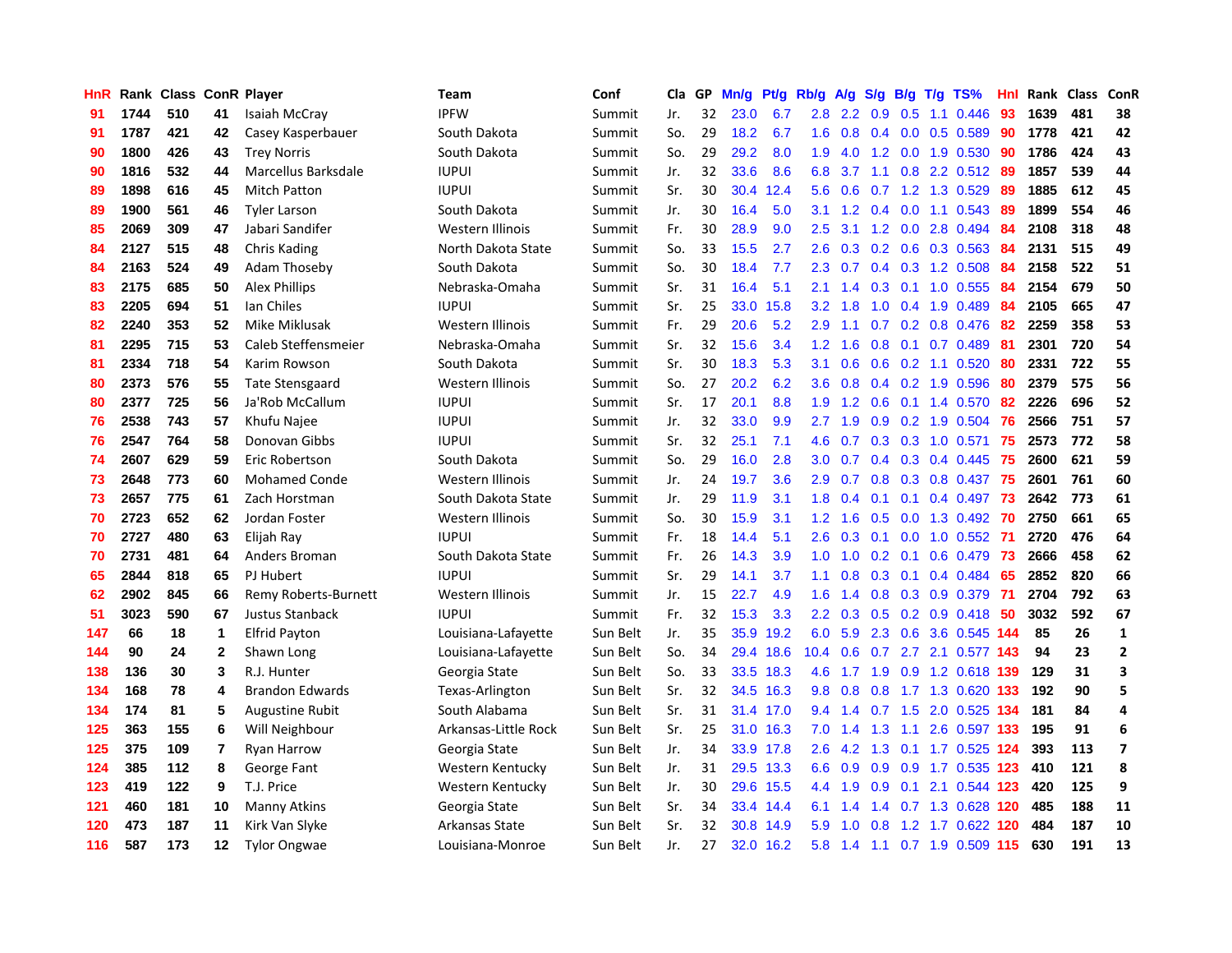| HnR | Rank | <b>Class ConR Player</b> |    |                             | <b>Team</b>          | Conf     | Cla | GP | Mn/g | Pt/g      | Rb/g          | A/g | S/g                 | B/g | $T/g$ TS%                  | <b>Hnl</b> | Rank | <b>Class</b> | ConR |
|-----|------|--------------------------|----|-----------------------------|----------------------|----------|-----|----|------|-----------|---------------|-----|---------------------|-----|----------------------------|------------|------|--------------|------|
| 116 | 591  | 174                      | 13 | Curtis Washington           | Georgia State        | Sun Belt | Jr. | 33 | 22.7 | 7.5       | 5.9           | 0.2 | 0.3                 | 2.4 | 0.6 0.652 116              |            | 601  | 183          | 12   |
| 115 | 614  | 135                      | 14 | Josh Hagins                 | Arkansas-Little Rock | Sun Belt | So. | 31 |      | 28.3 12.5 | 4.5           |     |                     |     | 3.7 1.2 0.7 2.3 0.497 113  |            | 698  | 153          | 14   |
| 111 | 752  | 292                      | 15 | Melvin Johnson III          | Arkansas State       | Sun Belt | Sr. | 32 |      | 29.6 15.2 | $4.4^{\circ}$ | 1.3 |                     |     | 0.8 0.1 2.0 0.628 111      |            | 766  | 297          | 16   |
| 111 | 768  | 295                      | 16 | Jayon James                 | Louisiana-Monroe     | Sun Belt | Sr. | 27 | 31.4 | 9.6       | 6.0           | 4.6 | 1.1                 |     | $0.7$ 2.7 0.493 110        |            | 821  | 312          | 17   |
| 109 | 831  | 313                      | 17 | Devonta White               | Georgia State        | Sun Belt | Sr. | 34 | 32.9 | 11.6      | 2.7           | 4.3 | 1.1                 |     | $0.0$ 1.7 $0.554$ 109      |            | 854  | 327          | 18   |
| 108 | 903  | 338                      | 18 | <b>Reger Dowell</b>         | Texas-Arlington      | Sun Belt | Sr. | 30 | 30.9 | 20.3      | 2.5           | 2.2 | 0.7                 |     | $0.1$ 2.5 $0.542$ 108      |            | 883  | 336          | 19   |
| 108 | 910  | 213                      | 19 | Kasey Shepherd              | Louisiana-Lafayette  | Sun Belt | So. | 20 | 16.9 | 8.2       | 2.4           | 1.3 | 1.2                 |     | 0.1 1.5 0.706 112          |            | 726  | 162          | 15   |
| 107 | 948  | 349                      | 20 | Joel Wright                 | <b>Texas State</b>   | Sun Belt | Sr. | 29 | 27.1 | 14.7      | 6.2           | 1.6 | 1.1                 |     | 0.7 4.0 0.502 108          |            | 900  | 341          | 20   |
| 106 | 956  | 224                      | 21 | James White                 | Arkansas-Little Rock | Sun Belt | So. | 28 | 23.5 | 11.6      | 6.1           | 0.5 | 0.4                 |     | 0.9 2.0 0.554 106          |            | 966  | 222          | 21   |
| 104 | 1051 | 120                      | 22 | Emani Gant                  | <b>Texas State</b>   | Sun Belt | Fr. | 31 | 23.9 | 8.9       | 5.0           | 1.2 | 0.6                 |     | 0.6 1.6 0.550 104 1073     |            |      | 123          | 22   |
| 103 | 1123 | 334                      | 23 | Lonnie McClanahan           | Texas-Arlington      | Sun Belt | Jr. | 32 | 26.9 | 14.0      | 4.1           | 3.5 |                     |     | 0.9 0.0 3.3 0.514 102 1163 |            |      | 346          | 25   |
| 101 | 1203 | 426                      | 24 | O'Karo Akamune              | Western Kentucky     | Sun Belt | Sr. | 18 | 17.1 | 4.1       | 5.0           | 0.8 |                     |     | 0.6 0.4 0.7 0.497 102 1146 |            |      | 412          | 24   |
| 100 | 1254 | 151                      | 25 | Payton Hulsey               | Western Kentucky     | Sun Belt | Fr. | 31 | 13.5 | 3.1       | 2.7           | 1.5 | 0.6                 |     | $0.1$ 1.2 0.519            | -98        | 1322 | 162          | 26   |
| 99  | 1319 | 388                      | 26 | <b>Trency Jackson</b>       | Western Kentucky     | Sun Belt | Jr. | 24 | 24.9 | 10.2      | 2.4           | 1.8 | 1.0                 |     | $0.1$ 1.9 0.490            | 97         | 1380 | 405          | 28   |
| 98  | 1341 | 468                      | 27 | <b>Brandon Harris</b>       | Western Kentucky     | Sun Belt | Sr. | 29 | 19.0 | 5.8       | 3.3           | 1.1 | 0.6                 |     | $0.1$ 0.9 0.473            | 96         | 1412 | 496          | 32   |
| 97  | 1380 | 482                      | 28 | <b>Edward Townsel</b>       | Arkansas State       | Sun Belt | Sr. | 32 | 28.1 | 9.7       | 3.7           | 2.2 | $\mathbf{.2}$<br>-1 |     | $0.1$ 1.4 0.534            | 97         | 1379 | 484          | 27   |
| 97  | 1415 | 493                      | 29 | <b>Antoine Myers</b>        | Troy                 | Sun Belt | Sr. | 31 | 34.1 | 12.1      | 5.4           | 2.6 | 0.8                 | 0.0 | 2.1 0.554                  | 97         | 1404 | 492          | 29   |
| 96  | 1425 | 418                      | 30 | Xavian Rimmer               | Louisiana-Lafayette  | Sun Belt | Jr. | 35 | 27.1 | 8.8       | 2.3           | 1.7 | 0.7                 |     | $0.0$ 1.1 $0.617$          | 95         | 1495 | 436          | 36   |
| 96  | 1426 | 497                      | 31 | Kendrick Washington         | Arkansas State       | Sun Belt | Sr. | 30 | 31.1 | 10.1      | 6.6           | 1.6 | 0.8                 |     | 0.6 1.9 0.561              | 97         | 1406 | 494          | 30   |
| 96  | 1432 | 501                      | 32 | <b>Brandon Reed</b>         | Arkansas State       | Sun Belt | Sr. | 32 | 24.9 | 9.6       | 2.4           | 2.0 |                     |     | 0.7 0.0 1.0 0.521          | 96         | 1430 | 503          | 33   |
| 96  | 1457 | 423                      | 33 | J.J. Davenport              | Louisiana-Lafayette  | Sun Belt | Jr. | 35 | 12.1 | 4.7       | 3.5           | 0.4 | 0.1                 |     | $0.0$ 0.7 0.538            | 95         | 1520 | 443          | 37   |
| 96  | 1463 | 425                      | 34 | <b>Mychal Ammons</b>        | South Alabama        | Sun Belt | Jr. | 31 | 27.9 | 9.3       | 7.2           | 1.4 | 0.4                 |     | 1.1 1.8 0.525              | 96         | 1458 | 423          | 35   |
| 96  | 1479 | 516                      | 35 | Amos Olatayo                | Louisiana-Monroe     | Sun Belt | Sr. | 14 | 28.0 | 13.2      | 5.3           | 0.7 | 0.9                 |     | 0.6 2.3 0.527 102 1137     |            |      | 409          | 23   |
| 95  | 1515 | 526                      | 36 | Gordon Ball                 | <b>Texas State</b>   | Sun Belt | Sr. | 27 | 10.5 | 3.5       | 2.9           | 0.6 | 0.3                 |     | $0.1$ 0.7 0.621            | 96         | 1448 | 507          | 34   |
| 94  | 1556 | 542                      | 37 | <b>Bryant Mbamalu</b>       | Louisiana-Lafayette  | Sun Belt | Sr. | 23 | 29.1 | 12.3      | 4.3           | 1.3 | 0.8                 |     | $0.1$ 1.7 $0.518$          | -97        | 1407 | 495          | 31   |
| 94  | 1580 | 549                      | 38 | Jeff Mullahey               | Troy                 | Sun Belt | Sr. | 31 | 29.9 | 9.2       | 4.6           | 2.0 | 1.4                 |     | $0.2$ 1.0 0.496            | 94         | 1581 | 544          | 38   |
| 93  | 1617 | 373                      | 39 | Cameron Golden              | Arkansas State       | Sun Belt | So. | 32 | 24.0 | 7.6       | $2.5^{\circ}$ | 2.5 |                     |     | 1.1 0.1 1.6 0.477 93       |            | 1612 | 375          | 39   |
| 92  | 1712 | 234                      | 40 | <b>Chris Harrison-Docks</b> | Western Kentucky     | Sun Belt | Fr. | 24 | 26.3 | 9.9       | 1.9           | 2.2 |                     |     | $0.3$ $0.0$ 2.3 $0.529$    | -93        | 1630 | 217          | 40   |
| 92  | 1714 | 578                      | 41 | <b>Tevin Calhoun</b>        | Troy                 | Sun Belt | Sr. | 31 | 24.4 | 10.5      | 4.1           | 0.5 | 0.4                 |     | 0.5 1.2 0.532 92           |            | 1707 | 578          | 41   |
| 90  | 1819 | 535                      | 42 | Rakeem Dickerson            | Arkansas State       | Sun Belt | Jr. | 32 | 18.4 | 4.5       | 1.8           | 2.0 | 0.9                 |     | $0.1$ 1.1 $0.520$          | 90         | 1808 | 525          | 43   |
| 90  | 1825 | 537                      | 43 | Kevin Thomas                | Troy                 | Sun Belt | Jr. | 31 | 28.0 | 9.2       | 6.9           | 1.1 | 0.9                 |     | $0.7$ 2.7 $0.523$          | 90         | 1807 | 524          | 42   |
| 90  | 1826 | 431                      | 44 | DeMondre Harvey             | Louisiana-Monroe     | Sun Belt | So. | 27 | 14.3 | 3.1       | 3.4           | 0.5 | 0.5                 | 0.5 | $0.6$ 0.532                | -89        | 1878 | 448          | 45   |
| 90  | 1841 | 540                      | 45 | DeVonte Smith               | Arkansas-Little Rock | Sun Belt | Jr. | 32 | 28.0 | 5.4       | 2.3           | 3.0 | 1.1                 |     | $0.0$ 1.1 $0.491$          | 87         | 1959 | 575          | 50   |
| 90  | 1847 | 606                      | 46 | Corey Stern                 | <b>Texas State</b>   | Sun Belt | Sr. | 28 | 14.6 | 4.6       | 3.5           | 0.5 | 0.1                 |     | $0.4$ 1.0 $0.512$          | -89        | 1854 | 607          | 44   |
| 89  | 1869 | 549                      | 47 | Jamel Outler                | Texas-Arlington      | Sun Belt | Jr. | 32 | 27.6 | 11.2      | 2.6           | 0.6 | 0.7                 |     | $0.1$ 1.0 $0.587$          | -88        | 1906 | 560          | 46   |
| 89  | 1876 | 552                      | 48 | <b>Marvin Williams</b>      | Louisiana-Monroe     | Sun Belt | Jr. | 25 | 24.2 | 8.5       | 4.8           | 0.4 | 0.5                 |     | $0.9$ 1.5 0.504            | 88         | 1926 | 567          | 48   |
| 88  | 1922 | 622                      | 49 | <b>Hunter Williams</b>      | Trov                 | Sun Belt | Sr. | 31 | 37.0 | 13.9      | 2.8           | 3.2 | 0.9                 |     | $0.0$ 2.5 $0.511$          | 88         | 1912 | 616          | 47   |
| 88  | 1941 | 625                      | 50 | Josh Warren                 | Trov                 | Sun Belt | Sr. | 31 | 12.5 | 2.1       | 4.4           | 0.2 | 0.3                 | 0.5 | 0.3 0.464                  | 88         | 1935 | 622          | 49   |
| 88  | 1943 | 279                      | 51 | Nick Coppola                | Louisiana-Monroe     | Sun Belt | Fr. | 27 | 33.3 | 6.9       | 2.6           |     | $3.3 \quad 0.4$     |     | 0.0 2.3 0.473              | 87         | 1999 | 296          | 51   |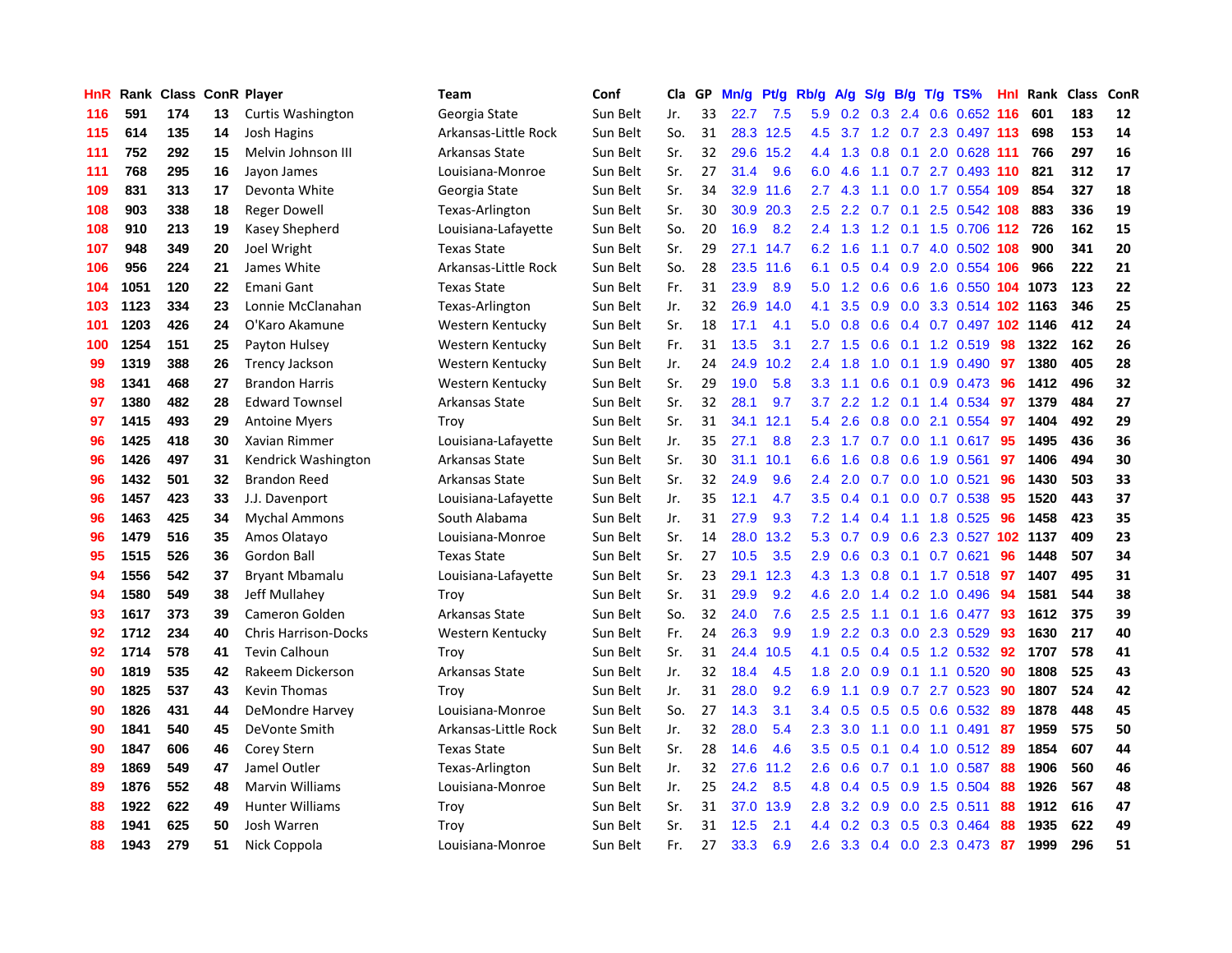| HnR |      | Rank Class ConR Player |    |                               | Team                  | Conf        | Cla | GP | Mn/g | Pt/g | Rb/g             | A/g | S/g           | B/g | T/g TS%                   | Hnl | Rank | <b>Class</b> | ConR           |
|-----|------|------------------------|----|-------------------------------|-----------------------|-------------|-----|----|------|------|------------------|-----|---------------|-----|---------------------------|-----|------|--------------|----------------|
| 87  | 1983 | 584                    | 52 | <b>Wesley Davis</b>           | <b>Texas State</b>    | Sun Belt    | Jr. | 29 | 28.3 | 8.4  | 2.4              | 1.6 | 1.2           | 0.1 | 1.3 0.525                 | 86  | 2009 | 584          | 53             |
| 87  | 2007 | 639                    | 53 | <b>Westley Hinton</b>         | Troy                  | Sun Belt    | Sr. | 28 | 15.9 | 5.5  | 3.3 <sub>2</sub> | 0.3 | 0.6           |     | $0.6$ 0.9 0.489           | -87 | 2003 | 637          | 52             |
| 86  | 2026 | 593                    | 54 | Anthony Walker                | Texas-Arlington       | Sun Belt    | Jr. | 28 | 14.9 | 3.5  | $3.4^{\circ}$    | 0.2 |               |     | $0.2$ $0.8$ $0.6$ $0.685$ | -86 | 2049 | 598          | 54             |
| 86  | 2063 | 606                    | 55 | Dionte Ferguson               | South Alabama         | Sun Belt    | Jr. | 27 | 12.7 | 3.7  | 3.1              | 0.1 |               |     | $0.3$ 0.6 0.7 0.521       | 85  | 2064 | 602          | 55             |
| 85  | 2068 | 652                    | 56 | Reid Koenen                   | <b>Texas State</b>    | Sun Belt    | Sr. | 30 | 18.9 | 6.0  | 2.2              | 0.7 | 0.3           |     | 0.2 0.9 0.539             | 85  | 2083 | 654          | 56             |
| 85  | 2071 | 607                    | 57 | Aaron Adeove                  | Western Kentucky      | Sun Belt    | Jr. | 32 | 15.2 | 3.6  | 4.3              | 0.4 | 0.3           |     | 0.5 1.0 0.425             | 84  | 2136 | 624          | 59             |
| 85  | 2109 | 318                    | 58 | <b>Brandon Williams</b>       | Texas-Arlington       | Sun Belt    | Fr. | 31 | 12.2 | 2.8  | 3.4              | 0.1 |               |     | 0.3 0.5 0.5 0.595         | 84  | 2146 | 323          | 60             |
| 85  | 2110 | 617                    | 59 | <b>Ben Dillard</b>            | Arkansas-Little Rock  | Sun Belt    | Jr. | 29 | 24.6 | 7.3  | 2.1              | 0.9 | 0.7           |     | $0.1$ 1.2 0.601           | 84  | 2160 | 630          | 62             |
| 84  | 2122 | 670                    | 60 | Caden Dickerson               | Western Kentucky      | Sun Belt    | Sr. | 30 | 24.9 | 4.7  | 2.1              | 1.2 | 0.3           |     | $0.0$ 1.1 0.543           | 85  | 2097 | 662          | 57             |
| 84  | 2126 | 514                    | 61 | Markus Crider                 | Georgia State         | Sun Belt    | So. | 33 | 17.1 | 3.0  | 3.5              | 0.4 | 0.6           |     | $0.4$ 0.6 0.508           | 85  | 2102 | 510          | 58             |
| 84  | 2132 | 319                    | 62 | Kavin Gilder-Tilbury          | <b>Texas State</b>    | Sun Belt    | Fr. | 30 | 21.3 | 6.2  | 2.7              | 0.8 |               |     | $0.6$ $0.5$ 1.4 $0.526$   | -84 | 2148 | 324          | 61             |
| 84  | 2161 | 682                    | 63 | <b>Phil Hawkins</b>           | <b>Texas State</b>    | Sun Belt    | Sr. | 31 | 29.4 | 6.7  | 2.3              | 1.8 |               |     | 0.6 0.0 1.2 0.476         | -83 | 2186 | 686          | 65             |
| 84  | 2170 | 529                    | 64 | <b>Barrington Stevens III</b> | South Alabama         | Sun Belt    | So. | 31 | 28.6 | 7.2  | 1.9              | 2.8 | 0.6           |     | 0.2 1.4 0.507 83          |     | 2170 | 528          | 63             |
| 83  | 2178 | 686                    | 65 | Antoine Allen                 | South Alabama         | Sun Belt    | Sr. | 31 | 28.1 | 10.7 | 3.2              | 1.3 | 0.8           |     | $0.1$ 1.7 0.486           | 83  | 2183 | 685          | 64             |
| 83  | 2191 | 689                    | 66 | Leroy Isler                   | Arkansas-Little Rock  | Sun Belt    | Sr. | 30 | 26.2 | 7.1  | 3.4              | 1.4 | 0.5           |     | $0.2$ 1.6 0.487           | 82  | 2240 | 702          | 68             |
| 83  | 2196 | 339                    | 67 | Mareik Isom                   | Arkansas-Little Rock  | Sun Belt    | Fr. | 30 | 12.5 | 4.6  | $2.2\phantom{0}$ | 0.2 | 0.3           |     | 0.2 0.3 0.458             | -81 | 2289 | 361          | 69             |
| 83  | 2209 | 343                    | 68 | <b>Ken Williams</b>           | South Alabama         | Sun Belt    | Fr. | 31 | 27.6 | 9.1  | $3.4^{\circ}$    | 1.6 | 0.4           |     | 0.2 1.6 0.497             | 83  | 2205 | 341          | 66             |
| 82  | 2258 | 645                    | 69 | Kevin Brown                   | Louisiana-Lafayette   | Sun Belt    | Jr. | 35 | 20.9 | 5.5  | 1.7              | 1.2 | 0.9           | 0.1 | 0.9 0.471                 | 81  | 2317 | 668          | 70             |
| 81  | 2333 | 717                    | 70 | R.J. McCray                   | Louisiana-Monroe      | Sun Belt    | Sr. | 23 | 15.5 | 4.3  | 1.1              | 1.0 |               |     | 0.7 0.2 1.0 0.513 80      |     | 2352 | 725          | 71             |
| 79  | 2404 | 734                    | 71 | Elridge Moore                 | Louisiana-Lafayette   | Sun Belt    | Sr. | 30 | 23.6 | 4.1  | 3.9              | 1.1 |               |     | 0.6 0.5 1.2 0.452 82      |     | 2234 | 698          | 67             |
| 78  | 2471 | 723                    | 72 | Chinedu Amajoyi               | Louisiana-Monroe      | Sun Belt    | Jr. | 22 | 17.3 | 4.1  | 3.0              | 0.5 | 0.4           |     | $0.1$ 0.9 0.523           | 78  | 2442 | 714          | 72             |
| 78  | 2474 | 411                    | 73 | Aakim Saintil                 | South Alabama         | Sun Belt    | Fr. | 31 | 22.7 | 6.3  | 2.0              | 1.8 | 1.0           |     | $0.1$ 1.5 0.460           | 78  | 2473 | 405          | 74             |
| 77  | 2500 | 598                    | 74 | <b>Daniel Grieves</b>         | Louisiana-Monroe      | Sun Belt    | So. | 25 | 12.7 | 4.2  | 1.5              | 0.4 | 0.2           |     | $0.1$ 0.4 0.500           | 77  | 2524 | 603          | 75             |
| 76  | 2530 | 762                    | 75 | Shaquille White-Miller        | Texas-Arlington       | Sun Belt    | Sr. | 30 | 26.1 | 2.9  | 1.7              | 4.2 | 0.5           |     | 0.0 2.2 0.370             | 78  | 2463 | 752          | 73             |
| 76  | 2537 | 424                    | 76 | Kelton Ford                   | Troy                  | Sun Belt    | Fr. | 31 | 12.5 | 3.8  | 1.1              | 1.0 | 0.5           |     | $0.0$ 0.8 0.466           | 76  | 2535 | 421          | 76             |
| 76  | 2545 | 612                    | 77 | <b>Kemy Osse</b>              | Arkansas-Little Rock  | Sun Belt    | So. | 24 | 14.4 | 4.9  | 2.1              | 0.5 | 0.5           |     | $0.1$ 0.9 0.474           | 76  | 2543 | 606          | 77             |
| 71  | 2705 | 795                    | 78 | Rashaad Richardson            | Georgia State         | Sun Belt    | Sr. | 26 | 10.8 | 2.8  | $1.2^{\circ}$    | 0.2 | 0.6           |     | $0.0$ $0.3$ $0.477$       | -74 | 2615 | 781          | 78             |
| 70  | 2729 | 656                    | 79 | <b>Stetson Billings</b>       | Arkansas-Little Rock  | Sun Belt    | So. | 32 | 9.7  | 2.1  | $2.4^{\circ}$    | 0.3 |               |     | $0.1$ 0.1 0.4 0.411       | 68  | 2777 | 667          | 82             |
| 69  | 2746 | 799                    | 80 | <b>Gus Leeper</b>             | Arkansas-Little Rock  | Sun Belt    | Jr. | 32 | 15.9 | 4.2  | 2.8              | 0.2 |               |     | 0.3 0.7 1.3 0.465 67      |     | 2797 | 814          | 83             |
| 69  | 2756 | 661                    | 81 | Steven Wronkoski              | Louisiana-Lafayette   | Sun Belt    | So. | 33 | 18.4 | 4.4  | 2.0              | 0.8 | 0.2           |     | $0.0$ 1.3 0.522           | 69  | 2752 | 662          | 81             |
| 68  | 2772 | 666                    | 82 | Ray Dorsey                    | <b>Texas State</b>    | Sun Belt    | So. | 23 | 11.3 | 2.1  | 0.9              | 0.9 | 0.4           |     | $0.0$ 0.7 0.475           | 70  | 2747 | 660          | 80             |
| 67  | 2799 | 501                    | 83 | Naiel Smith                   | <b>Texas State</b>    | Sun Belt    | Fr. | 31 | 14.3 | 1.8  | 1.5              | 1.3 | 0.8           |     | $0.1$ 1.0 0.425           | 67  | 2815 | 504          | 84             |
| 66  | 2827 | 681                    | 84 | Aleksejs Rostov               | Western Kentucky      | Sun Belt    | So. | 20 | 17.3 | 4.7  | 3.3              | 0.4 | 0.2           |     | $0.4$ 1.4 0.460           | 72  | 2680 | 640          | 79             |
| 63  | 2880 | 835                    | 85 | Vincent Dillard               | Texas-Arlington       | Sun Belt    | Jr. | 28 | 12.2 | 4.0  | 2.1              | 0.2 | 0.5           |     | $0.1$ 1.0 0.435           | -64 | 2873 | 835          | 85             |
| 61  | 2909 | 535                    | 86 | Jorge Bilbao                  | Texas-Arlington       | Sun Belt    | Fr. | 30 | 10.8 | 1.5  | 2.8              | 0.4 | $0.4^{\circ}$ |     | $0.1$ 0.8 0.393           | -61 | 2927 | 541          | 86             |
| 58  | 2957 | 701                    | 87 | <b>Kelvin Downs</b>           | Arkansas State        | Sun Belt    | So. | 32 | 13.1 | 2.2  | 2.2              | 0.5 |               |     | $0.2$ 0.6 1.0 0.434       | 58  | 2971 | 704          | 87             |
| 56  | 2975 | 563                    | 88 | <b>Isaiah Maston</b>          | South Alabama         | Sun Belt    | Fr. | 28 | 9.2  | 1.8  | 0.9 <sub>0</sub> | 0.3 | 0.0           |     | $0.1$ 0.3 0.567           | -57 | 2981 | 566          | 88             |
| 51  | 3021 | 872                    | 89 | JC Bonny                      | Troy                  | Sun Belt    | Jr. | 27 | 11.2 | 3.0  | 1.0              | 0.3 | 0.2           |     | $0.0$ 1.0 $0.516$         | -53 | 3017 | 872          | 89             |
| 130 | 259  | 115                    | 1  | Aaric Murray                  | <b>Texas Southern</b> | <b>SWAC</b> | Sr. | 34 | 32.0 | 21.6 | 7.5              |     |               |     | 1.2 0.9 2.5 2.6 0.574 128 |     | 286  | 125          | $\overline{2}$ |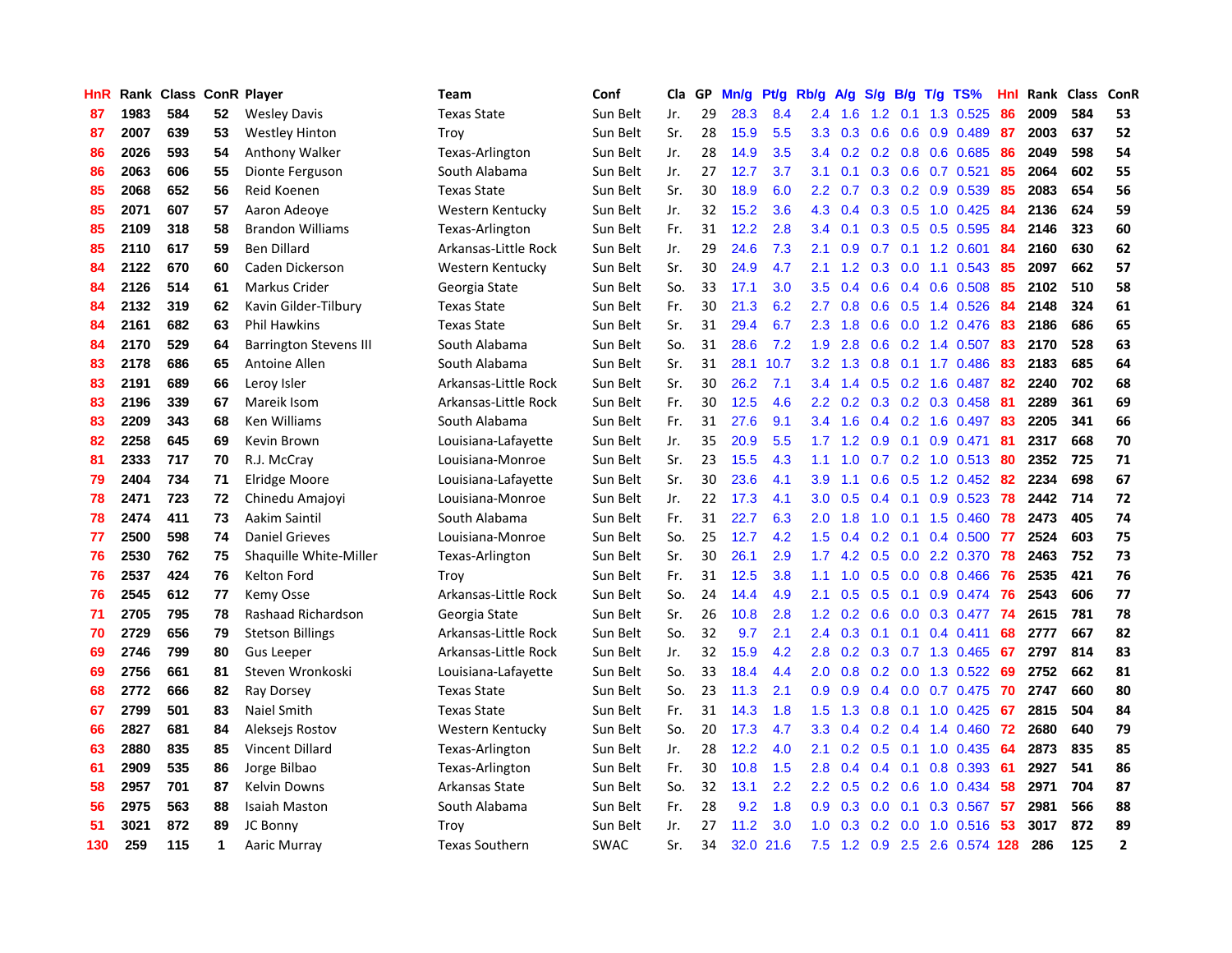| HnR |      | Rank Class ConR Player |                |                        | <b>Team</b>           | Conf        | Cla | GP | Mn/g | Pt/g      | Rb/g             | A/g | S/g    | B/g | $T/g$ TS%                      |     | <b>Hnl</b> Rank | Class ConR |                |
|-----|------|------------------------|----------------|------------------------|-----------------------|-------------|-----|----|------|-----------|------------------|-----|--------|-----|--------------------------------|-----|-----------------|------------|----------------|
| 128 | 294  | 81                     | $\mathbf{2}$   | Calvin Godfrey         | Southern              | <b>SWAC</b> | Jr. | 31 |      | 26.9 13.1 | 8.8              | 0.8 | 0.5    |     | 1.6 1.6 0.576 128              |     | 288             | 77         | 3              |
| 128 | 297  | 127                    | 3              | <b>Brandon West</b>    | Jackson State         | <b>SWAC</b> | Sr. | 27 |      | 27.7 12.8 | 9.7              | 0.6 | 0.8    |     | 2.0 2.0 0.595 134 174          |     |                 | 81         | 1              |
| 121 | 462  | 183                    | 4              | Malcolm Miller         | Southern              | <b>SWAC</b> | Sr. | 32 |      | 28.2 12.7 | 5.2              | 1.3 |        |     | 1.0 1.2 1.3 0.582 119          |     | 502             | 195        | 4              |
| 109 | 865  | 258                    | 5              | <b>Montrael Scott</b>  | <b>Prairie View</b>   | <b>SWAC</b> | Jr. | 34 | 31.2 | 15.0      | 4.5              | 1.9 | 1.3    |     | 0.0 2.3 0.570 108              |     | 889             | 264        | 5              |
| 108 | 905  | 210                    | 6              | Jamel Waters           | Alabama State         | <b>SWAC</b> | So. | 32 | 34.8 | 14.1      | 3.3 <sub>2</sub> | 6.1 | 1.8    |     | 0.0 2.4 0.488 107              |     | 910             | 209        | 6              |
| 105 | 1031 | 305                    | $\overline{7}$ | <b>Octavius Brown</b>  | Alcorn State          | <b>SWAC</b> | Jr. | 30 | 33.1 | 13.5      | 6.5              | 0.8 | 0.7    |     | 1.0 1.4 0.568 104 1035         |     |                 | 311        | 8              |
| 104 | 1046 | 376                    | 8              | Tre Lynch              | Southern              | <b>SWAC</b> | Sr. | 32 | 18.7 | 9.5       | 2.3              | 0.8 | 0.8    |     | 0.1 1.0 0.554 103 1080         |     |                 | 388        | 9              |
| 104 | 1076 | 316                    | 9              | <b>Tevin Hammond</b>   | Arkansas-Pine Bluff   | <b>SWAC</b> | Jr. | 31 | 35.5 | 13.1      | 2.9              | 4.7 | 2.7    | 0.1 | 3.8 0.517 102 1143             |     |                 | 339        | 10             |
| 103 | 1118 | 331                    | 10             | Marcel Mosley          | Arkansas-Pine Bluff   | <b>SWAC</b> | Jr. | 26 | 30.7 | 13.6      | 2.7              | 2.6 | 2.3    |     | 0.0 2.8 0.568 107              |     | 941             | 279        | $\overline{7}$ |
| 102 | 1144 | 409                    | 11             | <b>Julysses Nobles</b> | Jackson State         | <b>SWAC</b> | Sr. | 31 | 35.4 | 15.7      | 4.2              | 3.6 |        |     | 1.4 0.1 3.2 0.487 101 1207     |     |                 | 429        | 13             |
| 100 | 1275 | 448                    | 12             | Jeremy Crutcher        | Alabama A&M           | <b>SWAC</b> | Sr. | 29 |      | 32.1 12.2 | 3.2              |     |        |     | 4.0 1.2 0.0 2.3 0.509 100 1254 |     |                 | 443        | 14             |
| 99  | 1301 | 299                    | 13             | Christopher Hyder      | Southern              | <b>SWAC</b> | So. | 16 | 25.7 | 2.8       | 2.9              |     |        |     | 5.3 1.4 0.0 1.3 0.489 101 1180 |     |                 | 271        | 12             |
| 98  | 1336 | 392                    | 14             | Davon Haynes           | Arkansas-Pine Bluff   | <b>SWAC</b> | Jr. | 31 |      | 31.2 12.8 | 6.2              | 1.1 | $-1.1$ |     | 0.8 2.2 0.532 97               |     | 1403            | 409        | 16             |
| 98  | 1360 | 399                    | 15             | Antwan Scott           | Grambling             | <b>SWAC</b> | Jr. | 25 | 33.6 | 15.7      | 4.5              | 3.7 | 1.3    |     | 0.0 3.6 0.571 102 1169         |     |                 | 348        | 11             |
| 97  | 1383 | 322                    | 16             | LeAntwan Luckett       | Alcorn State          | <b>SWAC</b> | So. | 31 | 29.8 | 16.0      | 2.3              | 2.2 | 1.4    |     | 0.2 2.6 0.497                  | 96  | 1439            | 335        | 18             |
| 97  | 1387 | 485                    | 17             | Demarquelle Tabb       | Alabama A&M           | <b>SWAC</b> | Sr. | 28 | 22.3 | 8.0       | 5.4              | 1.0 | 0.8    |     | 1.5 1.3 0.497                  | 98  | 1342            | 470        | 15             |
| 96  | 1427 | 498                    | 18             | YonDarius Johnson      | Southern              | <b>SWAC</b> | Sr. | 31 | 25.7 | 10.5      | $2.9^{\circ}$    | 1.1 | 0.7    |     | 0.2 1.2 0.563                  | -96 | 1460            | 512        | 19             |
| 95  | 1527 | 197                    | 19             | James Currington       | Miss. Valley St.      | <b>SWAC</b> | Fr. | 29 | 24.2 | 10.4      | 6.8              | 0.2 | 1.5    |     | $0.7$ 1.7 $0.562$              | -96 | 1429            | 178        | 17             |
| 92  | 1678 | 568                    | 20             | <b>Justan Banks</b>    | Alabama A&M           | <b>SWAC</b> | Sr. | 28 | 14.6 | 4.3       |                  |     |        |     | 4.3 0.2 0.3 1.1 0.7 0.606 93   |     | 1642            | 558        | 20             |
| 92  | 1711 | 500                    | 21             | John Brisco            | <b>Prairie View</b>   | <b>SWAC</b> | Jr. | 32 |      | 25.3 12.1 | $2.4^{\circ}$    | 1.6 | 1.4    |     | $0.0$ 1.5 $0.497$              | 92  | 1676            | 494        | 21             |
| 91  | 1773 | 591                    | 22             | Demondre Chapman       | Prairie View          | <b>SWAC</b> | Sr. | 33 | 25.1 | 11.5      | 5.6              | 0.2 | 0.5    |     | 0.6 1.5 0.504                  | 90  | 1772            | 591        | 23             |
| 91  | 1779 | 248                    | 23             | <b>Trelun Banks</b>    | Southern              | <b>SWAC</b> | Fr. | 32 | 26.6 | 8.7       | $2.5^{\circ}$    | 3.3 | 0.9    |     | 0.2 2.6 0.436                  | 90  | 1814            | 260        | 24             |
| 90  | 1807 | 526                    | 24             | Derrell Taylor         | Jackson State         | <b>SWAC</b> | Jr. | 31 | 22.1 | 7.1       | 4.4              | 0.8 | 0.7    |     | 0.5 1.4 0.554                  | -89 | 1876            | 549        | 25             |
| 90  | 1833 | 434                    | 25             | <b>Bobby Brown</b>     | Alabama State         | <b>SWAC</b> | So. | 28 | 23.3 | 9.5       | 4.9              | 0.9 | 0.5    |     | $0.5$ 0.9 0.523                | 91  | 1755            | 412        | 22             |
| 89  | 1893 | 558                    | 26             | Jose Rodriguez         | <b>Texas Southern</b> | <b>SWAC</b> | Jr. | 34 | 25.5 | 11.4      | 5.7              | 1.6 | 0.4    | 0.1 | 2.0 0.556                      | 88  | 1928            | 569        | 26             |
| 89  | 1897 | 615                    | 27             | DeAngelo Scott         | <b>Texas Southern</b> | SWAC        | Sr. | 34 | 26.6 | 7.3       | 6.2              | 1.2 | 1.1    |     | 0.4 1.5 0.654                  | 88  | 1936            | 623        | 27             |
| 88  | 1954 | 281                    | 28             | <b>Marquis Vance</b>   | <b>Alcorn State</b>   | <b>SWAC</b> | Fr. | 30 | 25.7 | 10.0      | 5.1              |     |        |     | 1.1 0.5 0.3 1.4 0.478 87       |     | 1998            | 295        | 29             |
| 87  | 1955 | 629                    | 29             | <b>Arthur Capers</b>   | Alabama A&M           | <b>SWAC</b> | Sr. | 30 | 18.9 | 7.1       | 2.7              | 1.0 |        |     | 0.8 0.3 1.3 0.521              | -87 | 1967            | 629        | 28             |
| 86  | 2030 | 643                    | 30             | Green Hill             | Alabama A&M           | <b>SWAC</b> | Sr. | 30 | 19.1 | 5.9       | 2.1              | 2.3 | 0.4    |     | 0.0 1.3 0.506                  | -86 | 2045            | 645        | 30             |
| 86  | 2047 | 305                    | 31             | Jordan Washington      | Miss. Valley St.      | <b>SWAC</b> | Fr. | 31 | 18.4 | 7.8       | 1.9              | 1.9 | 0.9    |     | 0.0 1.4 0.545                  | -85 | 2065            | 311        | 31             |
| 86  | 2048 | 600                    | 32             | <b>Madarious Gibbs</b> | <b>Texas Southern</b> | <b>SWAC</b> | Jr. | 34 | 34.6 | 9.1       | 3.1              | 5.2 | 0.9    |     | $0.1$ 2.9 $0.570$              | -85 | 2084            | 608        | 32             |
| 83  | 2190 | 688                    | 33             | <b>Twan Oakley</b>     | <b>Alcorn State</b>   | <b>SWAC</b> | Sr. | 28 | 15.9 | 5.8       | 1.5              | 0.6 | 0.6    |     | $0.1$ 0.6 0.544                | -83 | 2218            | 694        | 33             |
| 83  | 2225 | 639                    | 34             | <b>Brandon Graham</b>  | Alabama State         | <b>SWAC</b> | Jr. | 32 | 26.5 | 9.0       | 5.0              | 0.8 | 0.7    |     | $0.8$ 1.4 0.553                | -82 | 2222            | 640        | 34             |
| 82  | 2245 | 702                    | 35             | Ray Penn               | <b>Texas Southern</b> | <b>SWAC</b> | Sr. | 25 | 22.5 | 8.4       | 1.6              | 2.9 | 0.3    |     | $0.0$ 2.0 $0.594$              | 82  | 2231            | 697        | 35             |
| 82  | 2248 | 704                    | 36             | <b>Brandon Ellis</b>   | Alabama A&M           | <b>SWAC</b> | Sr. | 30 | 23.3 | 8.6       | 2.4              | 1.3 | 0.7    |     | $0.2$ 1.7 0.496                | -82 | 2253            | 706        | 38             |
| 82  | 2252 | 357                    | 37             | Tony Armstong          | Alabama State         | <b>SWAC</b> | Fr. | 23 | 15.1 | 5.4       | 3.2              | 0.5 |        |     | $0.3$ 0.4 0.9 0.539            | -82 | 2247            | 354        | 36             |
| 82  | 2257 | 548                    | 38             | Nicholas West          | Alabama A&M           | SWAC        | So. | 24 | 16.3 | 6.0       | 3.7              | 0.8 | 0.3    |     | 0.8 1.8 0.492                  | -82 | 2249            | 547        | 37             |
| 82  | 2262 | 707                    | 39             | Javan Mitchell         | Southern              | SWAC        | Sr. | 32 | 19.4 | 5.6       | 3.9              | 0.4 | 0.3    |     | 0.7 1.3 0.486                  | 81  | 2293            | 716        | 40             |
| 82  | 2274 | 708                    | 40             | Jules Montgomery       | Prairie View          | <b>SWAC</b> | Sr. | 32 | 18.7 | 4.4       | 4.0              | 0.7 |        |     | 0.6 0.8 0.8 0.498              | -81 | 2294            | 717        | 41             |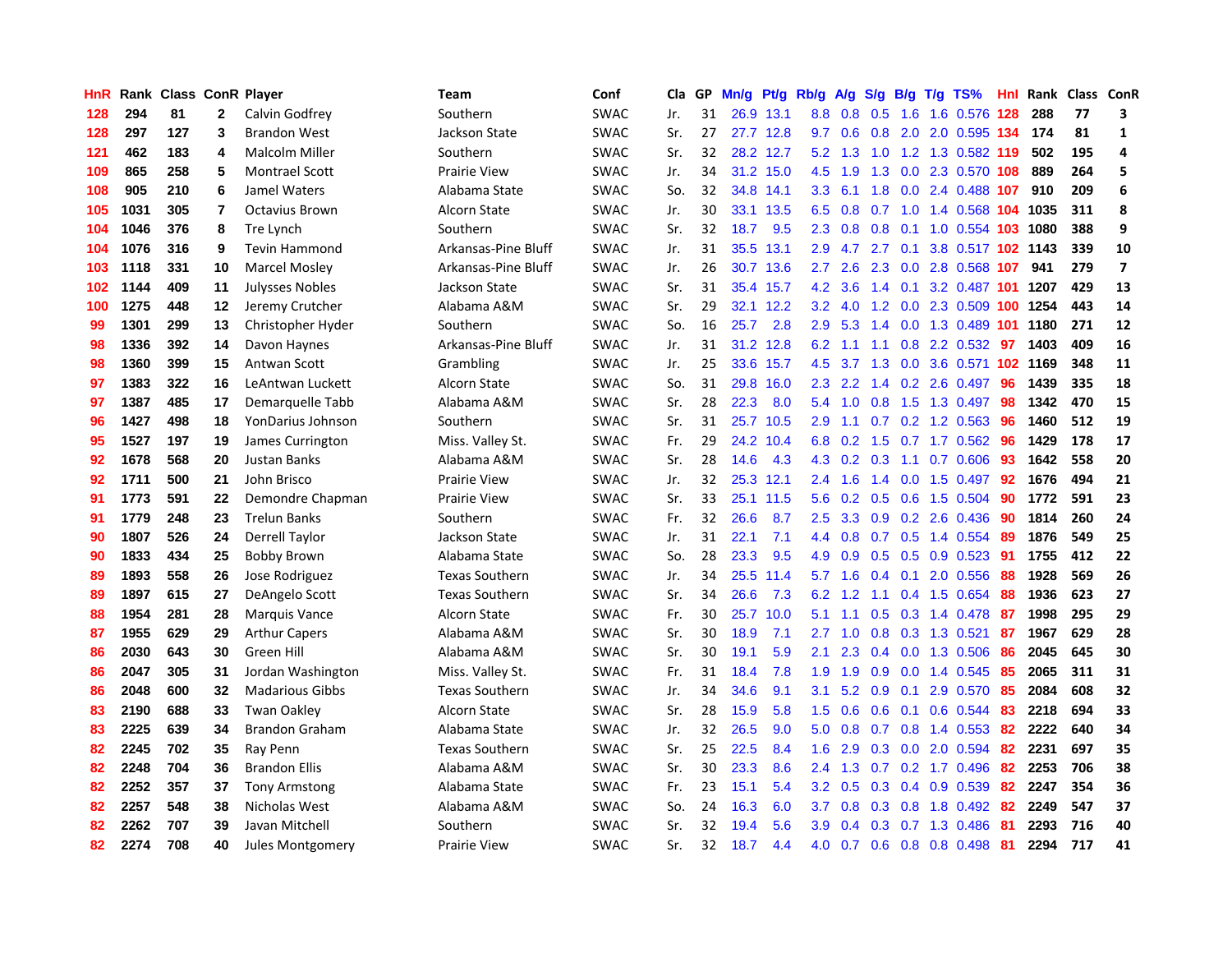| HnR |      | Rank Class ConR Player |    |                         | Team                  | Conf        | <b>Cla</b> | GP | Mn/g | Pt/g | Rb/g             | A/g             | S/g              |     | B/g T/g TS%              | Hnl  | Rank | <b>Class</b> | ConR |
|-----|------|------------------------|----|-------------------------|-----------------------|-------------|------------|----|------|------|------------------|-----------------|------------------|-----|--------------------------|------|------|--------------|------|
| 81  | 2296 | 660                    | 41 | <b>Maurice Strong</b>   | Alabama State         | <b>SWAC</b> | Jr.        | 32 | 27.4 | 8.6  | 6.7              | 0.8             | 0.7              | 1.0 | 1.9 0.491                | 81   | 2307 | 662          | 42   |
| 81  | 2330 | 676                    | 42 | Demarcus Robinson       | Alabama State         | <b>SWAC</b> | Jr.        | 32 | 28.1 | 11.5 | 2.1              | 1.7             |                  |     | 0.8 0.1 1.2 0.477 80     |      | 2339 | 678          | 43   |
| 80  | 2363 | 723                    | 43 | Lawrence Danner         | <b>Texas Southern</b> | <b>SWAC</b> | Sr.        | 34 | 26.9 | 7.3  | 2.6              | 1.1             |                  |     | 0.4 0.1 0.7 0.610 79     |      | 2393 | 733          | 47   |
| 80  | 2365 | 724                    | 44 | Louis Munks             | <b>Prairie View</b>   | <b>SWAC</b> | Sr.        | 34 | 23.2 | 9.9  | 3.3 <sub>2</sub> | 0.7             |                  |     | $0.7$ 0.1 1.5 0.497      | -80  | 2382 | 732          | 44   |
| 80  | 2381 | 699                    | 45 | Luther Page             | Alabama State         | <b>SWAC</b> | Jr.        | 32 | 25.8 | 6.9  | 5.1              | 0.8             | 1.0              |     | 0.6 1.8 0.526            | -79  | 2385 | 700          | 46   |
| 80  | 2390 | 702                    | 46 | DeAngelo Priar          | Miss. Valley St.      | <b>SWAC</b> | Jr.        | 31 | 25.8 | 10.5 | 3.4              | 1.5             |                  |     | 1.2 0.1 1.7 0.477        | 79   | 2407 | 704          | 48   |
| 79  | 2407 | 386                    | 47 | Damien Goodwin          | Southern              | <b>SWAC</b> | Fr.        | 29 | 16.4 | 4.1  | 3.2              | 0.9             | 0.5              |     | 0.4 1.2 0.459            | 80   | 2383 | 378          | 45   |
| 79  | 2411 | 735                    | 48 | <b>Chandler Thomas</b>  | Grambling             | <b>SWAC</b> | Sr.        | 29 | 22.8 | 8.0  | 5.9              | 0.4             | 0.9 <sub>0</sub> |     | 0.3 1.5 0.498            | 78   | 2472 | 754          | 51   |
| 79  | 2419 | 708                    | 49 | Treshawn Hagood         | <b>Prairie View</b>   | <b>SWAC</b> | Jr.        | 33 | 28.3 | 6.5  | 3.2              | 3.8             | 1.3              |     | $0.0$ 2.7 $0.453$        | 78   | 2425 | 707          | 49   |
| 78  | 2439 | 400                    | 50 | Javeres Brent           | Jackson State         | <b>SWAC</b> | Fr.        | 31 | 28.6 | 8.9  | 3.3 <sub>2</sub> | 0.6             |                  |     | 1.0 0.1 1.5 0.474 77     |      | 2498 | 412          | 53   |
| 78  | 2440 | 741                    | 51 | Josh Nicholas           | Alcorn State          | <b>SWAC</b> | Sr.        | 24 | 11.6 | 2.1  | 2.8              | 0.3             |                  |     | 0.3 1.1 0.6 0.459 77     |      | 2487 | 758          | 52   |
| 78  | 2477 | 725                    | 52 | Jeff Simmons            | Miss. Valley St.      | <b>SWAC</b> | Jr.        | 22 | 22.6 | 10.6 | 3.0 <sub>1</sub> | $1.7 \quad 1.0$ |                  |     | 0.1 3.1 0.530 78         |      | 2459 | 721          | 50   |
| 77  | 2488 | 729                    | 53 | A'Torri Shine           | Grambling             | <b>SWAC</b> | Jr.        | 29 | 32.3 | 13.8 | 4.1              | 1.2             |                  |     | $0.7$ $0.2$ 2.4 $0.526$  | 76   | 2544 | 747          | 54   |
| 77  | 2516 | 737                    | 54 | <b>Anthony McDonald</b> | Miss. Valley St.      | <b>SWAC</b> | Jr.        | 32 | 28.3 | 11.9 | 2.0 <sub>1</sub> | 1.4             | 0.8              |     | 0.0 1.8 0.546            | -76  | 2550 | 748          | 55   |
| 75  | 2591 | 772                    | 55 | Jeff Stubbs             | Jackson State         | <b>SWAC</b> | Sr.        | 28 | 23.5 | 7.1  | 1.7 <sup>2</sup> | 1.6             | 1.0              |     | 0.0 2.3 0.532            | -75  | 2594 | 779          | 56   |
| 74  | 2610 | 444                    | 56 | Janarius Middleton      | Jackson State         | <b>SWAC</b> | Fr.        | 31 | 15.2 | 4.5  | 2.8              | 0.1             | 0.2 <sub>0</sub> |     | $0.1$ 0.7 0.517          | -73  | 2652 | 453          | 58   |
| 74  | 2613 | 776                    | 57 | D.D. Scarver            | <b>Texas Southern</b> | <b>SWAC</b> | Sr.        | 21 | 31.8 | 12.6 | 3.5              | 1.4             | 0.7              |     | 0.1 1.3 0.460            | 81   | 2267 | 710          | 39   |
| 74  | 2624 | 633                    | 58 | Devante Hampton         | Alcorn State          | <b>SWAC</b> | So.        | 29 | 24.0 | 5.8  | 3.2              | 1.6             | 0.9              |     | $0.2$ 1.7 0.471          | 73   | 2641 | 633          | 57   |
| 74  | 2627 | 781                    | 59 | Aaron Clayborn          | <b>Texas Southern</b> | <b>SWAC</b> | Sr.        | 34 | 15.9 | 4.5  | 3.5              | 0.5             |                  |     | 0.1 0.2 0.8 0.512 73     |      | 2658 | 790          | 59   |
| 73  | 2644 | 635                    | 60 | <b>Trent Whiting</b>    | Arkansas-Pine Bluff   | <b>SWAC</b> | So.        | 31 | 12.9 | 3.0  | 1.9              | 0.3             |                  |     | 0.4 0.4 0.5 0.505 72     |      | 2684 | 643          | 63   |
| 73  | 2660 | 776                    | 61 | Jose Long               | Alabama A&M           | <b>SWAC</b> | Jr.        | 30 | 17.7 | 3.4  | 3.4              | 0.6             |                  |     | 0.4 0.2 0.5 0.445        | -72  | 2676 | 784          | 61   |
| 72  | 2663 | 789                    | 62 | <b>Anthony Evans</b>    | Alcorn State          | <b>SWAC</b> | Sr.        | 29 | 15.9 | 2.9  | 1.5              | 1.7             | 0.6              |     | $0.0$ 0.7 0.411          | 72   | 2695 | 795          | 66   |
| 72  | 2667 | 462                    | 63 | <b>Remond Brown</b>     | Grambling             | <b>SWAC</b> | Fr.        | 19 | 26.3 | 8.9  | 2.1              | 1.3             | 1.3              |     | $0.2$ 1.5 0.512          | -73  | 2663 | 456          | 60   |
| 72  | 2671 | 790                    | 64 | Daniel Broughton        | Arkansas-Pine Bluff   | <b>SWAC</b> | Sr.        | 29 | 25.6 | 8.0  | 4.6              | 0.8             | 0.6              |     | 0.5 2.0 0.454            | 72   | 2679 | 793          | 62   |
| 72  | 2673 | 779                    | 65 | Hershey Robinson        | <b>Prairie View</b>   | <b>SWAC</b> | Jr.        | 33 | 18.2 | 5.0  | 2.5              | 0.5             | 0.3              |     | 0.2 0.9 0.516            | -72  | 2687 | 786          | 64   |
| 72  | 2678 | 467                    | 66 | Daniel Hurtt            | Miss. Valley St.      | <b>SWAC</b> | Fr.        | 31 | 11.8 | 4.0  | 2.0 <sub>1</sub> | 0.3             |                  |     | 0.3 0.2 0.4 0.479 71     |      | 2710 | 473          | 67   |
| 72  | 2688 | 784                    | 67 | Jerome Hunter           | Alabama A&M           | <b>SWAC</b> | Jr.        | 29 | 13.2 | 2.9  | $2.4^{\circ}$    | 0.6             |                  |     | 0.6 0.3 0.9 0.480 72     |      | 2693 | 789          | 65   |
| 71  | 2704 | 477                    | 68 | Treshawn Bolden         | Jackson State         | <b>SWAC</b> | Fr.        | 31 | 18.5 | 5.4  | 4.1              | 1.0             |                  |     | $0.4$ 0.4 2.1 0.454      | -70  | 2737 | 483          | 68   |
| 69  | 2760 | 491                    | 69 | Ghiavonni Robinson      | Arkansas-Pine Bluff   | <b>SWAC</b> | Fr.        | 29 | 24.9 | 6.2  | 2.3              | 0.9             | 0.9 <sub>0</sub> |     | 0.1 1.2 0.432 69         |      | 2760 | 487          | 70   |
| 69  | 2762 | 492                    | 70 | Vacha Vaughn            | Miss. Valley St.      | <b>SWAC</b> | Fr.        | 26 | 11.9 | 2.4  | 3.2              | 0.6             | 0.3              |     | $0.1$ 0.7 0.481          | 68   | 2772 | 491          | 71   |
| 68  | 2778 | 668                    | 71 | <b>Terry Rose</b>       | Grambling             | <b>SWAC</b> | So.        | 23 | 27.1 | 9.9  | 1.8              | 0.8             |                  |     | 0.4 0.0 1.2 0.529        | -67  | 2801 | 673          | 72   |
| 66  | 2813 | 816                    | 72 | DeAndre McIntyre        | Arkansas-Pine Bluff   | <b>SWAC</b> | Jr.        | 16 | 18.1 | 5.3  | $2.4^{\circ}$    | 0.4             | 0.8              |     | 0.1 1.3 0.491            | 69   | 2756 | 803          | 69   |
| 66  | 2819 | 508                    | 73 | <b>Terrance LeFlore</b> | Alabama State         | <b>SWAC</b> | Fr.        | 32 | 16.9 | 4.7  | 1.8              | 1.1             | 0.7              |     | 0.1 1.3 0.452            | -66  | 2827 | 510          | 73   |
| 66  | 2830 | 820                    | 74 | <b>Blake Ralling</b>    | Miss. Valley St.      | <b>SWAC</b> | Jr.        | 29 | 14.0 | 4.4  | $2.4^{\circ}$    | 0.3             | 0.3              | 0.1 | $0.8$ 0.529              | -66  | 2841 | 822          | 75   |
| 66  | 2832 | 683                    | 75 | <b>Tyler Davis</b>      | Alabama A&M           | <b>SWAC</b> | So.        | 29 | 14.9 | 3.3  | 0.6 <sub>1</sub> | 0.5             |                  |     | $0.5$ 0.0 0.4 0.536      | - 66 | 2836 | 683          | 74   |
| 64  | 2860 | 831                    | 76 | Chandler Savage         | Arkansas-Pine Bluff   | <b>SWAC</b> | Jr.        | 31 | 15.7 | 2.1  | 1.8              | 0.9             |                  |     | $0.9$ 0.1 1.0 0.458 63   |      | 2903 | 846          | 78   |
| 64  | 2865 | 690                    | 77 | Justin Colvin           | Alabama A&M           | <b>SWAC</b> | So.        | 30 | 10.0 | 3.4  | 0.7              | 0.4             | 0.3              |     | $0.0$ 0.7 0.475          | -63  | 2883 | 694          | 76   |
| 63  | 2870 | 824                    | 78 | Marius Myles            | Alcorn State          | SWAC        | Sr.        | 29 | 16.0 | 2.1  | 2.3              | 0.3             | 0.5              |     | $0.3$ 0.5 0.517          | 63   | 2888 | 829          | 77   |
| 63  | 2881 | 827                    | 79 | Steven Danridge         | Grambling             | <b>SWAC</b> | Sr.        | 28 | 19.9 | 4.4  | 3.6              |                 |                  |     | 0.4 0.4 0.7 1.3 0.535 62 |      | 2916 | 834          | 79   |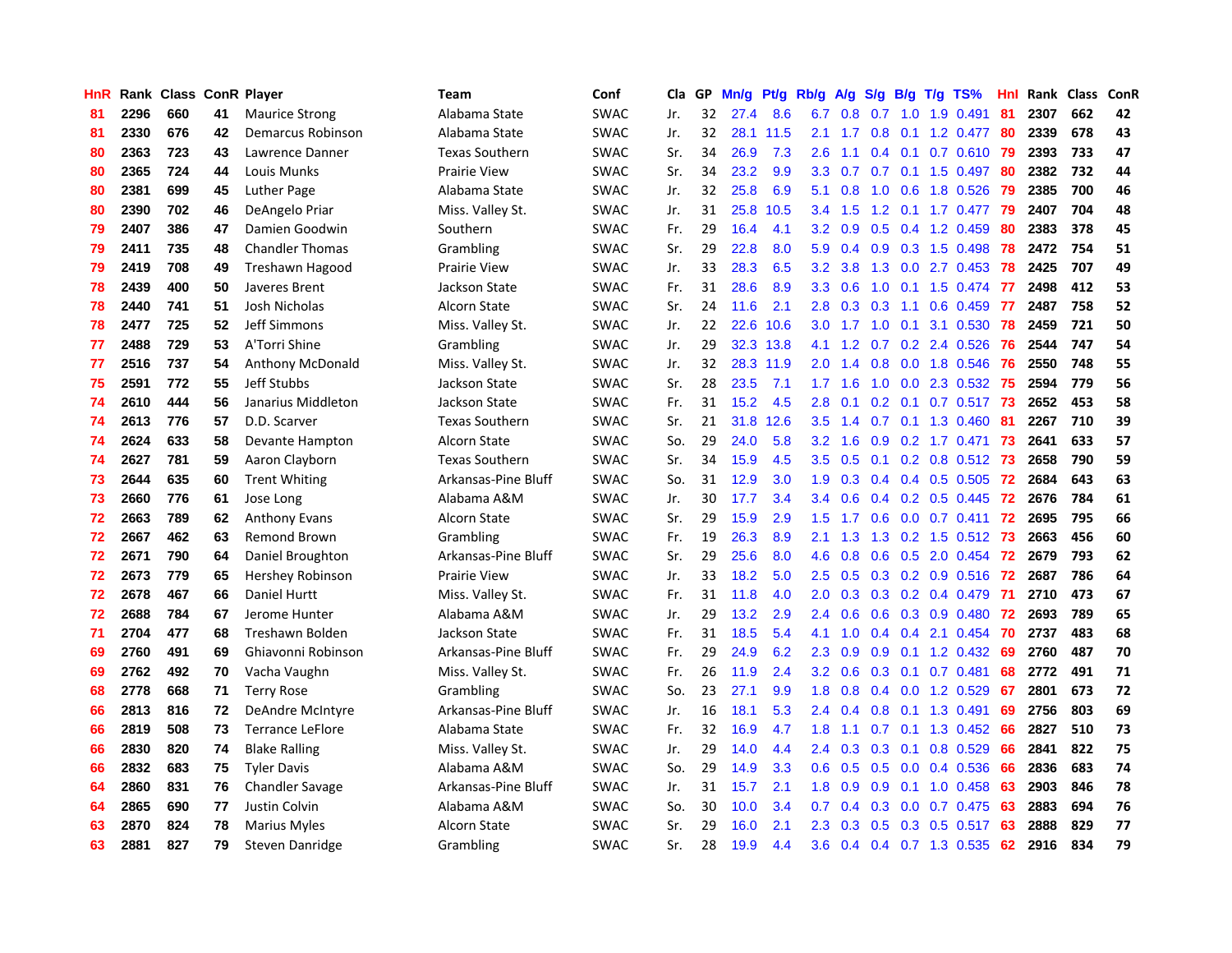| HnR | Rank | <b>Class ConR Player</b> |              |                        | <b>Team</b>               | Conf        | Cla | GP | Mn/g | Pt/g      | Rb/g             | $\mathsf{A/g}$ | S/g             |     | B/g T/g TS%                   | Hnl | Rank | <b>Class</b> | ConR                    |
|-----|------|--------------------------|--------------|------------------------|---------------------------|-------------|-----|----|------|-----------|------------------|----------------|-----------------|-----|-------------------------------|-----|------|--------------|-------------------------|
| 59  | 2936 | 547                      | 80           | <b>Chase Comier</b>    | Grambling                 | <b>SWAC</b> | Fr. | 27 | 21.0 | 3.9       | 1.9              | 2.9            | 0.9             |     | $0.0$ 2.1 $0.382$             | 59  | 2959 | 558          | 81                      |
| 59  | 2942 | 838                      | 81           | Darryl Marshall        | Miss. Valley St.          | <b>SWAC</b> | Sr. | 25 | 12.8 | 3.3       | $0.4^{\circ}$    | 1.4            |                 |     | $0.5$ 0.0 1.0 0.466           | -60 | 2942 | 839          | 80                      |
| 59  | 2946 | 856                      | 82           | Jaylon Floyd           | Arkansas-Pine Bluff       | <b>SWAC</b> | Jr. | 30 | 9.9  | 1.5       | 1.6              | 0.1            |                 |     | $0.3$ 0.2 0.4 0.561           | -58 | 2973 | 865          | 82                      |
| 58  | 2950 | 554                      | 83           | Dontaveon Robinson     | Jackson State             | <b>SWAC</b> | Fr. | 31 | 20.0 | 3.3       | 1.9              | 0.7            | 0.5             |     | $0.1$ 0.9 0.380               | 58  | 2977 | 563          | 83                      |
| 56  | 2978 | 565                      | 84           | Windale Glinton        | Grambling                 | <b>SWAC</b> | Fr. | 27 | 14.2 | 3.1       | $2.5\,$          | 0.2            | 0.4             |     | $0.4$ 0.7 0.491               | 56  | 2994 | 571          | 84                      |
| 56  | 2982 | 842                      | 85           | Stephan Raquil         | Alcorn State              | <b>SWAC</b> | Sr. | 31 | 17.4 | 2.0       | 2.5              | 0.2            |                 |     | $0.2$ 0.7 0.5 0.434           | 55  | 3001 | 844          | 85                      |
| 53  | 3005 | 845                      | 86           | Rasi Jenkins           | <b>Prairie View</b>       | SWAC        | Sr. | 29 | 11.1 | 1.0       | 1.8              | 0.3            | 0.3             |     | 0.3 0.4 0.441                 | 54  | 3006 | 845          | 86                      |
| 52  | 3016 | 871                      | 87           | Andre Adams            | <b>Prairie View</b>       | <b>SWAC</b> | Jr. | 31 | 12.1 | 1.5       | 0.7              | 1.1            | 0.7             |     | $0.0$ 1.1 $0.432$             | -53 | 3021 | 874          | 88                      |
| 52  | 3018 | 588                      | 88           | <b>Marcus Love</b>     | Jackson State             | <b>SWAC</b> | Fr. | 28 | 15.9 | 3.4       | 1.6              | 0.8            | 0.2             |     | $0.0$ $0.9$ $0.402$           | -53 | 3015 | 583          | 87                      |
| 49  | 3035 | 849                      | 89           | Julius Francis         | Miss. Valley St.          | <b>SWAC</b> | Sr. | 31 | 14.4 | 3.7       | 3.1              | 0.2            |                 |     | 0.2 0.3 0.9 0.395 49          |     | 3043 | 850          | 89                      |
| 47  | 3052 | 881                      | 90           | <b>Cameron Monroe</b>  | Southern                  | <b>SWAC</b> | Jr. | 28 | 9.8  | 2.4       | 0.8              |                |                 |     | 0.6 0.3 0.0 1.0 0.446 48      |     | 3049 | 880          | 90                      |
| 42  | 3059 | 604                      | 91           | <b>Richard Freeman</b> | Grambling                 | <b>SWAC</b> | Fr. | 29 | 13.6 | 2.9       | 2.1              | 0.2            |                 |     | 0.2 0.3 1.0 0.378 41          |     | 3059 | 604          | 91                      |
| 24  | 3066 | 883                      | 92           | Reggis Onwukamuche     | Prairie View              | <b>SWAC</b> | Jr. | 31 | 10.0 | 1.4       | 1.5              | 0.1            | 0.1             |     | $0.5$ 0.9 0.385               | -25 | 3066 | 883          | 92                      |
| 139 | 133  | 62                       | $\mathbf{1}$ | Stephen Madison        | Idaho                     | <b>WAC</b>  | Sr. | 34 | 34.5 | 20.1      | 7.6              | 2.4            | 1.0             |     | 0.5 2.7 0.576 138             |     | 146  | 67           | $\mathbf 1$             |
| 133 | 184  | 86                       | $\mathbf{2}$ | Issiah Grayson         | Cal State Bakersfield     | <b>WAC</b>  | Sr. | 32 | 31.8 | 17.0      | 2.8              | 3.9            | $1.4^{\circ}$   |     | 0.0 2.8 0.645 133             |     | 200  | 93           | 3                       |
| 133 | 190  | 48                       | 3            | <b>Daniel Mullings</b> | <b>New Mexico State</b>   | <b>WAC</b>  | Jr. | 35 | 33.5 | 16.8      | 4.9              | 3.5            | 1.9             |     | 0.5 2.6 0.538 132             |     | 205  | 52           | 4                       |
| 130 | 247  | 54                       | 4            | Sim Bhullar            | New Mexico State          | <b>WAC</b>  | So. | 30 | 26.3 | 10.4      | 7.8              | 1.4            | 0.1             |     | 3.4 2.1 0.622 133             |     | 184  | 42           | $\overline{2}$          |
| 126 | 352  | 151                      | 5            | Killian Larson         | <b>Grand Canyon</b>       | <b>WAC</b>  | Sr. | 30 |      | 32.7 17.2 | 11.6             | 0.8            | 0.5             |     | 0.2 2.5 0.589 121             |     | 439  | 175          | 5                       |
| 115 | 630  | 57                       | 6            | <b>Martez Harrison</b> | Missouri-Kansas City      | <b>WAC</b>  | Fr. | 30 |      | 32.4 17.2 | 3.3 <sub>2</sub> | 3.8            |                 |     | 1.7 0.0 3.1 0.525 113         |     | 682  | 59           | 8                       |
| 115 | 632  | 184                      | 7            | Isiah Umipig           | Seattle                   | <b>WAC</b>  | Jr. | 30 |      | 33.1 19.6 | $2.7^{\circ}$    | 3.6            |                 |     | 1.1 0.0 3.3 0.542 113         |     | 707  | 213          | 10                      |
| 114 | 640  | 258                      | 8            | Ben Aird               | Utah Valley               | <b>WAC</b>  | Sr. | 32 | 29.6 | 11.8      | 8.3              | 1.6            |                 |     | 0.8 1.2 1.4 0.517 114         |     | 643  | 253          | $\overline{\mathbf{z}}$ |
| 113 | 689  | 200                      | 9            | Tshilidzi Nephawe      | New Mexico State          | <b>WAC</b>  | Jr. | 36 | 27.9 | 11.1      | 7.8              | 0.6            |                 |     | $0.4$ 1.4 2.0 0.564 112       |     | 734  | 220          | 12                      |
| 111 | 757  | 70                       | 10           | Zach Nelson            | Utah Valley               | <b>WAC</b>  | Fr. | 32 | 30.9 | 10.5      | 6.3              | 3.4            |                 |     | $0.7$ 1.0 2.3 0.563 111       |     | 764  | 66           | 13                      |
| 111 | 775  | 297                      | 11           | Renaldo Dixon          | <b>New Mexico State</b>   | <b>WAC</b>  | Sr. | 35 | 24.8 | 8.5       | 5.6              | 1.0            | 0.4             |     | 0.9 1.4 0.601 110             |     | 822  | 313          | 14                      |
| 111 | 783  | 233                      | 12           | DK Eldridge            | <b>New Mexico State</b>   | <b>WAC</b>  | Jr. | 36 | 27.6 | 11.2      | 4.5              | 2.0            | 0.6             |     | 0.4 1.6 0.552 109             |     | 830  | 244          | 16                      |
| 110 | 824  | 310                      | 13           | <b>Quinton Pippen</b>  | Chicago State             | <b>WAC</b>  | Sr. | 31 | 31.1 | 15.2      | 3.8              | 2.5            | 1.8             |     | 0.2 2.3 0.542 110             |     | 825  | 314          | 15                      |
| 109 | 832  | 314                      | 14           | Javorn Farrell         | <b>Texas-Pan American</b> | <b>WAC</b>  | Sr. | 28 |      | 33.6 16.1 | 5.4              |                |                 |     | 3.3 1.6 0.6 2.8 0.493 113 716 |     |      | 284          | 11                      |
| 108 | 893  | 206                      | 15           | Deshaun Sunderhaus     | Seattle                   | <b>WAC</b>  | So. | 19 | 21.8 | 10.6      | 6.2              | 0.9            |                 |     | 0.5 1.3 1.2 0.582 119         |     | 507  | 115          | 6                       |
| 108 | 906  | 267                      | 16           | Shaquille Boga         | Texas-Pan American        | <b>WAC</b>  | Jr. | 31 | 33.3 | 14.0      | 3.5              | 3.3            |                 |     | 2.1 0.1 1.8 0.490 107         |     | 917  | 272          | 18                      |
| 106 | 991  | 297                      | 17           | K.C. Ross-Miller       | <b>New Mexico State</b>   | <b>WAC</b>  | Jr. | 30 | 27.3 | 8.3       | $2.2\phantom{0}$ | 3.5            | 0.8             |     | 0.0 1.9 0.611 106             |     | 953  | 284          | 19                      |
| 104 | 1048 | 310                      | 18           | Daniel Alexander       | <b>Grand Canyon</b>       | <b>WAC</b>  | Jr. | 22 | 33.0 | 12.7      | 5.6              | 2.9            | 0.5             |     | 1.5 2.1 0.616 107             |     | 906  | 270          | 17                      |
| 104 | 1053 | 311                      | 19           | Clarke Rosenberg       | Chicago State             | <b>WAC</b>  | Jr. | 32 | 30.9 | 14.0      | 3.8              | 2.6            | 1.4             |     | 0.2 2.3 0.537 103 1093        |     |      | 321          | 20                      |
| 104 | 1054 | 378                      | 20           | <b>Matt Ross</b>       | Chicago State             | <b>WAC</b>  | Sr. | 32 | 32.5 | 11.9      | 7.5              | 0.9            |                 |     | 1.1 1.3 1.2 0.528 103 1094    |     |      | 394          | 21                      |
| 101 | 1190 | 418                      | 21           | Nelson Kirksey         | Missouri-Kansas City      | <b>WAC</b>  | Sr. | 30 | 29.3 | 13.1      | 5.0              | 2.2            | 1.3             | 0.1 | 2.8 0.556 100 1233            |     |      | 436          | 22                      |
| 101 | 1195 | 420                      | 22           | Kevin Aronis           | <b>New Mexico State</b>   | <b>WAC</b>  | Sr. | 36 | 19.5 | 7.6       | 1.5              | 0.4            | 0.3             |     | 0.1 0.5 0.634 100 1239        |     |      | 439          | 23                      |
| 100 | 1231 | 364                      | 23           | Connor Hill            | Idaho                     | <b>WAC</b>  | Jr. | 34 |      | 31.5 14.2 | 2.6              |                | $1.2 \quad 0.7$ |     | 0.0 0.8 0.588 100 1242        |     |      | 368          | 24                      |
| 98  | 1350 | 470                      | 24           | <b>Holton Hunsaker</b> | Utah Valley               | <b>WAC</b>  | Sr. | 32 | 33.6 | 14.2      | 2.3              | 4.2            | 1.0             |     | $0.0$ 2.7 $0.518$             | 98  | 1347 | 473          | 25                      |
| 97  | 1419 | 417                      | 25           | Mitch Bruneel          | Utah Valley               | <b>WAC</b>  | Jr. | 32 | 31.9 | 10.3      | 5.2              | 1.1            | 0.7             |     | $0.2$ 0.9 0.594               | 96  | 1408 | 410          | 26                      |
| 96  | 1435 | 502                      | 26           | Demetrius Walker       | <b>Grand Canyon</b>       | <b>WAC</b>  | Sr. | 9  |      | 30.9 16.9 |                  |                |                 |     | 5.6 2.2 1.0 0.1 2.2 0.563 113 |     | 688  | 277          | 9                       |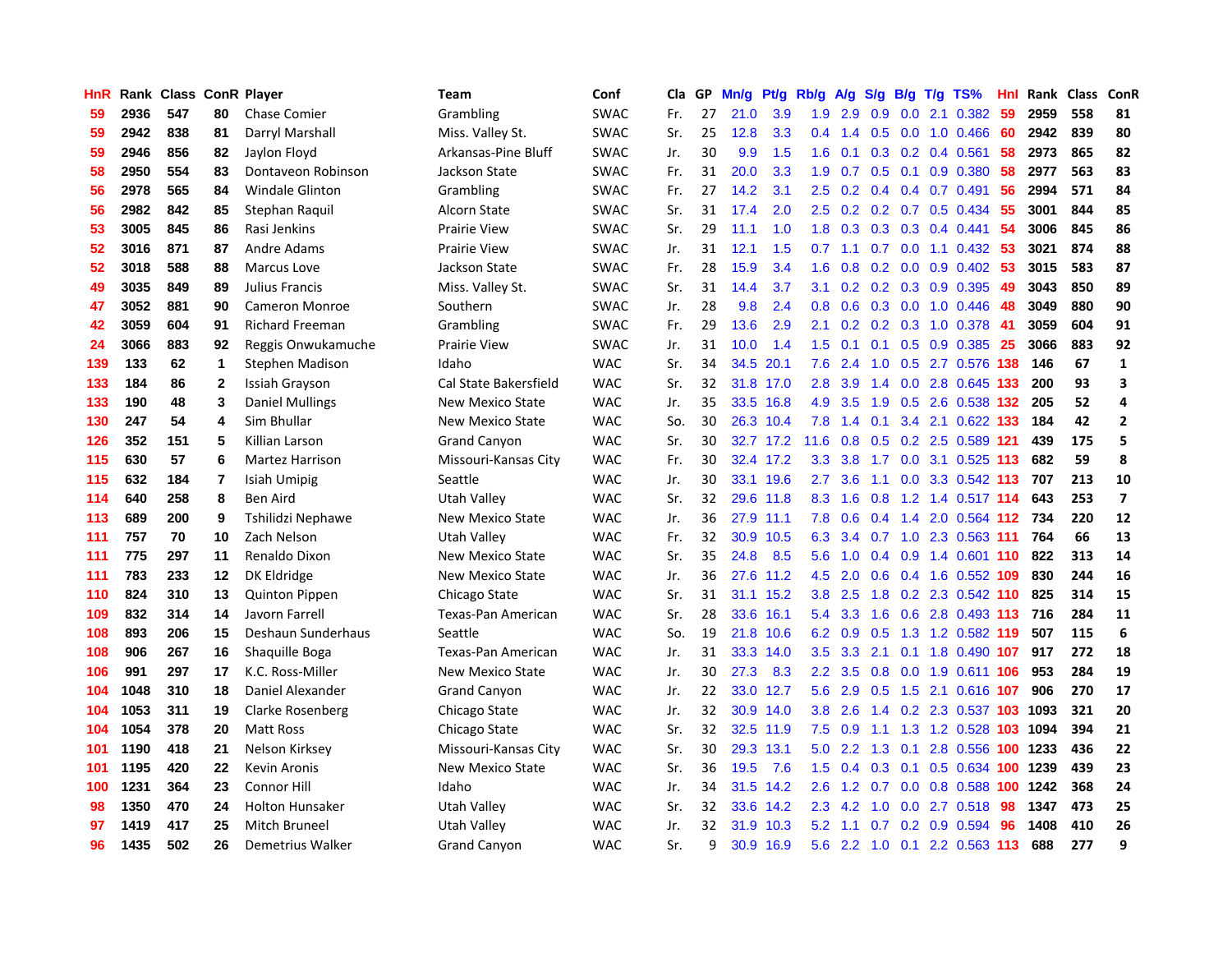| HnR |      | Rank Class |    | <b>ConR Player</b>     | Team                      | Conf       | Cla | GP | Mn/g | Pt/g | Rb/g             | <b>A/g</b> | S/g              | B/g | $T/g$ TS%                 | Hnl | Rank | <b>Class</b> | ConR |
|-----|------|------------|----|------------------------|---------------------------|------------|-----|----|------|------|------------------|------------|------------------|-----|---------------------------|-----|------|--------------|------|
| 95  | 1497 | 433        | 27 | Mike Scott             | Idaho                     | <b>WAC</b> | Jr. | 34 | 22.4 | 8.7  | $2.4^{\circ}$    | 2.2        | 0.8              | 0.1 | 1.1 0.496                 | 95  | 1510 | 440          | 27   |
| 94  | 1562 | 206        | 28 | Sekou Wiggs            | Idaho                     | <b>WAC</b> | Fr. | 31 | 23.4 | 9.9  | 3.9 <sup>°</sup> |            |                  |     | 1.4 0.5 0.0 1.6 0.539     | -94 | 1544 | 197          | 28   |
| 94  | 1565 | 545        | 29 | <b>Clarence Trent</b>  | Seattle                   | <b>WAC</b> | Sr. | 30 | 21.6 | 7.4  | 4.5              | 1.0        |                  |     | 1.3 0.7 1.5 0.498         | 92  | 1657 | 561          | 31   |
| 94  | 1586 | 370        | 30 | <b>Hayes Garrity</b>   | Utah Valley               | <b>WAC</b> | So. | 32 | 21.7 | 8.7  | 2.7              | 1.6        | 0.5              |     | $0.0$ 1.2 0.497           | 94  | 1584 | 373          | 30   |
| 93  | 1616 | 557        | 31 | D'Vonne Pickett Jr.    | Seattle                   | <b>WAC</b> | Sr. | 29 | 21.0 | 7.3  | 2.6              | 3.4        | 0.8              | 0.1 | 2.1 0.480                 | 92  | 1686 | 572          | 33   |
| 93  | 1628 | 377        | 32 | Aly Ahmed              | Cal State Bakersfield     | <b>WAC</b> | So. | 24 | 23.6 | 8.9  | 6.6              | 0.5        | 0.5              |     | $0.8$ 1.7 0.513           | -94 | 1572 | 370          | 29   |
| 93  | 1646 | 477        | 33 | Jerome Garrison        | <b>Grand Canyon</b>       | <b>WAC</b> | Jr. | 30 | 37.8 | 16.5 | 2.8              | 2.1        | 0.5              |     | 0.3 2.0 0.584             | 90  | 1832 | 532          | 36   |
| 92  | 1688 | 574        | 34 | Keawe Enos             | Utah Valley               | <b>WAC</b> | Sr. | 32 | 29.7 | 7.8  | 2.5              | 1.9        | 0.6              |     | $0.0$ 1.1 $0.642$         | 92  | 1675 | 567          | 32   |
| 92  | 1725 | 504        | 35 | <b>Tyrell Corbin</b>   | Cal State Bakersfield     | <b>WAC</b> | Jr. | 32 | 14.0 | 4.8  | 1.9              | 2.0        | 0.5              |     | $0.0$ 1.4 $0.490$         | -91 | 1744 | 509          | 34   |
| 91  | 1755 | 588        | 36 | <b>Fred Chatmon</b>    | Missouri-Kansas City      | <b>WAC</b> | Sr. | 29 | 23.4 | 7.9  | 6.9              | 0.4        |                  |     | 0.7 0.8 1.3 0.490         | -90 | 1791 | 593          | 35   |
| 91  | 1772 | 418        | 37 | <b>Shaquille Hines</b> | Texas-Pan American        | <b>WAC</b> | So. | 32 | 32.6 | 12.8 | 6.3              | 1.5        |                  |     | 0.7 0.6 2.4 0.509         | 89  | 1845 | 438          | 37   |
| 88  | 1908 | 618        | 38 | <b>Brandon Barnes</b>  | Cal State Bakersfield     | <b>WAC</b> | Sr. | 32 | 26.1 | 9.5  | 4.3              | 1.3        | 0.9              |     | 0.2 1.8 0.499             | 88  | 1925 | 618          | 38   |
| 87  | 1978 | 634        | 39 | <b>Blake Davis</b>     | <b>Grand Canyon</b>       | <b>WAC</b> | Sr. | 30 | 29.8 | 7.8  | 3.8              | 1.7        | 0.8              |     | $0.6$ 1.3 0.537           | -84 | 2123 | 671          | 45   |
| 87  | 1994 | 587        | 40 | Javonte Maynor         | Cal State Bakersfield     | <b>WAC</b> | Jr. | 32 | 28.3 | 8.8  | 1.7              | 0.7        | 1.0              |     | $0.1$ 0.7 0.563           | 86  | 2015 | 588          | 40   |
| 87  | 1997 | 637        | 41 | Stefon Johnson         | Cal State Bakersfield     | <b>WAC</b> | Sr. | 32 | 25.8 | 6.0  | 5.1              | 1.6        | 0.7              |     | $0.7$ 1.2 $0.472$         | 86  | 2019 | 640          | 41   |
| 87  | 2010 | 590        | 42 | Jarell Flora           | Seattle                   | <b>WAC</b> | Jr. | 30 | 28.4 | 9.5  | 3.2              | 0.9        | 0.7              |     | $0.1$ 1.2 0.511           | 85  | 2076 | 605          | 42   |
| 86  | 2014 | 641        | 43 | Glen Dean              | Idaho                     | <b>WAC</b> | Sr. | 31 | 25.5 | 9.0  | 2.1              | 2.4        | $0.4^{\circ}$    |     | 0.0 1.4 0.531             | 86  | 2011 | 638          | 39   |
| 86  | 2050 | 649        | 44 | <b>Trinity Hall</b>    | Missouri-Kansas City      | <b>WAC</b> | Sr. | 30 | 26.9 | 10.1 | 5.5              | 0.8        | 0.8              |     | 0.6 1.9 0.503 85          |     | 2092 | 660          | 44   |
| 85  | 2086 | 658        | 45 | Zach Lamb              | Cal State Bakersfield     | <b>WAC</b> | Sr. | 25 | 10.4 | 3.8  | 0.9              | 1.0        |                  |     | 0.3 0.0 0.5 0.465         | -85 | 2088 | 658          | 43   |
| 84  | 2119 | 621        | 46 | Shore Adenekan         | Seattle                   | <b>WAC</b> | Jr. | 30 | 18.3 | 5.4  | 4.1              | 0.3        |                  |     | 0.3 0.8 1.2 0.568         | -83 | 2191 | 634          | 47   |
| 84  | 2143 | 677        | 47 | Nate Duhon             | Chicago State             | <b>WAC</b> | Sr. | 31 | 24.6 | 9.4  | 3.2              | 1.3        | 1.3              |     | $0.1$ 1.7 $0.499$         | 83  | 2178 | 683          | 46   |
| 84  | 2157 | 523        | 48 | <b>Jack Crook</b>      | Seattle                   | <b>WAC</b> | So. | 30 | 22.3 | 5.1  | 6.0              | 1.0        | $0.4^{\circ}$    |     | 0.4 1.2 0.476             | 82  | 2225 | 543          | 49   |
| 83  | 2202 | 691        | 49 | Corey Hall             | Cal State Bakersfield     | <b>WAC</b> | Sr. | 27 | 12.1 | 3.7  | 2.7              | 0.2        | 0.5              |     | 0.3 0.9 0.549             | 83  | 2194 | 688          | 48   |
| 81  | 2319 | 672        | 50 | <b>Emerson Murray</b>  | Seattle                   | <b>WAC</b> | Jr. | 17 | 19.1 | 6.5  | 3.4              | 1.6        | 0.8              |     | 0.2 1.5 0.431             | 82  | 2242 | 643          | 51   |
| 81  | 2322 | 673        | 51 | <b>Frank Williams</b>  | Missouri-Kansas City      | <b>WAC</b> | Jr. | 28 | 31.4 | 9.2  | 2.2              | 1.6        | 0.6              |     | 0.2 1.3 0.470             | 81  | 2274 | 653          | 52   |
| 79  | 2425 | 585        | 52 | Erik Kinney            | Cal State Bakersfield     | <b>WAC</b> | So. | 30 | 18.8 | 4.3  | 3.9              | 0.8        | 0.6              |     | 0.6 1.4 0.453             | -79 | 2403 | 580          | 53   |
| 79  | 2431 | 740        | 53 | Justin Leathers        | Texas-Pan American        | <b>WAC</b> | Sr. | 32 | 24.3 | 6.1  | 3.9              | 1.0        |                  |     | 0.8 0.3 1.3 0.492 77      |     | 2477 | 755          | 56   |
| 79  | 2434 | 712        | 54 | Justin Foreman         | <b>Grand Canyon</b>       | <b>WAC</b> | Jr. | 23 | 19.6 | 5.2  | 2.6              | 0.9        |                  |     | $0.6$ $0.1$ $0.7$ $0.524$ | 78  | 2450 | 716          | 54   |
| 78  | 2435 | 398        | 55 | <b>William Powell</b>  | Seattle                   | <b>WAC</b> | Fr. | 29 | 12.4 | 2.8  | 3.1              | 0.4        |                  |     | 0.4 0.1 0.6 0.468 77      |     | 2480 | 408          | 57   |
| 78  | 2448 | 403        | 56 | Sam Daly               | <b>Grand Canyon</b>       | <b>WAC</b> | Fr. | 13 | 28.6 | 7.1  | 3.4              | 4.2        | 0.8              |     | 0.2 2.8 0.489             | -82 | 2227 | 348          | 50   |
| 78  | 2459 | 718        | 57 | <b>Bira Seck</b>       | Idaho                     | <b>WAC</b> | Jr. | 34 | 20.0 | 4.3  | 5.1              | 0.8        |                  |     | $0.2$ 0.1 1.2 0.518       | -78 | 2469 | 723          | 55   |
| 77  | 2491 | 751        | 58 | Josh Cleveland         | <b>Texas-Pan American</b> | <b>WAC</b> | Sr. | 31 | 20.2 | 5.4  | 3.4              | 0.6        | 0.4              |     | 0.3 1.0 0.540             | 77  | 2527 | 766          | 58   |
| 77  | 2519 | 603        | 59 | John Burke             | Missouri-Kansas City      | <b>WAC</b> | So. | 29 | 8.5  | 3.1  | 0.7              | 0.3        | 0.3              |     | $0.0$ 0.7 0.604           | 76  | 2553 | 609          | 60   |
| 76  | 2541 | 744        | 60 | <b>B</b> Evans         | <b>Utah Valley</b>        | <b>WAC</b> | Jr. | 32 | 10.3 | 2.5  | 2.5              | 0.1        | 0.3              |     | 0.2 0.7 0.541             | 76  | 2538 | 745          | 59   |
| 74  | 2612 | 775        | 61 | Corey Gray             | Chicago State             | <b>WAC</b> | Sr. | 31 | 21.5 | 5.4  | 1.6              | 1.6        | 0.6              |     | $0.0$ 1.3 0.511           | 74  | 2621 | 783          | 61   |
| 74  | 2619 | 778        | 62 | Caleb Johnson          | Missouri-Kansas City      | <b>WAC</b> | Sr. | 30 | 15.8 | 3.9  | 1.7 <sub>z</sub> | 0.5        |                  |     | $0.4$ 0.5 0.7 0.566       | -73 | 2650 | 788          | 62   |
| 71  | 2718 | 799        | 63 | <b>Eddie Denard</b>    | Chicago State             | <b>WAC</b> | Sr. | 32 | 21.7 | 6.5  | 3.6              | 0.6        | 0.7              |     | $0.3$ 1.5 $0.432$         | -70 | 2742 | 803          | 63   |
| 68  | 2776 | 496        | 64 | Alex Majewski          | Texas-Pan American        | <b>WAC</b> | Fr. | 32 | 10.3 | 3.2  | 1.3              | 0.3        | 0.2 <sub>0</sub> | 0.1 | $0.6$ 0.521               | 67  | 2808 | 502          | 66   |
| 68  | 2785 | 809        | 65 | Hurley Johnson         | Texas-Pan American        | <b>WAC</b> | Sr. | 28 | 13.3 | 3.9  | $1.2^{\circ}$    | 0.8        |                  |     | $0.4$ 0.0 0.6 0.456       | 68  | 2793 | 813          | 64   |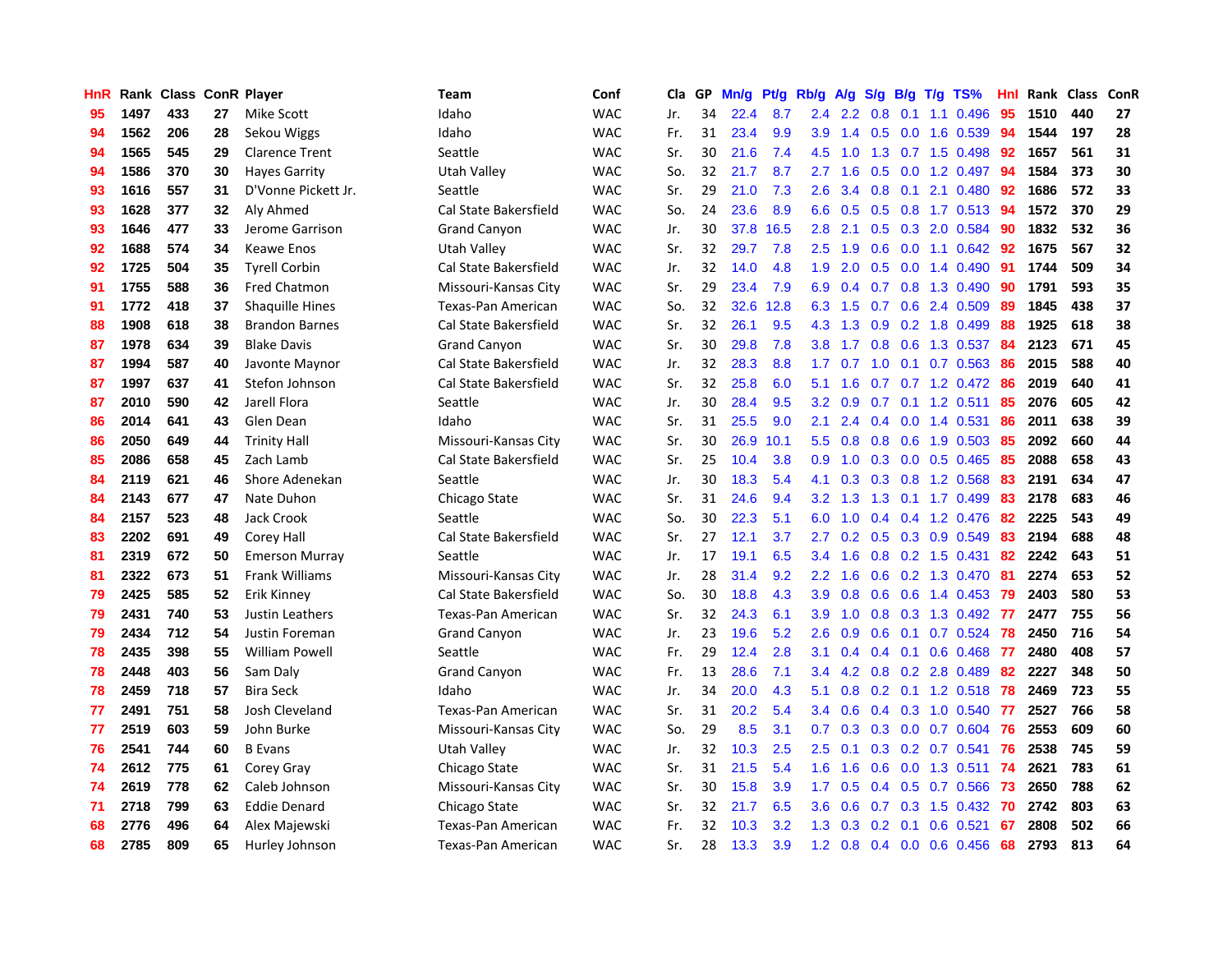| HnR | Rank | <b>Class</b> |                         | <b>ConR Player</b>        | <b>Team</b>             | Conf       | Cla | <b>GP</b> | Mn/g | Pt/g      | Rb/g             | <b>A/g</b> | S/g | B/g | T/g TS%               | Hnl | Rank | <b>Class</b> | ConR                     |
|-----|------|--------------|-------------------------|---------------------------|-------------------------|------------|-----|-----------|------|-----------|------------------|------------|-----|-----|-----------------------|-----|------|--------------|--------------------------|
| 67  | 2791 | 500          | 66                      | Johnny Griffin            | Chicago State           | <b>WAC</b> | Fr. | 31        | 11.0 | 1.8       | 1.4              | 0.4        | 0.4 |     | $0.3$ 0.2 0.482       | -67 | 2807 | 501          | 65                       |
| 67  | 2801 | 677          | 67                      | Akachi Okugo              | Grand Canyon            | <b>WAC</b> | So. | 29        | 20.8 | 3.7       | 1.4              | 2.2        |     |     | 0.4 0.0 1.3 0.393 66  |     | 2838 | 685          | 69                       |
| 66  | 2821 | 819          | 68                      | Lauri Toivonen            | Texas-Pan American      | <b>WAC</b> | Jr. | 32        | 18.3 | 2.6       | $2.5^{\circ}$    | 0.7        |     |     | $0.4$ 0.4 0.6 0.469   | 65  | 2849 | 825          | 70                       |
| 66  | 2831 | 514          | 69                      | <b>Travon Landry</b>      | <b>New Mexico State</b> | <b>WAC</b> | Fr. | 32        | 10.9 | 2.1       | 0.8              | 0.9        | 0.2 |     | $0.0$ 0.6 0.465       | 67  | 2812 | 503          | 67                       |
| 63  | 2878 | 526          | 70                      | Ty Egbert                 | Idaho                   | <b>WAC</b> | Fr. | 30        | 12.4 | 2.0       | 2.2              | 0.2        | 0.1 |     | $0.5$ 0.4 0.518       | -64 | 2865 | 523          | 71                       |
| 62  | 2901 | 531          | 71                      | <b>Isaac Kreuer</b>       | Missouri-Kansas City    | <b>WAC</b> | Fr. | 30        | 10.4 | 2.3       | 2.2              | 0.2        |     |     | 0.2 0.2 0.5 0.467     | -61 | 2930 | 543          | 75                       |
| 60  | 2926 | 836          | 72                      | Jeremy Adams              | <b>Grand Canyon</b>     | <b>WAC</b> | Sr. | 16        | 18.8 | 5.8       | 2.6              | 0.6        | 0.4 |     | $0.1$ 0.9 0.420       | 67  | 2814 | 816          | 68                       |
| 60  | 2927 | 851          | 73                      | Abdul Ahmed               | Cal State Bakersfield   | <b>WAC</b> | Jr. | 25        | 14.6 | 3.8       | 2.6              | 0.3        | 0.3 |     | $0.2$ 1.0 0.427       | 63  | 2890 | 839          | 72                       |
| 59  | 2933 | 837          | 74                      | Joe Kammerer              | Idaho                   | <b>WAC</b> | Sr. | 34        | 17.2 | 2.3       | 2.1              | 0.4        | 0.1 |     | $0.3$ 0.7 0.497       | 59  | 2960 | 840          | 76                       |
| 59  | 2940 | 699          | 75                      | Luiz Bidart               | Seattle                 | <b>WAC</b> | So. | 29        | 11.1 | 2.0       | 1.4              | 0.6        |     |     | $0.3$ 0.0 0.4 0.446   | -59 | 2962 | 702          | 77                       |
| 58  | 2951 | 555          | 76                      | Jacobby Bledsoe           | Missouri-Kansas City    | <b>WAC</b> | Fr. | 23        | 17.0 | 2.3       | 1.3              | 1.3        | 1.0 |     | $0.0$ 0.8 0.351       | 62  | 2923 | 539          | 74                       |
| 56  | 2980 | 567          | 77                      | Emmanuel Chibuogwu        | Seattle                 | <b>WAC</b> | Fr. | 18        | 16.0 | 3.1       | 2.8              | 0.6        | 0.5 |     | $0.0$ 1.1 $0.412$ 62  |     | 2908 | 533          | 73                       |
| 53  | 3006 | 580          | 78                      | <b>Perrion Callandret</b> | Idaho                   | <b>WAC</b> | Fr. | 29        | 12.5 | 2.5       | 1.7              | 0.6        | 0.5 |     | $0.1$ 0.9 0.385       | 55  | 3000 | 575          | 78                       |
| 49  | 3040 | 718          | 79                      | Paulin Mpawe              | Idaho                   | <b>WAC</b> | So. | 28        | 10.1 | 1.7       | 2.1              | 0.1        | 0.1 |     | $0.3$ 0.7 0.432       | -51 | 3029 | 717          | 79                       |
| 150 | 53   | 12           | 1                       | <b>Brad Waldow</b>        | Saint Mary's            | <b>WCC</b> | Jr. | 35        | 28.9 | 15.1      | 7.5              | 1.4        | 0.6 |     | 1.3 1.7 0.578 149     |     | 59   | 15           | $\mathbf 1$              |
| 145 | 79   | 30           | $\mathbf{2}$            | Sam Dower                 | Gonzaga                 | <b>WCC</b> | Sr. | 34        | 26.9 | 14.4      | 7.2              | 1.1        | 0.4 |     | 0.7 1.6 0.623 146     |     | 72   | 27           | $\overline{2}$           |
| 136 | 162  | 38           | 3                       | Kyle Collinsworth         | <b>Brigham Young</b>    | <b>WCC</b> | So. | 34        | 33.4 | 14.0      | 8.1              | 4.6        | 1.7 |     | 0.4 2.6 0.524 136     |     | 164  | 37           | 3                        |
| 133 | 186  | 47           | 4                       | <b>Tyler Haws</b>         | Brigham Young           | <b>WCC</b> | Jr. | 33        | 34.6 | 23.2      | 3.8 <sub>2</sub> | 1.5        | 1.0 |     | 0.3 1.9 0.572 134 177 |     |      | 45           | 4                        |
| 132 | 215  | 98           | 5                       | Cole Dickerson            | San Francisco           | <b>WCC</b> | Sr. | 33        | 30.4 | 15.1      | 7.7              | 1.8        |     |     | 0.8 0.4 2.0 0.560 130 |     | 251  | 113          | 6                        |
| 131 | 231  | 62           | 6                       | Thomas van der Mars       | Portland                | <b>WCC</b> | Jr. | 31        | 26.9 | 13.5      | 7.2              | 0.9        |     |     | 0.6 0.7 1.4 0.621 130 |     | 243  | 63           | 5                        |
| 131 | 237  | 106          | $\overline{\mathbf{r}}$ | Anthony Ireland           | Loyola Marymount        | <b>WCC</b> | Sr. | 32        | 35.8 | 18.5      | 3.7              | 5.3        | 1.6 | 0.1 | 2.8 0.517 129         |     | 259  | 116          | $\overline{\phantom{a}}$ |
| 129 | 269  | 72           | 8                       | <b>Matt Carlino</b>       | Brigham Young           | <b>WCC</b> | Jr. | 35        | 27.3 | 13.7      | 3.4              | 4.3        | 1.7 |     | 0.1 2.0 0.487 129     |     | 280  | 75           | 8                        |
| 127 | 314  | 136          | 9                       | Stephen Holt              | Saint Mary's            | <b>WCC</b> | Sr. | 34        | 37.5 | 15.2      | 3.8              | 3.9        | 0.8 |     | 0.0 1.9 0.606 127     |     | 307  | 133          | 9                        |
| 127 | 317  | 137          | 10                      | <b>Brendan Lane</b>       | Pepperdine              | <b>WCC</b> | Sr. | 30        | 29.3 | 13.0      | 7.3              | 1.3        | 0.4 |     | 2.4 1.8 0.569 127     |     | 319  | 139          | 10                       |
| 127 | 323  | 88           | 11                      | Christopher Anderson      | San Diego               | <b>WCC</b> | Jr. | 35        | 33.6 | 10.3      | 3.7              | 6.2        | 1.8 | 0.1 | 2.7 0.528 127         |     | 325  | 85           | 11                       |
| 126 | 341  | 95           | $12 \,$                 | <b>Kruize Pinkins</b>     | San Francisco           | <b>WCC</b> | Jr. | 33        |      | 25.0 12.2 | 6.5              | 1.0        |     |     | 0.5 0.8 1.5 0.540 125 |     | 370  | 103          | 16                       |
| 126 | 342  | 75           | 13                      | <b>Stacy Davis</b>        | Pepperdine              | <b>WCC</b> | So. | 31        | 29.4 | 15.1      | 7.6              | 1.5        |     |     | 0.5 0.6 2.2 0.560 125 |     | 362  | 80           | 14                       |
| 126 | 351  | 98           | 14                      | <b>Brandon Clark</b>      | Santa Clara             | <b>WCC</b> | Jr. | 33        | 32.0 | 16.9      | $2.6\,$          | 3.5        |     |     | 1.4 0.1 1.9 0.554 125 |     | 369  | 102          | 15                       |
| 126 | 353  | 99           | 15                      | <b>Kevin Pangos</b>       | Gonzaga                 | <b>WCC</b> | Jr. | 36        | 34.8 | 14.4      | 3.3 <sub>2</sub> | 3.6        | 1.0 |     | 0.0 1.7 0.594 125     |     | 357  | 95           | 12                       |
| 125 | 355  | 78           | 16                      | Przemek Karnowski         | Gonzaga                 | <b>WCC</b> | So. | 36        | 25.2 | 10.4      | 7.1              | 0.7        | 0.3 |     | 1.7 1.9 0.568 125     |     | 360  | 79           | 13                       |
| 123 | 412  | 119          | 17                      | Johnny Dee                | San Diego               | <b>WCC</b> | Jr. | 35        | 32.4 | 16.6      | 2.8              | 1.4        | 1.1 |     | 0.0 1.4 0.596 123     |     | 409  | 120          | 17                       |
| 122 | 427  | 127          | 18                      | Gerard Coleman            | Gonzaga                 | <b>WCC</b> | Jr. | 34        | 11.5 | 6.0       | 1.6              | 0.8        | 0.5 |     | $0.1$ 1.1 0.510 122   |     | 434  | 130          | 18                       |
| 121 | 446  | 102          | 19                      | Kyle Dranginis            | Gonzaga                 | <b>WCC</b> | So. | 36        | 23.6 | 6.1       | 3.9              | 2.6        | 1.2 |     | 0.5 1.4 0.571 121     |     | 454  | 101          | 20                       |
| 121 | 456  | 179          | 20                      | <b>Tony Gill</b>          | Pacific                 | <b>WCC</b> | Sr. | 34        | 25.9 | 11.4      | 5.9              | 1.1        | 0.7 |     | 0.3 1.6 0.602 120     |     | 466  | 181          | 21                       |
| 120 | 469  | 144          | 21                      | Gary Bell Jr.             | Gonzaga                 | <b>WCC</b> | Jr. | 30        | 28.5 | 11.0      | 2.9              | 1.7        | 1.0 |     | 0.0 1.0 0.622 121     |     | 453  | 142          | 19                       |
| 120 | 476  | 188          | 22                      | Drew Barham               | Gonzaga                 | <b>WCC</b> | Sr. | 36        | 17.8 | 6.3       | 3.0 <sub>2</sub> | 0.3        |     |     | 0.7 0.3 0.4 0.683 120 |     | 493  | 190          | 22                       |
| 120 | 492  | 195          | 23                      | David Stockton            | Gonzaga                 | <b>WCC</b> | Sr. | 36        | 28.1 | 7.4       | 2.4              | 4.2        | 1.5 |     | 0.2 2.0 0.521 119     |     | 504  | 196          | 23                       |
| 119 | 507  | 39           | 24                      | Jared Brownridge          | Santa Clara             | <b>WCC</b> | Fr. | 33        | 33.5 | 17.2      | 2.6              | 2.3        | 0.7 | 0.1 | 1.5 0.610             | 118 | 531  | 39           | 25                       |
| 119 | 520  | 203          | 25                      | Dennis Kramer             | San Diego               | <b>WCC</b> | Sr. | 35        | 26.6 | 11.5      | 6.6              | 0.8        |     |     | 0.5 0.9 1.5 0.583 118 |     | 524  | 204          | 24                       |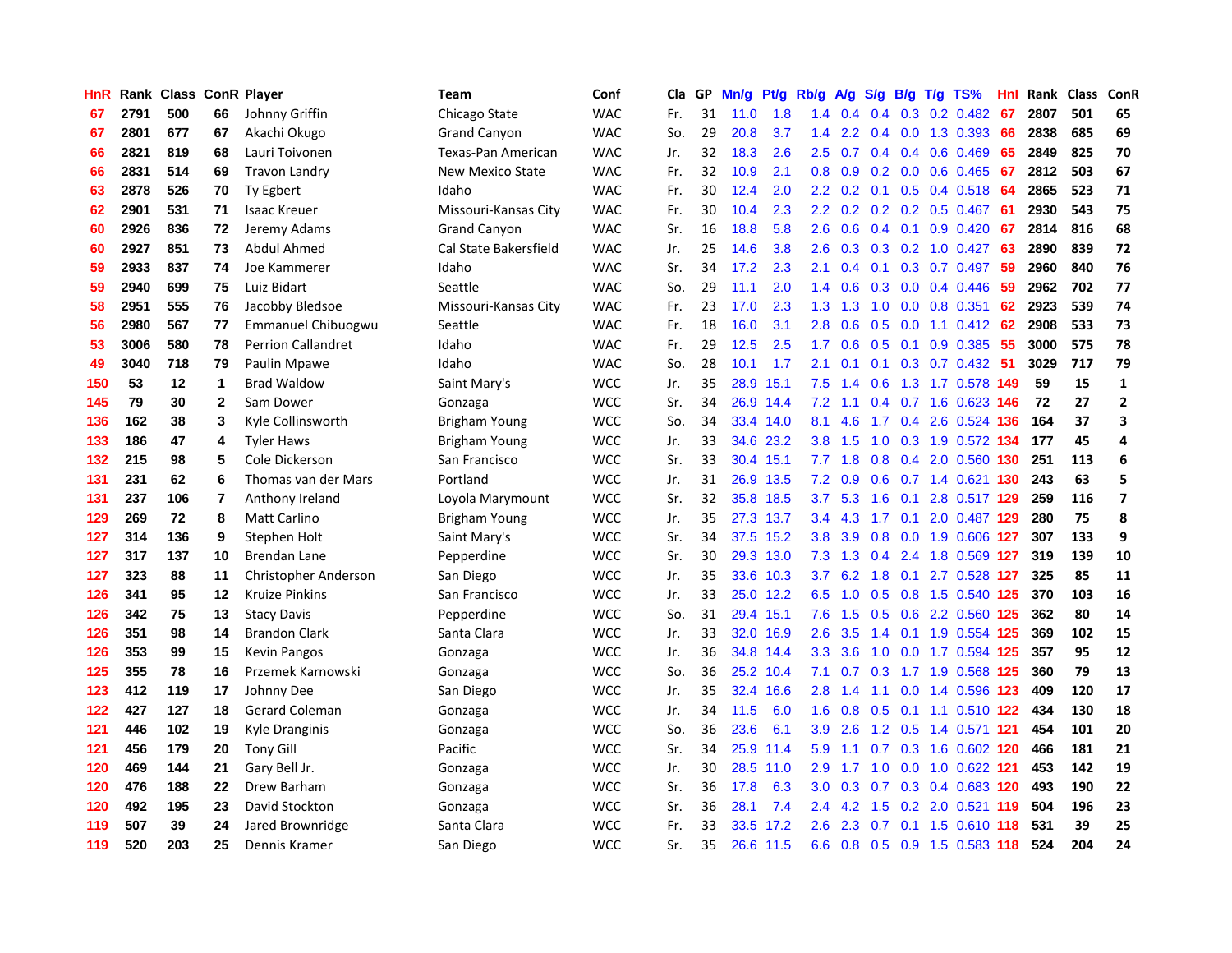| <b>HnR</b> | Rank |     |    | <b>Class ConR Player</b> | Team                 | Conf       | Cla | GP | Mn/g | Pt/g      | Rb/g             | <b>A/g</b>      | S/g           | B/g | $T/g$ TS%                  | Hnl | Rank | <b>Class</b> | ConR |
|------------|------|-----|----|--------------------------|----------------------|------------|-----|----|------|-----------|------------------|-----------------|---------------|-----|----------------------------|-----|------|--------------|------|
| 118        | 542  | 213 | 26 | Ryan Nicholas            | Portland             | <b>WCC</b> | Sr. | 31 |      | 29.4 12.9 | 8.8              | 1.3             | 0.4           |     | 0.5 1.7 0.564 117          |     | 556  | 216          | 26   |
| 117        | 551  | 123 | 27 | Mark Tollefsen           | San Francisco        | <b>WCC</b> | So. | 33 |      | 28.7 10.5 | 3.9              | 1.8             | 0.4           |     | 0.9 0.9 0.626 116          |     | 594  | 131          | 28   |
| 117        | 565  | 45  | 28 | Eric Mika                | Brigham Young        | <b>WCC</b> | Fr. | 33 |      | 25.5 11.8 | 6.4              | 1.0             |               |     | 0.5 0.7 1.5 0.549 117      |     | 573  | 46           | 27   |
| 114        | 653  | 192 | 29 | Anson Winder             | Brigham Young        | <b>WCC</b> | Jr. | 35 | 16.7 | 6.5       | 1.8              | 1.3             | 0.6           |     | $0.1$ $0.5$ $0.650$ 114    |     | 674  | 201          | 31   |
| 114        | 666  | 267 | 30 | Beau Levesque            | Saint Mary's         | <b>WCC</b> | Sr. | 35 | 25.8 | 9.2       | 5.3              | 2.3             | 0.7           |     | 0.2 1.8 0.539 113          |     | 683  | 275          | 32   |
| 114        | 669  | 268 | 31 | <b>Trevin Harris</b>     | Pacific              | <b>WCC</b> | Sr. | 29 | 22.4 | 7.6       | 3.7              | 1.9             | 0.6           |     | $0.1$ 0.9 0.650 116        |     | 607  | 241          | 29   |
| 112        | 723  | 219 | 32 | Kevin Bailey             | Portland             | <b>WCC</b> | Jr. | 24 | 30.0 | 16.5      | 2.9              | 2.2             | 0.9           |     | 0.8 2.3 0.540 114          |     | 641  | 193          | 30   |
| 111        | 760  | 170 | 33 | <b>Avry Holmes</b>       | San Francisco        | <b>WCC</b> | So. | 33 | 31.7 | 12.5      | 2.3              | 3.1             | 1.0           |     | $0.1$ 2.0 0.589 110        |     | 809  | 188          | 33   |
| 111        | 765  | 174 | 34 | Tim Derksen              | San Francisco        | <b>WCC</b> | So. | 33 | 23.0 | 9.0       | 3.2              | 1.3             | 0.7           |     | 0.2 1.2 0.612 110          |     | 814  | 190          | 35   |
| 110        | 803  | 305 | 35 | <b>Andrew Bock</b>       | Pacific              | <b>WCC</b> | Sr. | 34 | 28.1 | 11.4      | $2.2^{\circ}$    | 2.8             |               |     | 0.4 0.0 1.5 0.575 110      |     | -811 | 309          | 34   |
| 108        | 878  | 265 | 36 | <b>Matt Glover</b>       | San Francisco        | <b>WCC</b> | Jr. | 33 | 28.2 | 8.0       | 5.8              |                 |               |     | 3.3 1.2 0.2 2.0 0.452 107  |     | 935  | 276          | 36   |
| 107        | 938  | 347 | 37 | James Walker III         | Saint Mary's         | <b>WCC</b> | Sr. | 35 | 30.3 | 9.8       | 3.3 <sub>2</sub> | $1.3 \quad 1.4$ |               |     | $0.1$ 1.4 0.507 107        |     | 949  | 352          | 37   |
| 106        | 959  | 353 | 38 | Jerry Brown              | Santa Clara          | <b>WCC</b> | Sr. | 33 | 21.0 | 7.6       | 5.5              | 0.4             |               |     | 0.7 0.8 1.1 0.567 106      |     | 994  | 363          | 39   |
| 106        | 970  | 103 | 39 | Jeremy Major             | Pepperdine           | <b>WCC</b> | Fr. | 31 | 30.2 | 9.1       | 3.2              | 4.5             | 1.3           |     | 0.3 2.2 0.507 105 1010     |     |      | 109          | 40   |
| 106        | 977  | 291 | 40 | <b>Nate Austin</b>       | <b>Brigham Young</b> | <b>WCC</b> | Jr. | 35 | 26.7 | 3.8       | 7.9              | 0.9             | 0.7           |     | 0.9 1.1 0.579 106          |     | 986  | 297          | 38   |
| 105        | 1008 | 299 | 41 | Skyler Halford           | Brigham Young        | <b>WCC</b> | Jr. | 35 | 15.1 | 7.0       | 1.4              | 1.0             | $0.4^{\circ}$ |     | 0.0 0.8 0.549 105 1022     |     |      | 307          | 41   |
| 105        | 1035 | 242 | 42 | <b>Bryce Pressley</b>    | Portland             | <b>WCC</b> | So. | 31 | 29.5 | 8.7       | 3.5              | 3.4             | 0.9           |     | 0.5 1.5 0.567 104 1044     |     |      | 239          | 43   |
| 105        | 1036 | 306 | 43 | <b>Kerry Carter</b>      | Saint Mary's         | <b>WCC</b> | Jr. | 35 | 26.5 | 9.3       | 3.3 <sub>2</sub> | 0.9             | 0.8           |     | 0.1 1.3 0.577 104 1040     |     |      | 312          | 42   |
| 104        | 1067 | 313 | 44 | Aaron Short              | Pacific              | <b>WCC</b> | Jr. | 33 | 17.5 | 4.6       | 3.4              | 1.1             |               |     | 0.7 0.2 0.9 0.606 104 1067 |     |      | 314          | 45   |
| 104        | 1080 | 126 | 45 | Alec Wintering           | Portland             | <b>WCC</b> | Fr. | 27 | 27.8 | 7.7       | 2.3              | 4.5             | 1.6           |     | 0.0 2.0 0.512 103 1076     |     |      | 124          | 46   |
| 103        | 1116 | 400 | 46 | Ross Rivera              | Pacific              | <b>WCC</b> | Sr. | 34 | 19.1 | 8.2       | 2.4              | 0.7             |               |     | 0.5 0.3 1.1 0.548 103 1128 |     |      | 404          | 48   |
| 102        | 1141 | 337 | 47 | Garrett Jackson          | Saint Mary's         | <b>WCC</b> | Jr. | 24 | 12.1 | 3.9       | 3.6              | 0.5             | $0.4^{\circ}$ |     | 0.3 0.8 0.441 103 1112     |     |      | 329          | 47   |
| 101        | 1211 | 431 | 48 | Sama Taku                | Pacific              | <b>WCC</b> | Sr. | 34 | 28.0 | 11.1      | 4.0              | $2.2^{\circ}$   | 0.6           |     | 0.0 1.6 0.463 100 1217     |     |      | 432          | 49   |
| 100        | 1235 | 283 | 49 | Ben Dickinson            | Loyola Marymount     | <b>WCC</b> | So. | 19 | 18.8 | 8.5       | 3.6              | 1.2             | 0.5           |     | 0.3 0.9 0.546 104          |     | 1062 | 245          | 44   |
| 100        | 1270 | 294 | 50 | Duda Sanadze             | San Diego            | <b>WCC</b> | So. | 33 | 26.6 | 12.9      | 3.7              | 0.9             | 0.6           |     | 0.2 2.1 0.526 100 1262     |     |      | 292          | 50   |
| 99         | 1290 | 384 | 51 | <b>Malcolm Brooks</b>    | Pepperdine           | <b>WCC</b> | Jr. | 30 | 28.1 | 10.3      | 2.6              | 1.6             | 0.4           |     | $0.1$ 1.1 0.586            | -99 | 1317 | 389          | 52   |
| 99         | 1304 | 160 | 52 | Frank Bartley IV         | Brigham Young        | <b>WCC</b> | Fr. | 34 | 10.9 | 3.9       | 2.1              | 0.7             |               |     | 0.4 0.2 0.4 0.440 99       |     | 1308 | 160          | 51   |
| 98         | 1338 | 394 | 53 | <b>Bobby Sharp</b>       | Portland             | <b>WCC</b> | Jr. | 31 | 20.8 | 8.4       | $1.2^{\circ}$    | 1.2             | 0.4           |     | $0.0$ 0.6 0.549            | -98 | 1353 | 397          | 53   |
| 98         | 1351 | 170 | 54 | Lamond Murray Jr.        | Pepperdine           | <b>WCC</b> | Fr. | 27 | 10.7 | 4.0       | $2.2\phantom{0}$ | 0.5             | 0.3           |     | 0.1 0.7 0.545 97           |     | 1387 | 172          | 55   |
| 98         | 1352 | 171 | 55 | Evan Payne               | Loyola Marymount     | <b>WCC</b> | Fr. | 32 | 30.3 | 15.5      | 2.7              | 1.4             | 1.3           |     | 0.2 2.7 0.537              | 97  | 1395 | 175          | 56   |
| 98         | 1356 | 473 | 56 | Matt Hodgson             | Saint Mary's         | <b>WCC</b> | Sr. | 34 | 10.5 | 3.3       | 2.6              | 0.1             | 0.1           |     | 0.9 0.9 0.514 98           |     | 1358 | 476          | 54   |
| 96         | 1445 | 505 | 57 | Alex Osborne             | Loyola Marymount     | <b>WCC</b> | Sr. | 32 | 21.0 | 6.3       | 5.3              | 0.5             | 1.2           |     | $0.5$ 1.0 0.517            | 95  | 1473 | 517          | 57   |
| 95         | 1509 | 437 | 58 | <b>Riley Barker</b>      | Portland             | <b>WCC</b> | Jr. | 31 | 14.2 | 3.5       | 3.1              | 0.4             | $0.4^{\circ}$ | 1.0 | $0.5$ 0.519                | 95  | 1521 | 444          | 58   |
| 95         | 1525 | 196 | 59 | Gabe Levin               | Loyola Marymount     | <b>WCC</b> | Fr. | 29 | 31.9 | 11.1      | 7.1              | 0.9             | 0.7           |     | 1.2 1.7 0.500              | 94  | 1546 | 199          | 59   |
| 93         | 1599 | 212 | 60 | T.J. Wallace             | Pacific              | <b>WCC</b> | Fr. | 32 | 19.4 | 7.0       | 2.1              | 1.2             | 0.9           |     | $0.0$ 1.5 $0.505$          | -94 | 1571 | 206          | 61   |
| 93         | 1632 | 560 | 61 | Evan Roguemore           | Santa Clara          | <b>WCC</b> | Sr. | 29 | 30.3 | 10.7      | 3.1              | 2.9             | 0.8           |     | $0.4$ 2.4 $0.487$          | -94 | 1561 | 540          | 60   |
| 93         | 1647 | 565 | 62 | Khalil Kelley            | Pacific              | <b>WCC</b> | Sr. | 34 | 20.1 | 6.0       | 4.7              | 0.7             | 0.1           |     | $0.4$ 1.5 $0.519$          | 92  | 1660 | 562          | 62   |
| 92         | 1691 | 575 | 63 | Malte Kramer             | Pepperdine           | <b>WCC</b> | Sr. | 28 | 13.9 | 4.6       | 1.4              | 0.8             | 0.1           | 0.1 | $0.6$ 0.626                | 92  | 1703 | 576          | 63   |
| 91         | 1754 | 241 | 64 | Nate Kratch              | Santa Clara          | <b>WCC</b> | Fr. | 33 | 13.8 | 3.6       | 2.8              | 0.6             | 0.3           |     | $0.6$ 0.5 0.543            | 90  | 1790 | 255          | 65   |